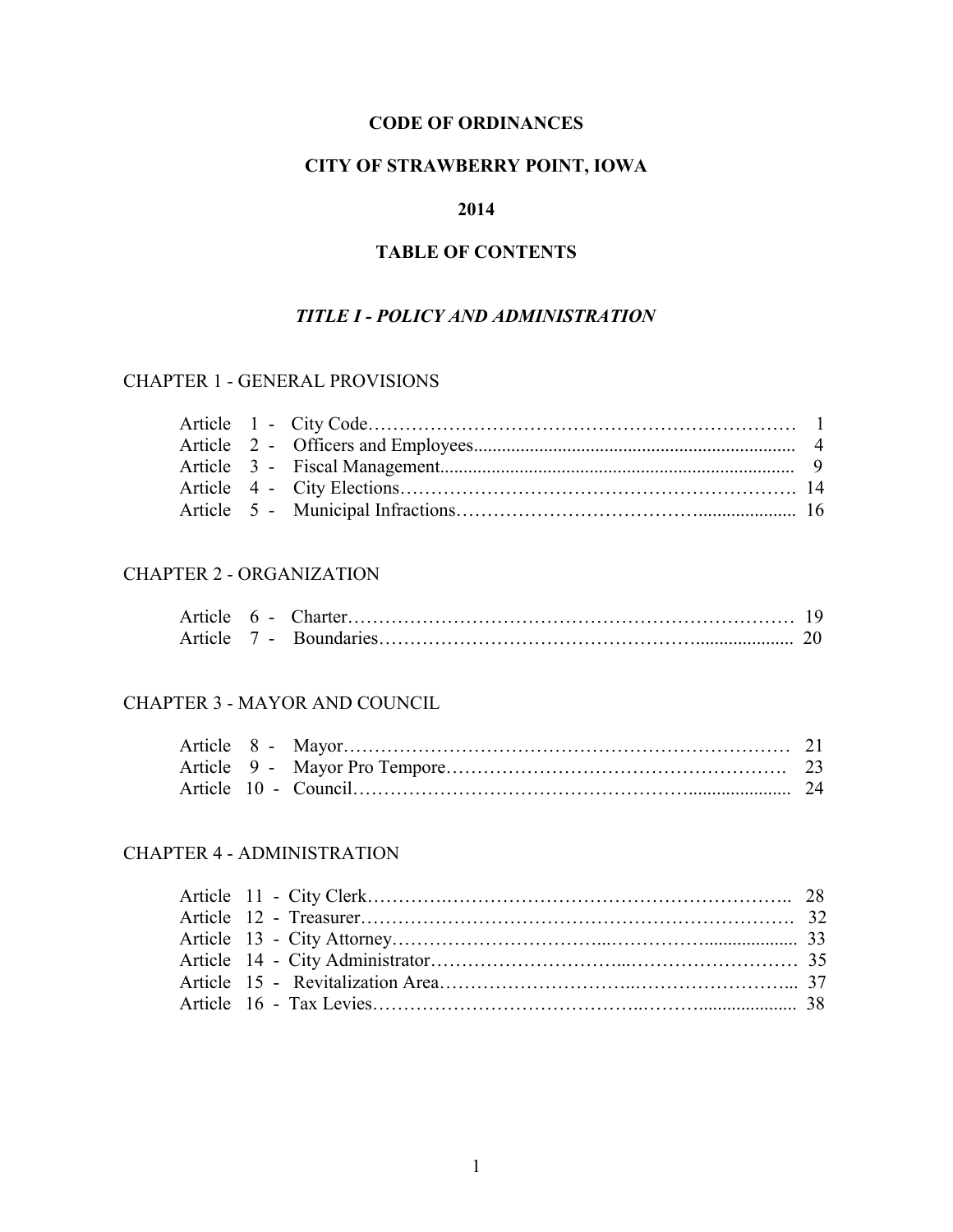# *TITLE II - COMMUNITY PROTECTION*

### DIVISION 1 - LAW ENFORCEMENT

# CHAPTER 1 - PUBLIC OFFENSES

### CHAPTER 2 - TRAFFIC CODE

## CHAPTER 3 - BEER, WINE AND LIQUOR CONTROL

## Chapter 4 – POLICE ADMINISTRATION

## CHAPTER 5 - BICYCLES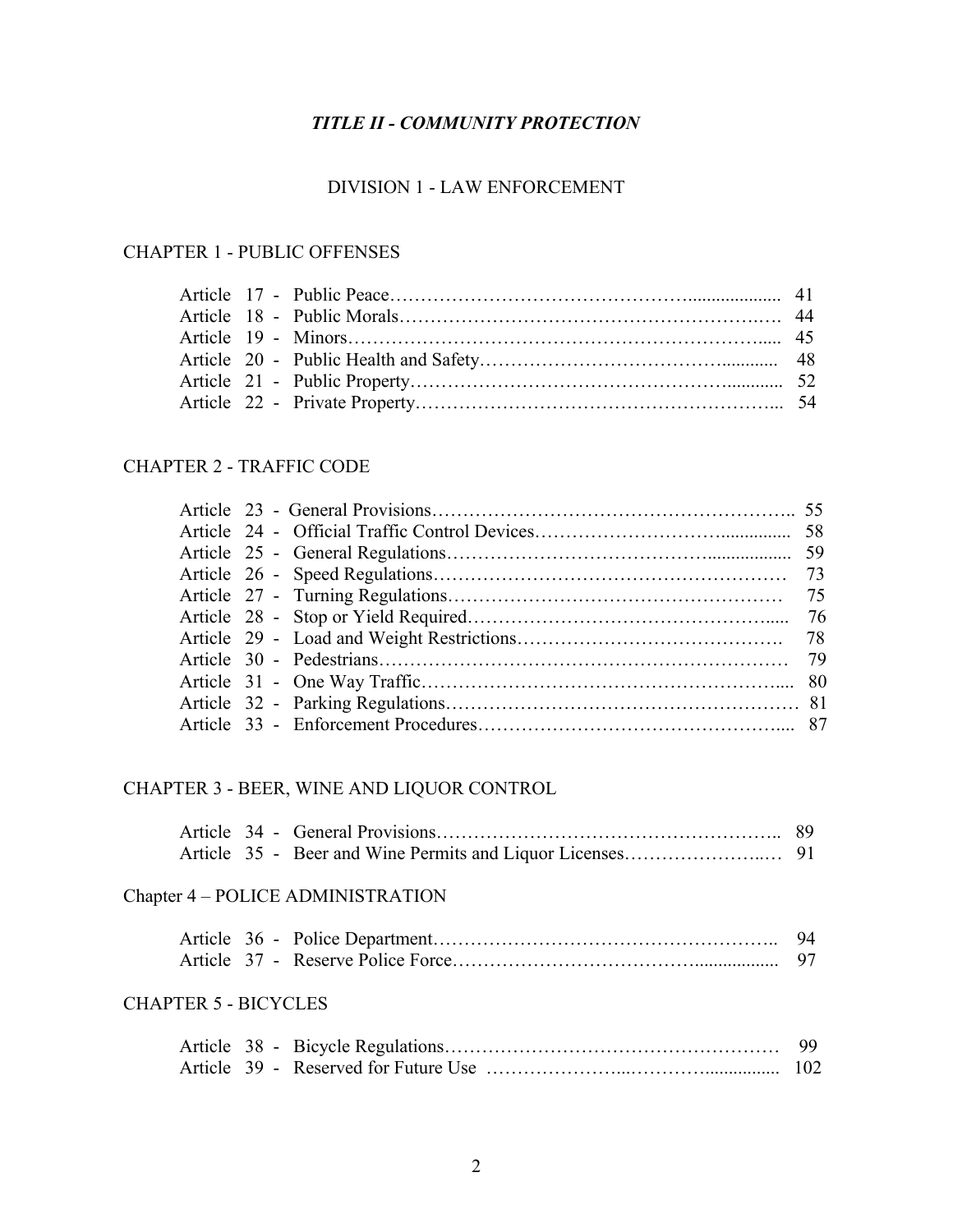## CHAPTER 6 – SNOWMOBILES

## *TITLE II - COMMUNITY PROTECTION*

#### DIVISION 2 - FIRE SAFETY

### CHAPTER 1 – FIRE DEPARTMENT ADMINISTRATION

| CHAPTER 2 – FIRE LIMITS |  |
|-------------------------|--|
|                         |  |
|                         |  |

## DIVISION 3 - BUILDING AND PROPERTY REGULATIONS

#### CHAPTER 1 – DANGEROUS BUILDINGS

|--|--|--|--|

### *TITLE III - MENTAL AND PHYSICAL HEALTH*

#### CHAPTER 1 - NUISANCES

|  | <b>CHAPTER 2 - ANIMAL PROTECTION AND CONTROL</b> |  |
|--|--------------------------------------------------|--|
|  |                                                  |  |
|  | <b>CHAPTER 3 - LIQUID WASTES</b>                 |  |
|  |                                                  |  |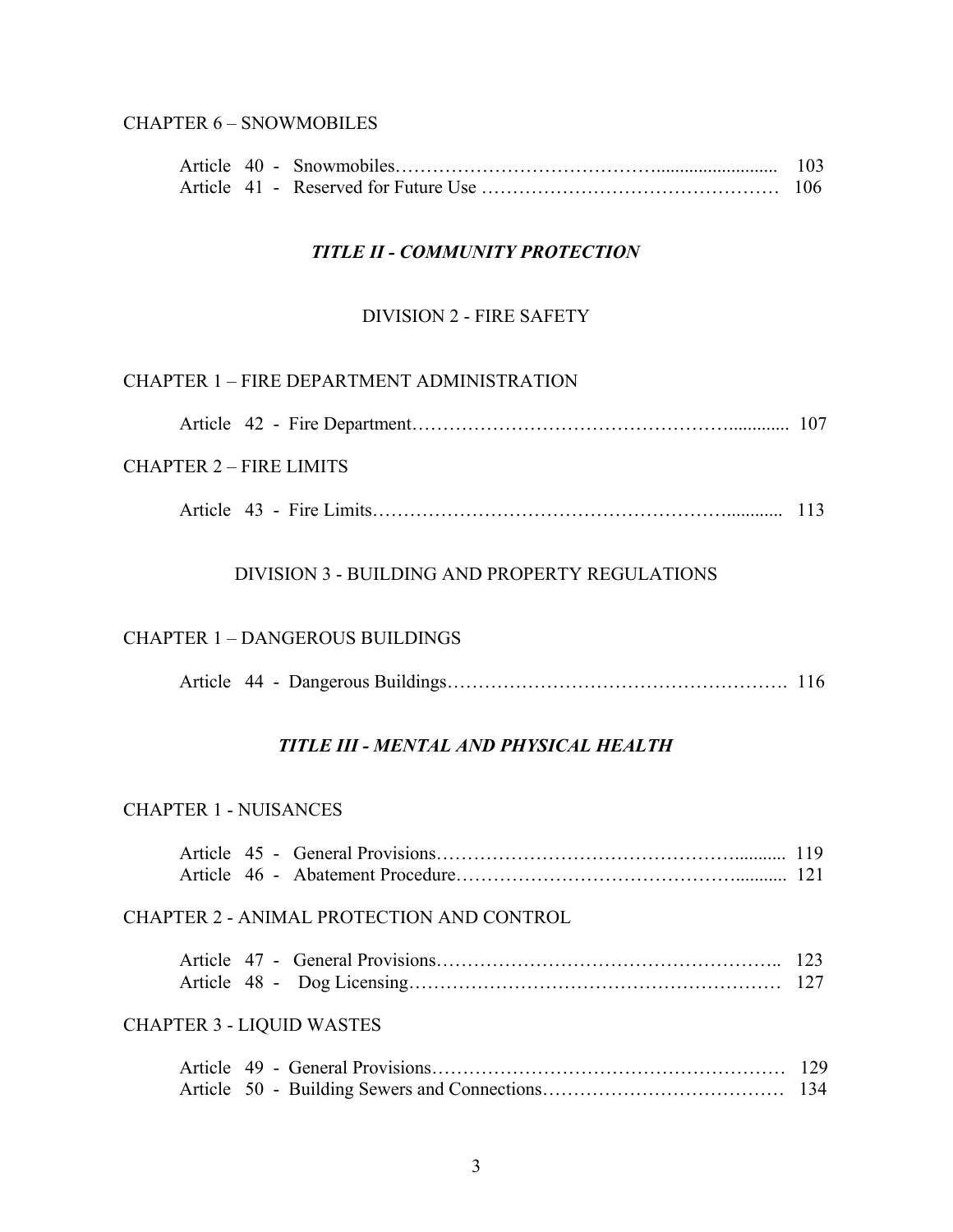## CHAPTER 4 - SOLID WASTE CONTROL

## CHAPTER 5 - AMBULANCE SERVICE

|--|--|

## *TITLE IV - EDUCATION AND CULTURE*

## CHAPTER 1 - LIBRARY

|--|--|--|--|

### *TITLE V - LEISURE TIME OPPORTUNITIES*

## CHAPTER 1 - PARK BOARD

| CHAPTER 2 – SWIMMING POOL             |                   |
|---------------------------------------|-------------------|
|                                       |                   |
| <b>CHAPTER 3 – RECREATION PROGRAM</b> |                   |
|                                       |                   |
| <b>CHAPTER 4 - CABLE TELEVISION</b>   |                   |
|                                       | 172<br>178<br>178 |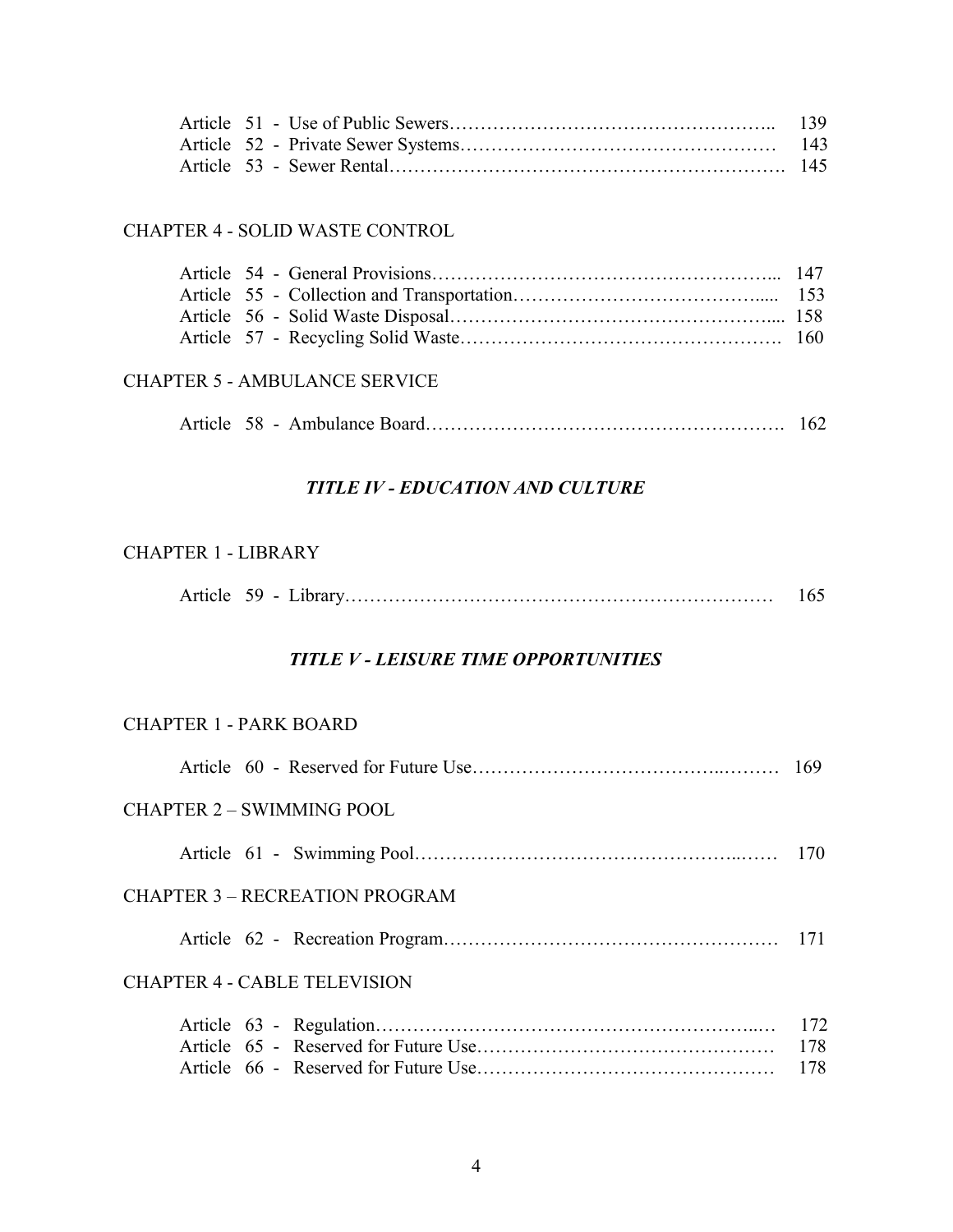## *TITLE VI - COMMUNITY DEVELOPMENT AND ENVIRONMENT*

#### CHAPTER 1 - WATER SERVICE

### CHAPTER 2 – TREES

### CHAPTER 3 – ABANDONED AND JUNKED VEHICLES AND MACHINERY

### CHAPTER 4 – SUBDIVISION

|  | <b>CHAPTER 5 - HAZARDOUS SUBSTANCES</b> |  |
|--|-----------------------------------------|--|
|  |                                         |  |
|  | CHAPTER 6 - TAX EXEMPTION               |  |
|  |                                         |  |

## *TITLE VII - SOCIAL AND ECONOMIC WELL BEING*

#### CHAPTER 1 - REGULATION OF BUSINESS AND VOCATIONS

|  | 223 |
|--|-----|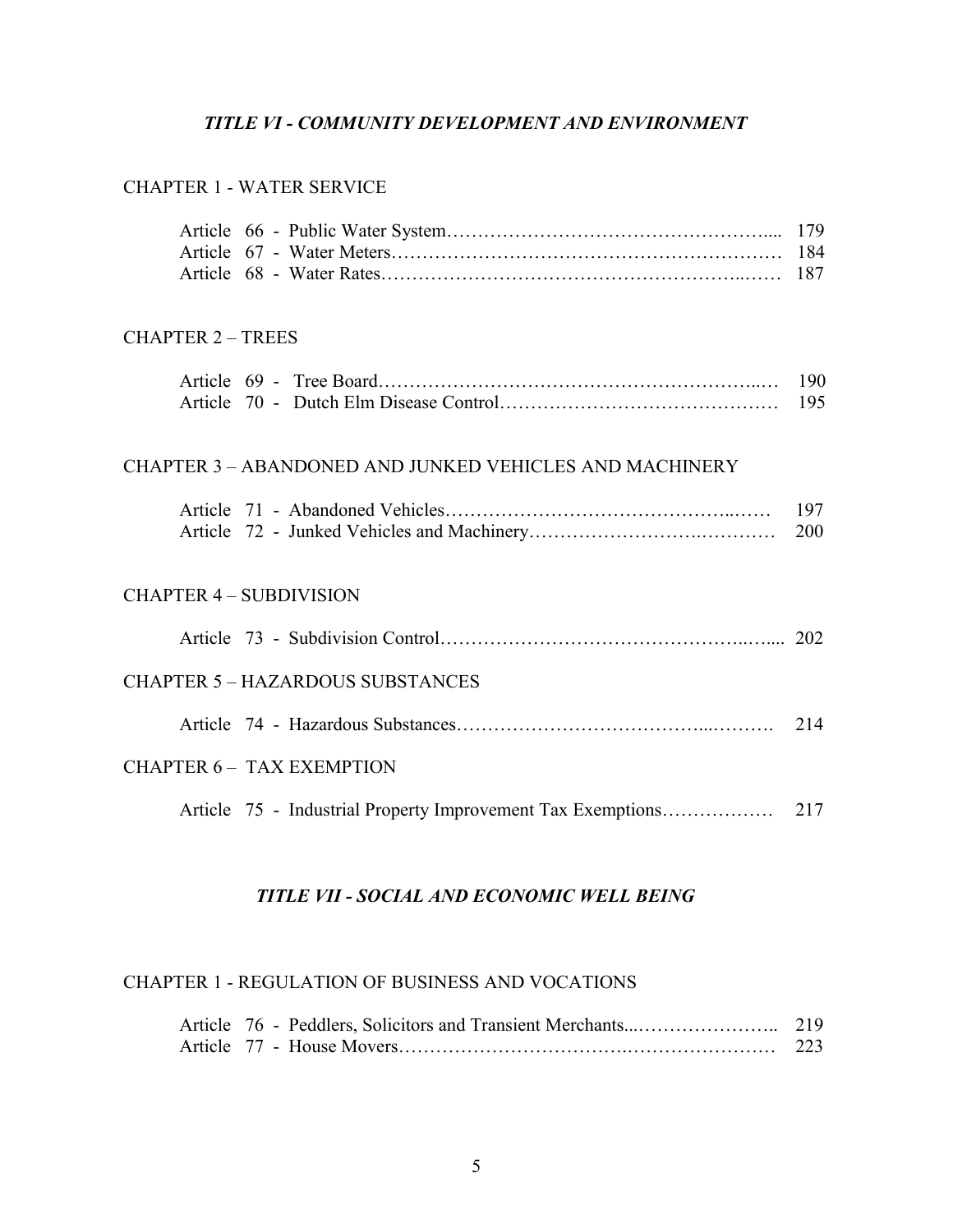# CHAPTER 2 – TOBACCO

|                                         | 225                               |
|-----------------------------------------|-----------------------------------|
| <b>CHAPTER 3 - FRANCHISES</b>           |                                   |
|                                         | 234                               |
| <b>CHAPTER 4 - CITY OWNED UTILITIES</b> |                                   |
| Antiola 02 Electrical Crystam           | $\bigcap_{\mathcal{A}}$ $\bigcap$ |

## CHAPTER 5 – ECONOMIC DEVELOPMENT

|--|--|--|--|

# *TITLE VIII - TRANSPORTATION*

## CHAPTER 1 - STREETS AND ALLEYS

### CHAPTER 2 – SIDEWALKS

|  |  |  |  | 263 |
|--|--|--|--|-----|
|--|--|--|--|-----|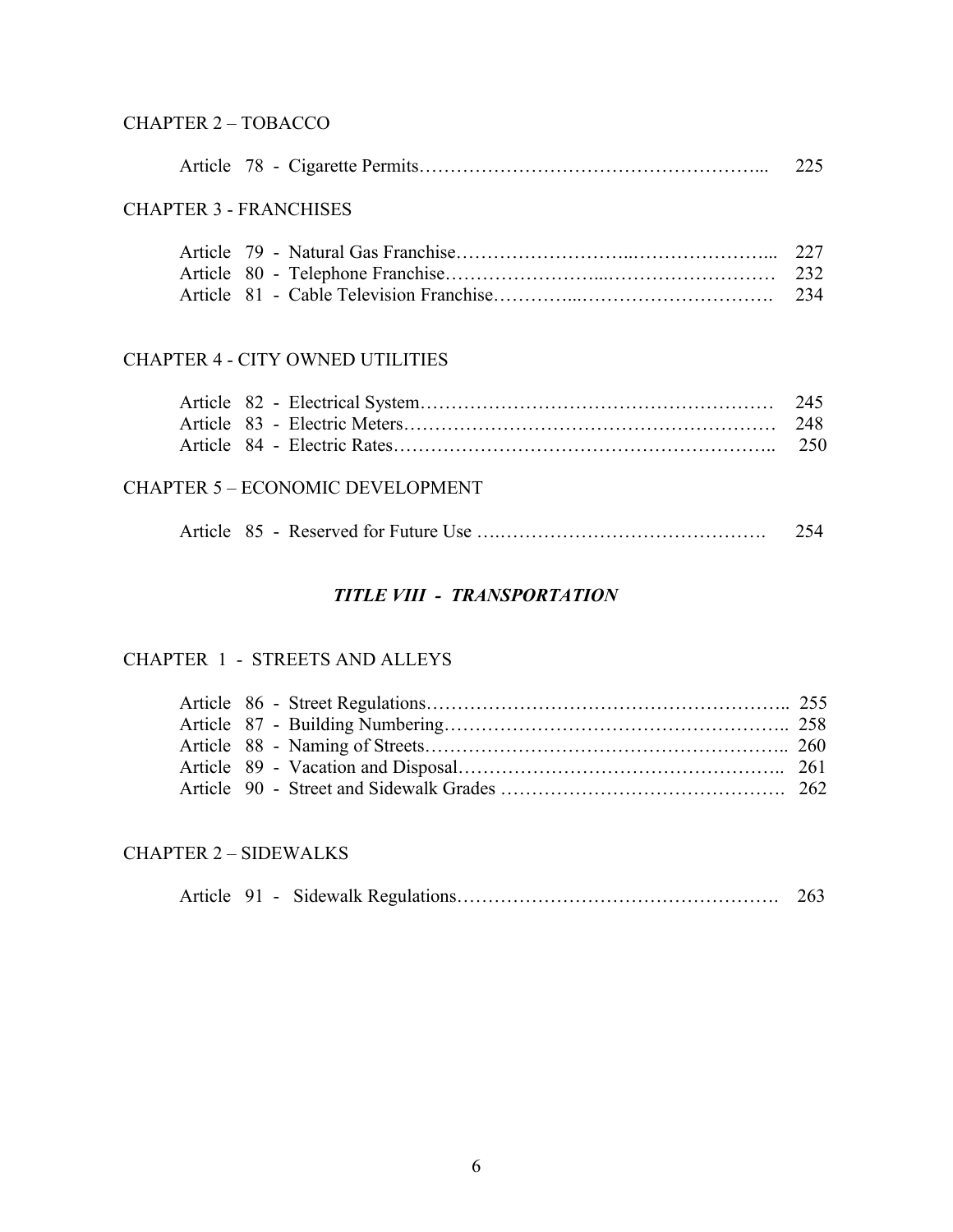## TITLE I - POLICY AND ADMINISTRATION CHAPTER 1 - GENERAL PROVISIONS

## ARTICLE 1 CITY CODE

1.01 **TITLE.** This code of ordinances shall be known and may be cited as the City Code of the City of Strawberry Point, Iowa, 2014.

1.02 **DEFINITIONS.** Terms used in this city code, unless specifically defined otherwise in another section shall have the meanings prescribed as follows:

1. "Administrator": shall mean the City Clerk/Administrator of Strawberry Point, Iowa.

2. "City": shall mean the City of Strawberry Point, Iowa.

3. "County": shall mean Clayton County, Iowa.

4. "State": shall mean the State of Iowa.

5. "City Administrator": shall mean City Clerk/Administrator of Strawberry Point, Iowa.

6. "Council": shall mean the City Council of Strawberry Point, Iowa.

7. "Clerk": shall mean City Clerk/Administrator of Strawberry Point, Iowa.

8. "Person": shall mean an individual, firm, partnership, domestic or foreign corporation, company, association or joint stock association, trust, or other legal entity, and includes a trustee, receiver, assignee, or similar representative thereof, but does not include a governmental body.

9. "Ordinances": shall mean the ordinances of the City of Strawberry Point, as embodied in the City Code, ordinances not repealed by the ordinance adopting the City Code, and those enacted hereafter.

10. "City Code": shall mean the City Code of the City of Strawberry Point, Iowa, 2014.

11. "Code": shall mean the specific chapter in which a specific subject is covered and bears a descriptive title word (such as the Building Code and/or a standard code adopted by reference).

12. "Measure": shall mean an ordinance, amendment resolution or motion.

13. "Statutes, Laws": shall mean the latest edition of the Code of Iowa, as amended.

14. "Preceding, Following": shall mean next before and next after, respectively.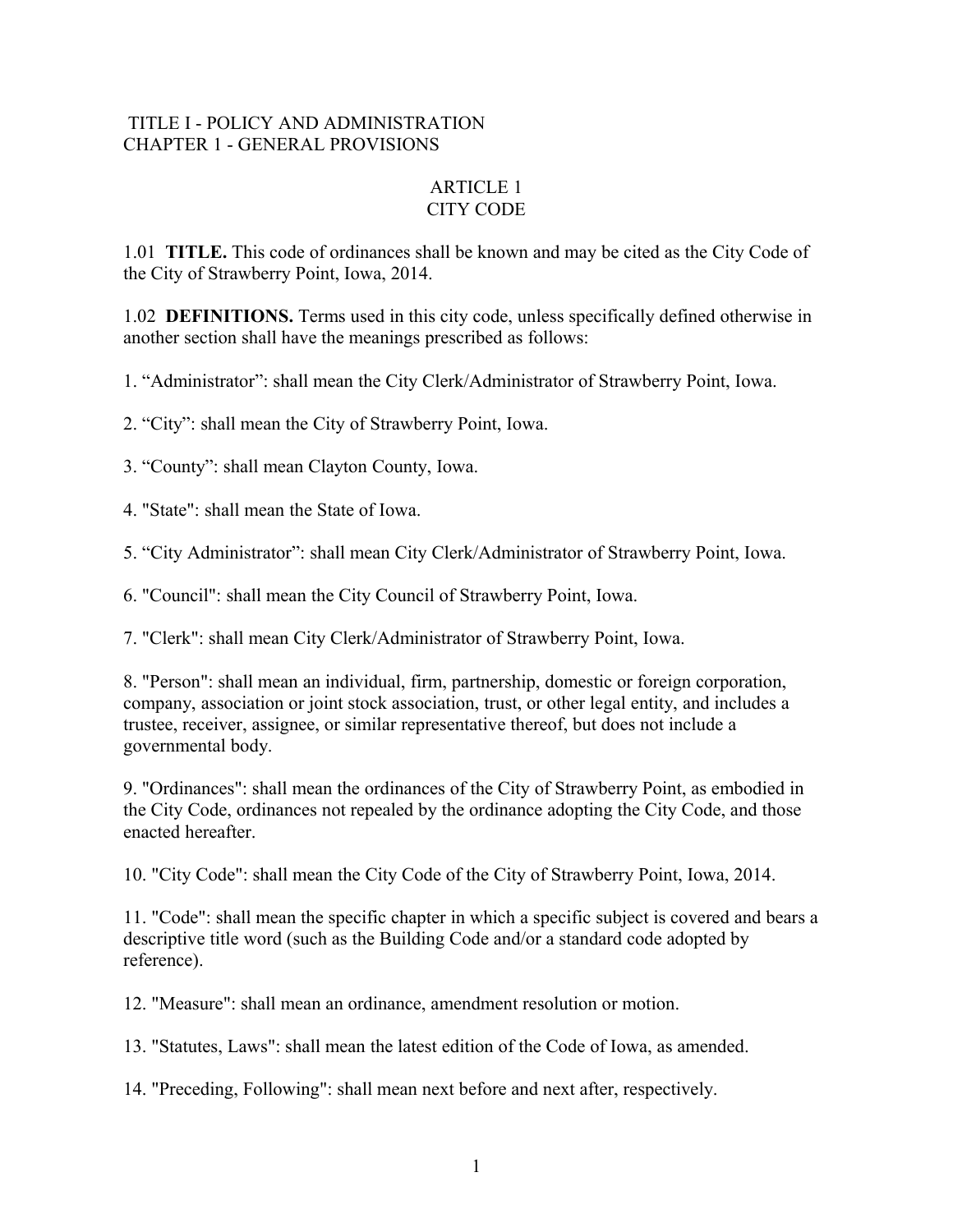15. "Property": shall mean real property and tangible and intangible personal property unless clearly indicated otherwise.

16. "Property Owner": shall mean a person owning private property in the City as shown by the County auditor's plats of the City.

17. "Occupant, Tenant": applied to a building or land, shall include any person who occupies the whole or part of such building or land, whether along or with others.

18. "Year": shall mean a calendar year.

19. "Month": shall mean a calendar month.

20. "Writing, Written": shall include printing typing, lithographing, or other mode of representing words and letters.

21. "Oath": shall be construed to include an affirmation in all cases in which by law an affirmation may be substituted for an oath, and in such cases the words "affirm" and "affirmed" shall be equivalent to the words "swear" and "sworn".

22. "Public Property": shall mean any and all property owned by the City or held in the name of the City by any of the departments, commissions or agencies within the city government.

23. "Public Place" shall include in its meaning, but is not restricted to, any city owned open place, such as parks and squares.

24. "Public Way": shall include any street, alley, boulevard, parkway, highway, sidewalk or other public thoroughfare.

25. "Street": shall mean and include any public way, highway, street, avenue, boulevard, parkway, or other public thoroughfare, and each of such words shall include every other of them, and unless otherwise indicated in the text, shall include the entire width between property lines.

26. "Alley": shall mean a public right-of-way, other than a street, affording secondary means of access to abutting property.

27. "Sidewalk": shall mean that portion of the street between the edge of the traveled way, surfacing, or curb line and the adjacent property line.

28. "Deputy Clerk": shall mean Deputy City Clerk of Strawberry Point, Iowa.

29. "Superintendent": shall mean water superintendent, street superintendent, electric superintendent, and sewer superintendent, and where each water, street, electric or sewer may modify superintendent, they shall each mean superintendent.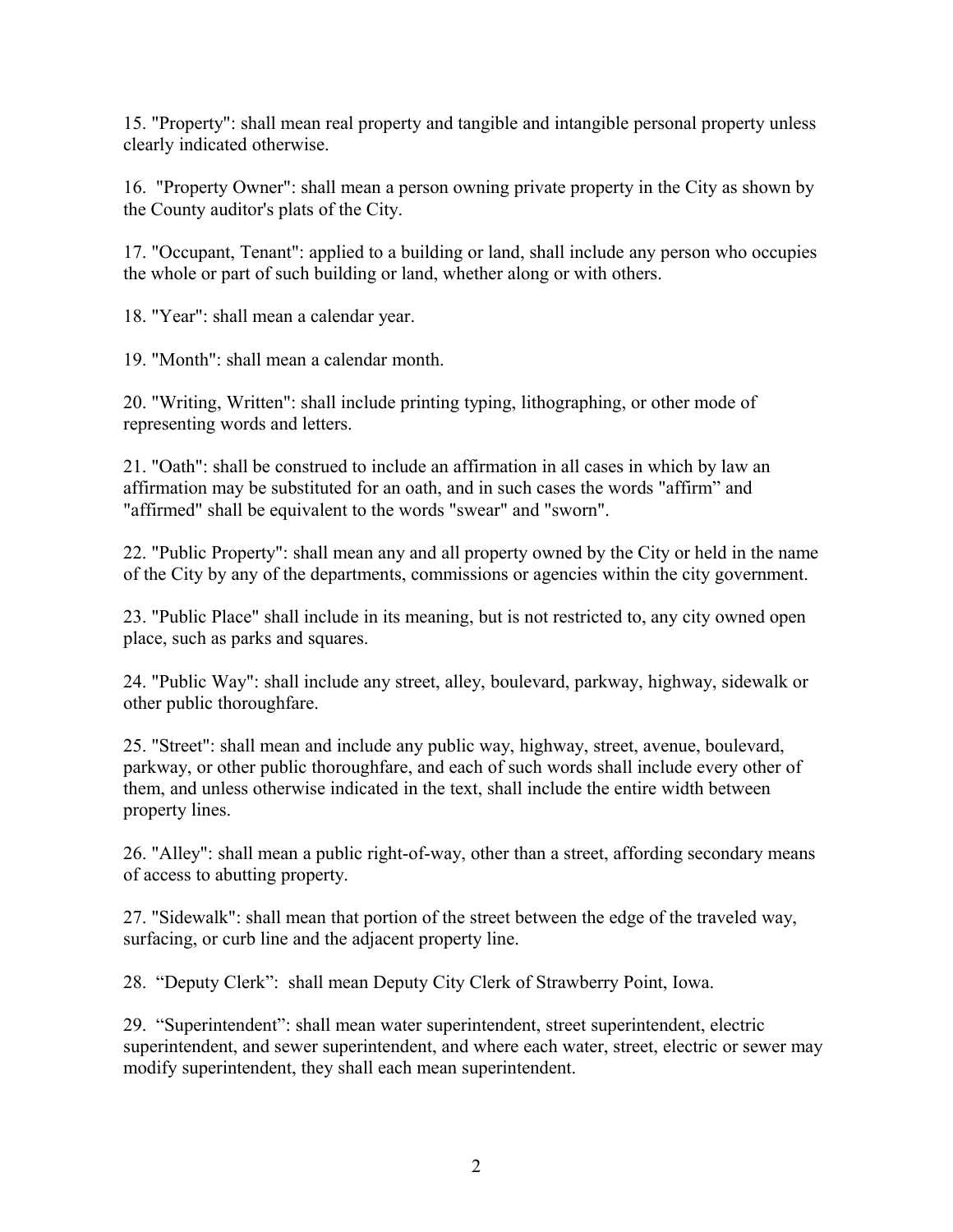1.03 **RULES OF CONSTRUCTION**. In the construction of the City Code, the following rules shall be observed, unless such construction would be inconsistent with the manifest intent of the council or repugnant to the context of the provisions.

1. Tense: words used in the present tense include the future.

- 2. May: confers a power.
- 3. Must: states a requirement.
- 4. Shall: imposes a duty.

5. Gender: the masculine gender shall include the feminine and neuter genders.

6. Interpretation: all general provisions, terms, phrases, and expressions contained in the city code shall be liberally construed in order that the true intent and meaning of the council may be fully carried out.

1.04 **AMENDMENTS**. All ordinances which amend, repeal or in any manner affect the city code shall include proper reference to title, division, chapter, article, section and subsection to maintain an orderly codification of ordinances of the city.

(Code of Iowa, 2013, Sec. 380.2)

1.05 **CATCHLINES AND NOTES**. The catch lines of the several sections of the city code, titles, headings (chapter, division, article, section and subsection), editors, notes, cross reference and state law references, unless set out in the body of the section itself, contained in the city code, do not constitute or clarify the contents of a section.

1.06 **ALTERING CODE**. It is unlawful for any person to change or amend by additions or deletions, any part or portion of the city code, or to insert or delete pages, or portions thereof, or to alter or tamper with the city code in any manner whatsoever which will cause the law of the city to be misrepresented thereby.

1.07 **STANDARD PENALTY**. Unless another penalty is expressly provided by the city code for any particular provision, section or chapter, any person failing to perform duty, or obtain a license required by, or violating any provision of the city code, or any rule or regulation adopted herein by reference shall be guilty of a misdemeanor and, upon conviction, be subject to a fine of not more that five hundred dollars (\$500.00) or imprisonment not to exceed thirty (30) days.

(Code of Iowa, 2013, Sec. 364.3(2)

1.08 **SEVERABILITY**. If any section, provision or part of the city code is adjudged invalid or unconstitutional, such adjudication will not affect the validity of the city code as a whole or any section, provision or part thereof not adjudged invalid or unconstitutional. TITLE I - POLICY AND ADMINISTRATION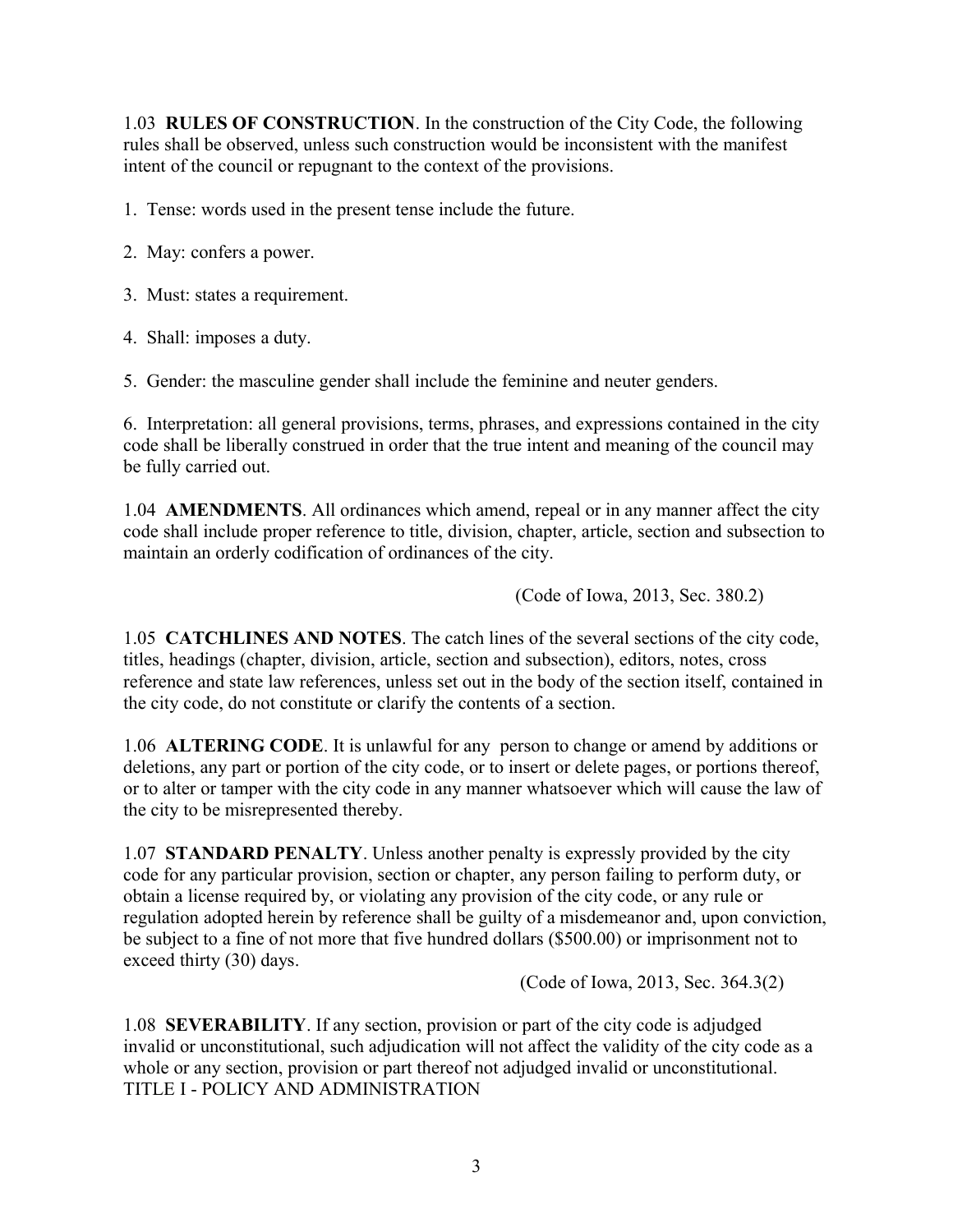### CHAPTER 1 - GENERAL PROVISIONS

### ARTICLE 2 OFFICERS AND EMPLOYEES

2.01 **OATHS**. The oath of office shall be required and administered in accordance with the following:

1. Qualify for Office. All elected officers and the following appointed officers shall qualify for office by taking the prescribed oath:

(Code of Iowa, 2013, Sec. 63.1)

A. City Clerk/Administrator

2. Prescribed Oath. The prescribed oath is: " I, (name), do solemnly swear that I will support the constitution of the United Sated and the Constitution of the State of Iowa, and that I will faithfully and impartially, to the best of my ability, discharge all duties of the office of (name of Office) in Strawberry Point as now or hereinafter required by law."

(Code of Iowa, 2013, Sec. 63.10)

3. Officers Empowered to Administer Oaths. The following are empowered to administer oaths and to take affirmations in any matter pertaining to the business of their respective office:

A. The Mayor B. The Clerk C. Member of all boards, commissions or bodies created by law. D. Notaries Public (Code of Iowa, 2013, Sec. 63A.2)

2.02 **BONDS**. Surety bonds shall be provided in accordance with the following:

1. Required. The council shall provide by resolution for a surety bond running to the city and covering the mayor, clerk, treasurer and such other officers and employees as may be necessary and advisable.

(Code of Iowa, 2013, Sec. 63.13) 2. Surety. Any association or incorporation which does the business of insuring the fidelity of others, and which has authority by law to do business in this state, shall be accepted as surety upon any bonds required.

(Code of Iowa, 2013, Sec. 64.17)

3. Bonds approved. Bonds shall be approved by the council.

(Code of Iowa, 2013, Sec 64.13)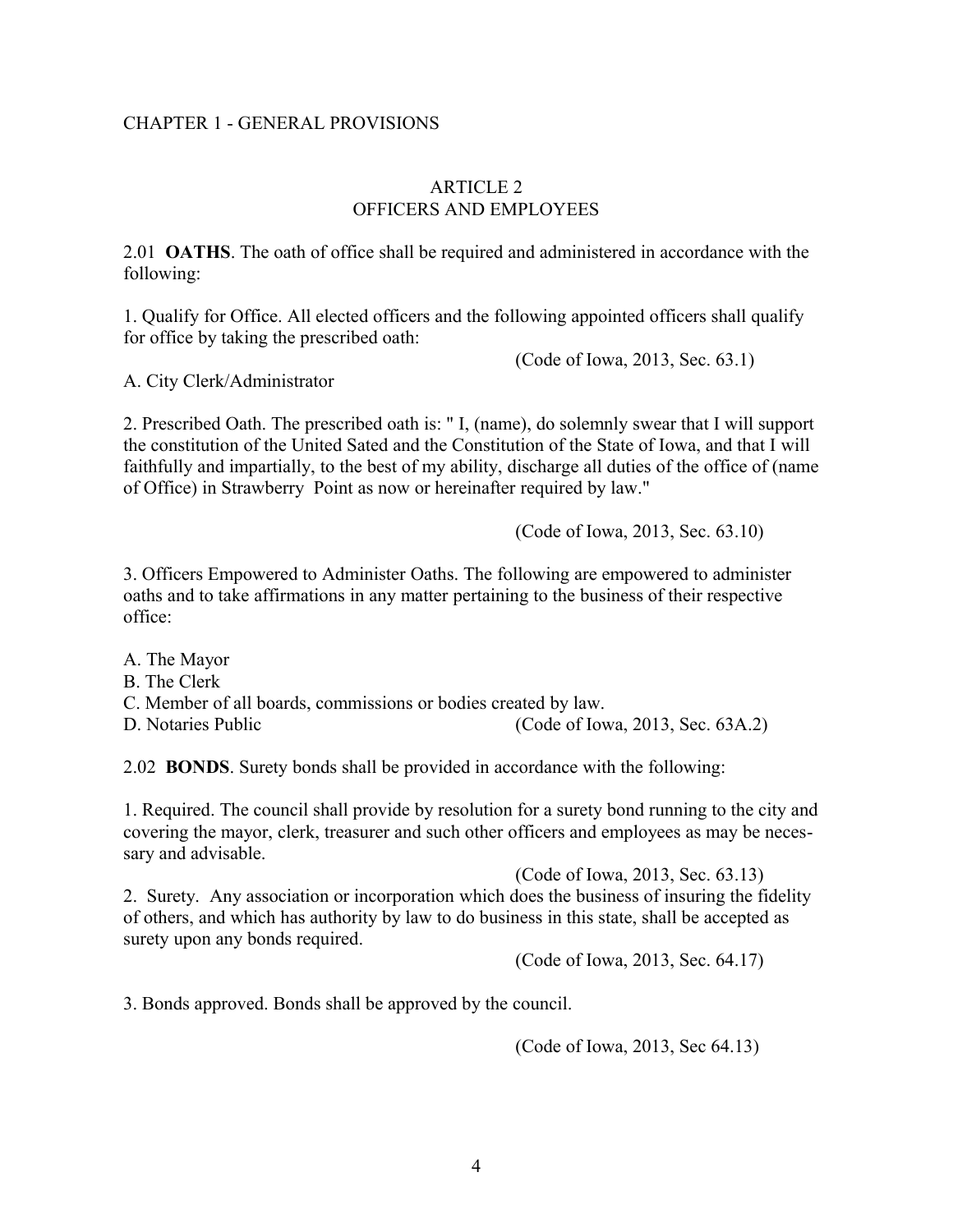4. Bonds filed. All bonds, after approval and proper record, shall be filed with the clerk.

(Code of Iowa, 2013, Sec. 64.23)

5. Record. The Clerk shall keep a book, to be known as the "Record of Official Bonds" in which shall be recorded the official bonds of all city officers, elective or appointive.

(Code of Iowa, 2013, Sec. 64.24(3))

2.03 **DUTIES: GENERAL**. Each municipal officer shall exercise the powers and perform the duties prescribed by law and city code, or as otherwise directed by the council unless contrary to state law or city charter.

2.04 **BOOKS AND RECORDS**. All books and records required to be kept by law or ordinance shall be open to inspection by the public upon request.

(Code of Iowa, 2013, Sec. 22.2)

2.05 **TRANSFER TO SUCCESSOR**. Each officer shall transfer to his or her successor in office all books, paper, records, documents and property in his or her custody and appertaining to his or her office.

(Code of Iowa, 2013, Sec. 372.13(4))

2.06 **OPEN MEETINGS**. All meetings of the Council, any board or commission, or any committee of the foregoing bodies, shall comply with the following:

1. Open to Public Meetings shall be open to the public at all times and any meetings which are not open to the public are prohibited, unless closed meetings are expressly permitted by law.

(Code of Iowa, 2013, Sec. 21.3)

2. Advance Notice of Meetings. The council, any board of commission, or any committee of the foregoing bodies, shall give notice of the time, date, and place of each meeting, and its tentative agenda, in a manner reasonably calculated to apprise the public of that information, at least twenty-four hours prior to the commencement of any meeting. When it is necessary to hold a meeting on less than twenty-four hours notice, or at a place not reasonably accessible to the public, or at a time not reasonably convenient to the public, the nature of the good cause justifying that departure from the normal requirements shall be stated in the minutes.

(Code of Iowa, 2013, Sec. 21.4)

2.07 **CONFLICT OF INTEREST**. A city officer or employee shall not have an interest, direct or indirect, in any contract or job of work or material or the profits thereof or services to be furnished or performed for this city, unless expressly permitted by law. A contract entered into in violation of this section is void. The provisions of this section do not apply to: (Code of Iowa, 2013, Sec. 362.5)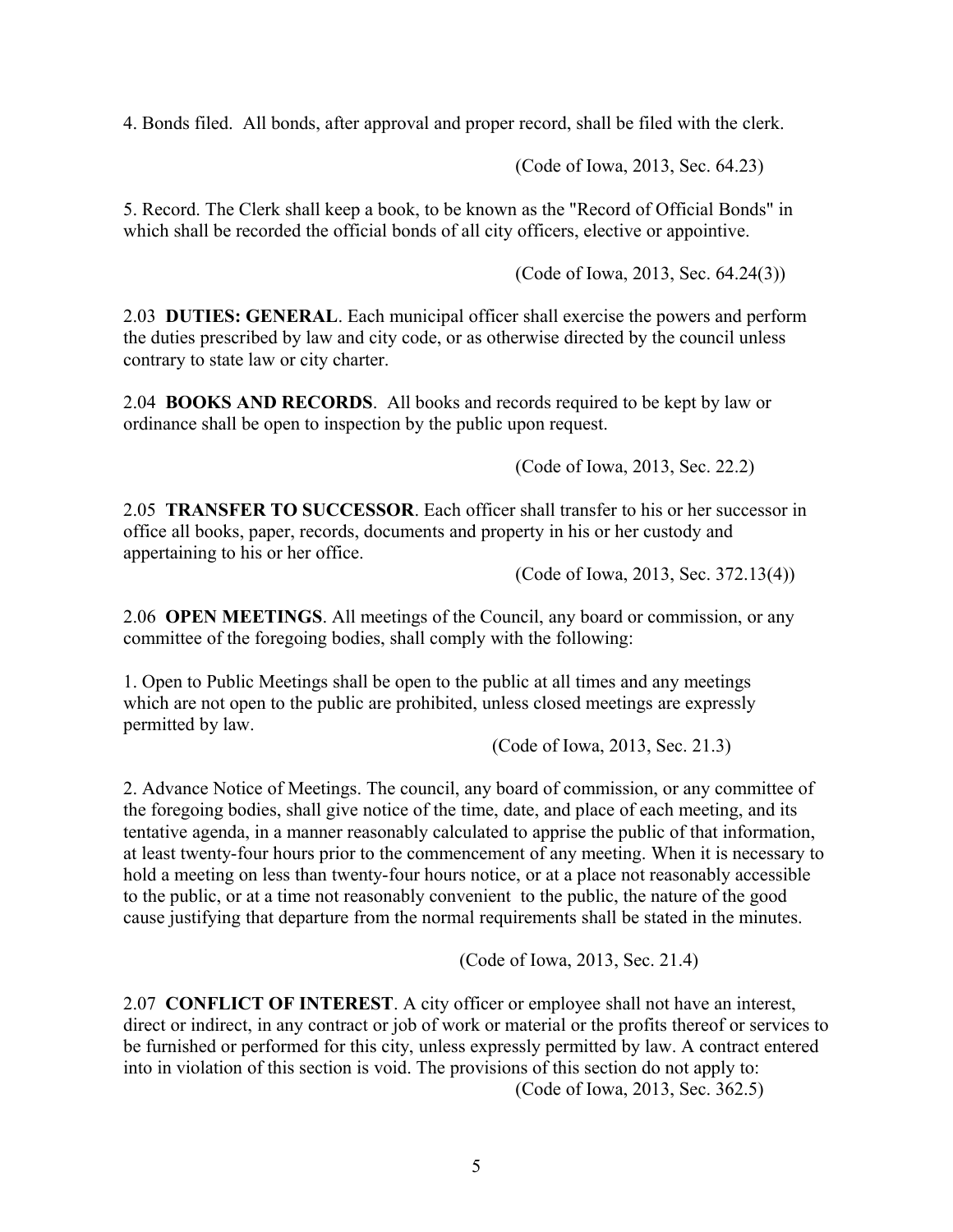1. Compensation of Officers. The payment of lawful compensation of a city officer or employee holding more than one city office or position, the holding of which is not incompatible with another public office or is not prohibited by law.

(Code of Iowa, 2013, Sec. 362.5(1))

2. Investment of Funds. The designation of a bank or trust company as a depository, paying agent, or for investment of funds.

(Code of Iowa, 2013, Sec. 362.5(2))

3. City Treasurer. An employee of a bank or trust company, who serves as treasurer of a city.

(Code of Iowa, 2013, Sec. 362.5(3))

4. Stock Interests. Contracts in which a city officer or employee has an interest solely by reason of employment, or a stock interest of the kind described in subsection eight (8) of this section, or both, if the contracts are made by competitive bid, publicly invited and opened, and if the remuneration of employment do not directly involve the procurement or preparation of any part of the contract. The competitive bid requirement of this subsection shall not be required for any contact for professional services not customarily awarded by competitive bid.

(Code of Iowa, 2013, Sec. 362.5(5))

5. Newspaper. The designation of an official newspaper.

6. Existing Contracts. A contract in which a city officer or employee has an interest if the contract was made before the time he or she was elected or appointed, but the contract may not be renewed.

(Code of Iowa, 2013, Sec. 362.5(7))

7. Volunteers. Contracts with volunteer fireman or civil defense volunteers.

(Code of Iowa, 2013, Sec. 362.5(8))

8. Corporations. A contract with a corporation in which a city officer or employee has an interest by reason of stockholdings when less than five per cent of the outstanding stock of the corporation is owned or controlled directly or indirectly by the officer or employee or the spouse or immediate family of such officer or employee.

(Code of Iowa, 2013, Sec. 362.5(9))

9. Competitive Bids. A contract made by competitive bid, publicly invited and opened, in which a member of a city board of trustees, commission, or administrative agency has an interest if the member is not authorized by law to participate in the awarding of the contract.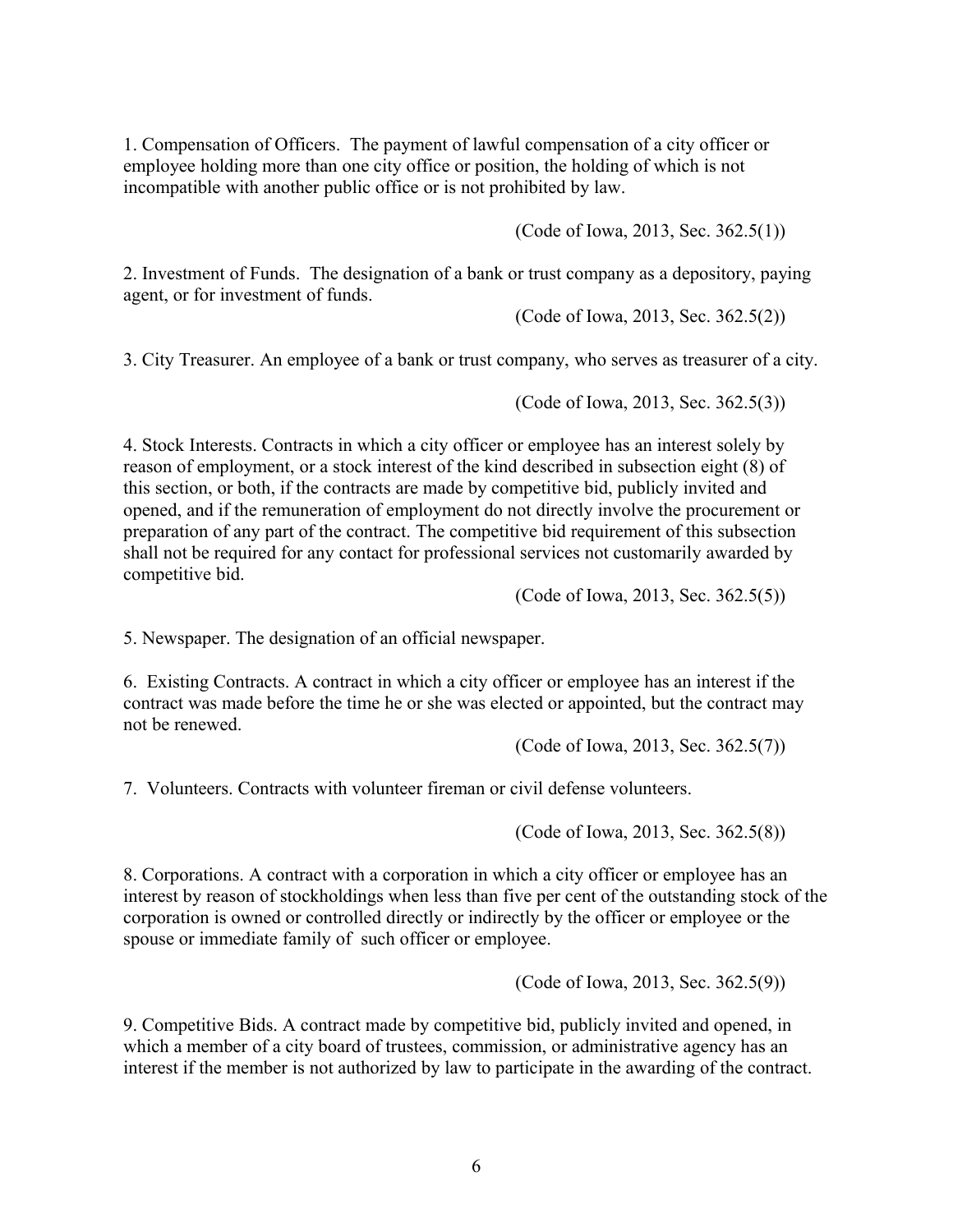The competitive bid requirement of this subsection does not apply to any contract for professional services not customarily awarded by competitive bid.

(Code of Iowa, 2013, Sec. 362.5(5))

10. Contracts. Contracts made by a city of less than two thousand five hundred population, upon competitive bid in writing, publicly invited and opened, not exceeding two thousand five hundred dollars per fiscal year.

(Code of Iowa, 2013, Sec. 362.5(11))

2.08 **RESIGNATIONS**. An elected officer who wishes to resign may do so by submitting a resignation in writing to the City Administrator so that it shall be properly recorded and considered. A person who resigned from an elective office is not eligible for appointment to the same office during the time for which he or she was elected if during that time the compensation of the office has been increased.

(Code of Iowa, 2013, Sec. 372.13 (9))

2.09 **REMOVAL OF APPOINTED OFFICERS**. Except as otherwise provided by state of city law, all persons appointed to city office may be removed by the officer or body making the appointment, but every such removal shall be by the written order. The order shall give the reasons, be filed in the office of the City Administrator, and a copy shall be sent by certified mail to the person removed who, upon request filed with the City Administrator within thirty days of the date of mailing the copy, shall be granted a public hearing before the council an all issues connected with the removal. The hearing shall be held within thirty days of the date the request is filed, unless the person removed requests a later date.

(Code of Iowa, 2013, Sec. 372.15)

2.10 **VACANCIES**. A vacancy in an elective city office during a term of office shall be filled by the council, within thirty days after the vacancy occurs, for the balance of the unexpired term unless a special election is sooner held to fill the office for the remaining balance of the unexpired term. Such an election shall be called if the council is presented with a petition so requesting in accordance with state law. When a vacancy occurs in an appointed office it must be filled by the appointing authority.

(Code of Iowa, 2013, Sec. 372.13(2))

2.11 **HOLIDAYS**. The following days shall be designated as legal holidays:

Christmas Day

New Year's Day Memorial Day President's Day Independence Day Good Friday Labor Day Veteran's Day Thanksgiving Day Day after Thanksgiving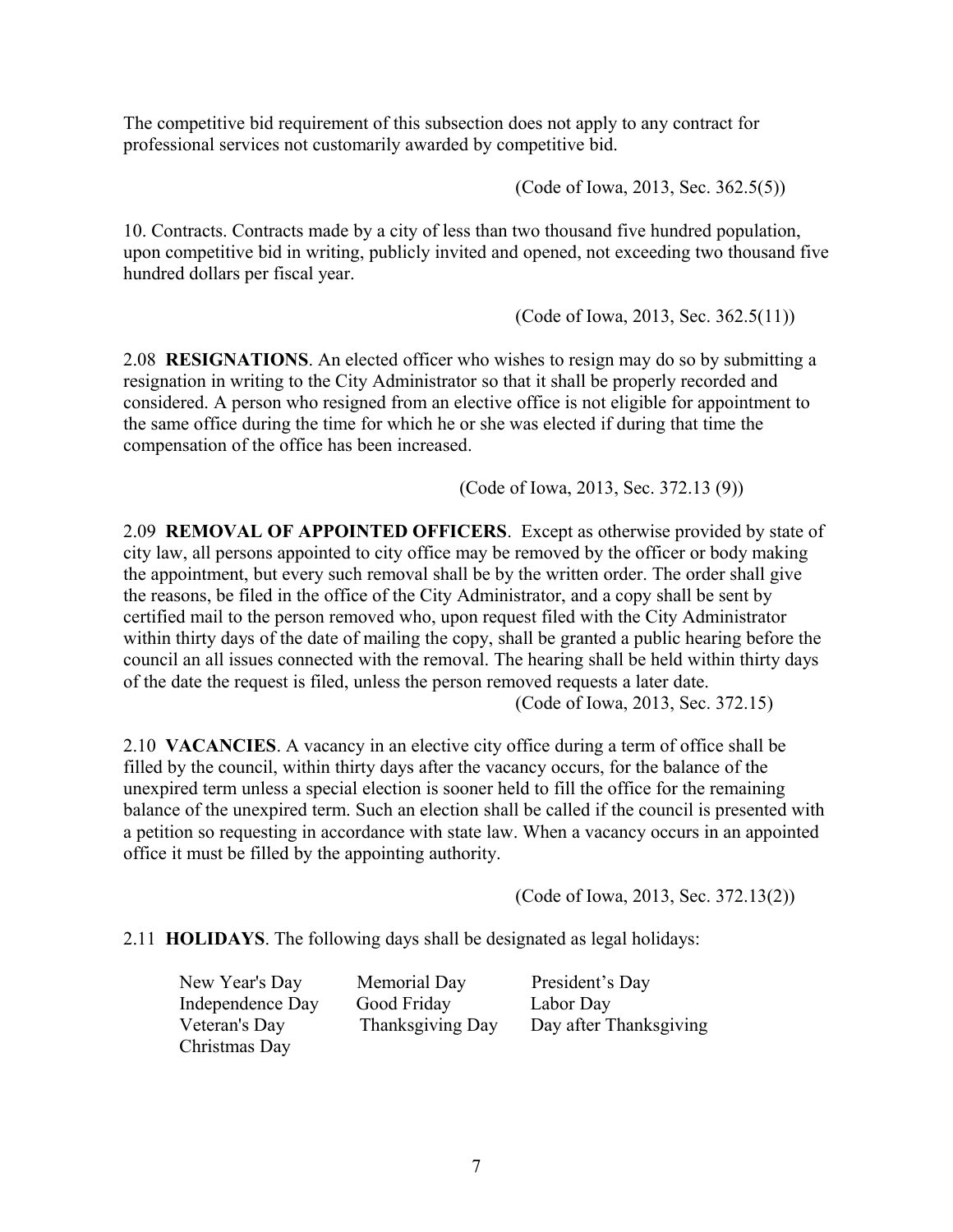### 2.12 **BOARDS**.

 A. All boards established under the City Code shall comply in all respects with the Iowa Open Meetings Law, Chapter 21 of the Code of Iowa, and all open meeting requirements of the City Code. All meetings of all Boards shall meet all notice requirements of the Iowa Open Meetings Law, including public notice, and may be held in closed session only as allowed under the Open Meetings Law.

B. All boards shall be gender balanced, as far as possible.

C. When the term of a Board member has run, notice of the end of term shall be published in the local newspaper, regardless of whether that Board member intends to continue as a Board member or a new Board member is to be appointed.

D. All appointments of new members or reappointments of continuing members shall, no sooner than ten (10) days after publication of notice required in C. above, be referred to either the Mayor or the Council, as set out in the City Code, for consideration of appointment or reappointment, and shall include a list of potential candidates and the Board's recommendation.

E. All Boards shall keep written minutes of meetings and all minutes shall be delivered to the City Clerk/Administrator.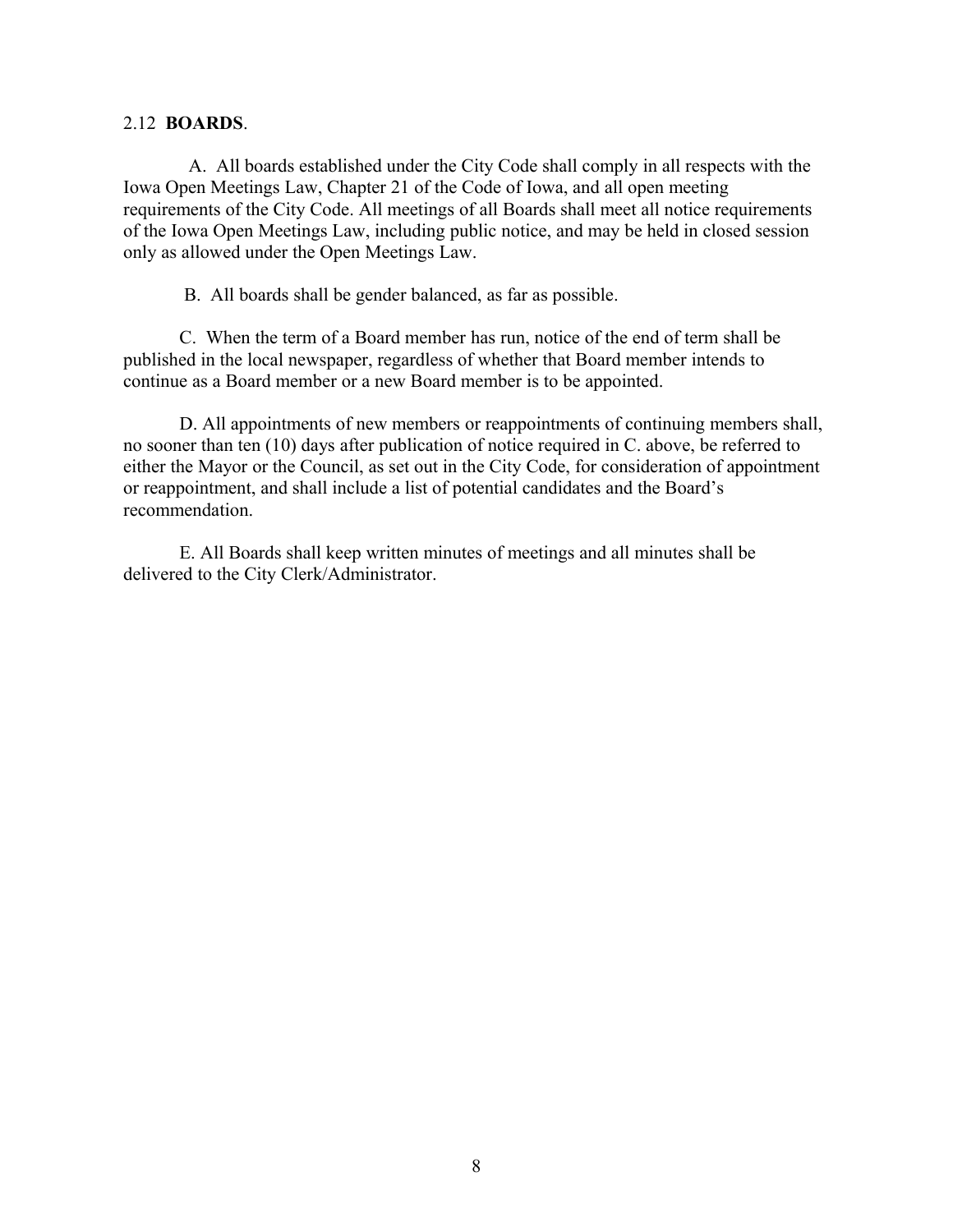## TITLE I - POLICY AND ADMINISTRATION CHAPTER 1 - GENERAL PROVISIONS

## ARTICLE 3 FISCAL MANAGEMENT

3.01 **PURPOSE**. The purpose of this article is to establish policies and provide for rules and regulations governing the management of the financial affairs of the city.

3.02 **FINANCE OFFICER**. The City Administrator shall be the finance and accounting officer of the city and shall be responsible for the administration of the provisions of this article.

3.03 **CASH CONTROL**. To assure the proper accounting and safe custody of monies the following shall apply:

1. Deposit of Funds. All monies or fees collected for any purpose by any city officer shall be deposited through the office of the City Administrator. If any said fees are due to an officer, they shall be paid by check drawn by the City Administrator and approved by the council only upon such officer making adequate reports relating thereto as required by law, ordinance, or council directive.

2. Bank Deposits. All monies belonging to the city shall be promptly deposited in banks selected by the council in amounts not exceeding the authorized depository limitation established by the council.

3.04 **FUND CONTROL**. The City Administrator and Treasurer shall establish and maintain separate and distinct funds in accordance with the following:

1. Revenues. All monies received by the city shall be credited to the proper fund as required by law, ordinance or resolution.

2. Expenditures. No disbursement shall be made from a fund unless such disbursement is authorized by law, ordinance or resolution, was properly budgeted, and supported by a claim approved by the council.

3. Emergency Fund. No transfer may by made from any fund to the emergency fund.

4. Debt Service Fund. Except where specifically prohibited by state law, monies may be transferred from any other city fund to the debt service fund to meet payments of principal and interest. Such transfers must be authorized by the original budget or a budget amendment.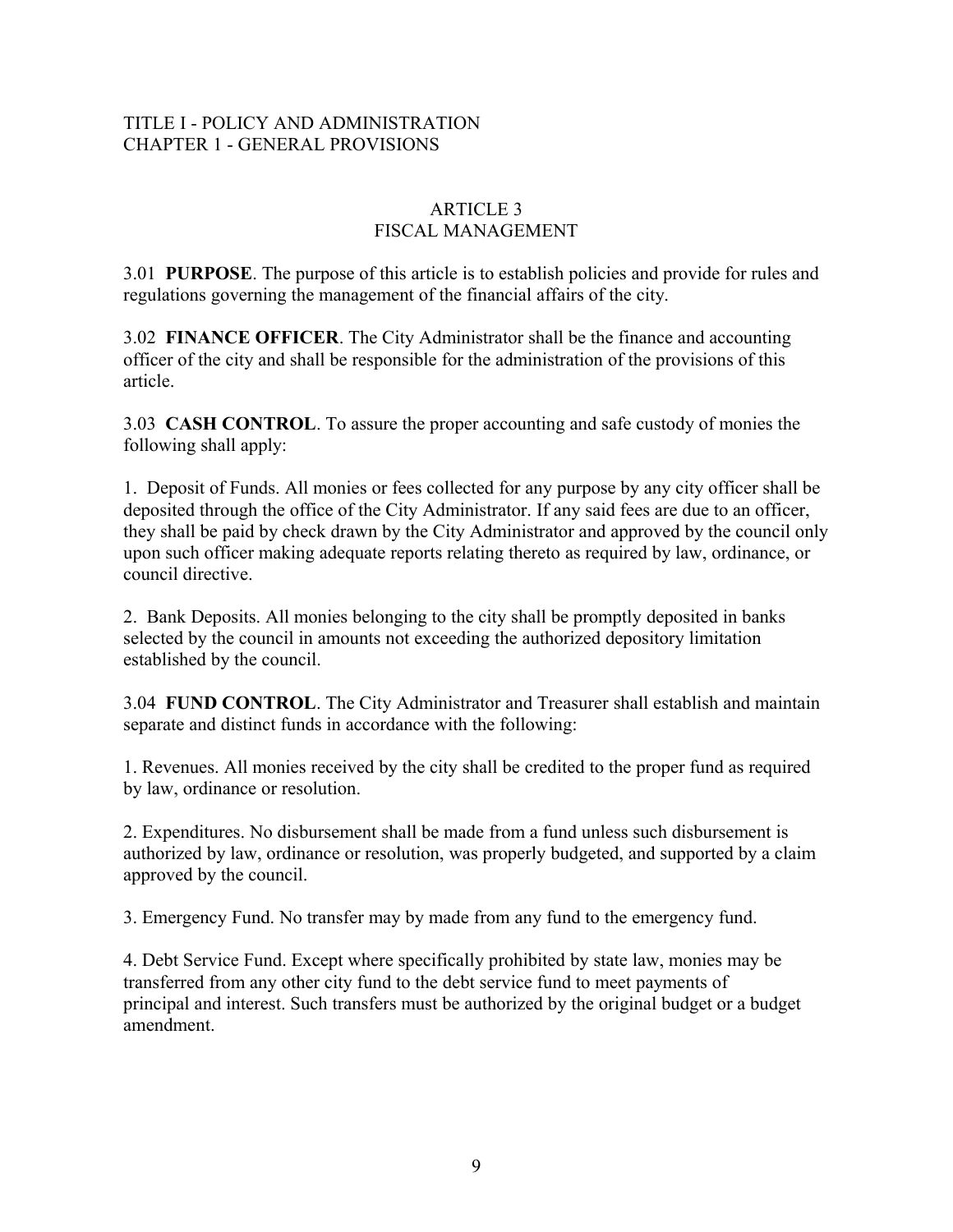5. Capital Improvements Reserve Fund. Except where specifically prohibited by state law, monies may be transferred from any city fund to the capital improvements reserve fund. Such transfers must be authorized by the original budget or budget amendment.

6. Utility and Enterprise Funds. The governing body of a city utility combined utility system, city enterprise or combined city enterprise which has a surplus in its fund may transfer such surplus to any other city fund, except the emergency fund, by resolution. A surplus shall be defined in accordance with generally accepted accounting principles as promulgated by the American Institute of Certified Public Accountants. No transfer shall be made that is in violation of state law or rules of the city finance committee.

7. Balancing of Funds. The city administrator and treasurer shall reconcile their fund accounts at the close of each month and submit a report thereof to the council.

3.05 **OPERATING BUDGET PREPARATION**. The annual operating budget of the city shall be prepared in accordance with the following:

1. Proposal Prepared. The city administrator shall be responsible for preparation of the annual budget detail, for review and adoption by the mayor and the council in accordance with directives of the mayor and council

2. Boards and Commissions. All boards, commissions and other administrative agencies of the city that are authorized to prepare and administer budgets must submit their budget proposal to the city administrator for inclusion in the proposed city budget no later than January 1 of each year and in such form as may be required by the clerk.

3. Submission to council. The city administrator shall submit the completed budget proposal to the council no later than February 15 of each year.

4. Council Review. The council shall review the proposed budget and may make any adjustments in the budget which it deems appropriate before accepting such proposal for publication, hearing and final adoption.

5. Notice of Hearing. Upon adopting a proposed budget the council shall set a date for public hearing thereon to be held before March 15 and cause notice of such hearing and a summary of the proposed budget to be published not less than ten (10) nor more than twenty (20) days before the date established for the hearing. Proof of such publication must be filed with county auditor.

(Code of Iowa, 2013, Sec. 384.16(3))

6. Copies of Budget on File. No later than ten (10) days before the public hearing the city administrator shall make available a sufficient number of copies of the detailed budget to meet the requests of taxpayers and organizations, and have them available for distribution at the offices of the Mayor, City Administrator and at the City library.

(Code of Iowa, 2013, Sec. 384.16 (2))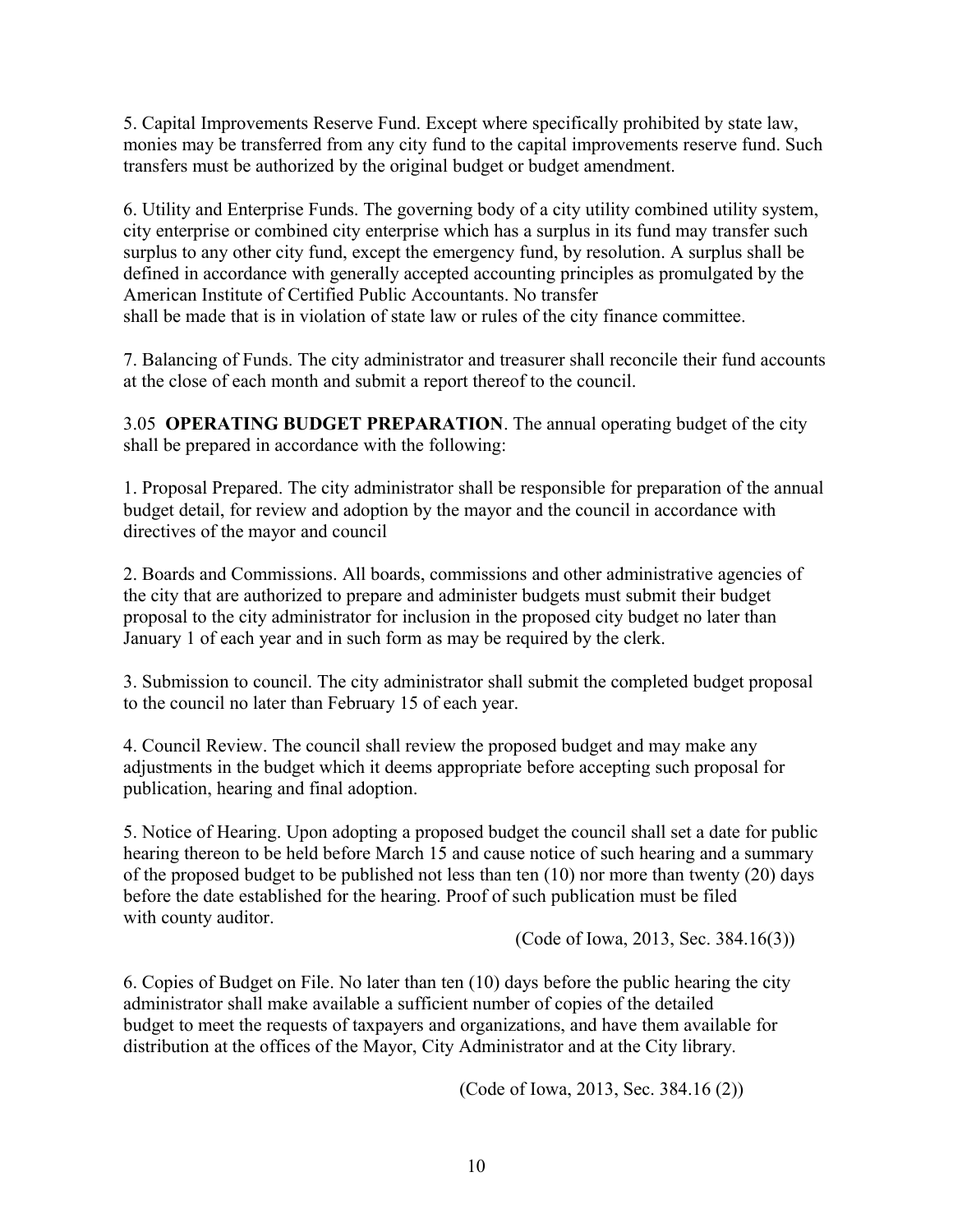7. Adoption and Certification. After the hearing, the council shall adopt by resolution, a budget for at least the next fiscal year and the city administrator shall certify the necessary tax levy for the next fiscal year to the county auditor and the county board of supervisors. The tax levy certified may be less than, but not more than, the amount estimated in the proposed budget. Two copies each of the detailed budget as adopted and of the tax certificate must be transmitted to the county auditor.

(Code of Iowa, 2013, Sec. 384.16(5))

## 3.06 **CAPITAL BUDGET PREPARATION.** (Reserved for future use)

3.07 **BUDGET AMENDMENTS**. A city budget finally adopted for the following fiscal year becomes effective July 1 and constitutes the city appropriation for each program and purpose specified therein until amended as provided by this section.

(Code of Iowa, 2013, Sec 384.18)

1. Program Increase. Any increase in the amount appropriated to a program must be prepared, adopted and subject to protest in the same manner as the original budget.

(Code of Iowa, 2013, Sec. 384.18)

2. Program Transfer. Any transfer of appropriation from one program to another must be prepared, adopted and subject to protest in the same manner as the original budget.

3. Sub-program Transfer. Any transfer of appropriation from one sub-program to another must be approved by resolution of the council.

4. Activity transfers. The City Administrator shall have the authority to adjust, by transfer or otherwise, the appropriation allocated to activities within a program or sub-program provided, however, that when such adjustments in any one activity aggregate \$1,000.00 or ten percent (10%) of the amount appropriated, whichever is greater, no further adjustments shall be made without approval by resolution of the council. All such transfers shall be reported in writing at the next regular meeting of the council following the transfer and recorded in the minutes for the information of the council and general public.

3.08 **INVESTMENT OF FUNDS**. The City Administrator shall advise the council on investments and shall invest city monies not immediately needed at interest in accordance with council directives and the requirements of the Code of Iowa, 2013, Sec. 12B.

3.09 **ACCOUNTING**. The accounting records of the city shall consist of not less than the following:

1. Books of Original Entry. There shall be established and maintained books of original entry to provide a chronological record of cash received and disbursed.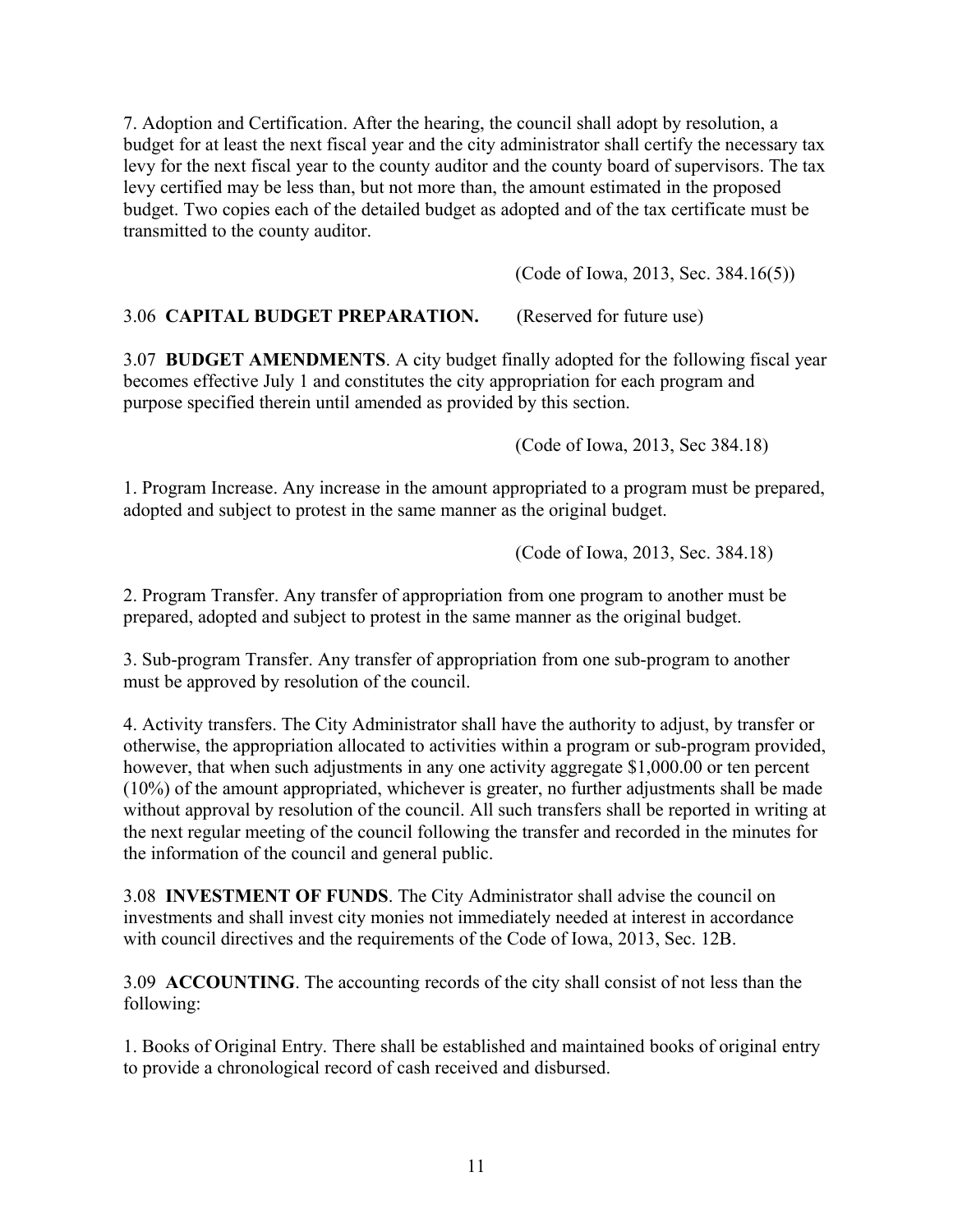2. General Ledger. There shall be established and maintained a general ledger controlling all cash transactions, budgetary account and for recording unappropriated surpluses.

3. Checks. Checks shall be pre-numbered. Two signatures are required on all checks. Checks shall be signed by the City Administrator and Deputy City Clerk following council approval. In the absence of either the City Administrator or the Deputy City Clerk, the Mayor or the Mayor Pro Tem may sign checks.

4. Budget Accounts. There shall be established such accounts to record receipts by source and expenditures by program, sub-program and activity as will provide adequate information and control for budgeting purposes as planned and approved by the council. Each individual account shall be maintained within its proper fund and so kept that receipts can be immediately and directly compared with revenue estimates and expenditures can be related to the authorizing appropriation. No expenditure shall be posted except to the appropriation for the function and purpose for which the expense was incurred.

5. Immediate Payment Authorized. The council may by resolution authorize the City Administrator to issue checks for immediate payment of amounts due which if not paid promptly would result in loss of discount, penalty for late payment or additional interest cost. Any such payments made shall be reported to the council for review and approval with and in the same manner as other claims at the next meeting following such payment. The resolution authorizing immediate payment shall specify the type of payment so authorized and may include but is not limited to payment of utility bills, contractual obligations, payroll and bond principal and interest.

6. Utilities. The City Administrator shall perform and be responsible for accounting function of the municipally owned utilities.

3.10 **FINANCIAL REPORTS**. The City Administrator shall prepare and file the following reports:

1. Monthly Reports. There shall be submitted to the council at the first meeting of each month a report showing the activity and status of each fund, program, sub-program and activity for the preceding month.

2. Annual Report. Not later than December first of each year there shall be published an annual report containing a summary for the preceding fiscal year of all collections and receipts, all accounts due the city, and all expenditures, the current public debt of the city, and the legal debt limit of the city for the current fiscal year. A copy of the annual report must be furnished to the auditor of the state.

(Code of Iowa, 2013, Sec. 384.22)

3.11 **CONTINGENCY ACCOUNT**. Whatever the council shall have budgeted for a contingency account such an account shall be established in the accounting records but no claim shall be paid from such an account. Contingency accounts may be drawn upon only by council resolution directing a transfer to a specific purpose account within it's fund and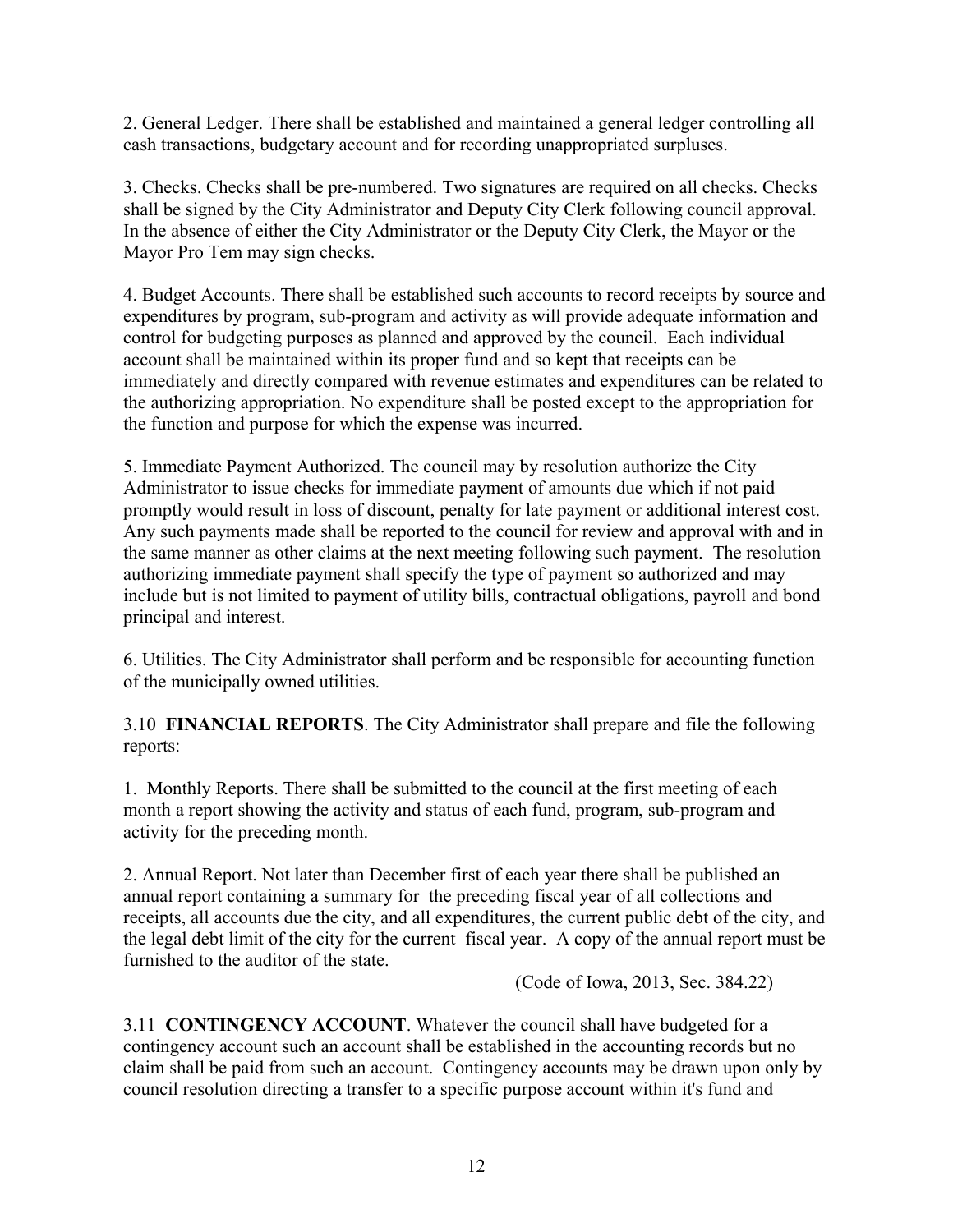program and then only upon compelling evidence of an unexpected and unforeseeable need or emergency.

(Strawberry Point Ordinance No. 149) (1975)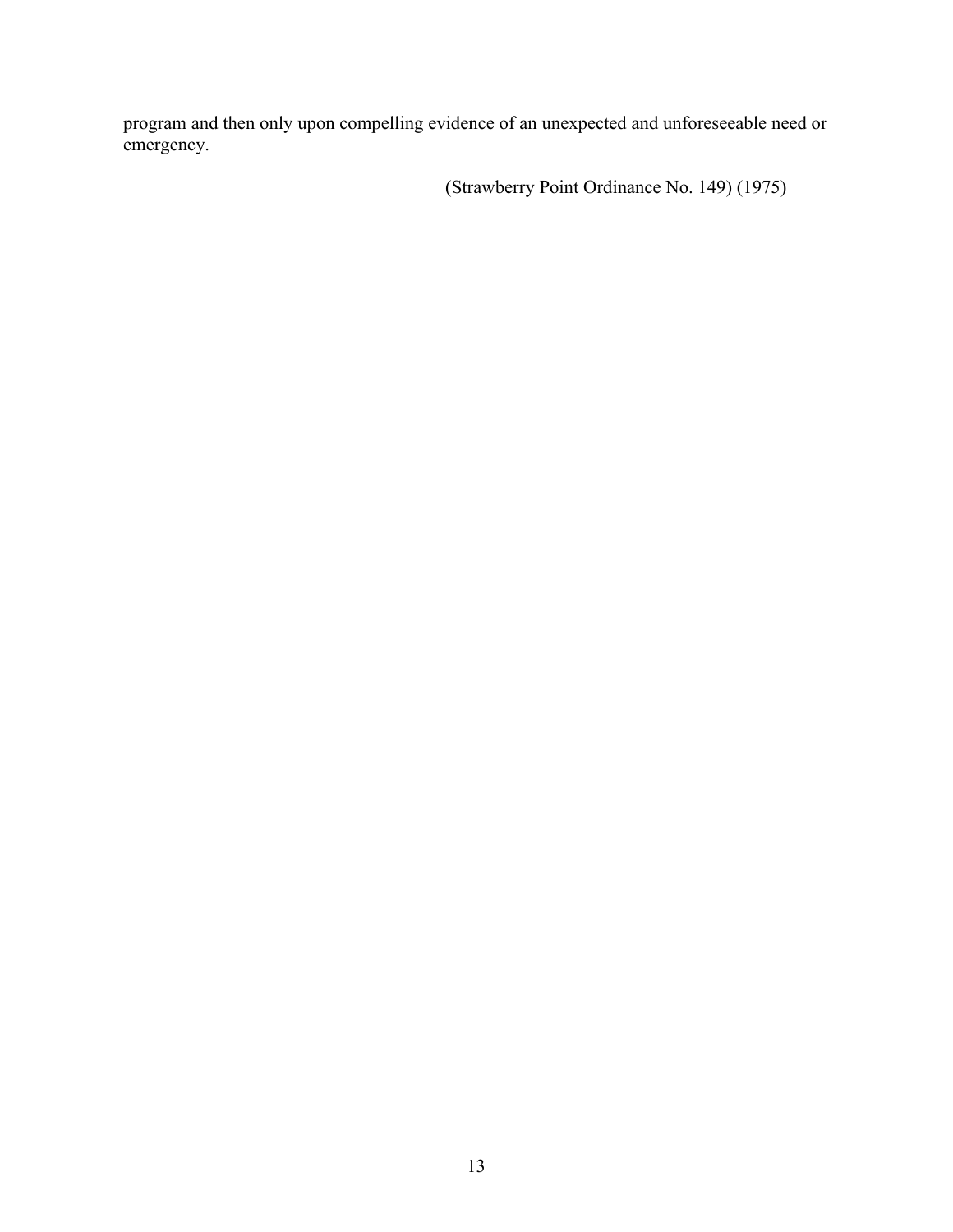## TITLE I - POLICY AND ADMINISTRATION CHAPTER 1 - GENERAL PROVISIONS

#### ARTICLE 4 CITY ELECTIONS

4.01 **PURPOSE**. The purpose of this chapter is to designate the method by which candidates for elective municipal offices in the city shall be nominated and elected.

4.02 **NOMINATING METHOD TO BE USED**. All candidates for elective municipal office shall be nominated under the provisions of Chapter 45 of the Code of Iowa, 2013, as amended. (Code of Iowa, 2013, Section 376.3)

4.03 **NOMINATIONS BY PETITION**. Nominations for elective municipal offices of the city may be made by nomination paper or papers signed by not less than ten (10) eligible electors who are residents of the city.

(Code of Iowa, 2013, Section 45.1)

4.04 **ADDING NAME BY PETITION**. The name of a candidate placed upon the ballot by any other method than by petition shall not be added by petition for the same office.

(Code of Iowa, 2013, Section 45.2)

4.05 **PREPARATION OF PETITION**. Each eligible elector shall add to the signature his or her residence address and date of signing. The person whose nomination is proposed by the petition may not sign it. Before filing said petition there shall be endorsed thereon or attached thereto an affidavit executed by the candidate which shall contain:

1. Name and Residence. The name and residence (including street number if any) of said nominee, and the office to which nominated.

2. Name on ballot. A request that the name of the nominee be printed upon the official ballot for the election.

3. Eligibility. A statement that the nominee is eligible to be a candidate for the office and if elected will qualify as such officer.

4. Organization Statement. A statement in the form required by state law concerning the organization of the candidate's committee.

Such petition, when so verified, shall be known as a nomination paper.

4.06 **FILING, PRESUMPTION, WITHDRAWAL AND OBJECTIONS**. The time and place of filing nomination petitions, the presumption of validity thereof, the right of a candidate so nominated to withdraw and the effect of such withdrawal, and the right to object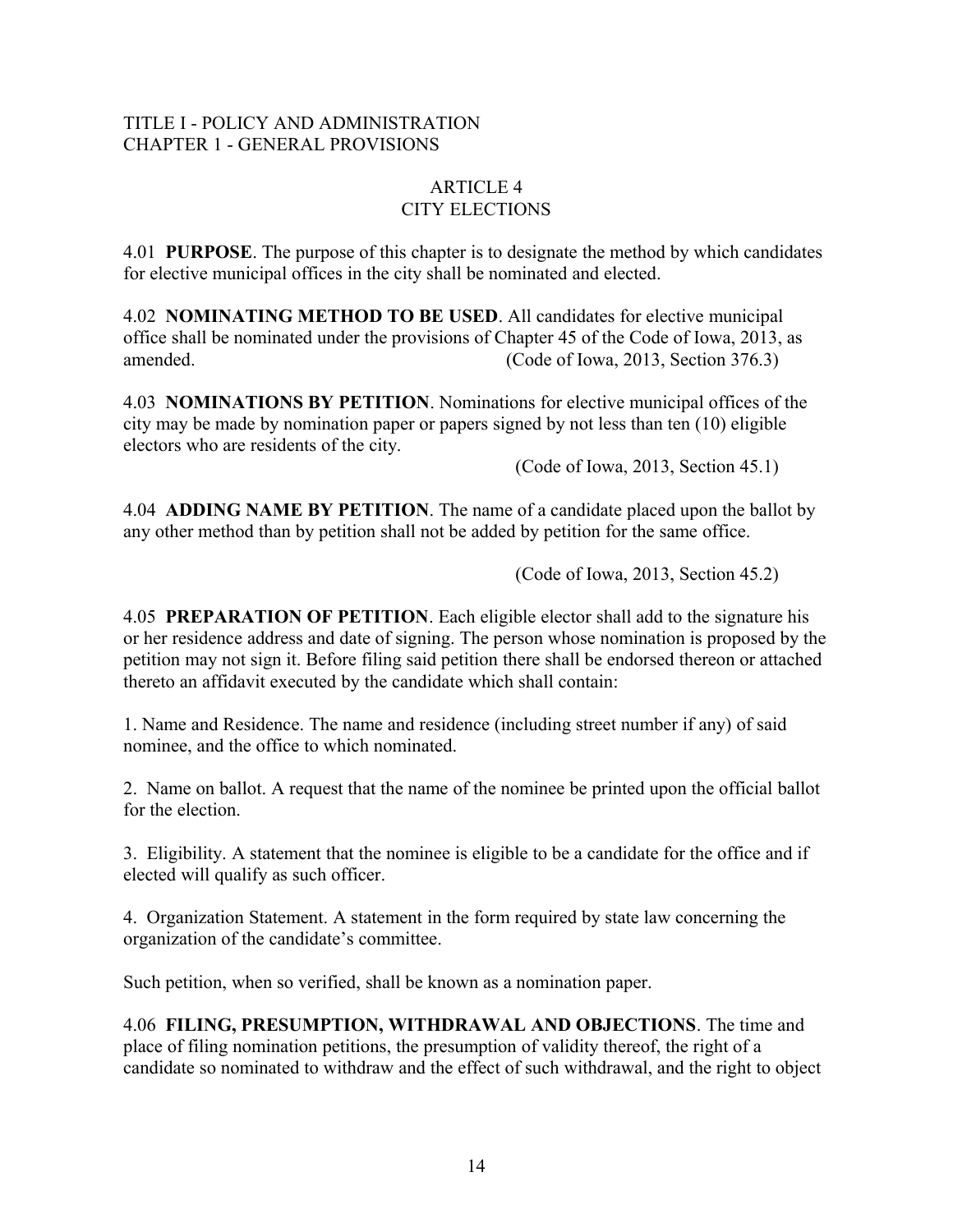to the legal sufficiency of such petitions, or to the eligibility of the candidate, shall be governed by Chapter 44 of the Code of Iowa, 2013, as amended.

(Code of Iowa, 2013, Section 45.4)

4.07 **PERSONS ELECTED**. The candidates who receive the greatest number of votes for each office on the ballot are elected, to the extent necessary to fill the positions open.

(Code of Iowa, 2013, Section 376.8[3])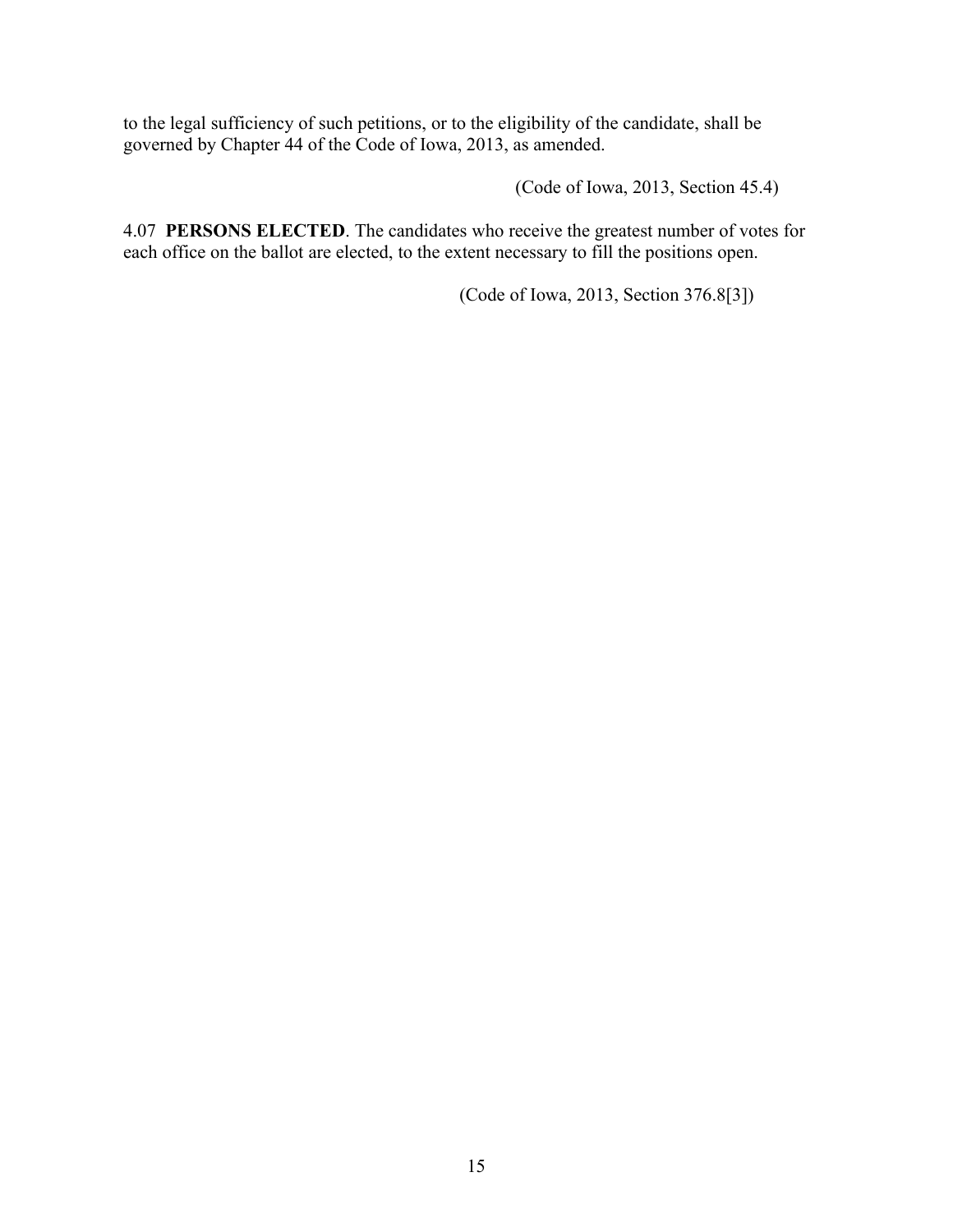## TITLE I - POLICY AND ADMINISTRATION CHAPTER 1 - GENERAL PROVISIONS

## ARTICLE 5 MUNICIPAL INFRACTIONS

5.01 **MUNICIPAL INFRACTION**. A violation of, or the omission or failure to perform any act or duty required by, this Code or any ordinance or code herein adopted by reference with the exception of those provisions specifically provided under state law as a felony, an aggravated misdemeanor, or a simple misdemeanor under Chapter 687 through Chapter 747, is a municipal infraction punishable by civil penalty as provided herein. (Code of Iowa, 2013, Section 364.22)

5.02 **ENVIRONMENTAL VIOLATION**. A municipal infraction which is a violation of Chapter 455B or 459 of the Code of Iowa, 2013, as amended, or a standard established by the city in consultation with the Iowa Department of Natural Resources, or both, may be classified as an environmental violation. However, the provisions of this section shall not apply be applicable until the city has offered to participate in informal negotiations regarding the violation of to the following specific violations:

(Code of Iowa, 2013, Section 364.22[1])

1. A violation arising from noncompliance with a pretreatment standard or requirement referred to in 40 C.F.R. Section 403.8.

2. The discharge of airborne residue from grain, created by the handling, drying or storing of grain by a person not engaged in the industrial production or manufacturing of grain products or by a person engaged in such industrial production or manufacturing if such discharge occurs from September 15 to January 15.

5.03 **PENALTIES**. A municipal infraction is punishable by the following civil penalties:

(Code of Iowa, 2013, Section 364.22[1])

1. Standard Civil Penalties.

A. First Offense……………….\$ 500.00

B. Repeat Offense…………….\$ 750.00

Each day a violation occurs or is permitted to exist constitutes a repeat offense.

2. Special Civil Penalties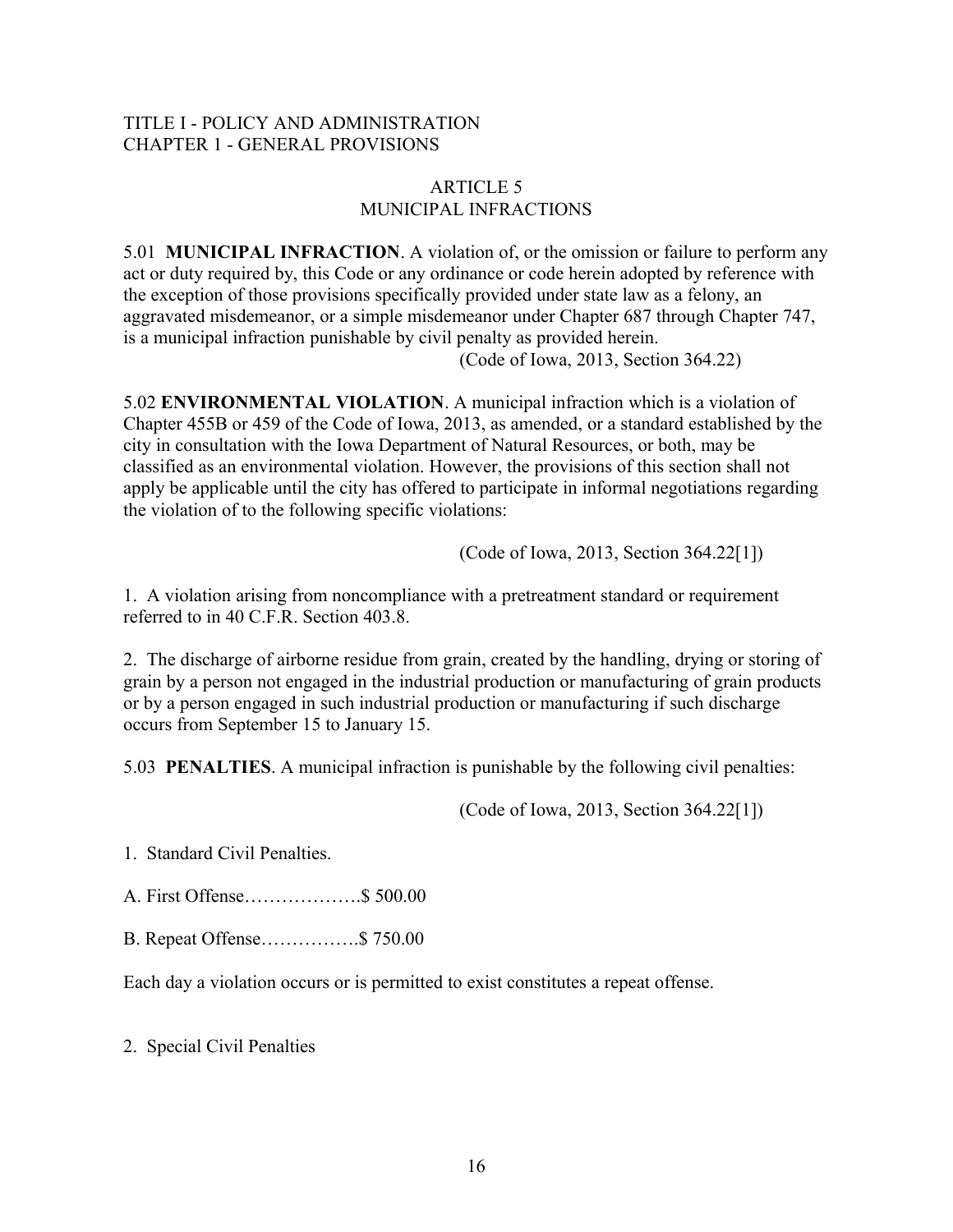A. A municipal infraction arising from noncompliance with a pretreatment standard or requirement, referred to in 40 C.F.R. Section 403.8, by an industrial user shall be punishable by a penalty of not more than fifty dollars (\$50.00) for each day a violation exists or continues.

B. A municipal infraction classified as an environmental violation shall be punishable by a penalty of not more than fifty dollars (\$50.00) for each occurrence. However, an environmental violation shall not be subject to such penalty if all of the following conditions are satisfied:

 1). The violation results solely from conducting an initial start-up, cleaning, repairing, performing scheduled maintenance, testing, or conducting a shutdown of either equipment causing the violation of the equipment designed to reduce or eliminate the violation.

 2). The city is notified of the violation within twenty-four (24) hours from the time the violation begins.

3). The violation does not continue in existence for more than eight (8) hours.

(Code of Iowa, 2013, Section 364.22[1])

5.04 **CITATIONS**. Any officer authorized by the city to enforce this code may issue a civil citation to a person who commits a municipal infraction. The citation may be served by personal service as provided in the Iowa Rules of Civil Procedure 1.305, by certified mail addressed to the defendant at his or her last known mailing address, return receipt requested, or by publication in the manner provided in the Iowa Rules of Civil Procedure 1.310 and subject to the conditions of the Iowa Rules of Civil Procedure 1.311. A copy of the citation shall be retained by the issuing officer, and one copy shall be sent to the Clerk of the District Court. The citation shall serve as notification that a civil offense has been committed and shall contain the following information:

(Code of Iowa, 2013, Section 364.22[4])

- 1. Name and address of defendant.
- 2. Name or description of the infraction attested to by the officer issuing the citation.
- 3. Location and time of the infraction.
- 4. The amount of civil penalty to be assessed or the alternative relief sought, or both.
- 5. The manner, location and time in which the penalty may be paid.
- 6. The time and place of court appearance.
- 7. The penalty for failure to appear in court.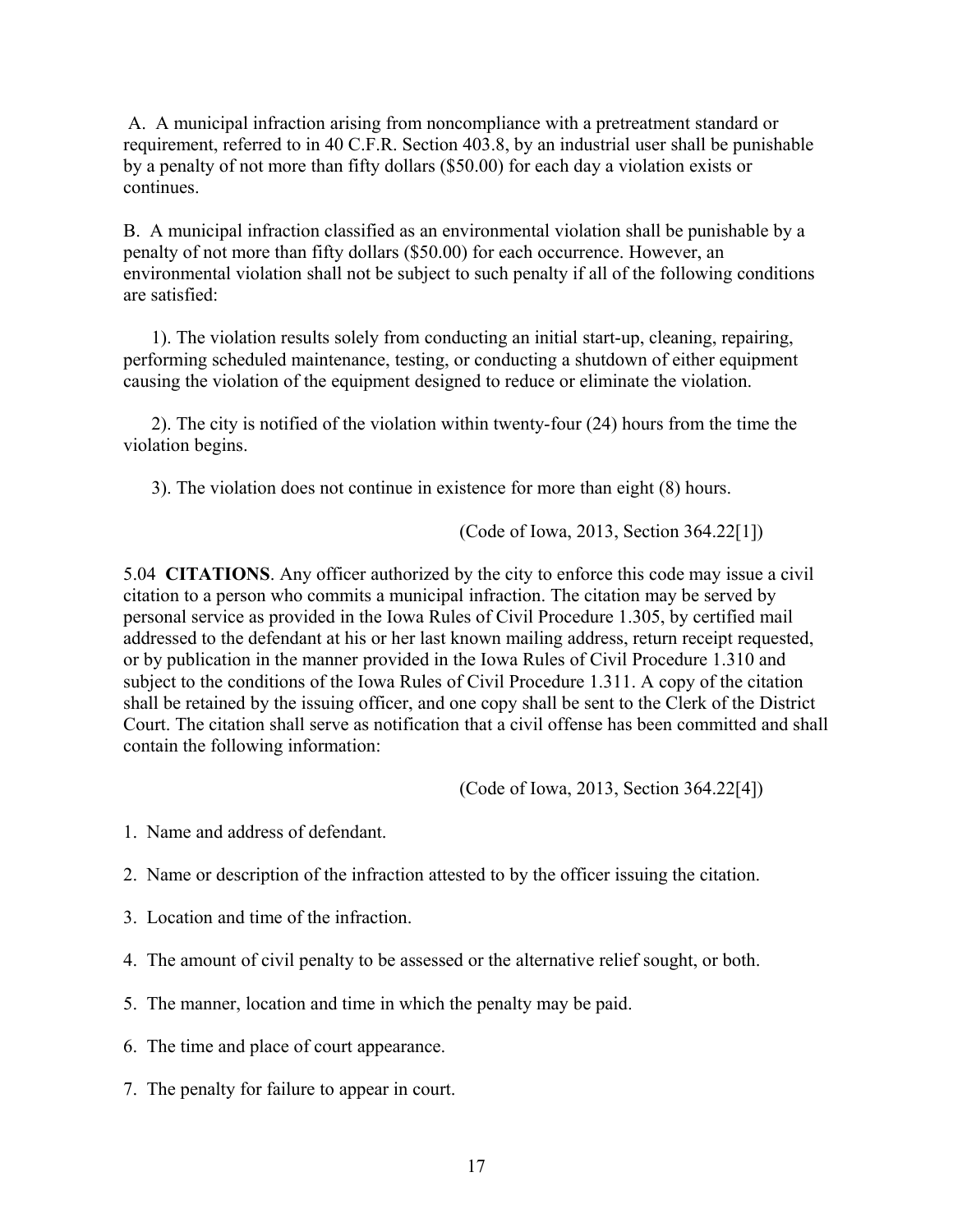5.05 **ALTERNATIVE RELIEF**. Seeking a civil penalty as authorized in this chapter does not preclude the city from seeking alternative relief from the court in the same action. Such alternative relief may include, but is not limited to, an order for abatement or injunctive relief.

5.06 **CRIMINAL PENALTIES**. This chapter does not preclude a police officer from issuing a criminal citation for violation of this code or regulation of criminal penalties are also provided for the violation. Nor does this chapter preclude or limit the authority of the city to enforce provisions of this code by criminal sanctions or other means.

(Code of Iowa, 2013, Section 364.22[11])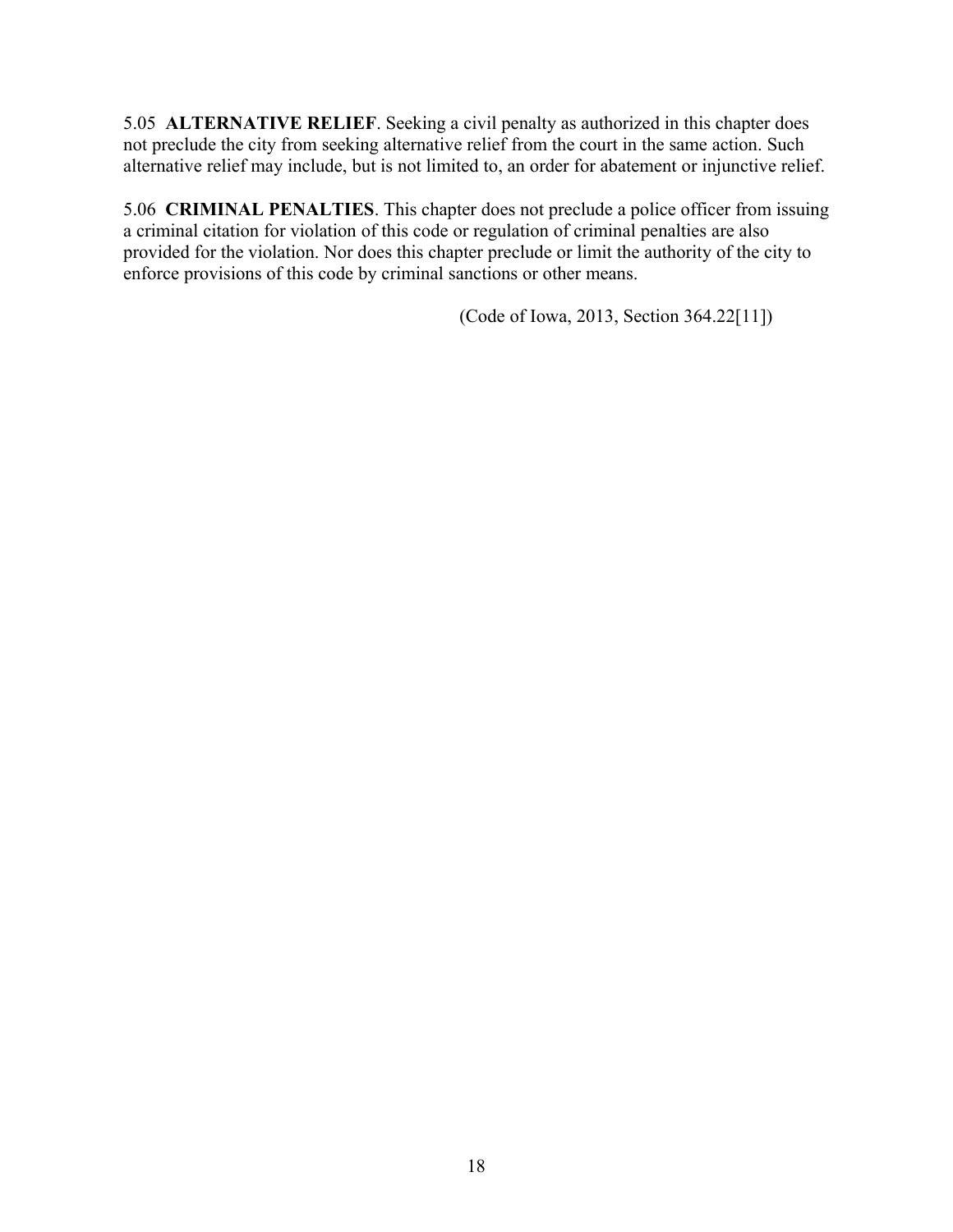## TITLE I - POLICY AND ADMINISTRATION CHAPTER 2 - ORGANIZATION

## ARTICLE 6 **CHARTER**

6.01 **TITLE**. This article may be cited as the charter of the City of Strawberry Point, Iowa.

6.02 **FORM OF GOVERNMENT**. The form of government of the City of Strawberry Point, Iowa is the mayor-council form of government.

(Code of Iowa, 2013, Sec 372.4 and Strawberry Point, Ordinance No. 145, (1975)

6.03 **POWERS AND DUTIES**. The council and mayor and other city officers have such powers and shall perform such duties as are authorized or required by state law and by the ordinances, resolutions, rules and regulations of the city.

6.04 **NUMBER AND TERM OF COUNCIL**. The council consists of five council members elected at large, the majority of the elected council members who receive the highest number of votes are elected for four year terms; the remainder are elected for two year terms.

(Code of Iowa, 2013, Sec. 372.4 & Sec. 376.2 and Strawberry Point Ordinance No. 154, (1975)

6.05 **TERM OF MAYOR.** The mayor is elected for a term of two years.

(Code of Iowa, 2013, Sec. 376.2 and Strawberry Point Ordinance No.154 (1975)

6.06 **COPIES ON FILE**. The City Administrator shall keep an official copy of the charter on file with the official records of the City Administrator, the secretary of state, and shall keep copies of the charter available at the City Administrator's office for public inspection.

(Code of Iowa, 2013, Sec. 372.1 and Strawberry Point Ordinance No, 154, (1975)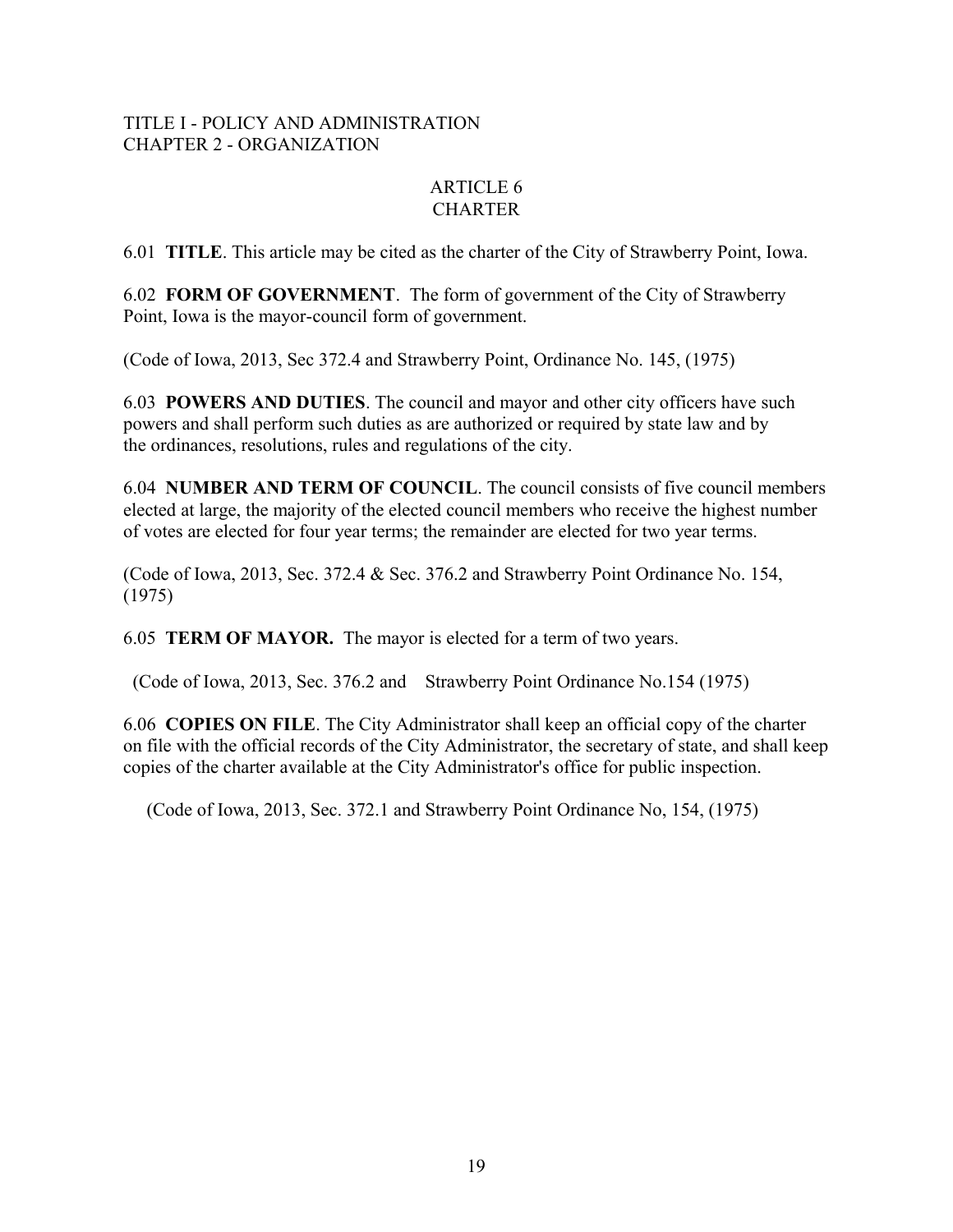## TITLE I - POLICY AND ADMINISTRATION CHAPTER 2 - ORGANIZATION

## ARTICLE 7 BOUNDARIES

# (RESERVED FOR FUTURE USE)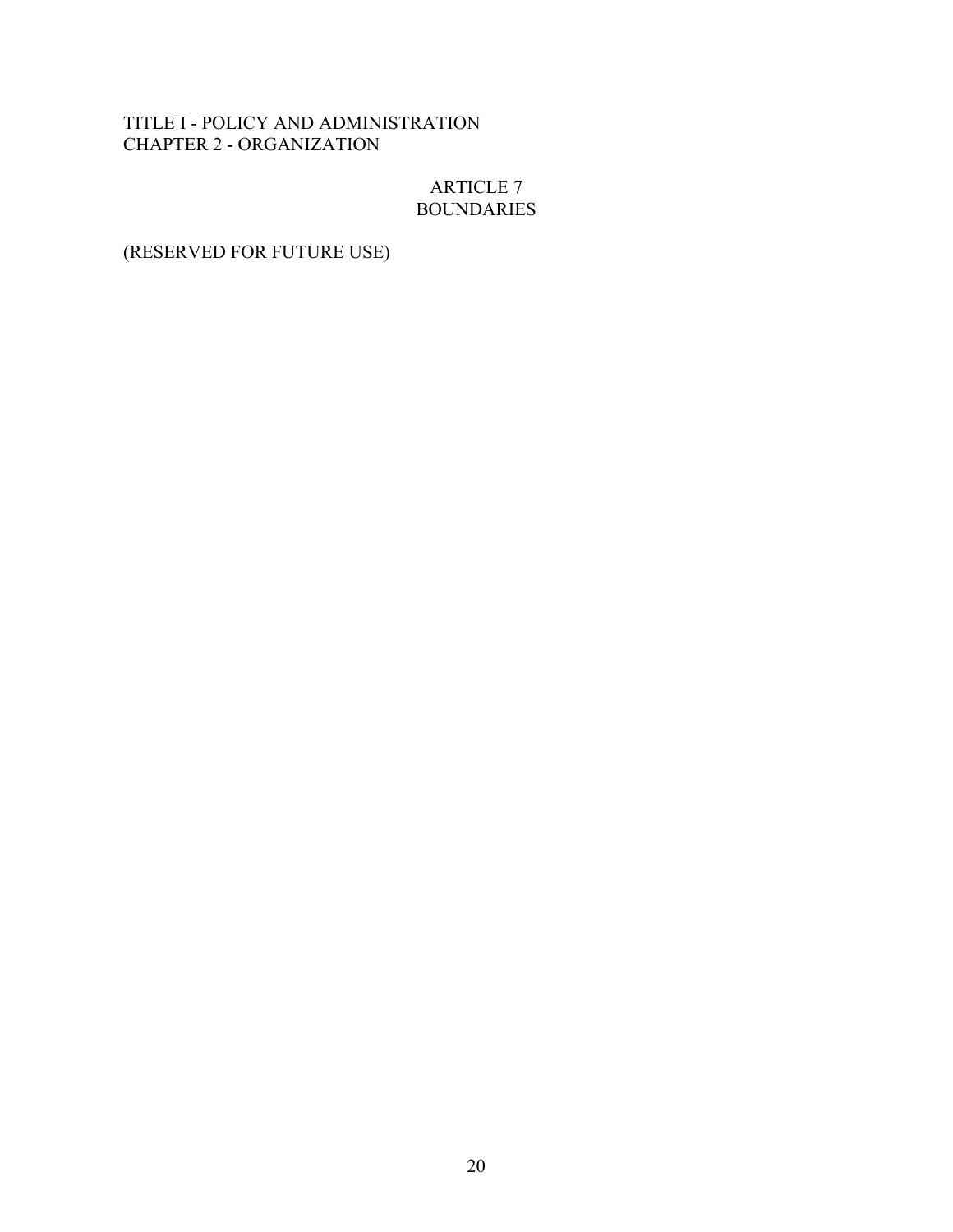## TITLE I - POLICY AND ADMINISTRATION CHAPTER 3 - MAYOR AND COUNCIL

## ARTICLE 8 **MAYOR**

8.01 **TERM OF OFFICE**. The mayor is elected for a term of two years.

(Code of Iowa, 2013, Sec. 376.2)

8.02 **POWERS AND DUTIES**. The powers and duties of the mayor shall be as follows:

1. Chief Executive Officer. The Mayor shall supervise all departments of the city and give direction to department heads concerning the functions of the departments. The Mayor shall have the power to examine all functions of the municipal departments, their records and to call for special reports from department heads at any time.

(Code of Iowa, 2013, Sec. 372.14 $(1)$ )

2. Presiding Officer. The Mayor shall act as presiding officer at all regular and special meetings. The mayor pro tem shall serve in this capacity in the mayor's absence.

3. Special Meetings. The Mayor shall call special meetings of the council when the Mayor deems such meetings necessary to the interests of the city.

4. Mayor's Veto. The Mayor may sign, veto or take no action on an ordinance, amendment or resolution passed by the council. However, the mayor may not veto a measure if he or she was entitled to vote on the measure at the time of passage. If he or she exercised his veto power, the Mayor must explain the reason for such veto to the council at the time of the veto. The council may override the mayor's veto by a two-thirds majority of the council members. (Code of Iowa, 2013, Sec. 380.5,380.62)

5. Reports to Council. The Mayor shall make such oral or written reports to the council at the first meeting of every month as required. These reports shall concern municipal affairs generally, the municipal departments, and recommendations suitable for council action.

6. Negotiations. The Mayor shall represent the city in all negotiations properly entered into in accordance with law or ordinance. The mayor shall not represent the city where this duty is specifically delegated to another officer by law or ordinance.

7. Contracts. The Mayor shall, whenever authorized by the council, sign all contracts on behalf of the city.

8. Professional Services. The Mayor shall upon order of the council, secure for the city such specialized and professional services not already available to the city. In executing the order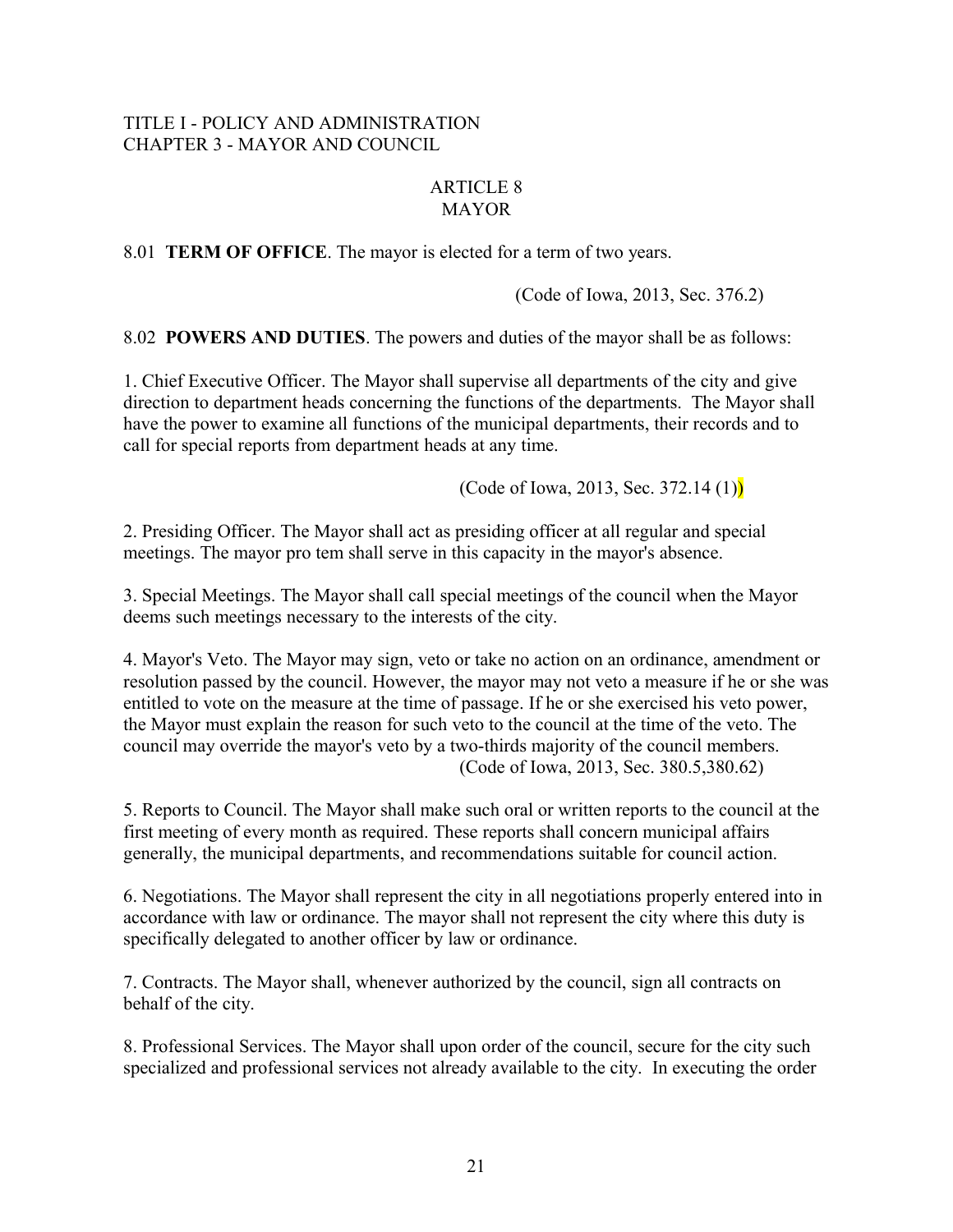of the council, the Mayor shall conduct himself or herself in accordance with the city code and the laws of the State.

9. Licenses and Permits. The mayor shall sign all licenses and permits which have been granted by the council, except those designated by law or ordinance to be issued by another municipal officer.

10. Nuisances. The Mayor shall make appropriate provision that the duties of any absentee officer be carried on during such absence.

8.03 **APPOINTMENTS**. The Mayor shall appoint the following officials:

Mayor Pro Tem Police Chief or Marshall (Code of Iowa, 2013, Sec. 372.4)

8.04 **COMPENSATION**. The salary of the mayor shall be two thousand six hundred dollars (\$2,600.00) per year, payable quarterly.

(Code of Iowa, 2013, Sec. 372.13 (8))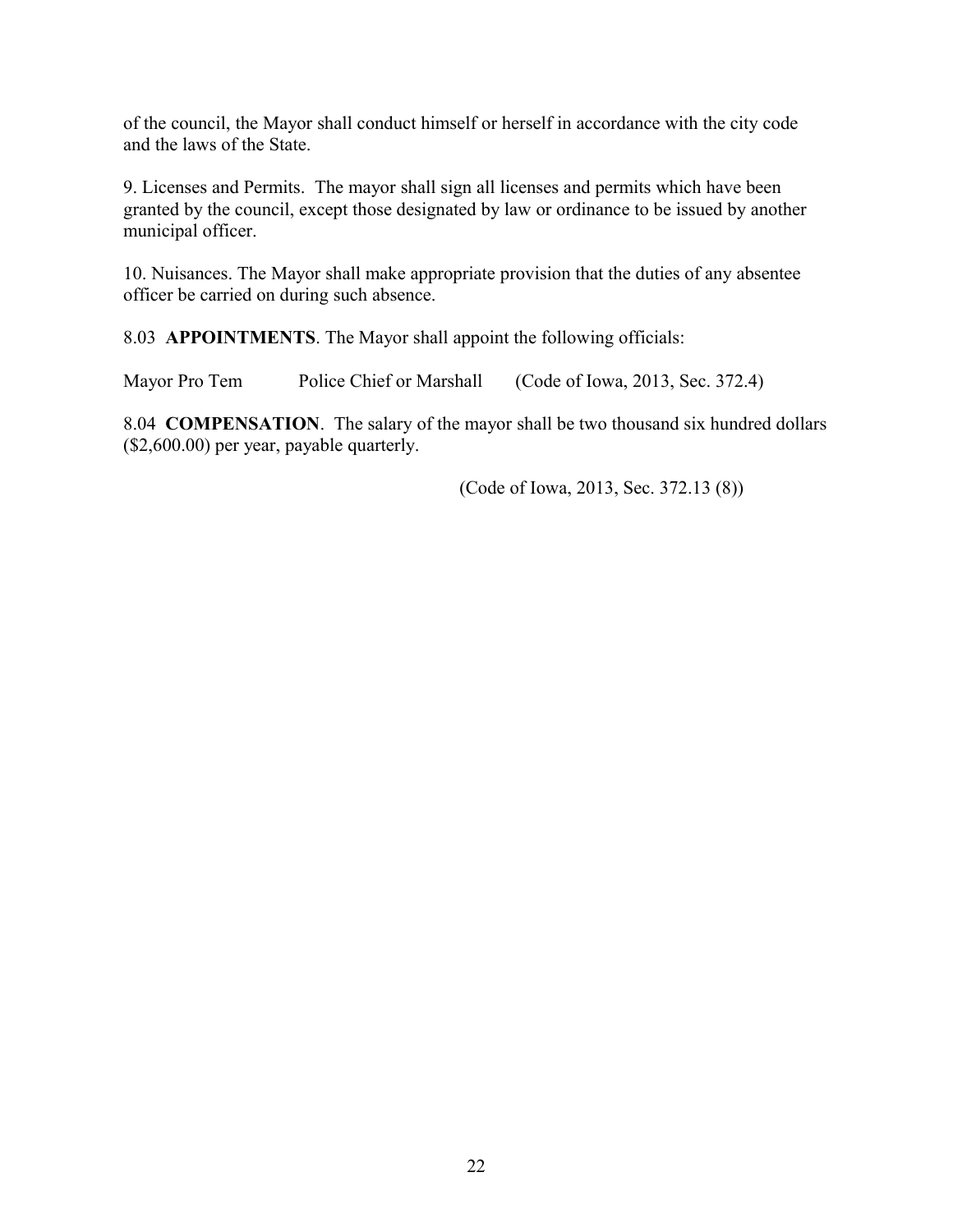## TITLE I - POLICY AND ADMINISTRATION CHAPTER 3 - MAYOR AND COUNCIL

### ARTICLE 9 MAYOR PRO TEMPORE

9.01 **VICE PRESIDENT OF COUNCIL**. The mayor pro tempore shall be vice president of the council.

(Code of Iowa, 2013, Sec. 372.14 (3))

9.02 **POWERS AND DUTIES**. Except for the limitations otherwise provided herein, the mayor pro tempore shall perform the duties of the mayor in the cases of absence or inability of the mayor to perform his or her duties. In the exercise of the duties of the office, the mayor pro tempore shall not have the power to employ or discharge from employment, officers or employees that the mayor has the power to appoint, employ or discharge without the approval of the council.

(Code of Iowa, 2013, Sec. 372.14 (3))

9.03 **VOTING RIGHTS**. The mayor pro tempore shall have the right to vote as a member of the council.

(Code of Iowa, 2013, Sec. 372.14(3))

9.04 **COMPENSATION**. If the mayor pro tem performs the duties of the mayor during the Mayor's absence or disability for a continuous period of fifteen days or more, the mayor pro tem may be paid for that period such compensation as determined by the council, based upon the mayor pro tem's performance of the mayor's duties and upon the compensation of the mayor.

(Code of Iowa, 2013, Sec. 372.13 (8))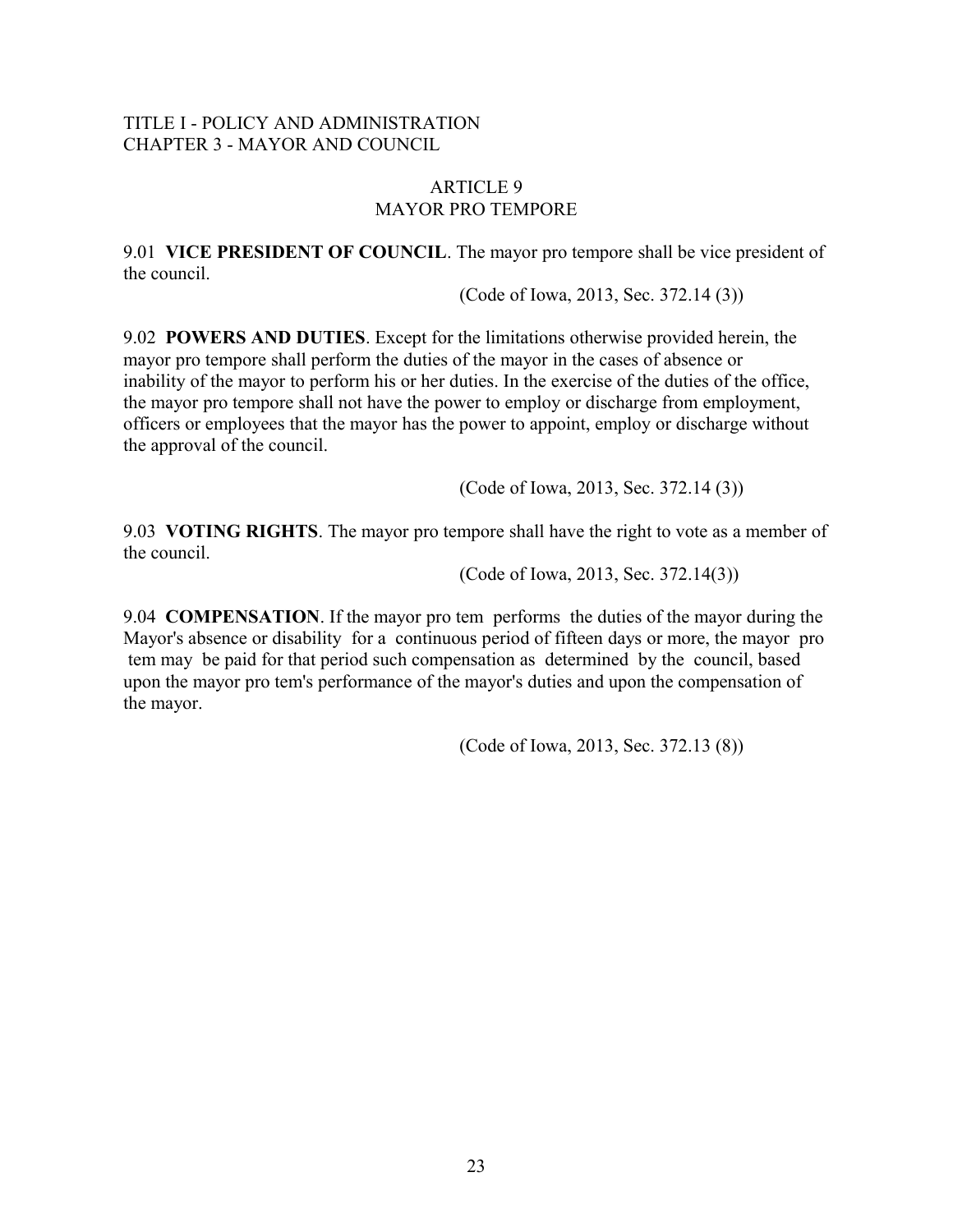## TITLE I - POLICY AND ADMINISTRATION CHAPTER 3 - MAYOR AND COUNCIL

## ARTICLE 10 COUNCIL

10.01 **NUMBER AND TERM OF COUNCIL**. The council consists of five council members elected at large, the majority of the elected council members who receive the highest number of votes are elected for four year terms, the remainder are elected for two year terms. (Code of Iowa, 2013, Sec. 372.4 and 376.2)

10.02 **POWERS AND DUTIES**. The powers and duties of the council shall include, but are not limited to the following:

1. General. All powers of the City are vested in the council except as otherwise provided by law or ordinance.

(Code of Iowa, 2013, Sec. 364.2 (1))

2. Wards. By ordinance, the council may divide the city into wards based upon population, change the boundaries of wards, eliminate wards or create wards.

(Code of Iowa, 2013, Sec. 372.13 (7))

3. Fiscal Authority. The council shall apportion and appropriate all funds, and audit and allow all bills, accounts, pay rolls and claims, and order payment thereof. It shall make all assessments for the cost of street improvements, sidewalks, sewers and other work, improvement or repairs, which may be specially assessed.

(Code of Iowa, 2013, Sec. 364.2(1), 384.16, and 384.38(1))

4. Public Improvements. The council shall make all orders for the doing of work, or the making or construction of any improvements, bridges or buildings.

(Code of Iowa, 2013, Sec. 364.2(1))

5. Contracts. The council shall make or authorize the making of all contracts, and no contract shall bind or be obligatory upon the city unless either made by ordinance or resolution adopted by the council, or reduced to writing and approved by the council, or expressly authorized by ordinance or resolution adopted by the council. All contracts and all ordinances and resolutions making contracts or authorizing the making of contracts shall be drawn or approved by the City Attorney before the same are made or passed.

(Code of Iowa, 2013, Sec. 364.2 (1) and 384.95 thru 384.102))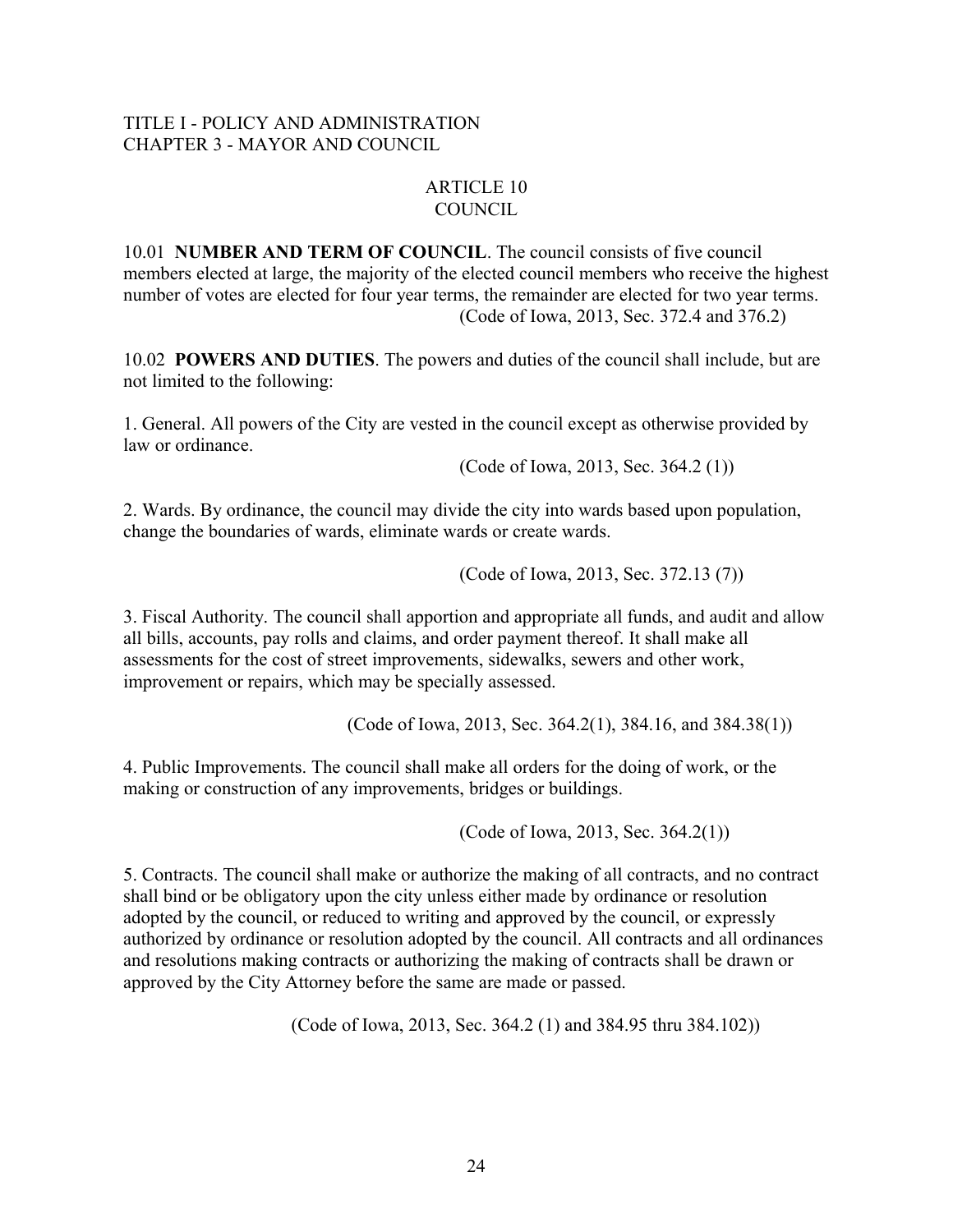6. Employees. The council shall authorize, by resolution, the number, duties, and compensation of employees not otherwise provided for by the state law or the city code.

(Code of Iowa, 2013, Sec. 372.13 (4))

7. Records. The council shall maintain records of its proceedings.

(Code of Iowa, 2013, Sec. 372.13 (5))

8. Setting Compensation for Elected Officers. By ordinance, the council shall prescribe the compensation of the mayor, council members, and other elected city officers, but a change in the compensation of the mayor shall not become effective during the term in which the increase is adopted, and the council shall not adopt such an ordinance changing the compensation of any elected officer during the months of November and December immediately following a regular city election. A change in the compensation of council members shall become effective for all council members at the beginning of the term of the council members elected at the election next following the adoption of the increase in compensation.

(Code of Iowa, 2013, Sec. 372.13 (8))

10.03 **EXERCISE OF POWER**. The council shall exercise a power only by the passage of a motion, a resolution, an amendment, or an ordinance in the following manner:

1. Approved Action by Council. Passage of an ordinance, amendment, or resolution requires an affirmative vote of not less than a majority of the council members. A motion to spend public funds in excess of twenty-five thousand dollars on any one project, or a motion to accept public improvements and facilities upon their completion, also requires an affirmative vote of not less than a majority of the council members. Each council member's vote on an ordinance, amendment or resolution must be recorded.

(Code of Iowa, 2013, Sec. 380.4)

2. Overriding Mayor's veto. Within thirty (30) days after the mayor's veto, the council may repass the ordinance or resolution by a vote of not less than two-thirds of the council members, and the ordinance or resolution becomes effective upon repassage and publication.

(Code of Iowa, 2013, Sec. 380.6 (2))

3. Measures Become Effective. Measures passed by the council, other than motions, become effective in on the following ways:

A. If the mayor signs the measure, a resolution becomes effective immediately upon signing and an ordinance or amendment becomes a law when published, unless a subsequent effective date is provided within the measure.

(Code of Iowa, 2013, Sec. 380.6 (1))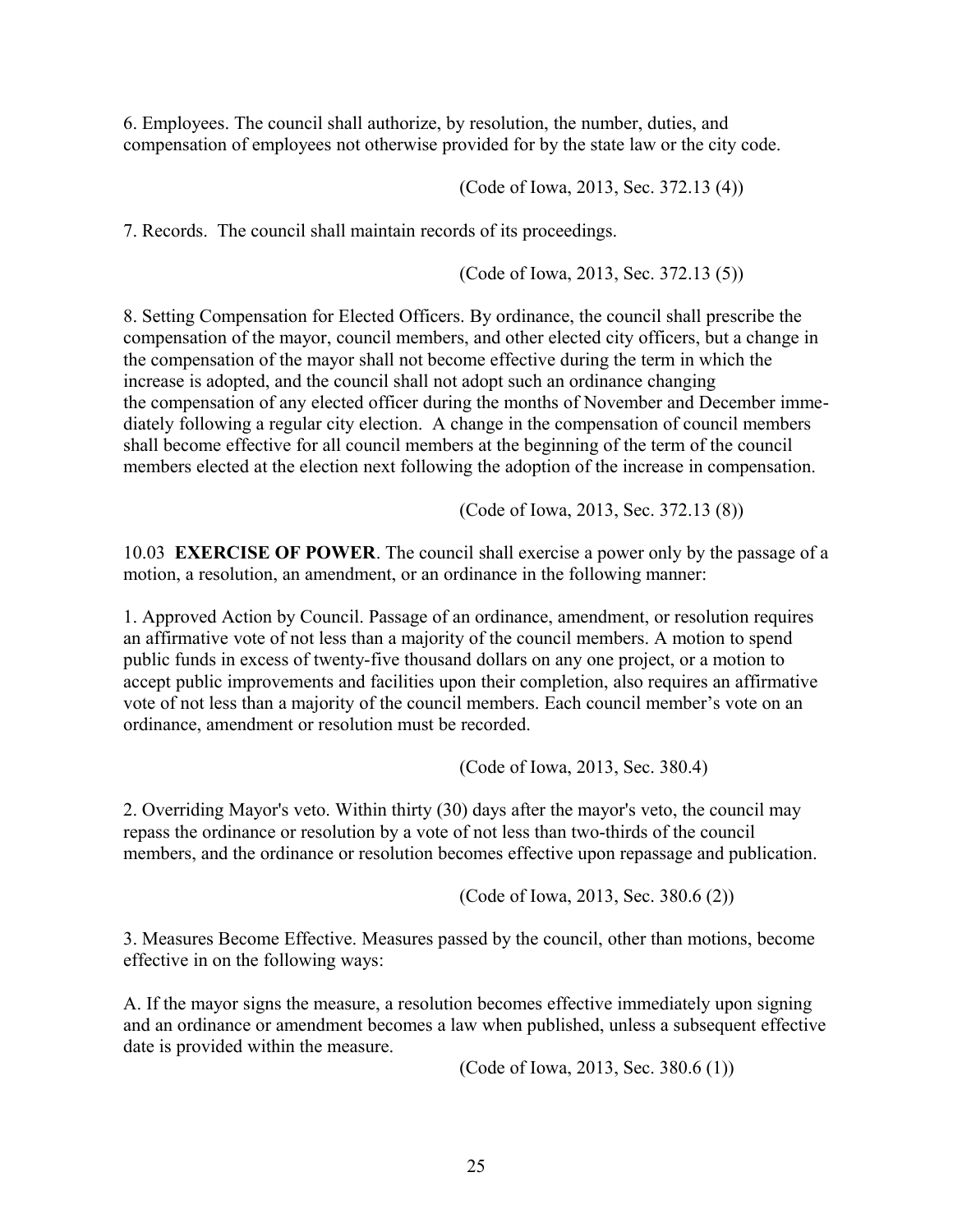B. If the mayor vetoes a measure and the council repasses the measure after the mayor's veto, a resolution becomes effective immediately upon repassage, and an ordinance or amendment becomes a law when published, unless a subsequent effective date is provided within the measure.

(Code of Iowa, 2013, Sec. 380.6 (2))

C. If the mayor takes no action on the measure a resolution becomes effective fourteen (14) days after the date of passage an ordinance or amendment becomes law when published, but not sooner than (14) days after the day of passage, unless a subsequent effective date is provided within the measure.

(Code of Iowa, 2013, Sec. 380.6 (3))

10.04 **MEETINGS**. Meetings of the council shall be as follows:

1. Regular Meetings. The regular meetings of the council shall be on the first and third Wednesday of each month at 6:00 P.M. in the Council Chambers at City Hall, Strawberry Point, Iowa. The Council may change either the time or the day of any regular meetings on a temporary basis to accommodate holidays, holiday eves, sporting events, personal needs of a council person, weather, or any other reason the council deems necessary.

2. Special Meetings. Special meetings shall be held upon call of the Mayor, the City Administrator or upon the written request of a majority of the members of the council submitted to the City Administrator. Notice of a special meeting shall specify the date, time, place and subject of the meeting and such notice shall be given personally or left at the usual place of residence of each member of the council. A record of the service of notice shall be maintained by the City Clerk.

(Code of Iowa, 2013, Sec.. 372.13 (5))

3. Quorum. A majority of all council members is a quorum.

(Code of Iowa, 2013, Sec. 372.13 (1))

4. Rules of Procedure. The council shall determine the rules of its own proceedings by resolution and the city administrator shall keep such rules on file for public inspection.

(Code of Iowa, 2013, Sec. 372.13 (5))

10.05 **APPOINTMENTS**. The council shall appoint the following officials and prescribe their powers, duties, compensation, and term of office:

City Administrator City Clerk City Attorney Fire Chief Library Board of Trustees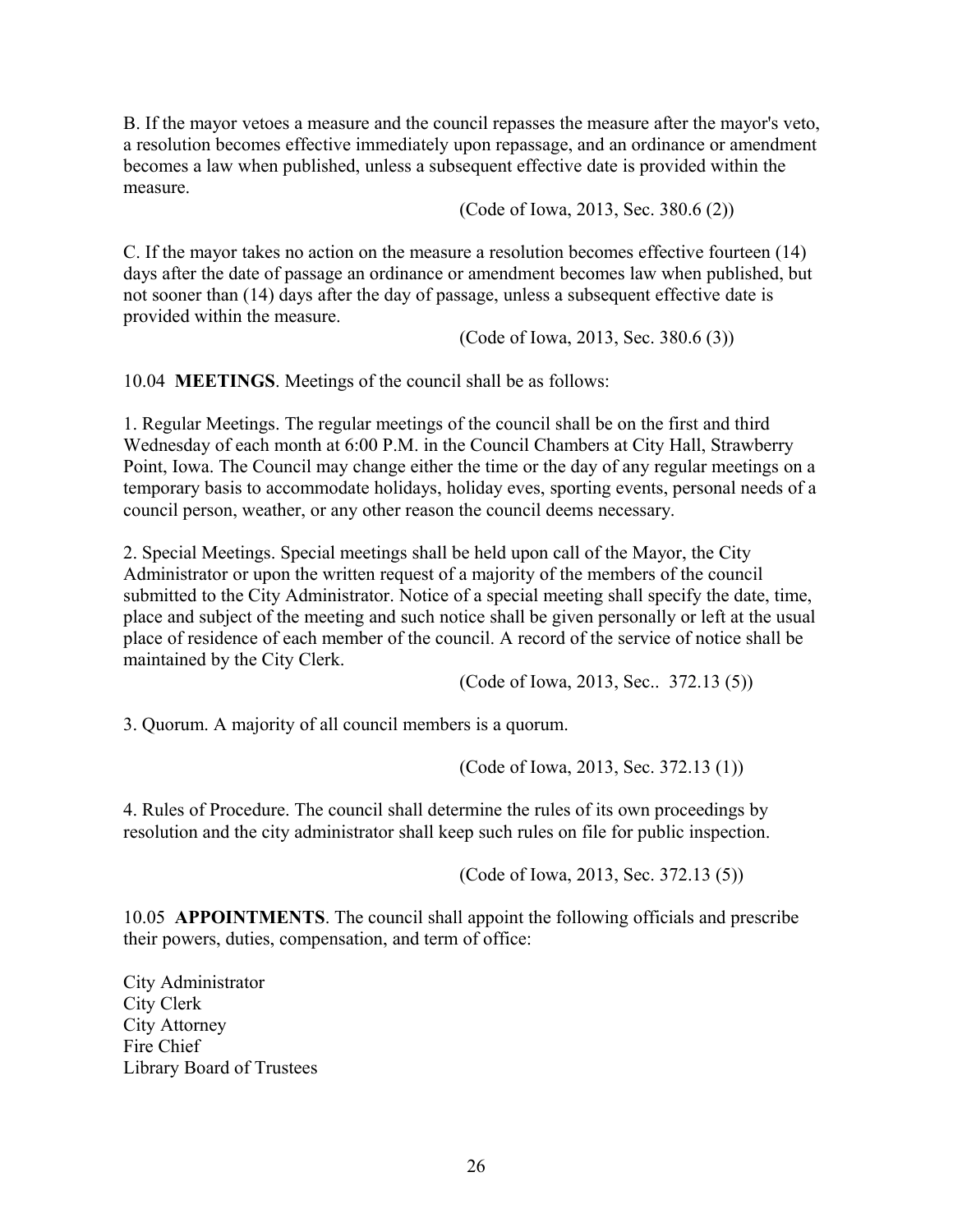10.06 **COMPENSATION**. The salary of each council member shall be fifty dollars (\$50.00) for each meeting of the council attended.

(Code of Iowa, 2013, Sec. 372.13 (8))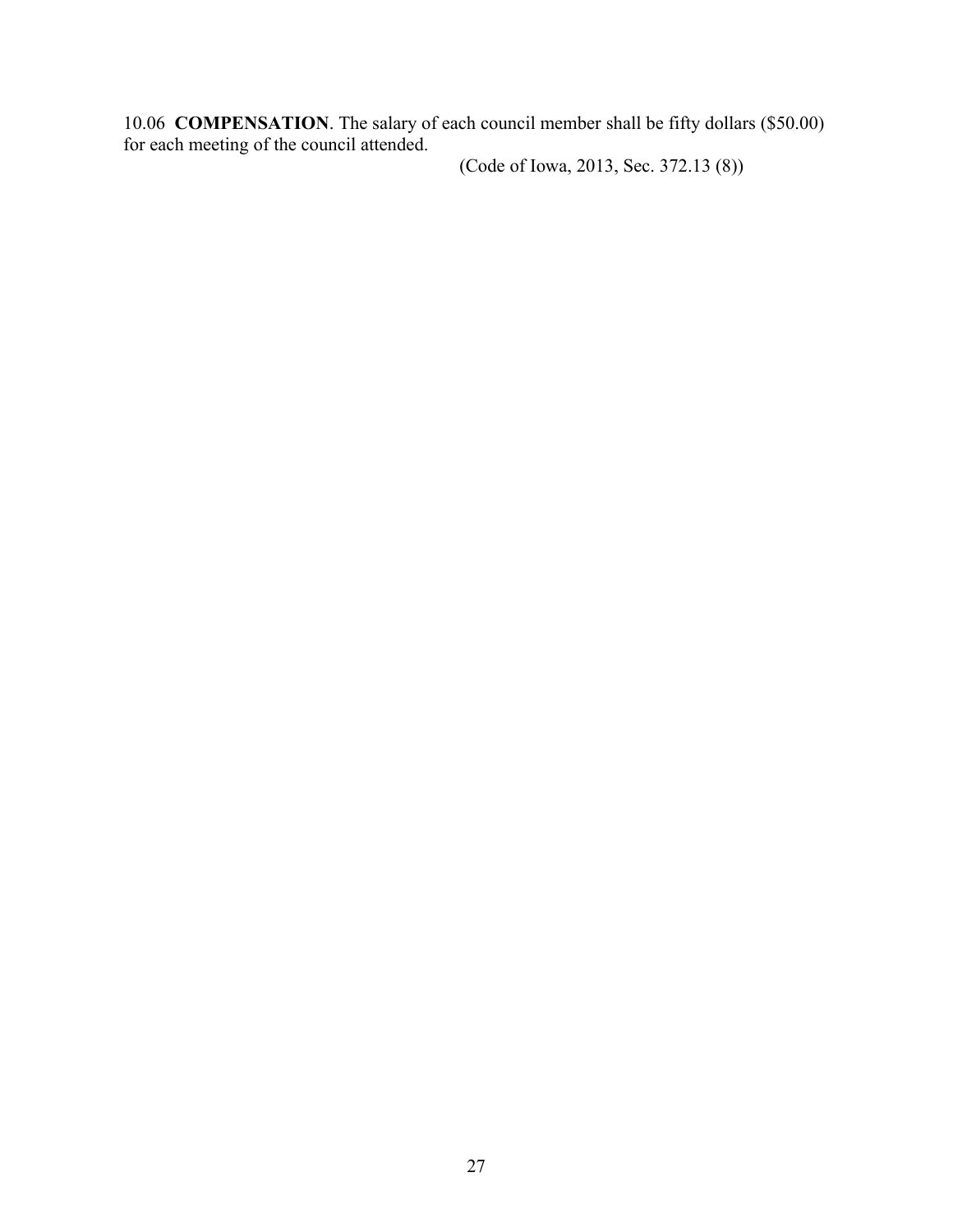## TITLE I - POLICY AND ADMINISTRATION CHAPTER 4 - ADMINISTRATION

## ARTICLE 11 CITY CLERK

11.01 **APPOINTMENT**. At the first meeting in January following the regular city election the council shall appoint by majority vote appoint a city clerk to serve for a term of two (2) years.

(Code of Iowa, 2013, Sec. 372.13 (3))

11.02 **POWERS AND DUTIES: GENERAL**. The city clerk or in his/her absence or inability to act, the deputy clerk, shall have the powers and duties as provided in this article, the city code and the law.

11.03 **RECORDING AND PUBLICATION OF MEETING MINUTES**. The city clerk shall attend all regular and special meetings and within fifteen (15) days following a regular or special meeting shall cause the minutes of the proceedings thereof to be published. Such publication shall include a list of all claims allowed, a summary of all receipts and the gross amount of the claims approved.

(Code of Iowa, 2013, Sec. 372.13(6))

11.04 **RECORDING MEASURES CONSIDERED**. The city clerk shall promptly record each measure considered by the council, with a statement where applicable indicating whether the mayor signed, vetoed or took no action on the measure, and whether the measure was repassed after the mayor's veto.

(Code of Iowa, 2013, Sec. 380.7)

11.05 **PUBLICATION**. The city clerk shall cause to be published all ordinances, enactments, proceeding and official notices requiring publication as follows:

1. Time. If notice of an election, hearing or other official action is required by the city code or law, the notice must be published at least one, not less that four (4) nor more than twenty (20) days before the date of the election, hearing or other action, unless otherwise provided by law. (Code of Iowa, 2013, Sec. 362.3 (1))

2. Manner of Publication. A publication required by the city code or law must be in a newspaper published at least once weekly and having general circulation in the city.

(Code of Iowa, 2013, Sec. 362.3 (2))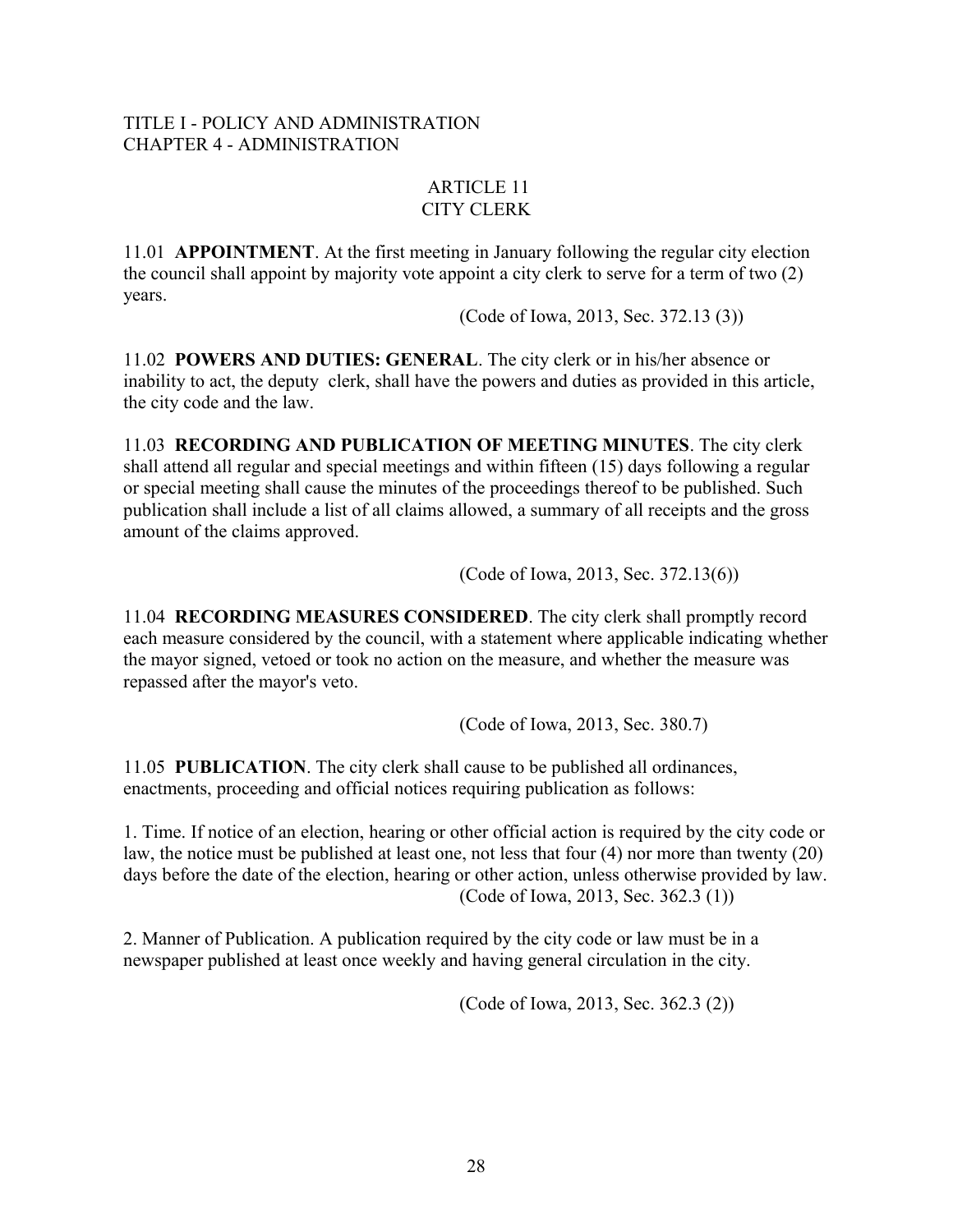11.06 **AUTHENTICATION**. The city clerk shall authenticate all such measures except motions with his or her signature, certifying the time and manner of publication when required.

(Code of Iowa, 2013, Sec. 380.7 (3))

11.07 **CERTIFY MEASURES**. The city clerk shall certify all measures establishing any zoning district, building lines, or fire limits and a plat showing the district, lines, or limits to the recorder of the county containing the affected parts of the city.

(Code of Iowa, 2013, Sec 380.11)

11.08 **RECORDS**. The city clerk shall maintain the specified city records in the following manner:

1. Ordinances and Codes. The clerk shall maintain copies of all effective city ordinances and codes for public use.

(Code of Iowa, 2013, Sec. 372.13 (4))

2. Custody. The clerk shall have custody and be responsible for the safekeeping of all writings or documents in which the city is a party in interest unless otherwise specifically directed by law or ordinance.

(Code of Iowa, 2013, Sec. 372.13 (4))

3. Maintenance. The clerk shall maintain all city records for at least ten years, except that ordinances, council proceeding and records and documents relating to real property transaction or bond issues must be maintained permanently. Bonds and coupons may be destroyed after two years from the retirement of debt and a record of destruction shall be placed with the original bond of record.

(Code of Iowa, 2013, Sec. 372.13 (3&5))

4. Provide Copy. The clerk shall furnish upon request to any municipal office a copy of any such record, paper or public document under his/her control when it may be necessary to such officer in the discharge of his/her duty. He/she shall furnish a copy to any citizen when requested upon payment of the fee set by council resolution. He/she shall, under the direction of the mayor or other authorized officer, affix the seal of the corporation to those public documents or instruments which by ordinance and city code are required to attest by the affixing of the seal.

(Code of Iowa, 2013, Sec. 372.13 (3&5) and 380.7 (4))

5. Filing of Communications. The city clerk shall keep and file all communications and petitions directed to the council or to the city generally. He/she shall endorse thereon the action of the council taken upon matters considered in such communications and petitions.

(Code of Iowa, 2013, Sec. 372.13 (4))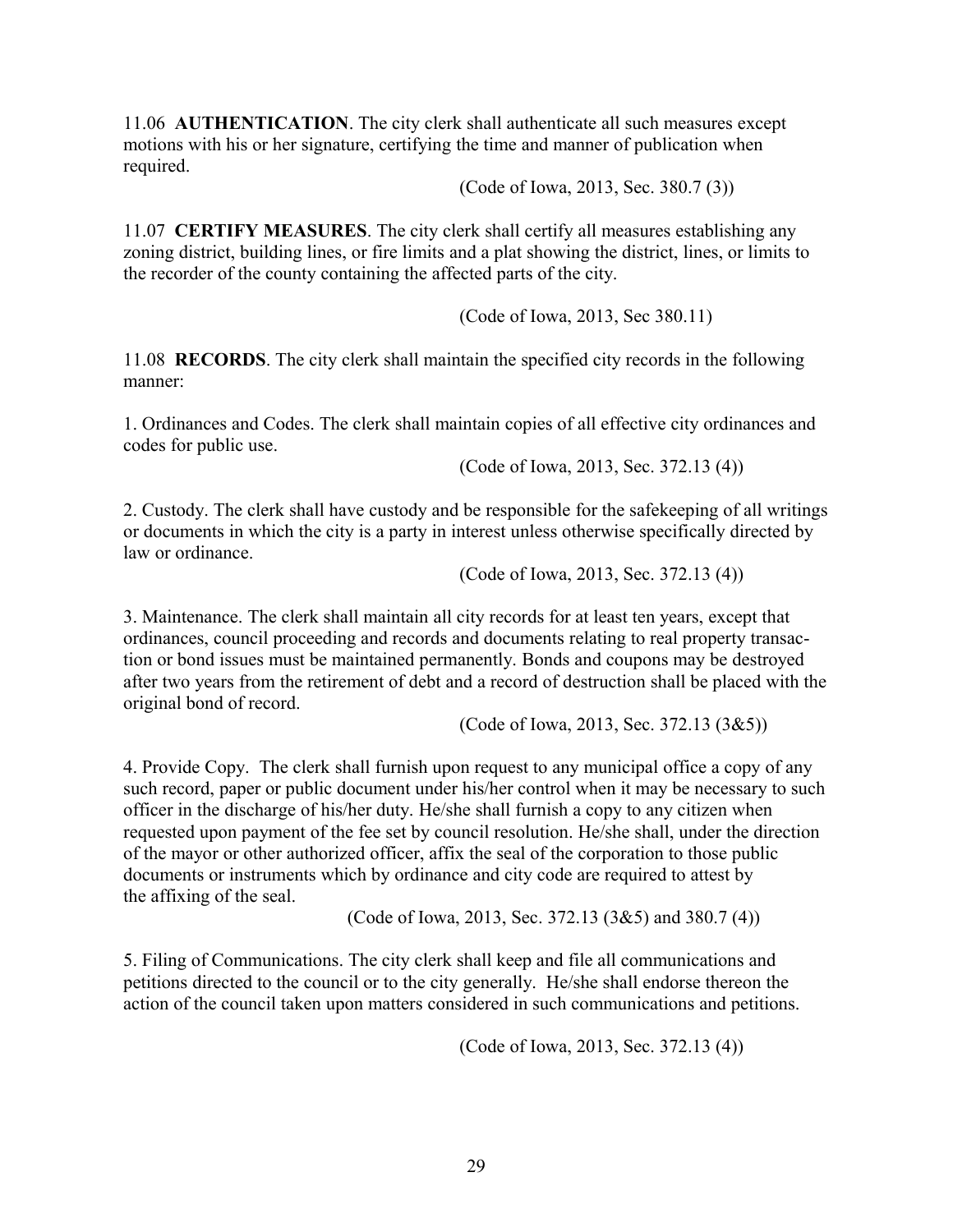11.09 **ATTENDANCE AT MEETINGS**. At the direction of the council he/she shall attend meetings of committees, boards and commissions. He/she shall record and preserve a correct record of the proceedings of such meetings.

(Code of Iowa, 2013, Sec. 372.13 (4))

11.10 **ISSUE LICENSES AND PERMITS**. The clerk shall issue or revoke licenses and permits when authorized by this code, and keep a record of licenses and permits issued which shall show date of issuance, license or permit number, official receipt number, name of person to whom issued, term of license or permit and purpose for which issued.

(Code of Iowa, 2013, Sec. 372.13 (4))

11.11 **NOTIFY APPOINTEES**. The clerk shall inform all persons appointed by the mayor or council to offices in the city government of their position and the time at which they shall assume the duties of their office.

(Code of Iowa, 2013, Sec. 392.13 (4))

11.12 **ELECTIONS**. The clerk shall accept the nomination petition of a candidate for a city office for filing if on its face it appears to have the requisite number of signatures and it is timely filed. He/she shall deliver all nomination petitions to the county commissioner of elections not later than five (5) o'clock p.m. on the day following the last day on which nomination petitions can be filed.

(Code of Iowa, 2013, Sec. 376.4)

11.13 **CITY SEAL**. The City seal shall be in the custody of the clerk and shall be attached by him/her to all transcripts, orders and certificates which it may be necessary or proper to authenticate. The city seal shall be circular in form, in the center of which shall be the words, "STRAWBERRY POINT, IOWA", and around the margin the words "TOWN SEAL". (Strawberry Point Revised Ordinance #1 1928)

11.14 **DEPOSIT OF FUNDS IN BANK**. The clerk shall, upon receipt of monies belonging to the city, deposit the same in banks selected by the council in amounts not exceeding the monetary limits authorized by the council.

11.15 **DEBT SERVICE**. The clerk shall keep a register of all bonds outstanding and record all payments of interest and principal.

11.16 **WARRANTS.** The clerk shall draw and sign all warrants on the city only upon the vote of the council, and shall keep a warrant record book containing a record of all warrants issued by him/her, arranged with ruled columns, which shall show the date, number, amount, payee's name, and on what fund drawn for each warrant, and supply the treasurer with a statement of all warrants issued monthly.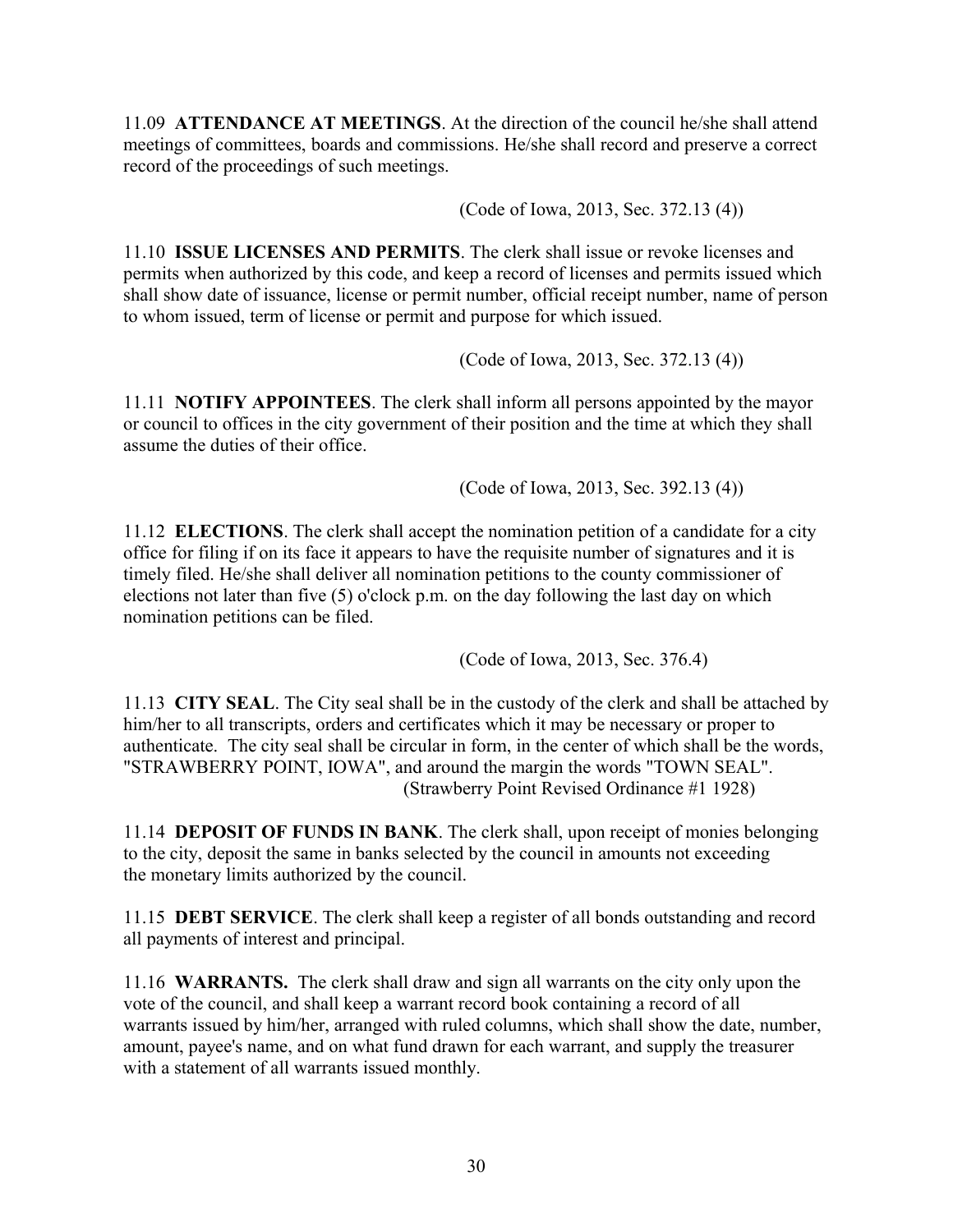11.17 **OTHER DUTIES**. The clerk shall perform all duties required under Title 1, Chapter 1, Article 11 of this code and any other duties as specified by the council, by resolution, or ordinance.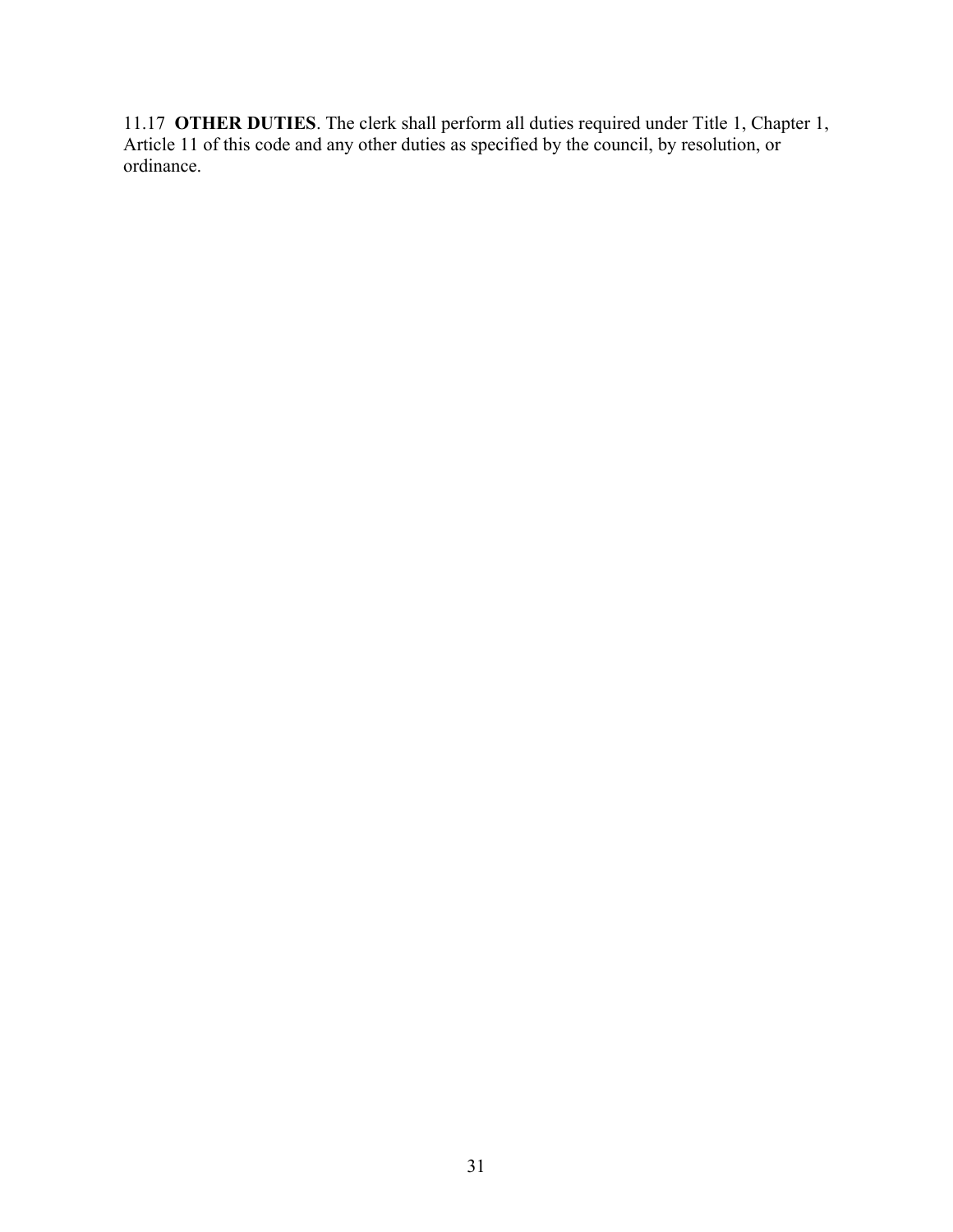# TITLE I - POLICY AND ADMINISTRATION CHAPTER 4 - ADMINISTRATION

# ARTICLE 12 TREASURER

12.01 **ELECTION**. The treasurer shall be elected for a term of two years.

12.02 **COMPENSATION**. The treasurer shall be paid seven hundred dollars (\$700.00) per year payable annually with payments of \$175.00 paid quarterly to the Treasurer.

12.03 **DUTIES OF TREASURER**. The duties of the treasurer shall be as follows:

(Code of Iowa, 2013, Sec 372.13 (4))

1. Custody of Funds. The treasurer shall be responsible for the safe custody of all fund of the city in the manner provided by law and council direction.

2. Record of Funds. The treasurer shall keep the record of each fund separate.

3. Record Receipts. The treasurer shall keep an accurate record of all money or securities received by him or her on behalf of the city and specify the date, from whom, and for what purpose received.

4. Record Disbursements. The treasurer shall keep an accurate account of all disbursements, money or property, specifying date to whom, and from what fund paid.

5. Special Assessments. The treasurer shall keep a separate account of all money received by him/her from special assessments.

6. Bank Reconciliation. The treasurer shall reconcile bank statement with his/her books and certify monthly to the council the balance of cash investments of each fund and amount received and disbursed.

7. Reconciliation with Clerk. The treasurer shall reconcile the books with the city administrator books every month.

8. Other Duties. The treasurer shall perform other duties as specified by the council by resolution or ordinance.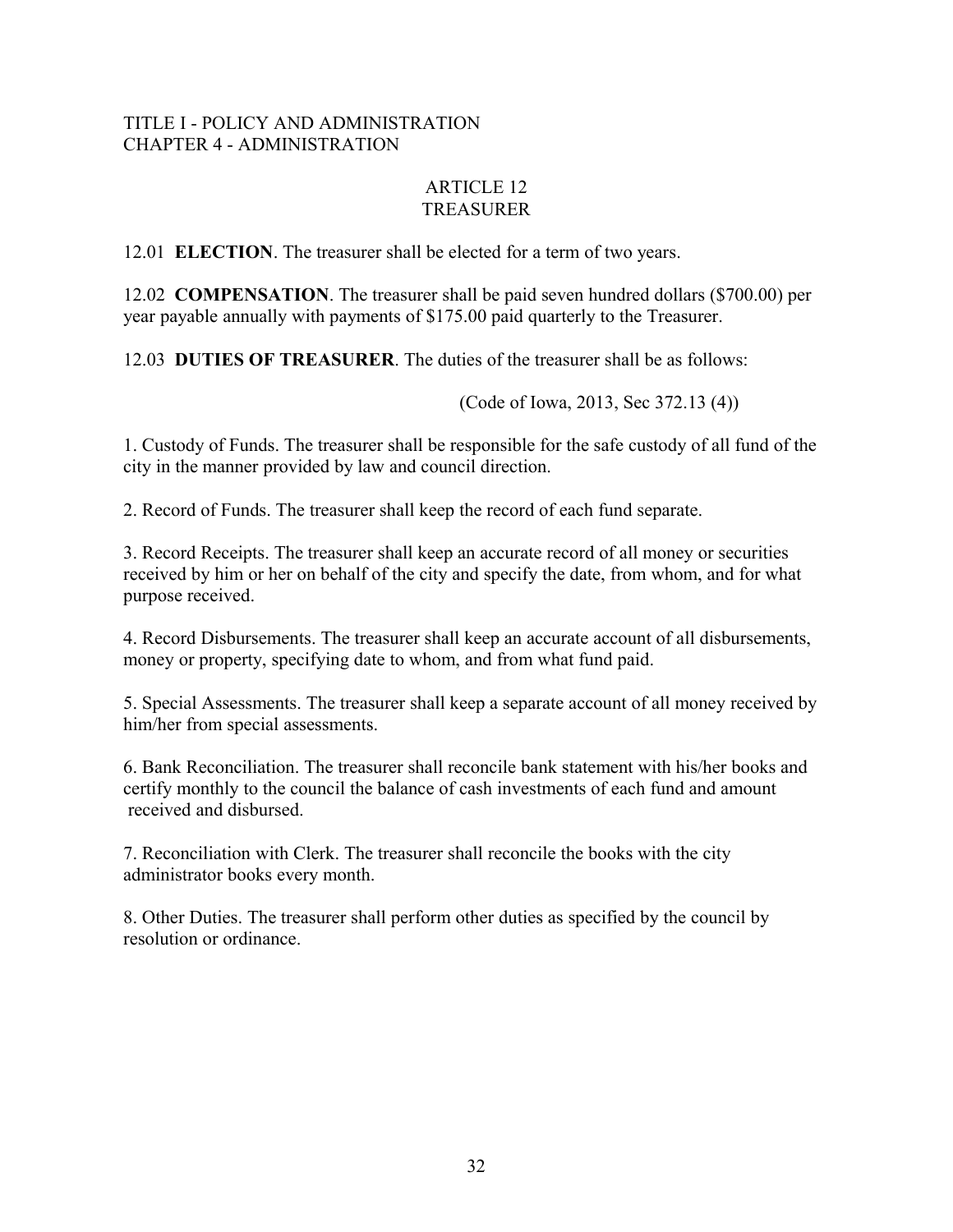### TITLE I - POLICY AND ADMINISTRATION CHAPTER 4 - ADMINISTRATION

### ARTICLE 13 CITY ATTORNEY

13.01 **APPOINTMENT AND COMPENSATION**. The city attorney shall be appointed by majority vote of the council and receive such compensation as shall be established by resolution.

(Code of Iowa, 2013, Sec. 372.13 (4))

13.02 **ATTORNEY FOR CITY**. The city attorney shall act as attorney for the city in all matters affecting the city's interest and appear on behalf of the city before any court, tribunal, commission or board. He/she shall prosecute or defend all actions and proceedings when so requested by the mayor or council.

(Code of Iowa, 2013, Sec. 372.13 (4))

13.03 **POWER OF ATTORNEY**. The city attorney shall sign the name of the city to all appeal bonds and to all other bonds or papers of any kind that may be essential to the prosecution of any cause in court, and when so signed, the city shall be bound upon the same. (Code of Iowa, 2013, Sec. 372.13 (4))

13.04 **ORDINANCE PREPARATION**. The city attorney shall prepare those ordinances which the council may desire and direct to be prepared and report to the council upon all such ordinances before final passage by the council and publication.

(Code of Iowa, 2013, Sec. 372.13 (4))

13.05 **REVIEW AND COMMENT**. The city attorney shall, upon request, make a written report to the council and interested department heads, giving his/her opinion on all contracts, documents, resolutions, or ordinances submitted to him/her or coming under his/her office.

(Code of Iowa, 2013, Sec. 371.12 (4))

13.06 **OPINION ON CONTRACTS**. The city attorney shall at the request of the council, offer a written opinion on the recommended alterations pertaining to contract involving the city before they become binding upon the city.

(Code of Iowa, 2013, Sec 372.13 (4))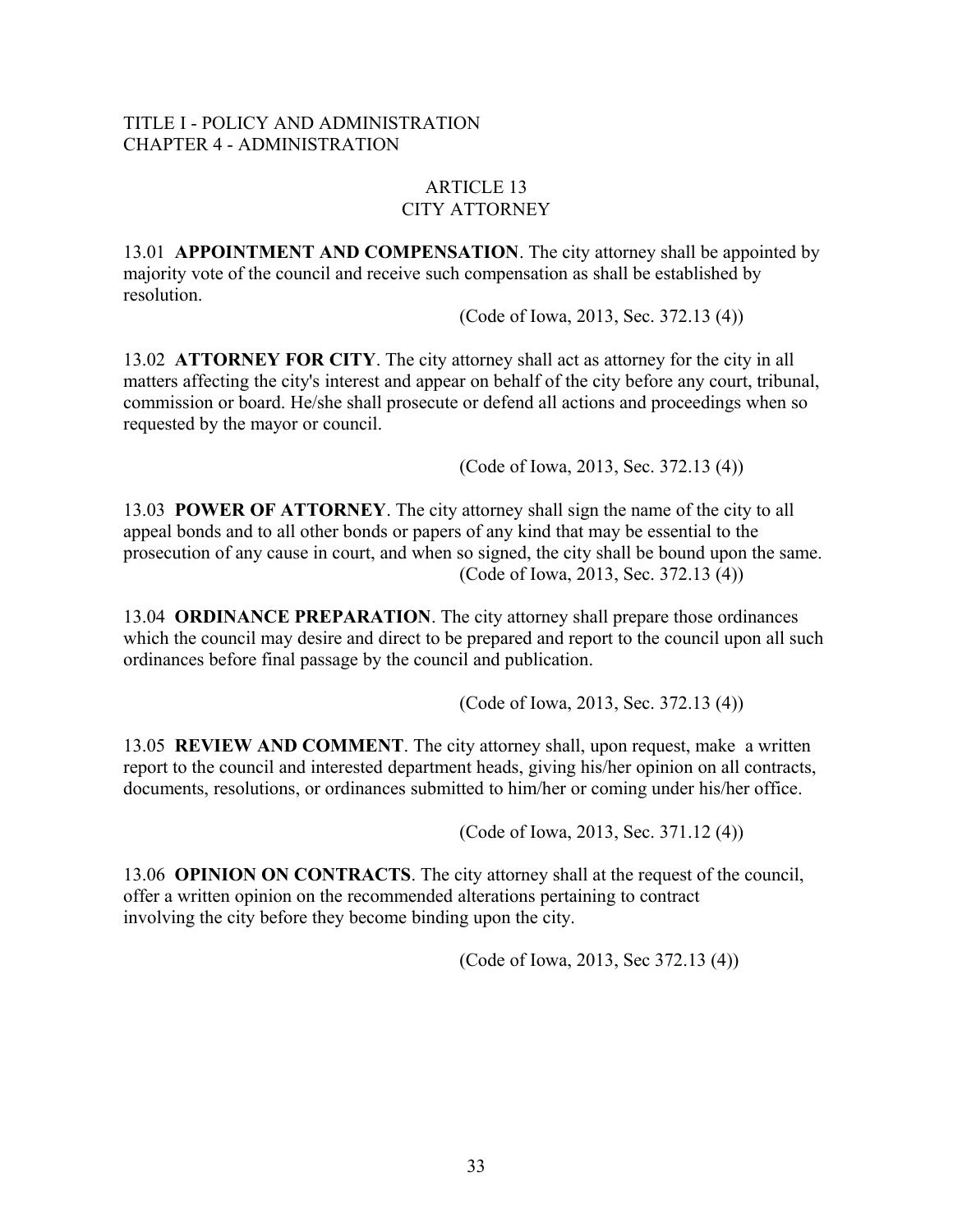13.07 **PROVIDE LEGAL OPINION**. The city attorney shall, upon request, give his/her legal opinion in writing upon all questions of law relating to city matters submitted by the council, any board or the head of any city department.

(Code of Iowa, 2013, Sec. 372.13 (4))

13.08 **ATTENDANCE AT COUNCIL MEETINGS**. The city attorney shall attend meetings of the council at the request of the council.

(Code of Iowa, 2013, Sec. 372.13 (4))

13.09 **PREPARE DOCUMENTS**. The city attorney shall, upon request, formulate drafts for contracts, forms and other writings which may be required for the use of the city.

(Code of Iowa, 2013, Sec. 372.13 (4))

13.10 **MAINTAIN FILES**. The city attorney shall keep in proper files a record of all official opinions and a docket or register of all actions prosecuted and defended by the city attorney accompanied by all proceedings relating to said actions.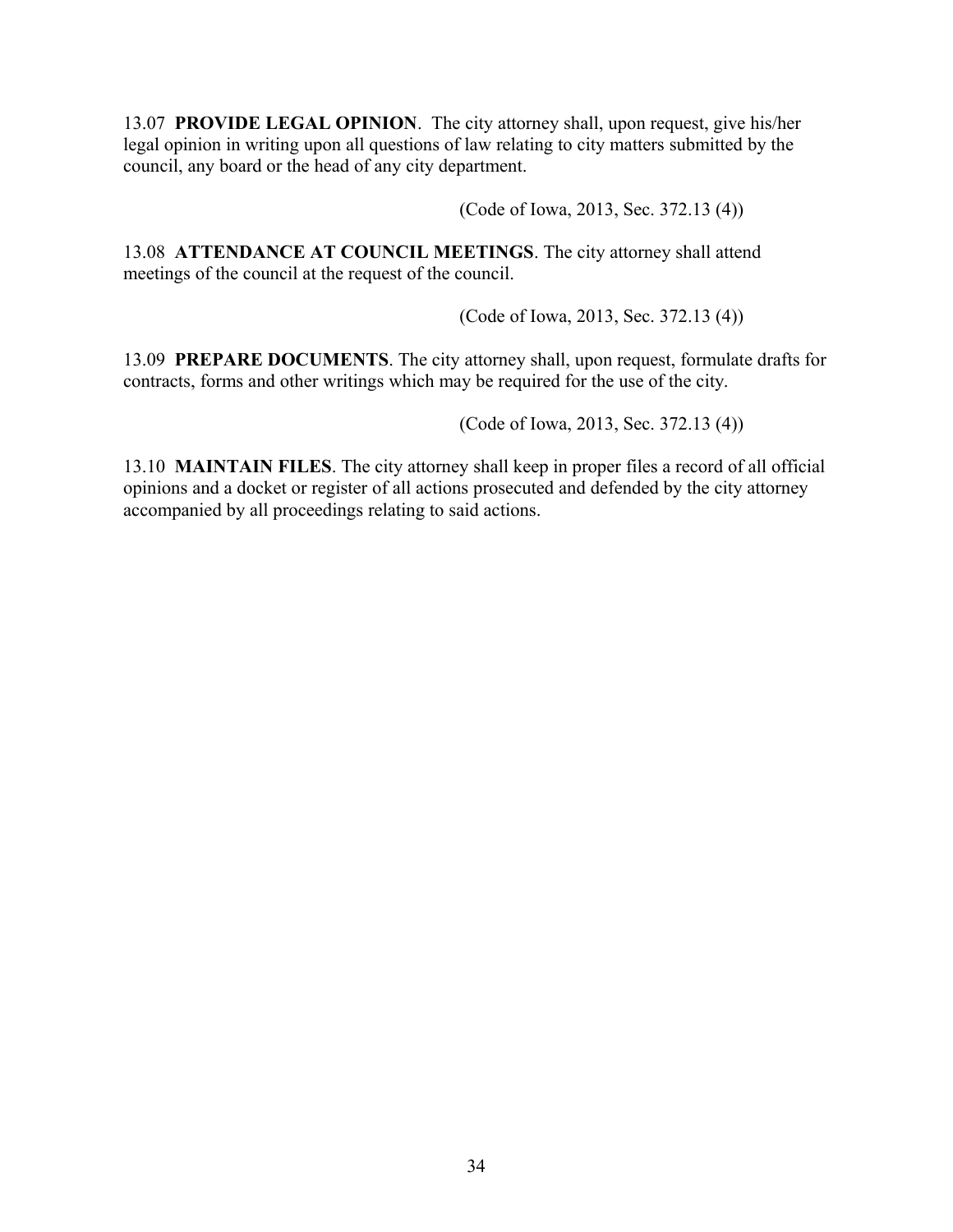# TITLE I - POLICY AND ADMINISTRATION CHAPTER 4 - ADMINISTRATION

# ARTICLE 14 CITY ADMINISTRATOR

14.01 **CITY ADMINISTRATOR**. The office of City Administrator is hereby created, which office shall be filled by a majority vote of the council. The appointee shall hold office during the pleasure of the council and shall be subject to removal by a majority vote of the council. The appointee shall be ex-officio city administrator, and shall be qualified by experience and training in management.

14.02 **POWERS AND DUTIES**. The powers and duties of the city administrator shall include the following:

1. Responsibility for all accounting procedures for the city.

2. Administration of all ordinances, resolutions, council proceedings and directives.

3. Continuous study of the city government's operating procedures, organization and facilities and recommendation of fiscal and other policies of the council whenever necessary.

4. Preparation and administration of the city's annual operating budget.

5. Supervision of the city's administrative policies, including personnel and purchasing.

6. Keeping the council informed on the progress of its programs and the status of its policies.

7. Coordination and direction of all city services provided through the various departments.

8. Employment and removal of city employees in accordance with council approved policies regarding pay, employment and removal of such employees.

9. Study possible joint arrangements with municipal boards and commissions, make recommendations for such arrangements as are mutually acceptable and to coordinate these activities as agreed upon.

10. Assist the mayor in any of his/her duties as requested by the mayor and as approved by the city council.

11. Assist the council and the Planning and Zoning Commission in the carrying out of the comprehensive plan and to assist in all other forms of planning within the city government.

12. To act for the city in the exercise and execution of all policies and programs whereby the city is involved on a joint basis with any other governmental subdivision of the State of Iowa or the United States of America.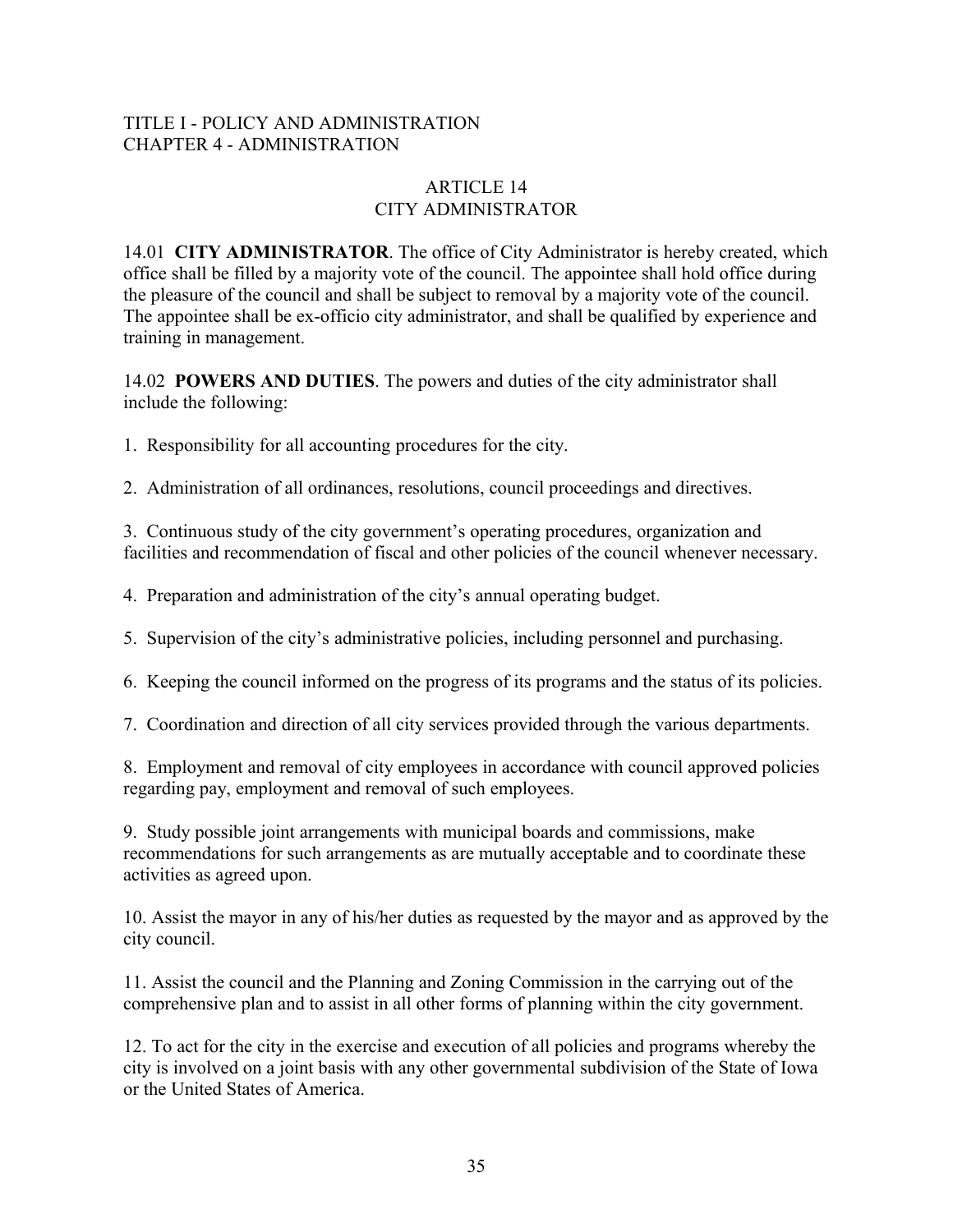13. Oversee all boards and commissions, to communicate directions of the City Council to any board or commission, and to keep the Mayor and City Council updated on a regular basis concerning boards and commissions.

14.03 **COUNCIL REPORTS**. The city administrator shall be directly responsible to the city council for the administration of municipal affairs as directed by that body. All departmental activity requiring the attention of the council shall be brought before that body by the city administrator and all council involvement in administration initiated by the council must be coordinated through the city administrator.

14.04 **COMPENSATION**. The compensation of the city administrator shall be in such amount as may from time to time be fixed by the council.

14.05 **RELATIONSHIP TO CITY ATTORNEY**. The City Attorney shall not be considered to be a department head for the purposes of this chapter, and shall continue to be appointed by, and be directly responsible to, the city council.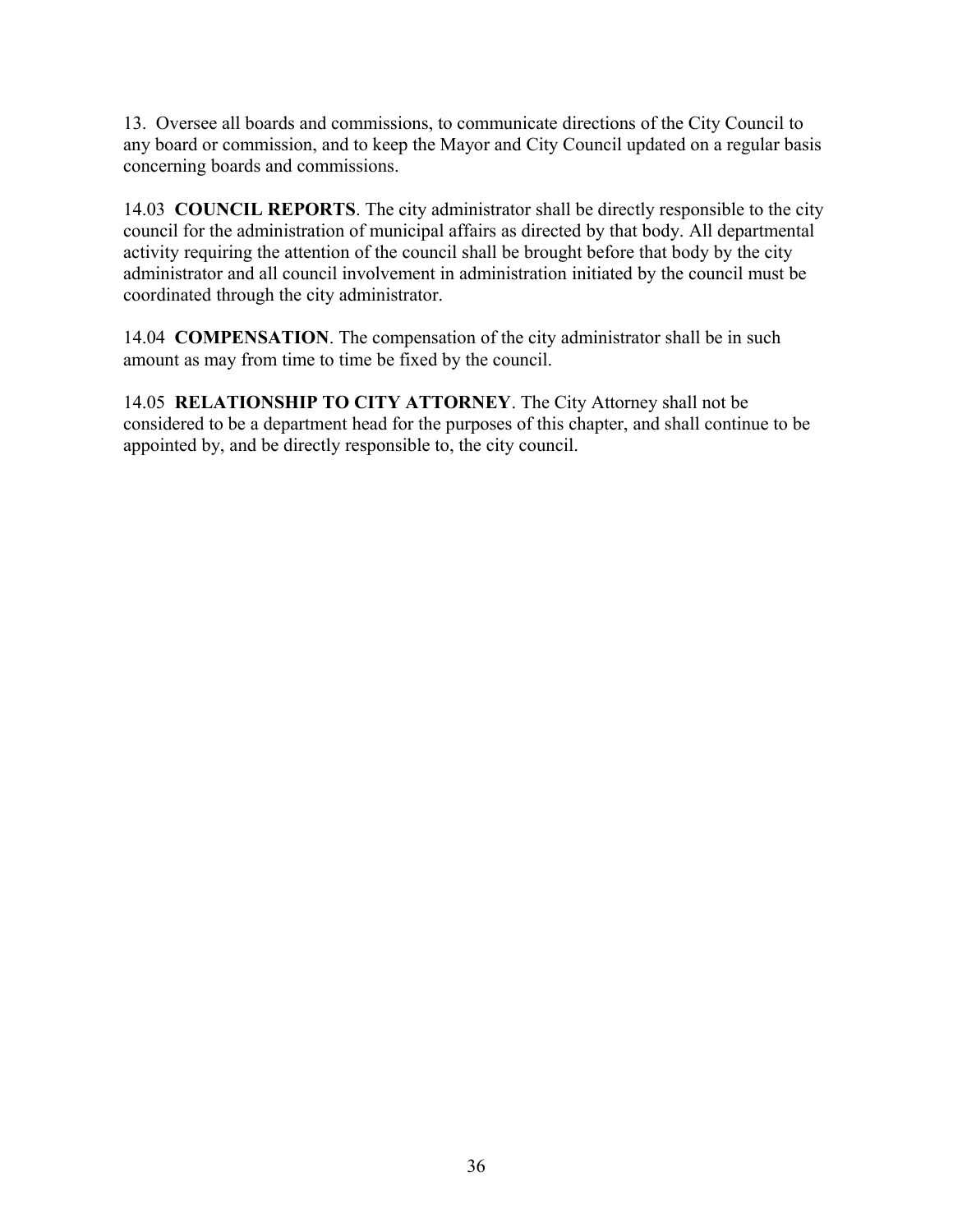# TITLE I - POLICY AND ADMINISTRATION CHAPTER 4 - ADMINISTRATION

## ARTICLE 15 REVITALIZATION AREA

15.01 **URBAN REVITALIZATION**. The Urban Revitalization Plan which is on file in the office of the City Administrator/Clerk shall remain on file and is a part of the Code of Strawberry Point, Iowa.

15.02 **REVITALIZATION AREA**. The entire City of Strawberry Point, Iowa, is designated as a revitalization area.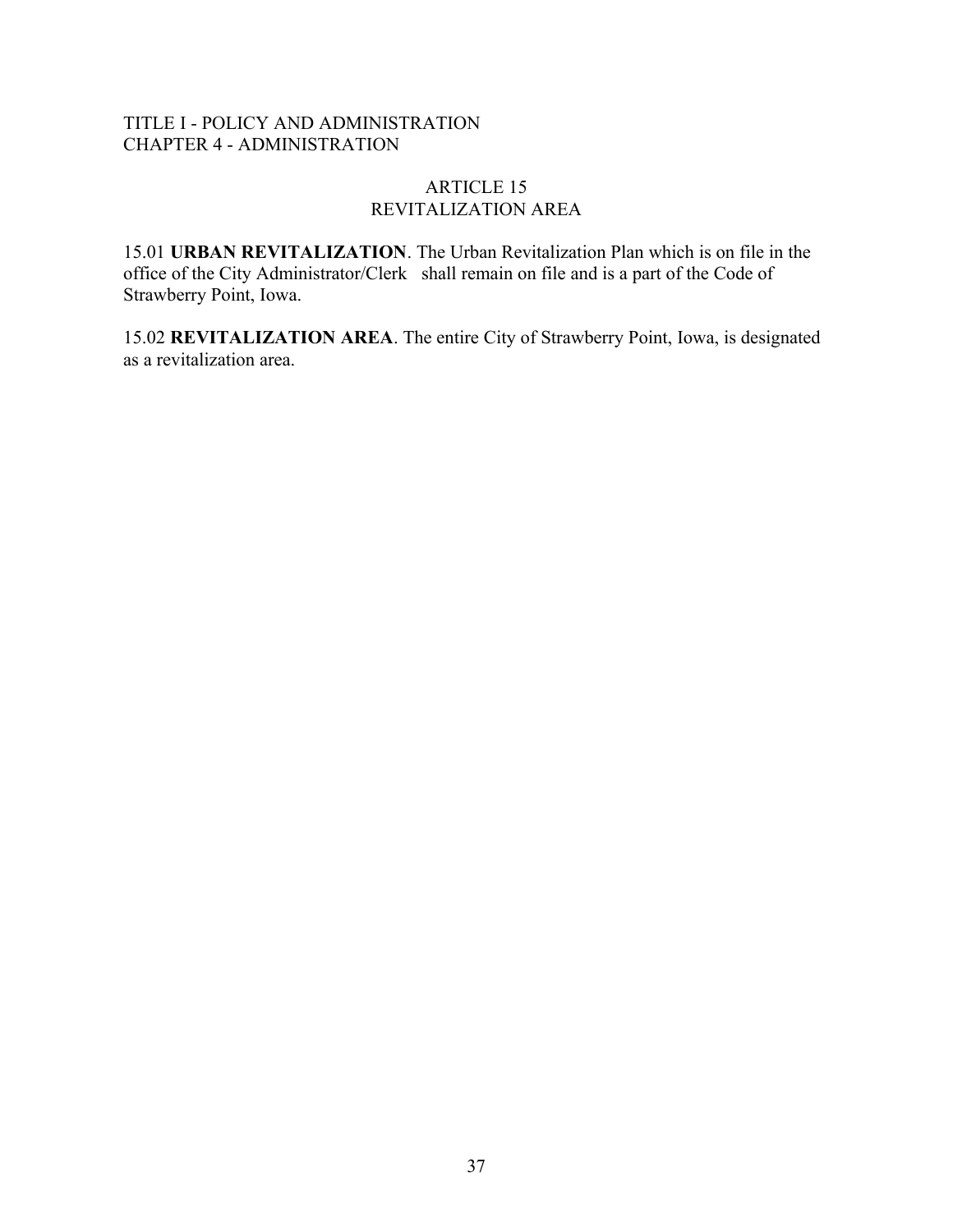### TITLE I - POLICY AND ADMINISTRATION CHAPTER 4 - ADMINISTRATION

# ARTICLE 16 TAX LEVIES

16.01 **PURPOSE**. The purpose of this article is to provide for the division of taxes levied on the taxable property in the Strawberry Point Urban Renewal Area of the City of Strawberry Point, Iowa, each year by and for the benefit of the state, city, county, school districts or other taxing districts after the effective date of this article in order to create a special fund to pay the principal of and interest on loans, moneys advanced to or indebtedness, including bonds proposed to be issued by the City of Strawberry Point to finance projects in such area.

16.02 **DEFINITIONS**. For use within this article the following terms shall have the following meanings:

"City" shall mean the City of Strawberry Point, Iowa.

"County" shall mean Clayton County, Iowa.

Urban Renewal Area" shall mean the entirety of the Strawberry Point Urban Renewal Area as amended from time to time.

"Tax Increment District" shall mean that portion of the Strawberry Point Urban Renewal Area of Strawberry Point, Iowa, the boundaries of which are set out below:

> Certain real property in the City of Strawberry Point, County of Clayton, State of Iowa more particularly described as follows:

The entirety of the Pheasant Ridge Subdivision Addition to the City of Strawberry Point, Iowa, such property bearing Clayton County Property Tax Identification Parcel Numbers: 22-41-22-432-001;

and

The Industrial Park Subdivision Addition to the City of Strawberry Point, Iowa, such property bearing Clayton County Property Tax Identification Numbers: 4127451005, 4127451004, 4127451003, 4127451006, 4127451009, 4127451002, 4127451007, 4127451008, 4127451001, 4127451020.

The right of way of Highways #3 and #13, from its intersection with the south city limits of Strawberry Point, Iowa, to its intersection with the east line of Section 34, Township 91 North, Range 6, West of the  $5^{th}$  P.M.;

The Southwest Quarter (SW¼) of the Southeast Quarter (SE¼) of Section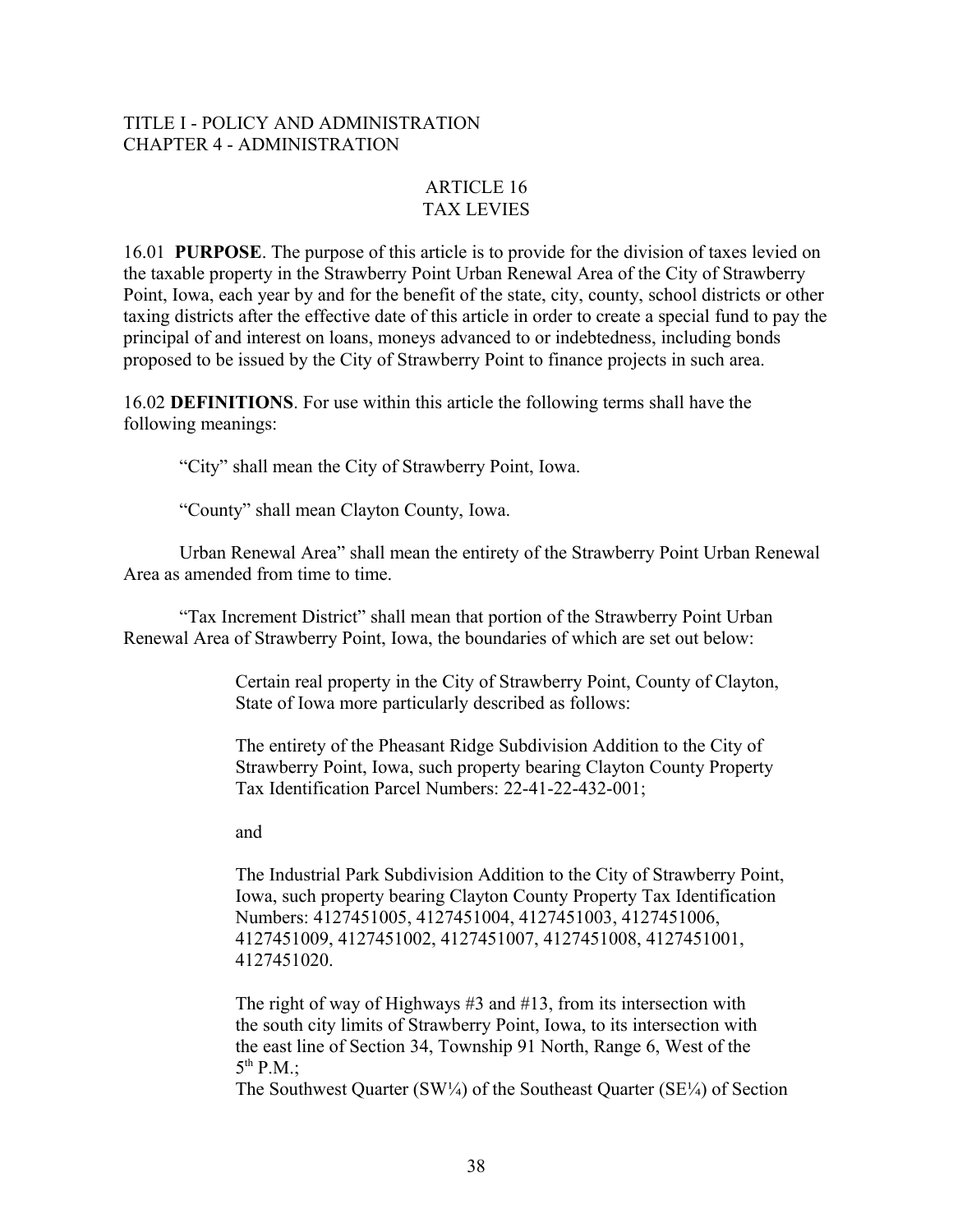27, the Southeast Quarter ( $SE\$ <sup>/4</sup>) of the Northeast Quarter ( $NE\$ <sup>/4</sup>) of Section 34, and the North Half  $(N\frac{1}{2})$  of the Northeast Quarter (NE $\frac{1}{4}$ ) of Section 34 all in Township 91 North, Range 6, West of the  $5<sup>th</sup>$  P.M., all in Clayton County, Iowa.

16.03. **FOR PROVISIONS DIVISION**. The taxes levied on the taxable property in the Tax Increment District each year by and for the benefit of the State of Iowa, the City, the County and any school district in which the Tax Increment District is located, shall be divided as follows:

(a) that portion of taxes which would be produced by the rate at which the tax is levied each year by or for each of the taxing districts upon the total sum of the assessed value of the taxable property in the Tax Increment District, as shown on the assessment roll as of January 1 of the calendar year preceding the first calendar year in which the City certifies to the County Auditor the amount of loans, advances, indebtedness, or bonds payable from the special fund referred to in paragraph (b) below, shall be allocated to and when collected be paid into the fund for the respective taxing district as taxes by or for said taxing district into which all other property taxes are paid. For the purpose of allocating taxes levied by or for any taxing district which did not include the territory in the Tax Increment District on the effective date of this article, but to which the territory has been annexed or otherwise included after the effective date, the assessment roll applicable to property in the annexed territory as of January 1 of the calendar year preceding the effective date of the article which amends the plan for the Tax Increment District to include the annexed area, shall not be used in determining the assessed valuation of the taxable property in the annexed area.

(b) that portion of the taxes each year in excess of such amounts shall be allocated to and when collected be paid into a special fund of the City to pay the principal of and interest on loans, moneys advanced to or indebtedness, whether funded, refunded, assumed or otherwise, including bonds issued under authority of Section 403.9(1), of the Code of Iowa, incurred by the City to finance or refinance, in whole or in part, projects in the Urban Renewal Area, and to provide assistance for low or moderate-income family housing as provided in Section 403.22, except that taxes for the regular and voter-approved physical plant and equipment levy of a school district imposed pursuant to Section 298.2 of the Code of Iowa, and taxes for the payment of bonds and interest of each taxing district shall be collected against all taxable property within the taxing district without limitation by the provisions of this article. Unless and until the total assessed valuation of the taxable property in the Tax Increment District exceeds the total assessed value of the taxable property in such area as shown by the assessment roll referred to in subsection (a) of this section, all of the taxes levied upon the taxable property in the Tax Increment District shall be paid into the funds for the respective taxing districts as taxes by or for said taxing districts in the same manner as all other property taxes. When such loans, advances, indebtedness, and bonds, if any, and interest thereon, have been paid, all money thereafter received from taxes upon the taxable property in the Tax Increment District shall be paid into the funds for the respective taxing districts in the same manner as taxes on all other property.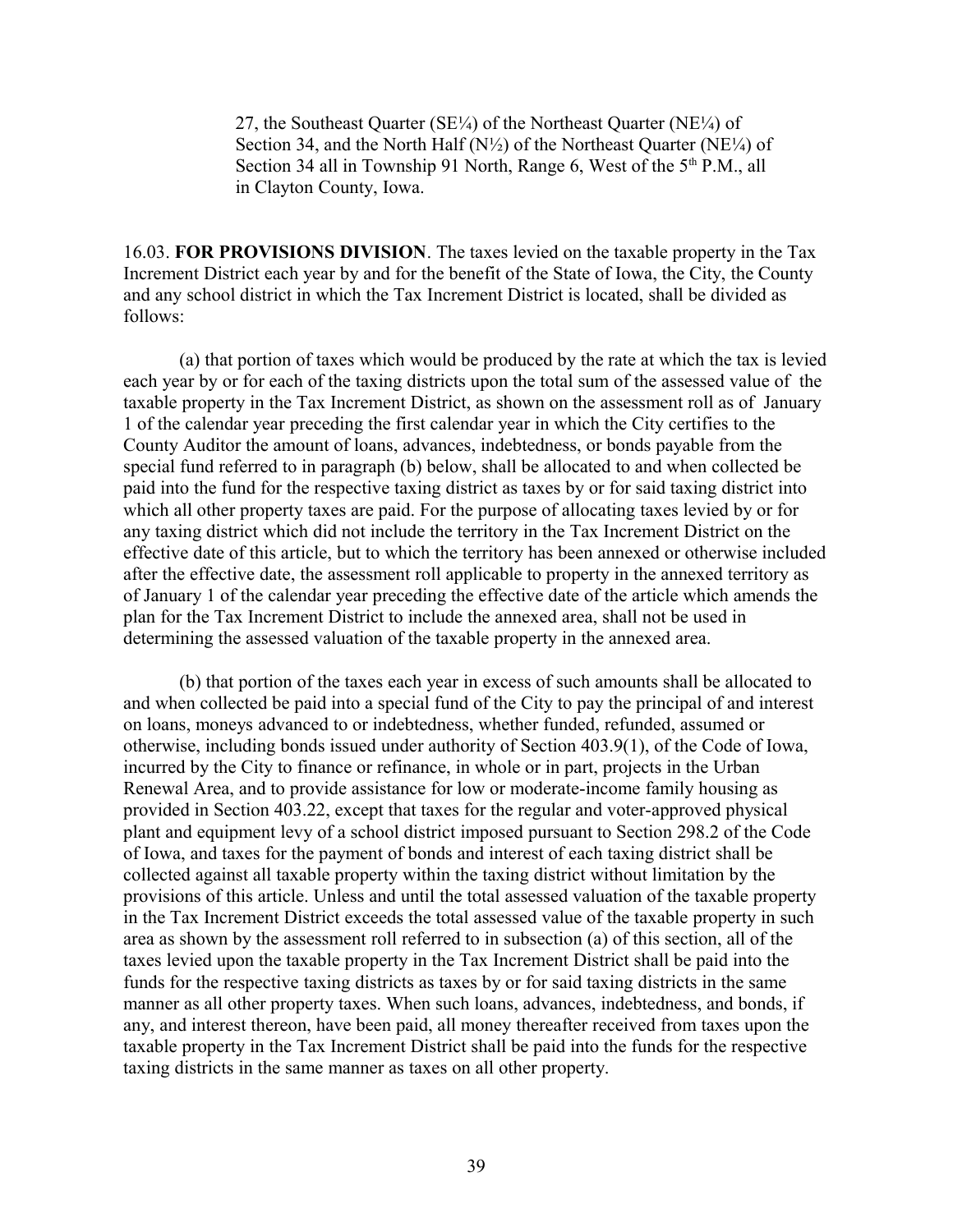(c) the portion of taxes mentioned in subsection (b) of this section and the special fund into which that portion shall be paid may be irrevocably pledged by the City for the payment of the principal and interest on loans, advances, bonds issued under the authority of Section 409.9(1) of the Code of Iowa, or indebtedness incurred by the City to finance or refinance in whole or in part projects in the Urban Renewal Area.

(d) as used in this section, the word "taxes" includes, but is not limited to, all levies on an ad valorem basis upon land or real property.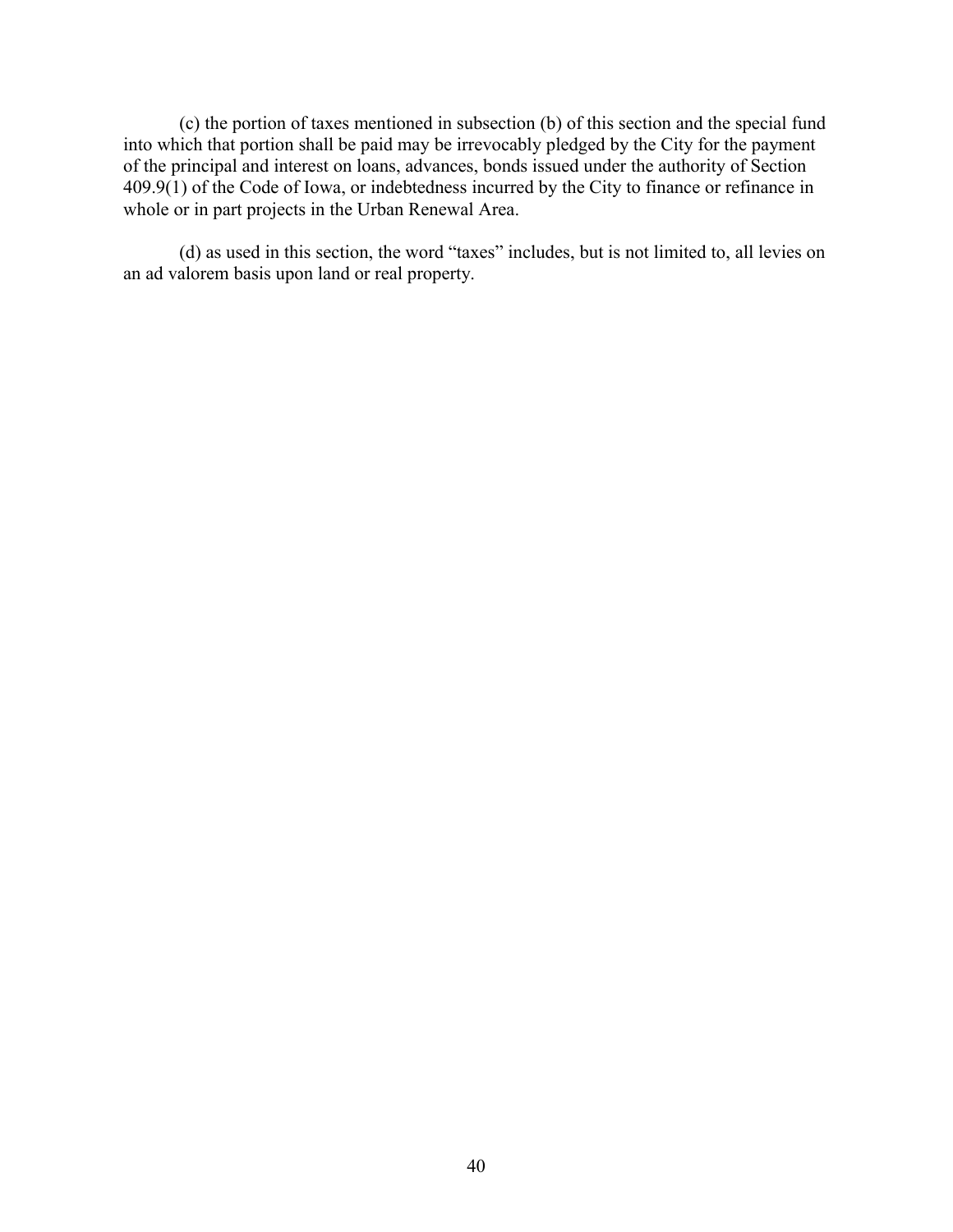# TITLE II - COMMUNITY PROTECTION DIVISION 1 - LAW ENFORCEMENT CHAPTER 1 - PUBLIC OFFENSES

# ARTICLE 17 PUBLIC PEACE

17.01 **ASSAULT**. It shall be unlawful for a person to do any of the following, without justification:

1. Any act which is intended to cause pain or injury to, or which is intended to result in physical contact which will be offensive to another, coupled with the apparent ability to execute the act.

2. Any act which is intended to place another in fear of immediate physical contact which will be painful, injurious, insulting or offensive, coupled with the apparent ability to execute the act.

3. Intentionally points any firearm toward another, or displays in a threatening manner any dangerous weapon toward another.

Provided, that where the person doing any of the above enumerated acts, and such other person, are voluntary participants in a sport, social or other activity, not in itself criminal, and such act is a reasonably foreseeable incident of such sport or activity, and does not create an unreasonable risk of serious injury or breach of the peace, the act shall not be seen as an assault.

(Code of Iowa, 2013, Section 708.1)

17.02 **HARASSMENT**. It shall be unlawful for a person to do any of the following, with intent to intimidate, annoy or alarm another person:

1. Communicates with another by telephone, email, text messaging, other electronic communication, telegraph, or writing without legitimate purpose and in a manner likely to cause the other person annoyance or harm.

2. Places any simulated explosive or simulated incendiary device in or near any building, vehicle, airplane, railroad engine or railroad car or boat occupied by such person.

3. Orders merchandise or service in the name of another, or to be delivered to another, without such other person's knowledge or consent.

4. Reports or causes to be reported false information to a law enforcement authority, implicating another in some criminal activity, knowing that the information is false, or reports the alleged occurrence of a criminal act, knowing the same did not occur.

(Code of Iowa, 2013, Section 708.7)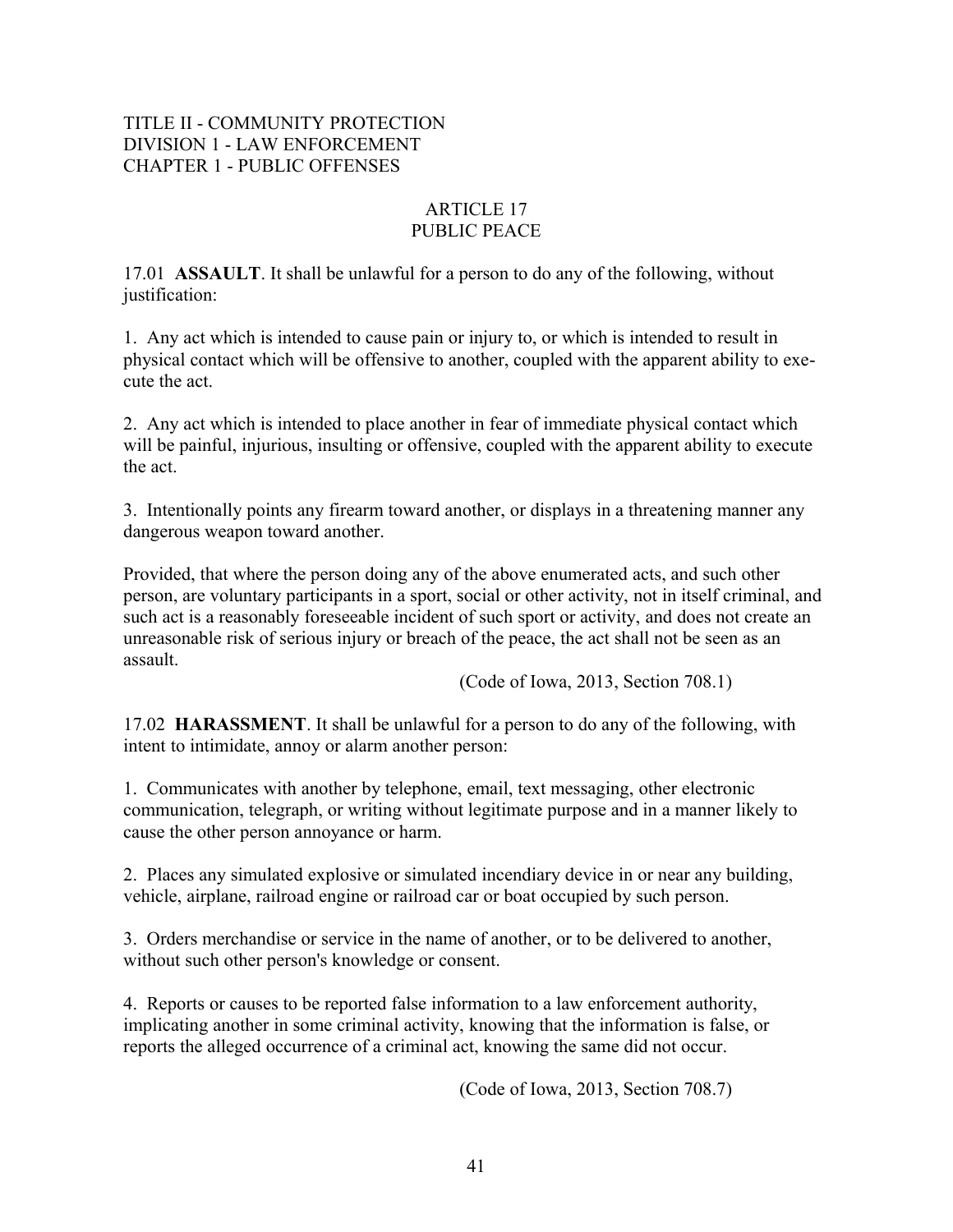17.03 **DISORDERLY CONDUCT**. It shall be unlawful for a person to do any of the following:

1. Engage in fighting or violent behavior in any public place or in or near any lawful assembly of persons, provided, that participants in athletic contests may engage in such conduct which is reasonably related to that sport.

2. Makes loud and raucous noise in the vicinity of any residence or hospital which causes unreasonable distress to the occupants thereof.

3. Direct abusive epithets or make any threatening gesture which the person knows or reasonably should know is likely to provoke a violent reaction by another.

4. Without lawful authority or color of authority, the person disturbs any lawful assembly or meeting of persons by conduct intended to disrupt the meeting or assembly.

5. By word, action, initiate or circulate a report or warning of fire, epidemic, or other catastrophe, knowing such report to be false or such warning to be baseless.

6. Knowingly and publicly use the flag of the United States in such a manner as to show disrespect for the flag as a symbol of the United States, with the intent or reasonable expectation that such use will provoke or encourage another to commit a public offense.

7. Without authority or justification, the person obstructs any street, sidewalk, highway, or other public way, with the intent to prevent or hinder its lawful use by others.

(Code of Iowa, 2013, Sec. 723.4)

17.04 **DISTURBING OF PEACE: NOISE**. It shall be unlawful for a person to disturb the peace by excessive, load or unusual noise, by blowing horns or ringing bells, or by the use of sirens, radios, music players or any type of speaking devices or noise makers.

17.05 **UNLAWFUL ASSEMBLY AND RIOT**. It shall be unlawful for three (3) or more persons in a violent or tumultuous manner to assemble together to do or attempt to do an unlawful act, or when together to commit or attempt to commit an act, whether lawful or unlawful, in an unlawful, violent or tumultuous manner to the disturbance of others.

(Code of Iowa, 2013, Sec. 723.1)

17.06 **INDECENT PUBLIC EXPOSURE**. No person shall expose those parts of his or her body hereinafter listed, to another in any public place, or in any place where such exposure is seen by another person or persons in any public place:

1. A women's nipple, or aureole, or full breast, except as necessary in feeding of an infant under the age thirty-six months (36).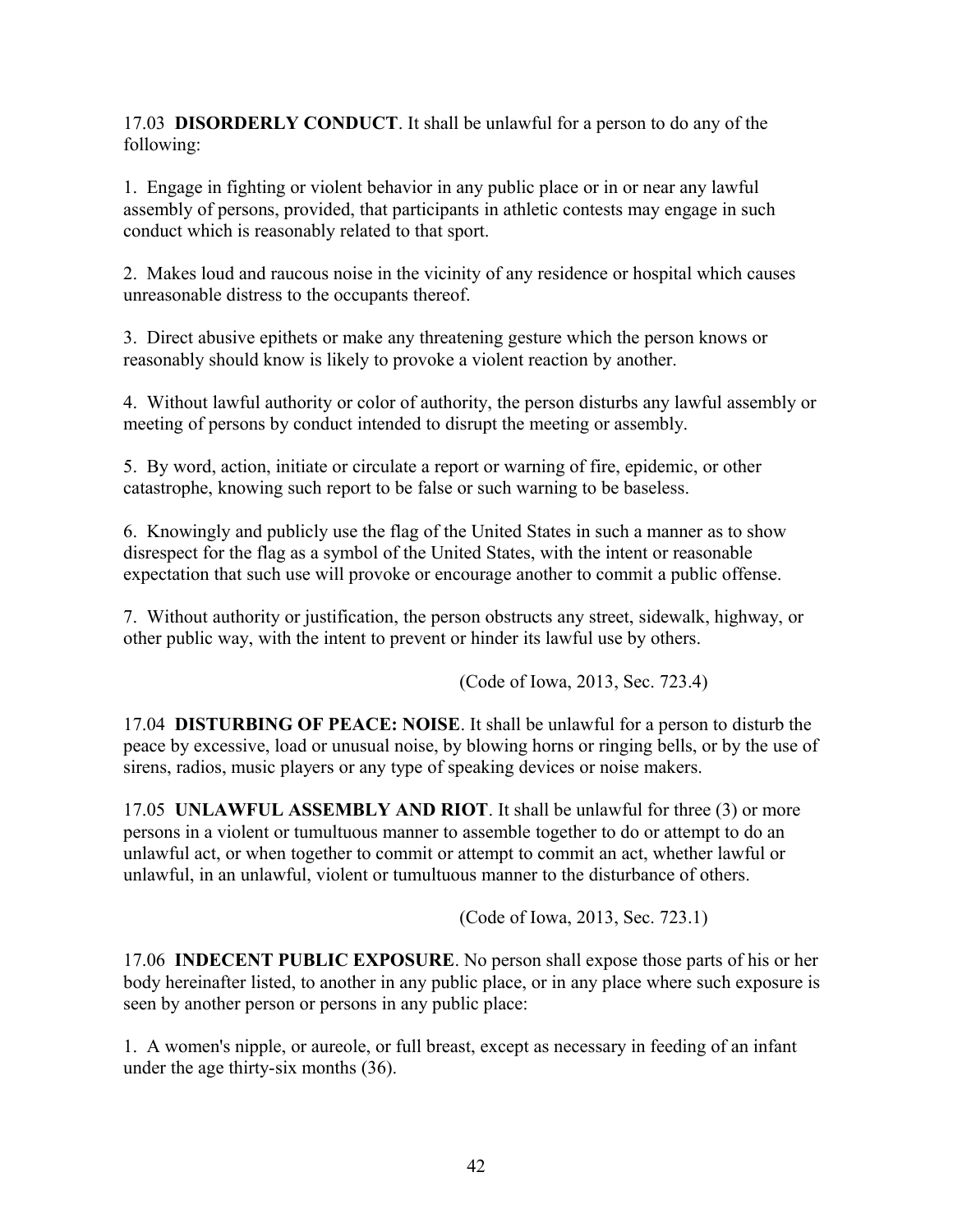2. The pubic hair, pubes, perineum, or anus of a male or female, the penis or scrotum of a male, or the vagina of a female, excepting those body parts of an infant of either sex.

This section shall not apply to limited or minimal exposures incident to the use of public restrooms or locker rooms or other such places where such exposures occur incident to the prescribed use of those facilities; it shall not apply to exposures occurring in live stage plays, live theatrical performances, or live dance performances conducted in a theater, concert hall or similar establishment which is primarily devoted to theatrical performances.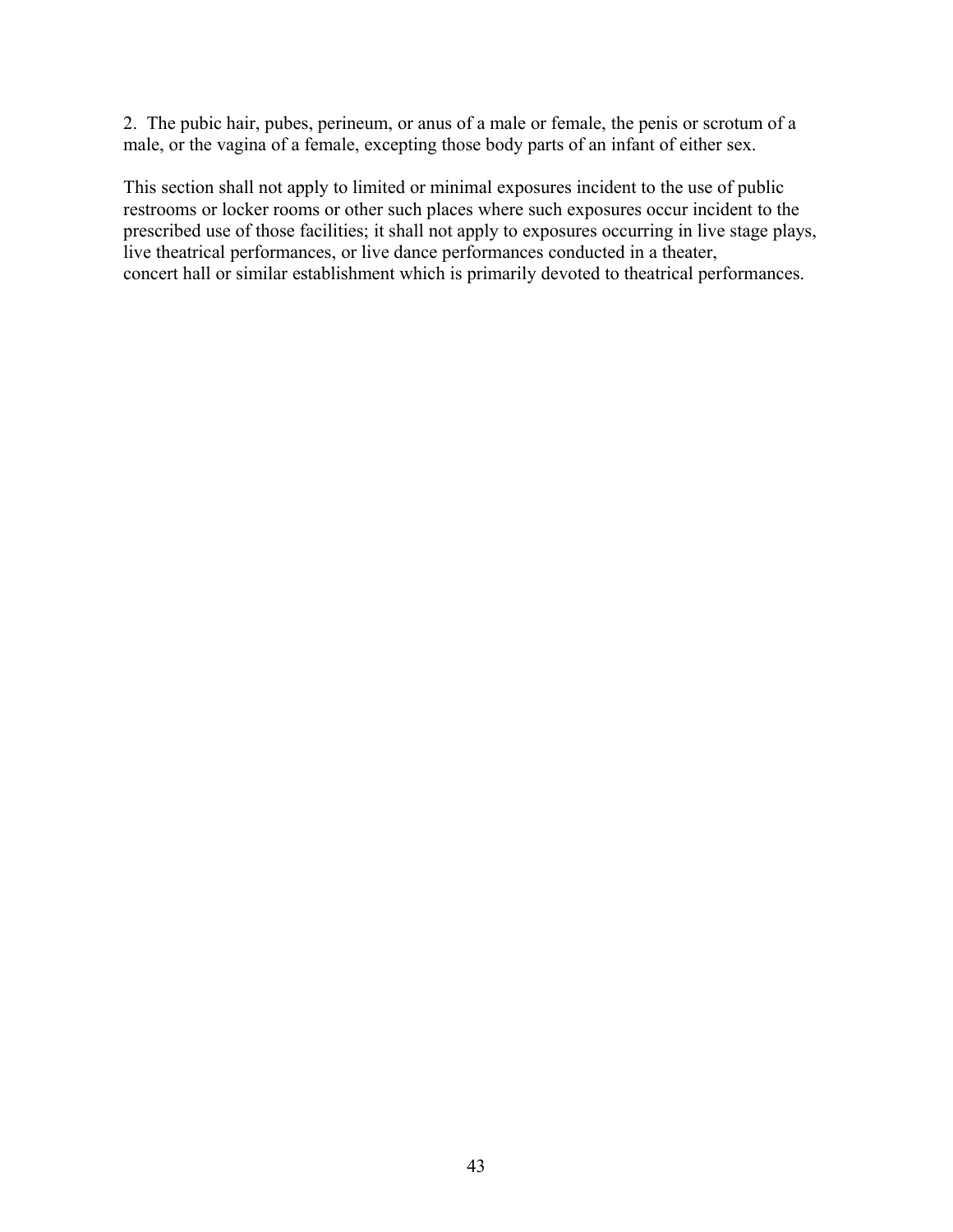# TITLE II - COMMUNITY PROTECTION DIVISION 1 - LAW ENFORCEMENT CHAPTER 1 - PUBLIC OFFENSES

# ARTICLE 18 PUBLIC MORALS

18.01 **PROSTITUTION**. It shall be unlawful for any person to engage in, assist, or in any manner promote prostitution within the city. For the purposes of this section, the following acts are prohibited and the commission of any such act or acts shall constitute a violation of the city code.

1. Prostitute. Selling or offering for sale his or her services as a partner in a sex act, or purchasing or offering to purchase such services.

2. Pimping. Soliciting a patron for a prostitute, or knowingly taking or sharing the earnings of a prostitute, or knowingly furnish a room for the purpose of prostitution for compensation or not.

3. Pandering. Persuading or arranging for another to become an inmate of a brothel or to become a prostitute, such person not having previously engaged in prostitution, or returning to the practice of prostitution after having abandoned it, or keeping or maintaining a brothel or knowingly sharing in the income from a brothel.

4. Leasing premises for prostitution: Letting any house, building, structure, or part thereof, boat, trailer or offering shelter or seclusion knowing that lessee intends to use it as a place of prostitution.

(Code of Iowa, 2013, Sec. 725.2,3 and 4)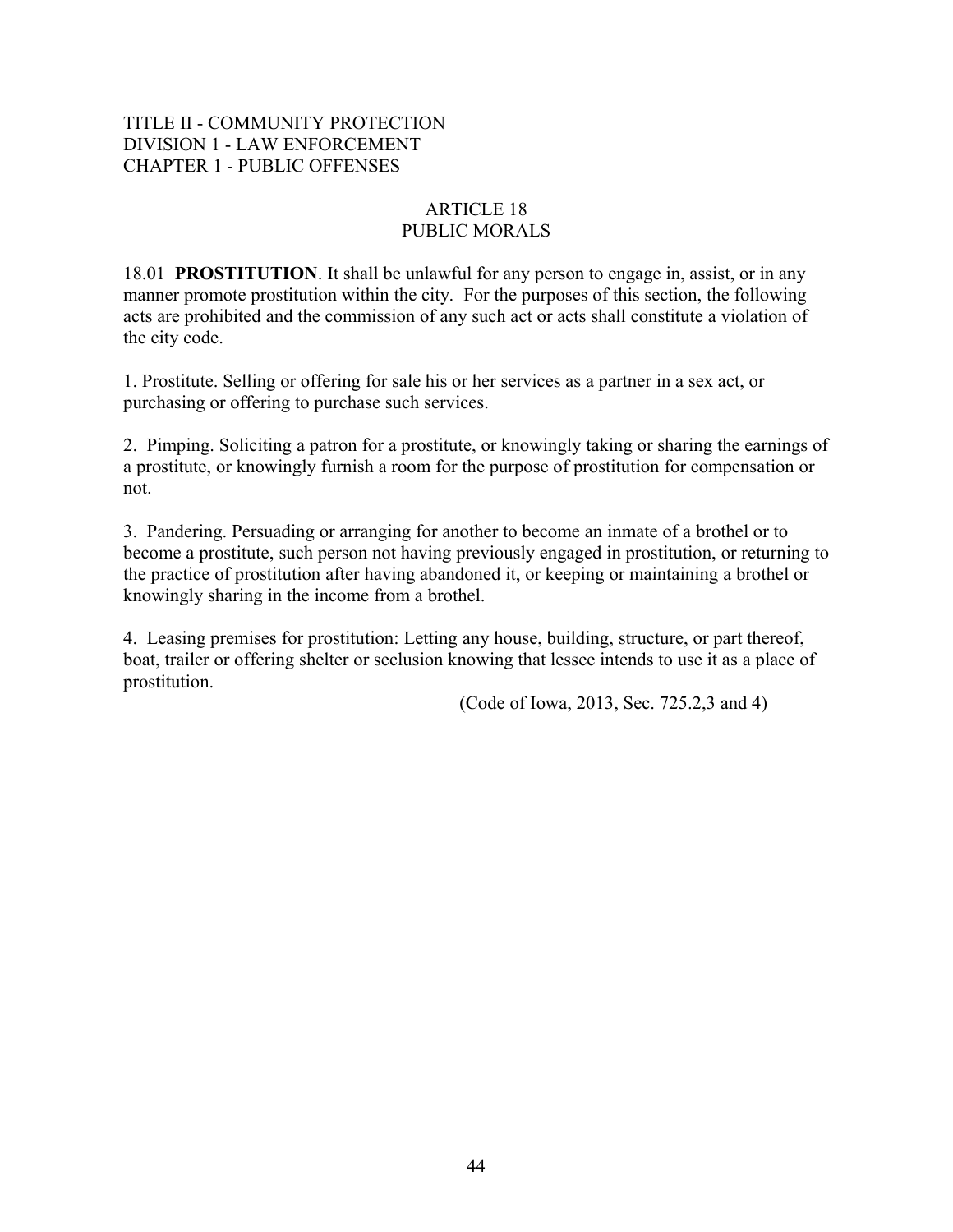# TITLE II - COMMUNITY PROTECTION DIVISION 1 - LAW ENFORCEMENT CHAPTER 1 - PUBLIC OFFENSES

## ARTICLE 19 MINORS

## 19.01 **CURFEW FOR MINORS.**

A.Definitions.

1. "Curfew hours" mean 10:00 p.m. until 6:00 a.m. of the following day Sunday night through Friday morning, and 11:00 p.m. until 6:00 a.m. of the following day on Friday night through Sunday morning.

2. "Emergency" means an unforeseen combination of circumstances or the resulting state that calls for immediate action. The term includes, but is not limited to, a fire, a natural disaster, an automobile accident, or any situation requiring immediate action to prevent serious bodily injury or loss of life.

3. "Establishment" means any privately owned place of business operated for a profit to which the public is invited, including but not limited to any place of amusement or entertainment.

4. "Guardian" means:

- (a) A person who, under court order, is the guardian of the person of a minor; or
- (b) A public or private agency with whom a minor has been placed by a court.

5. "Minor" means any person under 16 years of age.

6. "Operator" means any individual, firm, association, partnership, or corporation operating, managing, or conducting any establishment. The term includes the members or partners of an association or partnership and the officers of a corporation.

7. "Parent" means a person who is:

(a) A natural parent, adoptive parent, or step-parent of another person; or (b) At least 18 years of age and authorized by a parent or guardian to have the care and custody of a minor.

8. "Public Place" means any place to which the public or a substantial group of the public has access and includes, but is not limited to, streets, highways, and the common areas of schools, hospitals, apartment houses, office buildings, transport facilities, shops, alleys, sidewalks, parks, playgrounds, and vacant lots.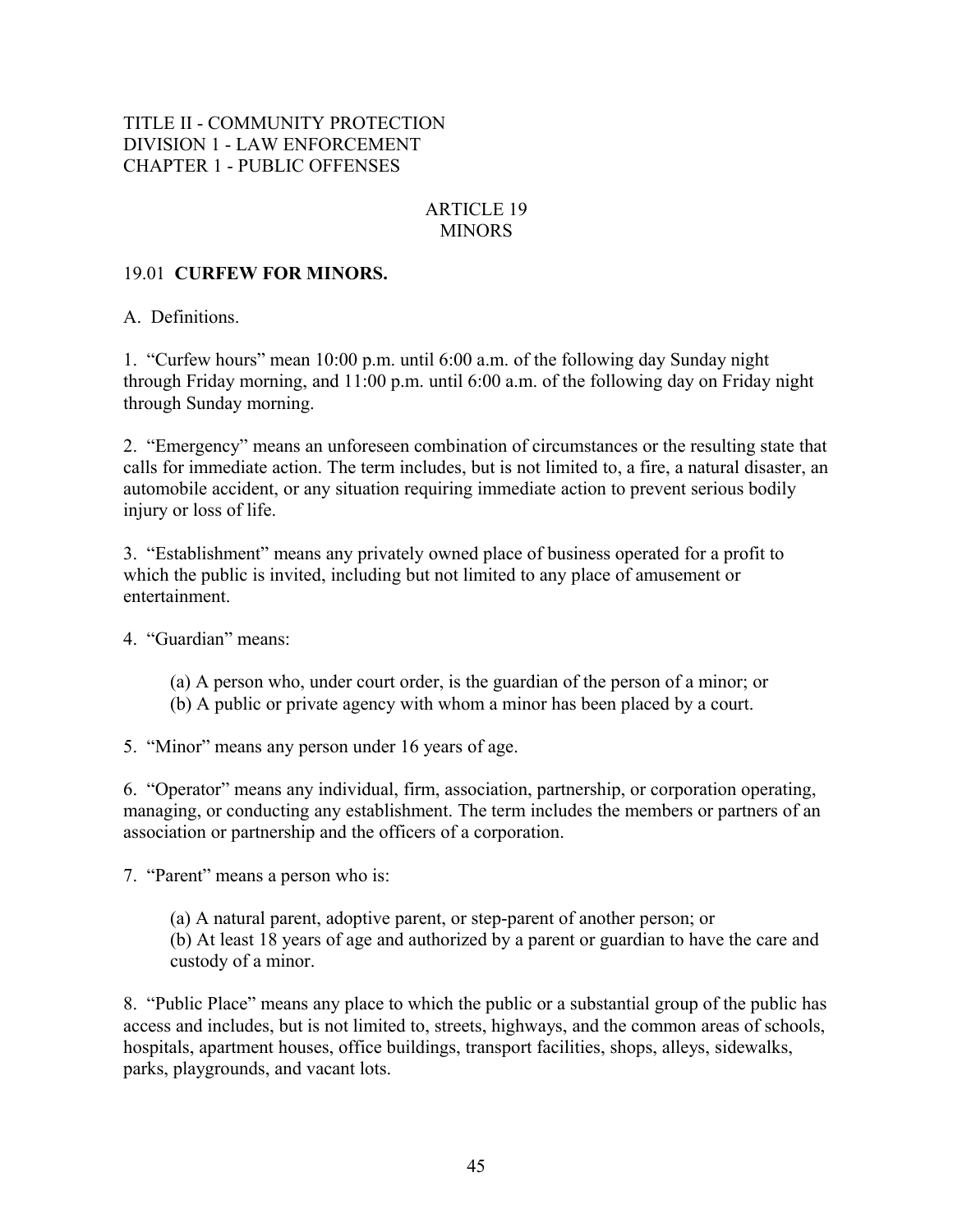9. "Remain" means to:

(a) Linger or stay; or

(b) Fail to leave premises when requested to do so by a police officer or the owner, operator, or other person in control of the premises.

B. Offense.

1. A minor commits an offense if he/she remains in any public place or on the premises of any establishment within the city during curfew hours.

2. A parent or guardian of a minor commits an offense if he/she knowingly permits, or by insufficient control allows, the minor to remain in any public place or on the premises of any establishment within the city during curfew hours.

3. The owner, operator, or any employee of an establishment commits an offense if he/she knowingly allows a minor to remain upon the premises of the establishment during curfew hours.

C. Defenses.

1. It is a defense to prosecution under subsection (b) that the minor was:

(a) Accompanied by the minor's parent or guardian;

(b) On an errand at the direction of the minor's parent or guardian, without any detour or stop;

(c) In a motor vehicle involved in interstate travel;

(d) Engaged in an employment activity, or going to or returning home from an employment activity, without any detour or stop;

(e) Involved in an emergency;

(f) On the sidewalk abutting the minor's residence or abutting the residence of a nextdoor neighbor if a neighbor did not complain to the police department about the minor's presence;

(g) Attending an official school, religious or other recreational activity supervised by adults or sponsored by the City, a civic organization, or another similar entity that takes responsibility for the minor, or going to or returning home from, without any detour or stop, an official school, religious, or other recreational activity supervised by adults or sponsored by the City, a civic organization, or any similar entity that takes responsibility for the minor;

(h) Exercising First Amendment Rights protected by the United States Constitution, such as the free exercise of religion, freedom of speech, and the right of peaceful assembly; or

(i) Married or had been married or had disabilities of minority removed in accordance with the lawful authority of the State of Iowa.

2. It is a defense to prosecution under subsection (b)(3) that the owner, operator, or employee of an establishment promptly notified the police that a minor was present on the premises of an establishment during curfew hours and refused to leave.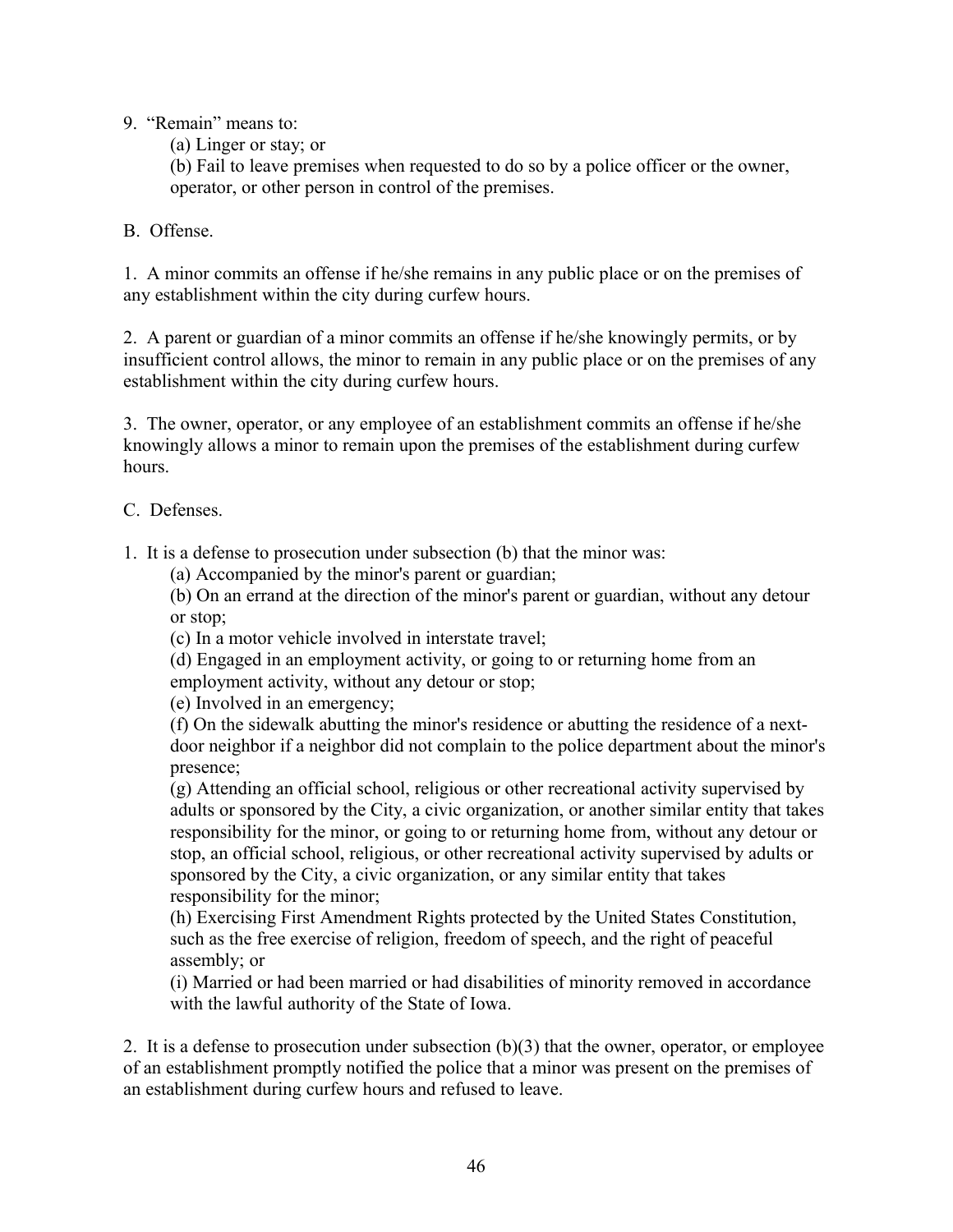#### D. Action.

 Before taking any enforcement action under this section, a police officer shall ask the apparent offender's age and reason for being in a public place. The officer shall not issue a citation or make an arrest under the section unless the officer reasonably believes that an offense has occurred and that, based upon any response and other circumstances, no defense in subsection (c) is present.

19.02 **MINORS IN BILLIARD ROOMS**. It shall be unlawful for any person who keeps a billiard hall where beer is sold, or the agent, clerk, or the employee of any such person having charge or control of any such hall, to permit any minor under eighteen (18) years of age to remain in such hall or to take part in any of the games known as billiard or pool.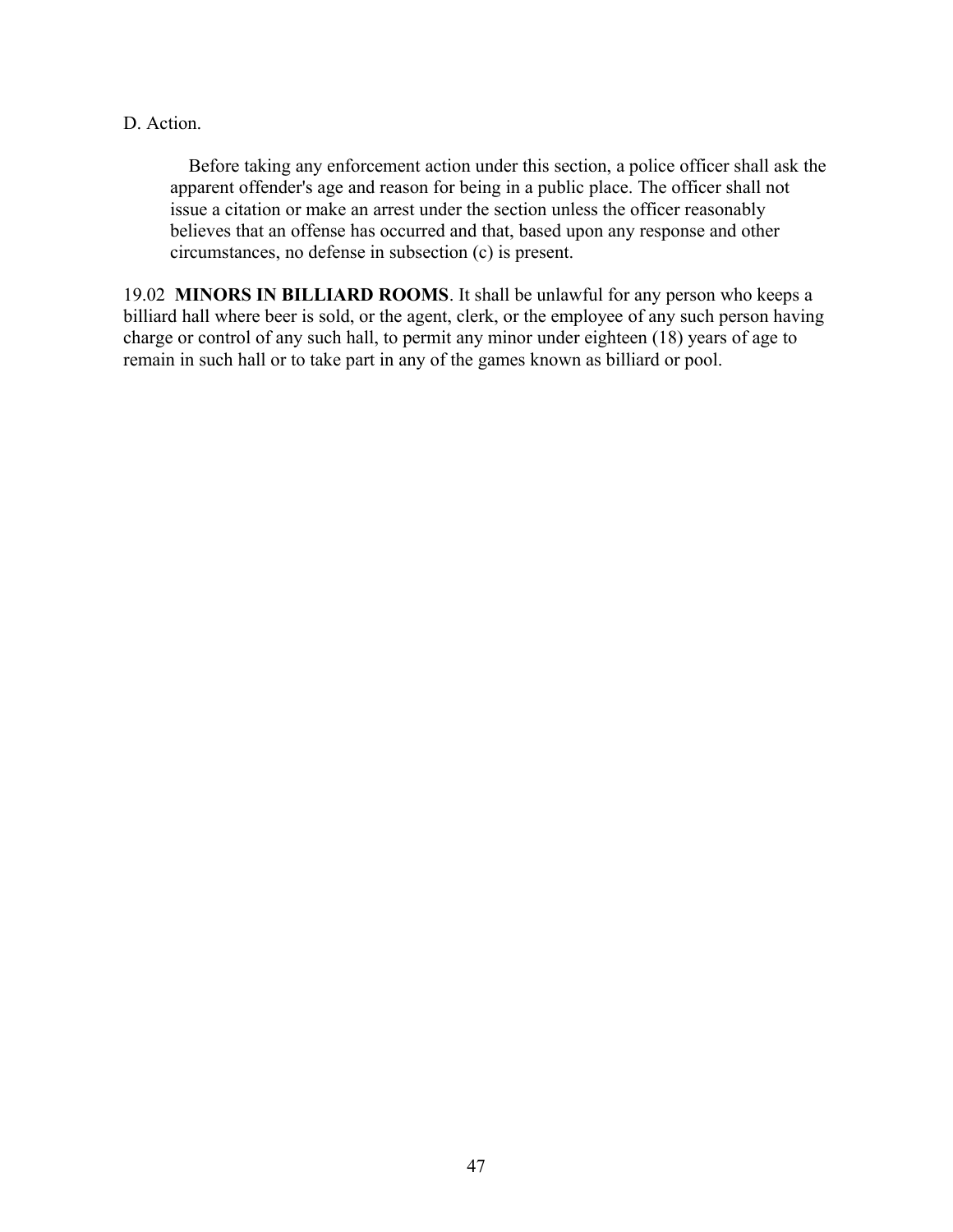# TITLE II - COMMUNITY PROTECTION DIVISION 1 - LAW ENFORCEMENT CHAPTER 1 - PUBLIC OFFENSES

# ARTICLE 20 PUBLIC HEALTH AND SAFETY

20.01 **SALE OF TAINTED FOOD**. It shall be unlawful for a person to sell or offer for sale any tainted, unsound or rotten meat, fish, fowl, fruit, vegetables, eggs, butter, canned goods, packaged goods, or other articles of food, or to sell or offer for sale the flesh of any animal that was diseased.

## 20.02 **FIREWORKS:**

1. Definition. The term "fireworks" shall mean and include any explosive composition, or combination of explosive substances, or article prepared for the purpose of producing a visible or audible effect by combustion, explosion, deflagration or detonation, and shall include blank cartridges, toy pistols, toy cannons, toy canes, or toy guns in which explosives are used, balloons which require fire underneath to propel the same, firecrackers, torpedoes, skyrockets, Roman candles, or other fireworks of like construction and any fireworks containing any explosive or inflammable compound, or other devise containing any explosive substance.

(Code of Iowa, 2013, Sec. 727.2)

2. Regulations. It shall be unlawful for any person to offer for sale, expose for sale, sell at retail, or use or explode any fireworks; provided the city may, upon application in writing, grant a permit for the display of fireworks by a city agency, fair associations, amusement parks and other such fireworks display will be handled by a competent operator. No permit shall be granted hereunder unless the operator or sponsoring organization has filed with the city evidence of insurance in the following amount:

| Personal injury: | $$1,000,000.00$ per person |  |
|------------------|----------------------------|--|
| Property damage: | \$1,000,000.00             |  |
| Total exposure:  | \$5,000,000.00             |  |

This shall not be construed to prohibit any resident, dealer, manufacturer or jobber from selling such fireworks as are not herein prohibited; or the sale of any kind of fireworks provided the same are to be shipped out of state; or the sale or use of blank cartridges for a show or theater, or for signal purposes in athletic sports or by railroads, truck, for signal purposes, or by a recognized military organization; and provided further that nothing in this section shall apply to any substance or composition prepared and sold for medicinal or fumigation purposes.

(Code of Iowa, 2013, Sec. 727.2)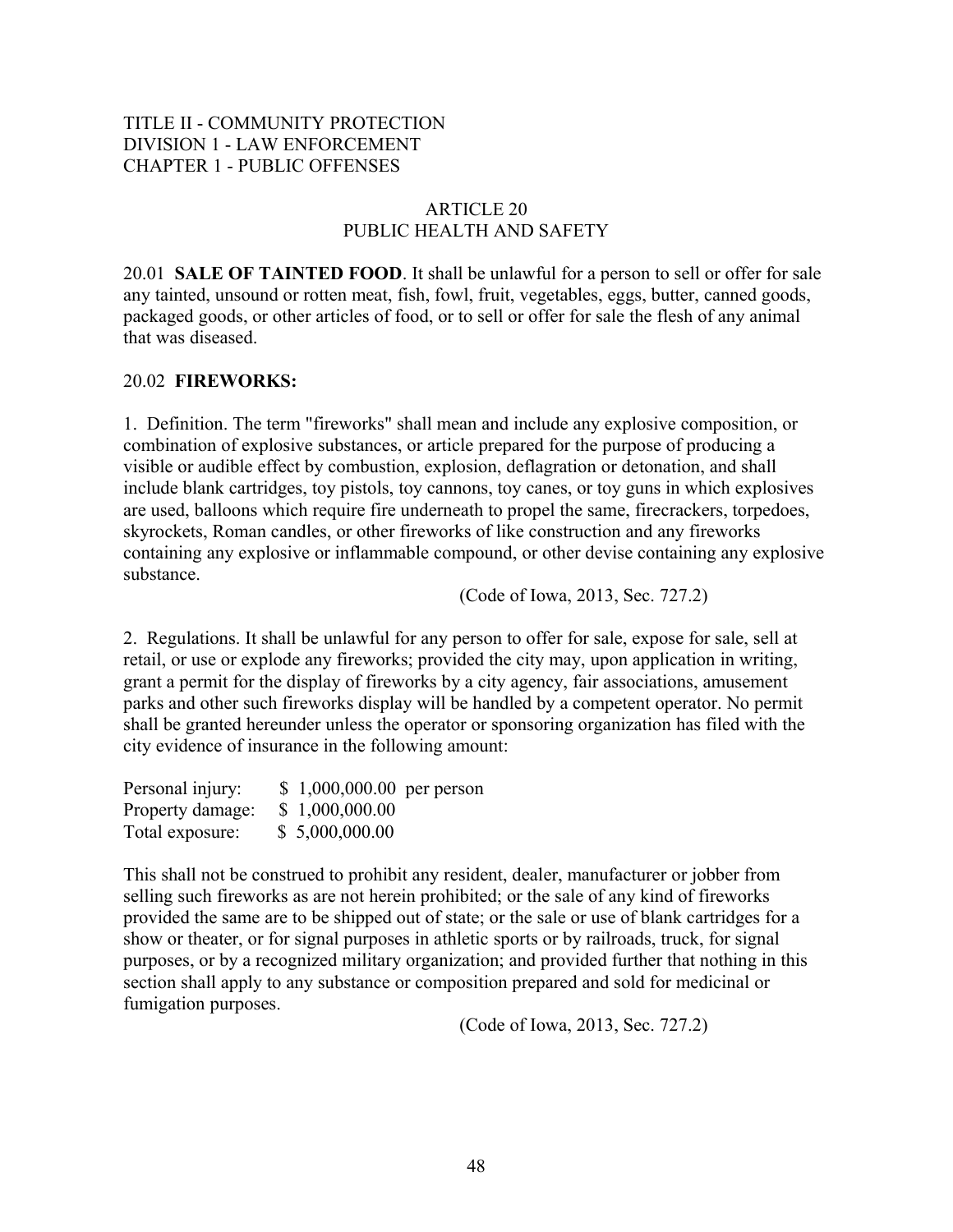20.03 **IMPERSONATING AN OFFICER**. It shall be unlawful for a person to falsely hold himself or herself out to assume to act as an elected or appointed officer, magistrate, peace officer or person authorized to act on behalf of the state or any subdivision thereof, having no authority to do so.

(Code of Iowa, 2013, Sec. 718.2)

20.04 **INTERFERENCE WITH OFFICIAL ACTS**. A person who knowingly resists or obstructs anyone known by the person to be a peace officer in the performance of any act which is within the scope of the officer's lawful duty or authority, or who knowingly resists or obstructs the service or execution by any authorized person of any civil or criminal process or order of any court, shall be considered to be in violation of the city code.

(Code of Iowa, 2013, Sec. 719.1)

20.05 **REFUSING TO ASSIST OFFICER**. It shall be unlawful for any person to unreasonably and without lawful cause refuse or neglect to render assistance to any magistrate or peace officer, when so requested or ordered by a magistrate to peace officer, in making or attempting to make an arrest, or to prevent the commission of any criminal act. (Code of Iowa, 2013, Sec. 719.2)

20.06 **RESISTING ARREST**. It shall be unlawful for a person after being informed of the intention to arrest him, to attempt to escape or forcibly resist when arrest is being made by an officer under the authority of a warrant.

(Code of Iowa, 2013, Sec. 804.12)

20.07 **ANTENNA AND RADIO WIRES**. It shall be unlawful for a person to allow antenna wires, antenna supports, satellite dishes, radio wires or television wires to exist over any street, alley, highway, sidewalk, or public property.

(Code of Iowa, 2013, Sec. 364.12 (2))

20.08 **DISCHARGING WEAPONS**. It shall be unlawful for a person to discharge rifles, shotguns, revolvers, pistols, guns, BB guns, pellet guns or firearms of any kind within the city limits except by authorization of the council.

20.09 **THROWING AND SHOOTING**. It shall be unlawful for a person to throw stones or missiles of any kind or to shoot arrows, rubber guns, slingshots, air rifles or other dangerous instruments or toys on or into any street, highway, alley, sidewalk or public place.

(Code of Iowa, 2013, Sec. 364.12 (2))

20.10 **INTERFERENCE WITH CITY OFFICERS**. It shall be unlawful for a person to interfere with or hinder any policeman, fireman, officer, or city official in the discharge of his or her duty.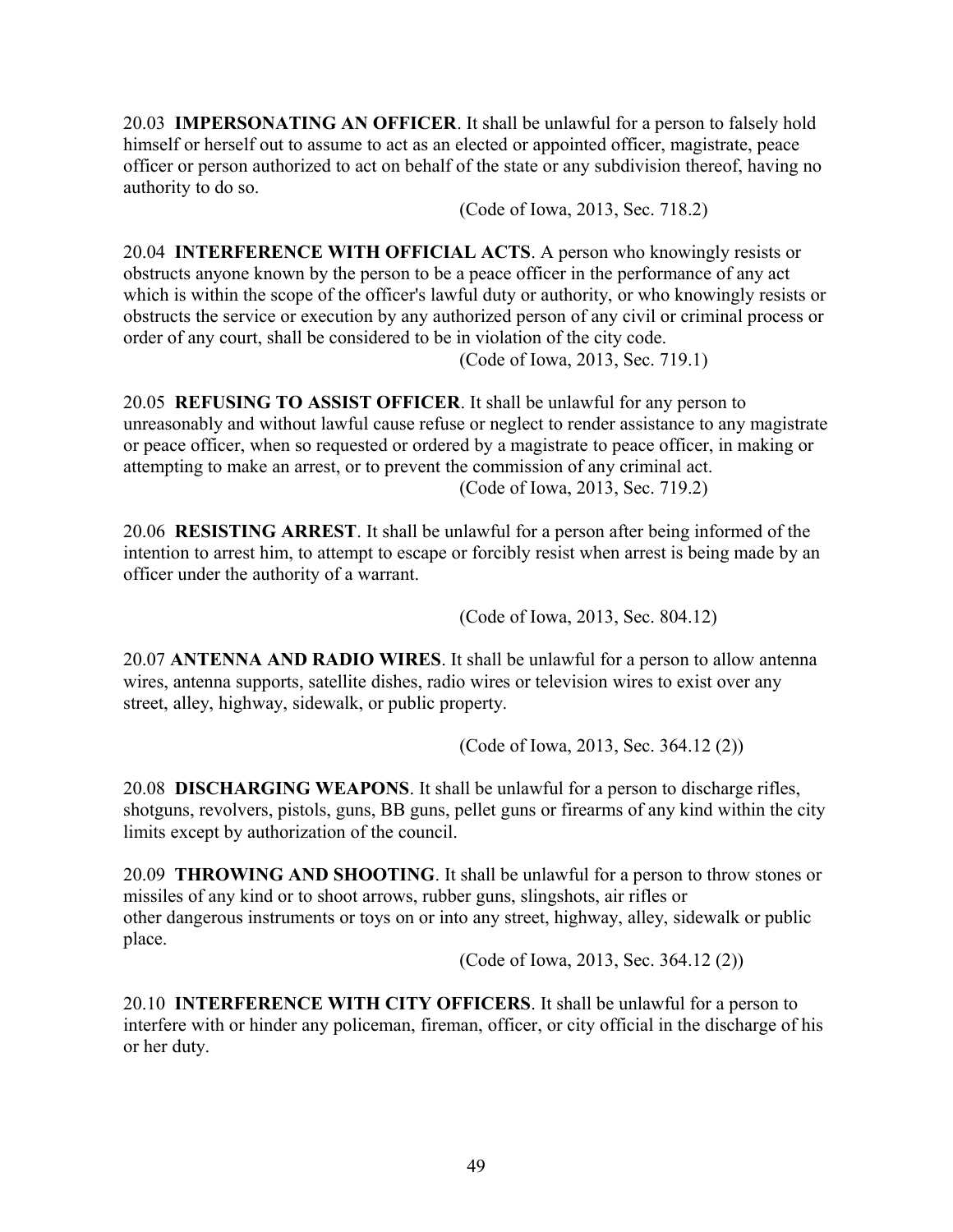20.11 **BARBED WIRE**. It shall be unlawful for a person to use barbed wire to enclose land within the city limits without the consent of the council unless such land consists of ten acres or more and is used as agriculture land.

# 20.12 **CARRYING CONCEALED WEAPONS**:

1. Prohibition. It shall be unlawful for any person, except as hereinafter provided, to go armed with or carry a dirk, dagger, sword, pistol, revolver, stiletto, metallic knuckles, pocket billy, sandbag, skull cracker, slug shot or other offensive or dangerous weapon, except hunting knives adapted and carried as such, concealed either on or about the person, except in one's own dwelling, house, place of business, or other land possessed by him. No person shall carry a pistol or revolver concealed on or about his person, or whether concealed or otherwise in any vehicle on or about his person, whether concealed or otherwise in any vehicle operated by him, except in his dwelling, house or place of business or on other land possessed by him, without a permit from the sheriff of the county.

(Code of Iowa, 2013, Sec. 724.4)

2. Exemptions. It shall be unlawful to carry one or more unloaded pistols or revolvers of the purpose of lawful hunting, lawful sale or attempted sale, lawful exhibit or showing, or other lawful use, if such unloaded weapon or weapons are carried either (1) in the trunk compartment of a vehicle or (2) in a closed container which is too large to be effectively concealed on the person or within the clothing of an individual, and such container may be carried in a vehicle or in any other manner; and no permit shall be required therefore.

(Code of Iowa, 2013, Sec. 724.4)

20.12A **CARRYING DANGEROUS WEAPONS.** No member of the public shall carry a dangerous weapon in any City building in the City of Strawberry Point. This provision applies to any member of the public whether or not the individual possesses a valid Iowa permit to carry weapons. This provision does not apply to:

A. A peace officer as defined in Iowa Code Section 801.4 or a member of the armed forces of the United States or of the National Guard, when the person's duties or lawful activities require or permit possession of a dangerous weapon.

B. A person who possesses a valid Iowa professional permit to carry a weapon whose duties require that person to carry a dangerous weapon.

C. A person who possesses a dangerous weapon for any purpose authorized by a state agency to further the statutory or regulatory responsibilities of that agency.

D. Members of recognized military veterans organizations performing honor guard service authorized by the City Council.

Violation may result in the denial of access to a City building, filing of criminal charges, expulsion from a City building or any combination thereof, of any individual who knowingly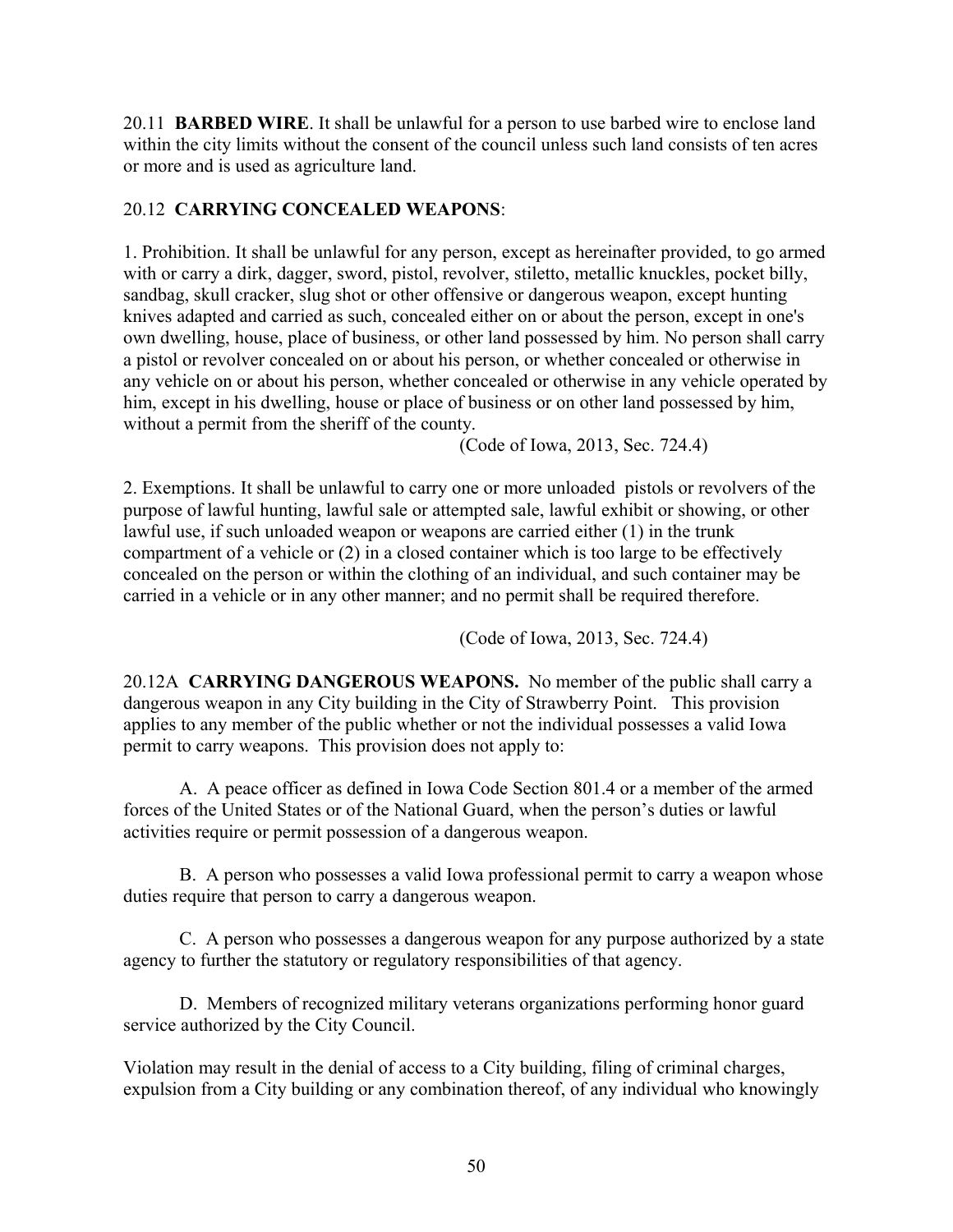violates this code section. In addition, any weapons found in possession of a member of the public in violation of this code may be confiscated.

20.13 **POSSESSION OF DRUG PARAPHERNALIA**. It shall be unlawful for any person to possess any needle, syringe, spoon, surgical tubing, knife, razor blade, pipe, plastic bag, roach clip, cigarette papers, cans, bong, instrument or device, with the intent to use it in the illegal use of drugs.

20.14 **PUBLIC URINATION AND/OR DEFECATION**. It shall be unlawful for any person to urinate and/or defecate in or upon any street, sidewalk, alley, public place or in any public place open to public view, provided that this section shall not apply to public restrooms or public facilities designated for such purposes.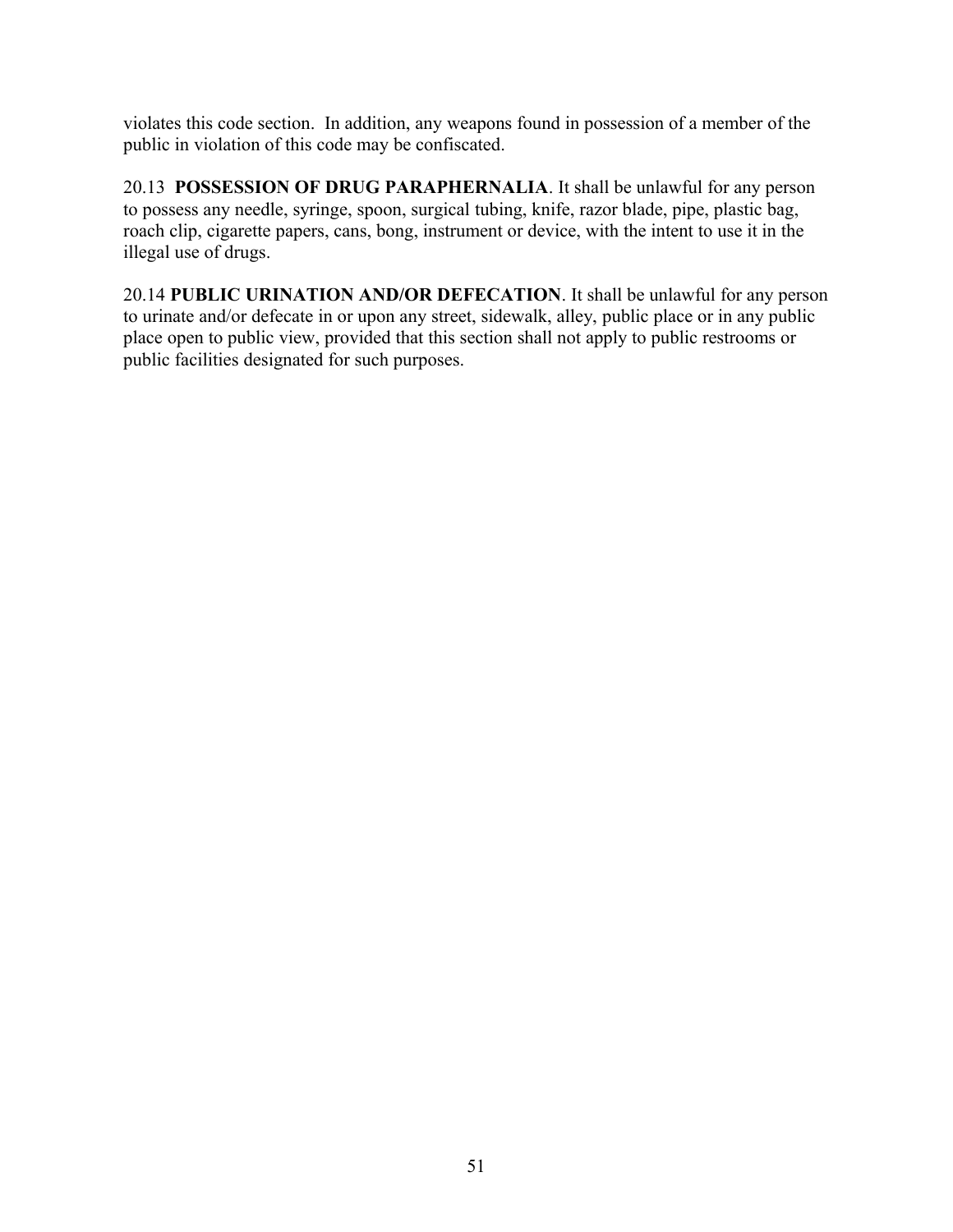# TITLE II - COMMUNITY PROTECTION DIVISION 1- LAW ENFORCEMENT CHAPTER 1- PUBLIC OFFENSES

### ARTICLE 21 PUBLIC PROPERTY

21.01 **DEFACING PUBLIC GROUND**. It shall be unlawful for a person to cut, break or deface any tree or shrub on public property or on any public way by willfully defacing, cutting, breaking or injuring.

(Code of Iowa, 2013, Sec. 354.1 and 364.12 (2))

21.02 **INJURING NEW PAVEMENT**. It shall be unlawful for a person to injure new pavement in any street, alley or sidewalk by willfully driving, walking or making marks on such pavement before it is ready for use.

(Code of Iowa, 2013, Sec. 354.12 (2))

21.03 **DESTROYING PARK EQUIPMENT**. It shall be unlawful for a person to destroy or injure any property or equipment in public swimming pools, playgrounds or parks by willfully defacing, breaking, damaging, mutilating or cutting.

(Code of Iowa, 2013, Sec. 364.12 (2))

21.04 **DEFACING PROCLAMATIONS OR NOTICES**. It shall be unlawful for a person to intentionally deface, obliterate, tear down or destroy in whole or in part any transcript or extract from or of any law of the United States or this state or proclamation, advertisement or notification, set up at any place within the city by authority of the law or by order of any court, during the time for which the same is to remain set up.

(Code of Iowa, 2013, Sec. 716.1)

21.05 **INJURY TO FIRE APPARATUS**. It shall be unlawful for a person to willfully destroy or injure any engine, hose, hook and ladder truck, or other equipment or thing used or kept for extinguishment of fires, rescue or any other purpose by or for the fire department. (Code of Iowa, 2013, Sec. 716.1)

21.06 **DAMAGE TO PUBLIC OR UTILITY PROPERTY**. It shall be unlawful for a person to maliciously injure, remove, or destroy any bridge, or place, or cause to be placed, any obstruction on such bridge, or willfully obstruct or injure any public road or highway; or maliciously cut, burn or in any way break down, injure, or destroy any post or pole used in connection with any system of electric lighting, or telephone or telegraph system; or break down and destroy or injure and deface any electric light, satellite dish, telegraph or telephone instrument; or in any way cut, break, or injure the wires of any apparatus belonging thereto; or willfully tap, cut, injure, break, disconnect, connect, make connection with, or destroy any of the wires, mains, pipes, conduits, meters, or other apparatus belonging to, or attached to, the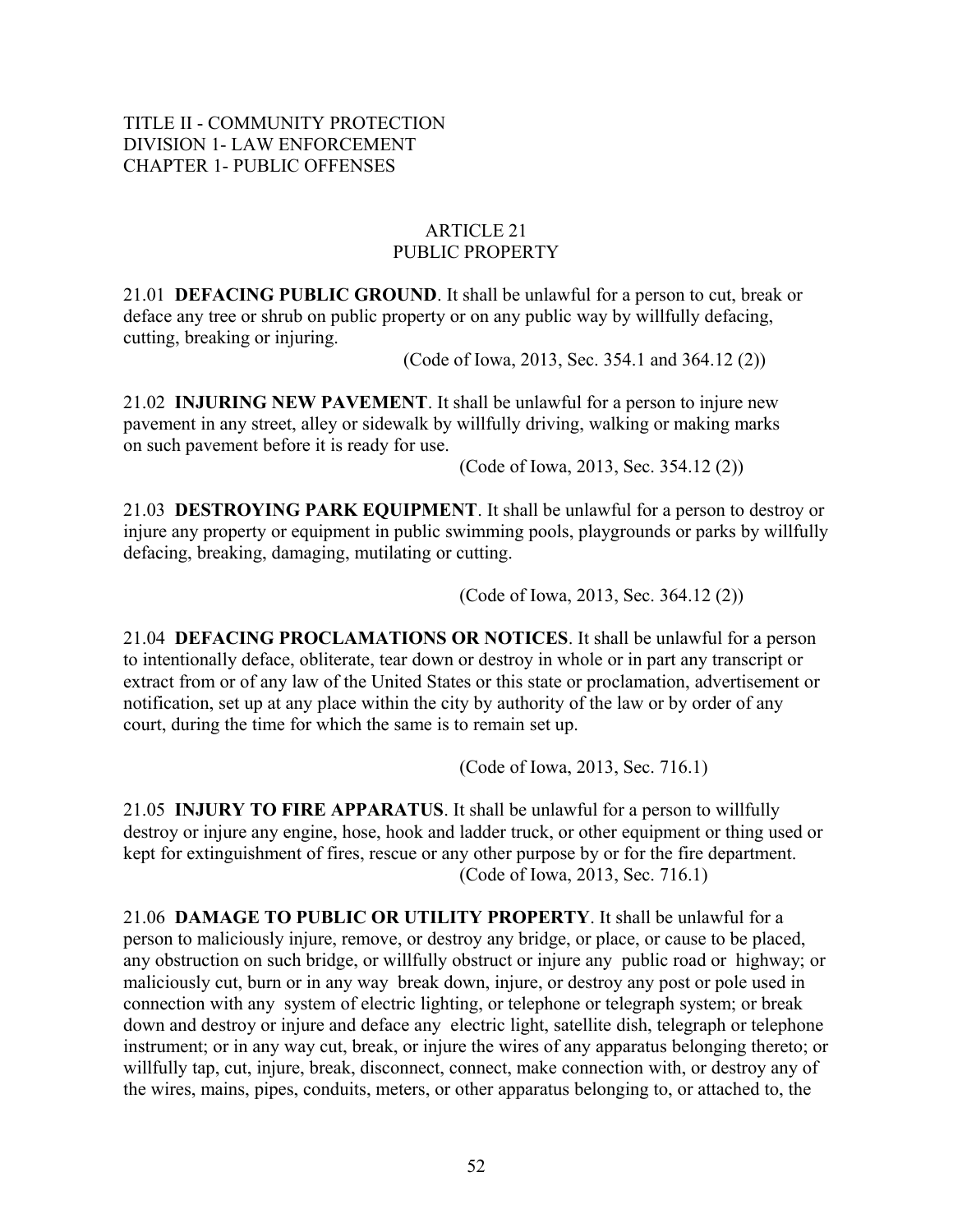power plant or distributing system of any electric light plant, gas plant, water plant, telephone system, cable system; or to damage, injure or destroy any City owned vehicles, tools, equipment, or apparatus, or to aid or abet any other person in doing so.

(Code of Iowa, 2013, Sec. 716.1)

21.07 **INJURY TO CEMETERY PROPERTY**. It shall be unlawful for a person to willfully and maliciously destroy, mutilate, deface, injure or remove any tomb, vault, monument gravestone or other structure placed in public or private cemetery or other fences, railing or other work for the protection or ornamentation of said cemetery, or if any tomb, vault, monument or gravestone, or other structure aforesaid, on any cemetery lot within such cemetery, or to willfully and maliciously throw or leave rubbish, refuse, garbage, waste, litter or foreign substance within the limits of said cemetery, or to drive outside avenues or roads in said cemetery, and over grass or graves of said cemetery, or to intentionally disinter human remains from a burial site without lawful authority.

(Code of Iowa, 2013, Sec. 716.1)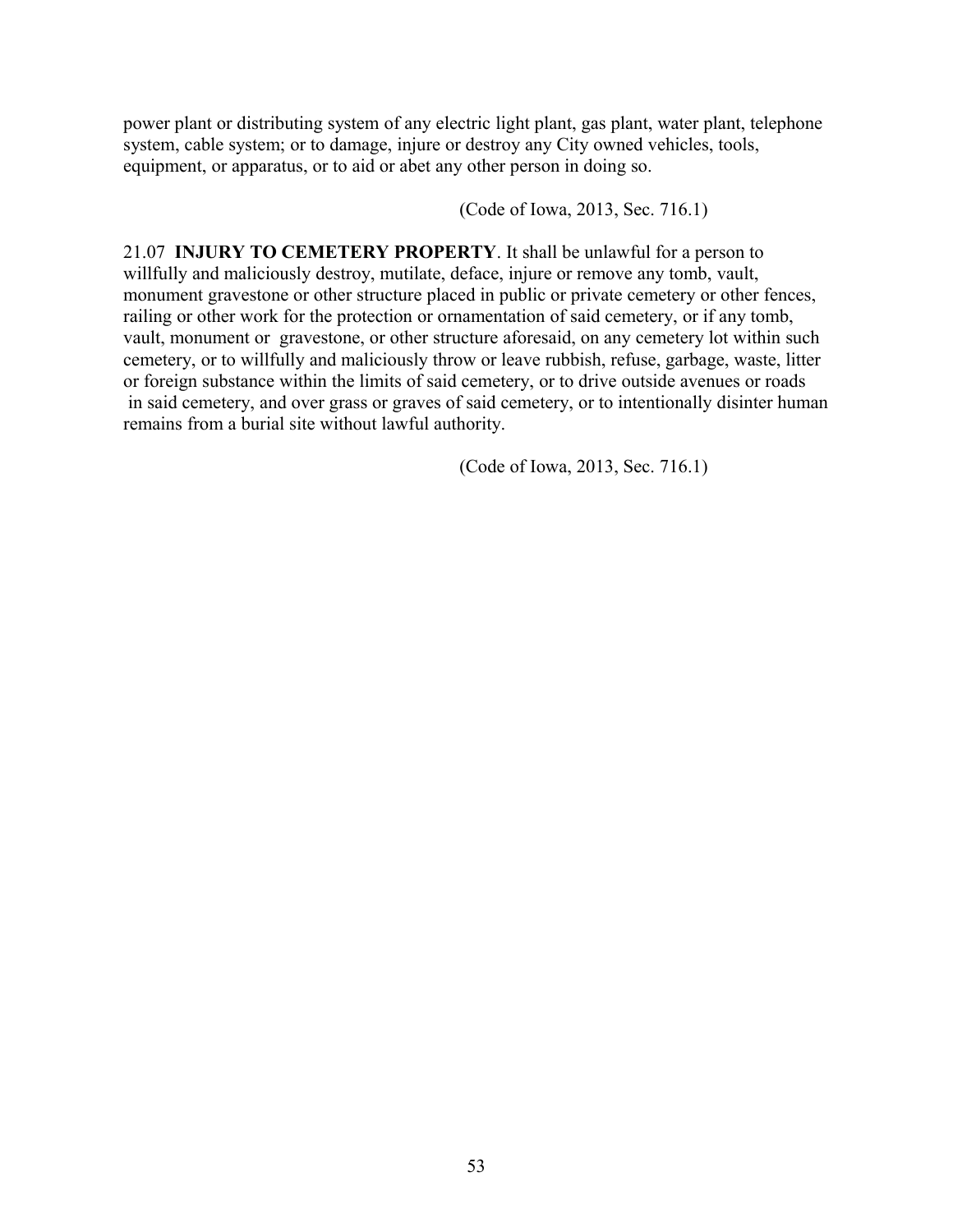# TITLE II - COMMUNITY PROTECTION DIVISION 1 - LAW ENFORCEMENT CHAPTER 1 - PUBLIC OFFENSES

# ARTICLE 22 PRIVATE PROPERTY

22.01 **TRESPASSING PROHIBITED**. It shall be unlawful for a person to commit one or more of the following acts:

1. Enter Property Without Permission. Enter upon or in property without legal justification or without the implied or actual permission of the owner, lessee, or person in lawful possession with the intent to commit a public offense or to use, remove there from, alter, damage, harass, or place thereon or therein anything animate or inanimate, without the implied or actual permission of the owner, lessee, or person in lawful possession.

(Code of Iowa, 2013, Sec.. 716.7 (2a))

2. Vacate Property When Requested. Enter or remain upon or in private property without legal justification after being notified or requested to abstain from entering or to remove or vacate there from by the owner, lessee, or person in lawful possession, or by any peace office, magistrate, or public employee whose duty is to supervise the use or maintenance of the property.

(Code of Iowa, 2013, Sec.716.7 (2b))

3. Interfere with Lawful use of Property. Enter upon or in private property for the purpose or with the effect of unduly interfering with the lawful use of the property by others.

(Code of Iowa, 2013, Sec. 716.7 (2c))

4. Use of Property Without Permission. Be upon or in private property and use, remove there from, alter, damage, harass or place thereon or therein anything animate or inanimate, without the implied or actual permission of the owner, lessee, or person in lawful possession.

(Code of Iowa, 2013, Sec. 716.7 (2d))

22.02 **TELEGRAPH OR TELEPHONE WIRE TAPS**. It shall be unlawful for a person to wrongfully or unlawfully tap or connect a wire with the telephone or telegraph wires of any person engaged in the transmission of message on telephone or telegraph lines.

(Code of Iowa, 2013, Sec. 727.8)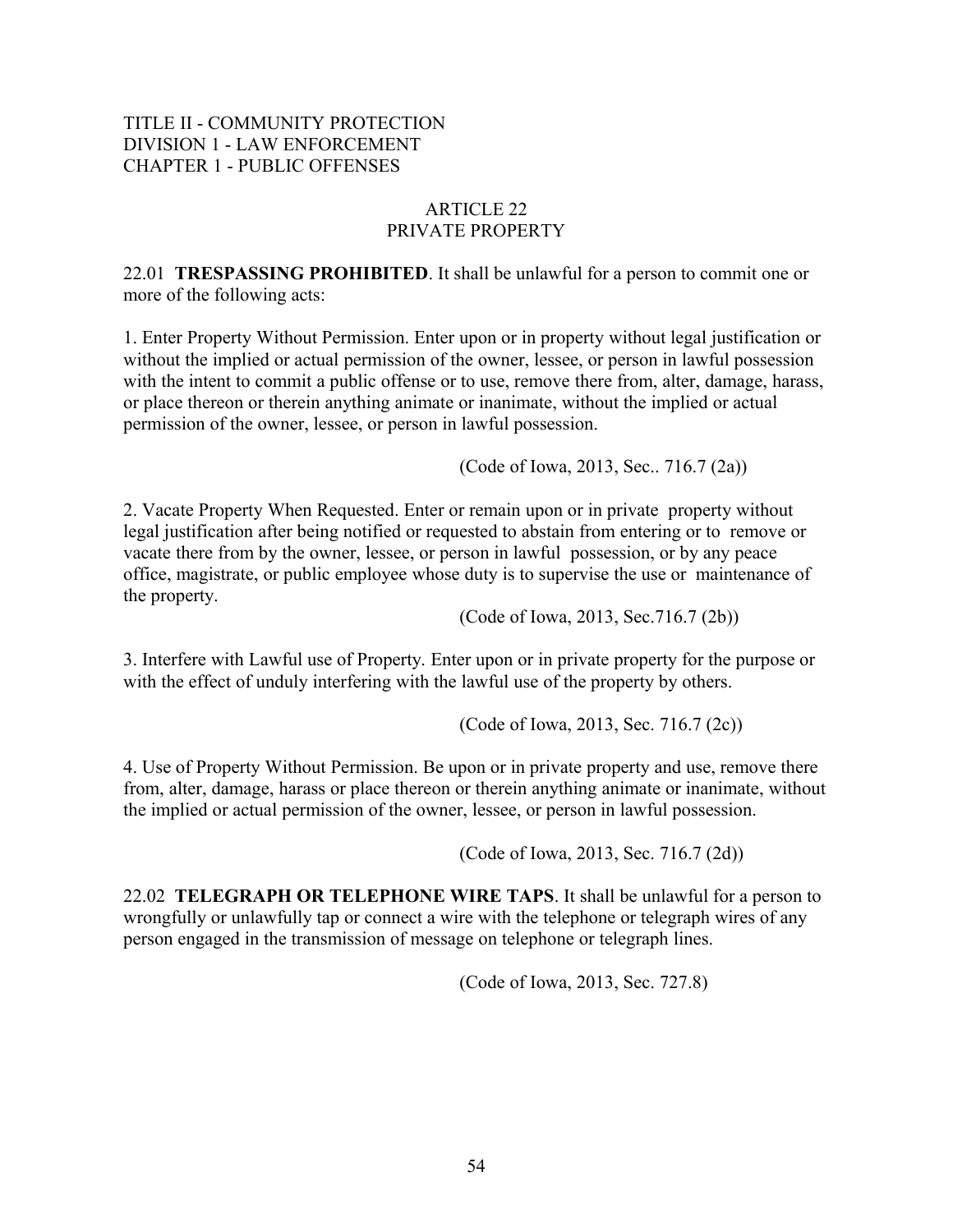# TITLE II - COMMUNITY PROTECTION DIVISION 1 - LAW ENFORCEMENT CHAPTER 2 - TRAFFIC CODE

# ARTICLE 23 GENERAL PROVISIONS

23.01 **TITLE**. This chapter may be known and cited as the "Strawberry Point Traffic Code".

23.02 **DEFINITIONS**. Where words and phrases used in this chapter are defined by state law, such definitions shall apply to their use in this chapter and are adopted by reference. Those definitions so adopted that need further definition or are reiterated, and other word and phrases used herein, shall have the following meaning:

1. "Park or Parking": shall mean the standing of vehicle, whether occupied or not, otherwise than temporarily for the purpose of and while actually engaged in loading or unloading merchandise or passengers.

2. "Stand or Standing": shall mean the halting of a vehicle, whether occupied or not, otherwise than for the purpose of and while actually engaged in receiving or discharging passengers.

3. "Stop": shall mean when required, the complete cessation of movement.

4. "Stop or stopping": shall mean, when prohibited, the halting of a vehicle, even momentarily, whether occupied or not, except when necessary to avoid conflict with other traffic or in compliance with the direction of a peace officer or traffic-control sign or signal.

5. "Business District": shall mean the territory contiguous to and including Commercial Street from the North boundary of Elm Street to the North boundary of Milwaukee Road; and Mission Street between the East boundary of Park Avenue East to the East boundary of Mechanic Street.

6. "Residence District": shall mean the territory contiguous to and including a highway not comprising a business, suburban or school district, where forty per cent (40%) or more of the frontage on such a highway for a distance of three hundred (300) feet or more is occupied by dwellings or by dwellings and buildings in use for business.

(Code of Iowa, 2013, Sec. 321.1(63))

7. "School District": shall mean the territory contiguous to and including a highway for a distance of two hundred (200) feet in either direction from a school house.

(Code of Iowa, 2013, Sec. 321.1 (70)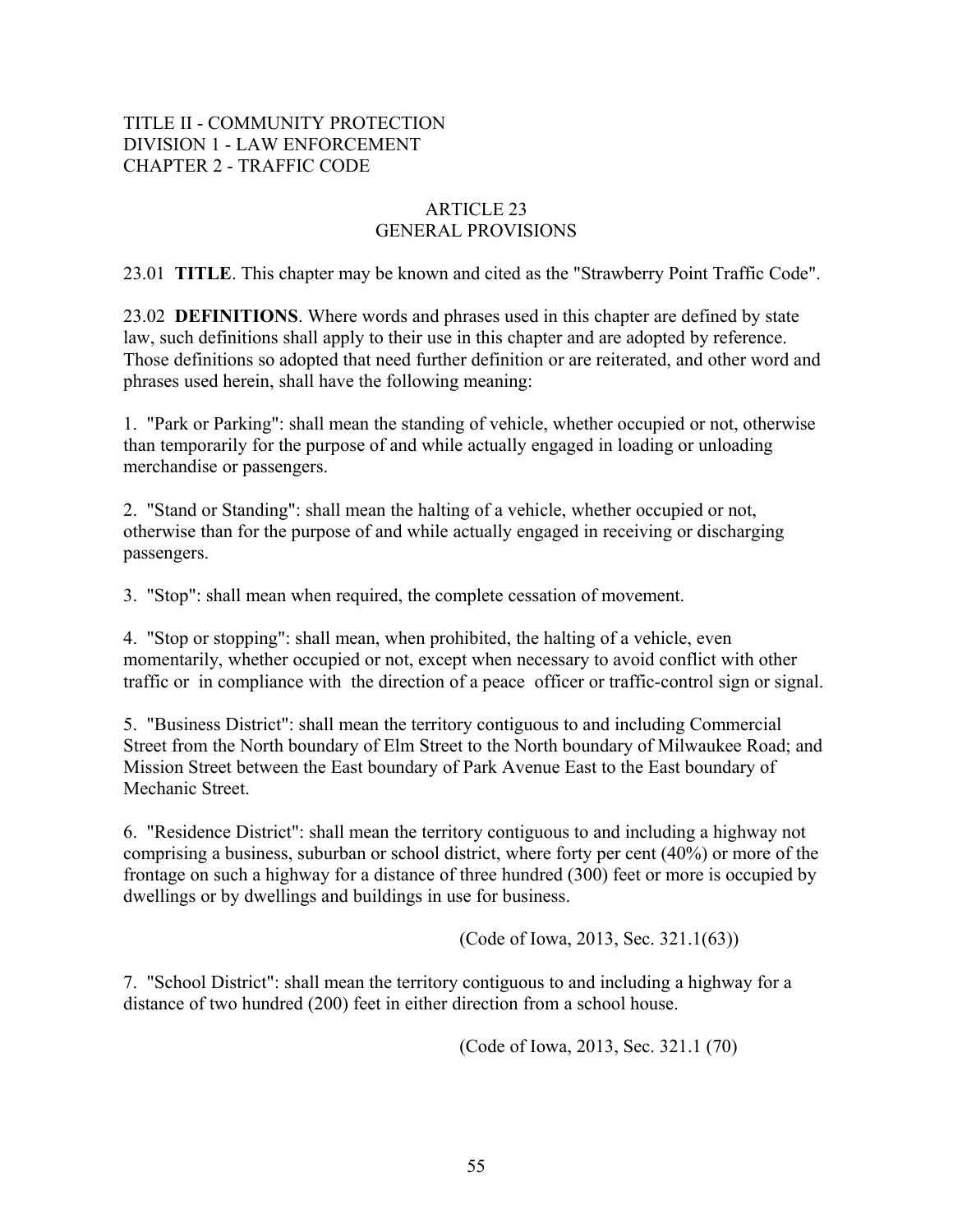8. "Suburban District": shall mean all other parts of the city not included in the business, school or residence districts.

(Code of Iowa, 2013, Sec. 321.1 (79))

9. "Official Traffic Control Devices": shall mean all signs, signals, markings, and devices not inconsistent with this chapter, lawfully placed or erected for the purpose of regulating, warning, or guiding traffic.

(Code of Iowa, 2013, Sec. 321.1(46))

23.03 **ADMINISTRATION AND ENFORCEMENT**. Provisions of this chapter and the Iowa law relating to motor vehicles and law of the road shall be enforced by the police chief.

23.04 **POWER TO DIRECT TRAFFIC**. A peace officer, and any officer of the fire department when at the scene of a fire, is authorized to direct all traffic by voice, hand or signal in conformance with traffic laws. In the event of an emergency, traffic may be directed as conditions require, notwithstanding the provisions of the traffic laws.

23.05 **TRAFFIC ACCIDENTS: REPORTS**. The driver of a vehicle involved in an accident within the limits of this city shall file a report as and when required by the Iowa Department of Public Safety. A copy of this report shall be filed with the city for the confidential use of peace officers and shall be subject to the provisions of Section 321.271 of the Code of Iowa, 2013.

(Code of Iowa, 2013, Sec. 321.273)

23.06 **INVESTIGATION OF TRAFFIC ACCIDENTS.** The police chief shall investigate all accidents reported. If sufficient evidence of a violation is found, proper action will be taken to punish the violator.

23.07 **TRAFFIC ACCIDENTS: STUDIES**. Whenever the accidents at any particular location become numerous, the Chief of Police shall conduct studies of such accidents and propose remedial measures.

(Code of Iowa, 2013, Sec. 372.13(4))

23.08 **FILES MAINTAINED**. The police chief shall maintain a suitable record of all traffic accidents, warnings, arrests, convictions and complaints reported for each driver during the most recent three year period.

(Code of Iowa, 2013, Sec. 372.14 (4))

23.09 **HABITUAL TRAFFIC VIOLATIONS**. The police chief shall study the cases of all drivers charged with frequent or serious violations of the traffic laws or involved in frequent traffic accidents or any serious accident, and shall attempt to discover the reasons therefore, and shall take whatever steps are lawful and reasonable to prevent the same, or to have the license of such persons suspended or revoked as provided by state law.

23.10 **ANNUAL SAFETY REPORTS**. The police chief shall prepare annually a traffic report which shall be filed with the mayor and council. Such report shall contain information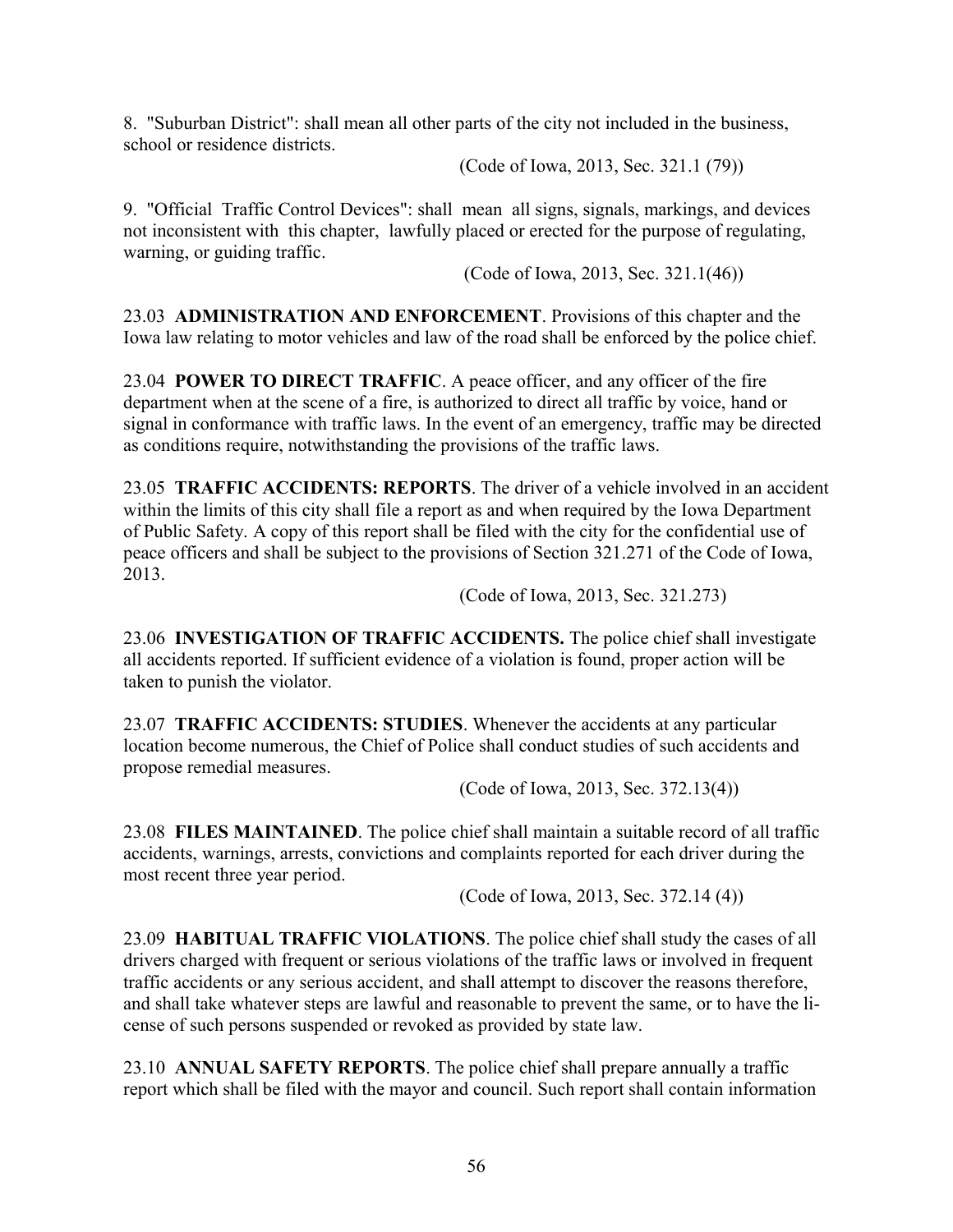on the number of traffic accidents, the number of persons killed and injured, the number and nature of violations, and other pertinent traffic data including plans and recommendations for the future traffic safety activities.

(Code of Iowa, 2013, Sec. 372.13 (4))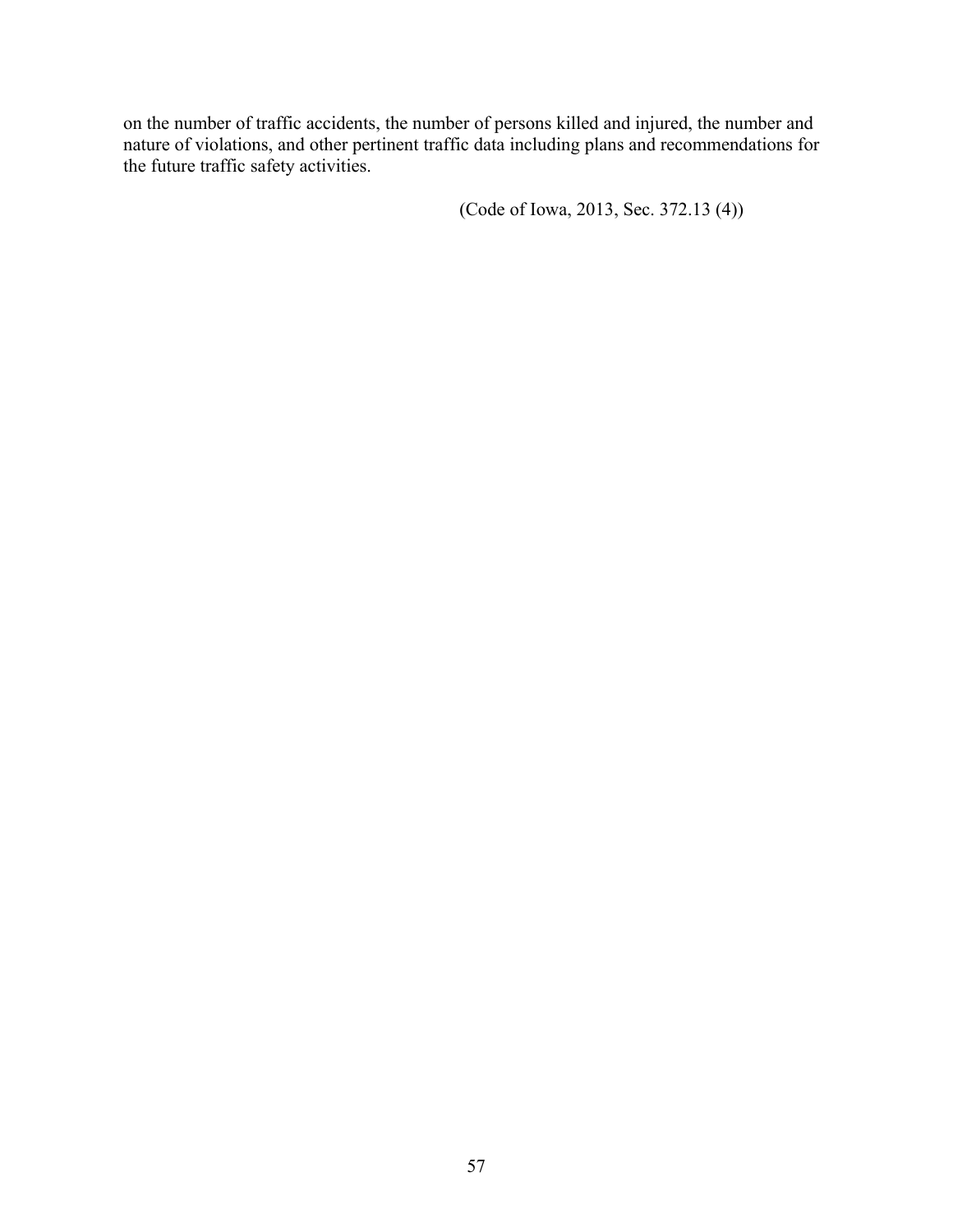# TITLE II - COMMUNITY PROTECTION DIVISION 1 - LAW ENFORCEMENT CHAPTER 2 - TRAFFIC CODE

# ARTICLE 24 OFFICIAL TRAFFIC CONTROL DEVICES

24.01 **INSTALLATION**. The police chief shall cause to be placed and maintained traffic control devices when and as required under the Traffic Code of this city to make effective its provisions; emergency or temporary condition as traffic conditions may require to regulate traffic under the traffic code of this city or under state law, or to guide or warn traffic. He or she shall keep a record of all such traffic control devices.

(Code of Iowa, 2013, Sec. 321.254 and 321.255)

24.02 **CROSSWALKS**. The police chief is hereby authorized, subject to approval of the council by resolution, to designate and maintain crosswalks by appropriate traffic control devices at intersections where due to traffic conditions there is particular danger to pedestrians crossing the street or roadway, and at such other places as traffic conditions require.

(Code of Iowa, 2013, Sec. 372.13 (4) and 321.255)

24.03 **TRAFFIC LANES**. The police chief is hereby authorized to mark lanes for traffic on street surfaces at such places as traffic conditions require consistent with the traffic code of this city. Where such traffic lanes have been marked, it shall be unlawful for the operator of any vehicle to fail or refuse to keep such vehicle within the boundaries of any such lane except when lawfully passing another vehicle or preparatory to making a lawful turning movement.

(Code of Iowa, 2013, Sec. 372.13 (4) and 321.255)

24.04 **STANDARDS**. Traffic control devices shall comply with standard established by The Manual of Uniform Traffic Control Devices for Streets and Highways.

(Code of Iowa, 2013, Sec. 321.255)

24.05 **COMPLIANCE**. No driver of a vehicle shall disobey the instructions of any official traffic-control device placed in accordance with the provisions of this chapter, unless at the time otherwise directed by a peace officer.

(Code of Iowa, 2013, Sec. 321.256)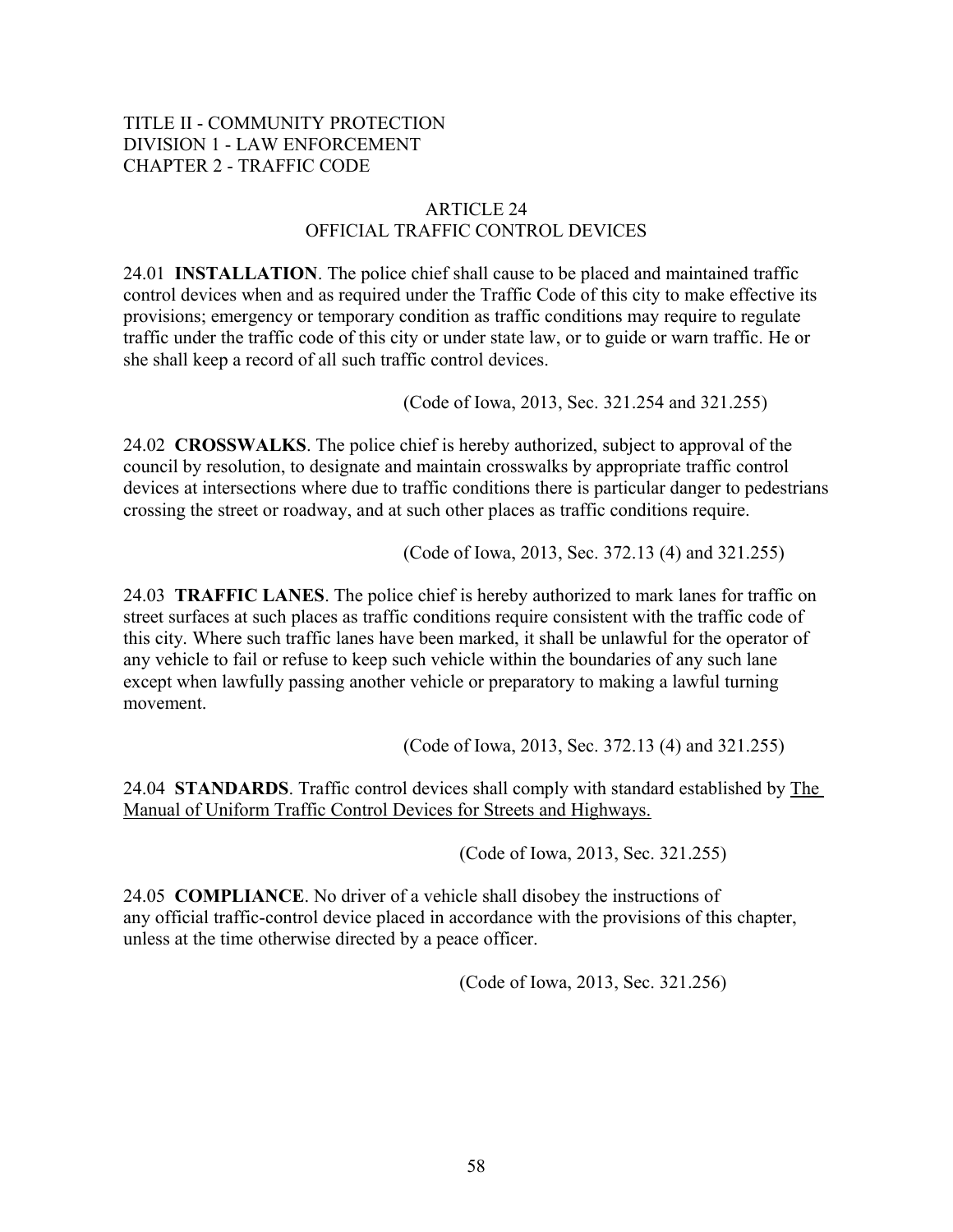# TITLE II - COMMUNITY PROTECTION DIVISION 1 - LAW ENFORCEMENT CHAPTER 2 - TRAFFIC CODE

#### ARTICLE 25 GENERAL REGULATIONS

25.01 **VIOLATION OF REGULATIONS**. Any person who shall willfully fail or refuse to comply with any lawful order of a peace officer or direction of a fire department officer during a fire, or who shall fail to abide by the provisions of this chapter and the applicable provisions of the following Iowa statutory laws relating to motor vehicles and the statutory law of the road is in violation of this chapter. These sections of the Code of Iowa, 2013, are:

1. Display of registration and license to drive; 321.32, 321.174, 321.190, 321.193 and 321.218 through 321.224.

2. Obedience to a peace officer and responsibility of public officers, emergency vehicles and bicycles to obey traffic regulations; 321.229 through 321.234.

3. Traffic signs, signals and markings: 321.257 through 321.260.

4. Accidents and accident reporting: 321.266 and 321.268.

5. Operation of motorcycles: 321.275.

6. Reckless driving, careless driving, drag racing, speed, control of a vehicle and minimum speed: 321.277, 321.277A, 321.278, 321.286 through 321.288 and 321.295.

7. Driving on right, meeting, overtaking, following or towing: 321.297 through 321.310.

A. Vehicles to be driven on right-hand side of road.

(Code of Iowa, 2013, Sec. 321.297)

The operator of a motor vehicle shall travel on the right-hand side of the center of the street unless otherwise provided by law.

B. Yielding to the right.

(Code of Iowa, 2013, Sec. 321.298)

Drivers of motor vehicles meeting each other on a street or highway shall give one-half  $(1/2)$ of the traveled way thereof by turning to the right.

C. Overtaking another vehicle generally.

(Code of Iowa, 2013, Sec. 321.299)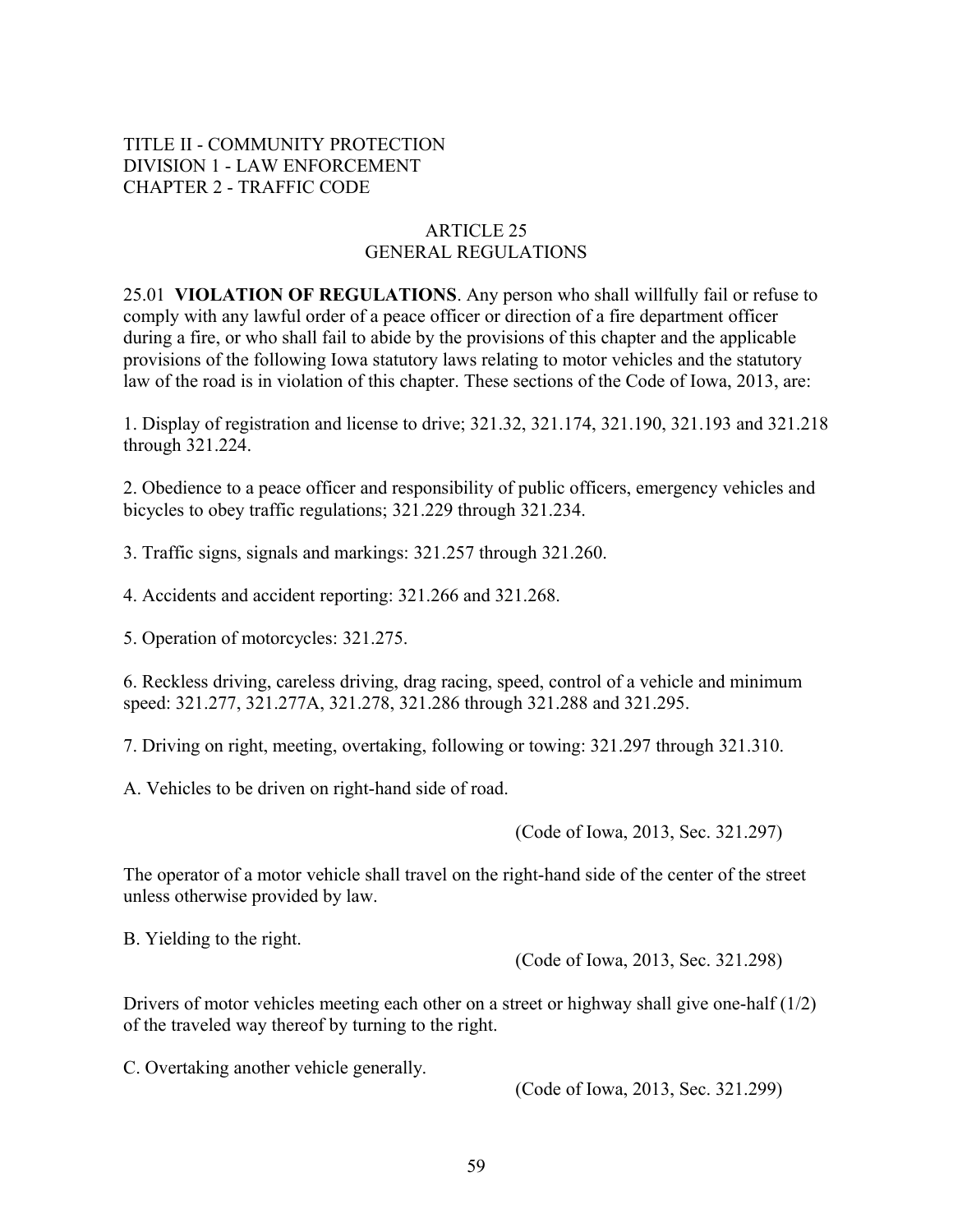The following rules shall govern the overtaking and passing of vehicles proceeding in the same direction, subject to those limitations, exceptions and special rules hereinafter stated in this division:

- (a) The driver of a vehicle overtaking another vehicle proceeding in the same direction shall pass to the left thereof at a safe distance and shall not again drive to the right side of the roadway until safely clear of the overtaken vehicle.
- (b) Except when overtaking and passing on the right is permitted, the driver of an overtaken vehicle shall give way to the right in favor of the overtaking vehicle on audible signal and shall not increase the speed of his or her vehicle until completely passed by the overtaking vehicle.
- D. Failure to recognize signal: burden of proof.

(Code of Iowa, 2013, Sec. 321.300 and 321.301)

- (a) Any driver of a vehicle that is overtaken by a faster moving vehicle who fails to heed the signal of the overtaking vehicle when it is given under such circumstances that the driver could, by the exercise of ordinary care, observation and precaution, hear such signal and who fails to yield that part of the traveled way, as provided in this division, shall be punished in section 1-8 of this Code.
- (b) Upon proof that a signal was given as contemplated by subsection (a) of this section, the burden shall rest upon the accused to prove that he or she did not hear said signal.
- E. When overtaking on right permitted.

(Code of Iowa, 2013, Sec. 321.302)

- (a) The driver of a vehicle may overtake and pass upon the right of another vehicle which is making or about to make a left turn.
- (b) The driver of a vehicle may overtake and, allowing sufficient clearance, pass another vehicle proceeding in the same direction either upon the left or upon the right on a roadway with unobstructed pavement of sufficient width for four (4) or more lines of moving traffic when such movement can be made in safety. No person shall drive off the pavement or upon the shoulder of the roadway in overtaking or passing on the right.
- F. Limitations on overtaking on left.

(Code of Iowa, 2013, Sec. 321.303)

No vehicle shall be driven to the left side of the center of the roadway in overtaking and passing another vehicle proceeding in the same direction unless such left side is clearly visible and is free of oncoming traffic for a sufficient distance ahead to permit such overtaking and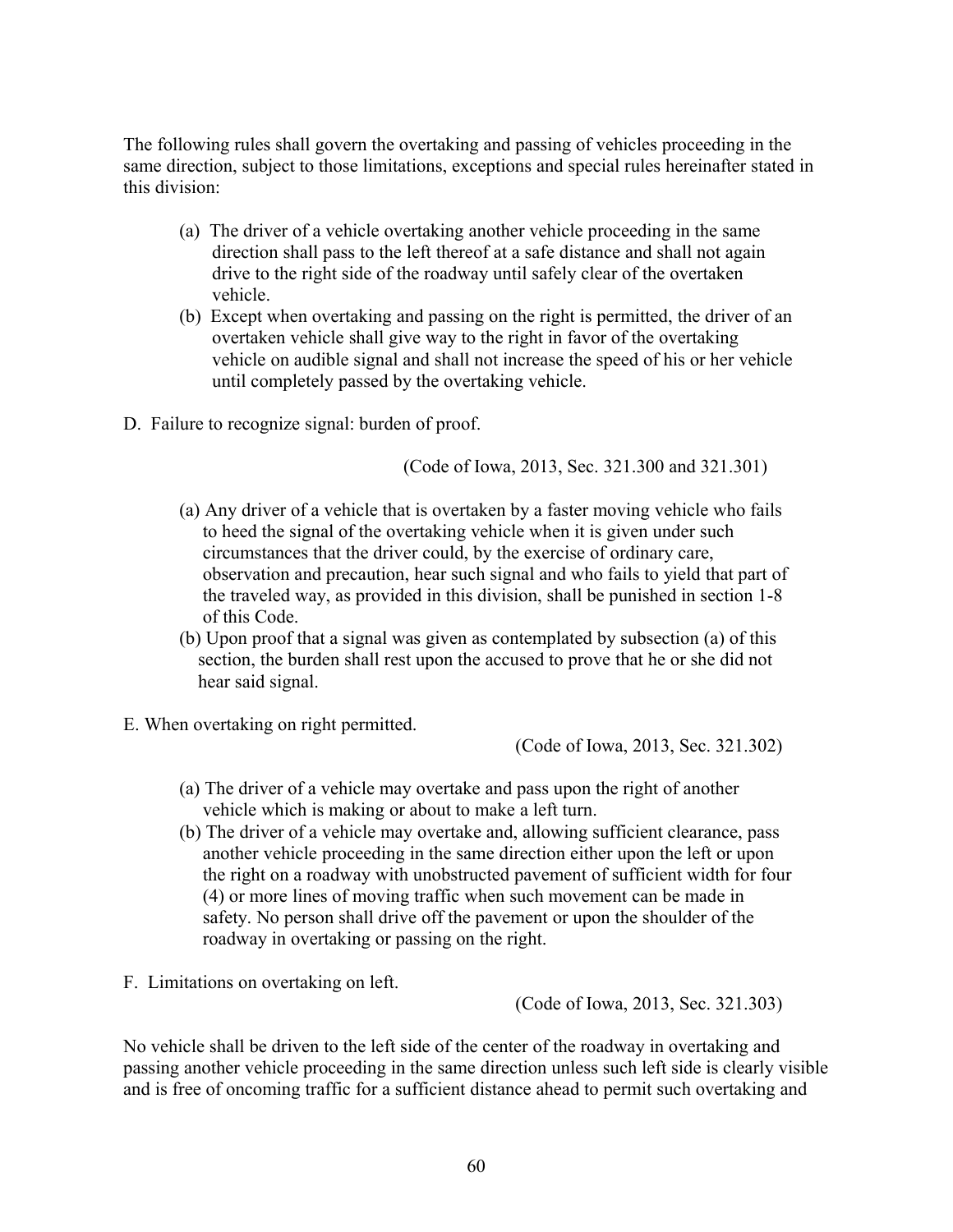passing to be made without interfering with the safe operation of any vehicle approaching from the opposite direction or any vehicle overtaken. In every event the overtaking vehicle must return to the right-hand side of the roadway before coming within one hundred (100) feet of any vehicle approaching from the opposite direction.

G. Prohibited passing.

(Code of Iowa, 2013, Sec. 321.304)

No vehicle shall, in overtaking and passing another vehicle or at any other time, be driven to the left side of the roadway under the following conditions:

(a) When approaching the crest of a grade or upon a curve in any street or highway which is obstructed for a distance of seven hundred (700) feet. (b) When approaching within one hundred (100) feet of any narrow bridge viaduct or tunnel, when so signposted, or when approaching within one hundred (100) feet of or traversing any intersection or railroad grade crossing. (c) Where official signs are in place directing that traffic keep to the right or a distinctive center line or off-center line is marked, which distinctive line also so directs traffic as declared in the sign manual adopted by the state highway commission.

H. Passing rotary traffic island.

(Code of Iowa, 2013, Sec. 321.305)

A vehicle passing around a rotary traffic island shall be driven on to the right of such island.

8. Turning and starting, signals on turning and stopping: 321.311 through 321.318

A. Starting parked vehicle.

(Code of Iowa, 2013, Sec. 321.313)

No person shall start a vehicle which is stopped, standing or parked unless and until such movement can be made with reasonable safety.

B. Turning at intersections.

(Code of Iowa, 2013, Sec. 321.321)

The driver of a vehicle intending to turn at an intersection shall do so as follows:

- (a) Both the approach for a right turn and right turn shall be made as close as practical to the right-hand curb or edge of roadway.
- (b) The approach for a left hand turn shall be made in that portion of the right half of the roadway nearest the center line thereof and after entering the intersection the left turn shall be made so as to depart from the intersection to the right of the center line of the roadway being entered.
- (c) The approach for a left turn from a two-way street into a one-way street shall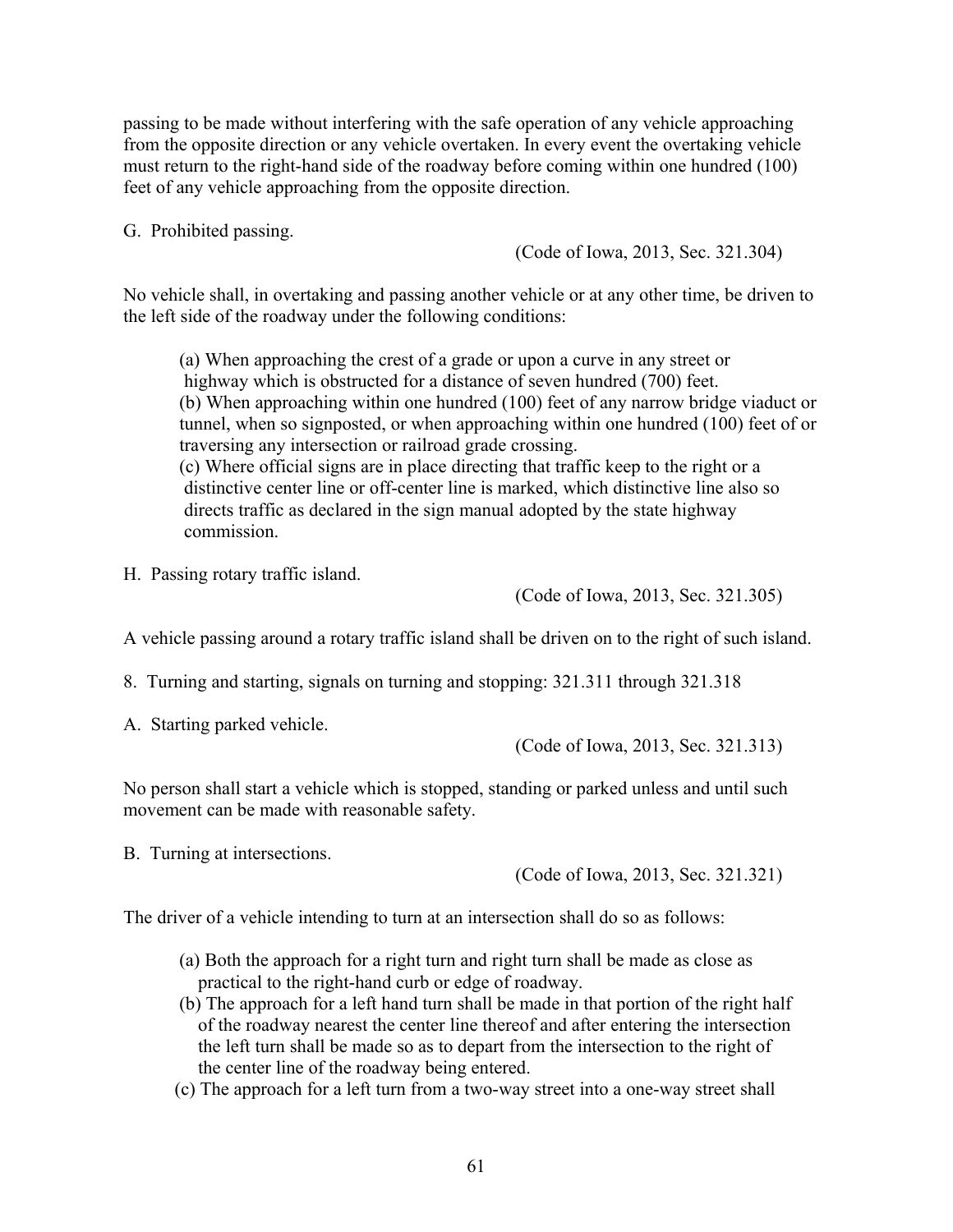be made in that portion of the right half of the roadway nearest the center line and by passing to the right of such center line where it enters the intersection. A left turn from a one-way street into a two-way street shall be made by passing to the right of the center line of the street being entered upon leaving the intersection.

- (d) The chief of police may cause markers, buttons or signs to be placed within or adjacent to intersections and thereby require and direct that a different course from that specified in this section be traveled by vehicles turning at an intersection and when markers, buttons or signs are so placed, no driver of a vehicle shall turn a vehicle at an intersection other that as directed and required by such markers, buttons or signs.
- C. Authority to erect signs prohibiting turns; observance.

(a) The chief of police is hereby authorized to determine those intersections, as traffic conditions require, at which the drivers of vehicles shall not make a right or left turn. The making of such turns may be prohibited between certain hours of any day in which event the same shall be plainly indicated on signs. (b) Whenever authorized signs are erected in pursuance to ordinance indicating that no right or left turn is permitted, no driver of a vehicle shall disobey the directions of any such signs.

D. "U" Turns.

It shall be unlawful for a driver to make a "U" turn except at an intersection; provided, however that "U" turns are prohibited at intersections within the business district and at intersections where there are automatic traffic signals.

E. Turning on curve or crest of grade.

(Code of Iowa, 2013, Sec. 321.312)

No vehicle shall be turned so as to proceed in the opposite direction upon any curve, or upon the approach to, or near the crest of a grade or hill, where such vehicle cannot be seen by the driver of any other vehicle approaching from either direction within five hundred (500) feet.

F. Turns to be made only when safe; when signal required.

(Code of Iowa, 2013, Sec. 321.314)

No person shall turn a vehicle from a direct course upon a highway unless and until such movement can be made with reasonable safety and then only after giving a clearly audible signal by sounding the horn if any pedestrian may be affected by such movement or after giving an appropriate signal in the manner hereinafter provided in the event any other vehicle may be affected by such movement.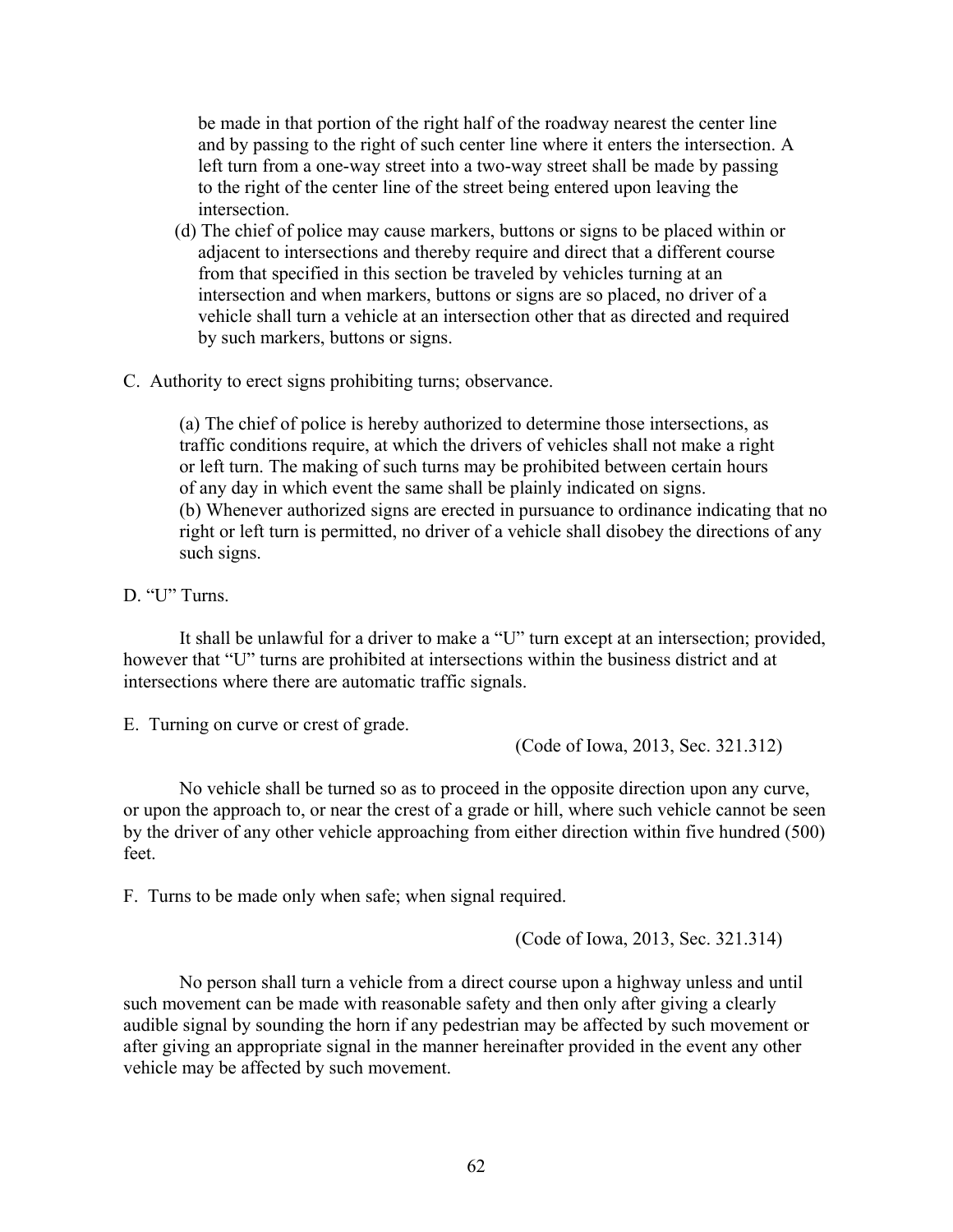G. Turning signal to be continuous.

(Code of Iowa, 2013, Sec. 321.315)

A signal of intention to turn left or right shall be given continuously during not less than the last one hundred (100) feet traveled by the vehicle before turning.

H. Signal to be given upon stopping or slowing down.

(Code of Iowa, 2013, Sec. 321.316)

No person shall stop or suddenly decrease the speed of a vehicle without first giving an appropriate signal in the manner provided in this division to the driver of any vehicle immediately to the rear when there is opportunity to give such signal.

I. Alternative methods of giving signals; signal lights; emergency lights.

(Code of Iowa, 2013, Sec. 321.317)

- (a) The signals required under the provisions of this chapter may be given either by means of the hand and arm as provided in this division or by mechanical or electrical directional signal device or light of a type approved by the state department of public safety.
- (b) Directional signal devices shall be designed with a white, yellow or amber lamp or lamps to be displayed on the front of vehicles and with a lamp or lamps of red, yellow or amber to be displayed on the rear of vehicles. Such devices shall be capable of clearly indicating any intention to turn either to the right or to the left and shall be visible and understandable during both daylight and darkness from a distance of at least one hundred (100) feet from the front and rear of a vehicle equipped therewith.
- (c) When a vehicle is equipped with a directional signal device, such device shall at all times be maintained in good working condition. No directional signal device shall project glaring or dazzling light. All directional signal devices shall be self-illuminated when in use while other lamps on the vehicle are lighted.
- (d) Whenever any vehicle or combination of vehicles is disabled or for other reason may present a vehicular traffic hazard requiring unusual care in approaching, overtaking or passing during the hours of darkness, the operator of such vehicles may display on such vehicle or combination of vehicles four (4) directional signals of a type complying with the provisions of this section relating to directional signal devices in simultaneous operation.
- J. Method of giving hand and arm signals.

(Code of Iowa, 2013, Sec. 321.318)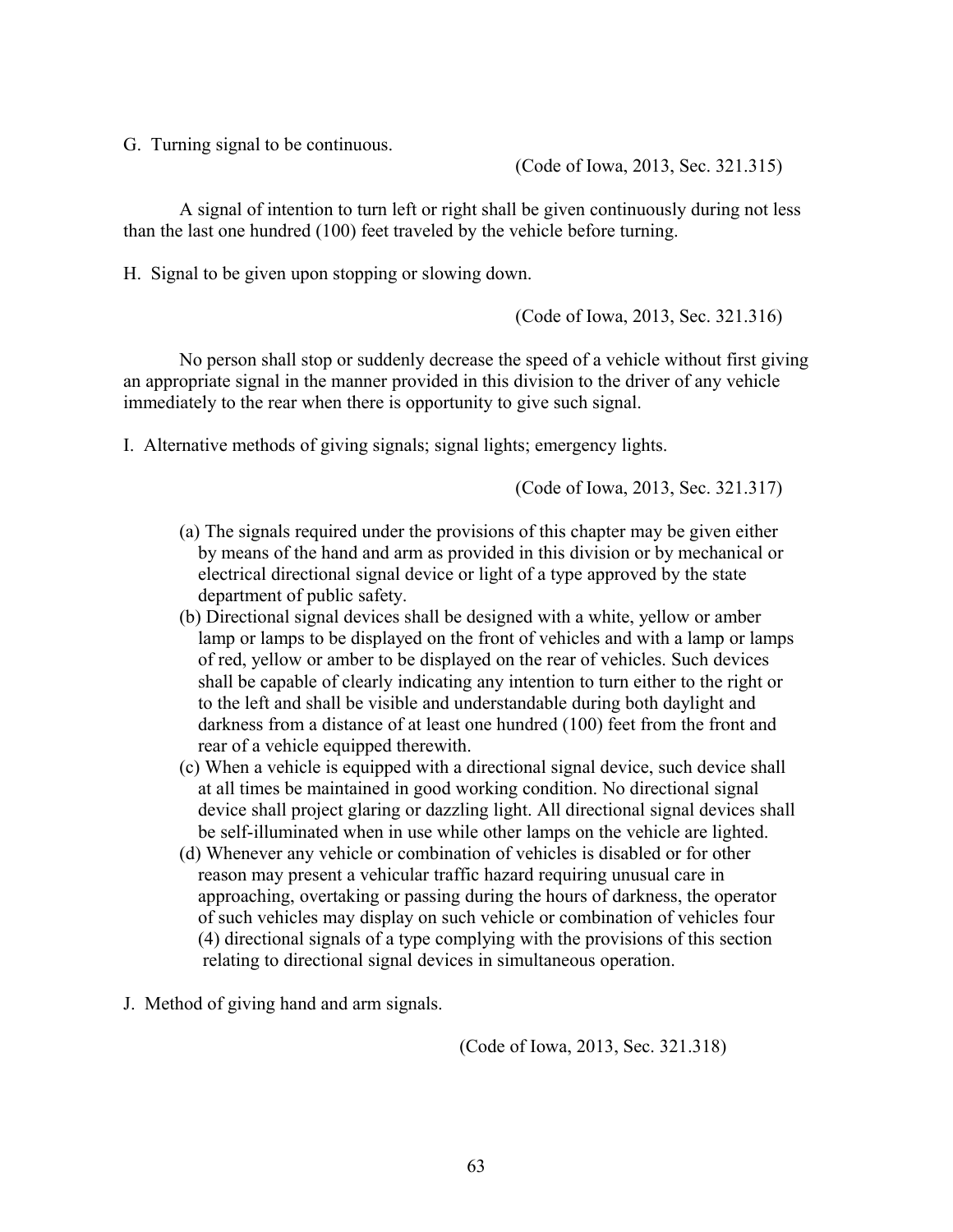All signals herein required which may be given by hand and arm shall when so given be given from the left side of the vehicle in the following manner:

(a) LEFT TURN: Hand and arm extended horizontally. (b) RIGHT TURN: Hand and arm extended upward. (c) STOP OR DECREASE OF SPEED: Hand and arm extended downward.

9. Right of way: 321.319 through 321.324

A. Approaching or entering intersections.

(Code of Iowa, 2013, Sec. 321.319)

When two vehicles enter an intersection from different highways or public streets at approximately the same time, the driver of the vehicle on the left shall yield the right of way to the vehicle on the right. The foregoing rule is modified at through highways and otherwise as hereinafter stated in this section.

B. Turning left at intersections.

(Code of Iowa, 2013, Sec. 321.320)

The driver of a vehicle within an intersection intending to turn to the left shall yield the right of way to all vehicles approaching from the opposite direction which are within the intersection or so close thereto as to constitute an immediate hazard, then said driver, having yielded and having given a signal when and as required by this chapter, may make such left turn.

C. Entering through highways.

(Code of Iowa, 2013, Sec. 321.321)

The driver of a vehicle shall stop or yield as required by this chapter at the entrance to a through highway and shall yield the right of way to other vehicles which have entered the intersection from said through highway or which are approaching so closely on said through highway as to constitute a hazard, but said driver having so yielded may proceed cautiously and with due care enter said through highway.

D. Entering stop or yield intersections.

(Code of Iowa, 2013, Sec. 321.322)

- (a) The driver of a vehicle shall stop or yield in obedience to a stop or yield sign as required herein at an intersection where a stop or yield sign is erected at one or more entrances thereto although not a part of a through highway and shall proceed cautiously, yielding to vehicles not so obligated to stop or yield which are within the intersection or approaching so closely as to constitute a hazard, but may then proceed.
- (b) The driver of a vehicle approaching a yield sign shall in obedience to such sign slow down to a speed reasonable for existing conditions or stop if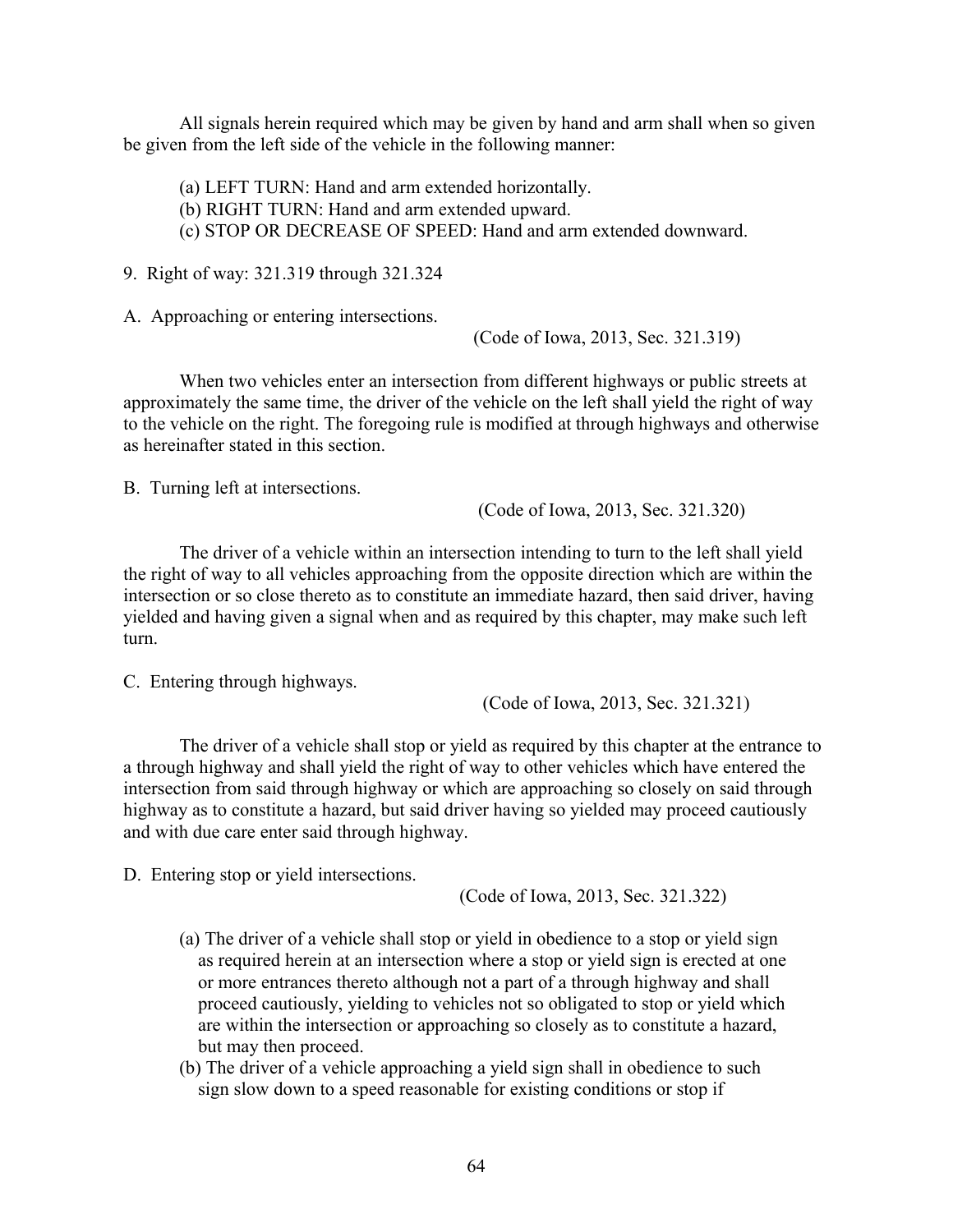necessary and shall yield the right of way to any pedestrian legally crossing the roadway on which he or she is driving, and to any vehicle in the intersection or approaching on another highway so closely as to constitute a hazard. Said driver having so yielded may then proceed with caution.

E. Entering sidewalks, street from private roadway, alley, driveway.

(Code of Iowa, 2013, Sec. 321.353)

The driver of a vehicle emerging from a private roadway, alley or driveway shall stop such vehicle immediately prior to driving onto the sidewalk area and thereafter he or she shall proceed into the sidewalk area only when the driver can do so without danger to pedestrian traffic and the driver shall yield the right of way to any vehicular traffic on the street into which the driver's vehicle is entering.

F. Entering, crossing highway from private road or driveway.

(Code of Iowa, 2013, Sec. 321.353)

The driver of a vehicle about to enter or cross a highway from a private road or driveway shall stop such vehicle immediately prior to driving on said highway and shall yield the right of way to all vehicles approaching on said highway.

G. Approach of emergency vehicles.

(Code of Iowa, 2013, Sec. 321.324)

- (a) Upon the immediate approach of an authorized emergency vehicle with any lamp or device displaying a red light or flashing red light from directly in front thereof, or when the driver is giving audible signal by siren, exhaust whistle, or bell, the driver of every other vehicle shall yield the right of way and shall immediately drive to a position parallel to, and as close as possible to, the right hand edge or curb of the highway clear of any intersection and shall stop and remain in such position until the authorized emergency vehicle has passed, unless otherwise directed by a police officer.
- (b)This section shall not operate to relieve the driver of an authorized emergency vehicle from the duty to drive with due regard for the safety of all persons using the highway.

10. Pedestrian rights and safety zones: 321.325, 321.327, 321.330, 321.332 through 321.334 and 321.340.

- 11. Railroad crossings: 321.341 through 321.344.
- 12. Stopping, standing, parking: 321.354 through 321.357.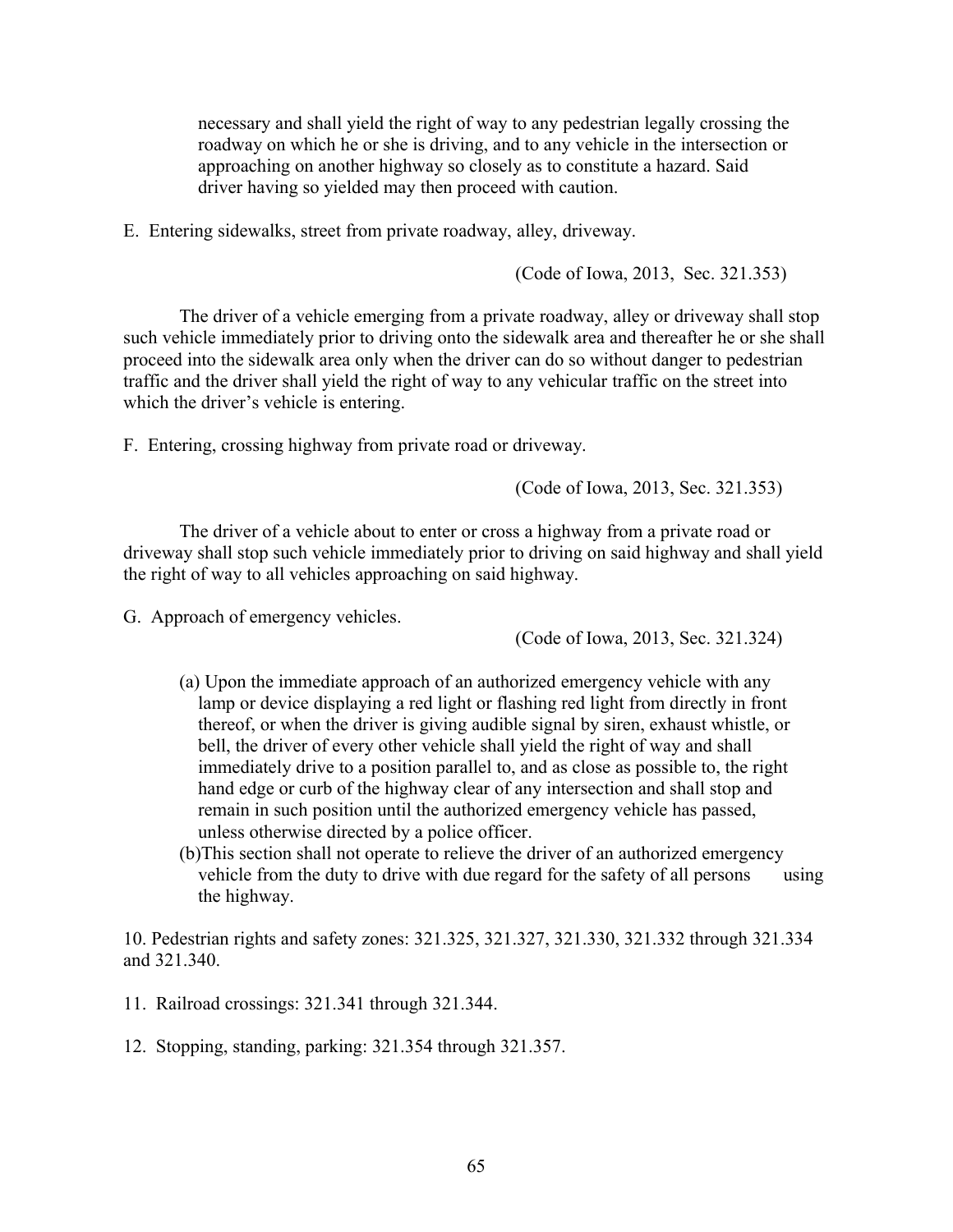13. Unattended vehicle, obstructing driver's view, crossing median, following fire apparatus, or crossing fire hose, and putting glass, etc., on streets: 321.362 through 321.371.

14. Lighting equipment required and time of use: 321.384 through 321.409, 321.415, 321.418 through 321.423. In accordance with authorization granted by Section 321.395, Code of Iowa, motor vehicles parked upon any street where permitted by this chapter need not display required lights where there is sufficient light emitted from city street light to reveal any person or object within a distance of five hundred (500) feet upon such street.

15. Brakes, horns, sirens, mufflers, wipers, mirrors, tires, flares, windows, safety belts, and special markings for transporting explosives: 321.430 through 321.443 and 321.447 through 321.450.

16. Size, weight and load: 321.452 through 321.463, 321.465 and 321.466.

17. Child restraint devices: 321.446.

25.02 **PLAY STREETS DESIGNATED**. The council shall have authority to declare any street or part thereof a play street and to place appropriate signs or devices in the roadway indicating and helping to protect the same. Whenever authorized signs are erected indicating any street or part thereof as a play street, no person shall drive a vehicle upon any such street or portion thereof except drivers of vehicles having business or whose residences are within such closed area, and then any said driver shall exercise the greatest care in driving upon any such street or portion thereof.

(Code of Iowa, 2013, Sec. 321.255)

25.03 **VEHICLES ON SIDEWALKS**. The driver of a vehicle shall not drive upon or within any sidewalk area except at a driveway.

25.04 **CLINGING TO VEHICLES**. No person shall drive a motor vehicle on the streets of the city unless all passengers of said vehicle are inside the vehicle in the place intended for their accommodation. No person shall ride on the running board of a motor vehicle or in any other place not customarily used for carrying passengers. No person riding upon any bicycle, coaster, roller skates, sled or toy vehicle shall attach the same or himself to any vehicle upon a roadway.

25.05 **MUFFLERS**. It shall be unlawful for a person to operate or drive a motor vehicle on a highway that is not equipped with a muffler in good working order and in constant prevent excessive or unusual noise and annoying smoke, or to use muffler cutout, bypass or similar device.

(Code of Iowa, 2013, Sec. 321.436)

25.06 **QUIET ZONES**. Whenever authorized signs are erected indicating a quiet zone, no person operating a motor vehicle within any such zone shall sound the horn or other warning device of such vehicle except in an emergency.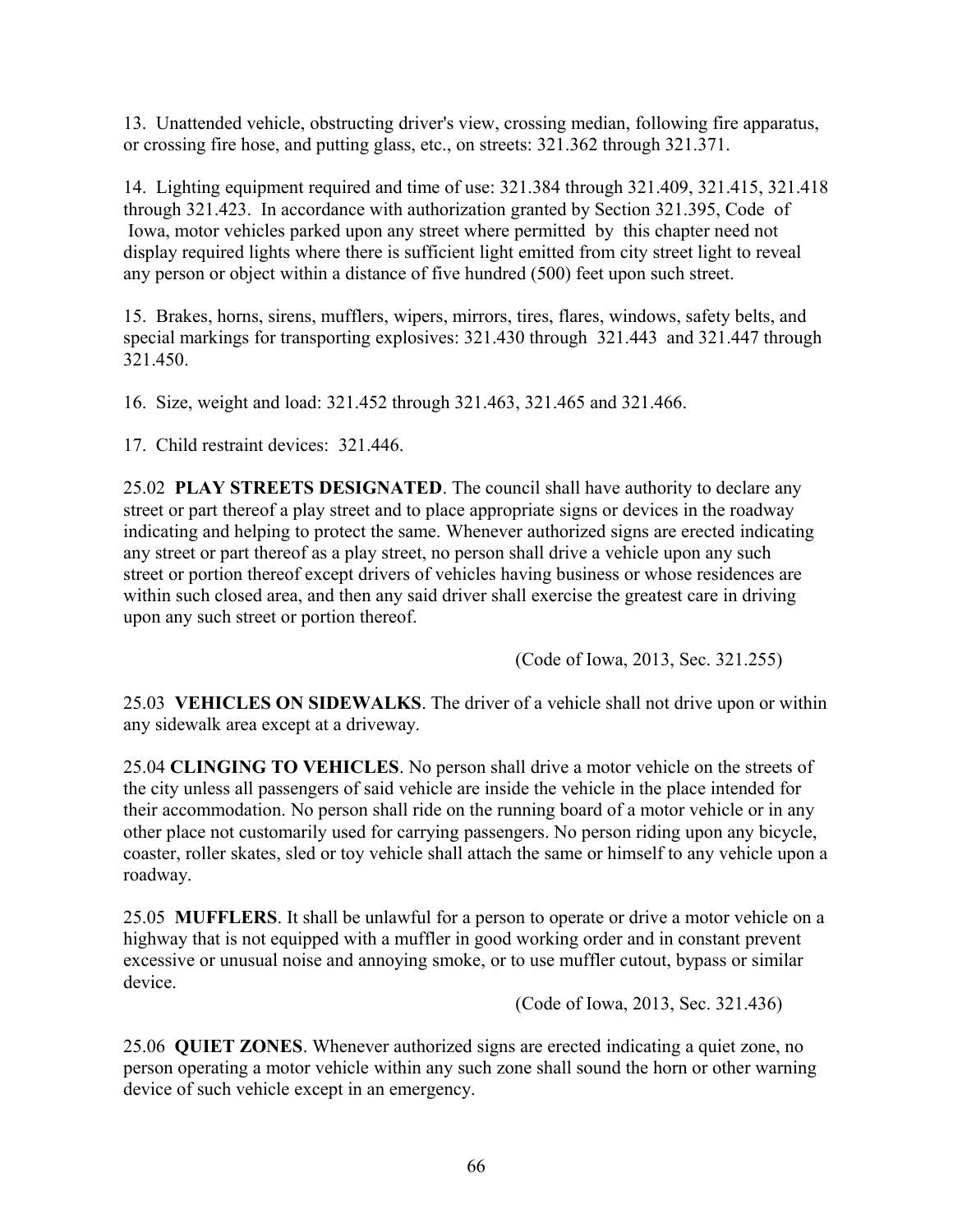#### 25.07 **SCHOOL BUSES**.

1. Signals. The driver of any school bus used to transport children to and from a public or private school shall, when stopping to receive or discharge pupils at any point within the city, turn on the flashing stop warning signal lights at a distance of not less than three hundred (300) feet, nor more than five hundred (500) feet from the point where said pupils are to be received or discharged from the bus. At the point of receiving or discharging pupils the driver of the bus shall bring the bus to a stop and extend the stop arm. After receiving or discharging pupils, the bus driver shall turn off the flashing stop warning lights, retract the stop arm and then proceed on the route.

No school bus shall stop to load or unload pupils unless there is at least three hundred (300) feet of clear vision in each direction.

(Code of Iowa, 2013, Sec. 321.372 (1))

2. Lights on. The driver of a school bus shall, while carrying passengers have its headlights turned on.

(Code of Iowa, 2013, Sec. 321.372 (1))

3. Discharging Pupils. All pupils shall be received and discharged from the right front entrance of every school bus and if said pupils must cross the street or highway, they shall be required to pass in front of the bus, look in both directions, and proceed to cross the street or highway only on signal from the bus driver.

(Code of Iowa, 2013, Sec. 321.372 (2))

4. Passing Prohibited. The driver of any vehicle overtaking a school bus shall not pass a school bus when flashing stop warning signal lights are flashing and shall bring said vehicle to a complete stop not closer than fifteen feet of the school bus when it is stopped and stop arm is extended, and shall remain stopped until the stop arm is retracted and school bus resumes motion, or until signaled by the driver to proceed.

(Code of Iowa, 2013, Sec. 321.372 (3))

5. Stop When Meeting. The driver of any vehicle when meeting a school bus on which the amber warning signal lights are flashing shall reduce the speed of said vehicle to not more than twenty (20) miles per hour, and shall bring said vehicle to a complete stop when signal arm is extended and said vehicle shall remain stopped until stop-arm is retracted after which driver may proceed with due caution.

(Code of Iowa, 2013, Sec. 321.372 (3))

6. Multi-lane Roads. The driver of a vehicle upon a highway or street providing two or more lanes in each direction need not stop upon meeting a school bus which is traveling in the opposite direction even though said school bus has stopped.

(Code of Iowa, 2013, Sec. 321.372 (4))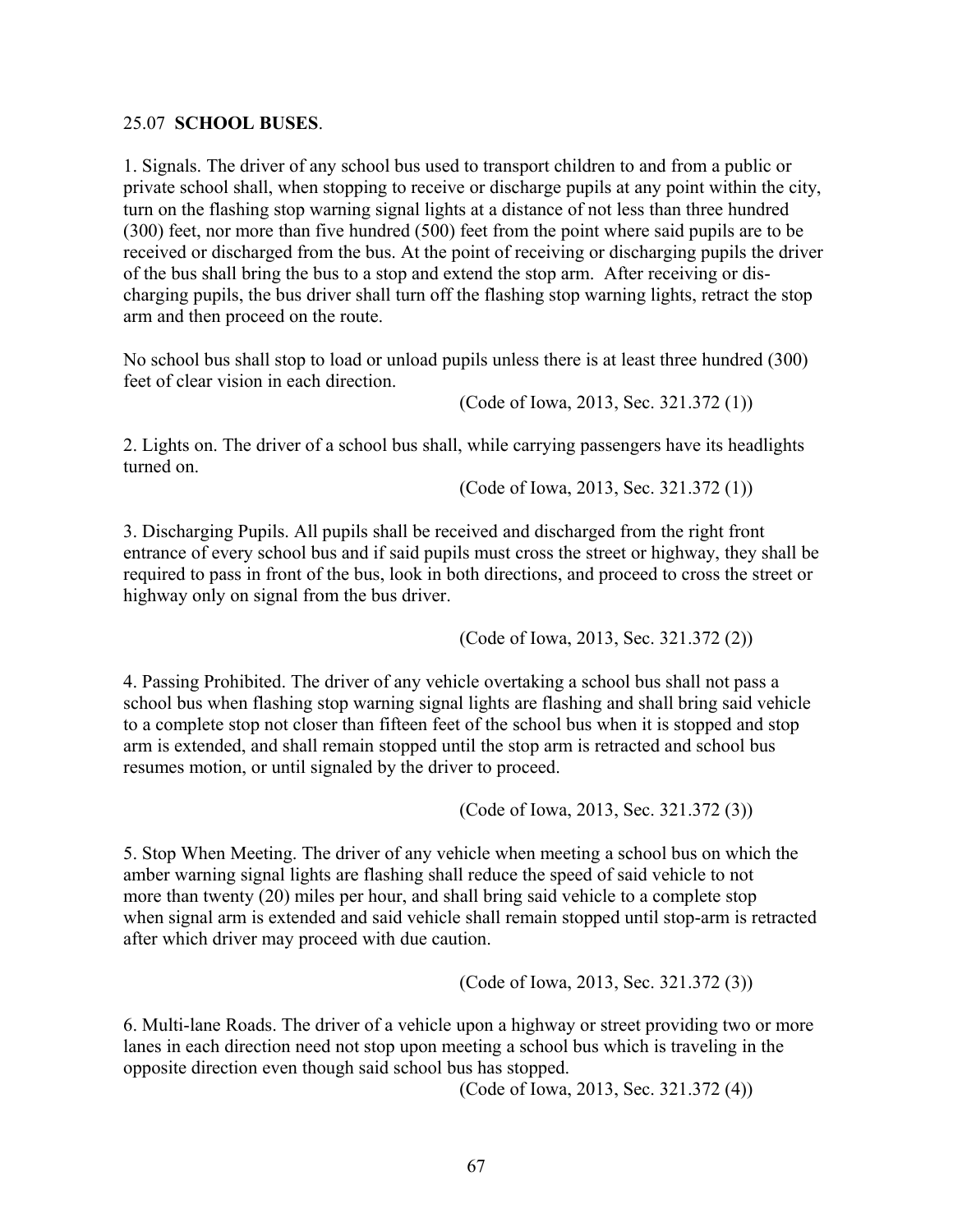7. Application. This section shall apply to the business, residential and suburban districts of the city.

(Code of Iowa, 2013, Sec. 321.372)

# 25.08 **FUNERAL OR OTHER PROCESSIONS**.

1. Identified. A funeral or other procession composed of vehicles shall be identified as such by the display upon the outside of each vehicle of a pennant or other identifying insignia or by such other method as may be determined and designated by the police chief. (Code of Iowa, 2013, Sec. 321.236 (3))

2. Manner of Driving. Each driver in a funeral or other procession shall drive as near to the right hand of the roadway as practical and shall follow the vehicle ahead as closely as it is practical and safe.

(Code of Iowa, 2013, Sec. 321.236 (3))

3. Interrupting Procession. No driver of any vehicle shall drive between the vehicles comprising a funeral or other authorized procession while they are in motion and when such vehicles are conspicuously designated as required in this chapter. This provision shall not apply at intersections where traffic is controlled by traffic-control signals or peace officers.

(Code of Iowa, 2013, Sec. 321.236 (3))

25.09 **EXCESSIVE NOISE**. It shall be unlawful for a person to make excessive, loud or unusual noise with a motor vehicle by racing the engine, squealing the tires by unnecessarily fast acceleration or unnecessarily fast turning, by sounding the horn except in an emergency, by loud and/or excessive use of a radio or music player, any speaking devices, sirens or bells.

25.10 **ENGINE RUNNING**. It shall be unlawful for a person to park any motor vehicle or motor vehicle trailer on any public street, alley or highway, or public property within the corporate limits during the hours of eleven o'clock p.m. to six o'clock a.m., unless the engine, motor and all refrigeration equipment is immediately shut off during the entire period such vehicle is parked.

25.11 **USE OF COMPRESSION BRAKES PROHIBITED**. The driver of any motor vehicle equipped with compression brakes, or any other device which uses the engine of the vehicle to brake, other then through the transmission of the vehicle shall not engage or otherwise use, such method of braking or device within the city limits.

25.12 **OPERATION OF GOLF CARTS PERMITTED**. Golf carts may be operated on City streets by persons possessing a valid driver's license, and at least eighteen (18) years of age.

25.13 **PROHIBITED STREETS.** Golf carts shall not be operated on any City street which is a primary road extension through the City, but golf carts may cross such a primary road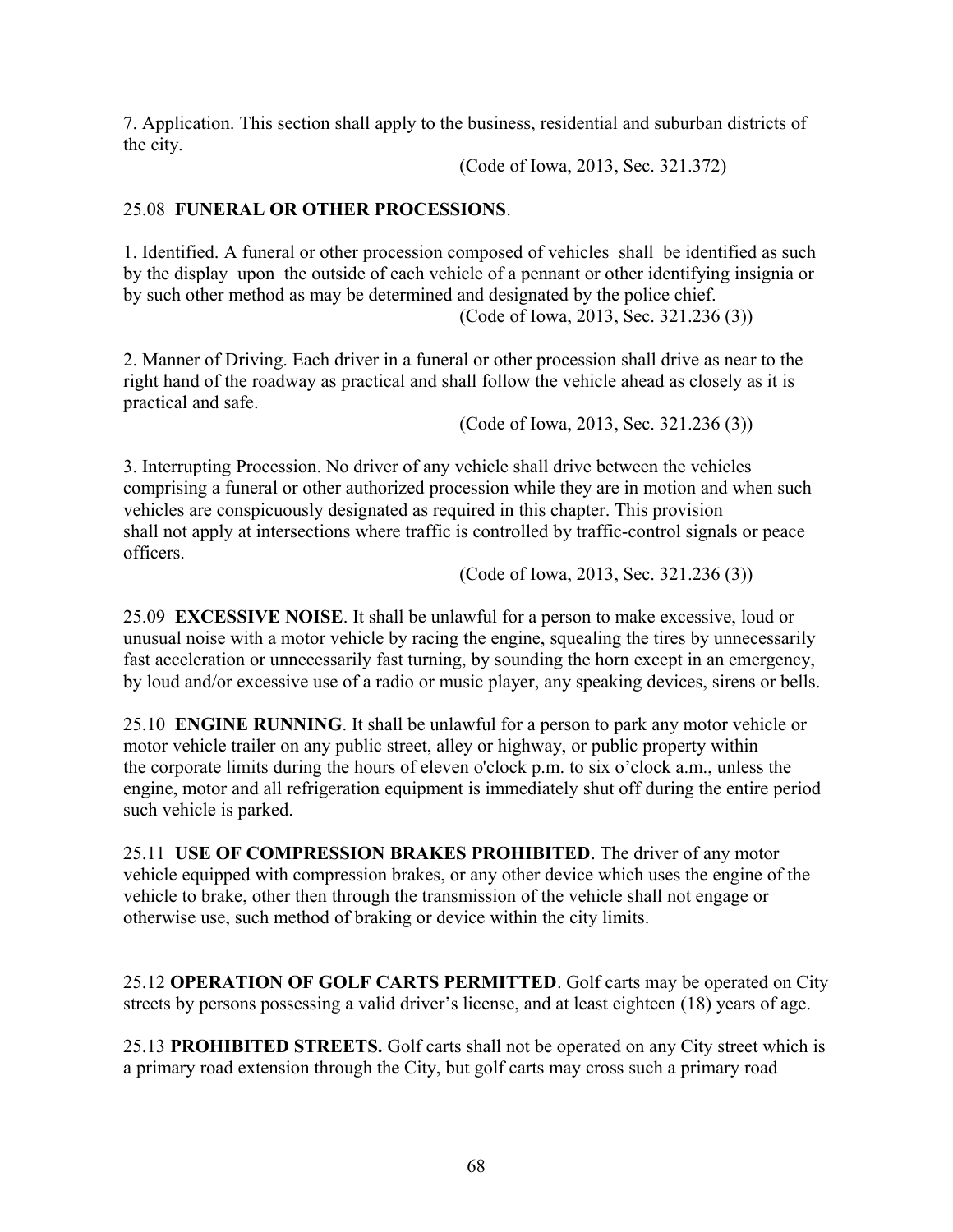extension. Commercial Street, Elkader Street and West Mission Street are hereby designated primary road extensions in the City.

25.14 **EQUIPMENT**. Golf carts operated on City streets shall be equipped with the following equipment:

- 1. Slow moving sign of regulation size on the back of the vehicle;
- 2. A bicycle safety flag, the top which shall be a minimum of five (5) feet above ground level;
- 3. Golf carts operated on City streets shall be equipped with adequate brakes;
- 4. Headlights, which shall be on when being operated on a City street;
- 5. Tail lights;
- 6. An unmodified standard golf cart motor.

25.15 **HOURS**. Golf carts shall be operated on the City streets only from sunrise to sunset.

25.16 **SPEED.** No golf cart shall be operated on any City street in excess of twenty-five (25) miles per hour.

25.17 **PERMITS.** No person shall operate a golf cart on any public street or alley for any purpose unless the owner of the golf cart shall possess a permit issued from the City to operate that golf cart on city streets.

1. Anyone desiring such a permit may apply on forms provided by the City at the office of the City Clerk.

2. The City Clerk shall not issue such a permit until the operator has provided evidence that the owner is at least eighteen (18) years of age, possesses a valid Iowa driver's license, and has provided proof the owner has liability insurance covering operation of the golf cart on City streets.

3. All permits issued shall uniquely identify the name and address of the owner, and all operators of golf carts on City streets shall have such permit in the

operator's possession at all times during such operation. The fee for such permits shall be twenty-five (\$25.00) dollars per golf cart.

 25.18 **TRAFFIC CODE APPLIES.** Every person operating a golf cart upon a city street or alley shall be granted all the rights and privileges and shall be subject to all of the duties and obligations applicable to the driver of a motor vehicle in accordance with the city code and Chapter 321 "Motor Vehicles and Law of the Road" of the Code Iowa.

 25.19 **FINANCIAL RESPONSIBILITY.** The owner of every golf cart operated on city streets and/or alleys shall have in effect liability insurance covering the golf cart in the same limits as required of automobiles by the financial responsibility provisions of Chapter 321.A of the Code of Iowa.

 25.20 **ROAD WORK ZONE VIOLATIONS**. The scheduled fine for any moving traffic violation under the Strawberry Point City Code of Strawberry Point, Iowa, under Chapter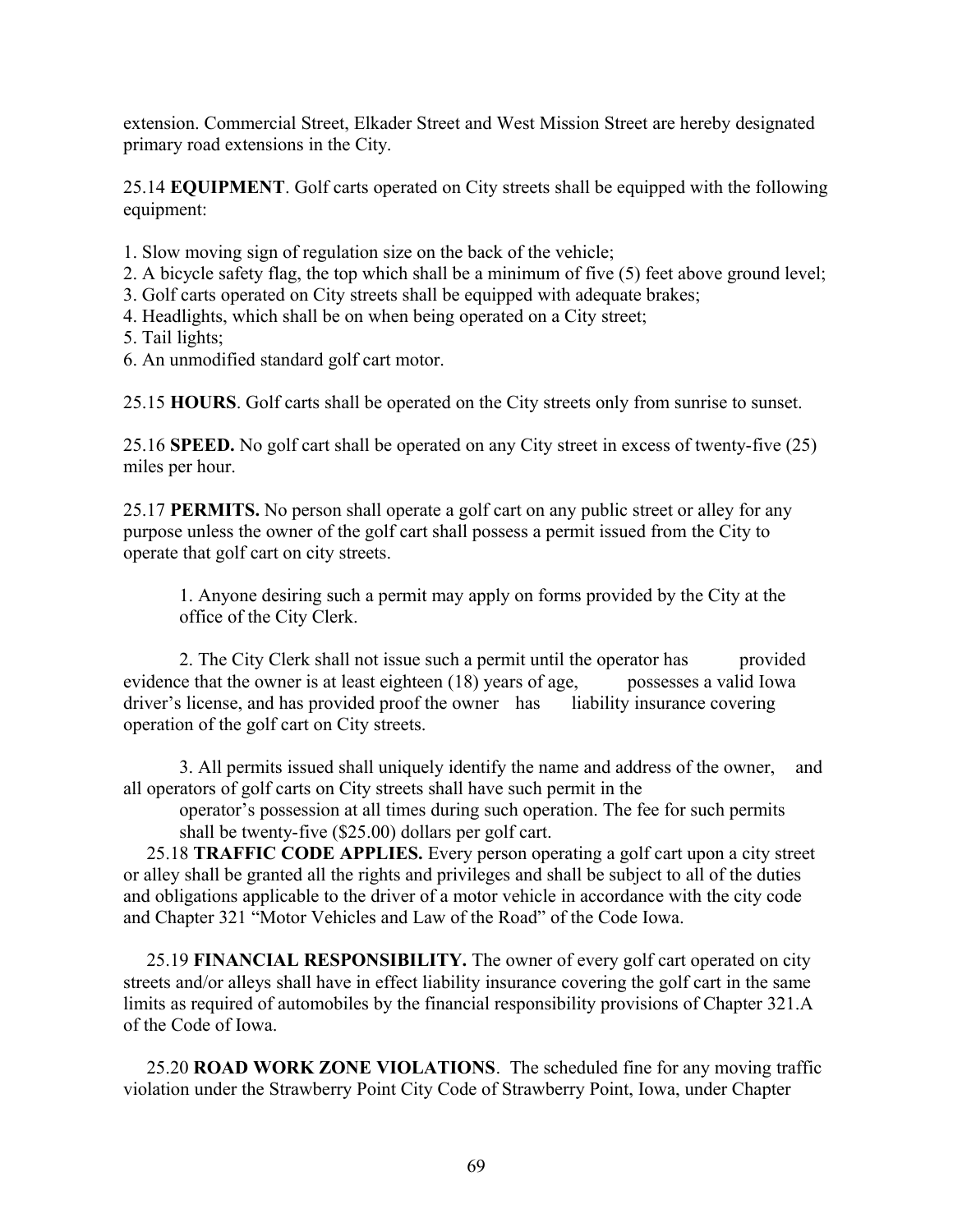321.1 of the Code of Iowa, shall be doubled if the violation occurs within any road work zone, as defined in Section 321.1 of the Code of Iowa.

 25.21 **SAFETY BELTS AND SAFETY HARNESSES**. The driver and front seat occupants of a type of motor vehicle that is subject to registration in Iowa, except a motor cycle or a motorized bicycle, shall wear a properly adjusted and fastened safety belt or safety harness at any time the vehicle is in forward motion on a street or highway within the City limits except a child under eighteen years of age shall be secured as required in Section 25.23.

This section shall not apply to:

1. The driver or front seat occupants of a motor vehicle which is not required to be equipped with safety belts or safety harnesses.

2. The driver and front seat occupants of a motor vehicle who are actively engaged in work which required them to alight from and reenter the vehicle at frequent intervals, providing the vehicle does not exceed twenty-five miles per hour between stops.

3. The driver of a motor vehicle while performing duties as a rural mail carrier for the United States postal services. This exemption applies only between the first delivery point after leaving the post office and the last delivery point before returning to the post office.

4. Passengers on a bus.

5. A person possessing a written certification from a health care provider licensed under Iowa Code Chapter 148 or 151 on a form provided by the Iowa Department of Transportation that the person is unable to war a safety belt or safety harness due to physical or medical reasons. The certification shall specify the time period for which the exemption applies. The time period shall not exceed twelve months, at which time a new certificate may be issued unless the certifying health care provider is from a United States military facility, in which case the certificate may specify a longer period of time or a permanent exemption.

6. Front seat occupants of an authorized emergency vehicle while they are being transported in an emergency. However, this exemption does not apply to the driver of the authorized emergency vehicle.

# 25.22 **CHILD RESTRAINT DEVICES.**

1. A. A child under one year of age and weighing less than twenty pounds who is being transported in a motor vehicle subject to registration, except a school bus or a motorcycle, shall be secured during transit in a rear-facing child restraint system that is used in accordance with the manufacturer's instructions.

B. A child under six years of age who does not meet the description in paragraph "a" and who is being transported by motor vehicle subject to registration, except a school bus or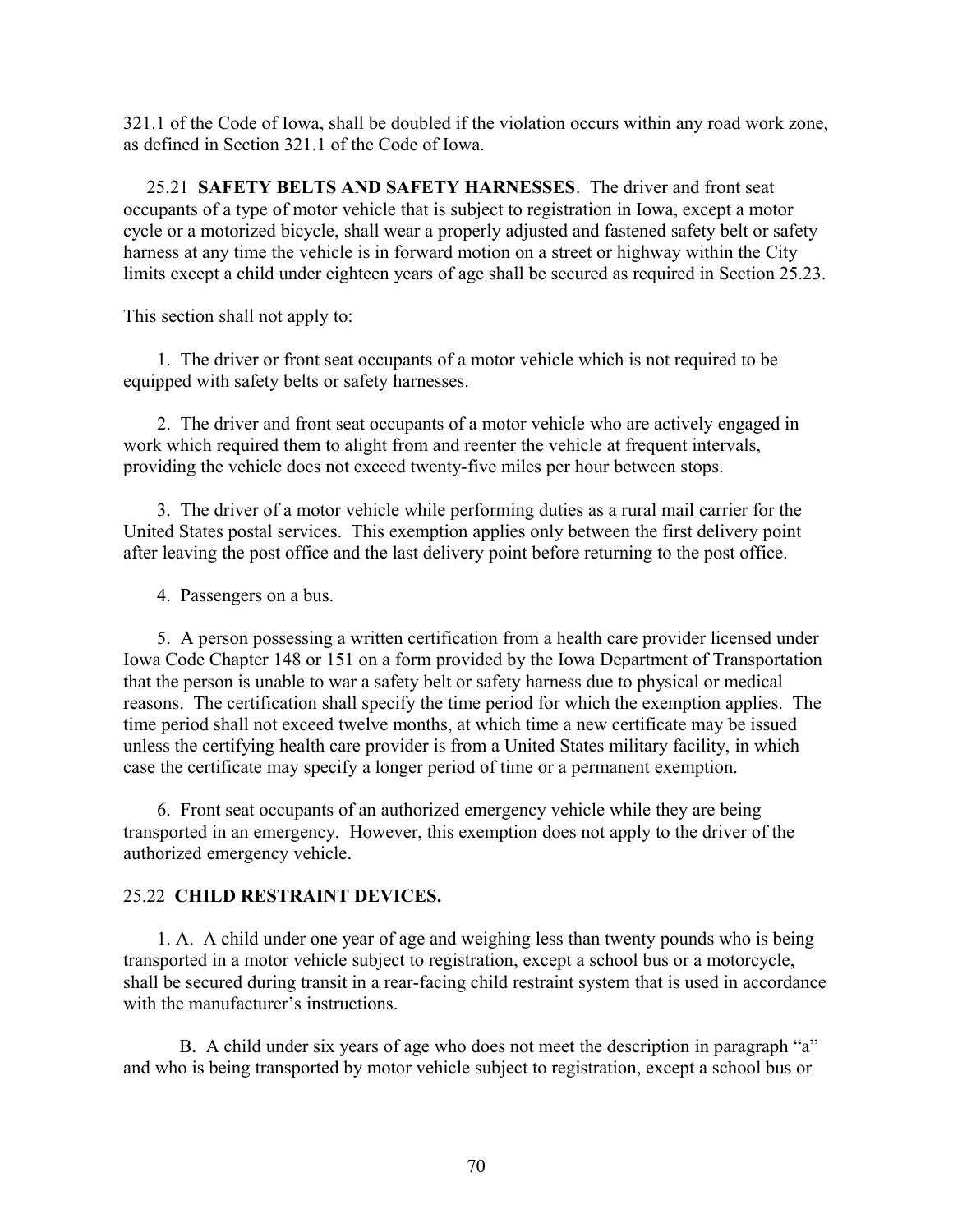motorcycle, shall be secured during transit by a child restraint system that is used in accordance with the manufacturer's instructions.

2. A child over six years of age but under eighteen years of age who is being transported in a motor vehicle subject to registration, except a school bus or motorcycle, shall be secured during transit by a child restraint system that is used in accordance with the manufacturer's instructions or by a safety belt or safety harness or a type approved under the State Code of Iowa Section 321.445.

3. This section shall not apply to the following:

A. Peace Officers acting on official duty.

B. The transportation of children in 1965 model year or older vehicles, authorized emergency vehicles, buses or motor homes, except when a child is transported in a motor home's passenger seat situated directly to the driver's right.

C. The transportation of a child who has been certified by a physician licensed under Iowa Code Chapter 148 as having a medical, physical, or mental condition that prevents or makes indivisible securing the child in a child restraint system, safety belt or safety harness.

D. A back seat occupants of a motor vehicle for whom no safety belt is available because all safety belts are being used by other occupants or cannot be used due to the use of a child restraint system in the seating position for which a belt is provided.

4. Violation shall be charged as follows:

A. An operator who transports a passenger under fourteen years of age in violation of subsection 1 or 2 may be charged with a violation of this section.

B. If a passenger fourteen years of age or older is unable to properly fasten a seatbelt due to a temporary or permanent disability, an operator who transports such a person in violation of subsection 2 may be charged with a violation of this section. Otherwise, a passenger fourteen years of age or older who violates subsection 2 shall be charged in lieu of the operator.

C. If a child under fourteen years of age, or a child fourteen years of age who is unable to fasten a seatbelt due to a temporary or permanent disability, is being transported in a taxicab in a manner that is not in compliance with subsection 1 or 2, the parent, legal guardian or other responsible adult traveling with the child shall be served a citation for a violation of this section in lieu of the taxicab operator. Otherwise, if a passenger being transported in a taxicab is fourteen years of age or older, the citation shall be served on the passenger in lieu of the taxicab operator.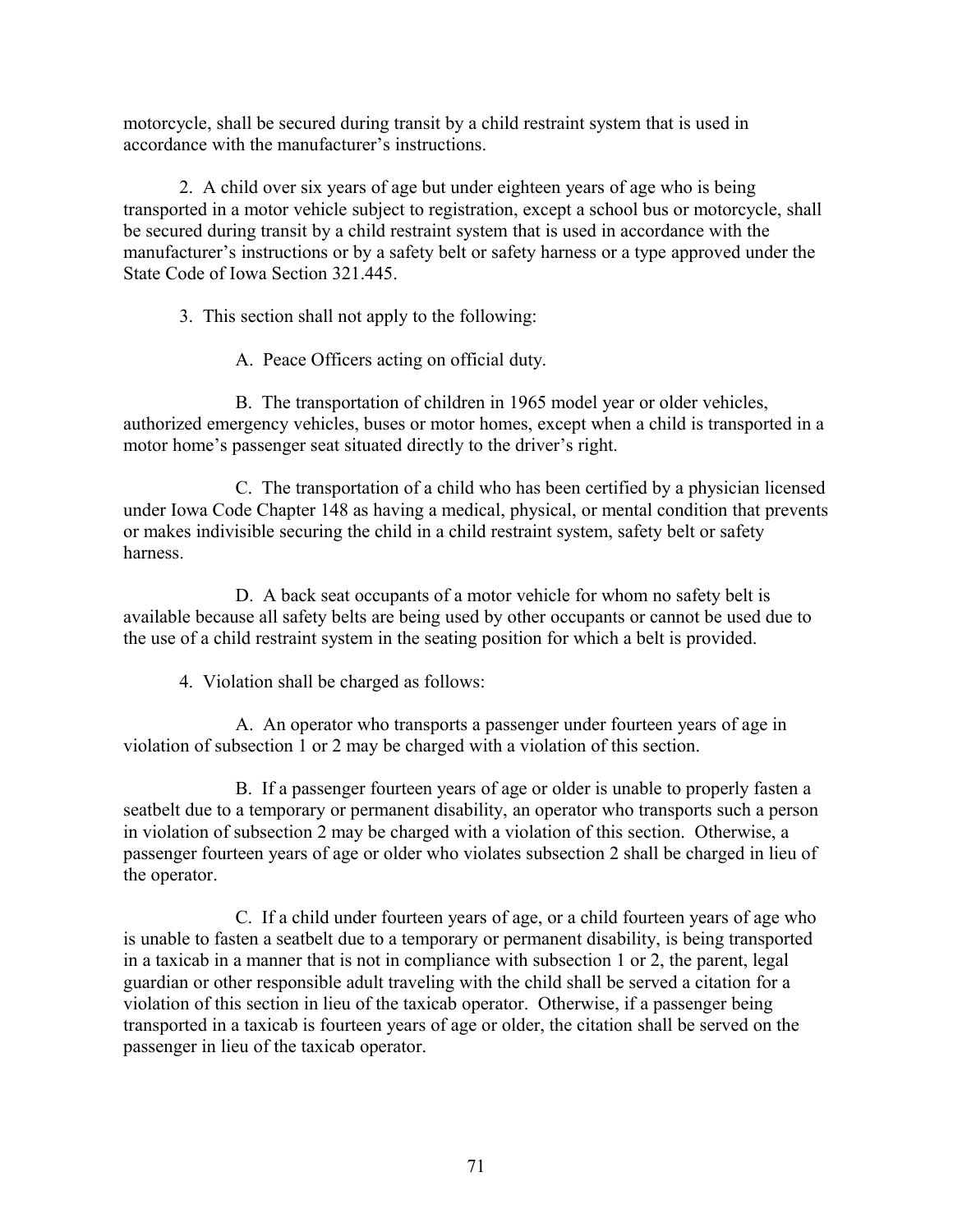5. A person who is first charged for a violation of subsection 1 and who has not purchased or otherwise acquired a child restraint system, shall not be convicted if the person produces in court, within a reasonable time, proof that the person has purchased or otherwise acquired a child restraint system which meets federal motor vehicle standards.

6. For purposes of this section, "*child restraint system*" means a specially designed seating system, including a belt-positioning seat, that meets federal motor vehicle safety standards as required by the Code of Iowa 321.446(7).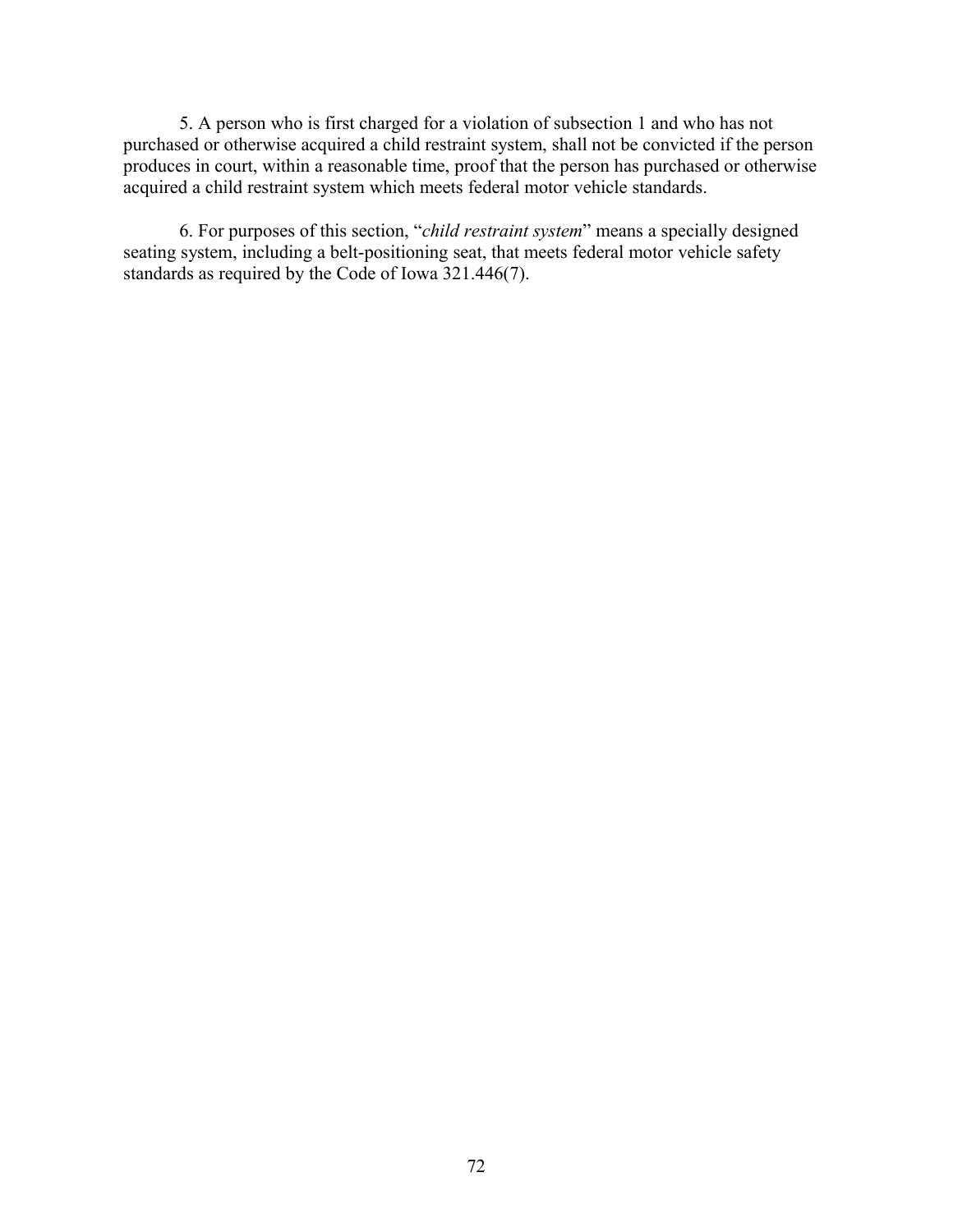# ARTICLE 26 SPEED REGULATIONS

26.01 **GENERAL**. Every driver of a motor vehicle on a street shall drive the same at a careful and prudent speed not greater than nor less than is reasonable and proper, having due regard to the traffic, surface and width of the street and of any other conditions then existing, and no person shall drive a vehicle on any street at a speed greater than will permit the driver to bring it to a stop within the assured clear distance ahead, such driver having the right to assume, however, that all persons using said street will observe the law. (Code of Iowa, 2013, Sec. 321.285)

26.02 **BUSINESS DISTRICT**. A speed in excess of twenty (20) miles per hour in the business district, unless specifically designed otherwise in this article, is unlawful.

(Code of Iowa, 2013, Sec. 321.285 (1))

26.03 **RESIDENCE OR SCHOOL DISTRICT**. A speed of twenty-five (25) miles per hour in any school or residence district, unless specifically designated otherwise in this article, is unlawful.

(Code of Iowa, 2013, Sec. 321.285 (2))

26.04 **SUBURBAN DISTRICT**. A speed in excess of forty-five (45) miles per hour in any suburban district, unless specifically designated otherwise in this article, is unlawful.

(Code of Iowa, 2013, Sec. 321.285 (3))

26.05 **PARKS, CEMETERIES AND PARKING LOTS**. A speed in excess of fifteen (15) miles per hour in any public park, cemetery or parking lot, unless specifically designated otherwise in this article, is unlawful.

26.06 **MINIMUM SPEED**. No person shall drive a motor vehicle at such a slow speed as to impede or block the normal and reasonable movement of traffic except with reduced speed is necessary for safe operation, or in compliance with law.

(Code of Iowa, 2013, Sec. 321.294)

26.07 **EMERGENCY VEHICLES**. The speed limitations set forth in this article do not apply to authorized emergency vehicles when responding to emergency call and the driver's thereof sound audible signal by bell, siren, or whistle. This provision does not relieve such driver from the duty to drive with due regard for the safety of others.

(Code of Iowa, 2013, Sec. 321.231)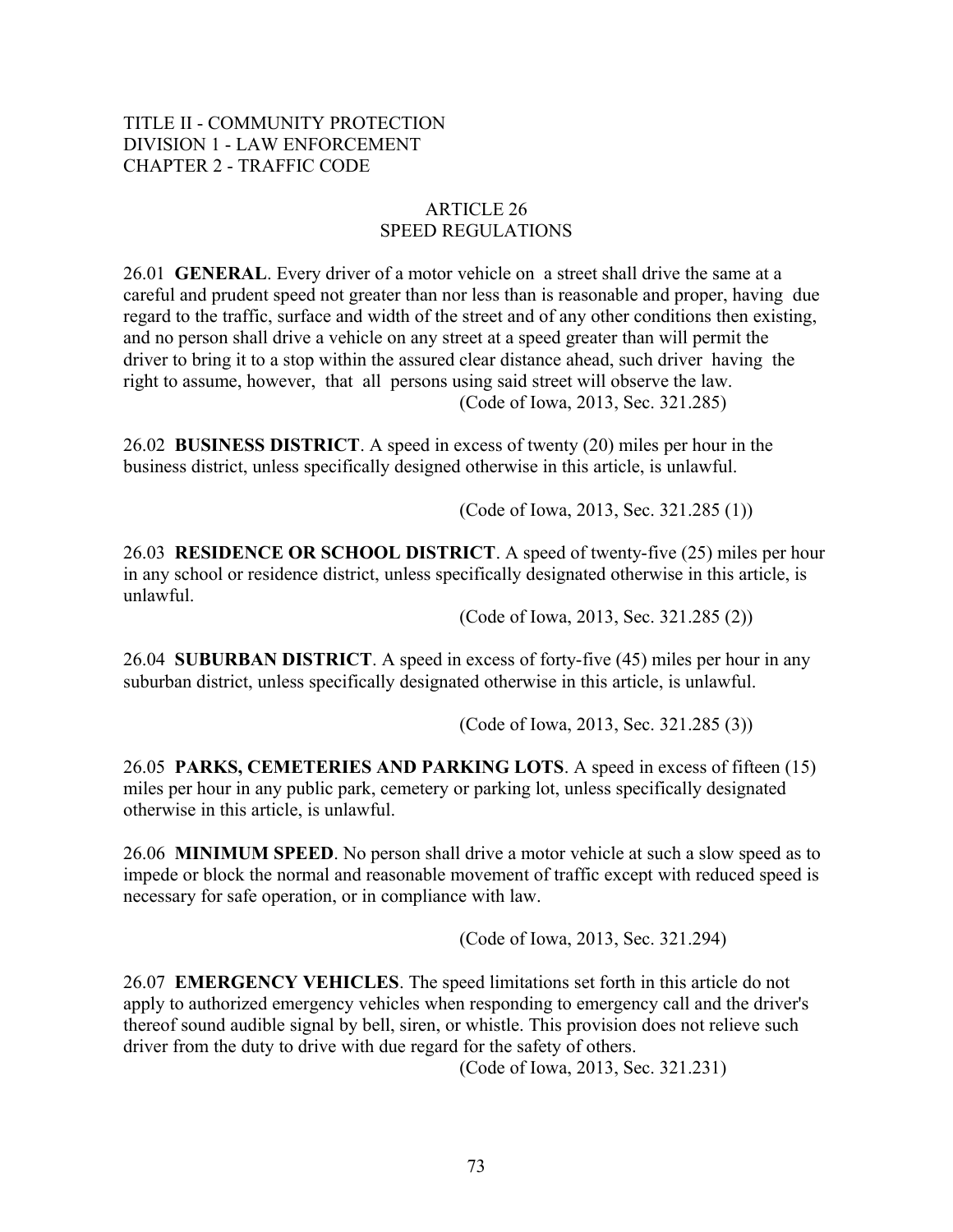26.08 **SPECIAL SPEED RESTRICTIONS**. In accordance with requirements of the Iowa state department of transportation, or whenever the council shall determine upon the basis of an engineering and traffic investigation that any speed limit hereinbefore set forth is greater or less than is than is reasonable or safe under the conditions found to exist at any intersection or other place or upon any part of the city street system the council shall determine and adopt by ordinance such higher or lower speed limit as it deems reasonable and safe.

26.09 **SPECIFIC SPEED DESIGNATIONS**. The following speed limits are hereby specifically designated:

| 1. Commercial Street from the south border of the school district speed zone to       |
|---------------------------------------------------------------------------------------|
| 2. West Mission Street from Hanover Street to Sunset Knollthirty (30) m.p.h.          |
| 3. West Mission Street from Sunset Knoll to west city limitsthirty-five (35) m.p.h.   |
| 4. Elkader Street from the north border of the business district speed zone to the    |
| 5. Commercial Street from the south end of the business district to the north line of |
| 6. East Mission Street from Forestville Road to the east City                         |
| 7. Highway $3 \& 13$ from south line of 38239 Highway 13 to the                       |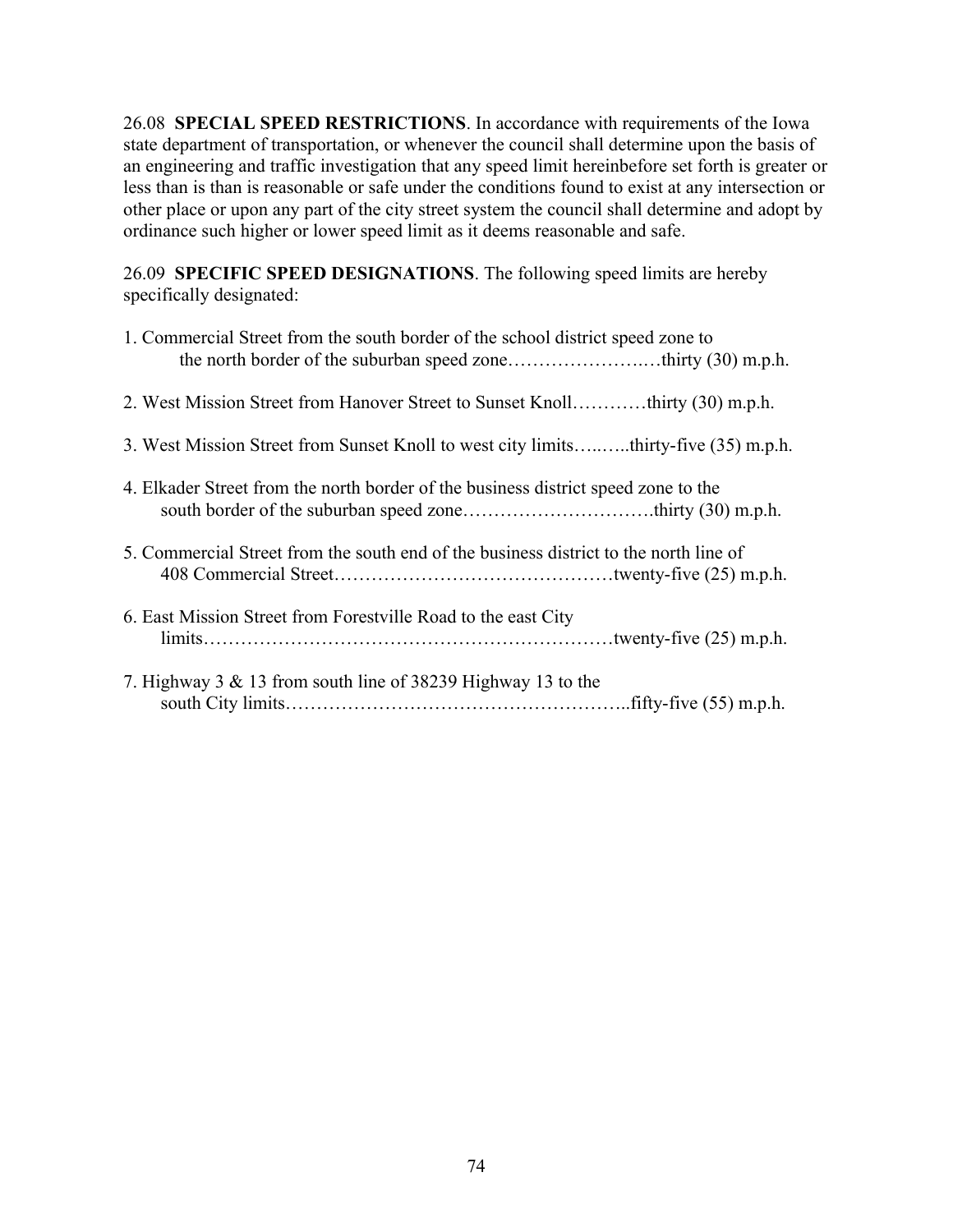# ARTICLE 27 TURNING REGULATIONS

27.01 **AUTHORITY TO MARK**. The police chief may cause markers, buttons or signs to be placed within or adjacent to intersections and thereby require and direct, as traffic conditions require, that a different course from that specified by the state law be traveled by vehicles turning at intersections, and when markers, buttons or signs are so placed no driver of a vehicle shall turn a vehicle at an intersection other than as directed and required by such markers, buttons or signs.

(Code of Iowa, 2013, Sec. 321.311(2))

27.02 "**U" TURNS**. It shall be unlawful for a driver to make a "U" turn except at an intersection provided, however, that "U" turns are prohibited at intersection within the business district.

(Code of Iowa, 2013, Sec. 321.255)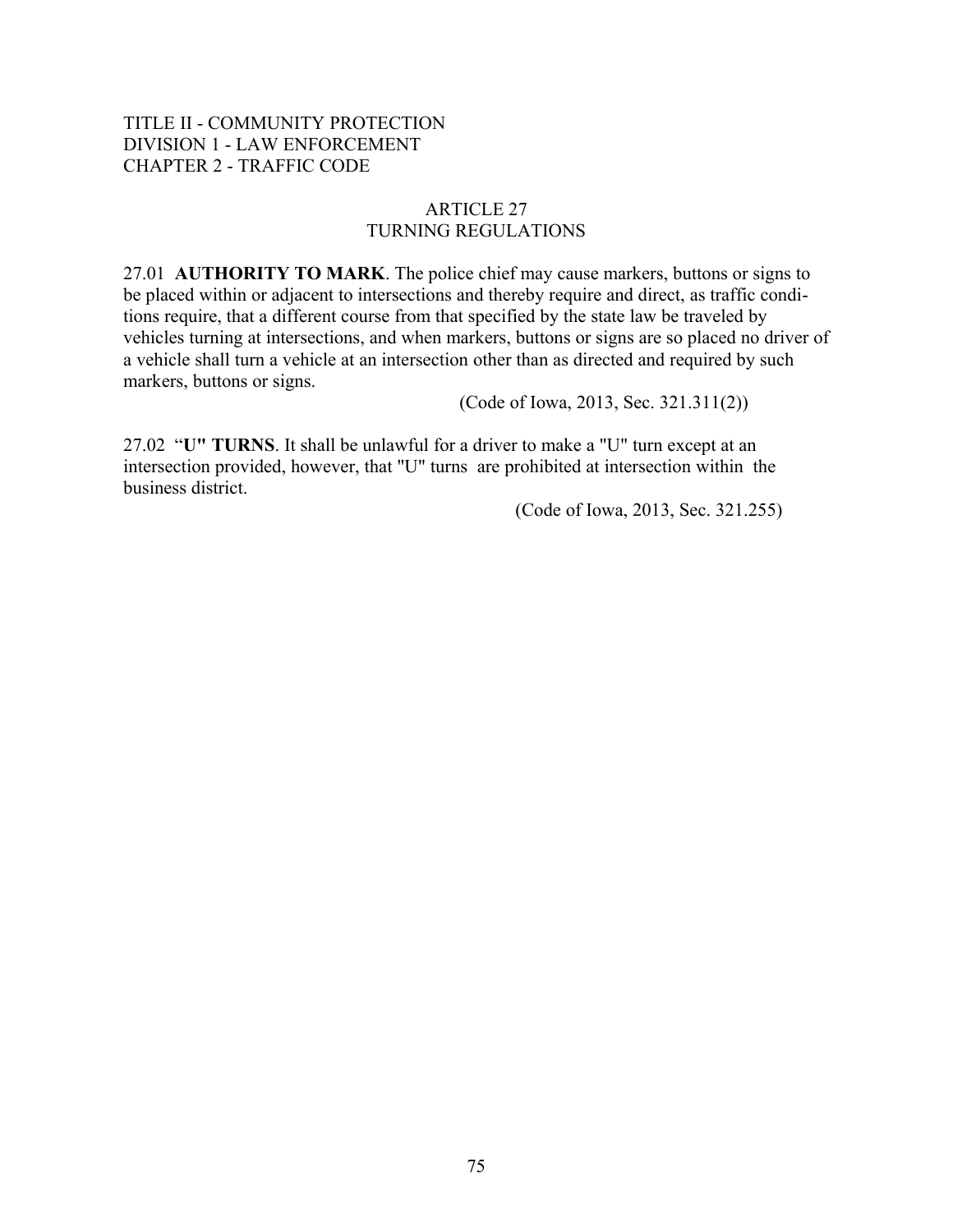#### ARTICLE 28 STOP OR YIELD REQUIRED

28.01 **THROUGH STREETS - STOP**. Every driver of a vehicle shall stop, unless a yield is permitted by this chapter before entering an intersection with the following designated through streets.

(Code of Iowa, 2013, Sec. 321.345)

- 1. Commercial Street from south corporate limits to Mission Street.
- 2. Elkader Street from Mission Street North to North corporate limits.
- 3. Mission Street from West corporate limits east to Commercial Street.
- 4. Mission Street from Commercial Street east to east corporate limits.
- 5. Park Avenue from Lincoln Street North to Mission Street.
- 6. East Elm Street from Commercial east to Forestville Road.

28.02 **STOP INTERSECTIONS**. Every driver of a vehicle shall stop before entering an intersection as required herein:

- 1. Park Avenue. Vehicles traveling south on Park Avenue shall stop at Lincoln Street.
- 2. Park Avenue. Vehicles traveling north on Park Avenue shall stop at Mission Street.
- 3. Mission Street. Vehicles traveling east on Mission Street shall stop at Commercial Street
- 4. Mission Street. Vehicles traveling west on Mission Street shall stop at Commercial **Street**.
- 5. Oak Street. Vehicles traveling east on Oak Street shall stop at Forestville Road.
- 6. West Spring Street. Vehicles traveling east on West Spring Street shall stop at Locust Street.
- 7. West Spring Street. Vehicles traveling west on West Spring Street shall stop at Locust Street.
- 8. West Spring Street. Vehicles traveling east on West Spring Street shall stop at Cooley Street.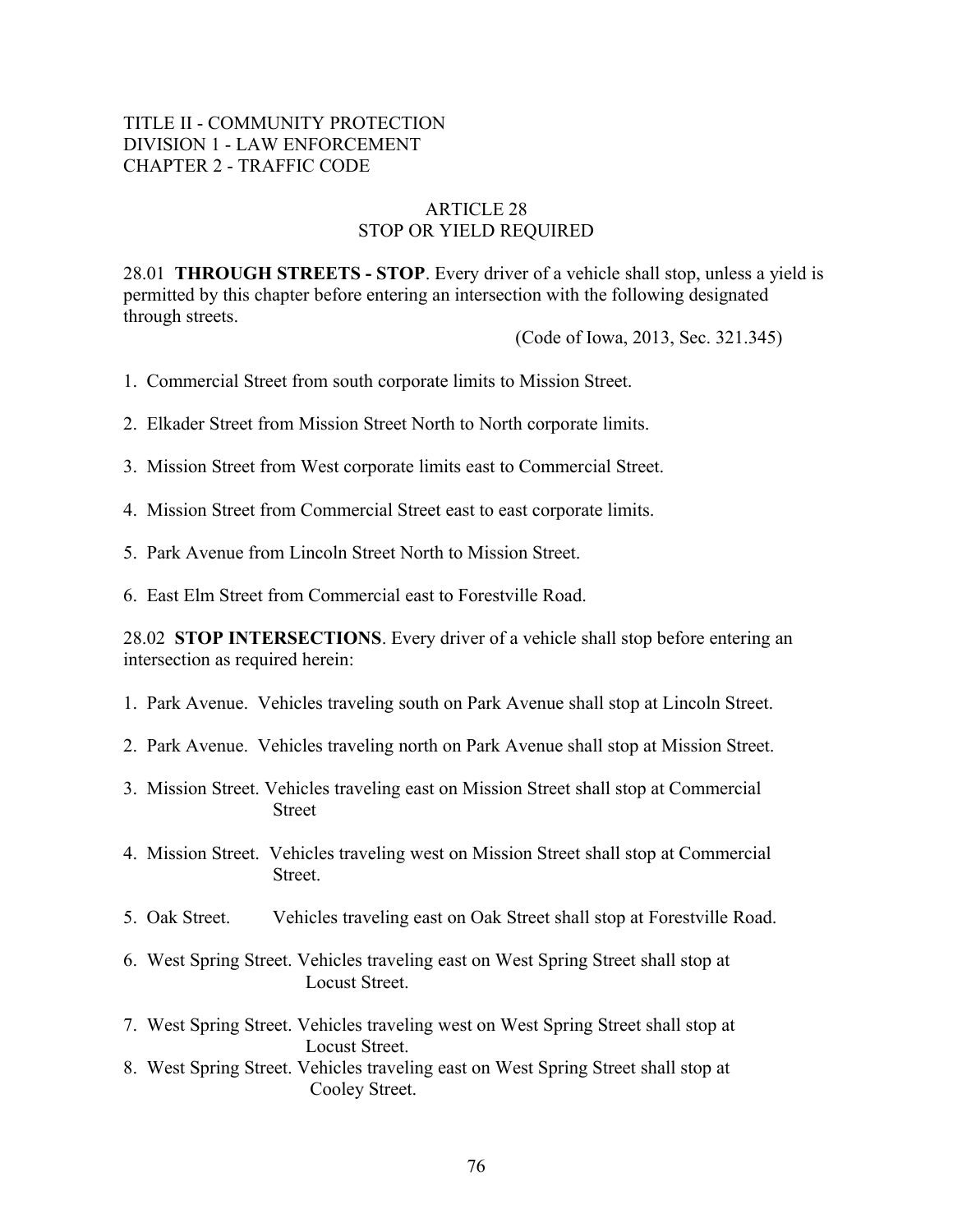|  | 9. Westwood Drive. Vehicles traveling south on Westwood Drive shall stop at Lincoln |
|--|-------------------------------------------------------------------------------------|
|  | <b>Street</b>                                                                       |
|  | 10. Westwood Drive. Vehicles traveling north on Westwood Drive shall stop at West   |
|  | Spring Street.                                                                      |
|  | 11 Deinhow Drive, Vohioles trovoling next on Deinhow Drive shall stop of Linealn    |

11. Rainbow Drive. Vehicles traveling north on Rainbow Drive shall stop at Lincoln **Street**.

28.03 **SPECIAL YIELD REQUIRED**. Every driver of a vehicle shall yield in accordance with the following:

|                    | 1. East Spring Street. Vehicles traveling east on East Spring Street shall yield at<br>Mechanic Street. |
|--------------------|---------------------------------------------------------------------------------------------------------|
| 2. Buffalo Street. | Vehicles traveling East on Buffalo Street shall yield at Locust<br>Street.                              |

3. Cooley Street. Vehicles traveling south on Cooley Street shall yield at West Spring Street.

28.04 **SCHOOL STOPS**. At school crossing zones every driver of a vehicle approaching said zone shall bring his or her vehicle to a full stop at a point ten (10) feet from the approach side of the crosswalk marked by an authorized school stop sign or signal if such signal is red, and when signal turns to yellow, thereafter proceed in a careful and prudent manner until the driver shall have passed through such school crossing zone.

(Code of Iowa, 2013, Sec. 321.249)

28.05 **STOP BEFORE CROSSING SIDEWALK**. The driver of a vehicle emerging from a private roadway, alley, driveway, or building shall stop such vehicle immediately prior to driving onto the sidewalk area and thereafter shall proceed into the sidewalk area only when he/she can do so without danger to pedestrian traffic and he/she shall yield the right of way to any vehicular traffic on the street into which his/her vehicle is entering.

(Code of Iowa, 2013, Sec. 321.353)

28.06 **STOP WHEN TRAFFIC IS OBSTRUCTED**. Not withstanding any traffic control signal indication to proceed, no driver shall enter an intersection or marked crosswalk unless there is sufficient space on the other side of the intersection or crosswalk to accommodate the vehicle he/she is operating.

28.07 **YIELD TO PEDESTRIANS IN CROSSWALKS**. Where traffic control signals are not in place or in operation, the driver of a vehicle shall yield the right of way, slowing down or stopping if need to so yield, to a pedestrian crossing the roadway within any marked crosswalk or within any unmarked crosswalk at an intersection.

(Code of Iowa, 2013, Sec. 321.327)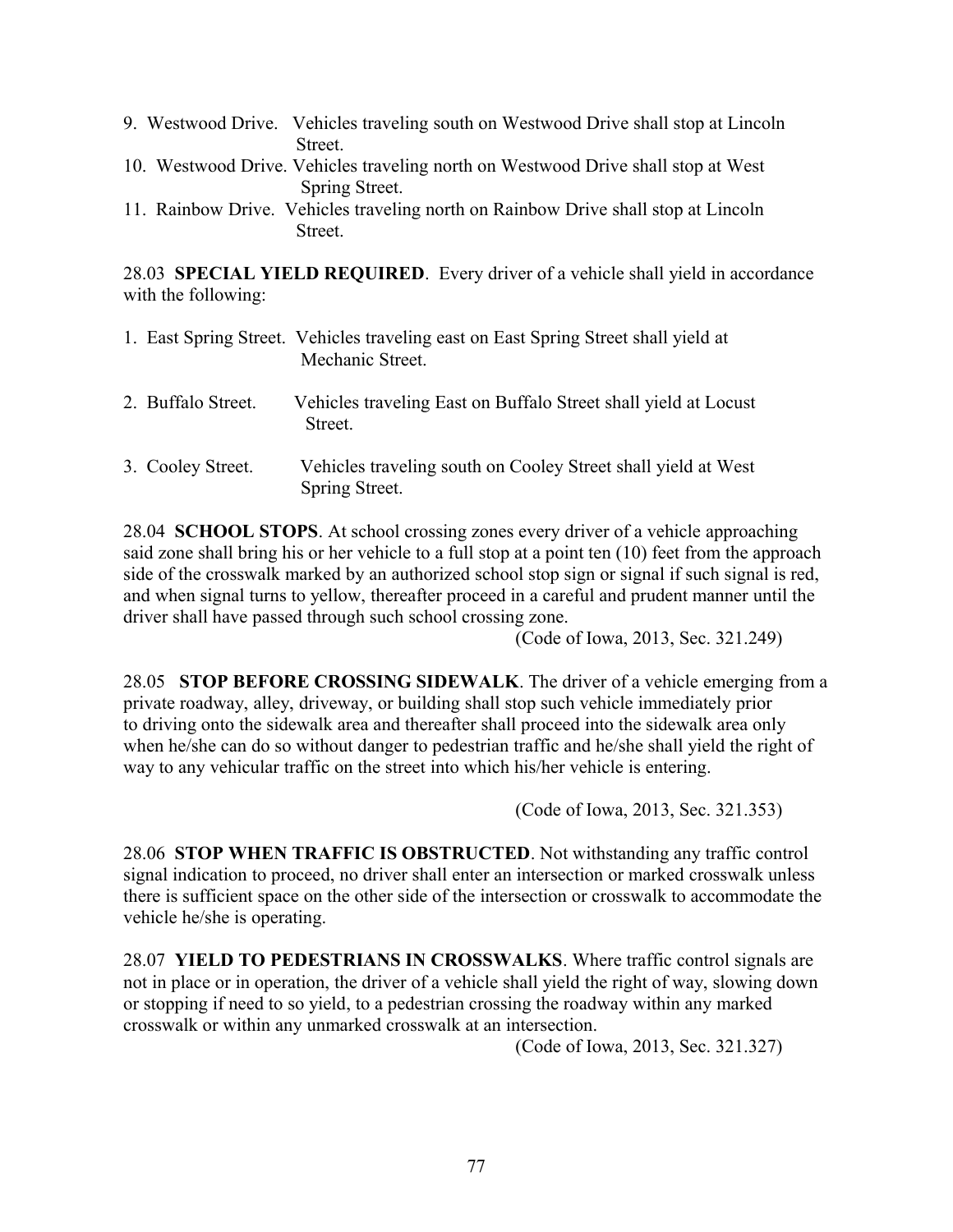## ARTICLE 29 LOAD AND WEIGHT RESTRICTIONS

29.01 **TEMPORARY EMBARGO**. If the council declares an embargo when it appears by reason of deterioration, rain, snow or other climatic conditions that certain streets will be seriously damaged or destroyed by vehicles weighing in excess of an amount specified by the signs, no such vehicles shall be operated on streets so designed by such signs.

(Code of Iowa, 2013, Sec. 321.471 and Sec. 321.472)

29.02 **PERMITS FOR EXCESS SIZE AND WEIGHT**. The police chief may, upon application in writing and good cause being shown therefore, issue a special permit in writing authorizing the applicant to operate or move a vehicle or combination of vehicles of a size or weight or load exceeding the maximum specified by state law over those streets named in the permit which are under the jurisdiction of the city and for which the city is responsible for maintenance.

(Code of Iowa, 2013, Sec. 321.473 and Sec. 321E.1)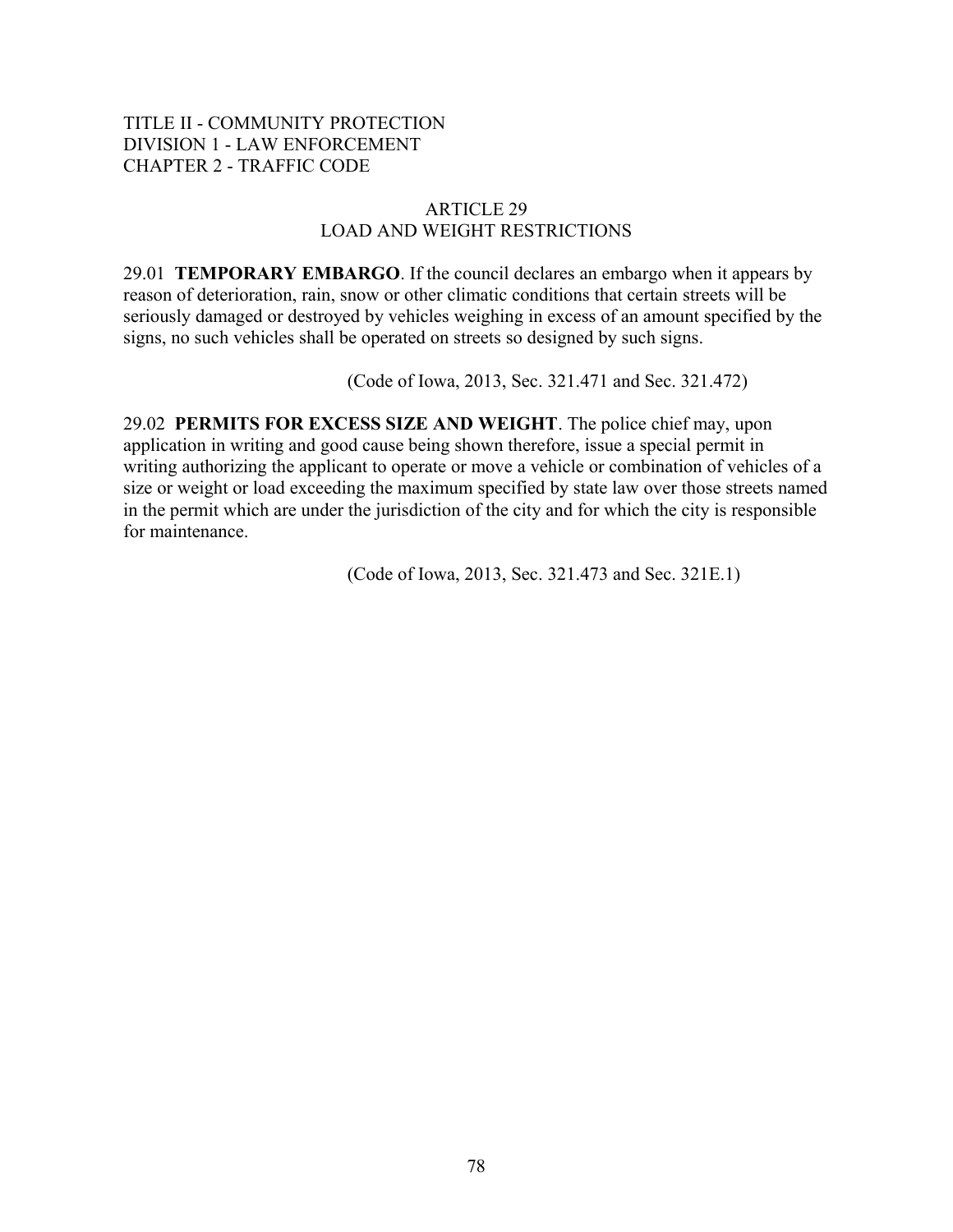#### ARTICLE 30 PEDESTRIANS

30.01 **USE SIDEWALKS**. Where sidewalks are provided it shall be unlawful for any pedestrian to walk along and upon an adjacent street.

30.02 **WALKING IN STREET**. Where sidewalks are not provided, pedestrians shall at all time when walking on or along a street, walk on the left side of the street.

(Code of Iowa, 2013, Sec. 321.326)

30.03 **HITCH HIKING**. No person shall stand in the traveled portion of a street for the purpose of soliciting a ride from the driver of any private vehicle.

(Code of Iowa, 2013, Sec. 321.331)

30.04 **PEDESTRIAN CROSSING**. Every pedestrian crossing a roadway at any point other than within marked crosswalk or within an unmarked crosswalk at an intersection shall yield the right of way to all vehicles upon the roadway.

(Code of Iowa, 2013, Sec. 321.328)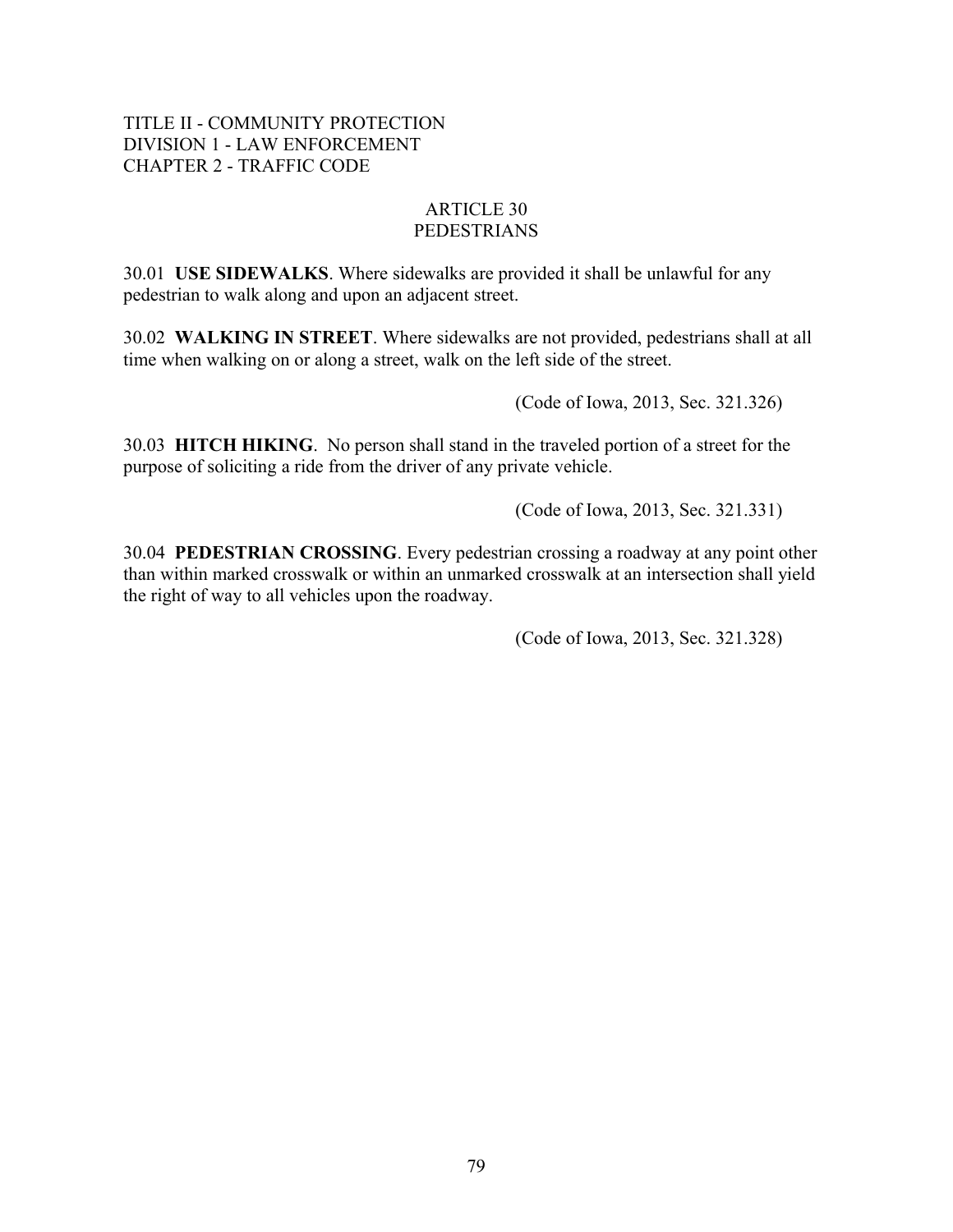## ARTICLE 31 ONE WAY TRAFFIC

# RESERVED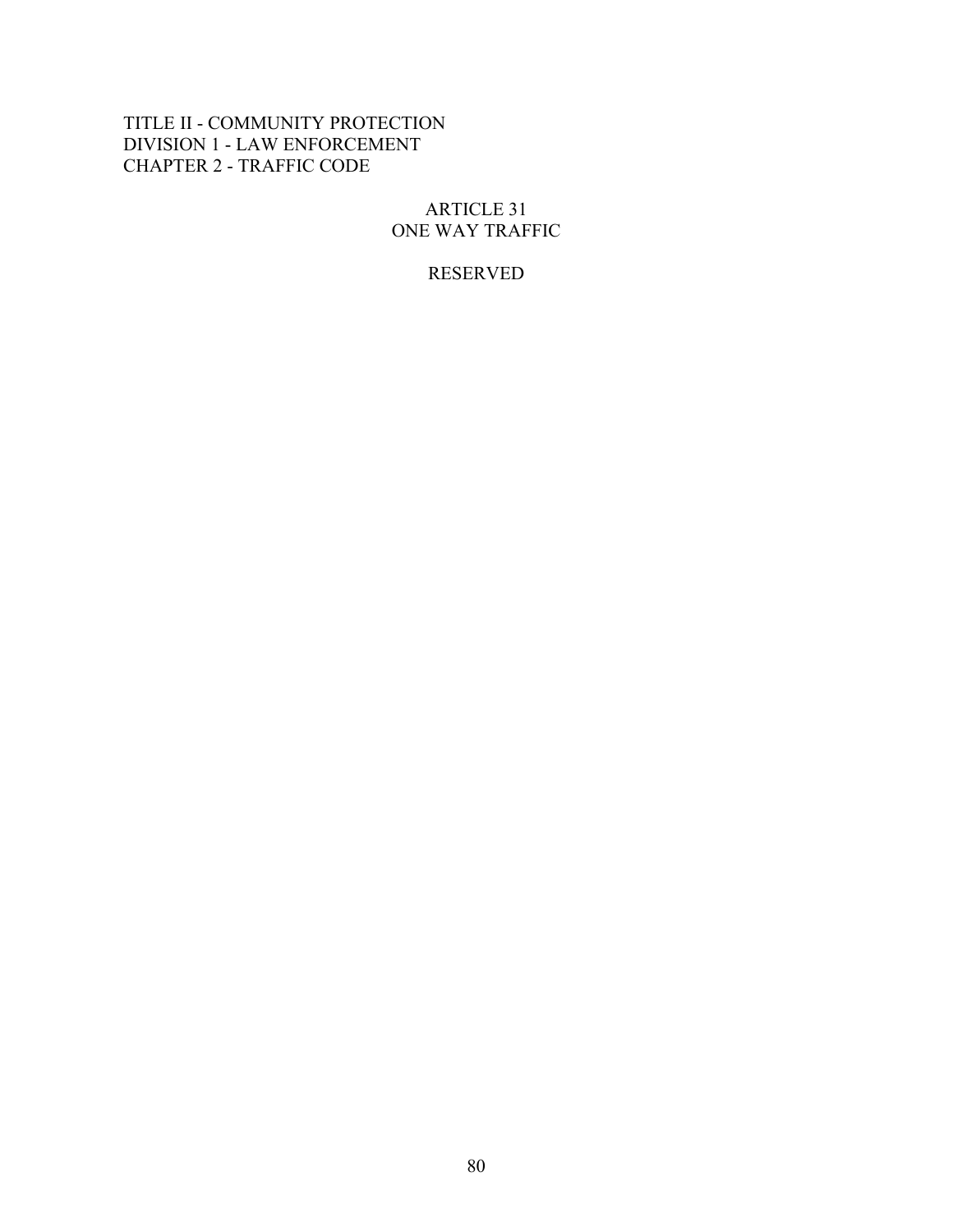# ARTICLE 32 PARKING REGULATIONS

32.01 **PARK ADJACENT TO CURB**. No person shall stand or park a vehicle in a roadway other then parallel with the edge of the roadway headed in the direction of lawful traffic movement and with the right-hand wheels of the vehicle within eighteen (18) inches of the curb or edge of the roadway except as hereinafter provided in the case of angle parking and vehicles parked on the left hand side of one-way streets.

(Code of Iowa, 2013, Sec. 321.361)

32.02 **PARK ADJACENT TO CURB: ONE WAY STREET**. No person shall stand or park a vehicle on the left-hand side of a one-way street other then parallel with the edge of the roadway headed in the direction of lawful traffic movement and with the left-hand wheel of the vehicle within eighteen (18) inches of the curb or edge of the roadway except as hereinafter provided in the case of angle parking.

(Code of Iowa, 2013, Sec. 321.361)

32.03 **DIAGONAL PARKING**. Angle or diagonal parking shall be permitted only in the following locations:

(Code of Iowa, 2013, Sec. 321.361)

1. Mission Street, on the South side from Commercial to Mechanic Street, except in front of the bank.

32.04 **ANGLE PARKING: MANNER**. Upon those streets or portions of streets which have been signed or marked for angle parking, no person shall park or stand a vehicle other then at an angle to the curb or edge of the roadway or in the center of the roadway as indicated by such signs and markings. No part of any vehicle, or the load thereon, when parked within a diagonal parking district, shall extend into the roadway more than a distance of sixteen (16) feet when measured at right angles to the adjacent curb or edge of roadway.

(Code of Iowa, 2013, Sec. 321.361)

32.05 **PARKING FOR CERTAIN PURPOSES ILLEGAL**. No person shall park a vehicle upon the roadway parking or parking lots for any of the following principal purposes:

(Code of Iowa, 2013, Sec. 321.236 (1))

1. Displaying such vehicle for sale.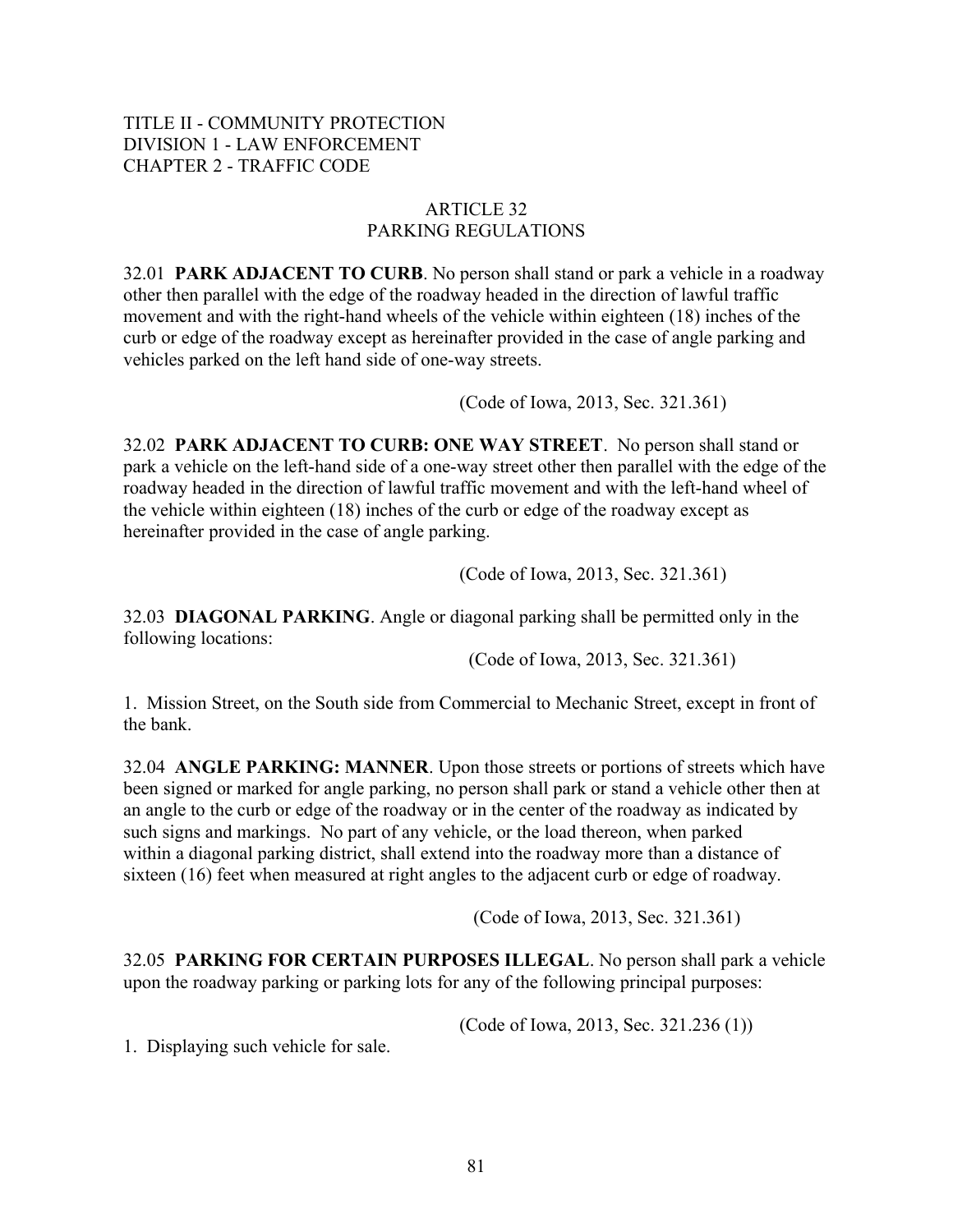2. For commercial washing, greasing or repairing such vehicle except such repairs as are necessitated by an emergency.

3. Displaying advertising.

4. Selling merchandise from such vehicle except in a duly established market place or when so authorized or licensed under the city code.

32.06 **PARKING PROHIBITED**. No one shall stop, stand or park a vehicle except when necessary to avoid conflict with other traffic or in compliance with the directions of a peace officer or traffic-control device in any of the following places:

1. Crosswalk. On a crosswalk at an intersection.

(Code of Iowa, 2013, Sec. 321.236 (1) and 321.358 (5))

2. Center Parkway. On the center parkway or dividing area of any divided street.

(Code of Iowa, 2013, Sec. 321.236 (1))

3. Mailboxes. Within twenty (20) feet on either side of a mailbox which is so placed and so equipped as to permit the depositing of mail from vehicles on the roadway.

4. Sidewalks. On or across a sidewalk.

(Code of Iowa, 2013, Sec. 321.358 (1))

5. Driveway. In front of a public or private driveway.

(Code of Iowa, 2013, Sec. 321.358 (2))

6. Intersection. Within, or within ten (10) feet of an intersection of any street or alley.

(Code of Iowa, 2013, Sec. 321.358 (3))

7. Fire Hydrant. Within five (5) feet of a fire hydrant.

(Code of Iowa, 2013, Sec. 321.358 (4))

8. Stop Sign or Signal. Within ten (10) feet upon the approach to any flashing beacon, stop or yield sign, or traffic control signal located at the side of a roadway.

(Code of Iowa, 2013, Sec. 321.358 (6))

9. Railroad Crossing. Within fifty (50) feet of the nearest rail of railroad crossing, except when parked parallel with such rail and not exhibiting a red light.

(Code of Iowa, 2013, Sec. 321.358 (8))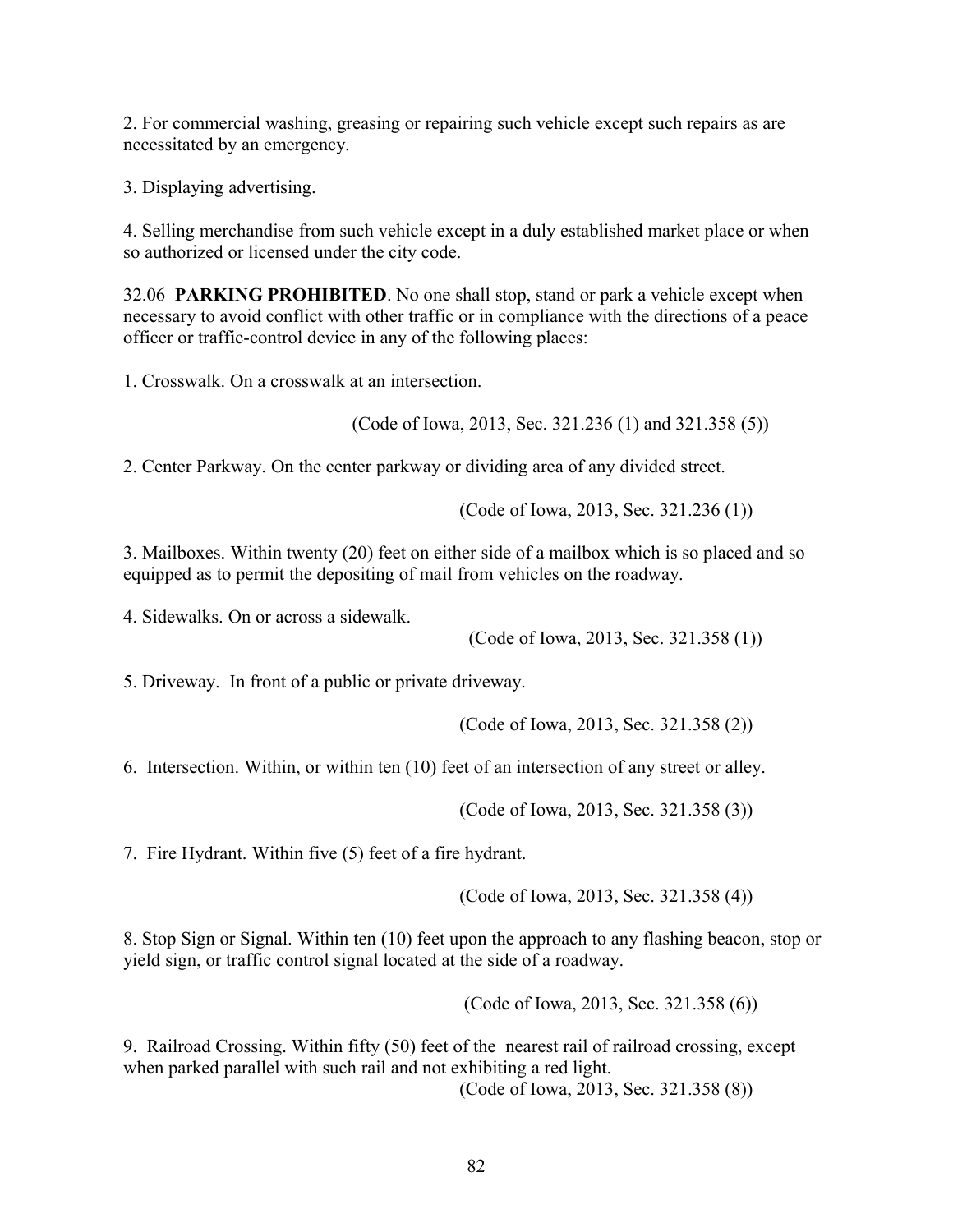10. Fire Station. Within twenty (20) feet of the driveway entrance to any fire station and on the side of a street opposite the entrance to any fire station within seventy-five (75) feet of said entrance when a sign is properly posted.

(Code of Iowa, 2013, Sec 321.358 (9))

11. Excavations. Alongside or opposite any street excavation or obstruction when such stopping, standing or parking would obstruct traffic.

(Code of Iowa, 2013, Sec. 321.358 (10))

12. Double Parking. Along the roadway side of any vehicle stopped or parked at the edge or curb of a street.

(Code of Iowa, 2013, Sec. 321.358 (11))

13. Hazardous Locations. When because of restricted visibility or when standing or parked vehicles would constitute hazard to moving traffic, or when other traffic conditions require, the chief of police may cause curbings to be painted with a yellow color and erect no parking or standing signs.

(Code of Iowa, 2013, Sec. 321.358 (13))

14. Theaters, Hotels and Auditoriums. A space of fifty (50) feet is hereby reserved at the side of the street in front of any theater, auditorium, hotel having more than twenty-five (25) sleeping rooms, hospital, nursing home, taxi-cab stand, bus depot, church, or other building where large assemblages of people are being held, within which space, when clearly marked as such, no motor vehicle shall be left standing, parked, or stopped except in taking on or discharging passengers or freight, and then only for such length of time as is necessary for such purpose.

(Code of Iowa, 2013, Sec, Sec. 321.360)

15. Public Alley. In any public alley within the fire limits of this city.

(Code of Iowa, 2013, Dec. 321.236 (1))

16. Private Alley. In any private alley within the fire limits of this city in such a manner that ingress or egress of fire apparatus to or from such alley might be blocked.

(Code of Iowa, 2013, Sec. 321.236 (1))

17. Parking. Between the curb line (or edge of travel portion of street if there is no curb) and the house side of sidewalk (or the end of the street easement if there is no sidewalk).

32.07 **TRUCK PARKING LIMITED**. No person shall park a motor truck, semi-trailer, or other motor vehicle with trailer attached on any public street, alley or parking lot within the corporate city limits, except for the sole purpose of loading or unloading. Such parking is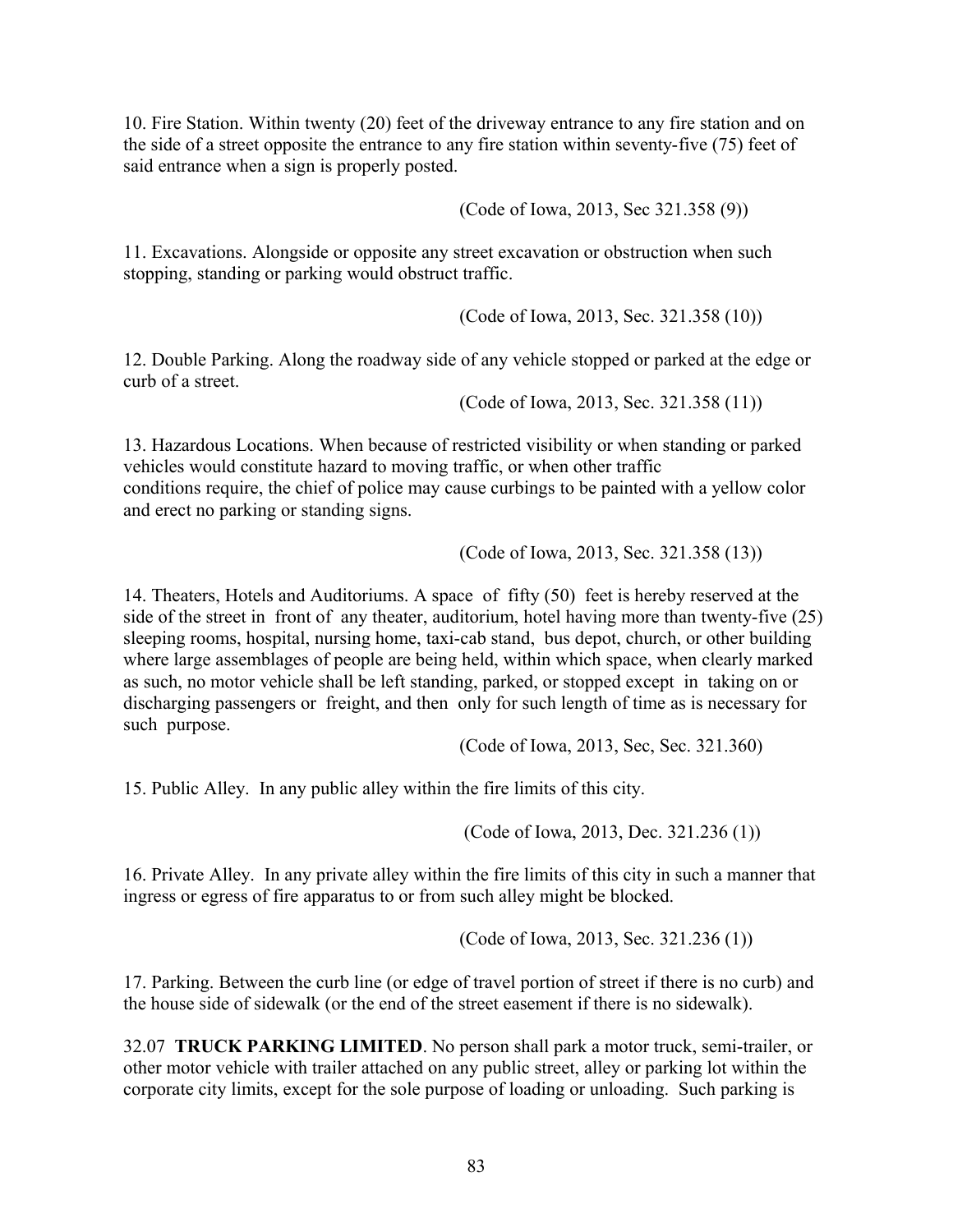allowed on the north side of the former railroad right-of-way between Elkader Street and York Street, and the west side of Industrial Park South, for a period not to exceed seventy-two hours. This section shall not apply to pick up trucks, light delivery trucks, panel delivery trucks, pickup trucks carrying campers, motor homes with trailers, or any other recreational motor vehicles. It shall be unlawful to park any power units (tractor or truck) on any City street except the north side of the former railroad right of way between Elkader Street and York Street, and the west side of Industrial park South, for a period not to exceed seventy-two hours.

32.08 **TRAILER PARKING**. No person shall park a semi-truck trailer, camper or any other trailer attached on any public street, alley, parking lot or other city property within the corporate city limits, without a truck or tractor attached thereto, and only as allowed under Section 32.07. It shall be unlawful under this section to drop the trailer dollies or camper and to remove the power unit (tractor or truck) from connection to the trailer or camper while on any city street, alley, parking lot, or other city property. However, such parking power unit removal is allowed on the north side of the former railroad right of way between Elkader Street and York Street, and the west side of Industrial park South, for a period not to exceed seventy-two hours.

# 32.09 **SNOW EMERGENCY: PARKING PROHIBITED**.

1. Parking Prohibited. No person shall park, abandon or leave unattended any vehicle on any public street, alley, or city owned off-street parking area during any snow emergency proclaimed by the mayor unless the snow has been removed or plowed from said street, alley or parking area and the snow has ceased to fall. A snow emergency parking ban shall continue from its proclamation through the duration of the snow or ice storm and the forty-eight (48) hour period after cessation of such storm except as above provided upon streets which have been fully opened. Such emergency may be extended or shortened when conditions warrant.

(Code of Iowa, 2013, Sec. 321.358 (14))

2. Proclamation. When weather forecasts or occurrences indicate the need, the mayor shall proclaim a snow emergency and request all available news media to publicize the proclamation and applicable parking restrictions.

(Code of Iowa, 2013, Sec. 321.358 (14))

3. No Snow Emergency. In the event no snow emergency is declared, no person shall park, abandon or leave unattended any vehicle on any public street, alley, or city owned or operated off-street parking area if one inch of snow has accumulated until such snow accumulation has been removed by the City.

32.10 **PARKING SIGNS REQUIRED**. Whenever by this article or any other section of the city code any parking time limit is imposed or parking is prohibited on designed streets or portions of streets, it shall be the duty of the police chief to erect or cause to be erected appropriate signs giving notice thereof and so such regulations shall be effective unless signs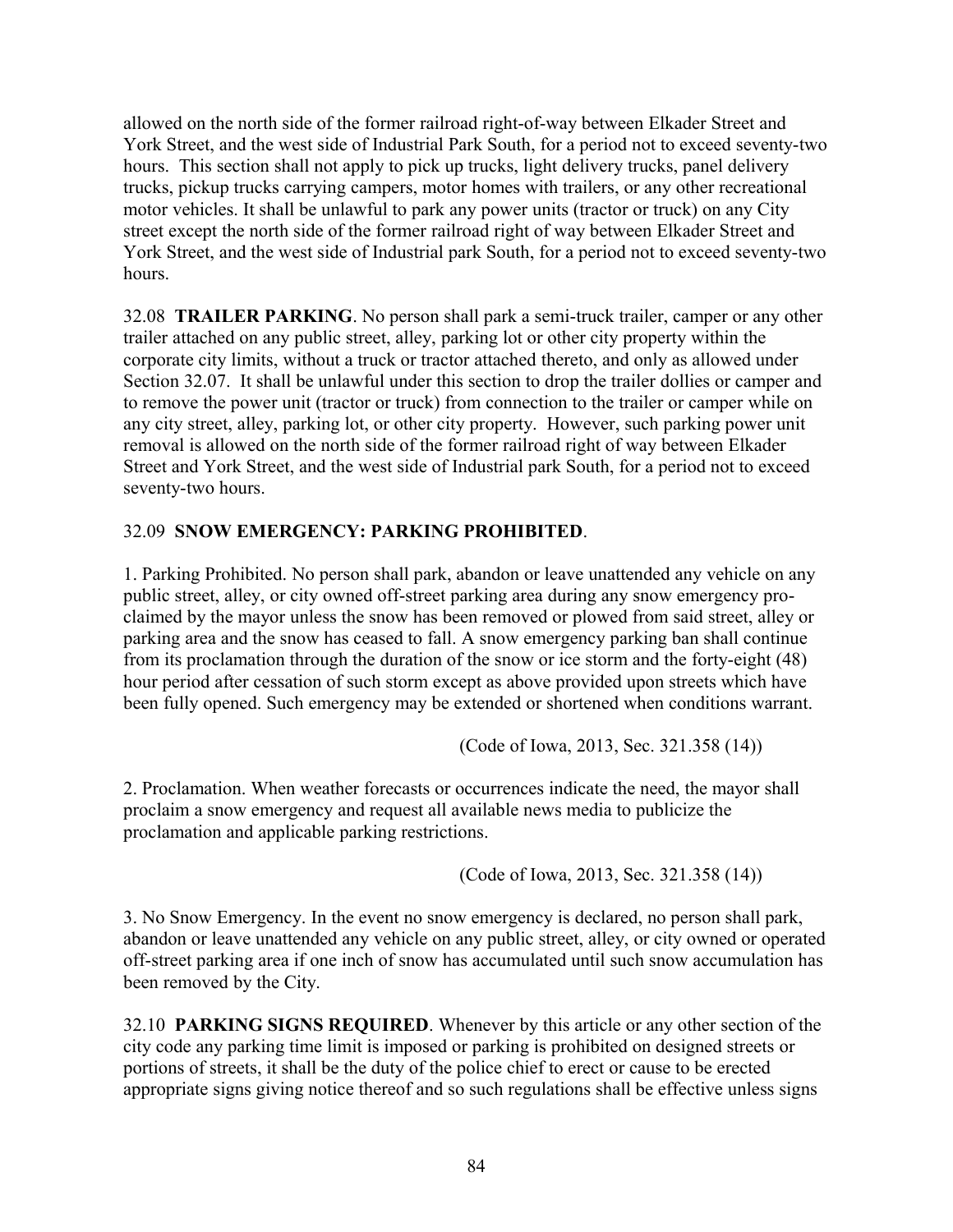are erected and in place at the time of any alleged offense. When the signs are so erected giving notice thereof, no person shall disobey the restrictions stated on such signs.

(Code of Iowa, 2013, Sec. 321.255 & 321.256)

32.11 **FIFTEEN MINUTE PARKING**. No person shall park for periods of more than fifteen (15) continuous minutes in any of the following places:

1. North side of West Mission Street in front of the hardware store, from the private alley west for a distance of twenty (20) feet.

2. South side of East Mission Street from Commercial Street east for a distance of forty (40) feet.

3. Union Street.

32.12 **NO PARKING**. No person shall park any vehicles in any of the following places:

1. Commercial Street. On either side of Commercial Street from Spring Street south to the south corporate limits.

2. Commercial Street. On the west side of Commercial Street from West Mission Street south for a distance of sixty (60) feet.

3. West Mission Street. On either side of West Mission Street from Park Avenue west to the West corporate limits.

4. West Mission Street. On either side of West Mission Street from its intersection with Commercial Street and Elkader Street west for a distance of sixty (60) feet.

5. East Mission Street. On the north side of East Mission Street from Elkader Street east for a distance of forty (40) feet.

6. Elkader Street. On the east side of Elkader Street from Mission Street north for a distance of fifty (50) feet.

7. Elkader Street. On the West side of Elkader Street from Mission Street North for a distance of Ninety-four (94) feet.

8. Elkader Street. Either side of Elkader Street from the North line Milwaukee Road to North city limit.

9. Lincoln Street. On the north side of Lincoln Street from Commercial Street to Park Avenue.

10. Spring Street. On the north side of Spring Street from Commercial Street to Cooley Street.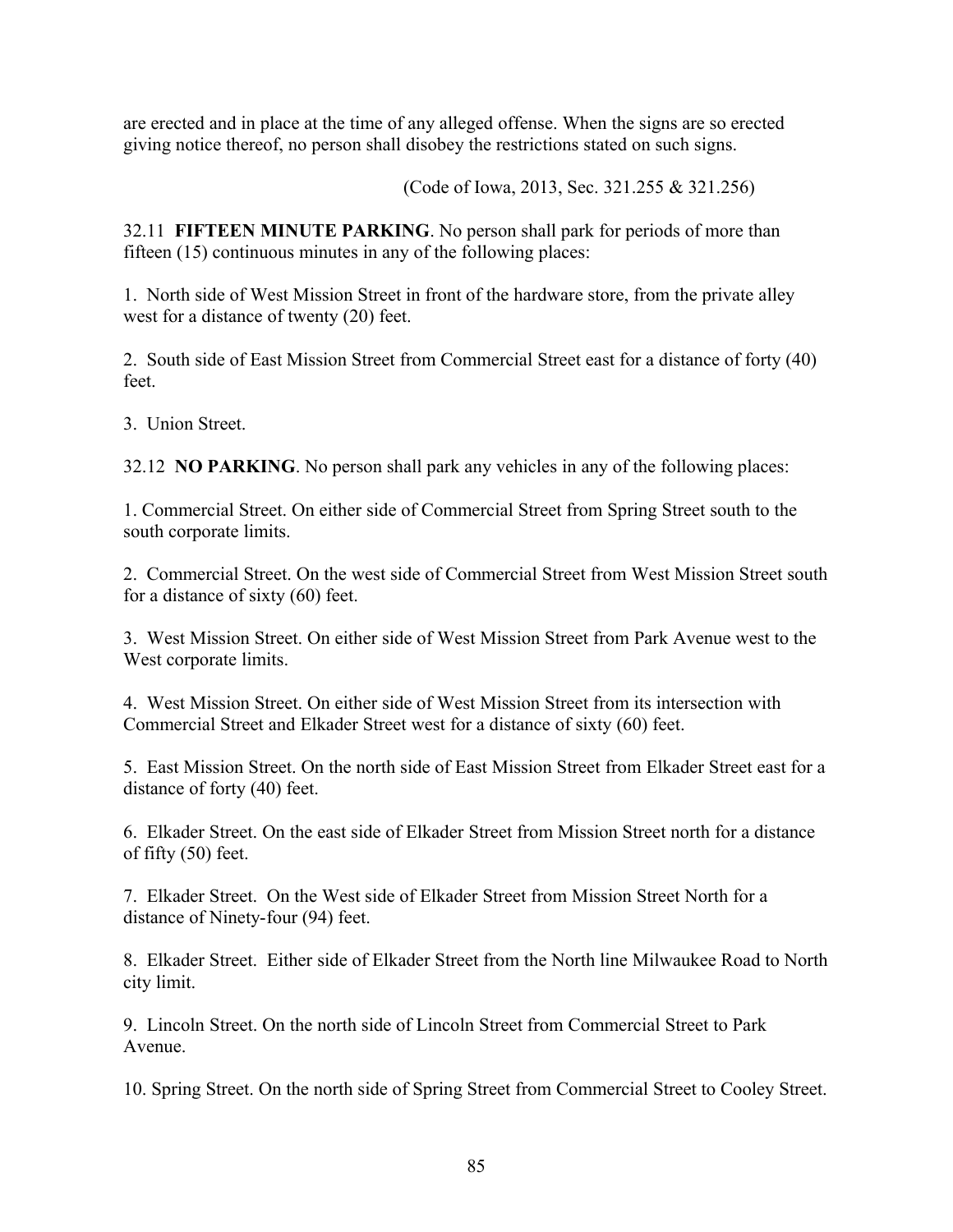11. Industrial Parkway South. On either side of Industrial Parkway South for a distance of eighty feet (80) north and south from the centerline of the access driveway to Lot Two of Strawberry Point Industrial and Commercial Park

32.13 **HANDICAPPED PARKING**. The first parking place on the South side of Mission Street west of its intersection with Commercial Street, the first angle parking on the South side of Mission Street east of its intersection with Commercial Street, the first parking place on the East side of Elkader Street north of its intersection with Mission Street, and the first and second parking places on the North side of Mission Street east of its intersection with Elkader Street, and the last parking place on the south side of Mission Street west of its intersection with Commercial Street east of the private alley, are hereby designated as handicapped parking spaces and parking in these areas is prohibited unless a handicapped identification device issued by the Iowa Department of Transportation is displayed in or on the motor vehicle occupying the handicapped parking place, and such motor vehicle is being used by a qualified handicapped person.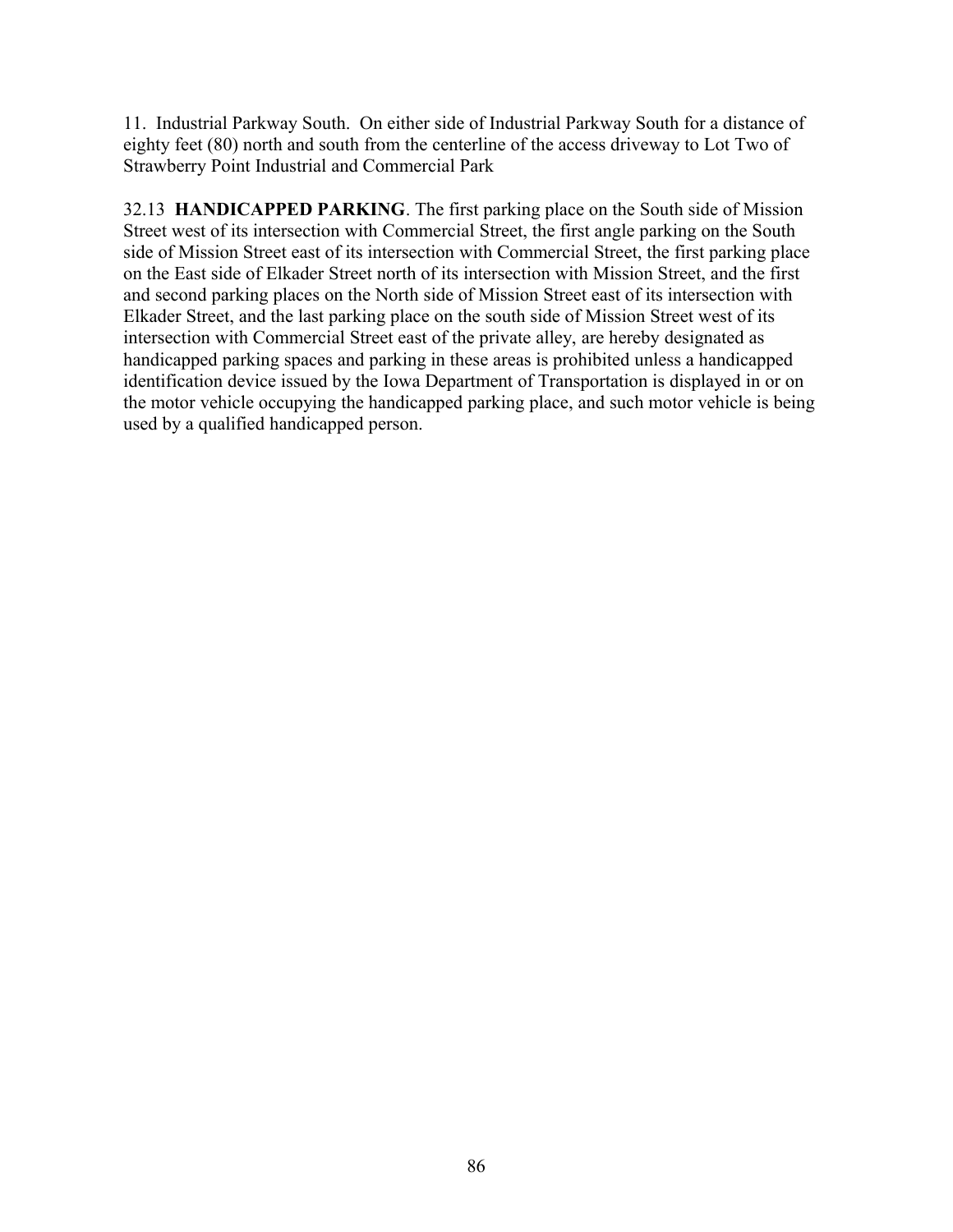## ARTICLE 33 ENFORCEMENT PROCEDURES

33.01 **ARREST OR CITATION**. Whenever a police officer has reasonable cause to believe that a person has violated any provision of this chapter such officer may:

1. Immediate Arrest. Immediately arrest such person and take him before a local magistrate, or

2. Issue Citation. Without arresting the person, prepare in quadruplicate a combined traffic citation and complaint as adopted by the Iowa Commissioner of Public Safety and deliver the original and a copy to the Court where the defendant is to appear, a copy to the defendant and retain the fourth copy for the records of the city.

Code of Iowa, 2013, Sec. 321.236 (1a))

33.02 **PARKING VIOLATIONS: ALTERNATE**. Admitted violations of any parking restrictions imposed by this chapter may be charged upon a simple notice of a fine of twentyfive dollars (\$25.00) payable at the office of the city administrator.

(Code of Iowa, 2013, Sec. 321.236 (1a))

33.03 **PARKING VIOLATIONS: VEHICLE UNATTENDED**. When a vehicle is parked in violation of this chapter and the driver is not present, the notice of fine or citation as herein before provided shall be attached to the vehicle in a conspicuous place.

33.04 **PRESUMPTION IN REFERENCE TO ILLEGAL PARKING**. In any preceding charging a standing or parking violation, a prima facie presumption that the registered owner was the person who parked or placed such vehicle at the point where, and for the time during which, such violation occurred, shall be raised by proof that:

1. The particular vehicle described in the information was parked in violation of this chapter, and

2. The defendant named in the information was the registered owner at the time in question.

33.05 **IMPOUNDING VEHICLES**. A police officer is hereby authorized to remove, or cause to be removed, a vehicle from a street, public alley, public parking lot or highway to the nearest garage or other place of safety, or to a garage designed or maintained by the city, under the circumstances hereinafter enumerated.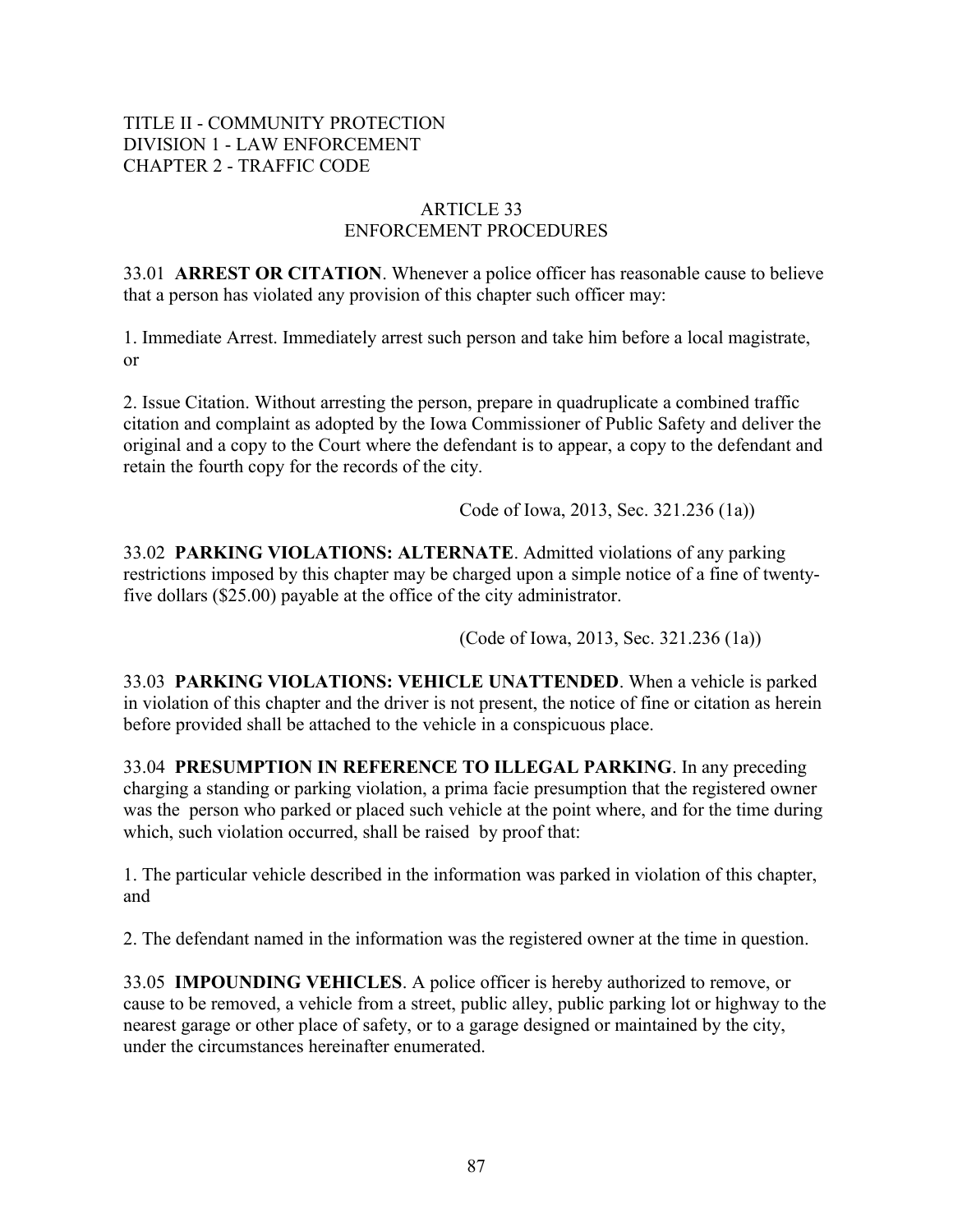1. Disabled Vehicle. When a vehicle is upon a roadway and is so disabled as to constitute an obstruction to traffic and the person or persons in charge of the vehicle are by reason of physical injury incapacitated to such an extent as to be unable to provide for its custody or removal.

(Code of Iowa, 2013, Sec. 321.236 (1))

2. Illegally Parked Vehicle. When any vehicle is left unattended upon a street and is so illegally parked as to constitute a definite hazard or obstruction to the normal movement of traffic.

(Code of Iowa, 2013, Sec. 321.236 (1))

3. Snow Emergency or Snow Accumulation. When a vehicle is left parked in violation of a ban on parking during a snow emergency as proclaimed by the mayor or when any vehicle is left parked in violation of Section 32.09 of this Code, after the accumulation of one inch of snow until the removal of the snow.

(Code of Iowa, 2013, Sec. 321.236 (12))

4. Costs. In addition to the standard penalties provided, the owner or driver of any vehicle impounded for the violation of any of the provisions of this chapter shall be required to pay the reasonable cost of towing and storage.

(Code of Iowa, 2013, Sec. 321.236 (1))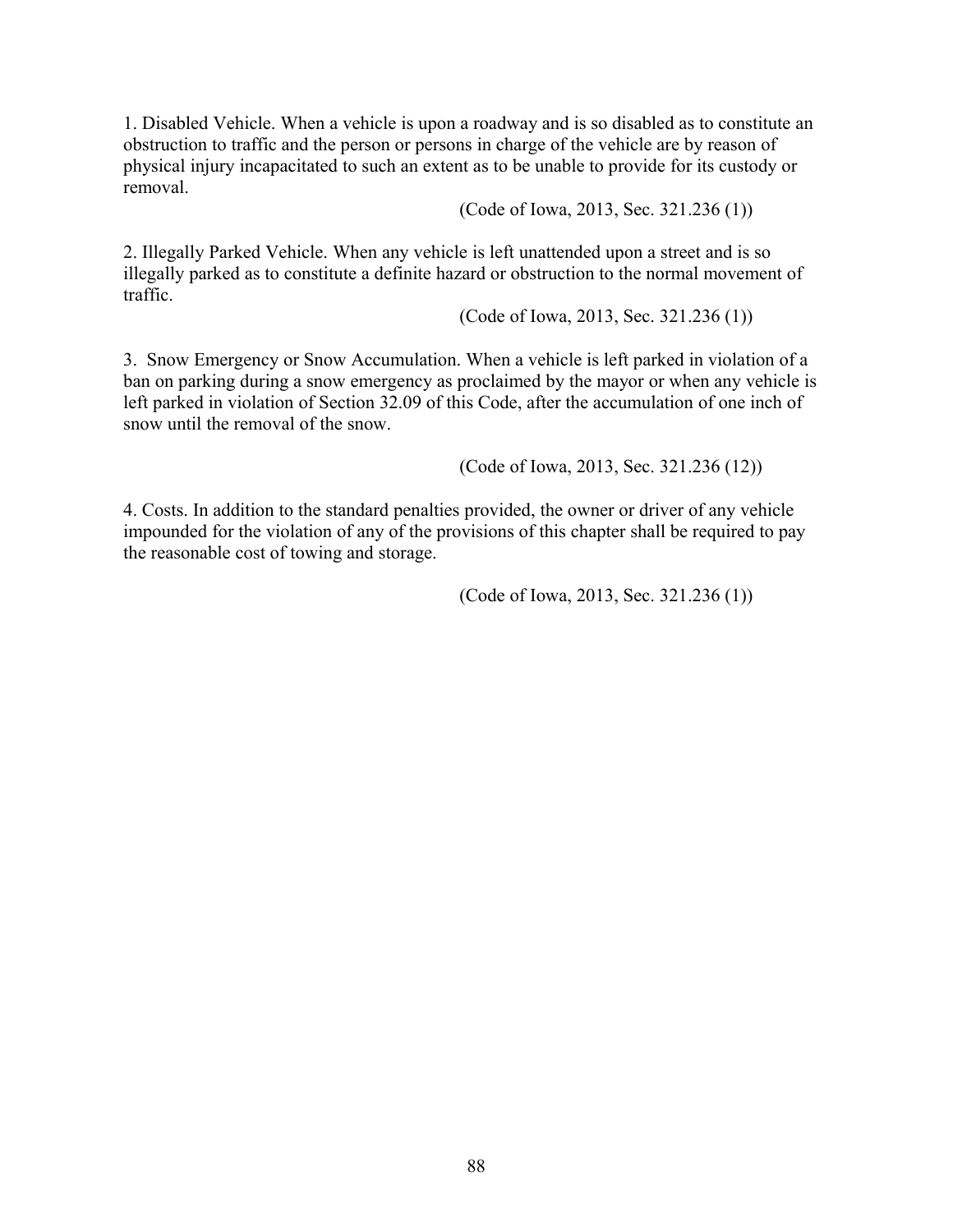## TITLE II - COMMUNITY PROTECTION DIVISION 1 - LAW ENFORCEMENT CHAPTER 3 - BEER, WINE AND LIQUOR CONTROL

# ARTICLE 34 GENERAL PROVISIONS

34.01 **PERSONS UNDER LEGAL AGE**. No person shall sell, give or otherwise supply alcoholic liquor or beer to any person knowing or having reasonable cause to believe the person to be under legal age, and no person or persons under legal age shall individually or jointly have alcoholic liquor or beer in that person's possession or control, except in the case of liquor or beer given or dispensed to a person under legal age within a private home and with the knowledge and consent of the parent or guardian for beverage or medicinal purposes or as administered to that person by either a physician or dentist for medicinal purposes and expect to the extent that person under legal age may handle alcoholic beverages and beer during the regular course of his or her employment by a liquor control licensee or beer permittee under state laws.

34.02 **PUBLIC CONSUMPTION OR INTOXICATION**. It is unlawful for any person to use or consume alcoholic liquors or beer upon the public streets or highways, or alcoholic liquors in any public place, except premises covered by a liquor control license, or to possess or consume alcoholic liquors or beer on any public school property or while attending any public or private school related function, and no person shall be intoxicated nor simulate intoxication in a public place. As used in this section "school" means a school or that portion thereof which provided teaching or any grade from kindergarten through grade twelve (12).

# 34.03 **OPEN CONTAINER ON STREETS AND HIGHWAYS.**

A. A driver of a motor vehicle upon a public street or highway shall not possess in the passenger area of the motor vehicle an open or unsealed bottle, can, jar or other receptacle containing an alcoholic beverage. "*Passenger area*" means the area designed to seat the driver and passengers while the motor vehicle is in operation and any area that is readily accessible to the driver or a passenger while in their seating positions including the glove compartment. An open or unsealed receptacle containing an alcoholic beverage may be transported in the trunk of the motor vehicle. An unsealed receptacle containing an alcoholic beverage may be transported behind the last upright seat of the motor vehicle if the motor vehicle does not have a trunk.

B. A passenger of a motor vehicle upon a public street or highway shall not possess in the passenger area of the motor vehicle an open or unsealed bottle, can, jar or other receptacle containing an alcoholic beverage. "*Passenger area*" means the area designed to seat the driver and passengers while the motor vehicle is in operation and any area that is readily accessible to the driver or a passenger while in their seating positions including the glove compartment. An open or unsealed receptacle containing an alcoholic beverage may be transported in the trunk of the motor vehicle. An unsealed receptacle containing an alcoholic beverage may be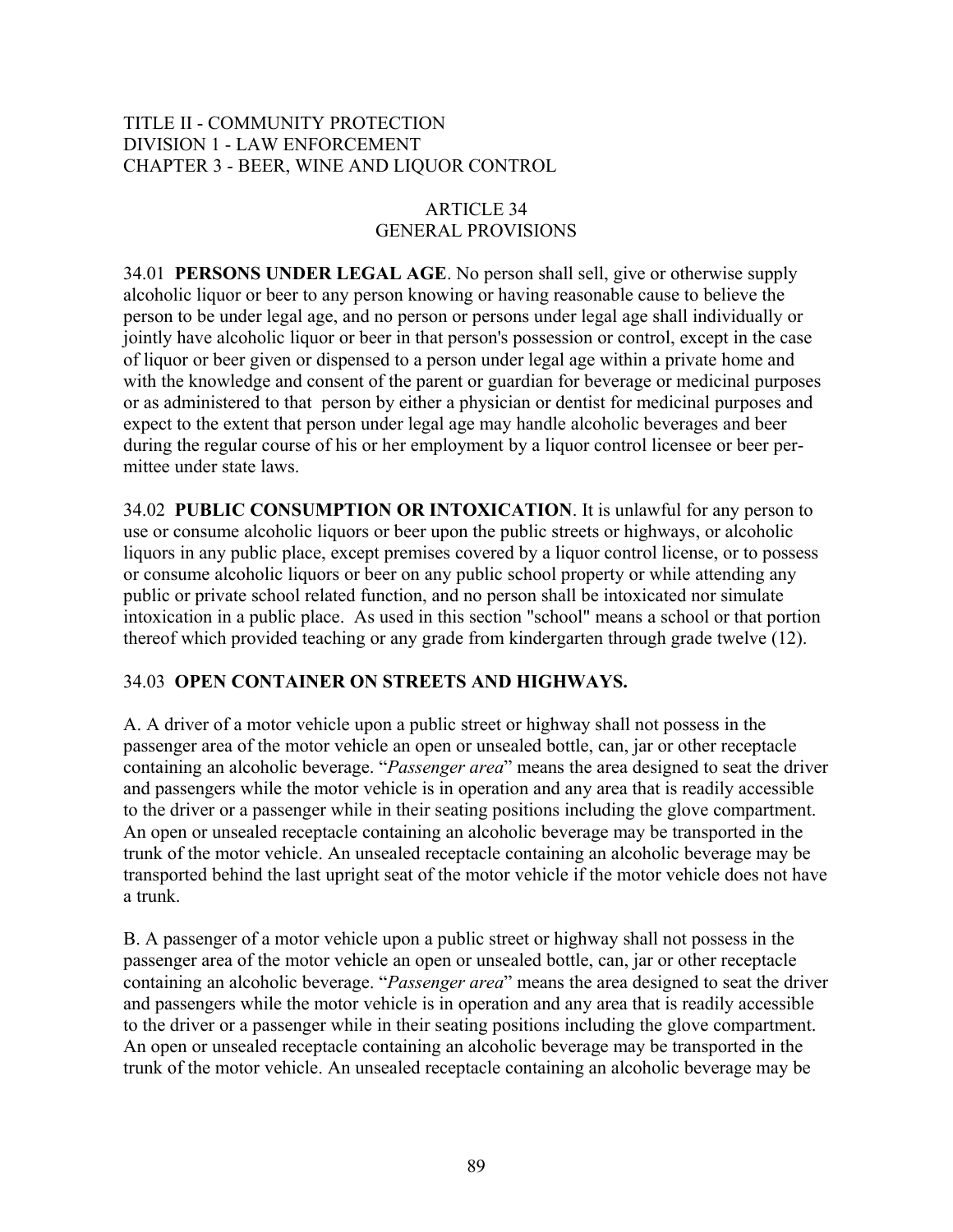transported behind the last upright seat of the motor vehicle if the motor vehicle does not have a trunk.

1. This section does not apply to a passenger being transported in a motor vehicle designed, maintained or used primarily for the transportation of persons for compensation, or a passenger being transported in the living quarters of a motor home, manufactured or mobile home, travel trailer, or fifth-wheel travel trailer.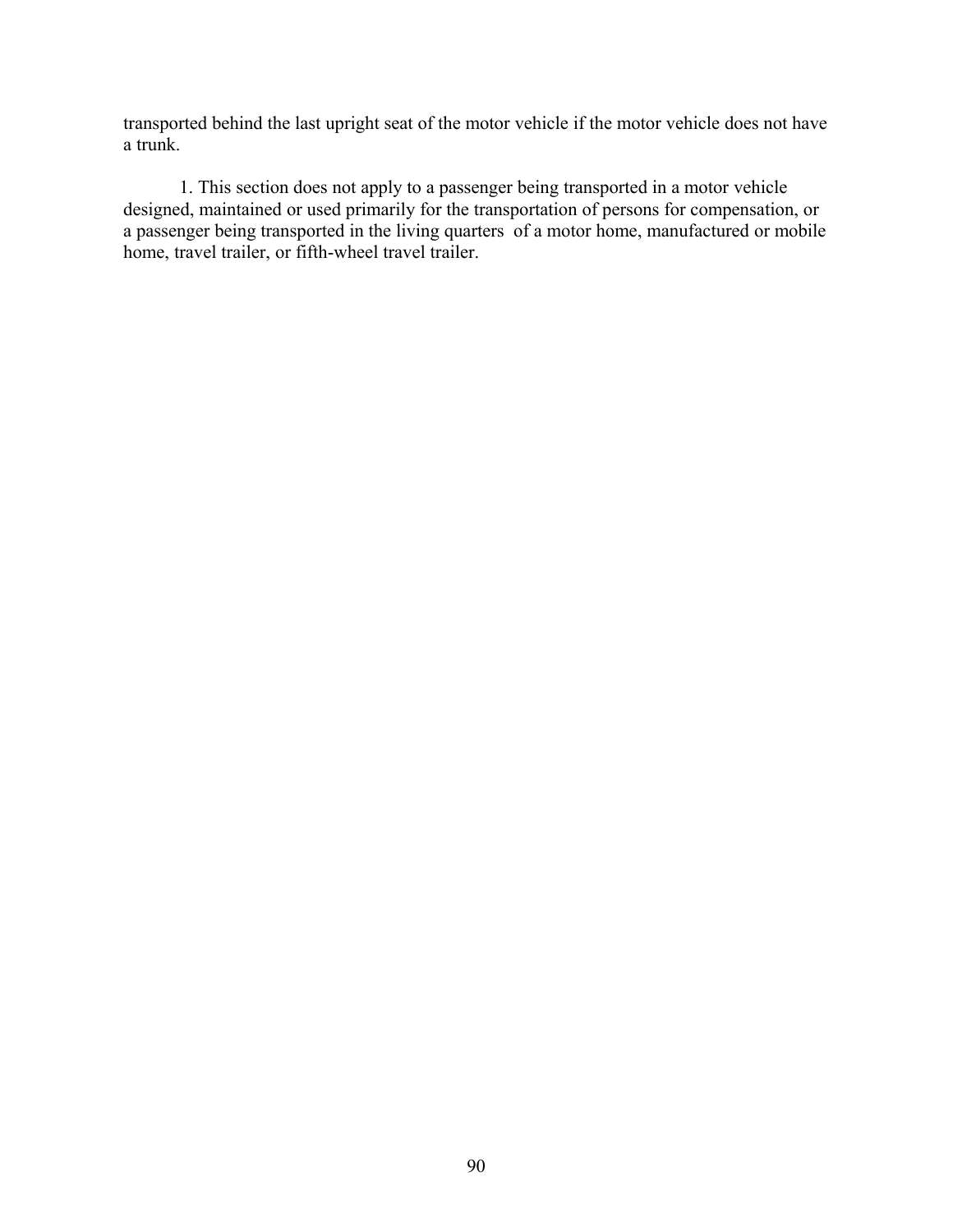### TITLE II - COMMUNITY PROTECTION DIVISION 1 - LAW ENFORCEMENT CHAPTER 3 - BEER, WINE AND LIQUOR CONTROL

#### ARTICLE 35 BEER AND WINE PERMITS AND LIQUOR LICENSES

35.01 **LICENSE OR PERMIT REQUIRED**. It shall be unlawful for any person to sell, offer or keep for sale alcoholic liquor, wine or beer without first securing a liquor control license, wine or beer permit in accordance with the provisions of this chapter and state law.

(Code of Iowa, 2013, Sec. 123.2)

35.02 **GENERAL PROHIBITION.** It is unlawful to manufacture for sale, sell, offer or keep for sale, possess or transport alcoholic liquor, wine or beer except upon the terms, conditions, limitations and restrictions enumerated in Chapter 123 of the Code of Iowa, and a license or permit may be suspended or revoked for a violation thereof.

(Code of Iowa, 2013, Sec. 123.2, 123.39, 123.50)

35.03 **INVESTIGATION**. Upon receipt of an application for a liquor license, wine or beer permit by the city administrator, it shall be forwarded to the police chief who shall conduct an investigation and submit a written report as the truth of the facts averred in the application and a recommendation to the council as to the approval of the license or permit. It shall be the duty of the fire chief to inspect the premises to determine if they conform to the requirements of the city, and no license or permit shall be approved until or unless an approving report has been filed with the council by such officers.

(Code of Iowa, 2013, Sec. 123.30 (1))

35.04 **ACTION BY COUNCIL**. The Council shall either approve or disapprove an application. Action taken by the council shall be so endorsed on the application and thereafter the application, fee and bond shall be forwarded to the alcoholic beverages division of the department of commerce for such action as is provided by law.

(Code of Iowa, 2013, Sec. 123.32 (2))

35.05 **PROHIBITED SALES AND ACTS**. No person or club holding a liquor license or beer permit nor agents or employees shall do any of the following:

1. Intoxicated Persons. Sell, dispense or give to any intoxicated person, or one simulating intoxication, any alcoholic liquor or beer.

2. Gambling. Knowingly permit any gambling, except in accordance with chapter 99B, 99D, 99E or 99F of the Code of Iowa, or knowingly permit solicitation for immoral purposes, or immoral or disorderly conduct on the premises covered by the license or permit.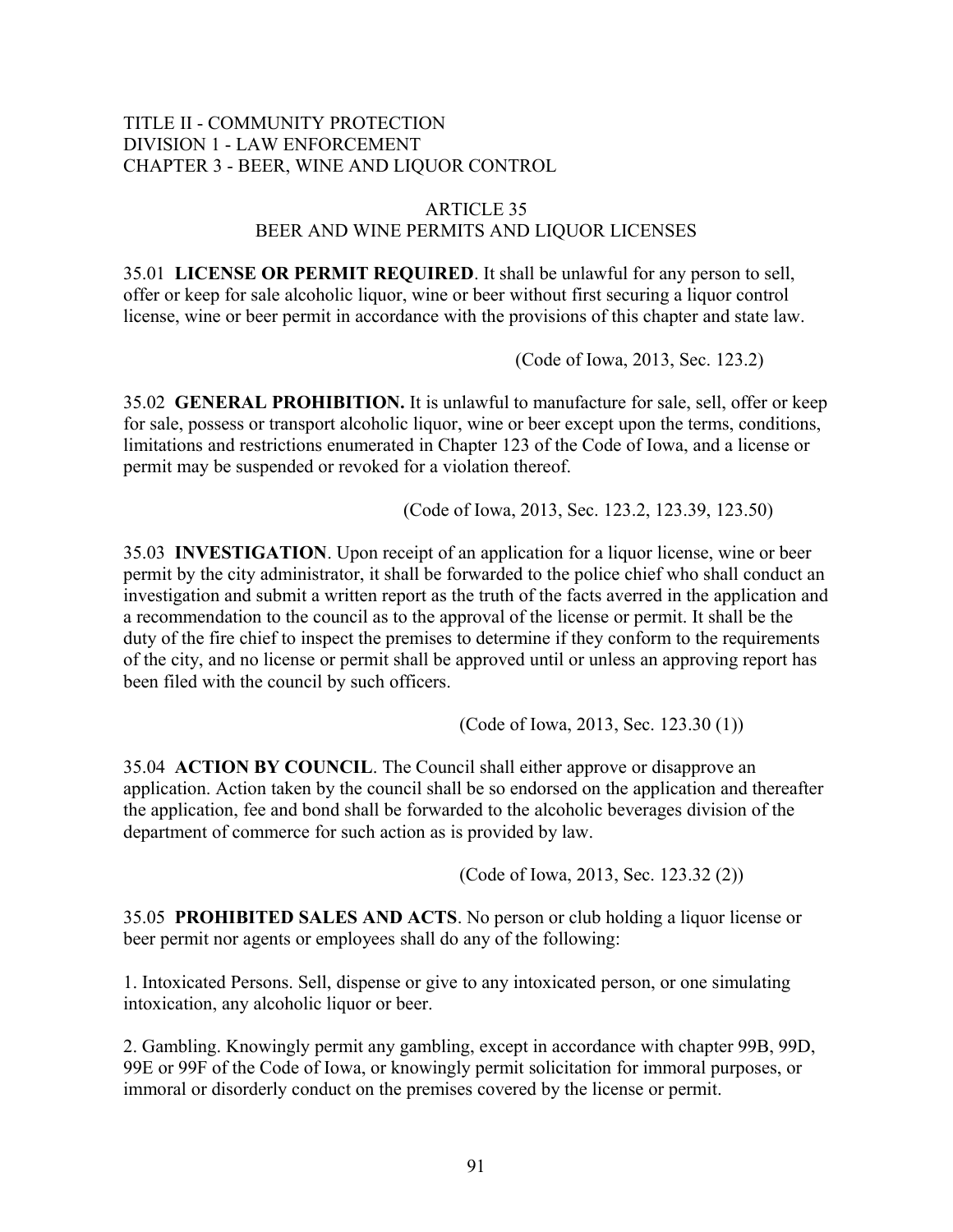3. Hours of Operation. Sell or dispense any alcoholic beverage or beer on the premises covered by the license or permit, or permit the consumption thereon, between the hours of two a.m. and six a.m. on any weekday and between the hours of two a.m. on Sunday and six a.m. on the following Monday, however a holder of a liquor control license or retail beer permit granted the privilege of selling alcoholic liquor or beer on Sunday may sell or dispense alcoholic liquor or beer between the hours of eight a.m. on Sunday and two a.m. on the following Monday.

(Code of Iowa, 2013, Sec. 123.49 (2b))

4. Credit Sales. Sell alcoholic liquor or beer to any person on credit, except with bona fide credit card. This provision shall not apply to sales by a club to its members nor to sales by a hotel or motel to bona fide registered guests.

(Code of Iowa, 2013, Sec. 123.49 (2c)

5. Non-original Containers. Keep on premises covered by a liquor control license any alcoholic liquor in any container except the original package purchased from the alcoholic beverages division of the department of commerce and except mixed drinks or cocktails mixed on the premises for immediate consumption.

6. Employment of Minors. Employ a person under eighteen (18) years of age in the sale or serving of alcoholic liquor, wine or beer for consumption on the premises where sold.

(Code of Iowa, 2013, Sec. 123.49 (2f)

7. Selling of Alcoholic Beverage to Minors. Sell, give or otherwise supply any alcoholic beverage or beer or any person knowing or having reasonable cause to believe him to be under legal age, or permit any person knowing or having reasonable cause to believe him to be under legal age, to consume any alcoholic beverage or beer.

(Code of Iowa, 2013, Sec. 123.49 (2h))

8. Mixing of Alcoholic Beverage. In the case of a retail beer permittee, knowingly allow the mixing or adding of alcohol or an alcoholic beverage to beer or any other beverage in or about his place if business.

(Code of Iowa, 2013, Sec. 123.49 (2i))

9. Criminal Activity. Knowingly permit or engage in any criminal activity on the premises covered by the license or permit.

(Code of Iowa, 2013, Sec. 123.51 (j))

10. Reuse Packaging. Reuse for packaging alcoholic liquor or wine any container or receptacle used originally for packaging alcoholic liquor or wine; or adulterate, by the addition of any substance, the contents or remaining contents of an original package of an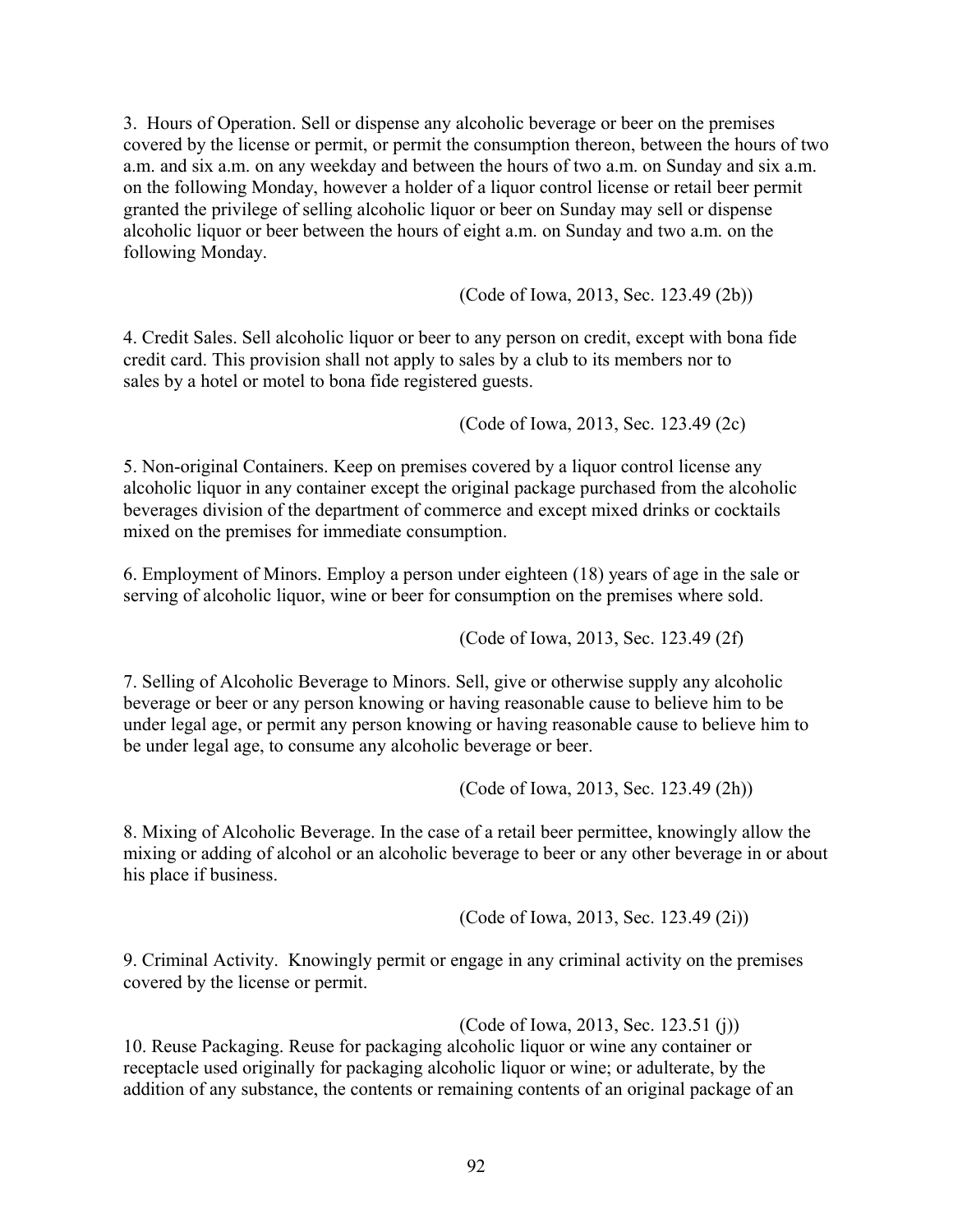alcoholic liquor or wine; or knowingly possess any original package which has been reused or adulterated.

11. Alcoholic Liquor on Premises. Allow any person other than the licensee, permittee or employees of the licensee or permittee to use or keep on the licensed premises any alcoholic liquor in any bottle or other container which is designed for the transporting of such beverages, except as allowed by state law.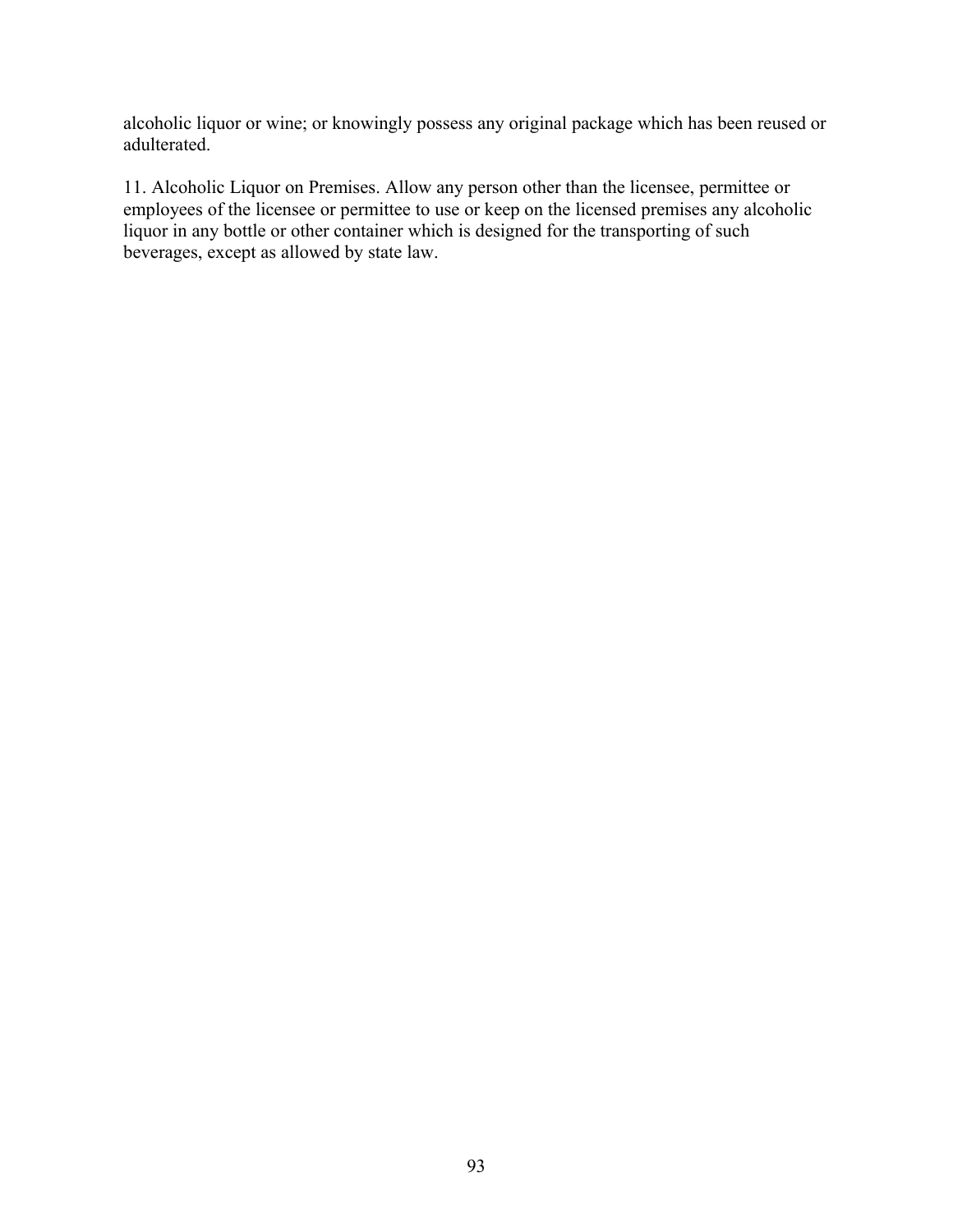# TITLE II - COMMUNITY PROTECTION DIVISION 1 - LAW ENFORCEMENT CHAPTER 4 – POLICE ADMINISTRATION

# ARTICLE 36 POLICE DEPARTMENT

36.01 **DEPARTMENT ESTABLISHED**. The police department of the city is established to provide for the preservation of peace and enforcement of law and ordinances within the corporate limits of the city.

36.02 **ORGANIZATION**. The department shall consist of the police chief and other law enforcement officers and personnel, whether full or part-time, as may be authorized by the council.

36.03 **QUALIFICATIONS**. In no case shall any person be recruited, selected, or appointed as a police officer unless such person:

1. Resident Citizen. Is a citizen of the United States and a resident of Iowa or intends to become a resident upon being employed.

2. Age. Is at least 18 years of age, but not more than 59 years of age at the time of appointment.

3. Driver's License. Has current active Iowa driver's license.

4. Language. Is able to read and write the English language.

5. Alcohol and Drugs. Is not a drug addict or a drunkard.

6. Character. Is of good moral character as determined by a thorough investigation including a fingerprint search conducted of local, state and national fingerprint files and has not been convicted of a felony or a crime involving moral turpitude.

36.04 **TRAINING**. All police officers shall have received the minimum training required by law at an approved law enforcement training school within one year of employment. (Code of Iowa, 2013, Sec. 80B.11 (2))

36.05 **OATH**. Every police officer, before entering upon the duties of the office, shall qualify for office by taking the oath prescribed by Section 2.01(2) of this code.

36.06 **COMPENSATION**. Members of the department shall be designated by rank and receive such compensation as shall be determined by resolution of the council.

36.07 **PEACE OFFICERS APPOINTED**. The police chief shall be appointed and serve at the pleasure of the mayor, however the appointment and dismissal of the chief of police are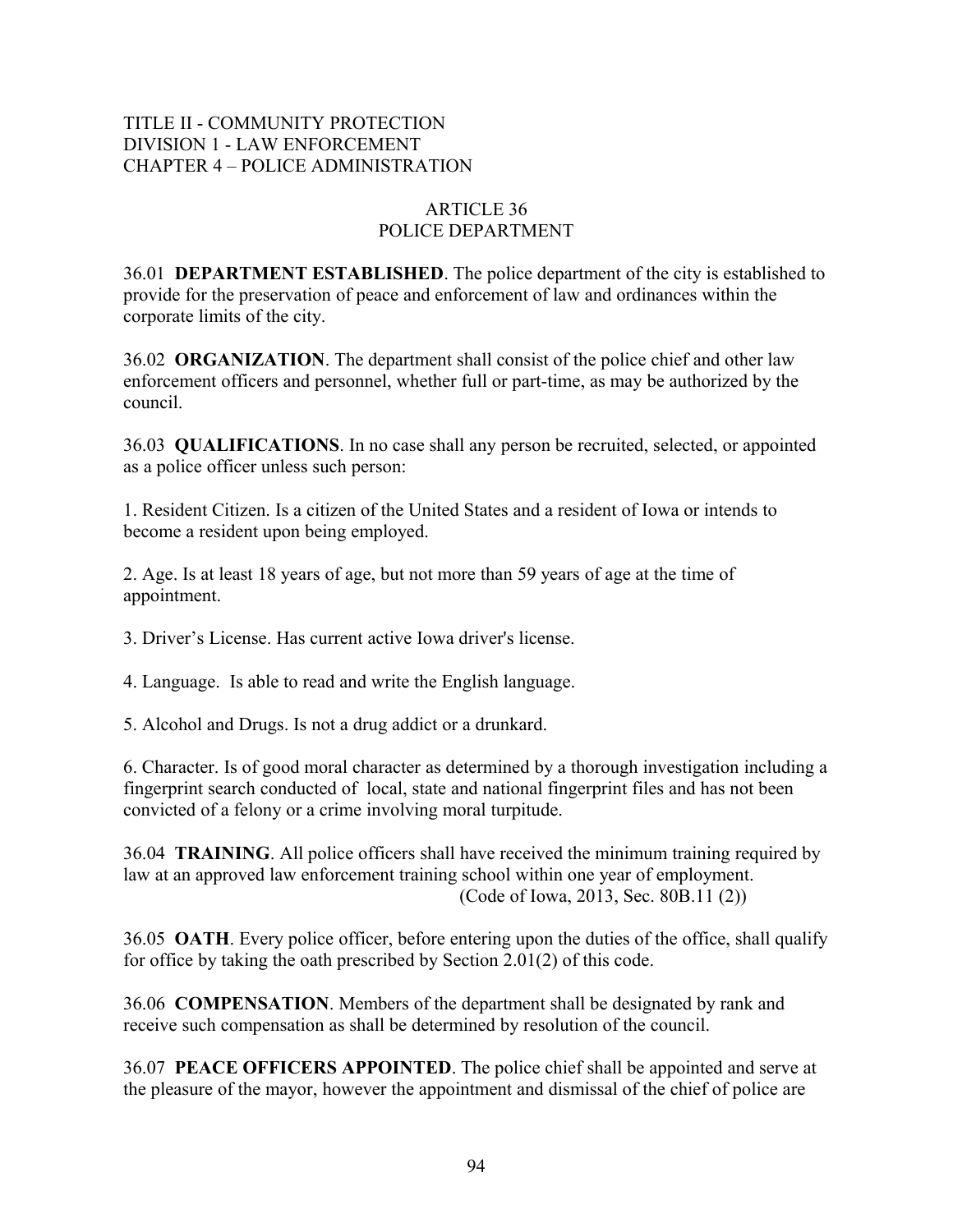subject to the consent of a majority of the council. Other members of the department must be selected as directed by the council.

(Code of Iowa, 2013, Sec. 372.4)

36.08 **POLICE CHIEF: DUTIES**. The police chief shall have the following powers and duties subject to the approval of the council.

(Code of Iowa, 2013, Sec. 372.13 (4))

1. General. Perform all duties required of the police chief or marshal by law or ordinance.

2. Enforce Laws. Enforce all laws, ordinances and regulations and bring all persons committing any offense before the proper court.

3. Writs. Execute and return all writs and other processes directed to him.

4. Accident Reports. Report all motor vehicle accidents investigated to the state department of public safety.

Code of Iowa, 2013, Sec. 321.266)

5. Prisoners. Be responsible for the custody of prisoners, including conveyance to detention facilities as may be required.

6. Assist Officials. Provide aid to other city officers, boards and commissions in the execution of their official duties, when requested.

7. Investigations. Provide for such investigation as may be necessary for the prosecution of any person alleged to have violated any law or ordinance.

8. Record of Arrests. Keep a record of all arrests made in the city by local peace officers showing whether said arrests were made under provisions of state law or city ordinance, the offense charged, who made the arrest and the disposition of the charge.

9. Reports. Complete and submit to the mayor and council an annual report as well as such other reports as may be requested by the mayor or council.

10. Command. Be in command of all officers appointed for police work and be responsible for the care, maintenance and use of all vehicles, equipment and material of the department.

36.09 **DEPARTMENTAL RULES**. The police chief shall establish such rules, not in conflict with this code, and subject to the approval of the council, as may be necessary for the operation of the department including rules governing the following:

1. Rules of Conduct. The conduct and activity of members of the department during regular and off duty hours.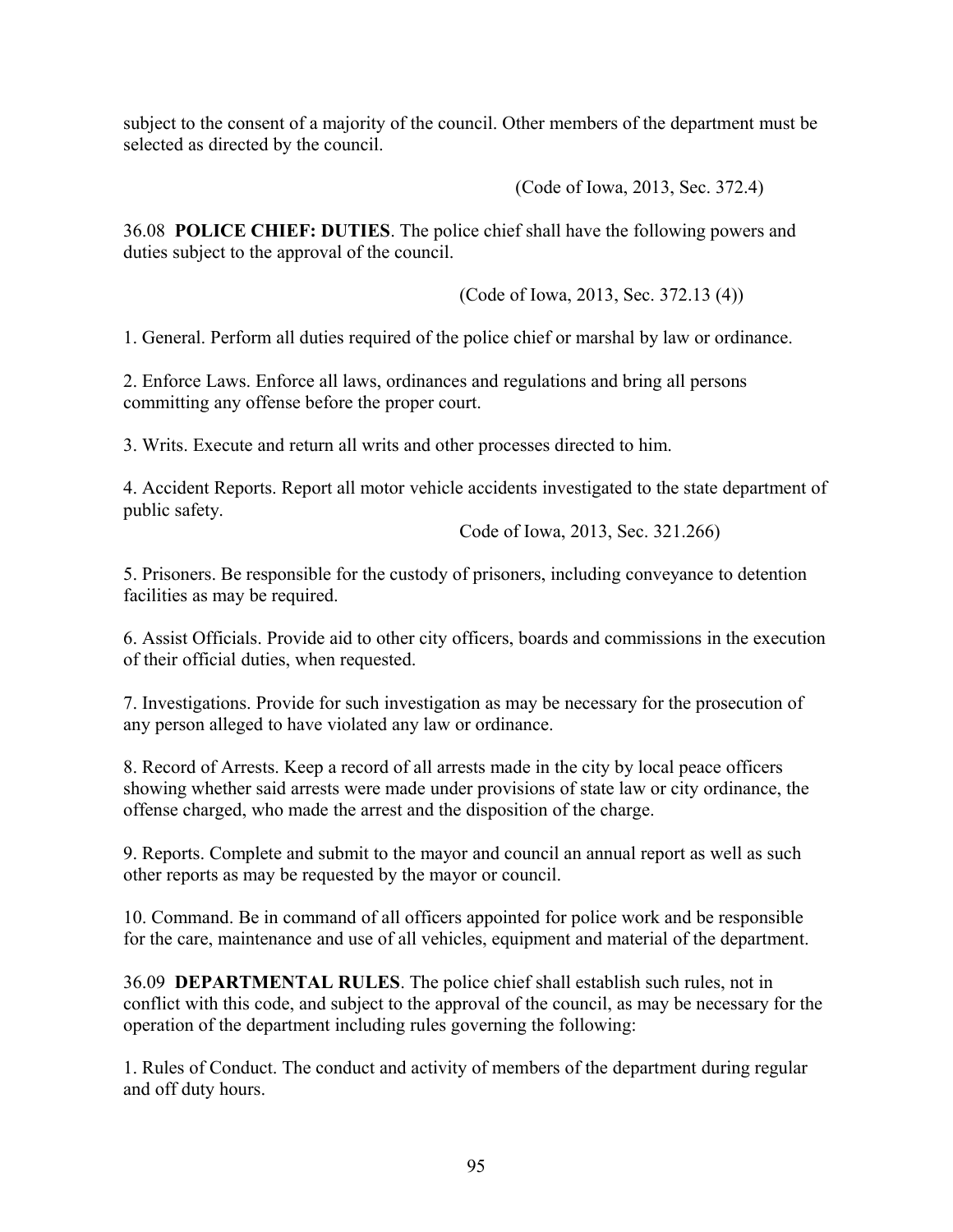2. Uniform. The wear and care of uniforms.

3. Weapons. The care, use and practice of side arms and other police weapons.

4. Communication. The procedures, use and care of the police radio and other communication systems.

5. Training. The nature, time and attendance requirements for in-service training of members of the department.

6. Emergencies. Temporary rules for the protection and functioning of the department as may be necessary in the event of an emergency until such rules may be considered by the council.

7. Other. Such other rules as may be deemed necessary and advisable in assuring efficient and proper performance of the duties of the department.

8. Penalties. The penalties which may be imposed for violation of established departmental rules by members.

9. Notice. The police chief shall give written notice to any member charged with a violation of departmental rules specifying the rule violated, the nature of the violation and the penalty to be imposed.

10. Appeal. A member of the department charged with a violation of rules may request a hearing before the council by filing notice of appeal with the city administrator within 10 days of receipt of notice of violation. The council, at its next meeting shall review the facts and affirm, modify or revoke the action of the police chief.

36.10 **UNIFORM ALLOWANCE**. All police officers shall be provided a uniform allowance as determined by resolution of the council which shall be granted in the form of the purchase of clothing meeting the standard of color, style and quality specified by the city. Any officer who leaves the department's service shall turn over all items identifiable as official uniforms, including insignia, before receiving final compensation.

36.11 **FAILURE TO OBEY OFFICER**. Any person who refuses or fails to obey the commands or direction of a police officer of the city, stationed and doing duty at any street, avenue or crossing thereof, or at any place, is guilty of a misdemeanor.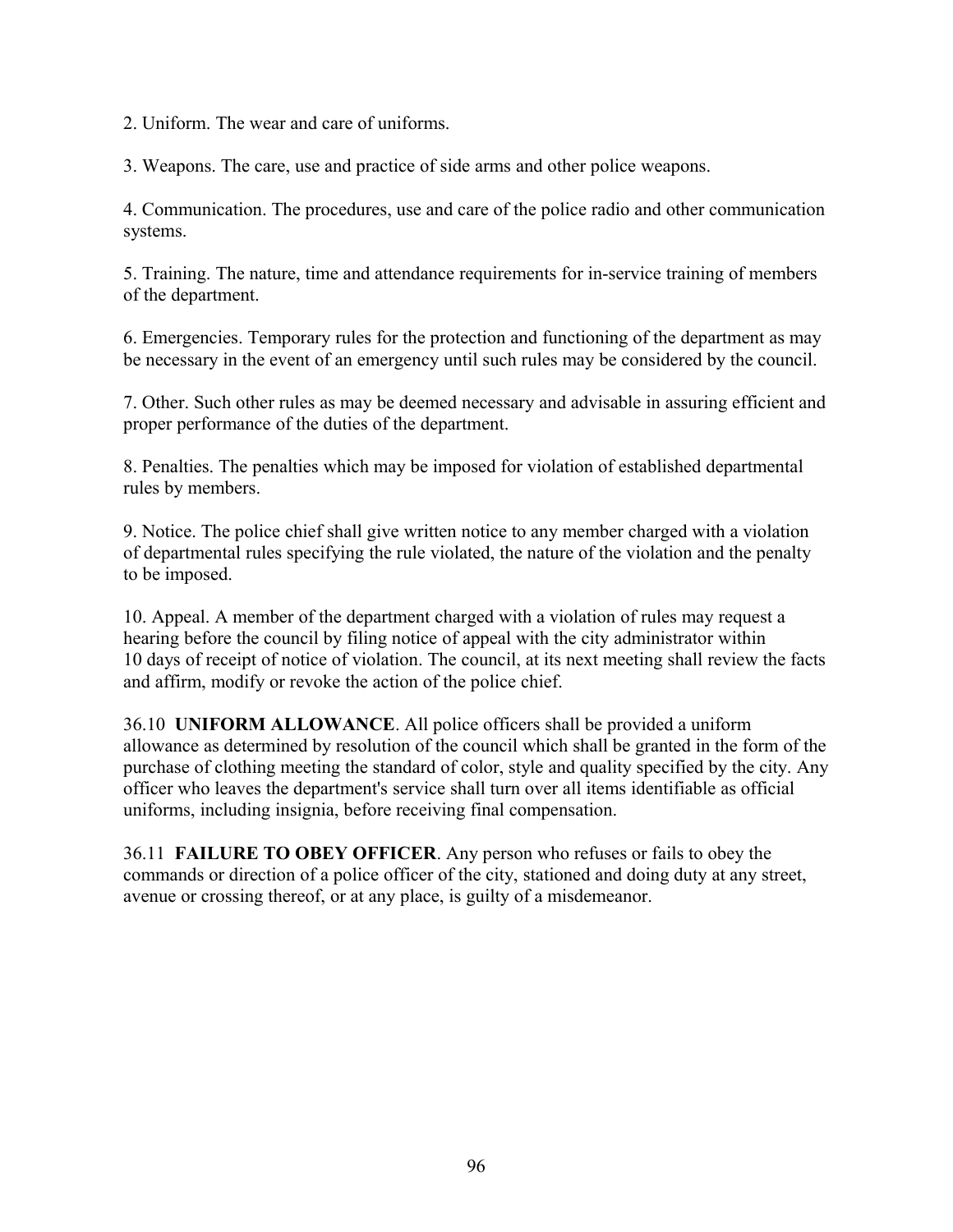## TITLE II – COMMUNITY PROTECTION DIVISION 1 – LAW ENFORCEMENT CHAPTER 4 – POLICE ADMINISTRATION

# ARTICLE 37 RESERVE POLICE FORCE

37.01 **ESTABLISHMENT AND PURPOSE**. A reserve police force of not more than five (5) members is hereby established to assist the Strawberry Point Police Department in the preservation of peace and enforcement of law and ordinances within the corporate limits of the city.

37.02 **ORGANIZATION**. The reserve police force shall consist of such personnel as may be authorized by the council, not to exceed five (5) members, not including the police chief.

37.03 **QUALIFICATIONS**. In no case shall any person be recruited, selected or appointed as a member of the department unless such person:

- 1. Resident Citizen. Is a citizen of the United States.
- 2. Age. Is at least 21 years of age.
- 3. Driver's License. Has current active Iowa driver's license.
- 4. Language. Is able to read and write the English language.
- 5. Alcohol and Drugs. Is not a drug addict or a drunkard.
- 6. Character. Is of good moral character as determined by a thorough investigation including a fingerprint search conducted of local, state and national fingerprint files and has not been convicted of a felony or a crime involving moral turpitude.

37.04 **APPROVED BY COUNCIL**. No person having otherwise qualified, shall be appointed to the department until such appointment is submitted to and approved by a majority of the council members.

37.05 **TRAINING**. All members of the reserve police force shall satisfactorily complete a minimum training course as established by the director of the law enforcement academy for the State of Iowa. In addition, if a reserve officer is authorized to carry weapons, the officer shall satisfactorily complete the same training course in the use of weapons as is required for basic training of regular peace officers by the Iowa law enforcement academy. No member of the reserve police force shall carry a weapon in the line of duty until the member has been approved by the city and certified by the Iowa law enforcement academy to carry weapons. After approval and certification, a member of the reserve police force may carry a weapon in the line of duty only when authorized by the chief of police.

(Code of Iowa, 2013, Sec. 80D.7)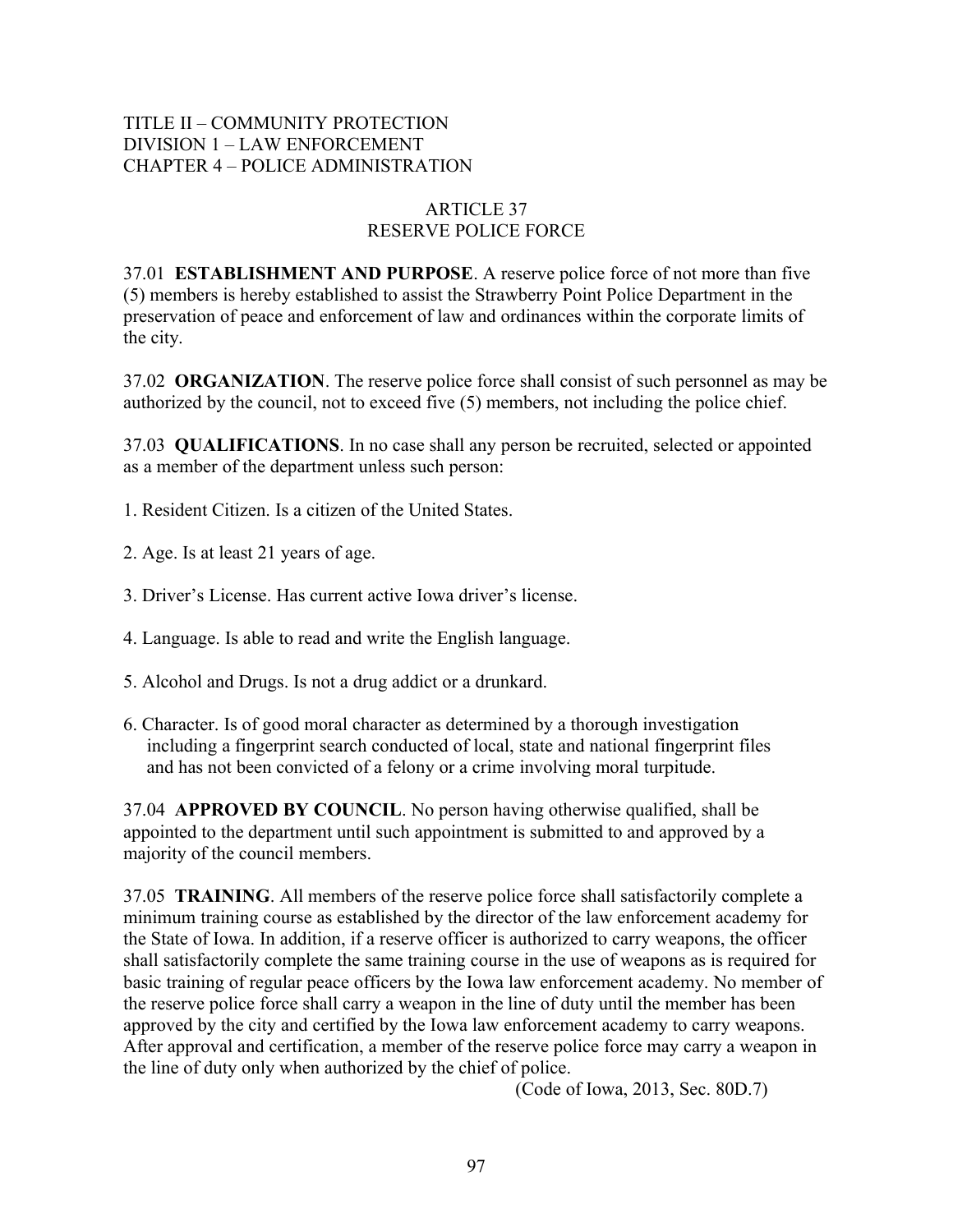37.06 **COMPENSATION**. While performing official duties, each member of the reserve police force shall be considered as an employee of the city and shall be paid a minimum of one dollar per year and shall receive such compensation as shall be determined by resolution of the council. Hospital and medical assistance benefits as provided in the Code of Iowa Section 85 shall be provided by the city to members of the reserve police force who sustain an injury in the course of performing office duties. Liability and false arrest insurance shall be provided by the city to members of the reserve police force while performing official duties in the same manner as for a regular peace officer.

> (Code of Iowa, 2013, Sec. 80D.11) (Code of Iowa, 2013, Sec. 80D.12) (Code of Iowa, 2013, Sec. 80D.13)

37.07 **RULES AND REGULATIONS**. The mayor may prescribe additional rules and regulations, not in conflict with this code and subject to approval of the council, as may be necessary for the operation of the reserve police force, and any amendments to such rules and regulations shall be approved by the council before they become effective.

37.08 **STATUS**. Members of the reserve police force shall serve as peace officers on the orders of and at the discretion of the chief of police. While in the actual performance of official duties, members of the reserve police shall be vested with the same rights, privileges, obligations, and duties as any other peace officers.

(Code of Iowa, 2013, Sec. 80D.6)

37.09 **SUPPLEMENTARY CAPACITY**. Members of the reserve police force shall act only in a supplementary capacity to the regular police force and shall not assume full-time duties of regular police officers without first complying with all requirements for regular police officers.

(Code of Iowa, 2013, Sec. 80D.8)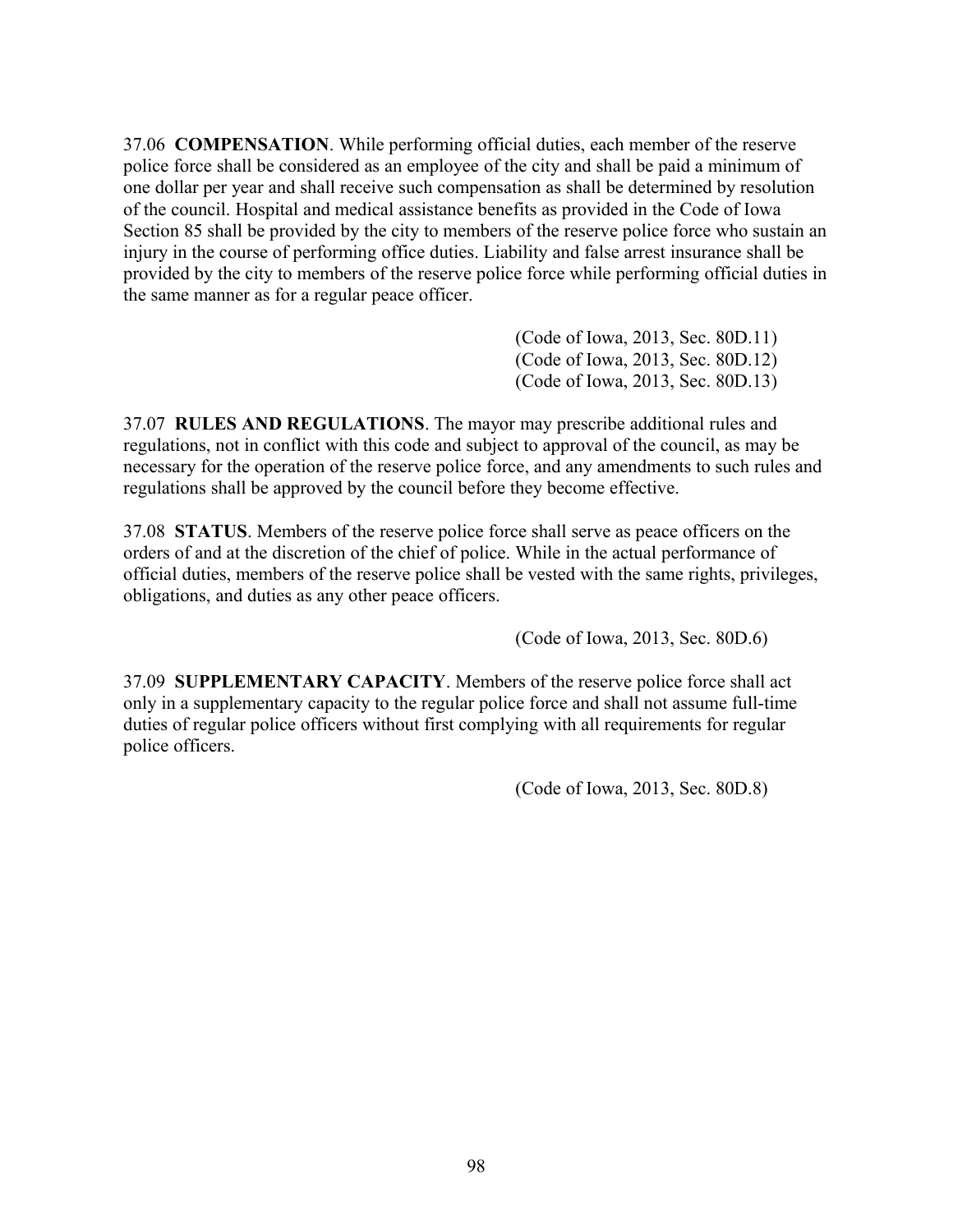# ARTICLE 38 BICYCLE REGULATIONS

38.01 **SCOPE OF REGULATIONS**. These regulations shall apply whenever a bicycle is operated upon any street or upon any public path set aside for the exclusive use of bicycles, subject to those exceptions stated herein.

(Code of Iowa, 2013, Sec. 321.236 (10))

## 38.02 **MOVEMENT REGULATIONS:**

1. Traffic Code applies to Persons Riding Bicycles. Every person riding a bicycle upon a roadway shall be granted all of the rights and shall be subject to all of the duties applicable to the driver of a vehicle by the laws of this state declaring rules of the road applicable to vehicles or by the traffic code of this city applicable to the driver of a vehicle, except as to those provisions which by their nature can have no application. Whenever such person dismounts from a bicycle he/she shall be subject to all regulations applicable to pedestrians. (Code of Iowa, 2013, Sec. 321.234)

2. Riding on Bicycles. A person propelling a bicycle shall not ride other then astride a permanent and regular seat attached thereto. No bicycle shall be used to carry more persons at one time than the number for which it is designed and equipped.

(Code of Iowa, 2013, Sec. 321.236 (10))

3. Riding Abreast. Persons riding bicycles upon a roadway shall not ride more than two (2) abreast except on paths or parts of roadways set aside for the exclusive use of bicycles. (Code of Iowa, 2013, Sec. 321.236 (10))

4. Use of Bicycle Paths. Whenever a usable path for bicycles has been provided adjacent to a roadway, bicycle riders shall use such path and shall not use the roadway.

(Code of Iowa, 2013, Sec. 321.236 (10))

5. Speed. No person shall operate a bicycle at a speed greater then is reasonable and prudent under the conditions then existing.

(Code of Iowa, 2013, Sec. 321.236 (10))

6. Emerging from Alley or Driveway. The operators of a bicycle emerging from an alley, driveway or building shall, upon approaching a sidewalk or the sidewalk area extending across any alleyway, yield the right of way to all pedestrians approaching on said sidewalk or sidewalk area, and upon entering the roadway shall yield the right of way to all vehicles approaching on said roadway.

(Code of Iowa, 2013, Sec. 321.236 (10))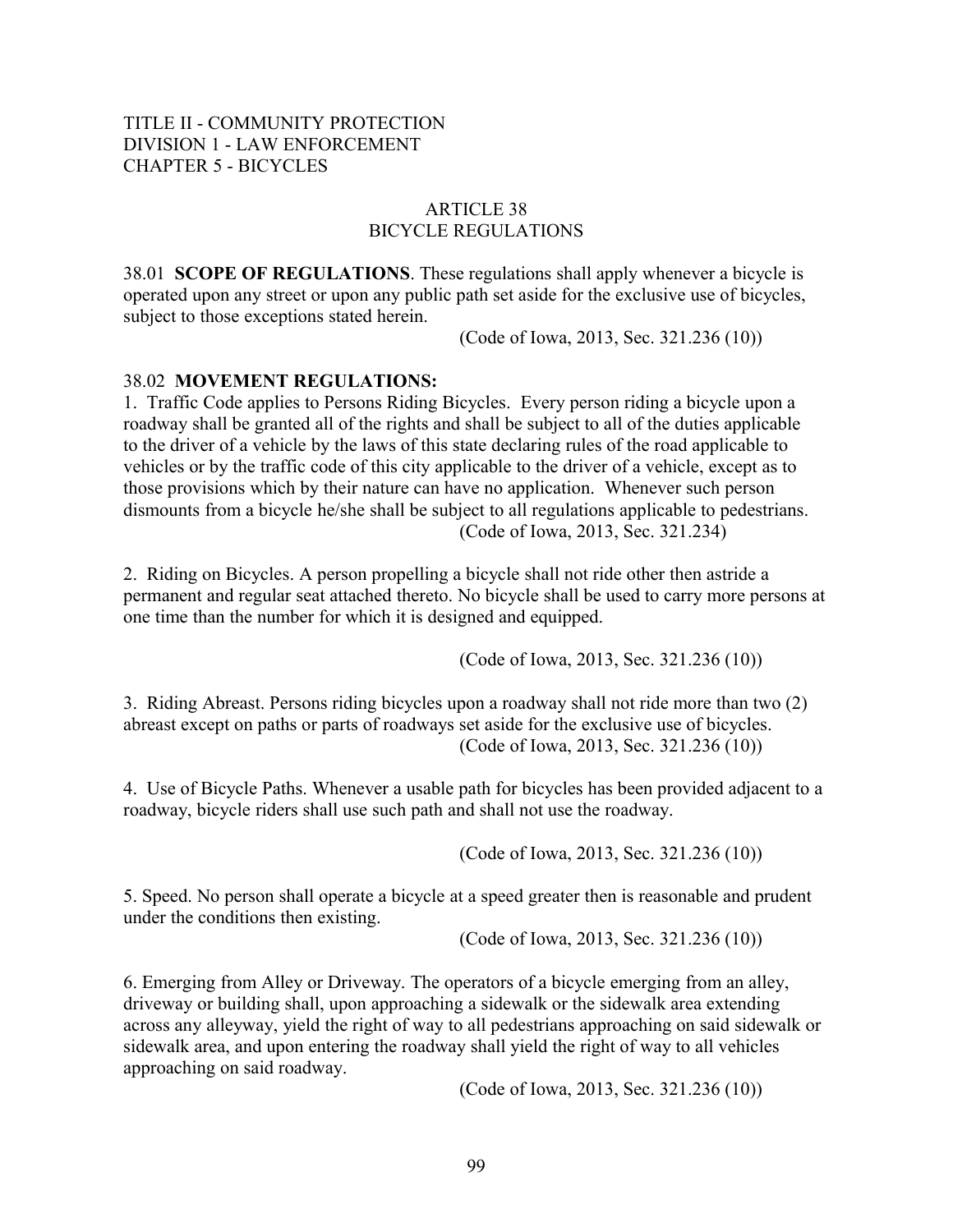7. Carrying Articles. No person operating a bicycle shall carry any package, bundle or article which prevents the rider from keeping at least one hand on the handle bars.

(Code of Iowa, 2013, Sec. 321.236 (10))

8. Riding on Sidewalks. No person shall ride a bicycle or skateboard on a sidewalk except in accordance herewith.

A. No person shall ride a bicycle or skateboard upon a sidewalk within a business district.

(Code of Iowa, 2013, Sec. 321.234 (10))

B. When signs are erected on any sidewalk or roadway prohibiting the riding of bicycles or skateboards thereon by any person, no person shall disobey the signs.

(Code of Iowa, 2013, Sec. 321.234 (10))

C. Whenever any person is riding a bicycle or skateboard upon a sidewalk, such person shall yield the right of way to any pedestrian and shall give audible signal before overtaking and passing.

(Code of Iowa, 2013, Sec. 321.236 (10))

9. Towing. It shall be unlawful for any person riding a bicycle to be towed or to tow any other vehicle upon the streets of the city.

10. Following Fire Truck. No person riding a bicycle shall follow a fire truck or other fire equipment at any time.

11. Improper Riding. No person shall ride a bicycle in an irregular or reckless manner such as zigzagging, stunting, speeding or otherwise so as to disregard the safety of the operation or others.

38.03 **PARKING**. No person shall park a bicycle upon a street other than upon the roadway against the curb or upon the sidewalk in a rack to support the bicycle or against a building or at the curb, in such a manner as to afford the least obstruction to pedestrian traffic and so as not to obstruct the entrance to or exit from a building.

# 38.04 **EQUIPMENT REQUIREMENTS**.

1. Night Time Use. Every bicycle when in use at night time shall be equipped with a lamp on the front which shall emit a white light visible from a distance of at least five hundred (500) feet to the front and with a red reflector on the rear of a type which shall be visible from all distances from (50) feet to three hundred (300) feet to the rear when directly in front of lawful upper beams of headlamps on a motor vehicle. A lamp emitting a red light visible from a distance of five hundred (500) feet to the rear may be used in addition to the red reflector. (Code of Iowa, 2013, Sec. 321.236 (10))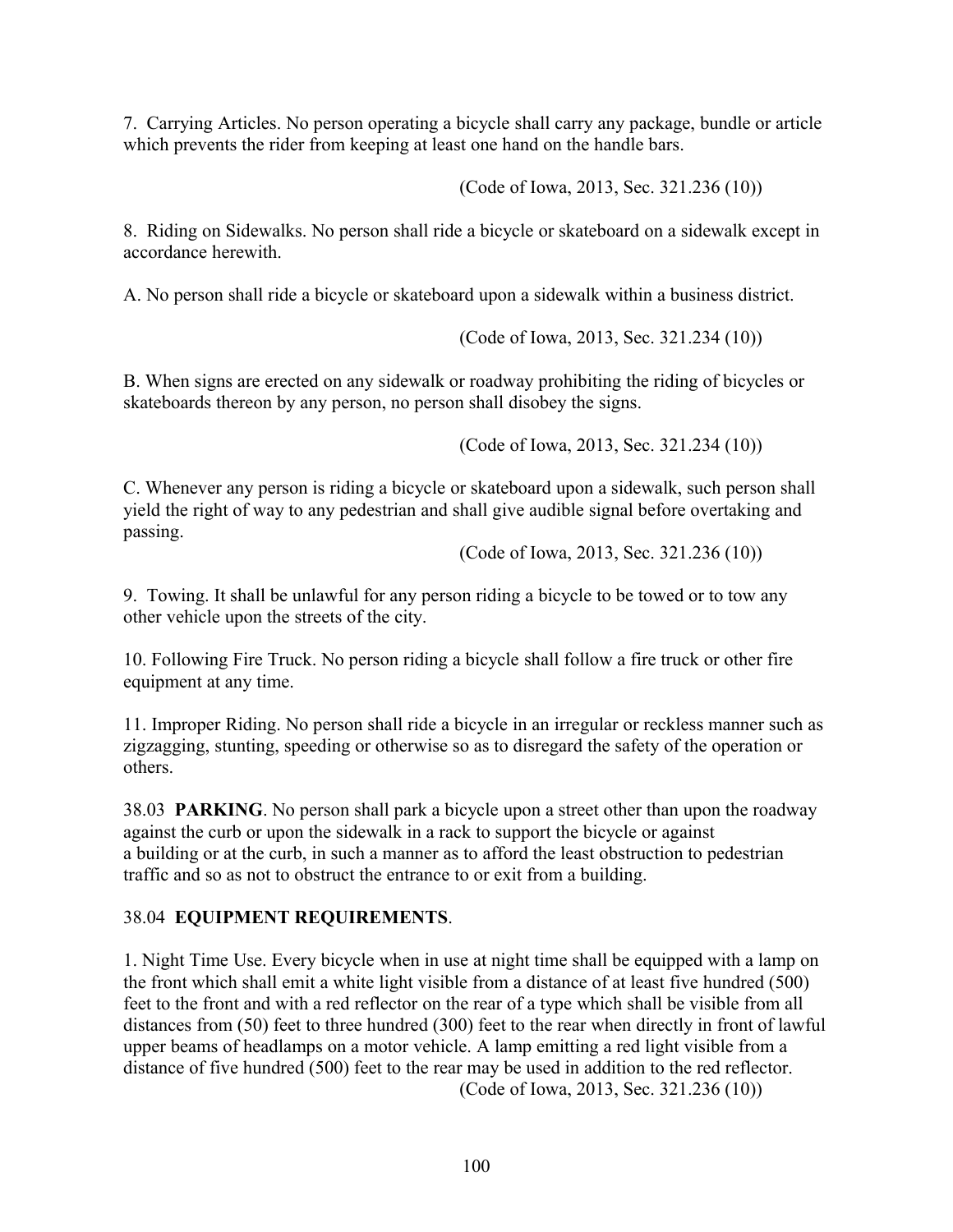2. Signal Device Required. No person shall operate a bicycle unless it is equipped with a bell or other device capable of giving a signal audible for a distance of at least one hundred (100) feet, except that a bicycle shall not be equipped with nor shall any person use upon a bicycle any siren or whistle.

(Code of Iowa, 2013, Sec. 321.236 (10))

3. Brakes Required. Every bicycle shall be equipped with a brake which will enable the operator to make the braked wheel skid on dry, level, clean pavement.

(Code of Iowa, 2013, Sec. 321.236 (10))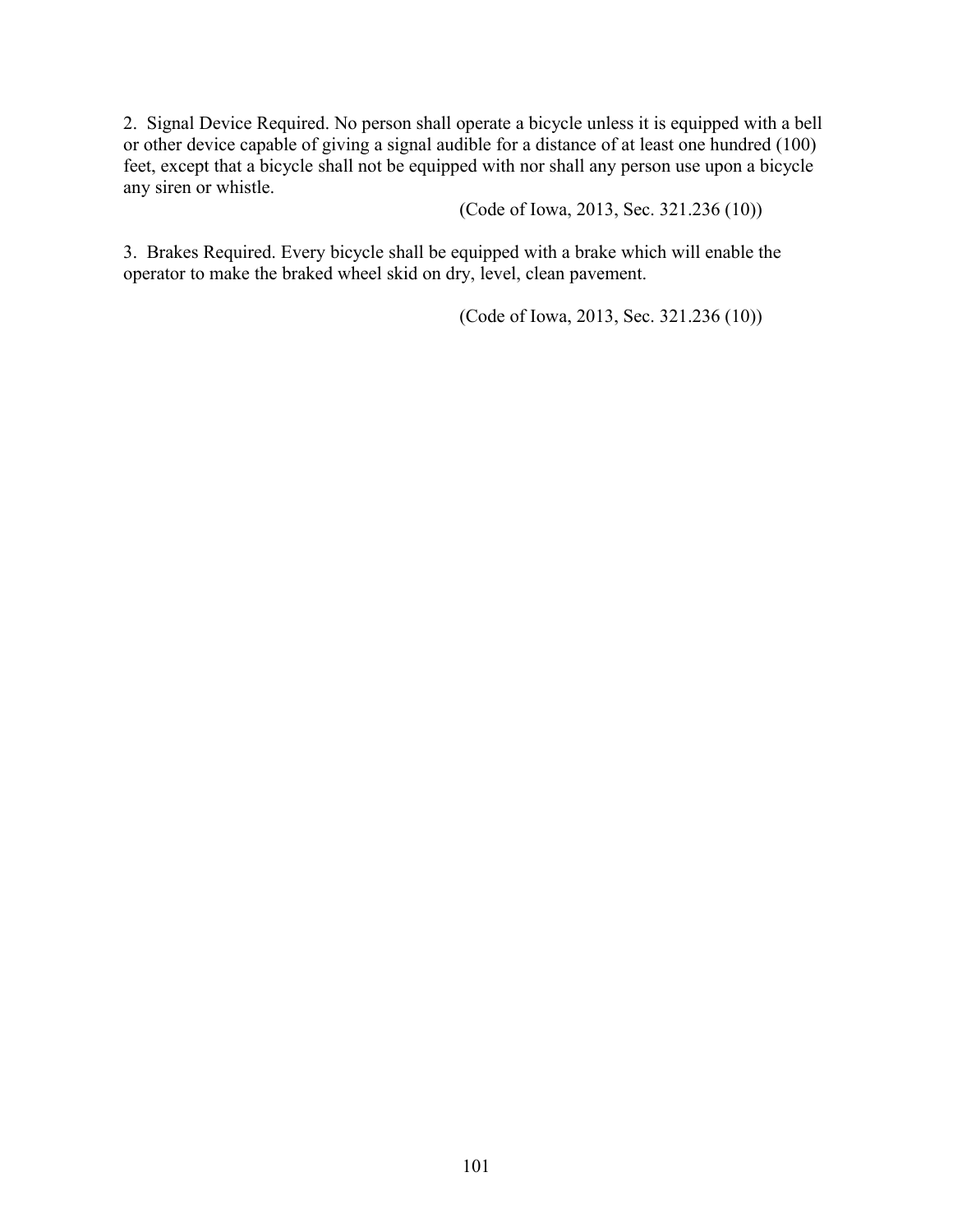# TITLE II – COMMUNITY PROTECTION DIVISION 1 – LAW ENFORCEMENT

## ARTICLE 39 RESERVED FOR FUTURE USE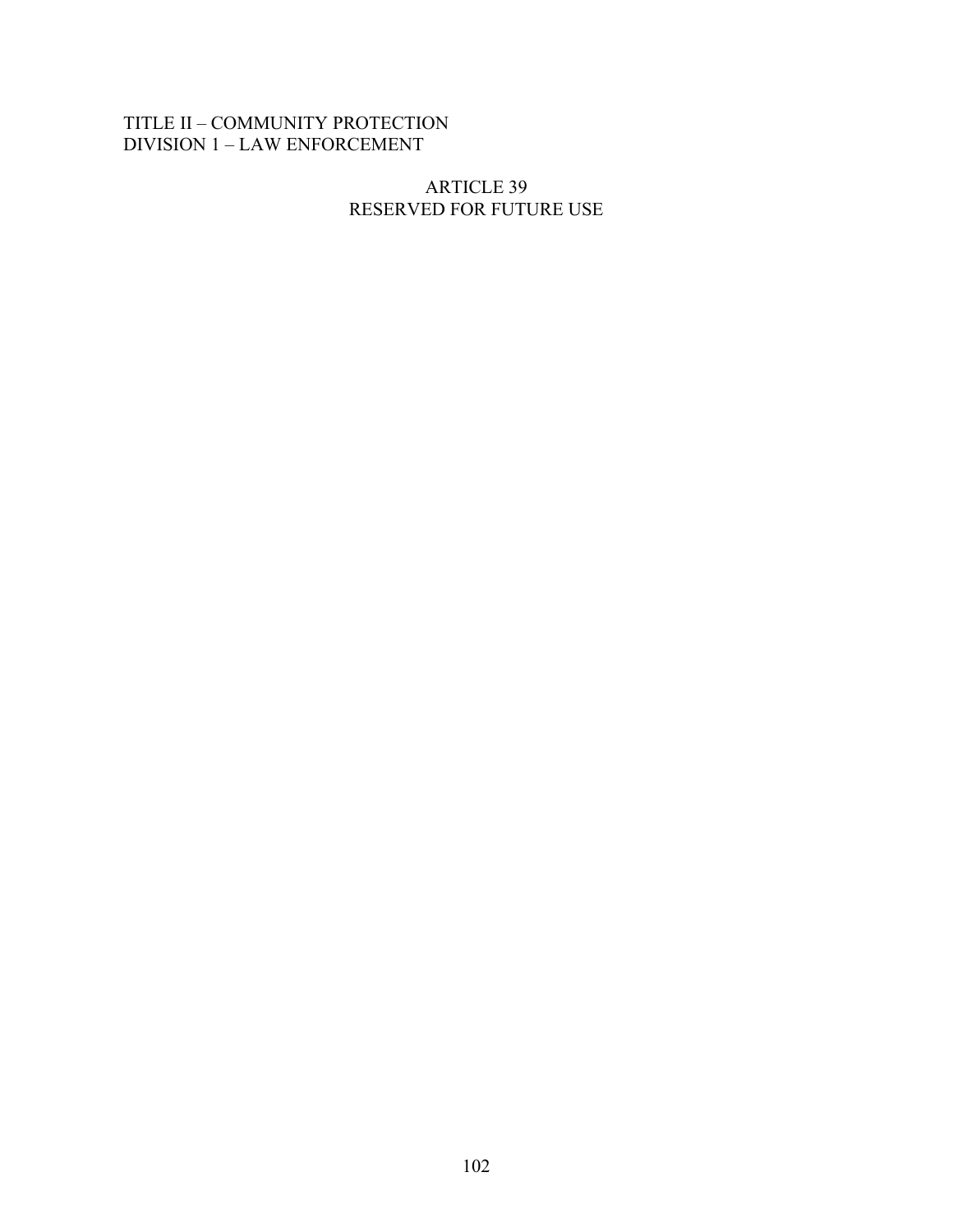## TITLE II - COMMUNITY PROTECTION DIVISION 1 - LAW ENFORCEMENT CHAPTER 6 - SNOWMOBILES

#### ARTICLE 40 **SNOWMOBILES**

40.01 **SNOWMOBILE DEFINED**. For use in this chapter the term "snowmobile" shall mean any self-propelled vehicle weighing less then one thousand (1000) pounds which utilizes wheels with low pressure tires and is designed to operated on land or ice or is equipped with sled-type runners or skis, endless belt-type tread, or any combination thereof, and is designed for travel upon snow, land or ice, except any vehicle registered as a motor vehicle under state law.

(Code of Iowa, 2013, Sec. 321G.1 (18))

40.02 **PLACE OF OPERATION**. The operators of snowmobiles shall observe the following limitations as to where snowmobiles may be operated:

1. Unplowed Streets. Snowmobiles may be operated upon streets which have not been plowed during the snow season.

(Code of Iowa, 2013, Sec. 321G.9 (4a))

2. Other Streets. Snowmobiles may be operated on any street within the city for the sole and exclusive purpose of using the most direct roadway for the ingress to and egress from the city. No snowmobile shall be driven on any roadway solely for entertainment or pleasure.

3. Parks and other Public Land. Snowmobiles shall not be operated in any city park, playground or upon any other publicly owned property except with the express permission of the governing body thereof.

4. Private Property. No snowmobile shall be operated upon private property without the express consent of the owner thereof.

(Code of Iowa, 2013, Ch. 716)

5. Sidewalk or parking. No snowmobile shall be operated upon the public sidewalk, nor shall they be operated upon that portion of the street located between the curb line and the sidewalk or property commonly referred to as the "parking" except for purposes of crossing the same to a public street upon which operation is authorized by the chapter.

40.03 **MANNER OF OPERATION**. No person shall operate a snowmobile in the city except as hereafter provided.

1. Registration. No snowmobile shall be operated in the city unless registered pursuant to state law and unless the identifying number set forth in the registration is displayed on each side of the snowmobile.

(Code of Iowa, 2013, Sec. 321G.3 and 321G.5)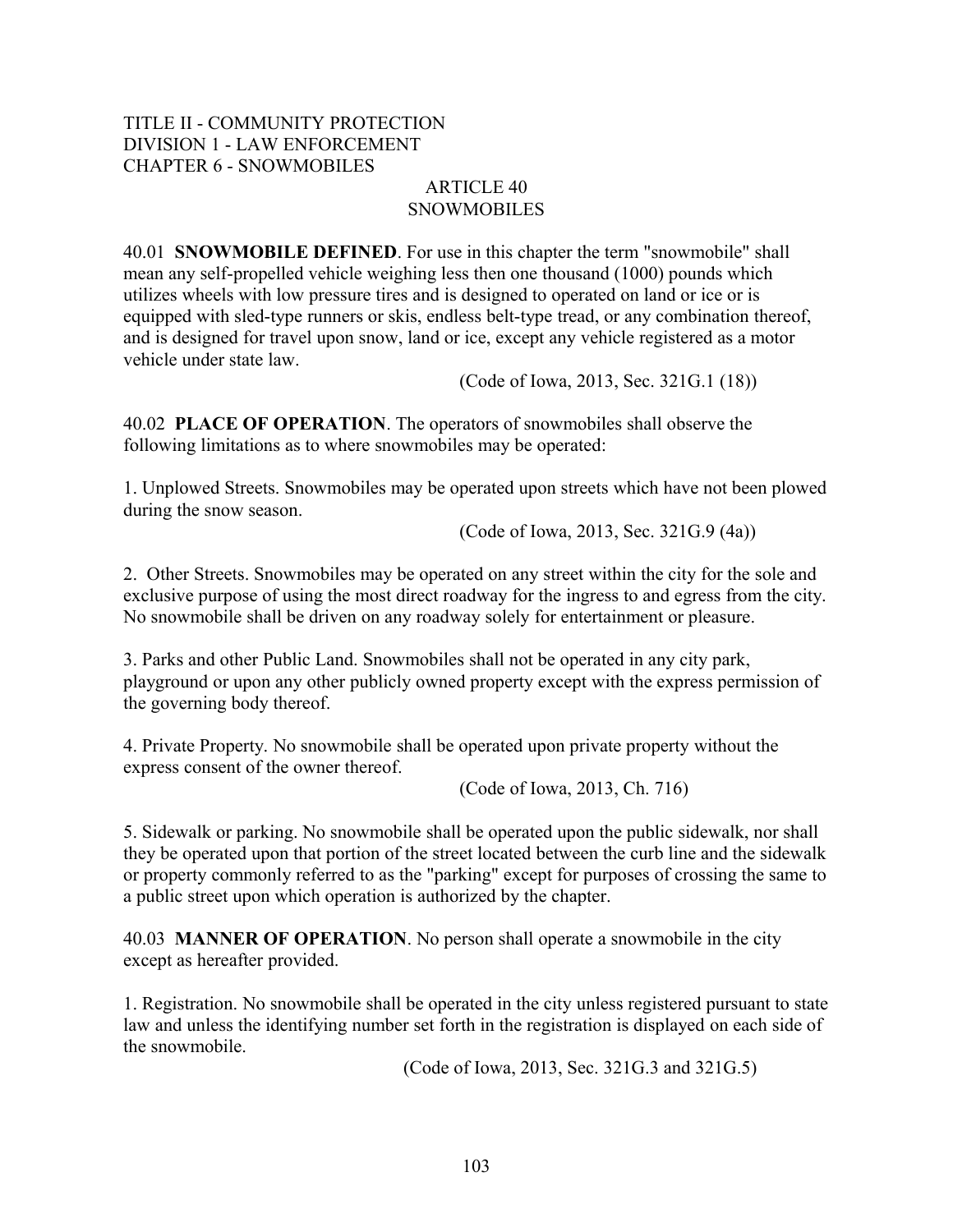2. Equipment. All snowmobiles shall be equipped with muffling devices, lights and other equipment required by state

(Code of Iowa, 2013, Sec. 321G.2)

3. Traffic Code. Snowmobile operators shall observe all state and local traffic-control regulations and devices.

(Code of Iowa, 2013, Sec. 321.256)

4. Speed. Snowmobiles shall not be operated on streets at a speed in excess of that posted nor at any time at a rate of speed greater than reasonable and proper under all existing circumstances.

(Code of Iowa, 2013, Sec. 321.G.13 (1))

5. Careless Operation. No person shall operate a snowmobile in a careless, reckless, or negligent manner so as to endanger the person or property of another or to cause injury or damage thereto.

(Code of Iowa, 2013, Sec. 321G.13 (1))

6. Intoxicated. No person shall operate a snowmobile while under the influence of intoxicating liquor or narcotics or habit forming drugs.

(Code of Iowa, 2013, Sec. 321G.13 (1)

7. Lights. No person shall operate a snowmobile without a lighted headlight and taillight when required for safety.

(Code of Iowa, 2013, Sec. 321G.12)

8. Unattended. No operator or owner shall leave or allow a snowmobile to be or remain unattended on public property while motor is running or with keys in the ignition switch.

9. A snowmobile may make a direct crossing of a prohibited street or highway provided:

(Code of Iowa, 2013, Sec. 321G.2)

A. The crossing is made at an angle of approximately ninety degrees to the direction of the street or highway and at a place where no obstruction prevents a quick and safe crossing; and

B. The snowmobile is brought to a complete stop before crossing the shoulder or main traveling way of the street or highway;

C. The driver yields the right of way to all oncoming traffic which constitutes an immediate hazard.

10. Minors. No person under sixteen years of age shall operate a snowmobile on or across a public street unless he or she has in his or her possession a valid safety certificate issued to him or her by the state conservation commission nor shall the owner or operator of any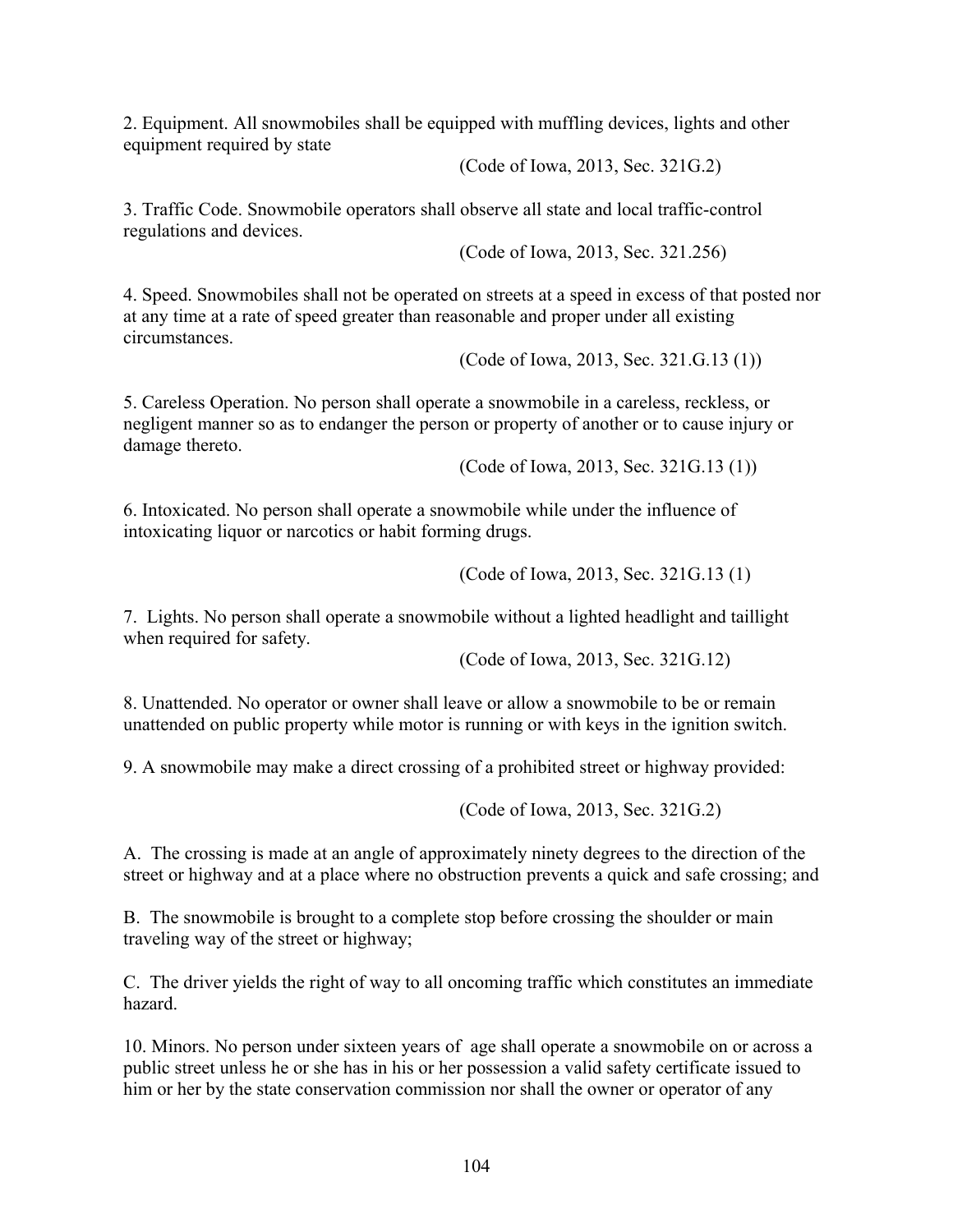snowmobile having an engine rating of 300 cubic centimeters or more permit any person under twelve years of age to operate such a snowmobile at any time except when accompanied by a responsible person of at least eighteen (18) years of age.

(Code of Iowa, 2013, Sec. 321 G. 9 (6) and 321 G. 2)

11. Hours of Operation Limited. No snowmobile shall be operated in the city between the hours of 10:00 P.M. and 7:00 A.M. except for emergency situations or for loading and unloading from a transport trailer.

(Code of Iowa, 2013, Sec. 321.G 2)

12. Thaw Ban. Snowmobiles shall not be operated during a publicized thaw ban in areas posted to prohibit such operation.

(Code of Iowa, 2013, Sec. 321 G. 2)

13. Single File. Snowmobiles shall be driven in a single file manner in the proper lane of traffic as close to the curb or edge of roadway as is possible under existing conditions.

14. Dead Man Throttle. No snowmobile shall be operated within the city unless equipped with a "dead man" throttle which when pressure is removed from the accelerator or throttle causes the engine to be disengaged from the drive mechanism.

15. Towing. No item shall be towed by a snowmobile unless coupled to said snowmobile by a rigid tow bar.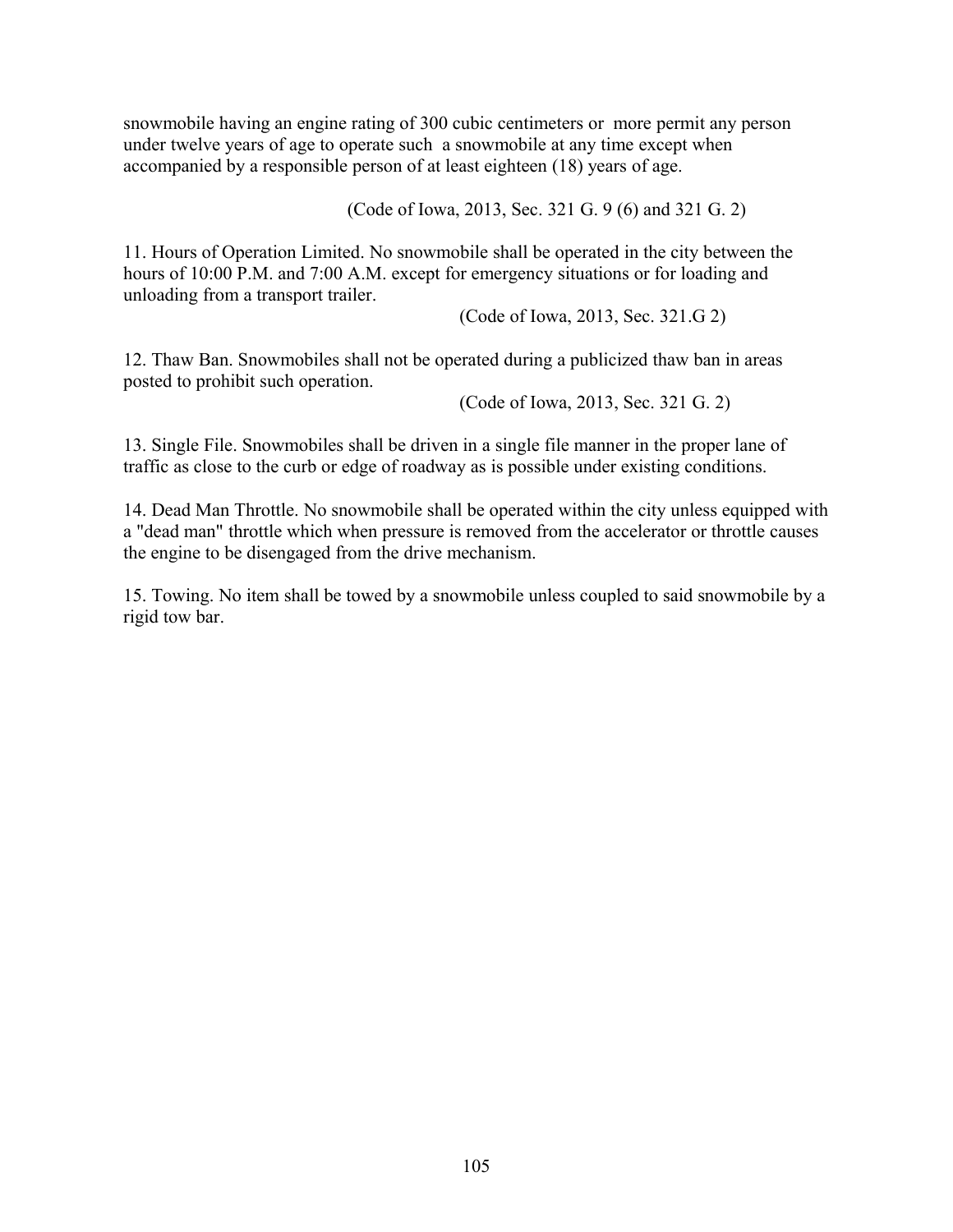# TITLE II – COMMUNITY PROTECTION DIVISION 1 – LAW ENFORCEMENT

### ARTICLE 41 RESERVED FOR FUTURE USE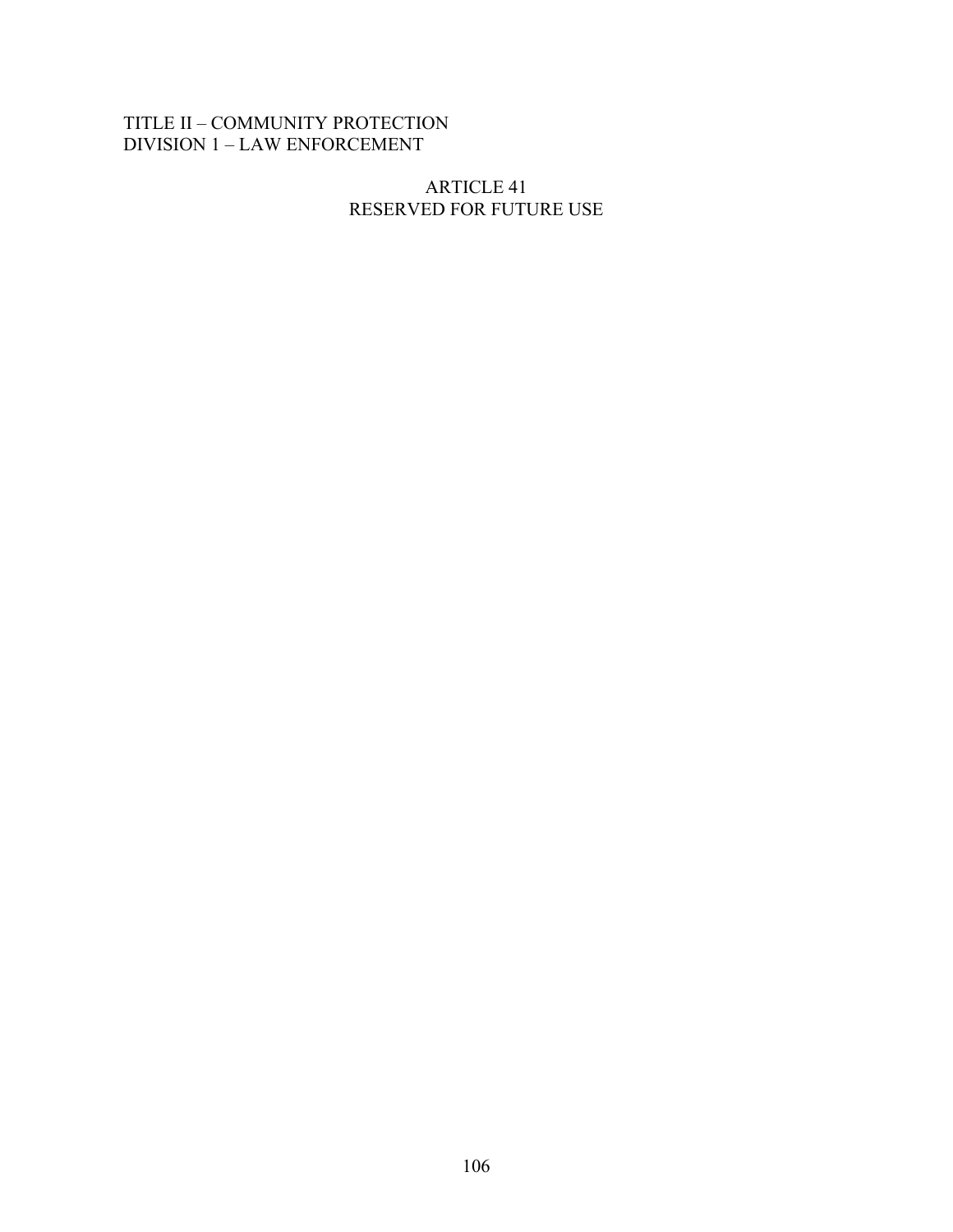### TITLE II - COMMUNITY PROTECTION DIVISION 2 - FIRE SAFETY CHAPTER 1- FIRE DEPARTMENT ADMINISTRATION

## ARTICLE 42 FIRE DEPARTMENT

42.01 **ESTABLISHMENT AND PURPOSE**. A volunteer fire department of not more than one (1) fire chief and twenty-five (25) members is hereby established to prevent and extinguish fires and to protect lives and property against fires, to promote fire prevention and fire safety, and to answer all emergency calls for which there is no other established agency.

42.02 **ORGANIZATION**. The department shall consist of the fire chief and such other officers and personnel as may be authorized by the council, not to exceed twenty-five (25) additional members.

42.03 **QUALIFICATIONS**. In no case shall any person be recruited, selected or appointed as a member of the department unless such person:

1. Resident Citizen. Is a citizen of the United States and a resident of the city or a resident of the Strawberry Point Fire District.

2. Age. Is at least eighteen (18) years of age, but not more than fifty-nine (59) years of age at the time of appointment.

3. Driver's License. Has current, valid, active Iowa driver's license.

4. Language. Is able to read and write the English language.

5. Alcohol and Drugs. Is not a drug addict or a drunkard.

6. Character. Is of good moral character as determined by a thorough investigation, and has not been convicted of a felony or a crime involving moral turpitude, and is not a registered sex offender in this state or anywhere else.

7. Abilities. Has physical and mental abilities enough to perform usual work in the department, has no disability which would prevent the performance of usual work in the department and is free of serious communicable diseases.

42.04 **APPROVED BY COUNCIL**. No person having otherwise qualified shall be appointed to the department until such appointment is submitted to and approved by a majority of the council members.

42.05 **TRAINING**. All members of the department shall attend and actively participate in regular or special training drills or programs as directed by the chief.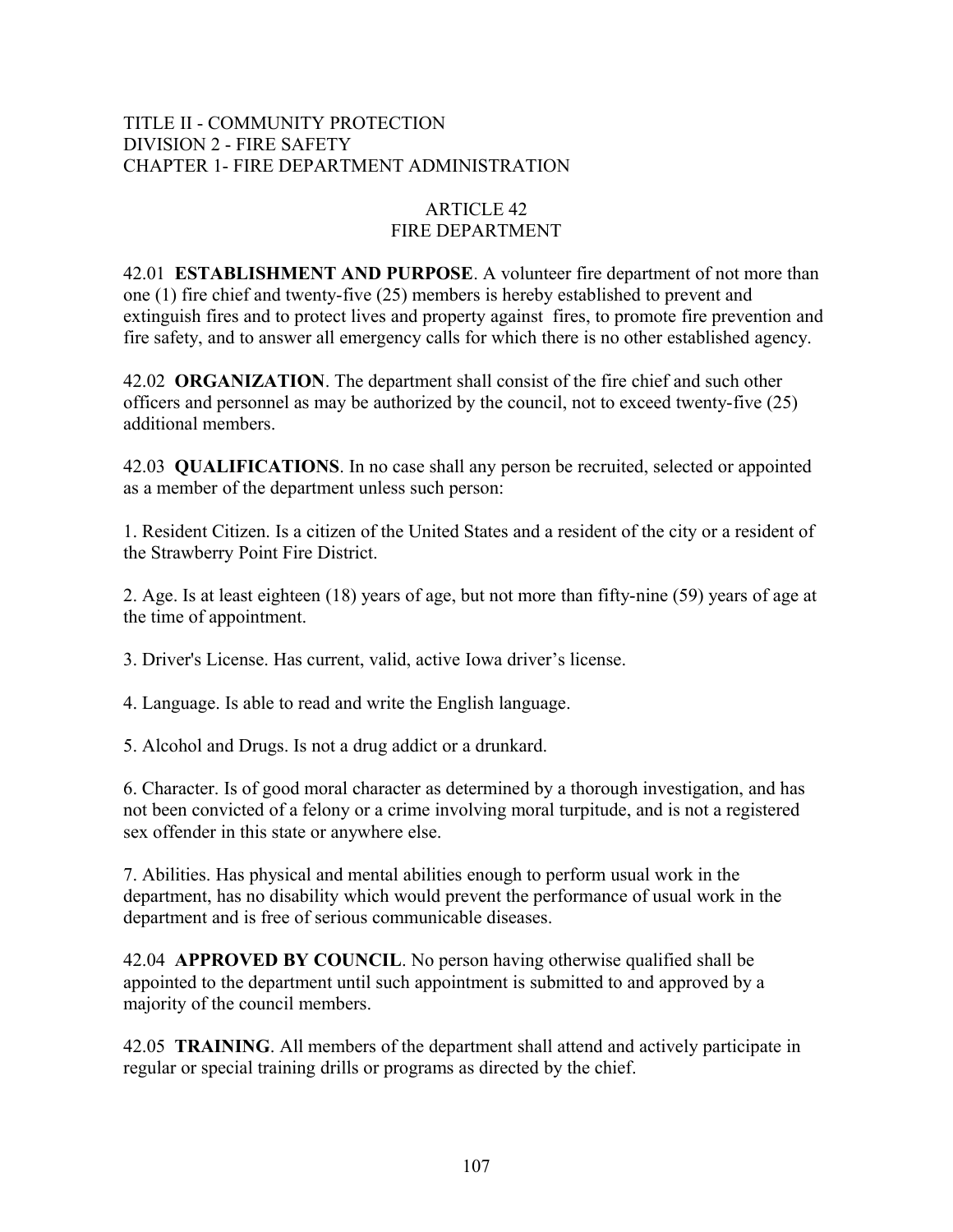42.06 **COMPENSATION**. Members of the department shall be designated by rank and receive such compensation as shall be determined by resolution of the council.

(Code of Iowa, 2013, Sec. 372.13 (4))

42.07 **FIRE CHIEF APPOINTED**. The council shall appoint the fire chief for a term of two (2) years or to fill a vacancy. The council shall be furnished the department's attendance records for drills, meetings and fires, and shall give due consideration to such records in approving the appointment of a fire chief. The fire department may recommend one of their members to the council for appointment as fire chief. The council may remove the fire chief by written order setting out the reasons for removal which shall be filed with the city administrator.

(Code of Iowa, 2013, Sec. 372.13 (4))

42.08 **FIRE CHIEF: DUTIES**. The fire chief shall have the following powers and duties:

(Code of Iowa, 2013, Sec. 372.13 (4))

1. General. Shall perform all duties required of the fire chief by law or ordinance.

2. Enforce laws. Shall enforce all ordinances and, where enabled, state laws regulating the following:

A. Fire prevention.

B. Maintenance and use of fire escapes.

C. The investigation of the cause, origin and circumstances of fires.

D. The means and adequacy of exit in case of fire, from halls, theaters, churches, hospitals, asylums, lodging houses, schools, factories and all other buildings in which the public congregates for any purpose.

E. The installation and maintenance of private fire alarm systems and fire extinguishing equipment.

3. Command. Shall be charged with the duty of maintaining efficiency, discipline and control of the fire department. The members of the fire department shall, at all times, be subject to the direction of the fire chief.

4. Property. Shall exercise and have full control over the disposition of all fire apparatus, tools, equipment and other property used by or belonging to the fire department.

5. Investigations. Shall investigate the cause, origin and circumstances of each fire by which property has been destroyed or damaged or which results in bodily injury to any person. Whenever the chief finds that bodily injury or property damage of fifty (50) dollars or more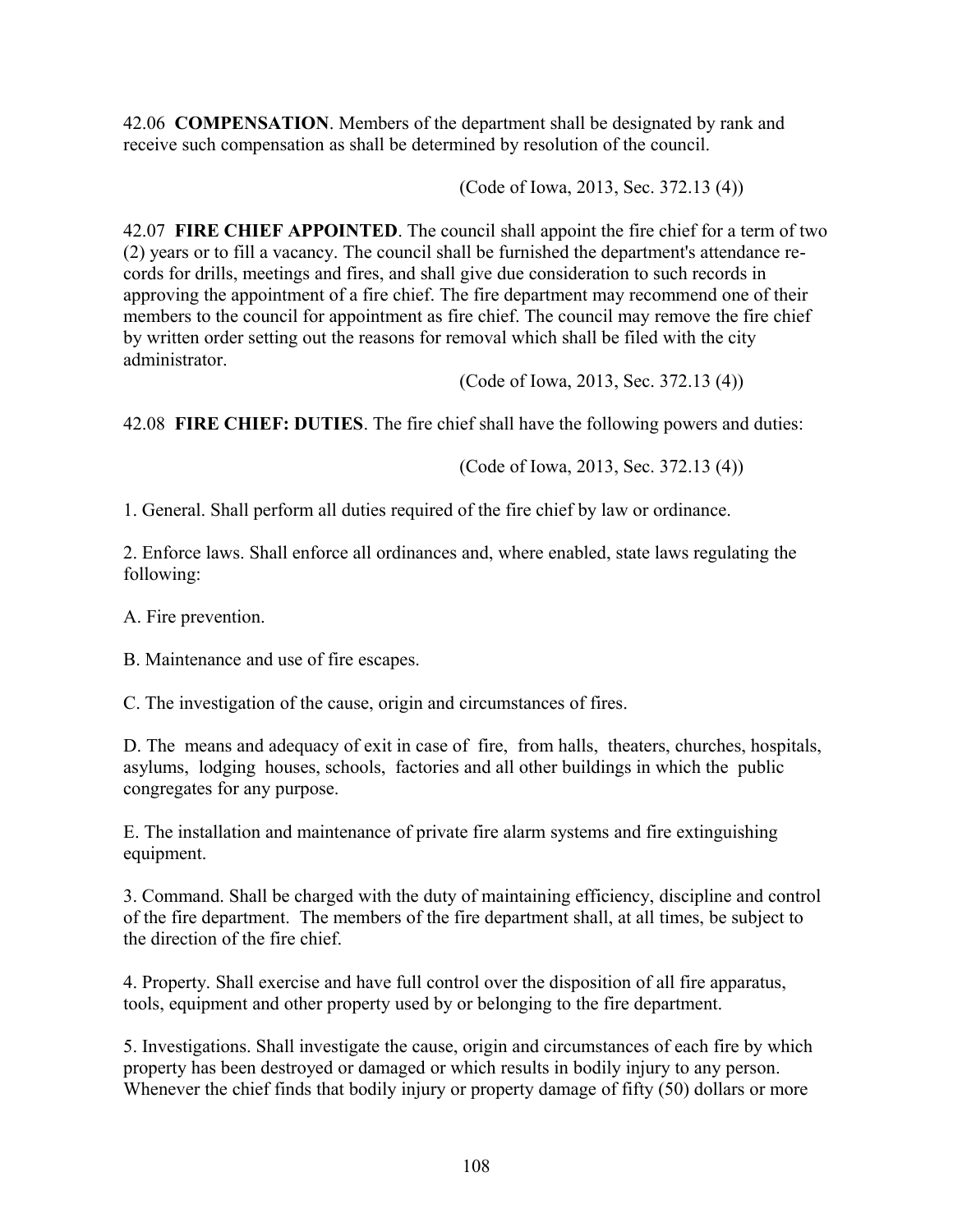was caused by such fire, or if arson is suspected, a report shall be filed with the state fire marshal in writing within one week after the fire. If the chief believes that a fire was started by design or if a death occurs as the result of the fire, the state fire marshal shall be notified by the chief.

(Code of Iowa, 2013, Sec, 100.2 and 100.3)

6. Right of Entry. Shall have the right of entry into any building or premises within his or her jurisdiction at a reasonable time and after reasonable notice to the occupant or owner. The fire chief shall conduct such investigation or inspection that he or she considers necessary in light of state law, regulation or ordinance.

(Code of Iowa, 2013, Sec. 100.12)

7. Recommendation. The fire chief shall make such recommendations to owners, occupants, caretakers or managers of buildings necessary to eliminate fire hazards.

8. Assist State Fire Marshal. The fire chief shall, at the request of the state fire marshal, and as provided by law, aid said marshal in the performance of his/her duties by investigating, presenting and reporting data pertaining to fires.

(Code of Iowa, 2013, Sec. 100.4)

9. Records. The fire chief shall cause to be kept records of the fire department personnel, operating cost and efficiency of each element of fire fighting equipment, depreciation of all equipment and apparatus, the number of responses to alarms, their cause and location, and an analysis of losses by value, type and location of buildings.

10. Reports. The fire chief shall compile and submit to the mayor and council an annual report of the status and activities of the department as well as such other reports as may be requested by the mayor or council.

11. Authority to Barricade. The fire chief shall have authority to place or erect necessary ropes, guards, barricades or other obstructions across any street, alley, right of way, or private property at or near the location of any fire scene or other emergency scene to which the fire department is responding so as to prevent accidents or interference with the fire department members or equipment, to control the scene until any investigation is complete, and/or to preserve evidence at the scene.

12. Orders and Citations. The fire chief may issue orders or citations for violations of Iowa Code Chapter 100 or the local safety code.

42.09 **CONSTITUTION AND BY-LAWS**. The department shall adopt a constitution and by-laws, not in conflict with this code and subject to approval of the council, as may be necessary for the operation of the department, and any amendments to such constitution or bylaws shall be approved by the council before they become effective.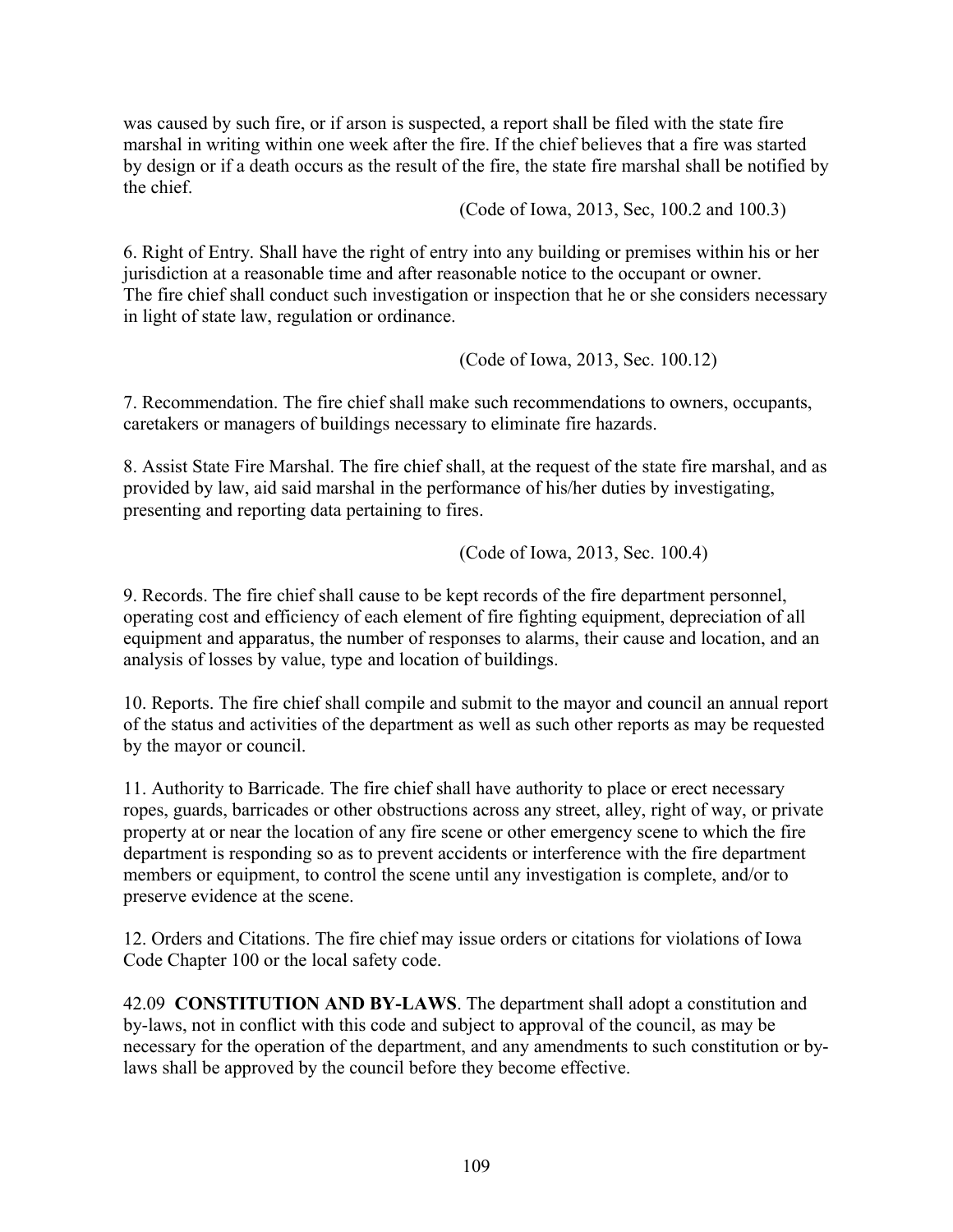42.10 **ACCIDENTAL INJURY INSURANCE**. The council shall contract to insure the city against liability for workman's compensation and against statutory liability for the costs of hospitalization, nursing, and medical attention for volunteer firemen injured in the performance of their duties as firemen whether within or outside the corporate limits of the city. All volunteer firemen shall be covered by the contract.

42.11 **LIABILITY INSURANCE**. The council shall contract to insure against liability of the city or members of the department for injuries, death or property damage arising out of and resulting from the performance of departmental duties within or outside the corporate limits of the city.

(Code of Iowa, 2013, Sec. 670.2 and 517 A.1)

42.12 **FIRES OUTSIDE THE CITY**. The department shall answer calls to fires and other emergencies outside the city limits if the fire chief determines that such emergency exists and that such action will not endanger persons and property within the city limits, said areas to include only those contracted for between the Department and Boards of Trustees of surrounding townships, except as covered by mutual aid section hereunder.

(Code of Iowa, 2013, Sec. 364.4 and (2 and 3))

42.13 **MUTUAL AID**. Subject to approval by resolution of the council, the department may enter into mutual aid agreements with other legally constituted fire departments. Copies of any such agreements shall be filed with the city administrator.

(Code of Iowa, 2013, Sec. 364.4 and (2 and 3)

42.14 **EXPULSION**. Any fireman shall be subject to expulsion from the fire department for any of the following acts or omissions:

1. Refusing or neglecting to do his/her duty as a fireman.

2. Refusing or neglecting to obey the orders of the chief or the proper commanding officer.

3. Leaving his/her post of duty while at a fire without the permission of the chief or his/her commanding officer.

42.15 **ABSENCE OF CHIEF**. In the absence of the chief, the officer next in rank shall be in charge and shall exercise all the powers of the chief.

42.16 **ASSISTANCE**. Any officer of the fire department may require the service of any person or vehicle to assist in conveying fire department equipment to the scene of any fire or assist in fighting any fire.

42.17 **PROHIBITED ACTS**. It shall be unlawful for any person to do or attempt to do, any of the following acts: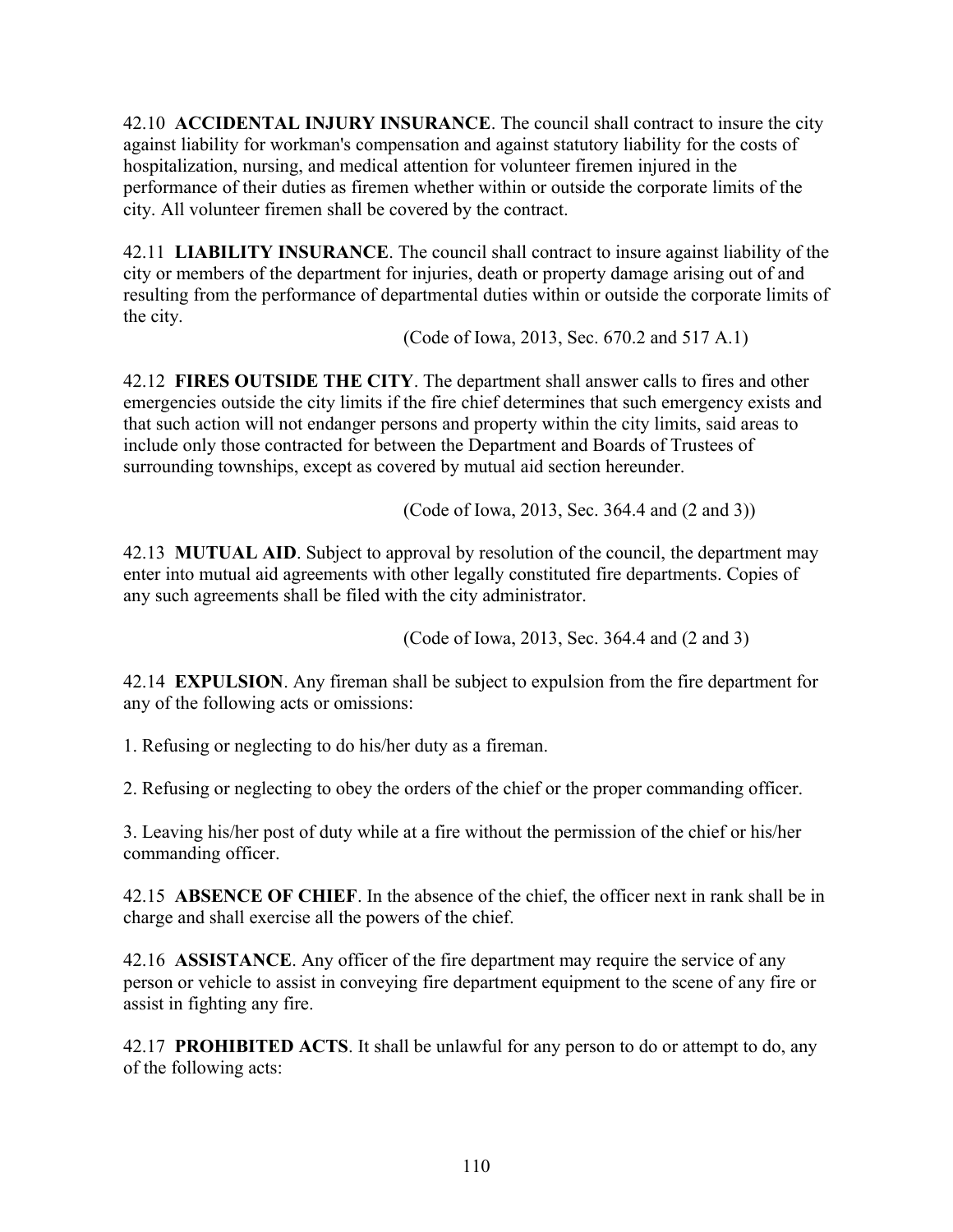1. Hinder any member of the fire department in the performance of his/her duty at a fire, going to or returning from a fire, or while attending to his/her duties as such a member.

2. To take any fire equipment or tools for private use, or to allow, authorize or permit such use of fire equipment or tools.

3. To cut, injure, deface or destroy any wires, poles, fixtures, signal boxes or other fire department apparatus belonging to the city.

4. To drive or run any vehicle over, along, across or upon any fire hose.

42.18 **FEES AND CHARGES.** All responses made by the fire and rescue department shall be billed as follows:

| Vehicle and Machinery Extraction \$ 250.00                |                           |
|-----------------------------------------------------------|---------------------------|
| Hazardous Material Response  \$ 100.00 per truck per hour |                           |
|                                                           | plus \$30.00 per man hour |
| Search and Rescue and other operations \$ 250.00          |                           |

Hazardous Material Response by another fire department or private company shall be billed directly to user of the services, but if billed to the City, the City Administrator shall issue invoices as directed below for the amount charged.

If any fire department equipment is damaged as a result of a response by the fire department, the user of the fire department services shall be responsible for reimbursement to the fire department for the damage.

The City Administrator is hereby directed to issue invoices for such fire services upon the direction of the Fire Chief, and to collect such fees on behalf of the City. Such fees collected shall be deposited in the City's Fire Department Trust and Agency fund, which shall be used to purchase equipment, training and other services and supplies for the fire and rescue department.

The fire chief may waive any fee for fire calls where there is no fire, or for smoke investigations, good-will false alarms, or minor incidents. In determining whether an incident shall be charged for, the fire chief shall determine the danger involved to equipment and fire personnel, the size of the fire, hazardous material spill, search or other incident, the number of good-will false alarms to that address in that fiscal year, the number of responses to that address, and the danger to the public. The decision of the fire chief to direct a bill for fire and rescue services may be appealed to the City Council by the individual responsible to pay the bill.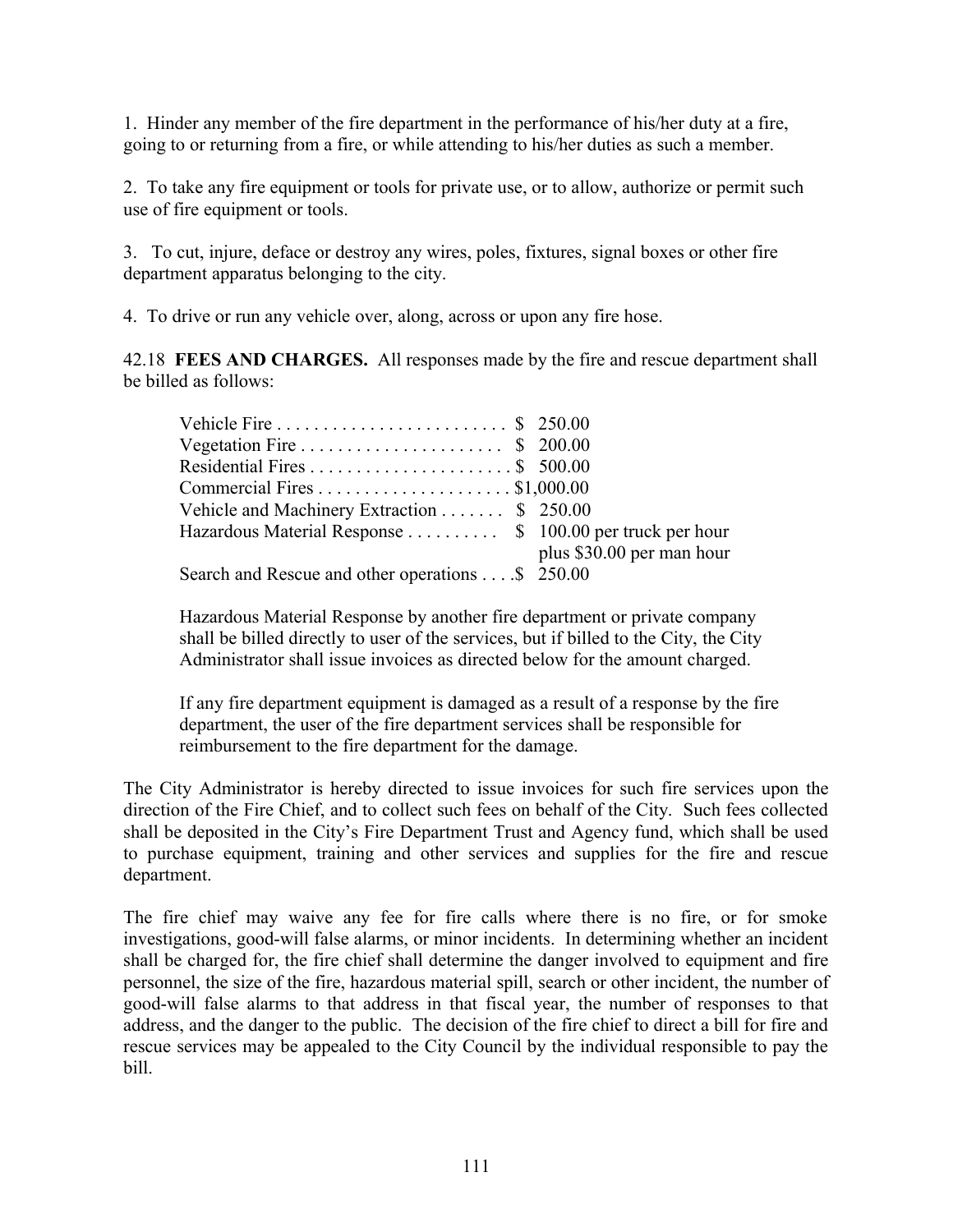There shall be no bill directed for services rendered to the federal government, the state of Iowa or any of its political subdivisions, or in any mutual aid situation, except for hazardous material response.

"Residential Fires" shall include the house, garage and any outbuildings of a premises primarily used for residential purposes. "Commercial Fires" shall include all buildings which are not primarily used for residential purposes. All mixed use fires or responses shall be billed at the higher rate.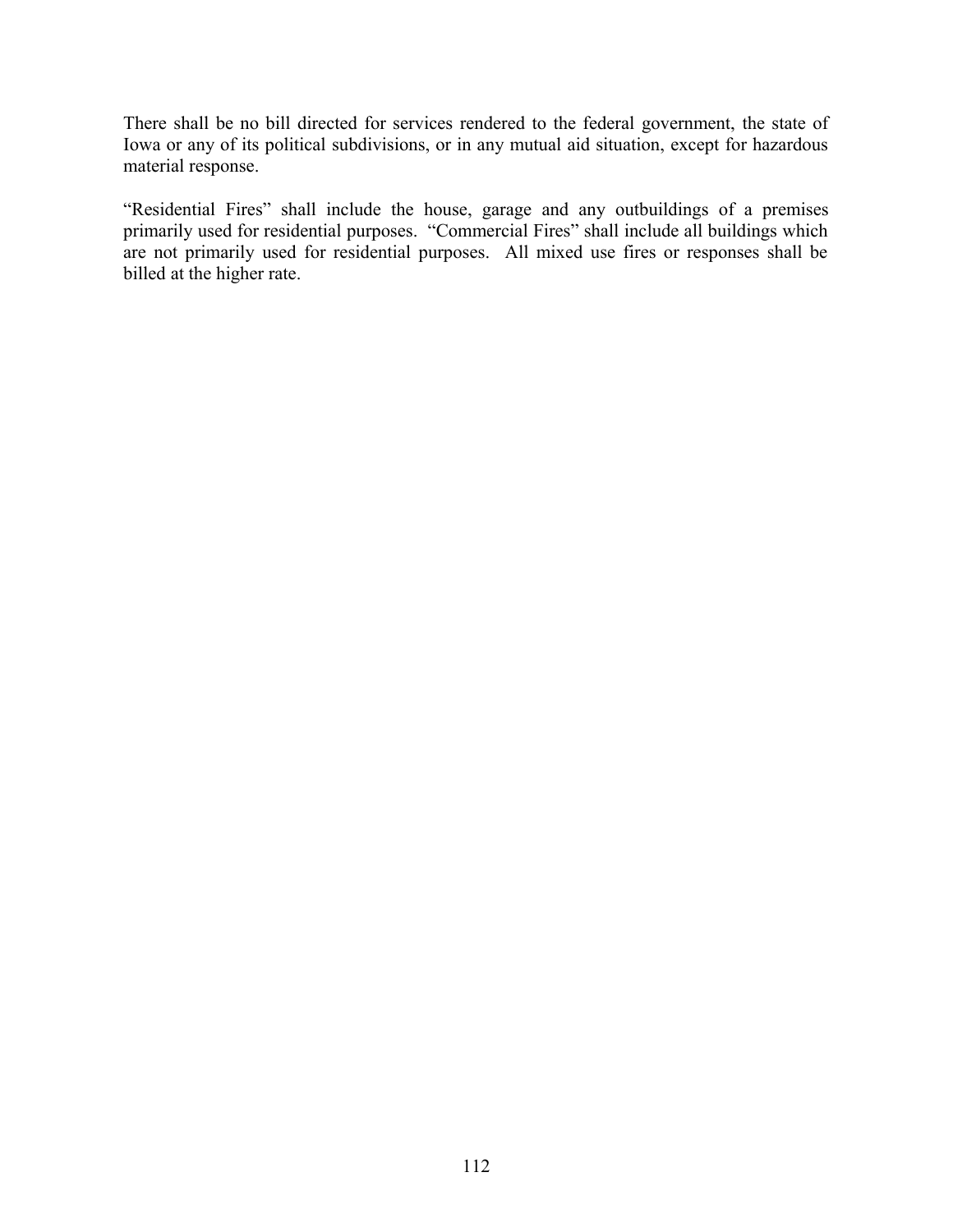TITLE II - COMMUNITY PROTECTION DIVISION 2 - FIRE SAFETY CHAPTER 2 – FIRE LIMITS

### ARTICLE 43 FIRE LIMITS

43.01 **FIRE LIMITS ESTABLISHED**. The fire limits are established to include all territory within the following boundaries:

Lots One (1) and Two (2) in Block One (1); Lots One (1) and Two (2) in Block Two (2) Lots One (1) and Two (2) in Block Three (3) Lots One (1) and Two (2) in Block Four (4) in the platted Town of Franklin in said incorporated Town; and Lot Ten (10) in Block Three (3) and Lot Six (6) in Block Four (4) in W. H. & D. M. Stearns addition to the platted Town of Franklin in said Incorporated Town.

43.02 **PLANS SUBMITTED**. It shall be unlawful to build, enlarge or alter any wall, structure, building or part thereof, within the Fire Limits, until a plan of the proposed work, together with a statement of materials to be used shall have been submitted to the mayor, who shall, if in accordance with the provisions of this chapter, issue a permit for the proposed work.

43.03 **BUILDINGS PROHIBITED**. The erection of any building or structure of any kind, or additions thereto, or substantial alterations thereof, involving partial re-building, are prohibited in the Fire limits, unless constructed in strict compliance with the provisions of this chapter.

43.04 **WALLS AND ROOF**. The building or structure shall be enclosed on all sides with walls constructed wholly of stone, brick, terra-cotta, hollow building tile, concrete or other fire proof material and the roof, top and sides of all roof structures, including dormer windows and cornices, shall be covered with incombustible material, such as metal, slate, tile, composition shingles or roofing approved by the National Board of Fire Underwriters as Fire Resistive. Wooden stud walls covered with metal or veneered with brick shall not be construed as fire proof or in compliance with the provisions of this section.

43.05 **EXTERIOR AND DIVISION WALLS**. All exterior or division walls of the buildings hereafter erected, shall be of sufficient thickness to support the load to be carried. All solid brick or reinforced concrete, exterior or division walls, shall be not less then twelve (12) inches thick in the upper two stories or upper thirty (30) feet, increasing four (4) inches in thickness for each two stories or fraction thereof below. Such exterior or division walls, when constructed of other permissible material, such as concrete tile or hollow tile, shall be at least for (4) inches thicker than solid brick or reinforced concrete walls. All exterior or division walls shall extend at least fifteen (15) inches above the roof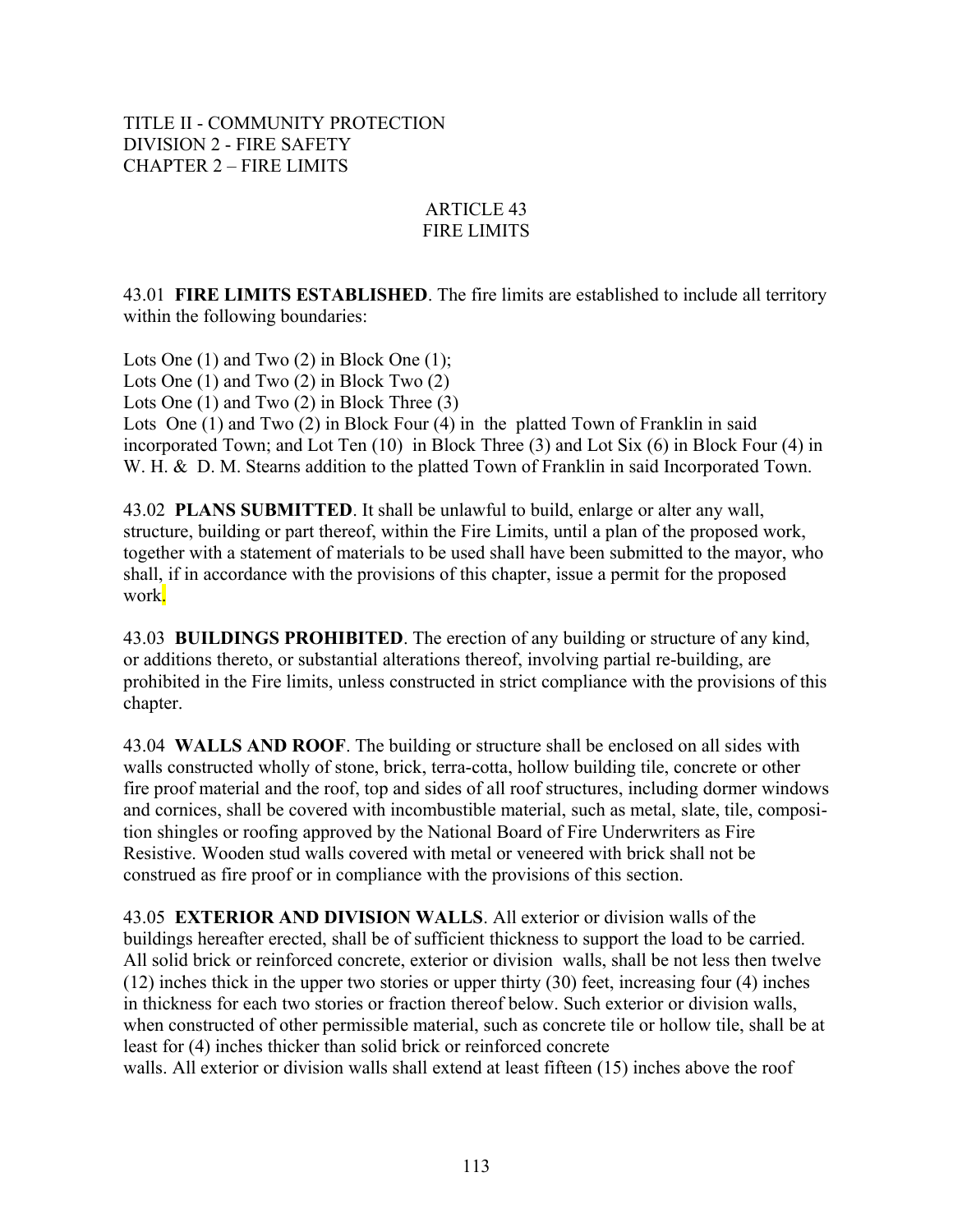43.06 **BEAMS IN WALLS**. The ends of all floor, ceiling or roof beams, entering a party or fire wall from opposite sides, shall be separated by at least four (4) inches of solid masonry. Such separation may be obtained by corbeling the wall, or staggering the beams, but no wall may be corbeled more than two (2) inches for this purpose. The ends of all wooden beams that enter walls shall be cut to bevel to make them self-releasing.

43.07 **ACCESSORY BUILDINGS**. The mayor, upon vote of a majority of the council in favor thereof, may issue a permit to build a coal house and other out buildings of other materials than those specified in this chapter, not exceeding twelve (12) feet in height and one hundred and fifty (150) square feet in area, to be placed not less than twenty feet (20') from any other building or erection within the fire limits, and with the use of which no fire is anticipated. To obtain such permit, written application shall be made to the mayor and the council before any work is done, specifying the location, size and contemplated use of the proposed erection, and if a majority of the council vote in favor or granting such permit and the mayor approves of the same, the mayor shall issue a permit in writing.

43.08 **SPECIAL PERMIT**. The council may, by four-fifths vote, issue a special permit to improve any property within the fire limits contrary to the provisions of this chapter, on condition that such improvement shall not increase the rates for the fire insurance or the fire hazard, according to the rules of the Iowa Insurance Service Bureau.

43.09 **MOVING BUILDINGS**. The removal of any building not constructed in accordance with the provisions of this chapter, from without to within the fire limits or from any part of the fire limits to any other place therein is prohibited.

43.10 **RECONSTRUCTION PROHIBITED**. Any building within the fire limits, not constructed in accordance with the provisions of this chapter, which may hereafter be damaged by fire, decay, or otherwise, to the extent of seventy-five percent (75%) of its value, shall not be repaired or rebuilt but shall be torn down or removed. When the damages are less then seventy-five percent (75%) of its value, the building shall not be repaired, so as to be higher in value then it was before the damages were sustained, except upon approval, by four-fifths of the members of the council, or the plans and specification of such repairs and rebuilding.

43.11 **BOARD OF APPRAISEMENT**. In case of a question as to the amount or extent of damage, by fire or otherwise, to any building, the damage shall be determined by a board of appeasement of three disinterested parties, owner of real estate within the fire limits, one of whom shall be appointed by the owner or agent of the building, the second by the mayor and the persons thus chosen shall select a third person. If the members of the board appointed by the owner of the property and by the mayor are unable to agree upon the third member, within ten (10) days of their appointment, the council shall appoint such third member. The members of the board shall fix the amount or extent of the damage. Their decision shall be in writing, shall be final and conclusive, and shall be filed with the city administrator. No building within the Fire Limits about which there is a question shall be repaired or rebuilt until such finding has been filed with the city administrator.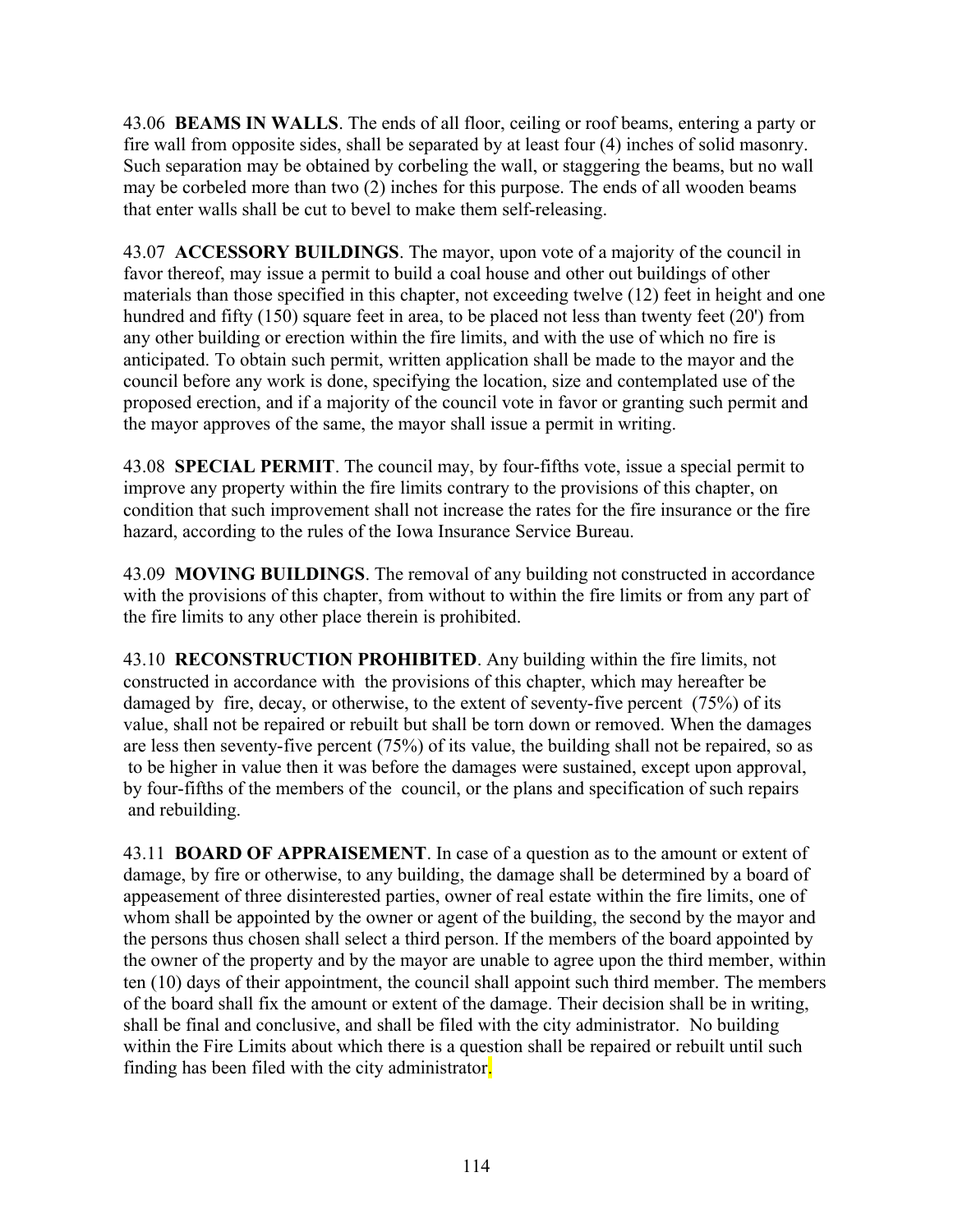43.12 **REMOVAL OF BUILDINGS**. Any person, firm or corporation who shall erect or move any building in the Fire Limits, contrary to the provisions of this chapter, shall be given ten (10) days written notice by the mayor to remove or tear down the same, and if such removal or taking down is not completed within ten (10) days from the time of the service of such notice, the mayor shall cause the same to be removed or taken down. The mayor shall report an itemized bill of the expense to the city administrator, and the same shall be charged to the person, firm or corporation owning such building. The city administrator shall present the bill to the owner of the property and if the bill is not paid within ten (10) days from the date it is presented, the amount of the bill shall be certified, by the city administrator to the county auditor, as a special tax against the property and collected the same as other taxes.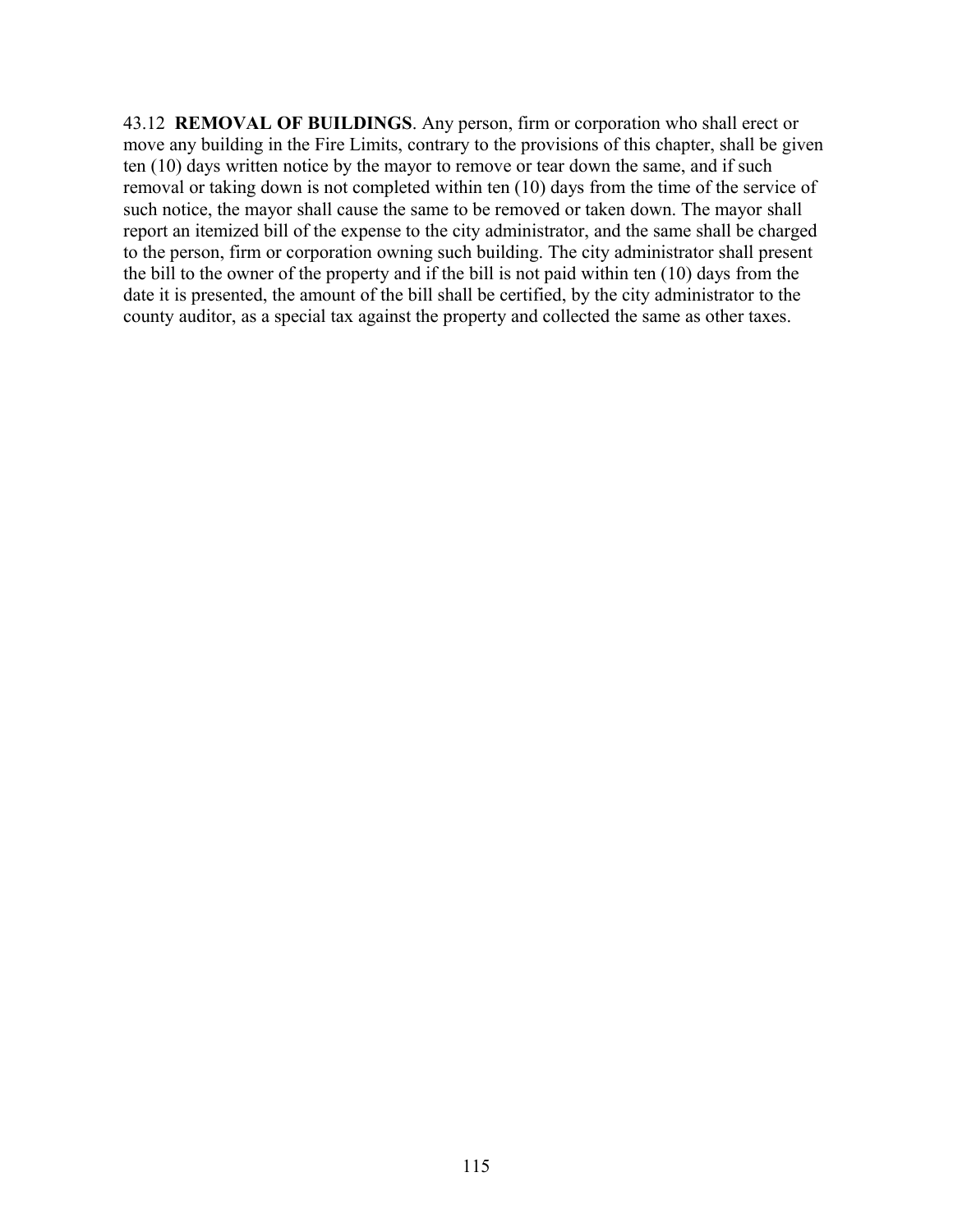## TITLE II - COMMUNITY PROTECTION DIVISION 3 - BUILDING AND PROPERTY REGULATIONS CHAPTER 1 – DANGEROUS BUILDINGS

### ARTICLE 44 DANGEROUS BUILDINGS

44.01 **ENFORCEMENT OFFICER**. The mayor shall be the enforcement officer and shall be responsible for the enforcement of this chapter.

44.02 **GENERAL DEFINITION OF UNSAFE**. All buildings or structures which are structurally unsafe or not provided with adequate egress, or which constitute a fire hazard, or are otherwise dangerous to human life, or which in relation to existing use constitute a hazard to safety to health, or public welfare, by reason of inadequate maintenance, dilapidation, obsolescence, or abandonment, as specified in this chapter or any other ordinance, are, for the purpose of this chapter, unsafe buildings. All such buildings are hereby declared to be public nuisances and shall be abated by repair, rehabilitation, demolition, or removal in accordance with the procedure specified in this chapter.

(Code of Iowa, 2013, 657.1 and 364.12 (3a))

44.03 **UNSAFE BUILDING**. "Unsafe building" shall mean any structure or mobile home meeting any or all of the following criteria:

1. Whenever any portion or member of appurtenance thereof is likely to fail, or to become detached or dislodged, or to collapse and thereby injure persons or damage property.

2. Whenever any portion of a building, or any member, appurtenance or ornamentation on the exterior thereof is not of sufficient strength or stability, or is not so anchored, attached or fastened in place so as to be capable of resisting a wind pressure of 20 pound per square foot.

3. Whenever any portion thereof has wracked, warped, buckled or settled to such an extent that walls or other structural portions have materially less resistance to wind or earthquakes then is required in the case of similar new construction.

4. Whenever the building or structure, or any portion thereof, because of (a) dilapidation, deterioration, or decay; (b) faulty construction; (c) the removal, movement or instability of any portion of the ground necessary for the purpose of supporting such building; (d) the deterioration, decay or inadequacy of its foundation; or (e) any other cause, is likely to partially or completely collapse.

5. Whenever, for any reason, the building or structure, or any portion thereof, is manifestly unsafe for the purpose for which is being used.

6. Whenever the exterior walls or other vertical structure members list, lean or buckle to such as extent that a plumb line passing through the center of gravity does not fall inside the middle one-third of the base.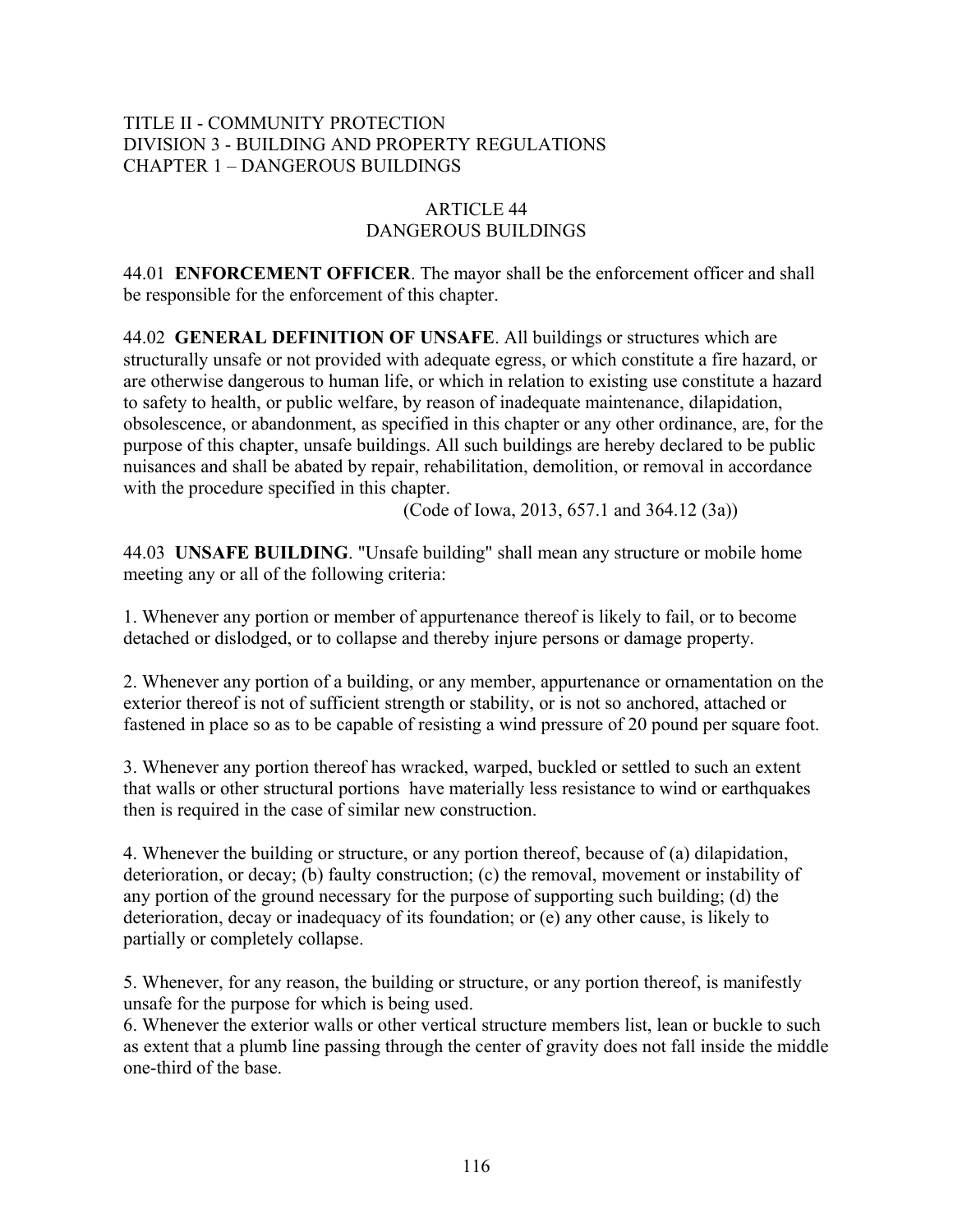7. Whenever the building or structure, exclusive of the foundation, shows 33 percent or more damage or deterioration of its supporting member or members, or 50 percent damage or deterioration of its non-supporting members, enclosing or outside walls or coverings.

8. Whenever the building or structure has been so damaged by fire, wind, earthquake or flood, or has become so dilapidated or deteriorated as to become (a) an attractive nuisance to children; (b) a harbor for vagrants, criminals or immoral persons; or as to (c) enable persons to resort thereto for the purpose of committing unlawful or immoral acts.

9. Whenever a building or structure, used or intended to be used for dwelling purposes, because of inadequate maintenance, dilapidation, decay, damage, faulty construction or arrangement, inadequate light, air or sanitation facilities, or otherwise, is determined by any health officer to be unsanitary, unfit for human habitation or in such condition that is likely to cause sickness or disease.

10. Whenever any building or structure, because of obsolescence, dilapidated condition, deterioration, damage, inadequate exits, lack of sufficient fire resistive construction, faulty electric wiring, gas connections or heating apparatus, or other cause, is determined by the Fire Marshall or Fire Chief to be a fire hazard.

11. Whenever any building or structure is in such a condition as to constitute a public nuisance know to the common law or in equity jurisprudence.

12. Whenever any portion of a building or structure remains on a site after the demolition or destruction of the building or structure or whenever any building or structure is abandoned for a period in excess of six months so as to constitute such building portion thereof an attractive nuisance or hazard to the public.

44.04 **NOTICE TO OWNER**. The enforcement officer shall examine or cause to be examined every building or structure or portion thereof reported as dangerous or damaged and, if such is found to be unsafe building as defined in this chapter, the enforcement officer shall give to the owner of such building or structure written notice stating the defects thereof. This notice may require the owner or person in charge of the building or premises, within 48 hours or such reasonable time as the circumstances require, to commence either the required repairs or improvements or demolition and removal of the building or structure or repairs or improvements or demolition and removal of the building or structure or portions thereof, and all such work shall be completed within 90 days from date of notice, unless otherwise stipulated by the enforcement officer. If necessary, such notice shall also require the building, structure, or portion there of to be vacated forthwith and not reoccupied until the required repairs and improvements are completed, inspected, and approved by the enforcement officer. (Code of Iowa, 2013, Sec. 364.12 (3h))

1. Notice Served. Such Notice shall be served in the manner provided for service of original notice of the Iowa rules of civil procedure upon the owner of record, if he/she shall be found within the city limits. If he/she is not found within the city limits such services may be made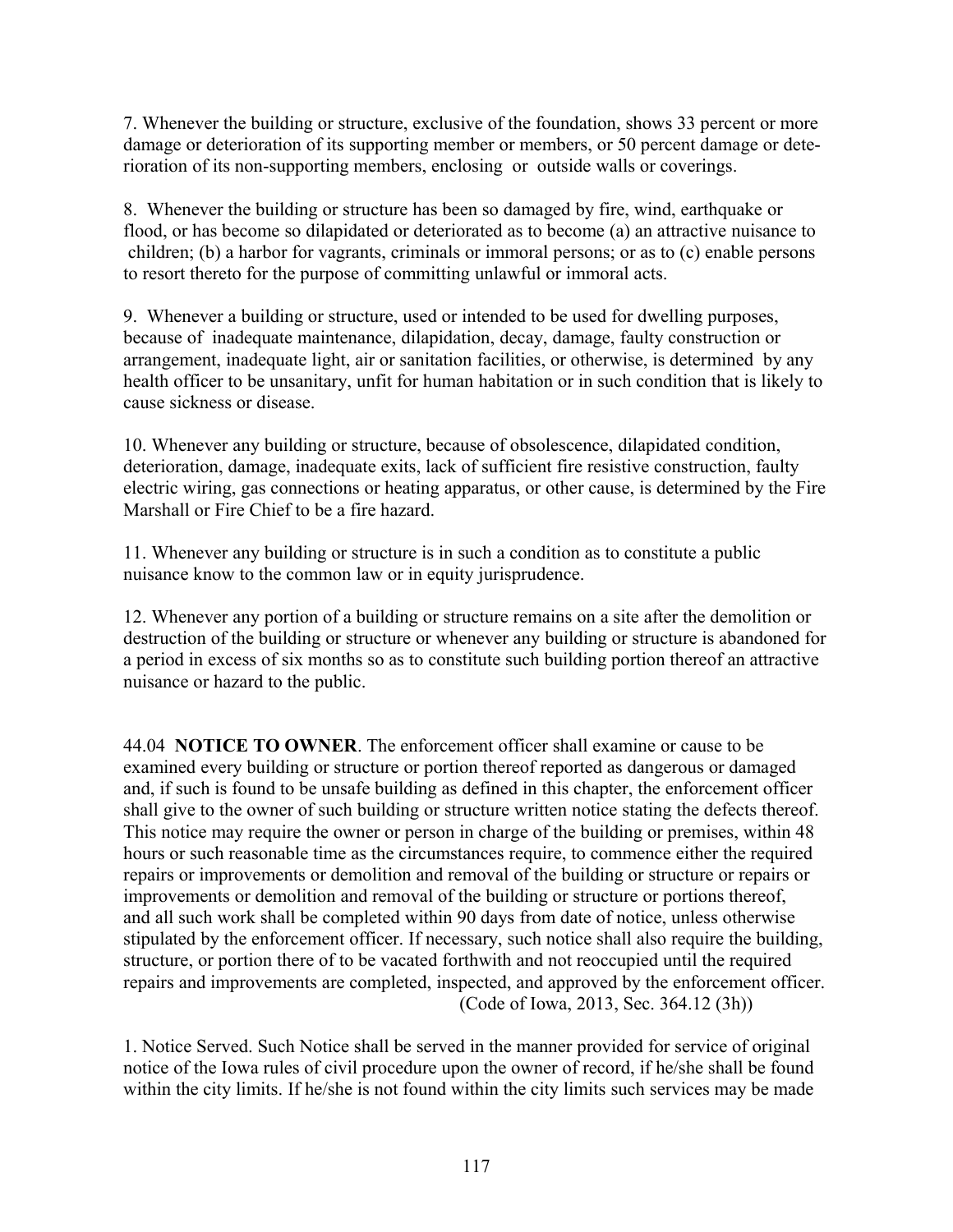upon said owner by registered mail or certified mail, the designated period within which said owner or person in charge is required to comply with the order of the enforcement officer shall begin as of the date he/she received such notice.

2. Hearing. Such notice shall also advise the owner that he/she may request a hearing before the council on the notice by filing a written request for hearing within the time provided in the notice.

44.05 **CONDUCT OF HEARING**. If requested, the council shall conduct a hearing in accordance with the following:

1. Nature. The owner shall be served with written notice specifying the date, time and place of hearing.

2. Owner's Rights. At the hearing, the owner may appear and show cause why the alleged nuisance shall not be abated.

3. Determination. The council shall make and record findings of fact and may issue such order as it deems appropriate.

44.06 **POSTING OF SIGNS**. The enforcement officer shall cause to be posted at each entrance to such building a notice to read: "DO NOT ENTER. UNSAFE TO OCCUPY. City of Strawberry Point". Such notice shall remain posted until the required repairs, demolition, or removal are completed. Such notice shall not be removed without written permission of the enforcement officer and no person shall enter the building except for the purpose of making the required repairs or of demolishing the building.

44.07 **RIGHT TO DEMOLISH**. In case the owner shall fail, neglect, or refuse to comply with the notice to repair, rehabilitate, or to demolish and remove said building of structure or portion thereof, the council may order the owner of the building prosecuted as a violator of the provisions of this chapter and may order the enforcement officer to proceed with the work specified in such notice. A statement of the cost of such work shall be transmitted to the council.

(Code of Iowa, 2013, Sec. 364.12 (3h))

44.08 **COSTS**. Costs incurred under Section 43.07 shall be paid out of the city treasury. Such costs shall be charged to the owner of the premises involved and levied as a special assessment against the land on which the building or structure is located, and shall be certified to the County Auditor for collection in the manner provided for other taxes.

(Code of Iowa, 2013, Sec 364.12 (3h))

# TITLE III - MENTAL AND PHYSICAL HEALTH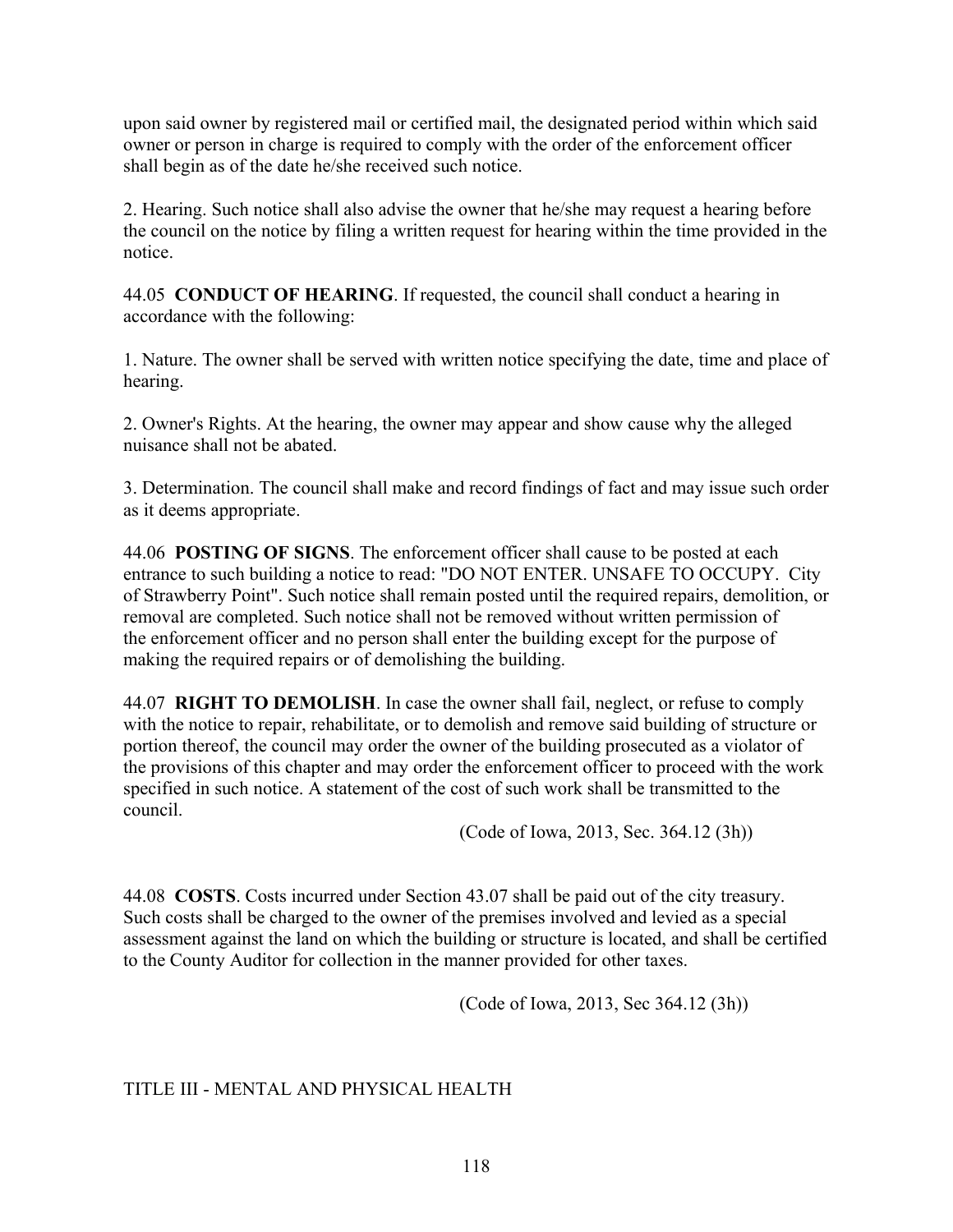#### CHAPTER 1 - NUISANCES

#### ARTICLE 45 GENERAL PROVISIONS

45.01 **DEFINITIONS**. For use in this chapter, the following terms are defined:

1. "Nuisance": shall mean whatever is injurious to health, indecent, unreasonably offensive to the senses, or an obstruction to the free use of property so as to essentially interfere unreasonably with the comfortable enjoyment of life or property. The following are declared to be nuisances:

(Code of Iowa, 2013, Sec. 657.1)

A. Offensive Smells. The erecting, continuing or using of any building or other place for the exercise of any trade, employment or manufacture which, by occasioning noxious exhalations, offensive smells, or other annoyances become injurious and dangerous to the health, comfort or property of individuals of the public.

(Code of Iowa, 2013, Sec. 657.2(1))

B. Filth or Noisome Substance. The causing or suffering any offal, filth or noisome substance to be collected or to remain in any place to the prejudice of others.

(Code of Iowa, 2013, Sec. 657.2 (2))

C. Water Pollution. The corrupting or rendering unwholesome or impure the water of any river, stream or pond, or unlawfully diverting the same from its natural course or state, to the injury or prejudice of others.

(Code of Iowa, 2013, Sec 657.2 (4))

D. Blocking Public and Private Ways. The obstructing or encumbering by fences, buildings or otherwise the public roads, private ways, streets, alleys, commons, landing places, parking lots, or burying grounds.

(Code of Iowa, 2013, Sec. 657.2 (5))

E. Billboards. Billboards, signboards and advertising signs, whether erected and constructed on public or private property, which so obstruct and impair the view of any portion or part of a public street, avenue, highway, boulevard or alley or of a railroad or street or street railway track as to render dangerous the use thereof.

(Code of Iowa, 2013, Sec. 657.2 (7))

F. Abandoned Appliances. Placing or allowing to be placed, and discarded, abandoned, unattended, or unused refrigerator, ice box, oven or similar container equipped with an air-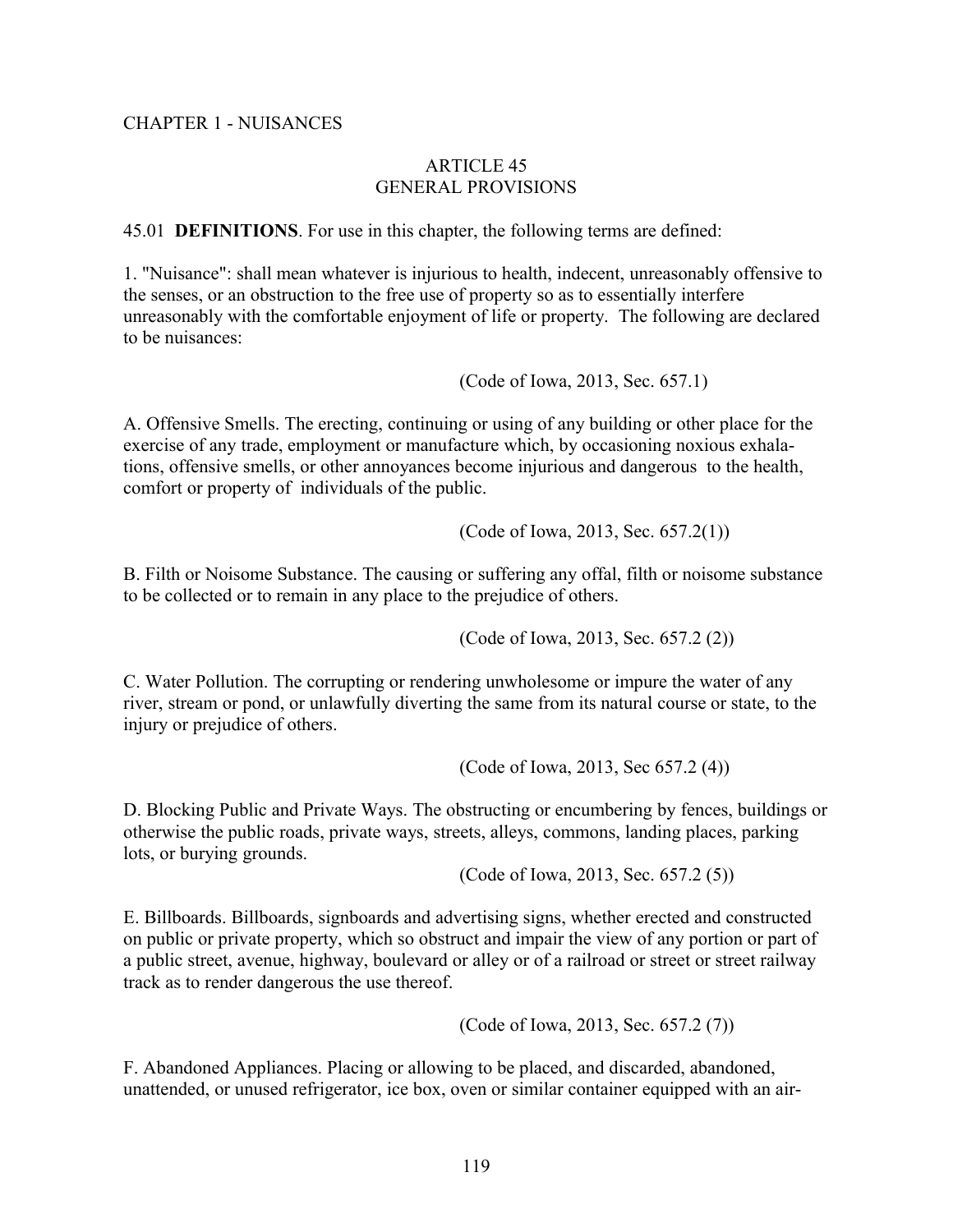tight door or lid, snap lock, or other locking device which cannot be released from the inside, in a location accessible to children, outside any building, dwelling or within an unoccupied or abandoned building or dwelling, or other structure, under the control of any person without first removing the door, lid, snap lock, or other locking device from said icebox, refrigerator, oven, or similar container. This provision applies equally to the owner of any such refrigerator, ice box, oven or similar container, and to the owner or occupant of the premises where the hazard is permitted to remain.

(Code of Iowa, 2013, Sec. 727.3)

G. Storing of Inflammable Junk. The depositing or storing of inflammable junk, such as old rags, rope, cordage, rubber, bones and paper, by dealers in such articles within the fire limits of the city, unless it be in a building of fireproof construction.

(Code of Iowa, 2013, Sec. 657.2 (10))

H. Air Pollution. The emission of dense smoke, noxious fumes or fly ash.

(Code of Iowa, 2013, Sec. 657.2 (11))

I. Weeds. Dense growth of all weeds, vines, brush or other vegetation in the city so as to constitute a health, safety or fire hazard.

(Code of Iowa, 2013, Sec. 657.2 (12))

J. Dutch Elm Disease. Trees infected with Dutch Elm Disease.

(Code of Iowa, 2013, Sec. 657.2 (13))

45.02 **NUISANCES PROHIBITED**. The creation or maintenance of a nuisance is prohibited, and a nuisance, public or private, may be abated in any manner provided for in this code.

#### TITLE III - MENTAL AND PHYSICAL HEALTH CHAPTER 1 - NUISANCES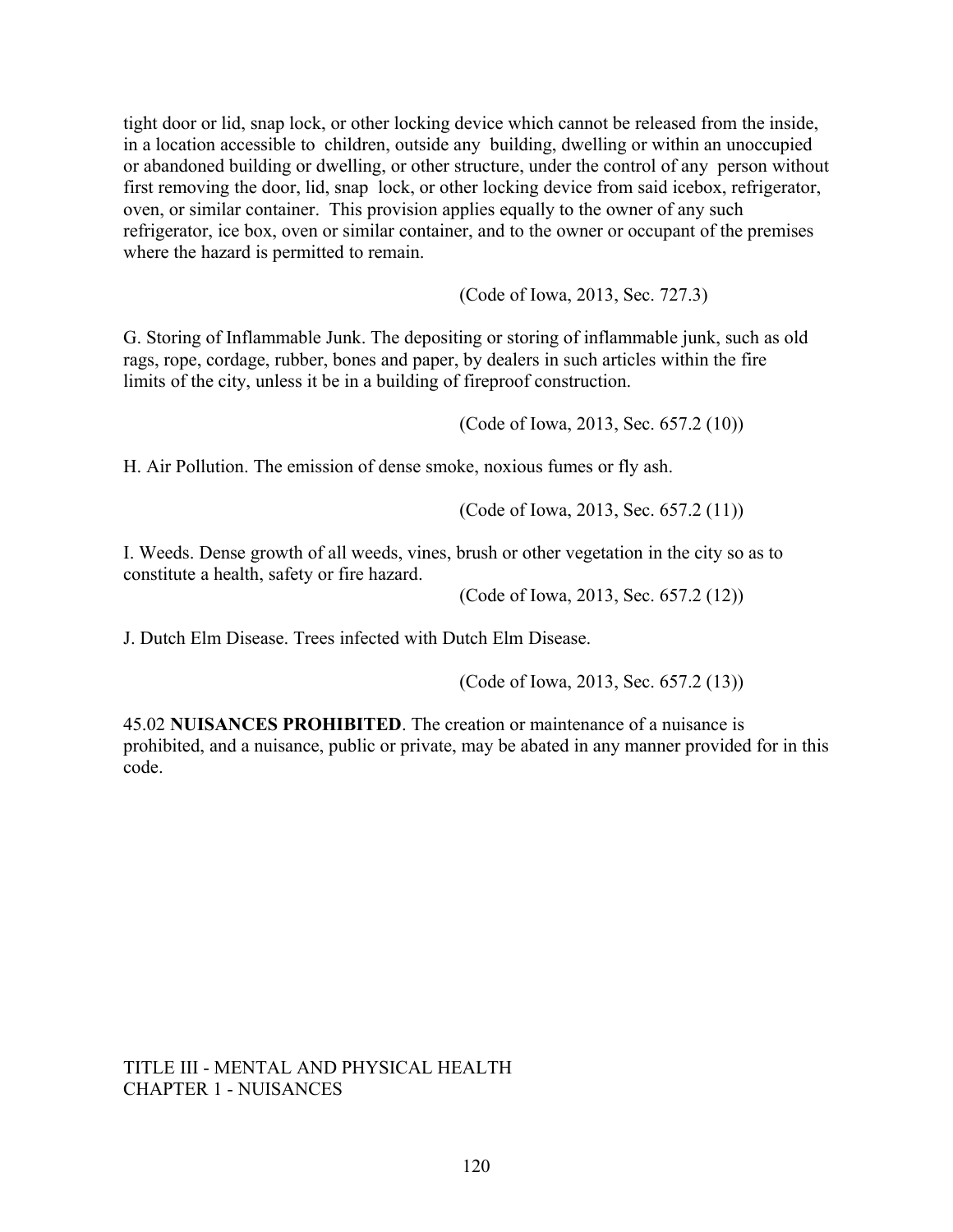### ARTICLE 46 ABATEMENT PROCEDURE

46.01 **NUISANCE**: Abatement. Whenever the mayor or other authorized municipal officer finds that a nuisance exists, he/she shall cause to be served upon the property owner a written notice to abate the nuisance with a reasonable time after notice.

(Code of Iowa, 2013, Sec. 364.12 (3h))

46.02 **NOTICE TO ABATE**: Contents. The notice to abate shall contain:

(Code of Iowa, 2013, Sec. 364.12 (3h))

1. Description of Nuisance. A description of what constitutes the nuisance or other condition.

2. Location of Nuisance. The location of the nuisance or condition.

3. Acts Necessary to Abate. A statement of the act or acts necessary to abate the nuisance or condition.

4. Reasonable Time. A reasonable time within which to complete the abatement.

5. Assessment at City Costs. A statement that if the nuisance or condition is not abated as directed and no request for hearing is made within the time prescribed, the city will abate it and assess the costs against such person.

46.03 **METHOD OF SERVICE**. The notice may be in the form of an ordinance or sent by certified mail to the property owner.

(Code of Iowa, 2013, Sec. 321.12 (3h))

46.04 **REQUEST FOR HEARING**. Any person ordered to abate a nuisance may have a hearing with the council as to whether a nuisance exists. A request for a hearing must be made in writing and delivered to the city administrator within the time stated in the notice, or it will be conclusively presumed that a nuisance exists and it must be abated as ordered. The hearing will be before the council at a time and place fixed by the council. The findings of the council shall be conclusive and, if a nuisance is found to exist, it shall be ordered abated within a reasonable time under the circumstances.

46.05 **ABATEMENT IN EMERGENCY**. If it is determined that an emergency exists by reason of the continuing maintenance of the nuisance or condition, the city may perform any action which may be required under this chapter without prior notice. The city shall assess the costs as provided in Section 46.06 after notice to the property owner under the applicable provisions of Section 46.01, 46.02 and 46.03 and hearing as provided in Section 46.04.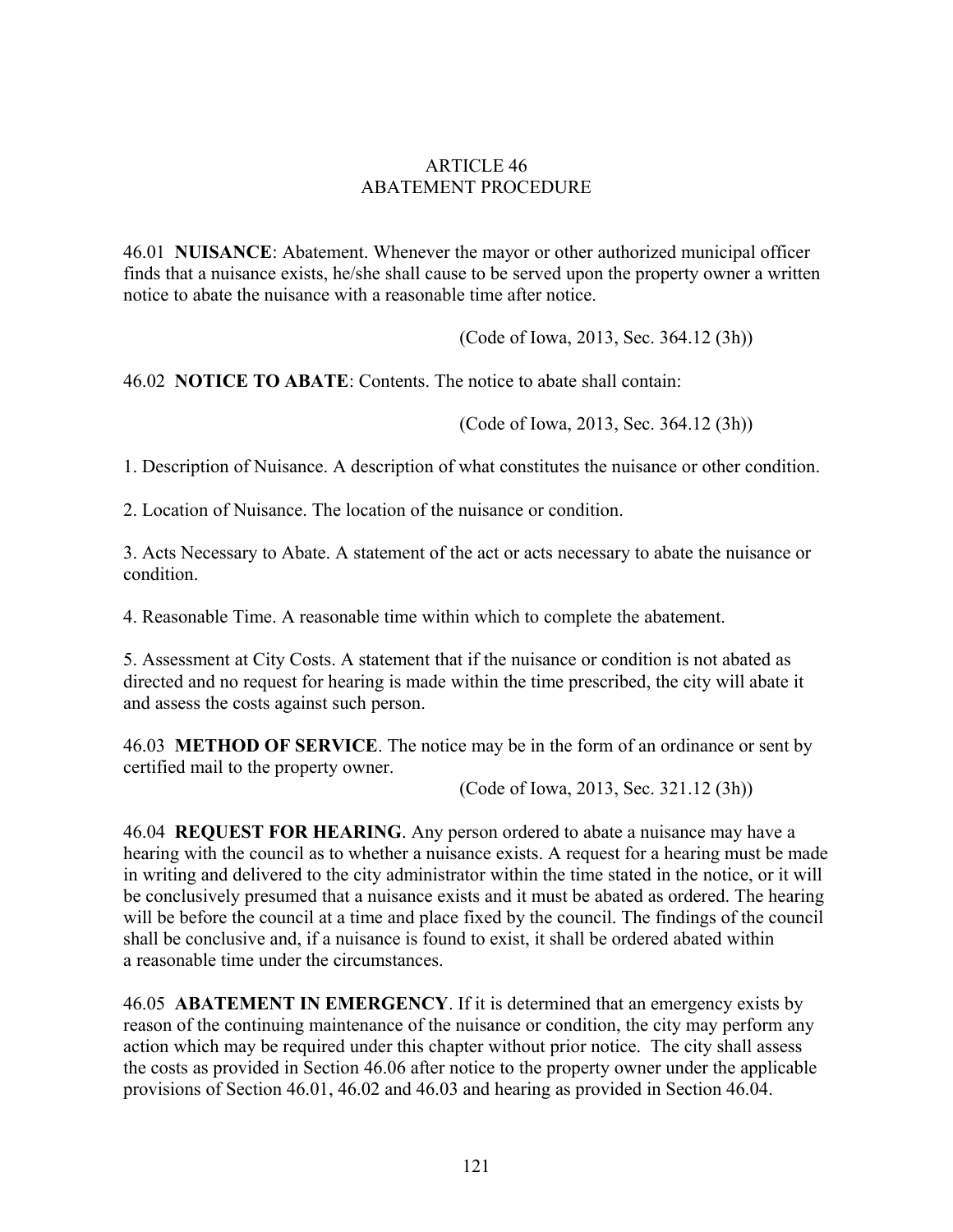(Code of Iowa, 2013, Sec. 364.12 (3h))

46.06 **ABATEMENT BY CITY**. The city administrator shall send a statement of the total expense incurred by certified mail to the property owner who has failed to abide by the notice to abate, and if the amount shown by the statement has not been paid within one month, the city administrator shall certify the costs to the county auditor and it shall then be collected with, and in the same manner, as general property taxes.

(Code of Iowa, 2013, Sec. 364.12 (3h))

46.07 **INSTALLMENT PAYMENT OF COST TO ABATEMENT**. If the amount expended to abate the nuisance or condition exceeds One Hundred Dollars (\$100.00), the city shall permit the assessment to be paid in up to ten (10) annual installments, to be paid in the same manner and with the same interest as benefited property.

(Code of Iowa, 2013, Sec. 364.13)

46.08 **FAILURE TO ABATE**. Any person causing or maintaining a nuisance who shall fail or refuse to abate or remove the same within the reasonable time required and specified in the notice to abate shall be in violation of the city code.

TITLE III- MENTAL AND PHYSICAL HEALTH CHAPTER 2 - ANIMAL PROTECTION AND CONTROL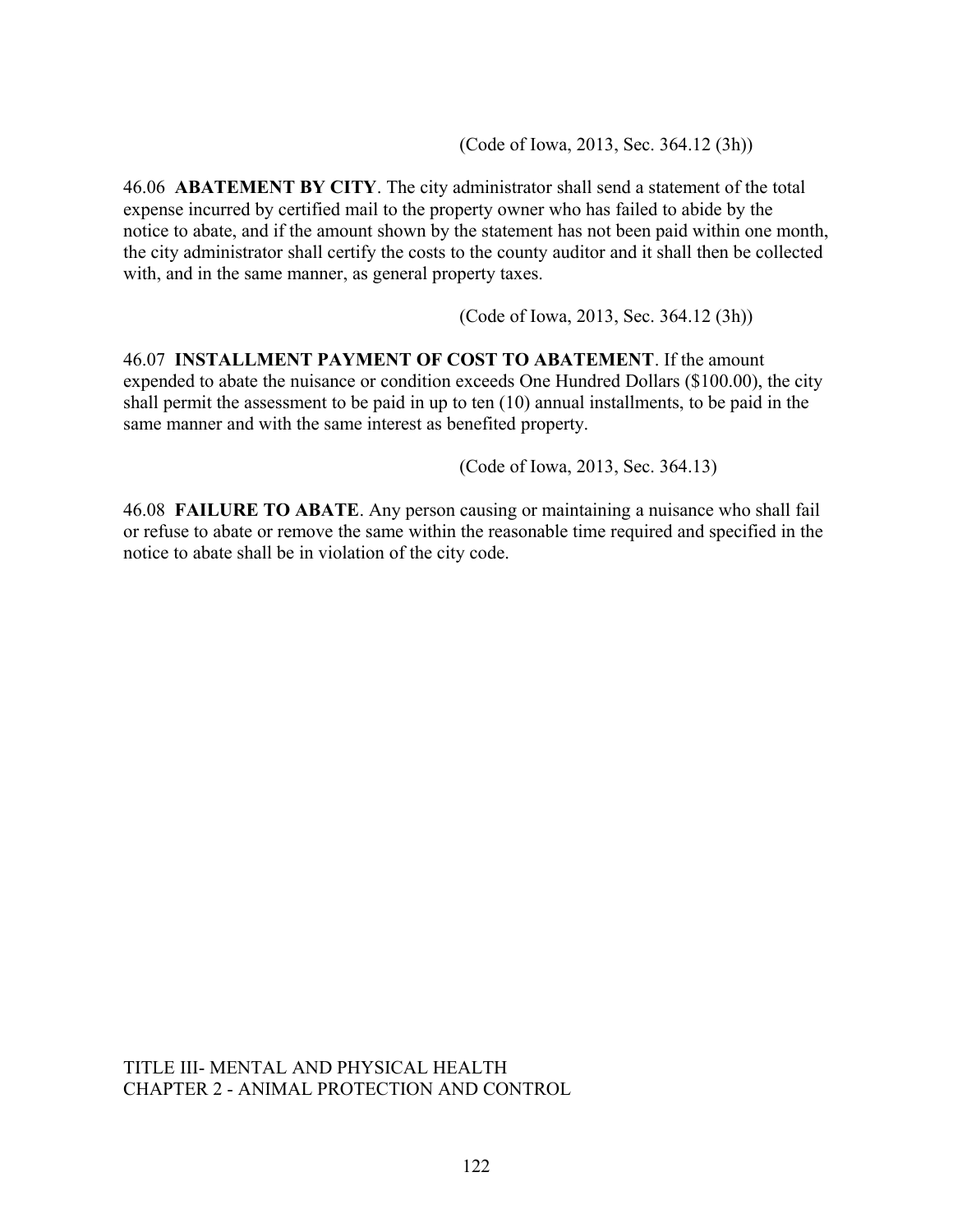## ARTICLE 47 GENERAL PROVISIONS

47.01 **DEFINITIONS**. For use in this chapter, the following terms are defined:

1. "Animal": shall mean all living creatures not human.

2. "At large": shall mean any animal found off the premises of its owner and not under the control of a competent person, restrained within a motor vehicle, or housed in a veterinary hospital or kennel.

3. "Owner": shall mean any person owning, keeping, sheltering or harboring an animal.

47.02 **CRUELTY TO ANIMALS**. It shall be unlawful for a person to torture, torment, deprive of necessary sustenance, mutilate, overdrive, overload, drive when overloaded, cruelly beat, cruelly kill, or unnecessarily fail to provide the same with proper food, drink, shelter, or protection from the weather, or drive or work the same when unfit for labor, or cruelly abandon the same, or carry the same, or cause the same to be cruelly carried on any vehicle or otherwise or to commit any other act or omission by which is unjustifiable pain, distress, suffering, or death is caused or permitted to any animal, whether the acts or omissions herein contemplated be committed either maliciously, willfully, or negligently. (Code of Iowa, 2013, Sec. 717B.2,3&4)

47.03 **ANIMAL CONTESTS**. It shall be unlawful for a person to keep or use, or in any way be connected with, or be interested in the management of, or receive money for the admission of any person to, any place kept or used for the purpose of fighting or baiting any bull, bear, dog, cock, or other creature, or to engage in, aid, abet, encourage, or assist in any bull, bear, dog, or cock fight, or a fight between any other creatures.

(Code of Iowa, 2013, Sec. 717D)

47.04 **ANIMALS RUNNING AT LARGE**. It shall be unlawful for any owner to allow dogs, cattle, horses, swine, sheep or other similar animals or fowl to run at large within the corporate limits of the city.

(Atty. Gen. Op. 1914, Page 126)

47.05 **BOTHERSOME ANIMALS**. It shall be unlawful for a person to keep within the city such bothersome animals as barking dogs, bees, cattle, horses, swine and sheep which tend to unreasonably disrupt the peace and good order of the community.

47.06 **DAMAGE OR INTERFERENCE**. It shall be unlawful for the owner of an animal to allow or permit such animal to pass upon the premises of another thereby causing damage to, or interference with, the premises.

47.07 **ANNOYANCE OR DISTURBANCE**. It shall be unlawful for the owner of a dog to allow or permit such dog to cause unreasonable annoyance or disturbance to any person or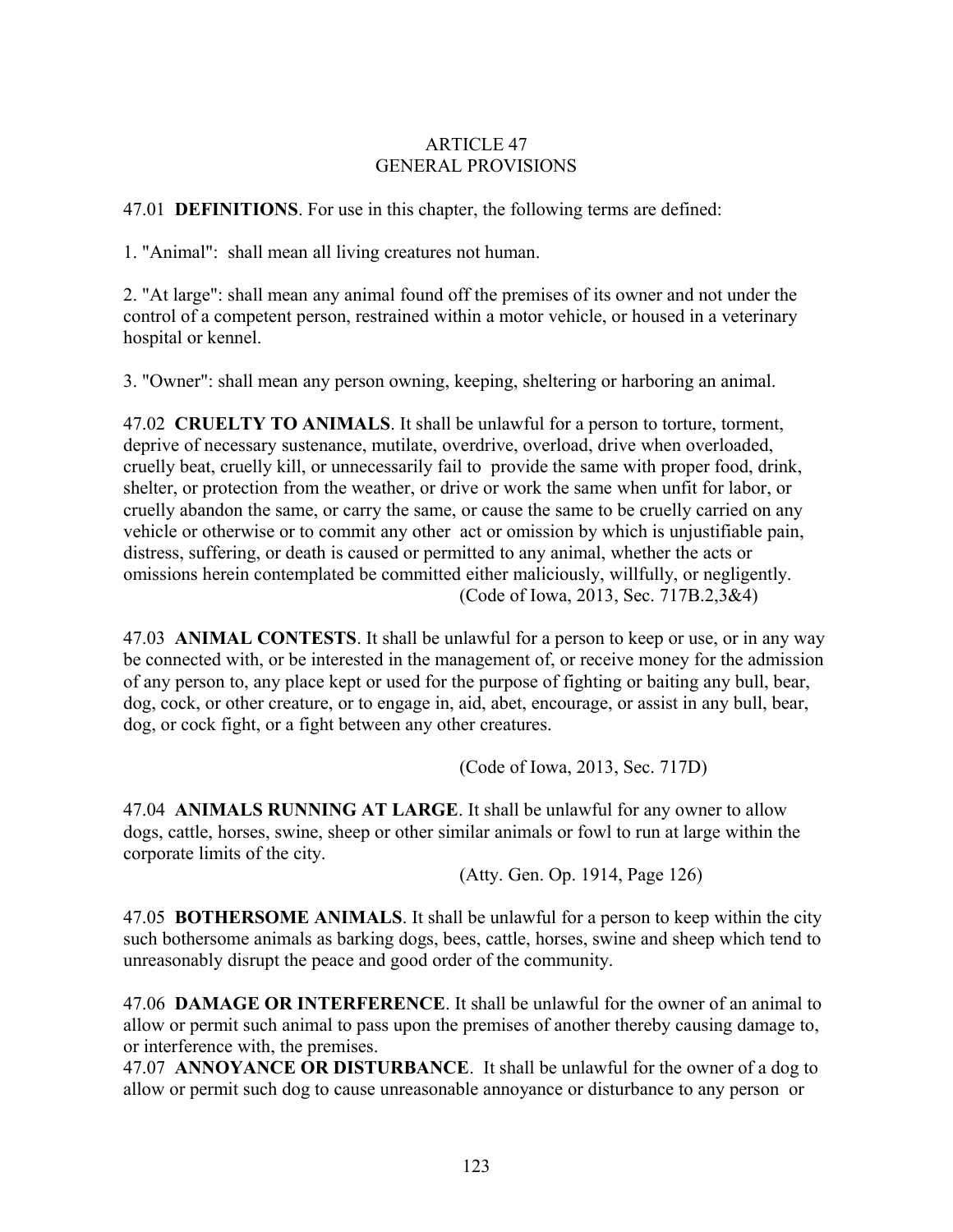persons by frequent and/or habitual howling, yelping, barking, or otherwise; or, by running after or chasing persons, bicycles, automobiles or other vehicles.

47.08 **VICIOUS DOGS**. It shall be unlawful for any person to harbor or keep a vicious dog within the city. A dog is deemed to be vicious when it shall have attacked or bitten any person without provocation, or when propensity to attack or bite persons shall exist and is known or ought reasonably to be known to the owner. A dog is deemed to be vicious when it shall have attacked or bitten any domestic animal without provocation, or when propensity to attack or bite domestic animals shall exist and is known or ought reasonably to be known to the owner.

47.09 **AT LARGE ANIMALS: IMPOUNDMENT**. Animals found at large in violation of this chapter shall be seized and impounded, or at the discretion of the peace officer, the owner may be served a summons to appear before a proper court to answer charges made there under.

47.10 **ANIMAL WASTE**. The owner of every animal, as defined in this chapter, shall be responsible for the removal, within three hours of deposit, of any excrement deposited by the owner's animal on public streets, highways and sidewalks, city right-of-way along streets and highways (known as the parking), parks, recreation areas, parking lots, public or private property without consent of owner. The person in control (even if not the owner) of any animal at the time of the animal's depositing any excrement on streets, highways and public sidewalks, city right-of-way along streets and highways (known as the parking), parks, recreation areas, parking lots, public or private property without consent of owner shall also be responsible for the removal, within three hours of deposit, of such excrement.

47.11. **ANIMALS ON SIDEWALKS**. It shall be unlawful to ride or walk any horses, cattle, swine or sheep on City sidewalks, except when crossing a sidewalk, and such crossing shall be directly across the sidewalk, and all such animals shall yield to all pedestrians and other users of the sidewalk.

47.12 **ANIMAL WARDEN** The animal warden shall be appointed by the City Council and shall exercise the following powers and duties:

A. Operation and maintenance of all City animal control facilities.

B. Capture any stray domestic animals when directed to do so by the Mayor, Council or Chief of Police.

C. Control and care for any animals in the care of the City.

D. Administer return of animals to owners and animal adoption program.

E. Maintain complete, current and accurate records of all captures, returns and adoption of animals.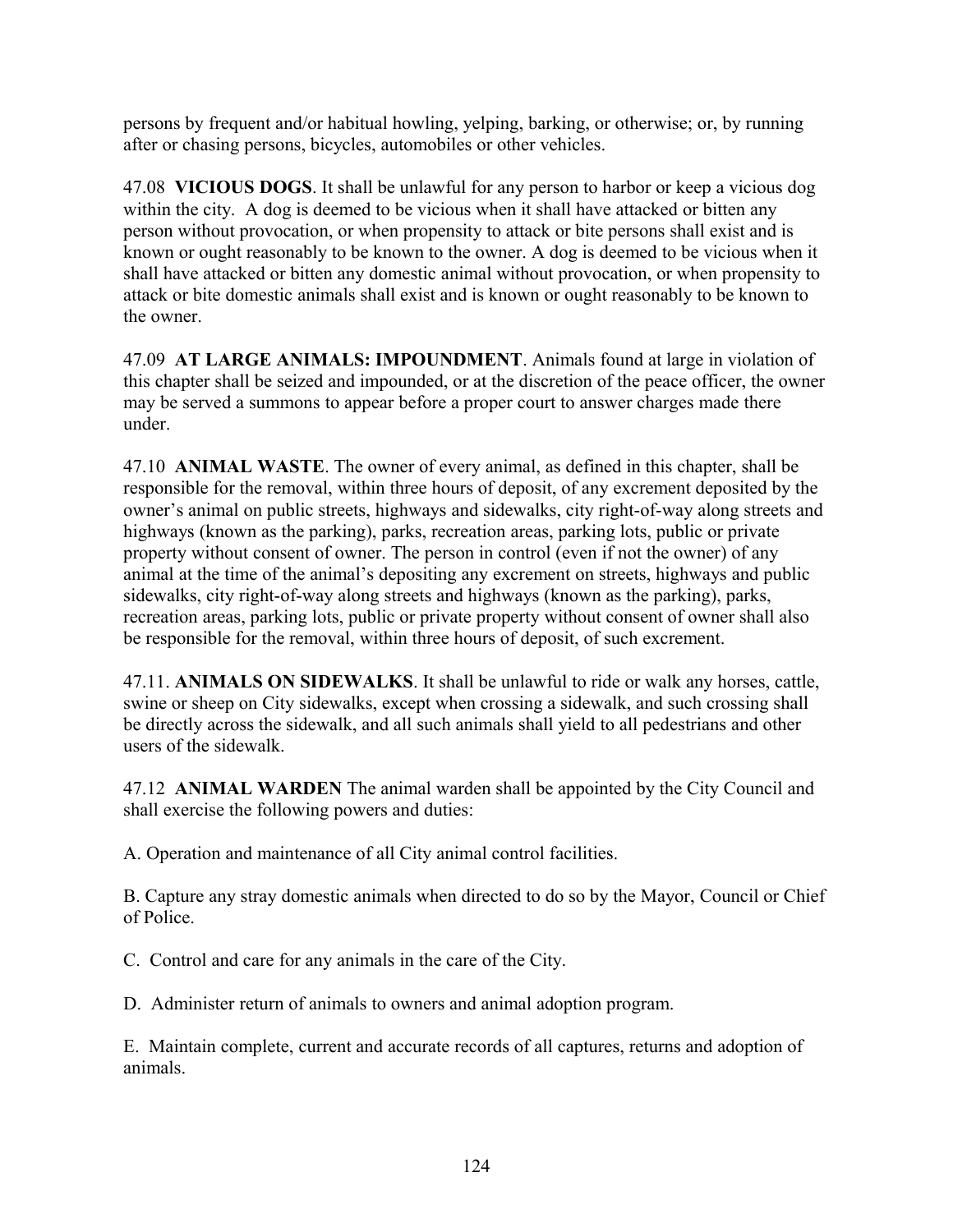F. Shall be responsible to ensure that all state and local laws, regulations, ordinances and rules are enforced in matters that pertain to the use of the City dog pound and/or animal control.

47.13 **QUALIFICATION OF ANIMAL WARDEN**. The animal warden shall be a bona fide citizen and resident of the city, shall be over the age of eighteen (18) years, and have a valid Iowa driver's license.

47.14 **COMPENSATION**. Compensation for the animal warden shall be set by resolution of the City Council, shall be paid monthly, and shall be based on each animal captured plus per day animal care.

47.15 **EXPENDITURES**. All money appropriated by the council for animal control shall be set aside in an account within the budget of the police department of the City. All expenditures from this account shall be on the same authority as the police department expenditures. Expenditures by the animal warden shall be paid only on order of and signed by the police chief. The check writing officer shall be the City Administrator. Expenditures for the animal warden shall be paid only on order of the city council.

47.16 **ANNUAL REPORT**. The animal warden shall make a report to the council immediately after the close of the fiscal year, and more often if so directed by the council. The report shall contain statements as to the state of the condition of the animal control facilities owned by the City, animal control projects begun and finished, grants applied for and received, and the amount of money expended for animal control during the year and shall include an explanation of what the money was spent for, and shall include the numbers and kinds of animals taken into custody, destroyed, adopted out and cared for during the year.

47.17 **RULES AND REGULATIONS**. The animal warden shall develop rules and regulations regarding the adoption of stray animals.

47.19. **LIVE TRAPS**. The animal warden who is appointed by the City Council, may set live traps to capture animals at large within the city limits. Such traps shall not be set until the property owner on whose property it is to be set has given permission for the setting of such trap, and all neighboring property owners within one hundred feet (100') of such trap shall be notified of the setting of the trap. It shall be unlawful for any person, other than the animal warden or his designee, to remove any animal, domestic or wild, licensed or not, even when ownership is known, from the live trap.

47.20 **LIVE TRAPS-PRIVATE.** Any private citizen who sets a live trap within the city limits of Strawberry Point shall first notify all property owners and occupiers within one hundred feet (100<sup>o</sup>) of where the trap is to be set, and shall notify the City Clerk in writing, of the intent to set of the trap, what the trapper is trying to catch and shall notify the City of any domestic animals caught in the trap. Such traps shall not be set until such required notice is given. Each trap must have the name and address of the person who set the trap and each person who sets any live trap must comply with all federal, state, and local statutes, and Iowa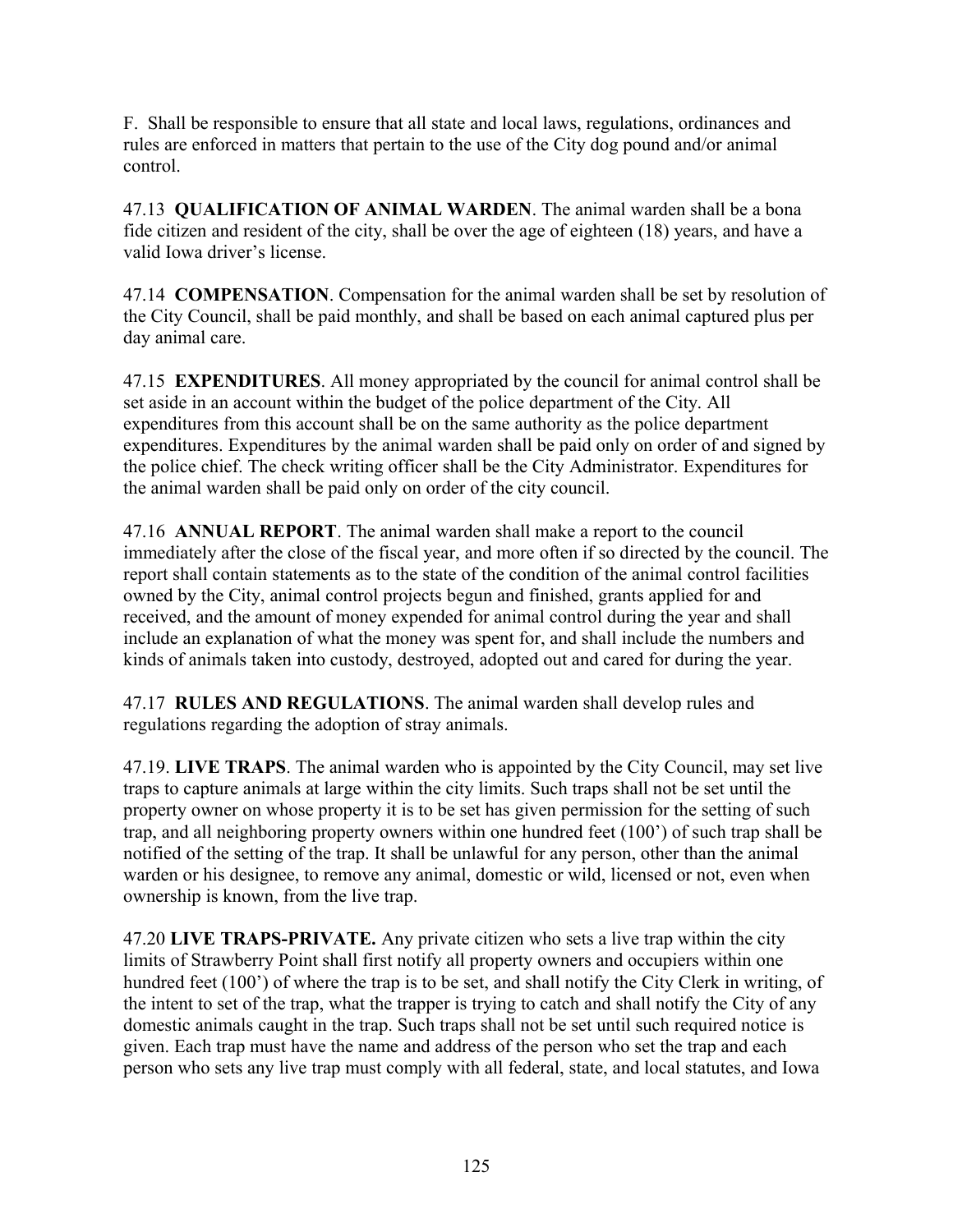Department of Natural Resources regulations concerning such trapping, including any required trapping licenses

## TITLE III - MENTAL AND PHYSICAL HEALTH CHAPTER 2 - ANIMAL PROTECTION AND CONTROL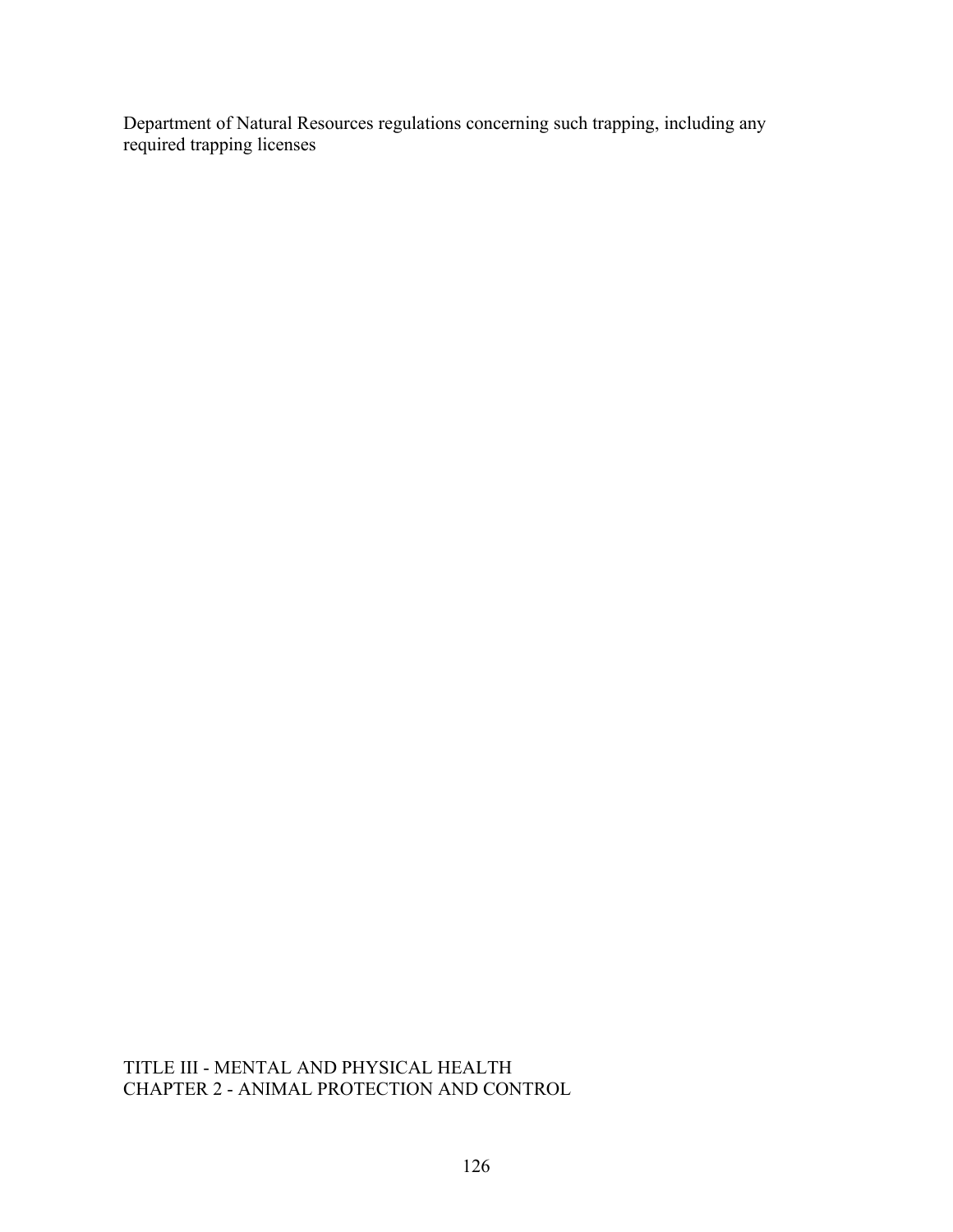## ARTICLE 48 DOG LICENSING

48.01 **DEFINITIONS**. For use in this ordinance, the following terms are defined:

1. The term "dogs" shall mean both male and female animals of the canine species whether altered or not.

2. The term "at large" shall mean any licensed or unlicensed dog found off the premises of his owner and not under the control of a competent person, restrained within a motor vehicle, housed in a veterinary hospital or kennel, on a leash or "at heel" beside a competent person and obedient to that person's command.

3. The term "owner" shall mean any person or persons, firm, association or corporation owning, keeping, sheltering or harboring a dog.

48.02 **IMMUNIZATION**. All dogs six (6) months or older shall be vaccinated against rabies. It shall be a violation of this ordinance for any dog not to be vaccinated against rabies. A tag showing evidence of proper vaccination shall be worn by every dog when not confined.

48.03 **KENNEL DOGS**. Kennel dogs which are kept or railed solely for the bona fide purpose of sale and which are kept under constant restraint are not subject to the provisions of this ordinance.

48.04 **AT LARGE PROHIBITED**. No owner of any dog shall permit such dog to run at large, whether the dog be licensed or unlicensed.

# 48.05 **ACTIONS OF DOGS CONSTITUTING A NUISANCE**.

1. It shall be unlawful for an owner of a dog to allow or permit such dog to pass upon the premises of another, thereby causing damage to, or interference with the premises.

2. It shall be unlawful for an owner of a dog to allow or permit such dog to cause unreasonable annoyance or disturbance to any person or persons by frequent and/or habitual howling, yelping, barking or otherwise; or by running after or chasing persons, bicycles, automobiles or other vehicles.

## 48.06 **IMPOUNDING**.

1. Any unlicensed or unvaccinated dog found at large or any licensed dog found at large in violation of Section 48.03 and 48.05 of this ordinance shall be seized and impounded, or at the discretion of the Chief of Police, the owner may be served a summons to appear before a proper court to answer charges made there under.

2. Owners of a licensed dog shall be notified within two (2) days of impoundment that upon payment of impounding fees of thirty-five dollars (\$35.00) per day, plus the cost of food and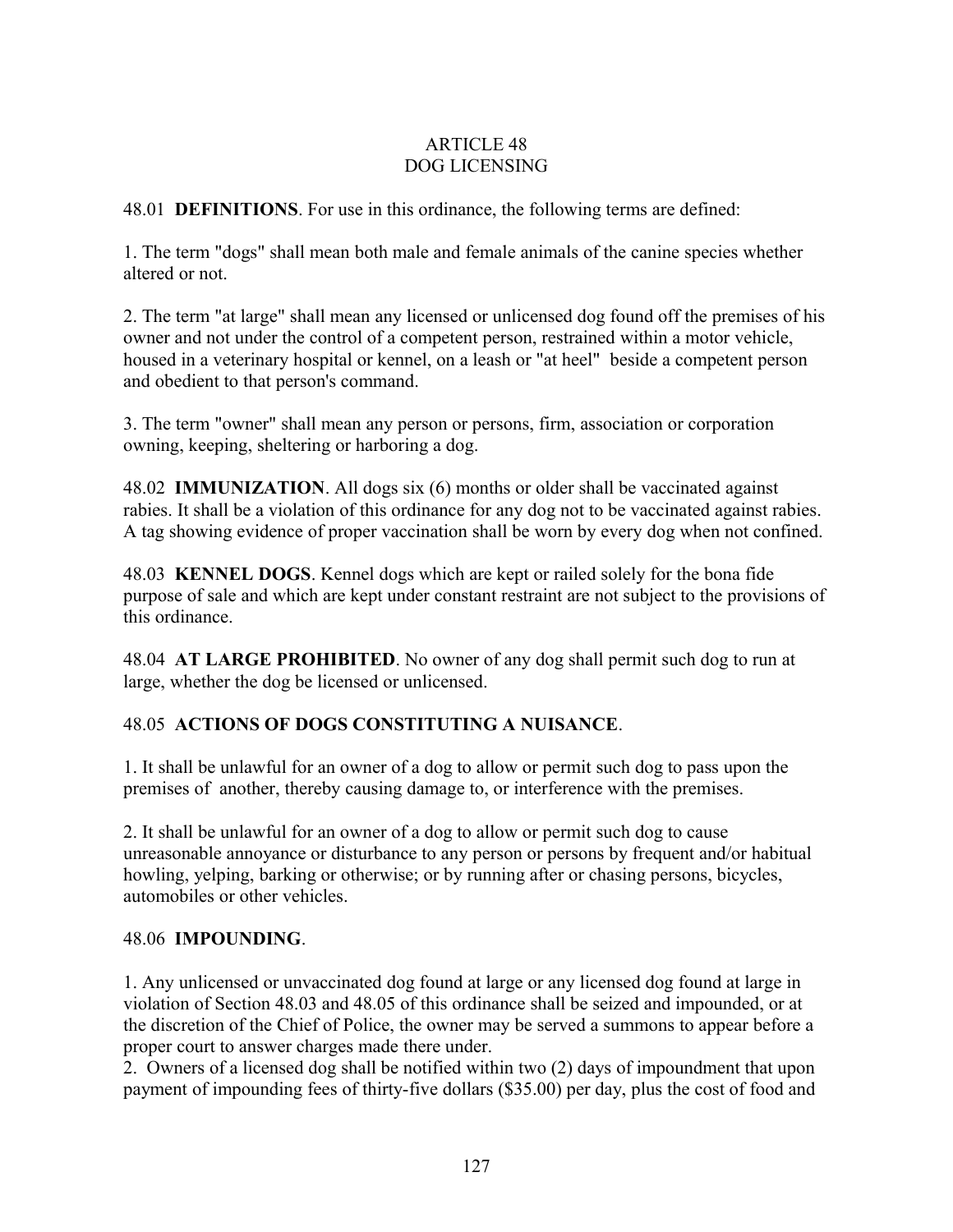care in the amount of fifteen dollars (\$15.00) per day, plus any incidental expenses such as necessary veterinary care, medicine and transportation, the dog will be returned. If impounded and licensed dog is not recovered by the owner(s) within three (3) days after notice, the dog shall be disposed of in a humane manner.

TITLE III - MENTAL AND PHYSICAL HEALTH CHAPTER 3 - LIQUID WASTES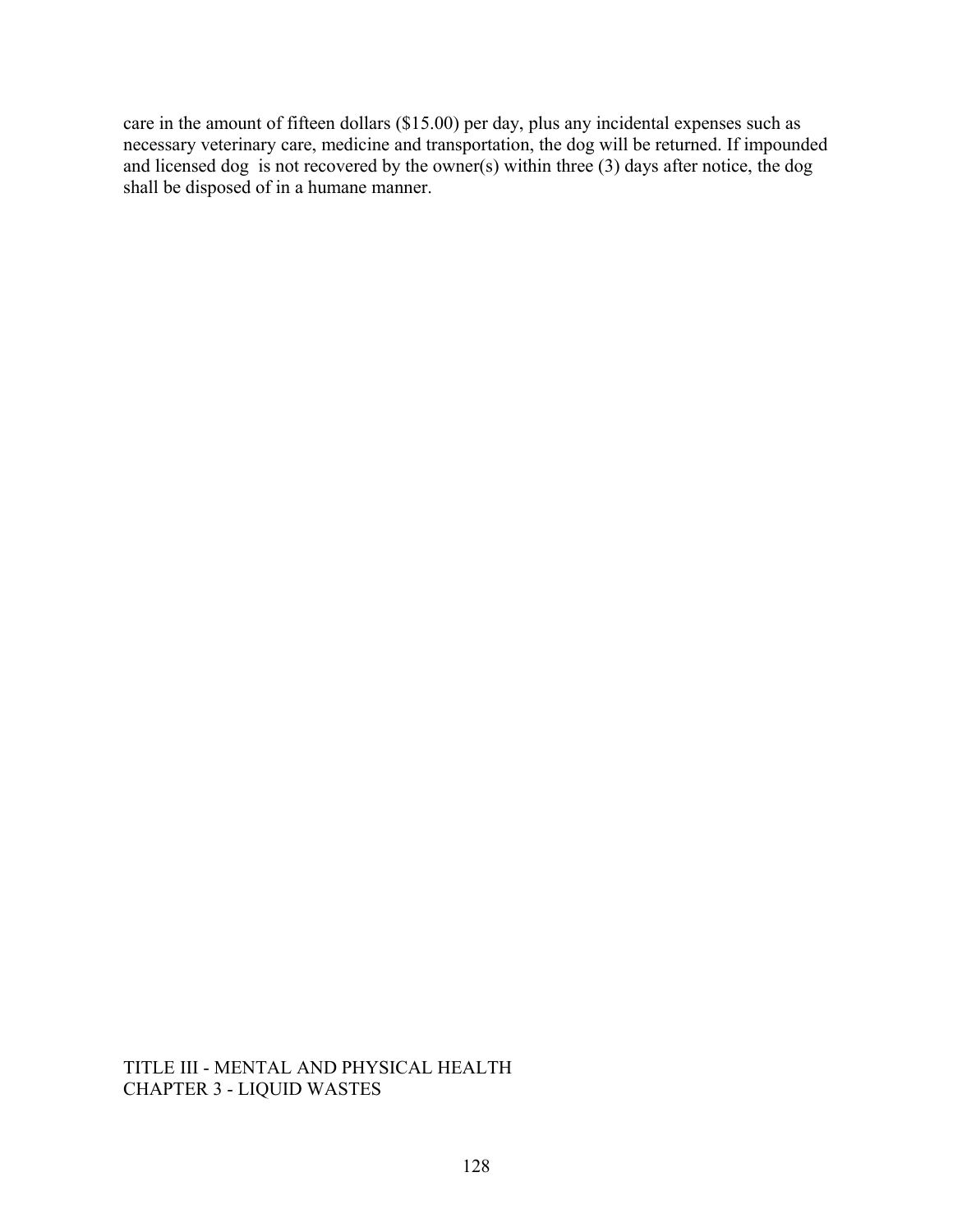## ARTICLE 49 GENERAL PROVISIONS

49.01 **PURPOSE**. The purpose of this chapter is to establish rules and regulation governing the treatment and disposal of sanitary sewage within the city in order to protect the public health, safety and welfare.

49.02 **DEFINITIONS**. For use in this chapter, unless the context specifically indicates otherwise, the following terms are defined:

1. "BOD" (denoting Biochemical Oxygen Demand): shall mean the quality of oxygen utilized in the biochemical oxidation of organic matter under standard laboratory procedure in five (5) days at 20 degrees C, expressed in milligrams per liter or parts per million.

2. "Building Drain": Shall mean the part of the lowest horizontal piping of a drainage system which receives the discharge from soil, waste, and other drainage pipes inside the walls of the building, and conveys it to the building sewer beginning five (5) feet (1.5) meters) outside the inner face of the building wall.

3. "Building Sewer": shall mean the extension from the building drain to the public sewer or other place of disposal.

4. "City": shall mean the City of Strawberry Point, Iowa.

5. "Combined Sewer": shall mean a sewer receiving both surface runoff and sewage.

6. "Contributor": shall mean any person responsible for the production of domestic, commercial or industrial waste which directly or indirectly discharged into the public sewer system.

7. "Garbage": shall mean solid wastes from the domestic and commercial preparation, cooking, and dispensing of food, and from the handling, storage and sale of produce.

8. "Industrial Wastes": shall mean the liquid wastes from industrial manufacturing processes, trade or business as distinct from sanitary sewage.

9. "Inspector": shall mean the person duly authorized by the council to inspect and approve the installation of building sewers and their connections to the public sewer system; and to inspect such sewage as may be discharged therefrom.

10. "Natural Outlet": shall mean any outlet into a water source, pond, ditch, lake, or other body of surface or groundwater.

11. "pH": shall mean the logarithm of the reciprocal of the weight of hydrogen ions in grams per liter of solution.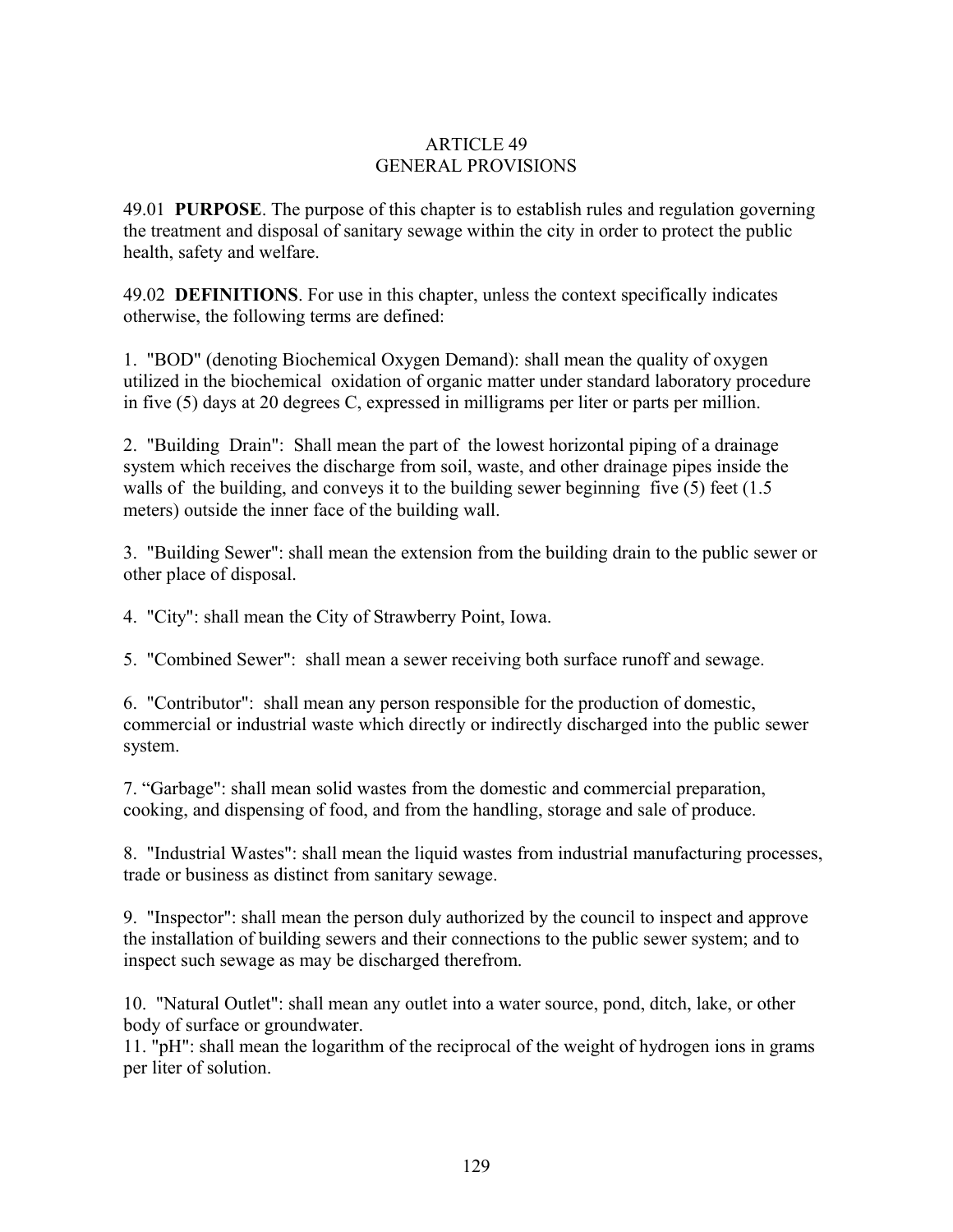12. "Private Sewer": shall mean a sanitary building drain and sewer privately owned and not directly controlled by public authority.

13. "Properly Shredded Garbage": shall mean the wastes from the preparation, cooking, and dispensing of food that have been shredded to such a degree that all particles will be carried freely under the flow conditions normally prevailing in public sewers, with not particle greater than one-half  $\binom{1}{2}$  inch  $(1.27$  centimeters) in any dimension.

14. "Public Sewer": shall mean a sewer in which all owners of abutting properties have equal rights, and is controlled by public authority.

15. "Sanitary Sewage": shall mean a sewage discharging from the sanitary conveniences of dwellings (including apartment houses and hotels), office buildings, factories or institutions, and free from storm, surface water and industrial waste.

16. "Sanitary Sewer": shall mean a sewer which carries sewage and to which storm surface and ground waters are not intentionally admitted.

17. "Sewage": shall mean a combination of the water carried wastes from residences, business buildings, institutions, and industrial establishments, together with such ground, surface, and storm waters as may be present.

18. "Sewage Treatment Plant": shall mean any arrangement of devices and structures used for treating sewage.

19. "Sewage Works" or "Sewage System": shall mean all facilities for collecting, pumping, treating, and disposing of sewage.

20. "Sewer": shall mean a pipe or conduit for carrying sewage.

21. "Sewer Rental": shall mean any and all charges, rates, fees, or rentals levied against and payable by contributors, as consideration for the servicing of said contributors by said sewer system.

22. "Slug": shall mean any discharge of water, sewage or industrial waste which in concentration of any given constituent or in quantity of flow exceeds for any period of duration longer than fifteen (15) minutes more than five (5) times the average twenty-four (24) hour concentration or flows during normal operation.

23. "Storm Drain" or "Storm Sewer": shall mean a sewer which carries storm and surface waters and drainage, but excludes sewage and industrial wastes, other than unpolluted cooling water.

24. "Superintendent": shall mean the superintendent of sewage works of the city or his/her deputy, agent, or representative.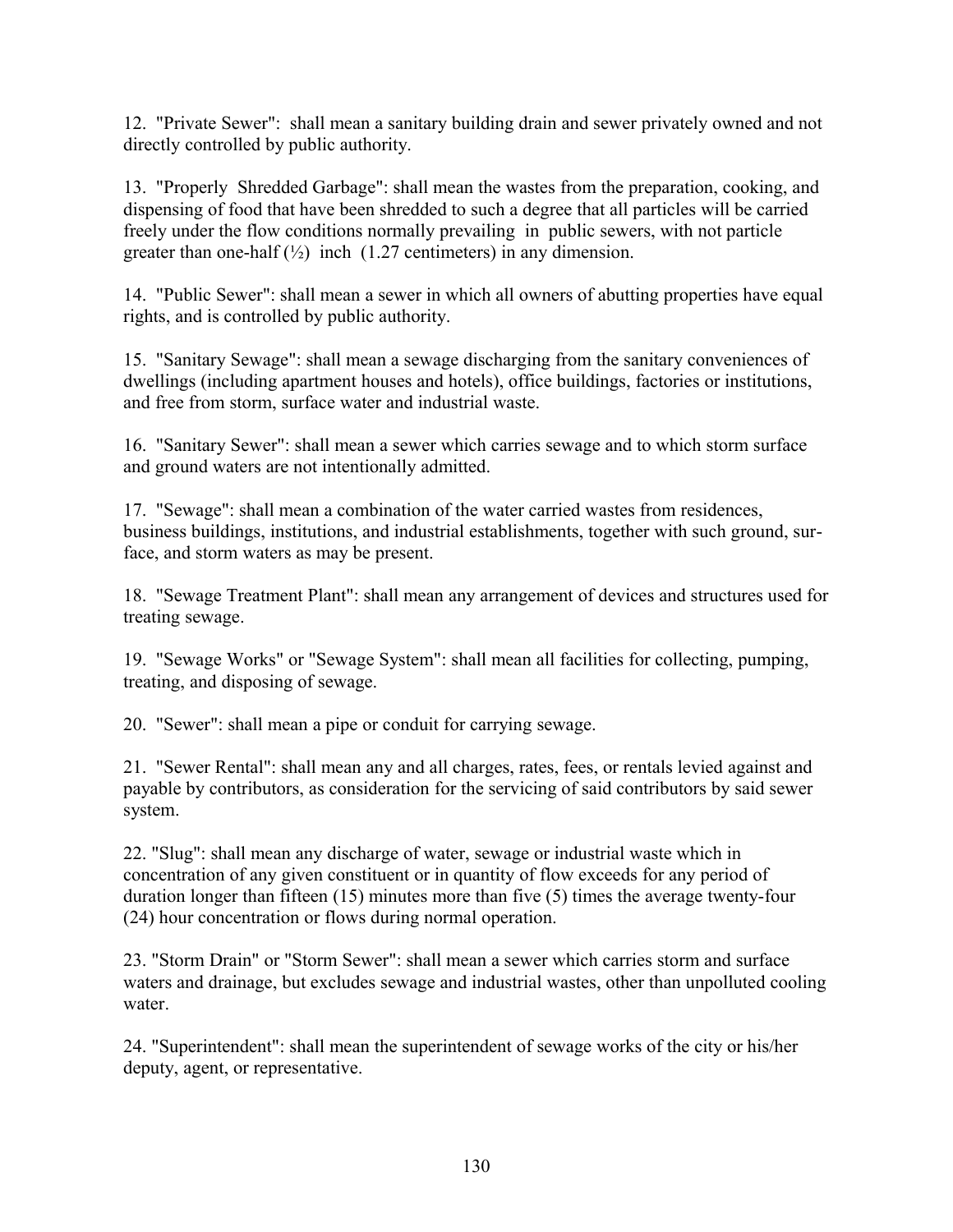25. "Suspended Solids": shall mean solids that either float on the surface of, or are in suspension in water, sewage, or other liquids, and which are removable by laboratory filtering.

26. "Watercourse": shall mean a channel in which a flow of water occurs, either continuously or intermittently.

27. "Certified Underground Catch": shall mean a structure which upon inspection by the water/sewer superintendent can be tracked by dye either to the street or to the storm sewer.

49.03 **SUPERINTENDENT**. The superintendent of the city sewage system shall be appointed by the council and exercise the following powers and duties:

(Code of Iowa, 2013, Sec. 372.13 (4))

1. Operation and maintenance. He/she shall operate and maintain the city sewage system.

2. Inspection and Tests. He/she shall conduct necessary inspections and tests to assure compliance with the provisions of this chapter.

3. Records. He/she shall maintain a complete and accurate record of all sewers, sewage connections and manholes constructed showing the location and grades thereof.

49.04 **PROHIBITED ACTS**. No person shall do, or allow any of the following:

1. Damage Sewer System. Maliciously, willfully or negligently break, damage, destroy, uncover, deface or tamper with any structure, appurtenance or equipment which is a part of the sewer system.

2. Downspouts and Sump Pumps. Connect a roof downspout, exterior foundation drain, areaway drain, sump pump, swimming pool drain, or other source of surface runoff or groundwater to the City sanitary sewer system or to any underground drain of any type (other than a certified underground catch) of which, in turn, is connected directly or indirectly to a public sewer system.

3. Manholes. Open or enter any manhole of the sewer system, except by the authority of the superintendent.

4. Objectionable Wastes. Place or deposit in any unsanitary manner on public or private property within the city, or in any area under the jurisdiction of the city, any human or animal excrement, garbage, or other objectionable waste.

5. Septic Tanks. Construct or maintain any privy, privy vault, septic tank, cesspool, or other facility intended or used for the disposal of sewage except as provided in this chapter.

(Code of Iowa, 2013, Sec. 364.12 (3f))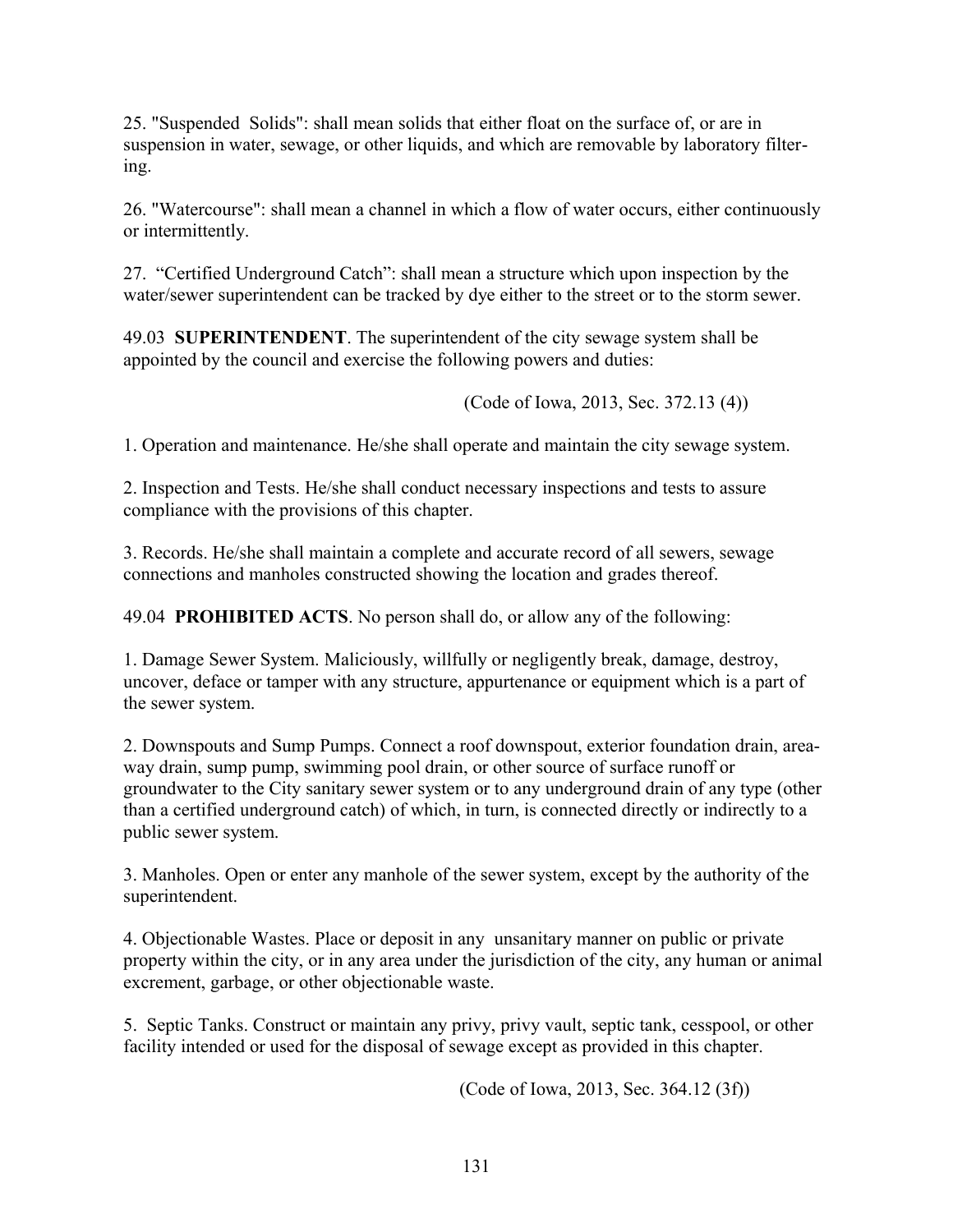6. Untreated Discharge. Discharge to any natural outlet within the city, or in any area under its jurisdiction, any sanitary sewage, industrial wastes, or other polluted waters, except where suitable treatment has been provided in accordance with subsequent provisions of this chapter. (Code of Iowa, 2013, Sec. 364.12 (3f))

49.05 **SEWER CONNECTION REQUIRED**. The owners of any houses, buildings or properties used for human occupancy, employment, recreation or other purposes, situated within the city and abutting on any street, alley or right-of -way in which there is now located, or may in the future be located, a public sanitary or combined sewer, are hereby required to install, at such owner's expense, suitable toilet facilities therein and a building sewer connecting such facilities directly with the proper public sewer, and to maintain the same all in accordance with the provisions of this chapter, such compliance to be completed within ninety (90) days after date of official notice from the city to do so, provided that said public sewer is located within one hundred fifty (150) feet of the property line of such owner and is of such design as to receive and convey by gravity such sewage as may be conveyed to it.

(Code of Iowa, 2013, Sec. 364.12 (3f))

49.06 **SERVICE OUTSIDE THE CITY**. The owners of property outside the corporate limits of the city so situated that it may be served by the city sewer system may apply to the council for permission to connect to the public sewer upon the terms and conditions stipulated by resolution of the council.

(Code of Iowa, 2013, Sec. 364.4 (2 and 3))

49.07 **RIGHT OF ENTRY**. The superintendent and other duly authorized employees of the city bearing proper credentials and identification shall be permitted to enter all properties for the purposes of inspection, observation, measurement, sampling, and testing in accordance with the provisions of this chapter. The superintendent or

representatives shall have no authority to inquire into any processes including metallurgical, chemical, oil, refining, ceramic, paper, or other industries beyond that point having direct bearing on the kind and source of discharge to the sewers or waterways or facilities for waste treatment.

49.08 **OWNERS LIABILITY LIMITED**. While performing the necessary work on private property, the superintendent or duly authorized employees of the city shall observe all safety rules or occupant shall be held harmless for injury or death to city employees and the city shall indemnify the owner or occupant against loss or damage to its property by city employees and against liability claims and demands for personal injury or property damage asserted against the owner or occupant and growing out of any gauging and sampling operation, except as such may be caused by negligence or failure of the owner or occupant to maintain safe conditions.

49.09 **USE OF EASEMENTS**. The superintendent and other duly authorized employees of the city bearing proper credentials and identification shall be permitted to enter all private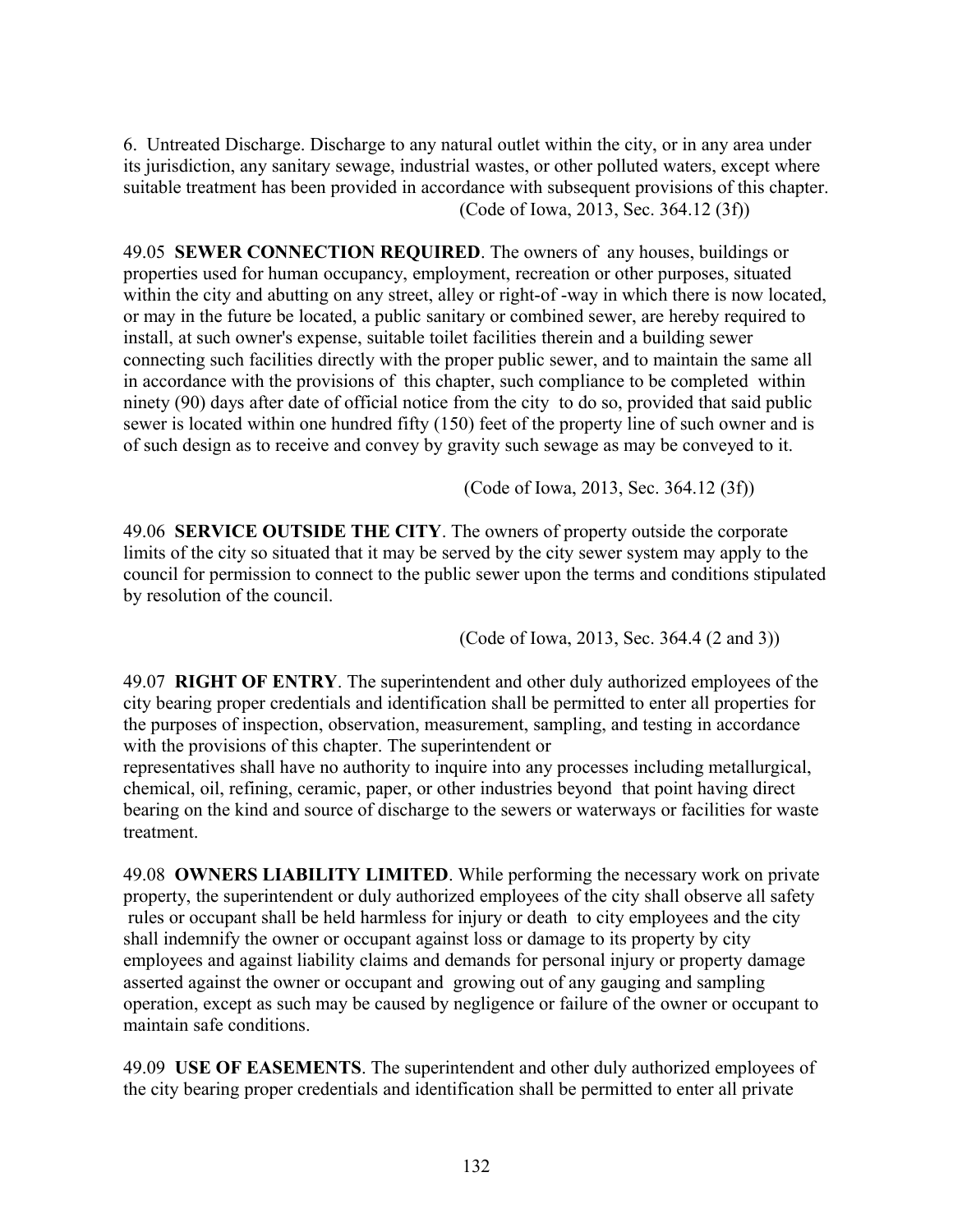properties through which the city holds a duly negotiated easement for the purposes of, but not limited to, inspection, observation, measurement, sampling, repair, and maintenance of any portion of the sewage works lying within said easement. All entry and subsequent work, if any, on said easement, shall be done in full accordance with the terms of the duly negotiated easement pertaining to the private property involved.

49.10 **SPECIAL PENALTIES**. The following special penalty provisions shall apply to violations of this chapter:

1. Notice of Violation. Any person found to be violating any provisions of this chapter except subsections 1, 3 and 4 of Section 49.04, shall be served by the city with written notice stating the nature of the violation and providing a reasonable time limit for the satisfactory correction thereof. The offender shall, within the period of time stated in such notice, permanently cease all violations.

2. Continuing Violations. Any person who shall continue any violation beyond the time provided for in subsection 1 hereof, shall be guilty of a misdemeanor, and on conviction thereof shall be fined an amount not exceeding five hundred dollars (\$500.00) for each violation. Each day in which any such violation shall continue shall be deemed a separate offense.

3. Liability Imposed. Any person violating any of the provisions of this chapter shall become liable to the city for any expense, loss, or damage occasioned the city by reason of such violation.

TITLE III - MENTAL AND PHYSICAL HEALTH CHAPTER 3 - LIQUID WASTES

### ARTICLE 50 BUILDING SEWERS AND CONNECTIONS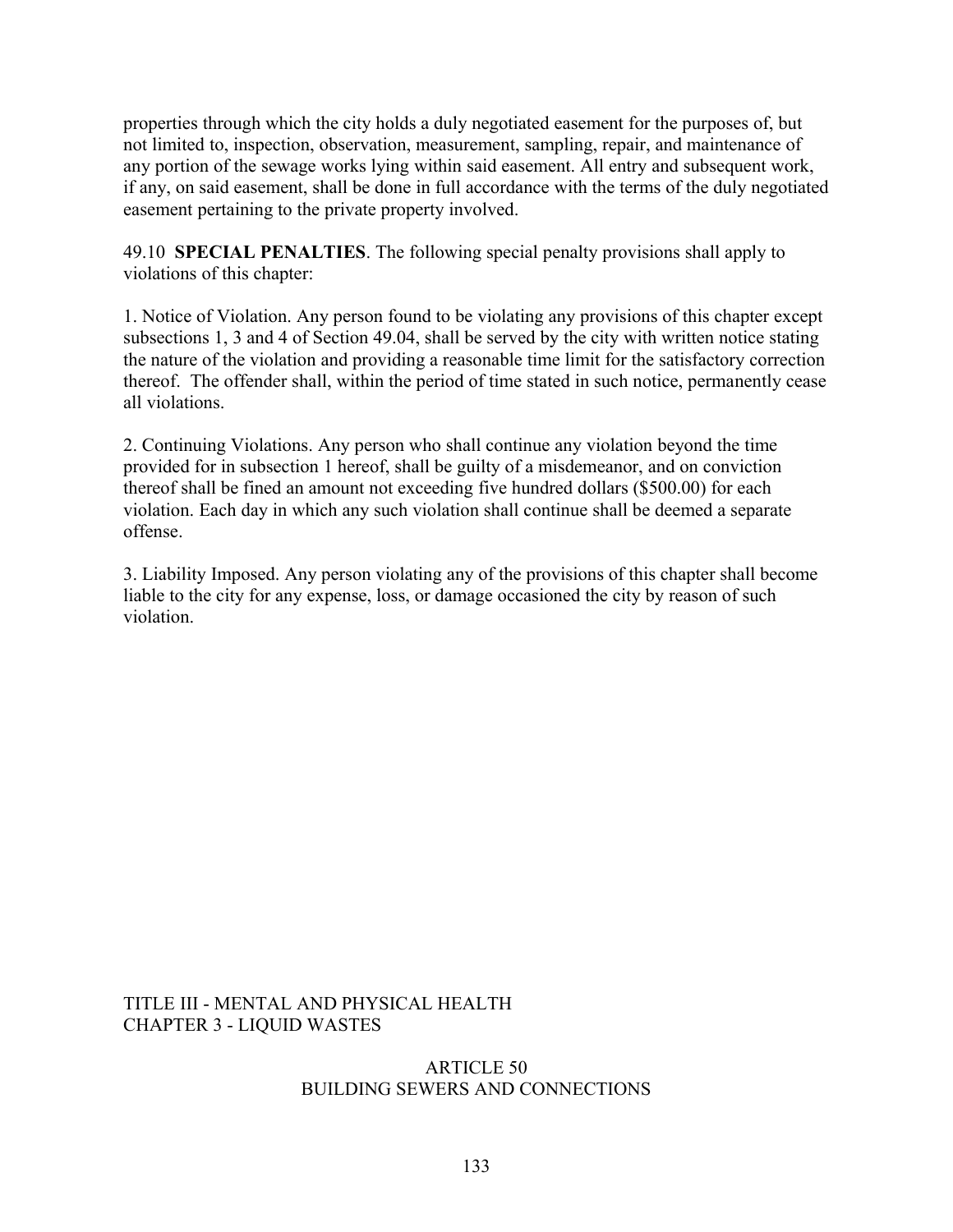50.01 **PERMIT REQUIRED**. No unauthorized person shall uncover, make any connection with or opening into, use, alter or disturb any public sewer or appurtenance thereof without first obtaining a written permit from the city administrator in accordance with the following:

1. Application. Any person desiring to make a connection with the sewer system shall first file with the city administrator an application therefore, on blanks furnished by the city, setting forth the location and description of the property to be connected with the sewer system and for what purpose the sewer is to be used.

2. Plans and Specifications. The permit application shall be supplemented by any plans, specification, and other information considered pertinent in the judgment of the council.

3. Classes of Permits. There shall be two (2) classes of building sewer permits:

A. For residential and commercial service.

B. For service to establishments producing industrial wastes.

4. Permit Fee. The person who makes the application shall pay the following fees to the city clerk to cover the cost of issuing the permit and supervising, regulating, and inspecting the work:

A. Residential and Commercial…..\$100.00

B. Industrial……………………….\$150.00

5. Limited Responsibility for Permit Revocation. All permits to connect with sewer shall be given the express condition that the council may at any time before the work is completed revoke and annul the same and no party interested shall have a right to claim damages in consequence of any such permits being revoked or annulled.

50.02 **PLUMBER REQUIRED**. Any connection to a public sewer shall be made by a plumber approved by the city. The superintendent shall have the power to suspend the approval of any plumber for violation of any of the provisions of this chapter; a suspension, unless revoked, shall continue until the next regular meeting of the council. The superintendent shall notify the plumber immediately by personal written notice of the suspension, the reasons for the suspension, and the time and place of the council meeting at which he/she will be granted a hearing. At this council meeting the superintendent shall make a written report to the council stating the reasons for the suspension, and the council, after fair hearing, shall revoke the suspension or take any further action that is necessary and proper. 50.03 **EXCAVATIONS**. All excavations for building sewer installations shall be made in accord with the following:

1. Barricades and Lighting. Adequate barricades and warning lights shall be so placed as to protect the public from hazard.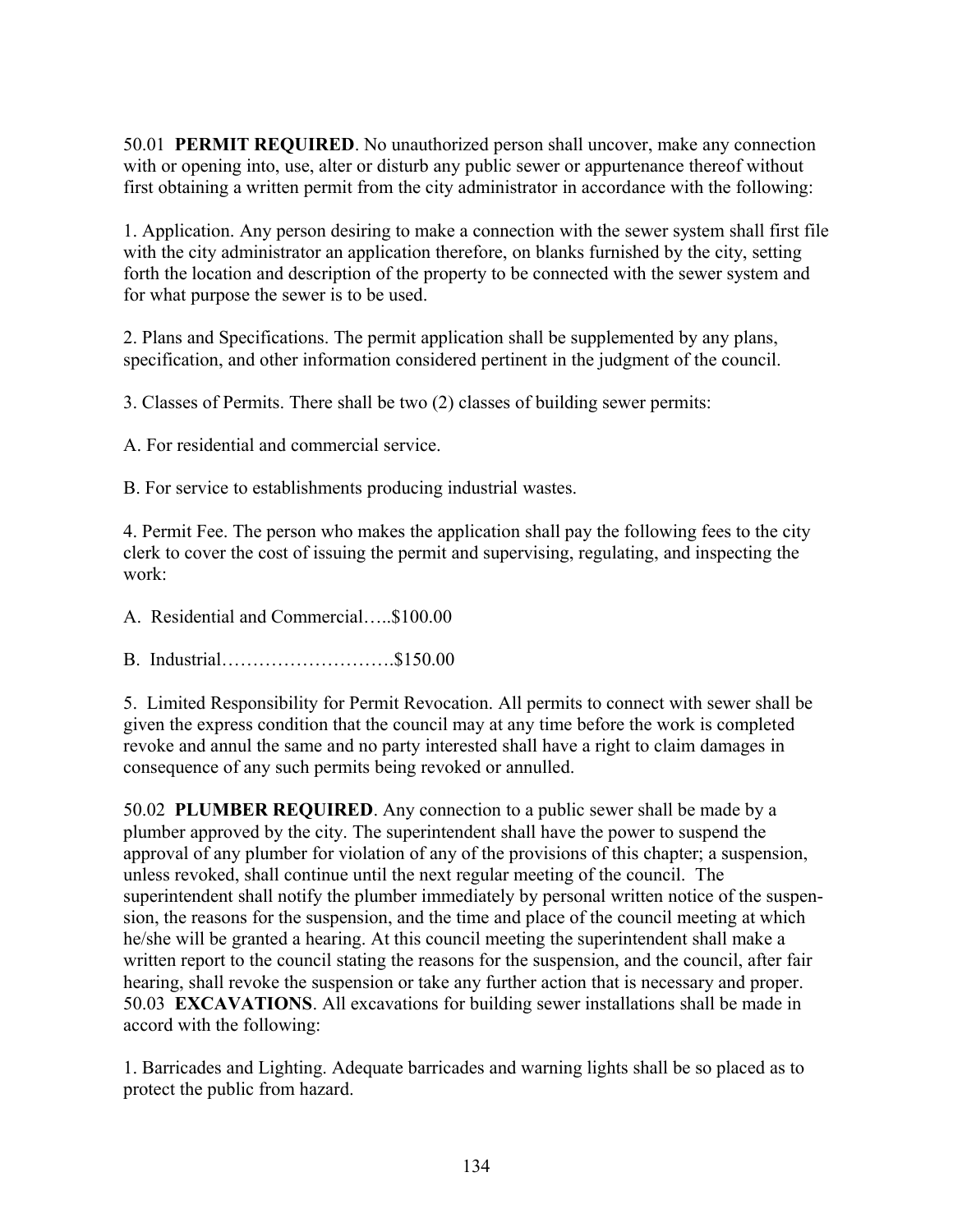2. Public Convenience. Streets and alleys shall be opened in the manner which will cause the least inconvenience to the public and admit the uninterrupted passage of water along the gutter on the street.

3. Construction Methods. All excavation required for the installation of a building sewer shall be open trench work unless otherwise approved by the city. Pipe laying and backfill shall be performed in accordance with A.S.T.M. specification C12-19, except that no backfill shall be placed until the work has been completed.

4. Restoration of Public Property. Streets, sidewalks, parkways and other public property disturbed in the course of the work shall be restored in a manner satisfactory to the city, at the expense of the property owner.

5. Completion by the City. Should any excavation in any street or alley be left open or unfinished, for a period of twenty-four (24) hours or should the work be improperly done, the superintendent shall have the right to finish or correct such work and the expense shall be charged to the property owner.

50.04 **CONNECTION REQUIREMENTS**. Any connection with a public sanitary sewer must be made under the direct supervision of the city and in accordance with the following:

1. Old Building Sewers. Old building sewers may be used in connection with new buildings only when they are found, on examination and test by the city, to meet all requirements of this article.

2. Separate Building Sewers. A separate and independent building sewer shall be provided for every occupied building; except where one building stands at the rear of another on an interior lot and no private sewer is available or can be constructed to the rear building through an adjoining alley, court, yard or driveway. In such cases the building sewer from the front building may be extended to the rear building and the whole considered as one building sewer.

3. Materials and Installation. All building sewers and connections shall comply with all the pertinent and applicable provisions, whether regulatory, procedural, or enforcement provisions of the latest issue of the Iowa State Plumbing Code.

4. Water Lines. When possible, building sewers should be laid at least ten (10) feet horizontally from a water service. The horizontal separation may be less, provided the water service line is located at one side and at least twelve (12) inches above the top of the building sewer.

5. Size. Building sewers shall be sized for the peak expected sewage flow from the building with a minimum building sewer size of four  $(4)$  inches.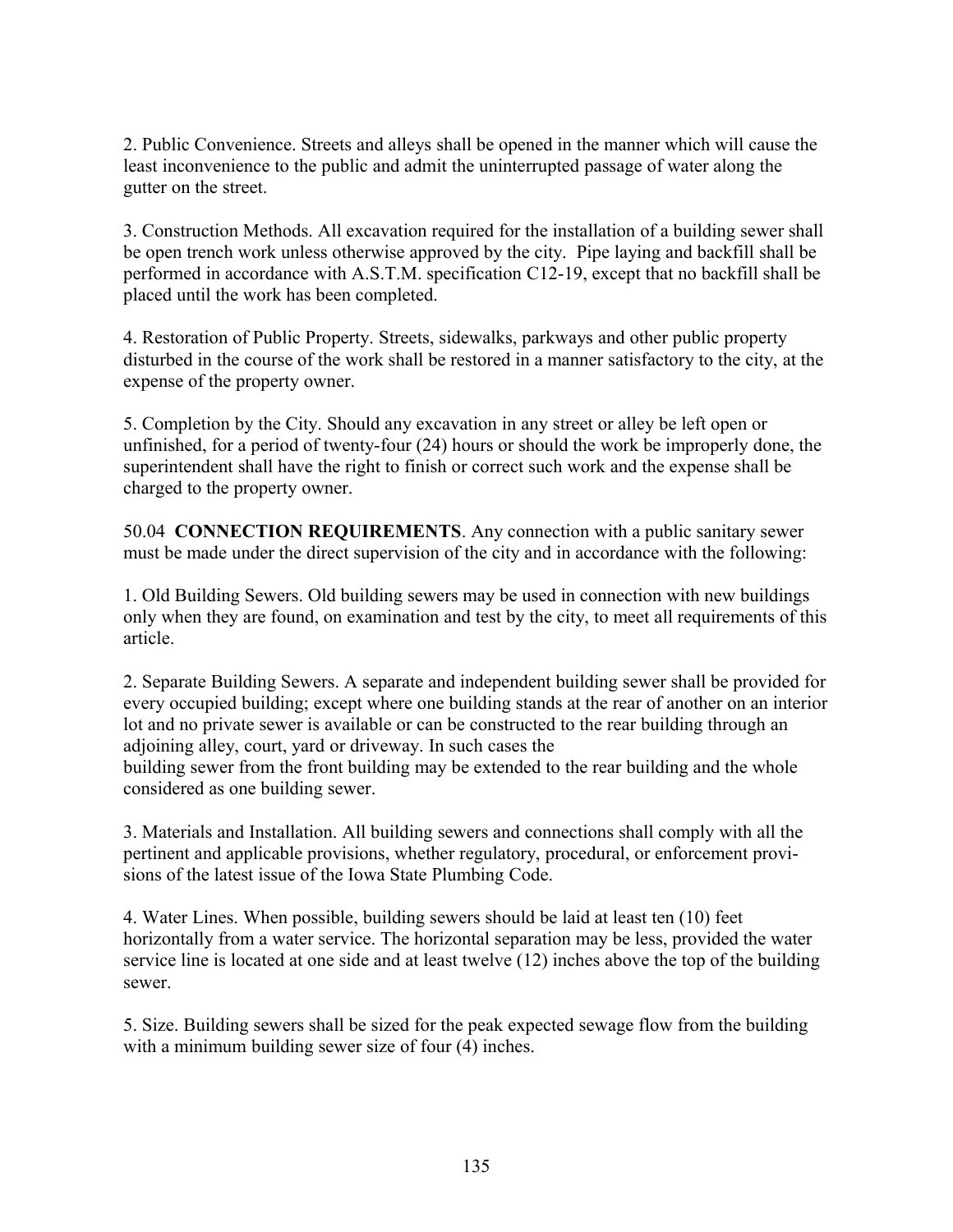6. Alignment and Grade. All building sewers shall be laid to a straight line and at a uniform grade of not less than the following:

A. Four (4) inch lines: one-eight (1/8) inch per foot.

B. Six (6) inch lines: one-sixteenth (1/16) inch per foot.

C. Minimum velocity: 2.50 feet per second with the sewer half full.

D. Deviations: Any deviation in alignment or grade shall be made only with the written approval of the city and shall be made only with properly curved pipe and fittings.

7. Depth: Whenever possible, the building sewer shall be brought to the building at an elevation below the basement floor. The depth of cover above the sewer shall be sufficient to afford protection from frost.

8. Sewage Lifts. In all buildings in which any building drain is too low to permit gravity flow to the public sewer, sanitary sewage carried by such drain shall be lifted by approved artificial means and discharged to the building sewer.

9. Pipe Specifications. Building sewer pipe shall be free from flaws, splits, or breaks. Materials shall be as specified in the state plumbing code except that the building sewer pipe, from the property line to the public sewer, shall be polyvinal chloride (PVC) in conformance with ASTM D 3034 "Standard Specification for Type PSM Polyvinal Chloride (PVC) Sewer Pipe and Fittings"

10. Bearing Walls. No building sewer shall be laid parallel to, or within three (3) feet of any bearing wall, which might thereby be weakened.

11. Jointing. Fittings, type of joint, and jointing material shall be commensurate with the type of pipe used and subject to the approval of the city, subject to the following specified requirements.

A. Clay sewer Pipe - compression joints in accordance with A.S.T.M. C425-71

B. Cast Iron Soil Pipe - A.S.T.M. A74-69

12. Unstable Soil. No sewer connection shall be laid so that is exposed when crossing any watercourse. Where an old watercourse must of necessity be crossed or where there is any danger of undermining or settlement, cast iron soil pipe or vitrified clay sewer pipe thoroughly encased in concrete shall be required for such crossings. Such encasement shall extend at least six (6) inches on all sides of the pipe. The cast iron pipe or encased clay pipe shall rest on firm, solid material at either end.

13. Preparation of Basement or Crawl Space. No connection for any residence, business or other structure with any sanitary sewer shall be made unless the basement floor is poured, or in the case of a building with a slab or crawl space, unless the ground floor is installed with the area adjacent to the foundation of such building cleared of debris and backfilled. The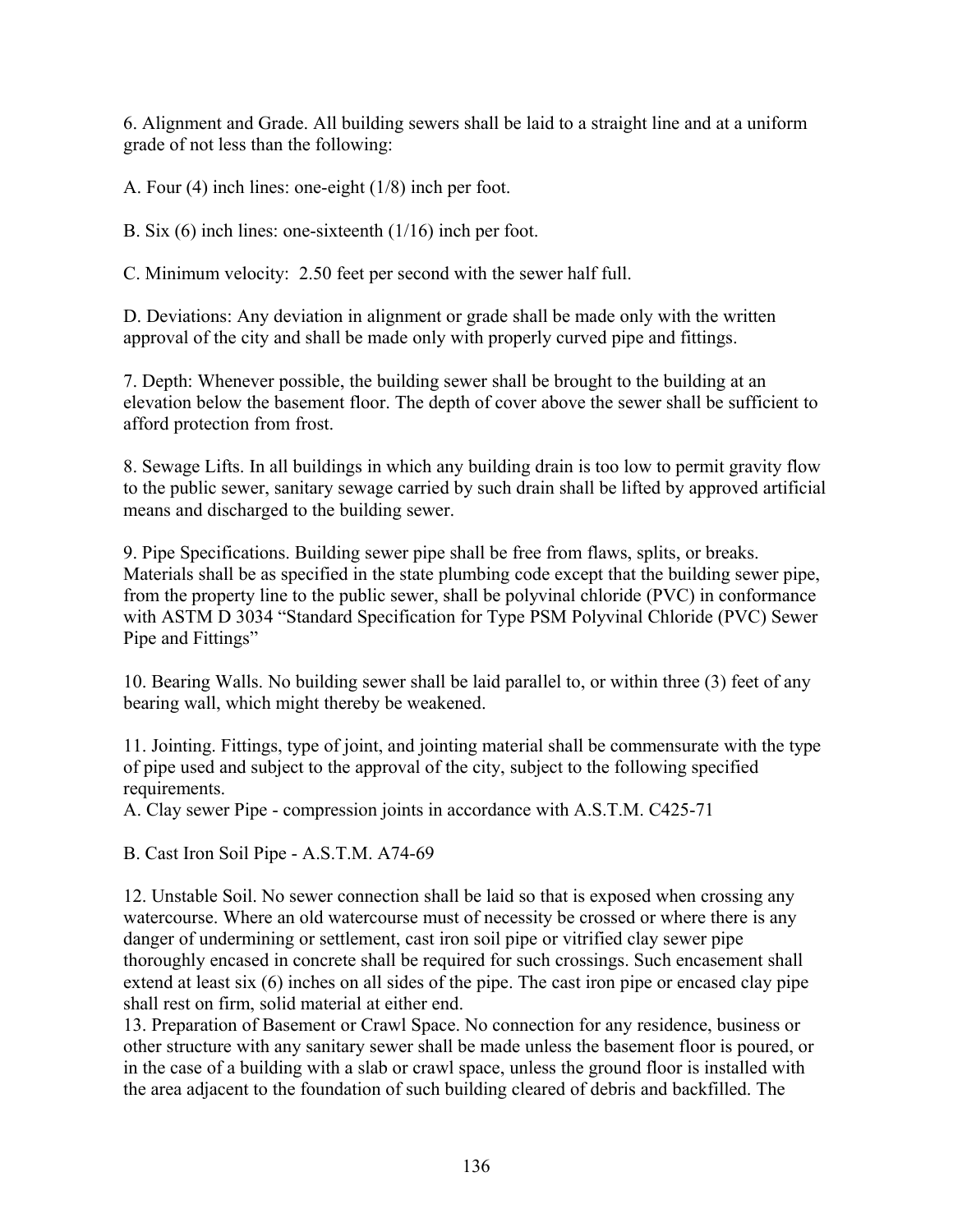backfill shall be well compacted and graded so that the drainage is away from the foundation. Prior to the time the basement floor is poured, or the first floor is installed in buildings without basements, the sewer shall be plugged and the plug shall be sealed by the superintendent. Any accumulation of water in any excavation or basement during construction and prior to connection to the sanitary sewer shall be removed by means other than draining into the sanitary sewer.

14. Backflow Valve. All new construction shall include a backflow valve to keep sewerage from reentering the building. The City is not responsible for sewer backup.

50.05 **INTERCEPTORS REQUIRED**. Grease, oil, sludge and sand interceptors shall be provided in accordance with the following: filling stations, automobile wash racks, garages, and other facilities, when, in the opinion of the council, they are necessary for the proper handling of such wastes that contain grease in excessive amounts or any flammable waste, sand or other harmful ingredients. Such interceptors shall not be required for private living quarter or dwelling units.

1. Designs and Location. All interceptors shall be of a type and capacity as provided by the Iowa Public Health Bulletin and state plumbing code, to be approved by the city, and shall be located so as to be readily and easily accessible for cleaning and inspection.

2. Construction Standards. The interceptors shall be constructed of impervious material capable of withstanding abrupt and extreme changes in temperature. They shall be of substantial construction, water-tight and equipped with easily removable covers that shall be gas-tight and water-tight.

3. Maintenance. All interceptors of grease, oil, sludge and sand shall be maintained by the owner at the owner's expense in continuously efficient operations at all times.

50.06 **SEWER TAP**. Connection of the building sewer into the public sewer shall be made at the "Y" branch, if such branch is available at a suitable location. If the public sewer is twelve (12) inches diameter or less and no properly located "Y" branch is available, the owner shall at the owner's expense install a "Y" branch in the public sewer at the location specified by the city. Where the public sewer is greater they twelve (12) inches and no properly located "Y" branch is available, a neat hole may be cut into the public sewer to receive the building sewer with entry in the downstream direction at an angle of approximately forty- five (45) degrees.

A forty-five (45) degree ell may be used to make such connection, with the spigot end cut so as not to extend past the inner surface of the public sewer. The invert of the private sewer at the point of connection shall be at the same or at a higher elevation than the invert of the public sewer. A smooth neat joint shall be made, and the connection made secure and water tight by encasement in concrete. Special fittings may be used for the connection only when approved by the city. At no time shall a building sewer be constructed so as to enter a manhole unless special written permission is received from the superintendent and in accordance with the superintendent if such connection is approved.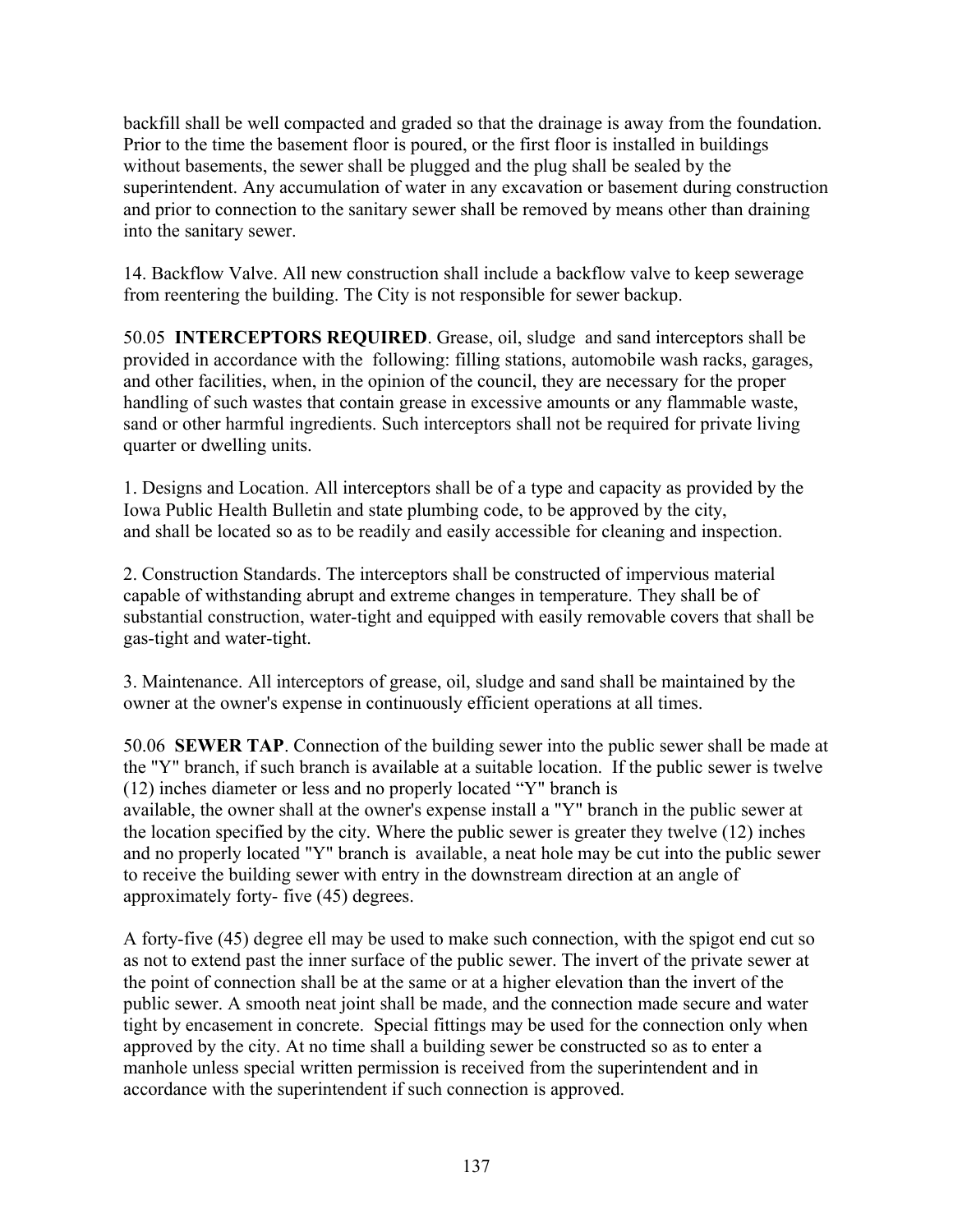50.07 **CONNECTION DEADLINE**. All approved connection permits shall require the owner to complete construction and connection of the building sewer to the public sewer within thirty (30) days from the approval of the permit, except that when, in the judgment of the superintendent, a property owner on application has made sufficient showing that due to conditions beyond the owners' control or peculiar hardship, the period of time set for the completion of the connection shall be inequitable or unfair to the owner, and extension of time within which to comply with the provisions herewith may be granted.

50.08 **INSPECTION REQUIRED**. All connections with the sanitary sewer system before being covered shall be inspected and approved, in writing, by the superintendent. As soon as all pipe work from the public sewer to inside the building has been completed, and before any backfilling is done, the superintendent shall be notified and the superintendent shall inspect the work as to workmanship and material; no sewer pipe laid underground shall be covered or trenches filled until after the sewer has been so inspected and approved. If the superintendent refuses to approve the work, the plumber or owner must proceed immediately to correct the work.

50.09 **PROPERTY OWNER'S RESPONSIBILITY**. All costs and expenses incident to the installation, connection and maintenance of the building sewer shall be borne by the owner. The owner shall indemnify the city from any loss or damage they may directly or indirectly be occasioned by the installation of the building sewer. Contractors working on sewer service lines that include excavating in, on or under City streets or rights-of-way shall carry liability insurance with limits of no less than \$1,000,000.00.

50.10 **ABATEMENT OF VIOLATIONS**. Construction or maintenance of building sewer lines whether located upon the property of any owner in the public right of way which construction or maintenance is in violation of any of the requirements of this article, shall be corrected, at the owner's expense, within thirty (30) days after date of official notice from the council of such violation. If not made within such time the council shall, in addition to the other penalties herein provided, have the right to finish and correct the work and assess the cost thereof to the property owner. Such assessment shall be collected in the same manner as general property taxes.

(Code of Iowa, 2013, Sec. 364.12 (3))

TITLE III - MENTAL AND PHYSICAL HEALTH CHAPTER 3 - LIQUID WASTES

ARTICLE 51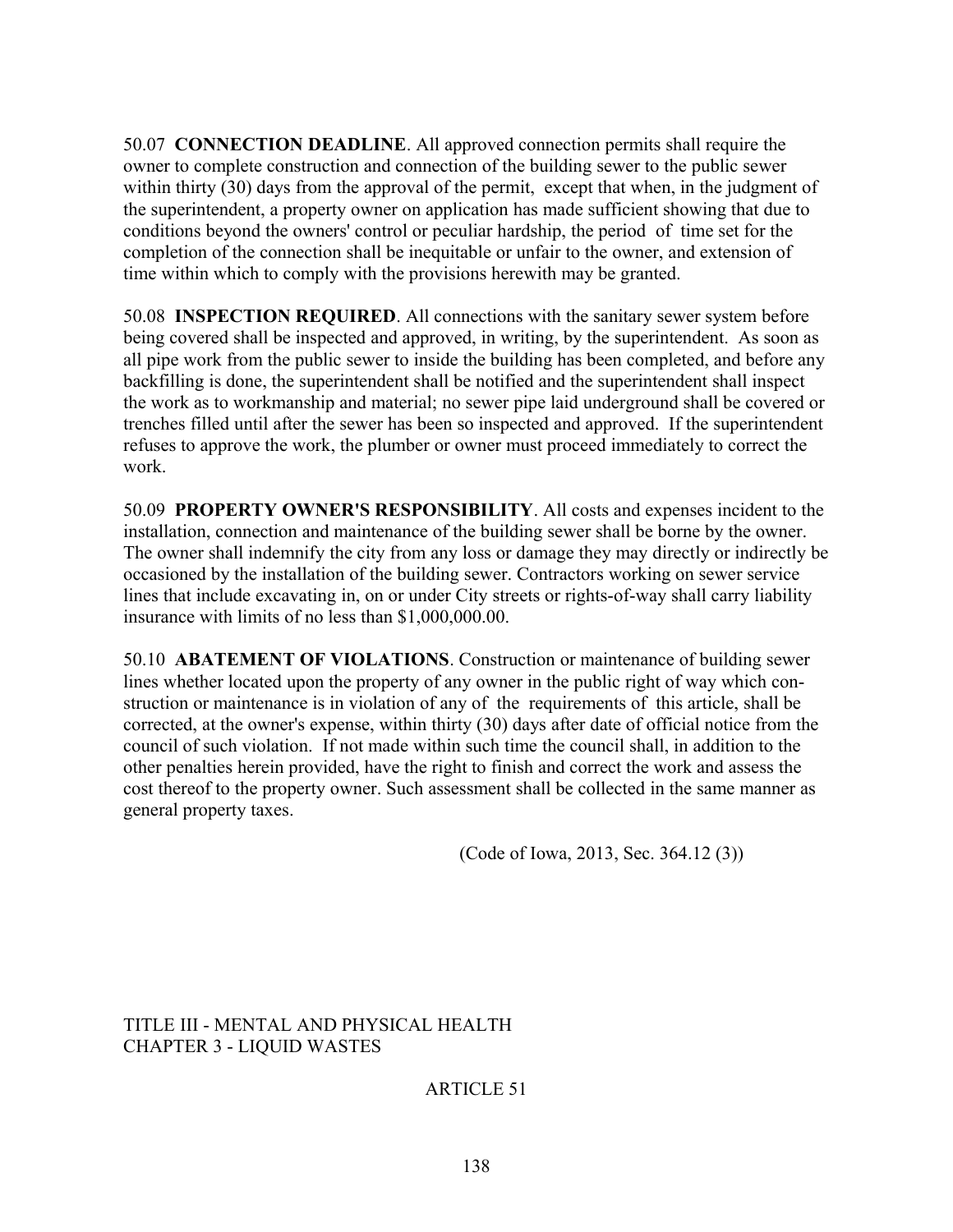### USE OF PUBLIC SEWERS

51.01 **STORM WATER**. No person shall discharge or cause to be discharged any storm water, surface water, groundwater, roof runoff, subsurface drainage, uncontaminated cooling water, or unpolluted industrial process waters to any sanitary sewer. Storm water and all other unpolluted drainage shall be discharged to such sewers as are specifically designed as combined sewers or storm sewers, or to natural outlet approved by the superintendent. Industrial cooling water or unpolluted process waters may be discharged on approval of the city, to a storm sewer, combined sewer, or natural outlet.

51.02 **SURFACE WATERS EXCEPTIONS**. Special permits for discharging surface waters to a public sanitary sewer may be issued by the council where such discharge is deemed necessary or advisable for purposes of flushing, but any permit so issued shall be subject to revocation at any time when deemed to the best interests of the sewer system.

51.03 **PROHIBITED DISCHARGES**. No person shall discharge or cause to be discharged any of the following described waters or wastes to any public sewers:

1. Flammable or Explosive Material. Any gasoline, benzene, naphtha, fuel oil, or other flammable or explosive liquid, solid or gas.

2. Toxic or Poisonous Materials. Any waters or wastes containing toxic or poisonous solids, liquids or gases in sufficient quantity, either singly or by interaction with other wastes, to injure or interfere with any sewage treatment process, constitute a hazard to humans or animals, create a public nuisance, or create any hazard in the receiving waters of the sewage treatment plant, including but not limited to cyanides in excess of two (2) milligrams per liter as CN in the wastes as discharged to the public sewer.

3. Any waters or wastes having a PH lower then 5.5 or having any other corrosive property capable of causing damage or hazard to structures, equipment, and personnel of the sewage works.

4. Solid or Viscous Substances. Solid or viscous substances in quantities or of such size capable of causing obstruction to the flow in sewers, or other interference with the proper operation of the sewage works such as, but not limited to, ashes, cinders, sand, mud, straw, shavings, metal, glass, rags, feathers, tar, plastics, wood, unground garbage, whole blood, paunch manure, hair and fleshings, entrails and paper dishes, cups, milk containers, etc., either whole or ground by garbage grinders.

51.04 **RESTRICTED DISCHARGES**. No person shall discharge or cause to be discharged the following described substances, material, waters, or wastes if it appears likely in the opinion of the city that such wastes can harm either the sewers, sewage treatment process, or equipment, have an adverse effect on the receiving stream or can otherwise endanger life, limb, public property, or constitute a nuisance. In forming its opinion as to the acceptability of these wastes, the city will give consideration to such factors as the quantities of subject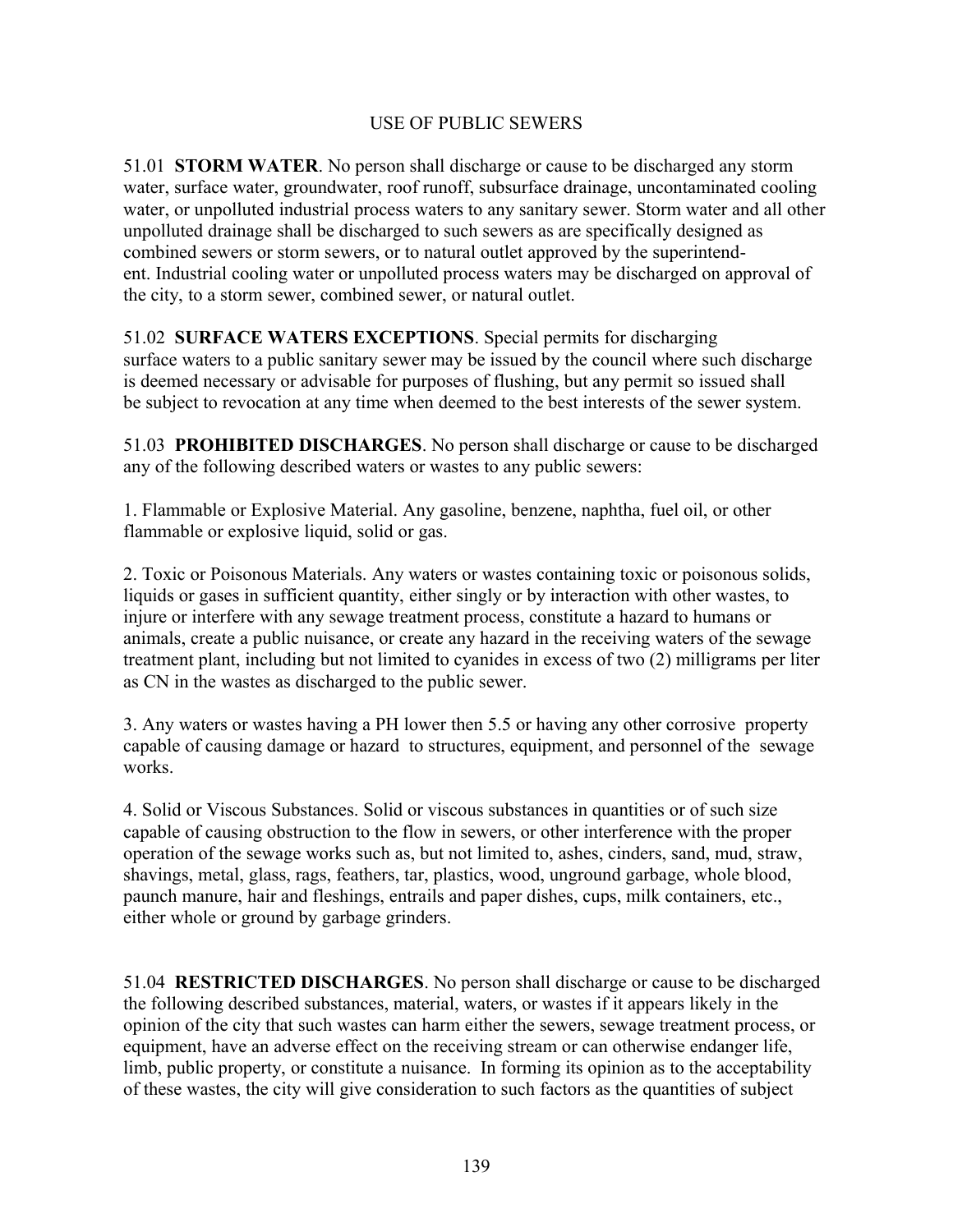wastes in relation to flows and velocities in the sewers, materials of construction of the sewers, nature of the sewage treatment process, capacity of the sewage treatment plant, degree of treatability of wastes in the sewage treatment plant, and other pertinent factors. The substances prohibited are:

1. High Temperature. Any liquid or vapor having a temperature higher then one hundred fifty (150) degrees F. (65 degrees C).

2. Fat, Oil or Grease. Any water or waste containing fats, wax, grease, or oils, whether emulsified or not, in excess of one hundred (100) milligrams per liter or six hundred (600) milligrams per liter of dispersed or other soluble matter.

3. Viscous Substances. Water or wastes containing substances which may solidify or become viscous at temperatures between thirty-two (32) and one hundred fifty (150) degrees F and 65 degrees C.

4. Garbage. Any garbage that has not been properly shredded. The installation and operation of any garbage grinder equipped with a motor of three fourths (3/4) horsepower (0.76 hp metric) or greater shall be subject to the review and approval of the superintendent.

5. Acids. Any waters or wastes containing strong acid iron pickling wastes or concentrated plating solutions whether neutralized or not.

6. Toxic or Poisonous Wastes. Any water or wastes containing a toxic or poisonous substance or of high chlorine demand in sufficient quantity to injure or to interfere with any sewage treatment process, constitute a hazard to animals or humans, or create any hazard in the receiving waters or the effluent of the sewage treatment plant. Materials such as copper, zinc, chromium, or similar toxic substances shall be limited to the following average quantities in the sewage as it arrives at the plant and at no time shall the hourly concentration at the sewage treatment plant exceed three (3) times the average concentration.

| Chromium as Cr (hexavalent)5 parts per million |
|------------------------------------------------|
| Copper as Cu3 parts per million                |
|                                                |
| Chlorine demand30 parts per million            |

7. Odor or Taste. Any waters or wastes containing phenols or other taste or odor producing substances, in such concentrations exceeding limits which may be established by the city as necessary, after treatment of the composite sewage, to meet the requirements of State, Federal, or other public agencies or jurisdiction for such discharge to the receiving waters. 8. Radioactive Wastes. Any radioactive wastes or isotopes of such half-life or concentration as may be exceed limits established by the city in compliance with applicable State or Federal regulations.

9. Excess Acidity. Any waters or wastes having a PH in excess of 10.0.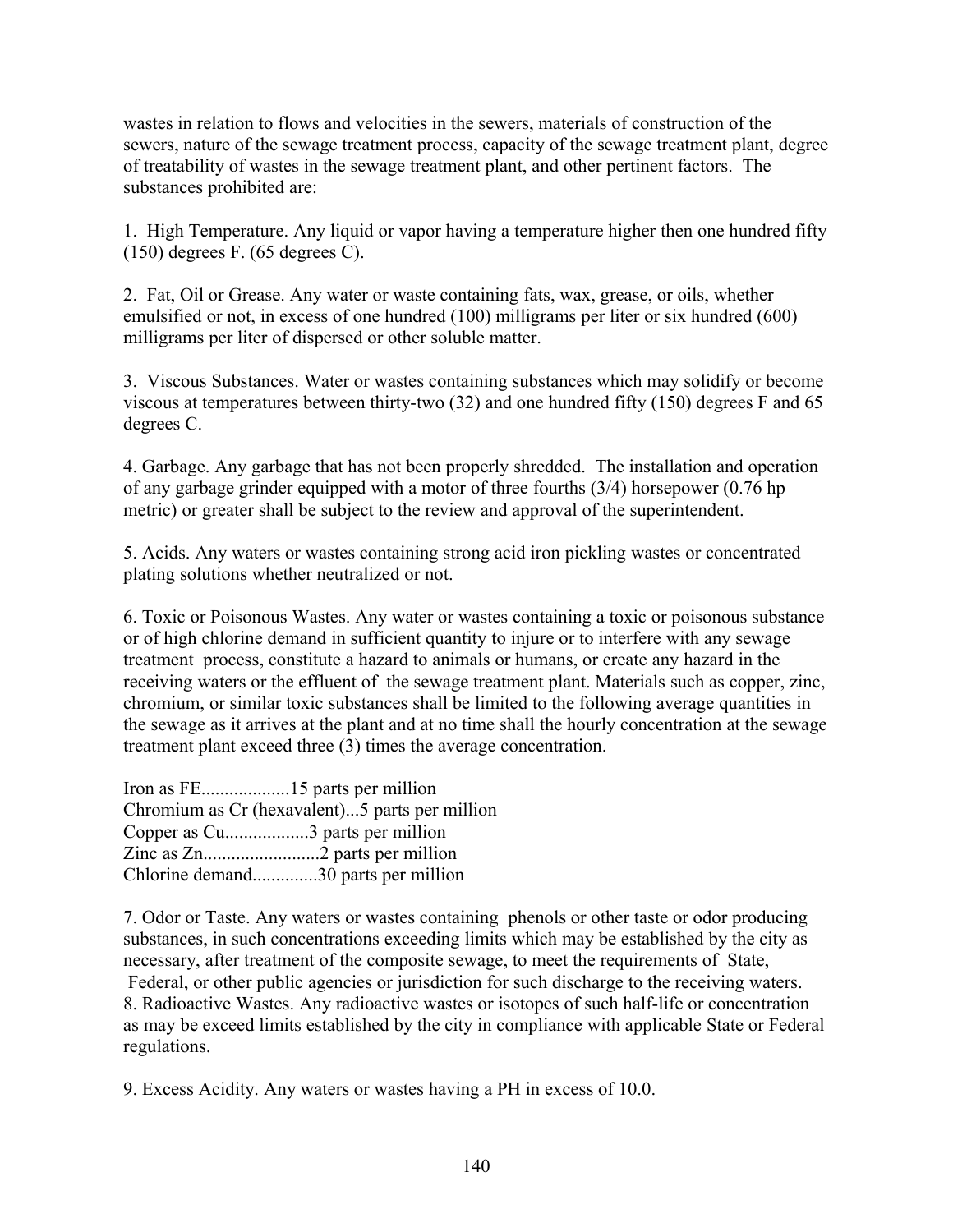10. Unusual Wastes. Materials which exert or cause:

A. Unusual concentration of inert suspended solids (such as, but not limited to, Fullers earth, lime slurries, and lime residues) or of dissolved solids (such as, but not limited to, sodium chloride and sodium sulfate).

B. Excessive discoloration (such as, but not limited to dye wastes and vegetable tanning solutions).

C. Unusual BOD, chemical oxygen demand, or chlorine requirements in such quantities as to constitute a significant load on the sewage treatment works.

D. Unusual volume of flow or concentration of wastes constituting "slug" as defined herein.

11. Noxious or Malodorous Gases. Any noxious or malodorous gas or other substance which either singly or by interaction with other wastes is capable of creating a public nuisance or hazard to life or of preventing entry into sewers for their maintenance and repair.

12. Damaging Substances. Any waters, wastes, materials or substances which react with water or wastes in the sewer system to release noxious gases, develop color of undesirable intensity, form suspended solids in objectionable concentration or create any other condition deleterious to structures and treatment processes.

13. Untreatable Wastes. Waters or wastes containing substances which are not amenable to treatment or reduction by the sewage treatment processes employed, or are amenable to treatment only to such degree that the sewage treatment plant effluent cannot meet the requirements of other agencies having jurisdiction over discharge to the receiving waters.

51.05 **RESTRICTED DISCHARGES - POWERS**. If any waters or wastes are discharged, or are proposed to be discharged to the public sewers, which waters contain the substances or possess the characteristics enumerated in Section 51.04 of this article, and which in the judgment of the city may have a deleterious effect upon the sewage works, processes, equipment, or receiving waters, or which otherwise create a hazard to life or constitute a public nuisance, the city may:

1. Rejection. Reject the wastes.

2. Pretreatment. Require pretreatment to an acceptable condition for discharge to the public sewers.

3. Controls Imposed. Required control over the quantities, and rates of discharge and/or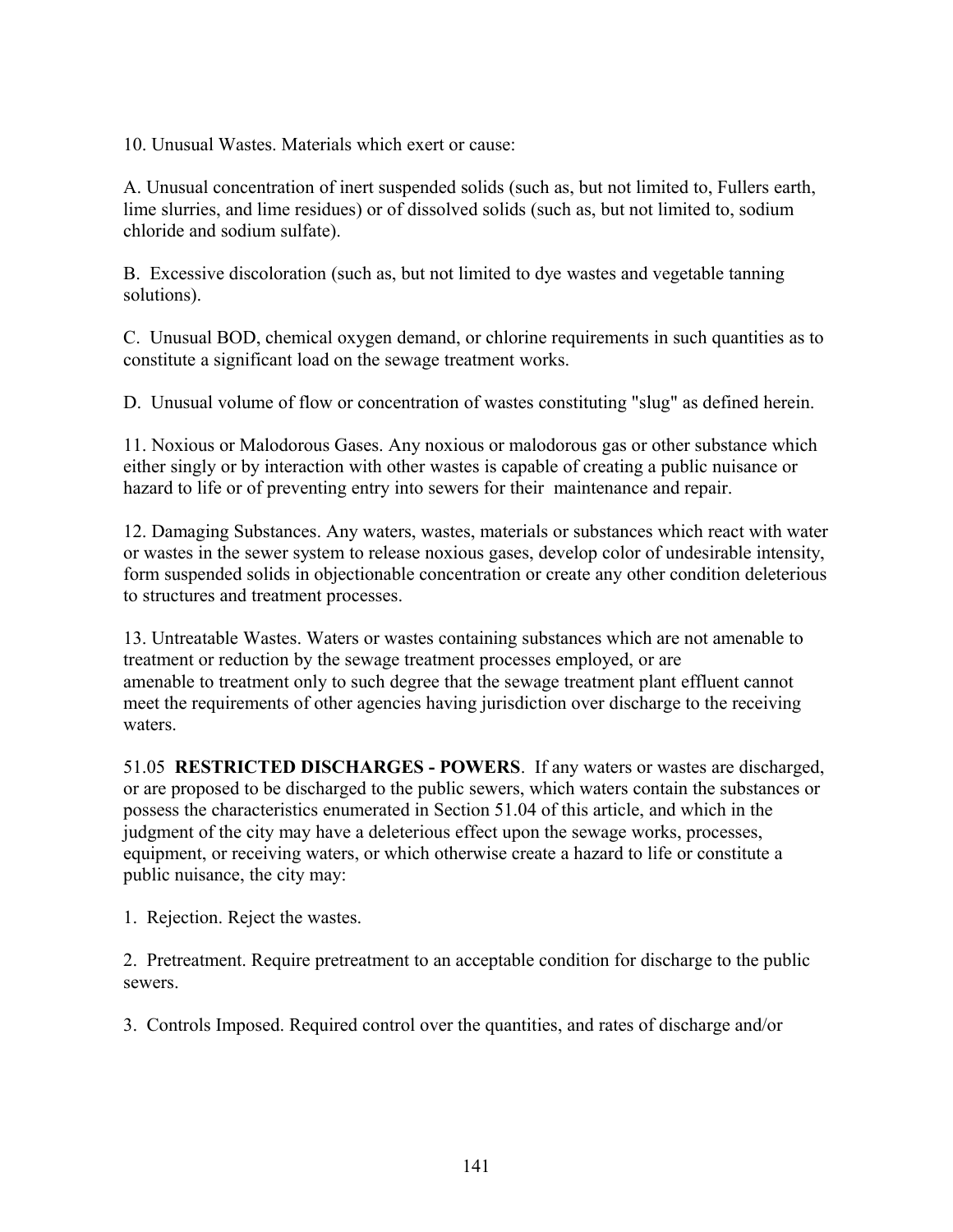4. Special Charges. Require payment to cover the added cost of handling and treating the wastes not covered by existing taxes or sewer charges under the provisions of Article 5 of this chapter.

51.06 **SPECIAL FACILITIES**. If the city permits the pretreatment or equalization of waste flows, the design and installation of the plants and equipment shall be subject to the review and approval of the city and subject to the requirements of all applicable codes, ordinances, and laws. Where preliminary treatment of flow-equalizing facilities are provided for any waters or wastes, they shall be maintained continuously in satisfactory and effective operation by the owner at his expense.

51.07 **CONTROL MANHOLES**. When required by the council, the owner of any property serviced by a building sewer carrying industrial wastes shall install a suitable control manhole together with such necessary meters and other appurtenances in the building sewer to facilitate observation, sampling, and measurement of the wastes. Such manhole, when required, shall be accessibly and safely located, and shall be constructed in accordance with plans approved by the city. The manhole shall be installed by the owner at the owner's expense, and shall be maintained by the owner so as to be safe and accessible at all times.

51.08 **TESTING OF WASTES**. All measurements, test, and analyses of the characteristics of waters and wastes to which reference is made in this ordinance shall be determined in accordance with the latest edition of "Standard Methods for Examination of Water and Wastewater", published by the American Public Health Association, and shall be determined at the control manhole provided, or upon suitable samples taken at said control manhole. In the event that no special manhole has been required, the control manhole shall be considered to be the nearest downstream manhole in the public sewer to the point at which the building sewer is connected. Sampling shall be carried out by customarily accepted methods to reflect the effect of constituents upon the sewage works and to determine the existence of hazards to life, limb, and property. (The particular analyses involved will determine whether a twenty-four (24) hour composite of all outfalls of a premise is appropriate or whether a grab sample of samples should be taken. Normally, but not always, BOD and suspended solids an analyses are obtained from 24 hour composites of all outfalls whereas PH's are determined from periodic grab samples).

51.09 **SPECIAL AGREEMENTS PERMITTED**. No statement in this article shall be construed as preventing a special agreement, arrangement or contract between the council, and any industrial concern whereby an industrial waste of unusual strength or character may be accepted subject to special conditions, rate and cost as established by the council.

TITLE III - MENTAL AND PHYSICAL HEALTH CHAPTER 3 - LIQUID WASTE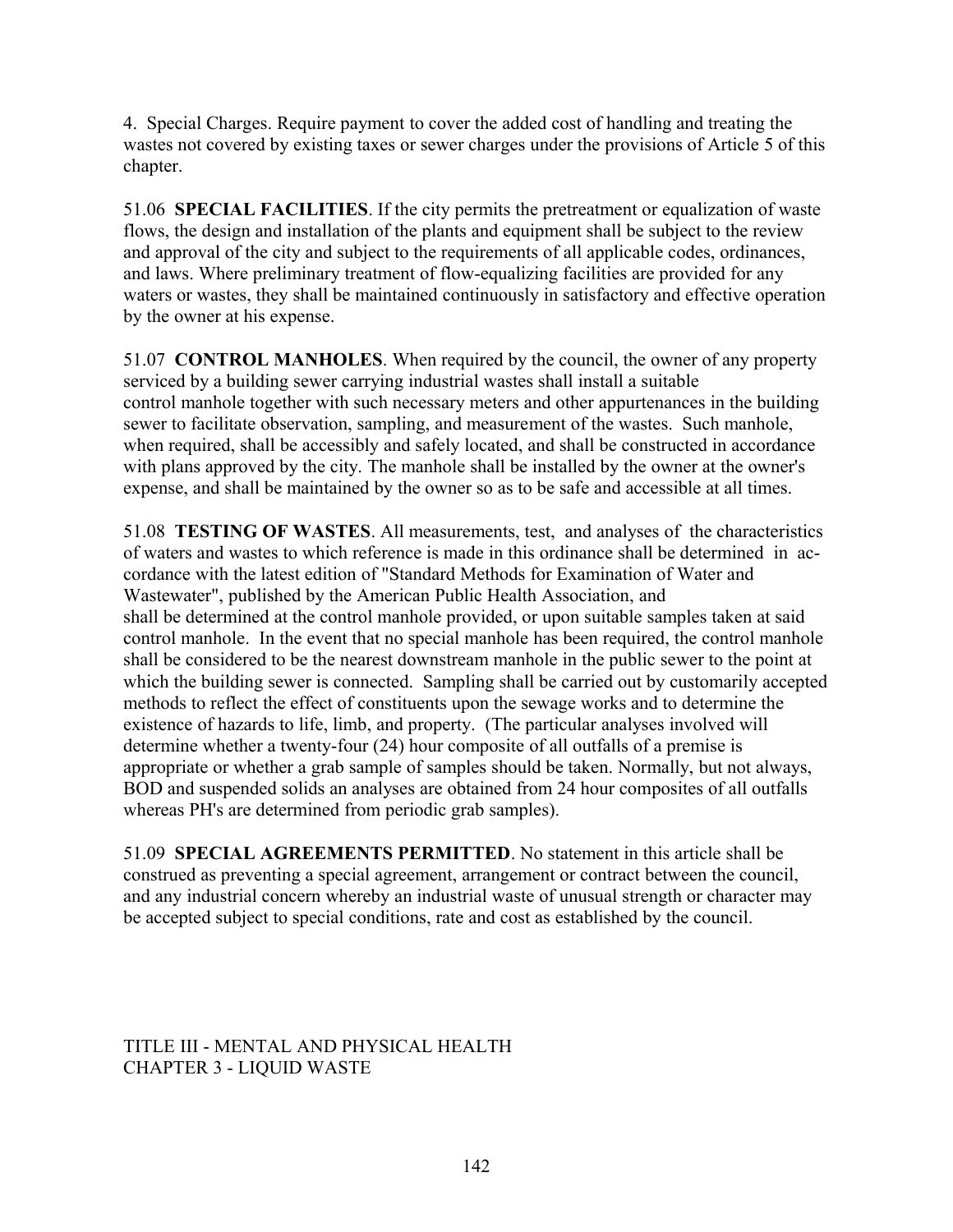### ARTICLE 52 PRIVATE SEWER SYSTEMS

52.01 **WHEN PROHIBITED**. Except as otherwise provided in this article, it shall be unlawful to construct or maintain any privy, privy vault, septic tank, cesspool or other facility intended or used for the disposal of sewage.

(Code of Iowa, 2013, Sec. 364.12 (3f))

52.02 **WHEN REQUIRED**. Where a public sanitary sewer is not available under the provisions of Section 49.05, the building sewer shall be connected to a private sewage system complying with the provisions of this article.

52.03 **PERMIT REQUIRED: APPLICATION: FEE**. Before commencing the construction of a private sewage disposal system, the owner shall first obtain a written permit signed by the superintendent. The application shall be made on a form furnished by the city, which applicant shall supplement by any plans, specifications and other information as are deemed necessary by the superintendent. A permit and inspection fee of thirty-five dollars (\$35.00) shall be paid to the city at the time the application is filed.

52.04 **INSPECTION REQUIRED.** A permit for a private sewage disposal system shall not become effective until the installation is completed to the satisfaction of the superintendent. The superintendent shall be allowed to inspect the work at any state of construction and, in any event, the applicant for the permit shall notify the superintendent when work is ready for final inspection which shall be before any underground portions are covered. The inspection shall be made within twenty-four (24) hours of the receipt of notice by the superintendent.

52.05 **COMPLIANCE WITH STATE RULES**. The type, capacity, location and layout of a private sewage disposal system shall comply with all recommendations of the state department of health.

52.06 **DISCHARGE TO NATURAL OUTLETS PROHIBITED**. No septic tank or cesspool shall be permitted to discharge to any natural outlet.

52.07 **MAINTENANCE OF FACILITIES**. The owner of private sewage disposal facilities shall operate and maintain the facilities in a sanitary manner at all times and at no expense to the city.

52.08 **ADDITIONAL REQUIREMENTS**. No statement contained in this article shall be construed to interfere with any additional requirements that may be imposed by any health officer acting in an official capacity.

52.09 **PRIVATE SYSTEMS ABANDONED**. Within ninety (90) days of notice that a public sewer is available to a property served by a private sewage disposal system, as provided in Section 49.05, a direct connection shall be made to the public sewer in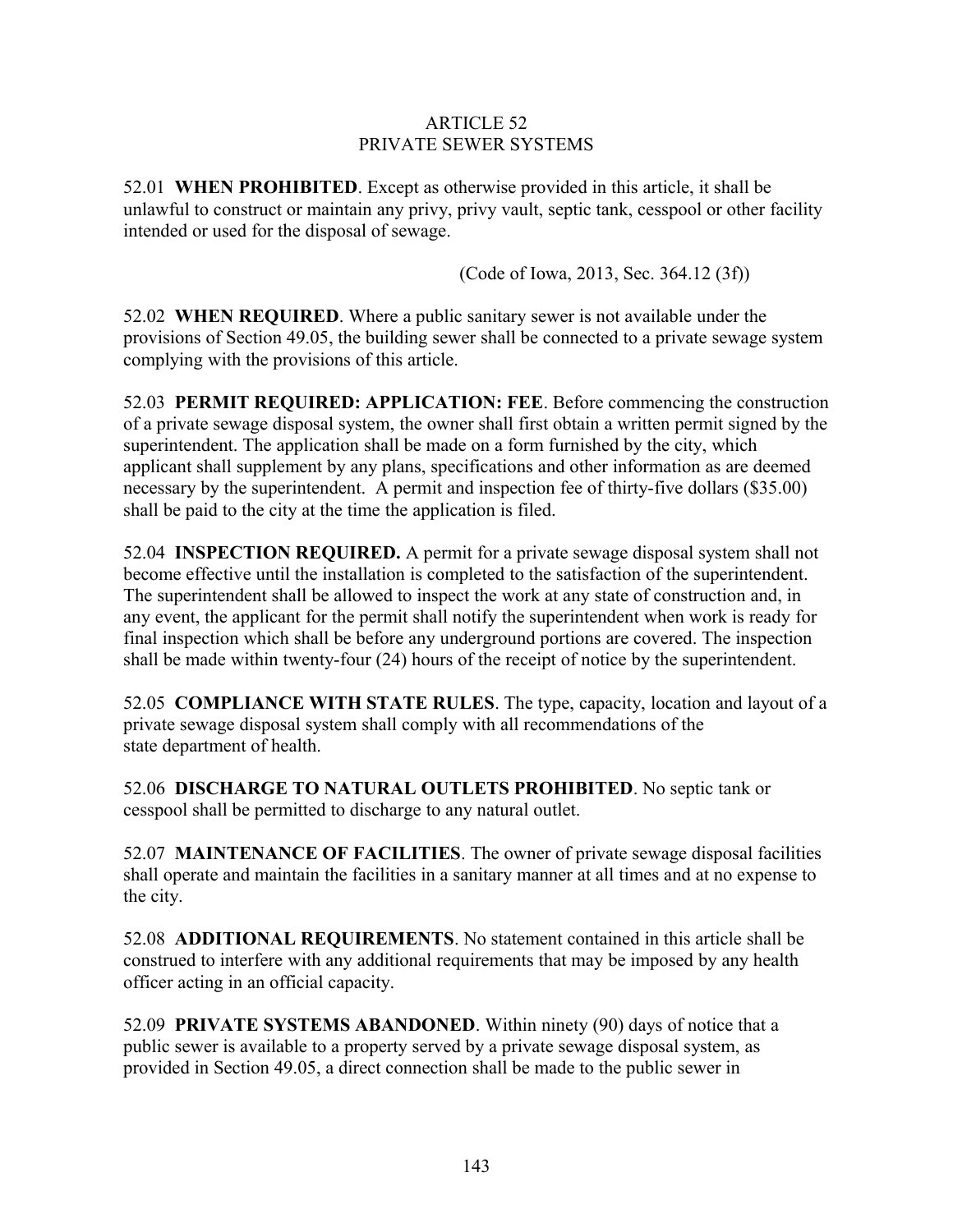compliance with this chapter and any septic tanks, cesspools and similar private sewage disposal facilities shall be abandoned and filled with suitable material.

(Code of Iowa, 2013, Sec. 364.12 (3f))

52.10 **DISPOSAL OF WASTE**. Any person engaged in cleaning cesspools, septic tanks or privy vaults shall discharge all effluent into a designated location at the sewage treatment facility. The rate for such waste shall be determined by the city. It shall be unlawful for any person to lace any effluent or waste from cesspools, septic tanks or privy vaults in any other location in the city except at the designated location at the sewage treatment facility.

TITLE III - MENTAL AND PHYSICAL HEALTH CHAPTER 3 - LIQUID WASTES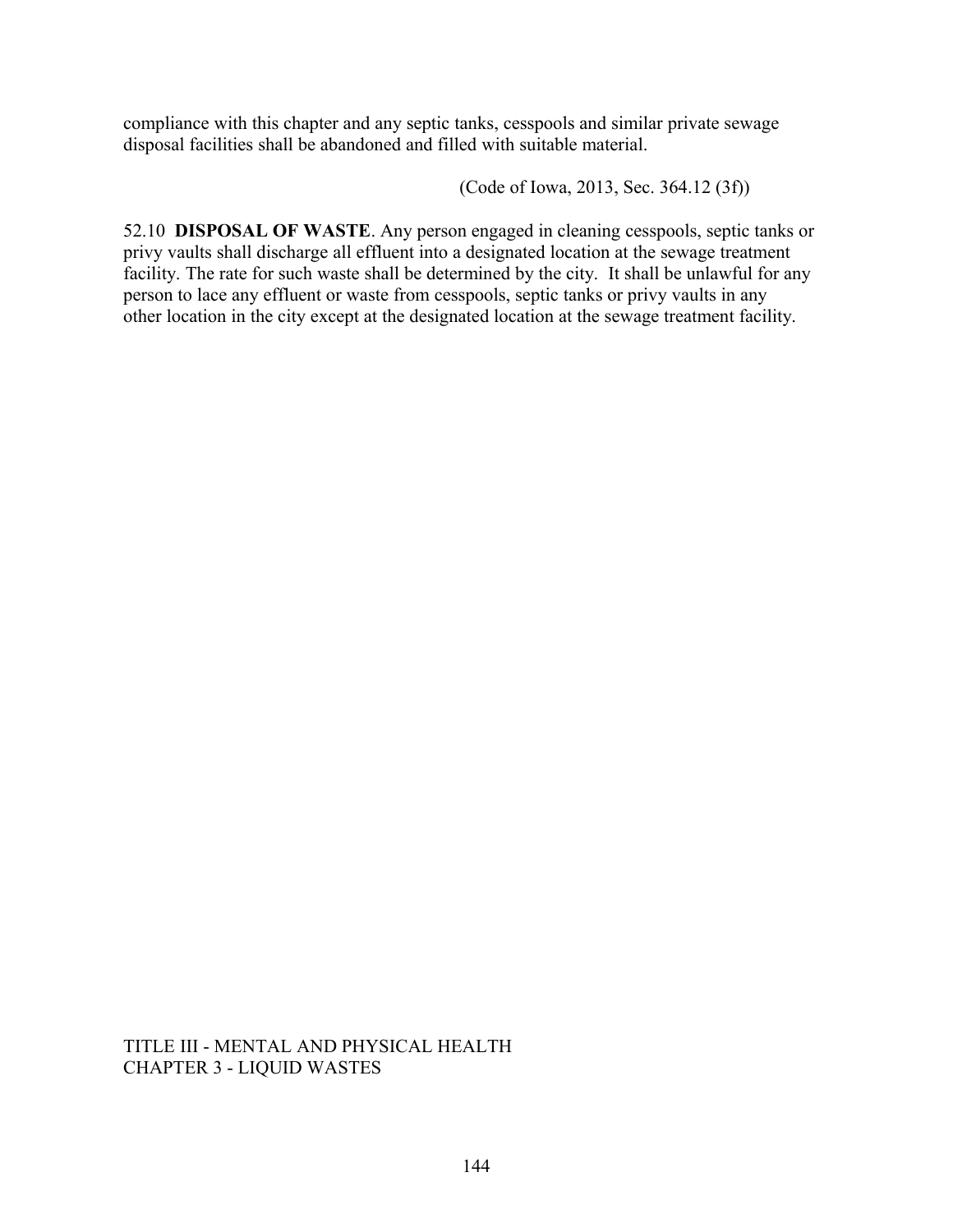#### ARTICLE 53 SEWER RENTAL

53.01 **DEPOSIT.** Before sanitary sewer use is allowed, a deposit for use of the sewer system shall be paid to the city administrator in an amount equal to the highest billing of sewer for one month in the previous twelve (12) month period. The deposit for a sewer service customer for a property which has not previously received service or does not have a recent twelve month history, shall be one hundred fifty dollars (\$150.00). The deposit shall be refundable after twelve (12) months by the City Administrator/Clerk, if the payment record of the depositor has never been delinquent. The deposit shall be returned in full to any sewer service customer who terminates service to move out of the city, deducting any portion owed to the city for sewer service and any amounts owed for any other reason. Tenants will receive the deposit back once final bill has been paid. "Tenant" shall mean a person entitled under a rental agreement to occupy a dwelling unit to the exclusion of another.

53.02 **RENTAL RATE**. Each contributor shall pay sewer rent equal to Seven Dollars and Fifty-five Cents (\$9.55) per thousand gallons of water billed per month to that contributor. (Code of Iowa, 2013, Sec. 384.84 (1))

53.02A **BASE RENTAL RATE.** Each contributor shall pay a base sewer rent equal to Six Dollars (\$6.00) per month in addition to the sewer rental billed per month to that contributor.

53.03 **SPECIAL RATES**. Where in the judgment of the superintendent and the council, special conditions exist to the extent that the application of the sewer rental provided in Section 53.01 would be inequitable or unfair to either the city or the contributor, a special rate shall be proposed by the superintendent and submitted to the council for approval by resolution.

(Code of Iowa, 2013, Sec. 384.84 (1))

53.04 **PAYMENT OF BILLS**. All sewer rental shall be due and payable under the same terms and conditions provided for payment for water service except that the provisions of Section 53.05 shall be used to enforce collection of delinquent sewer charge. Water service may not be discontinued for failure to pay sewer rental charges.

(Code of Iowa, 2013, Sec. 384.84 (1))

53.05 **LIEN FOR NON PAYMENT**. Sewer Rental charges remaining unpaid and delinquent shall be certified by the city administrator to the county auditor for collection in the same manner as property taxes.

(Code of Iowa, 2013, Sec. 384.84 (1))

# 53.06 **RENTAL RATES FOR WATER USED AND NOT RETURNED TO THE**

**SEWER SYSTEM.** All water flowing through a special meter and not passing through or cycling into the city's sanitary sewer system, shall not increase the consumer's sanitary sewer rental rate if, 1) the consumer installs a sealed register-type meter, 2) the meter is purchased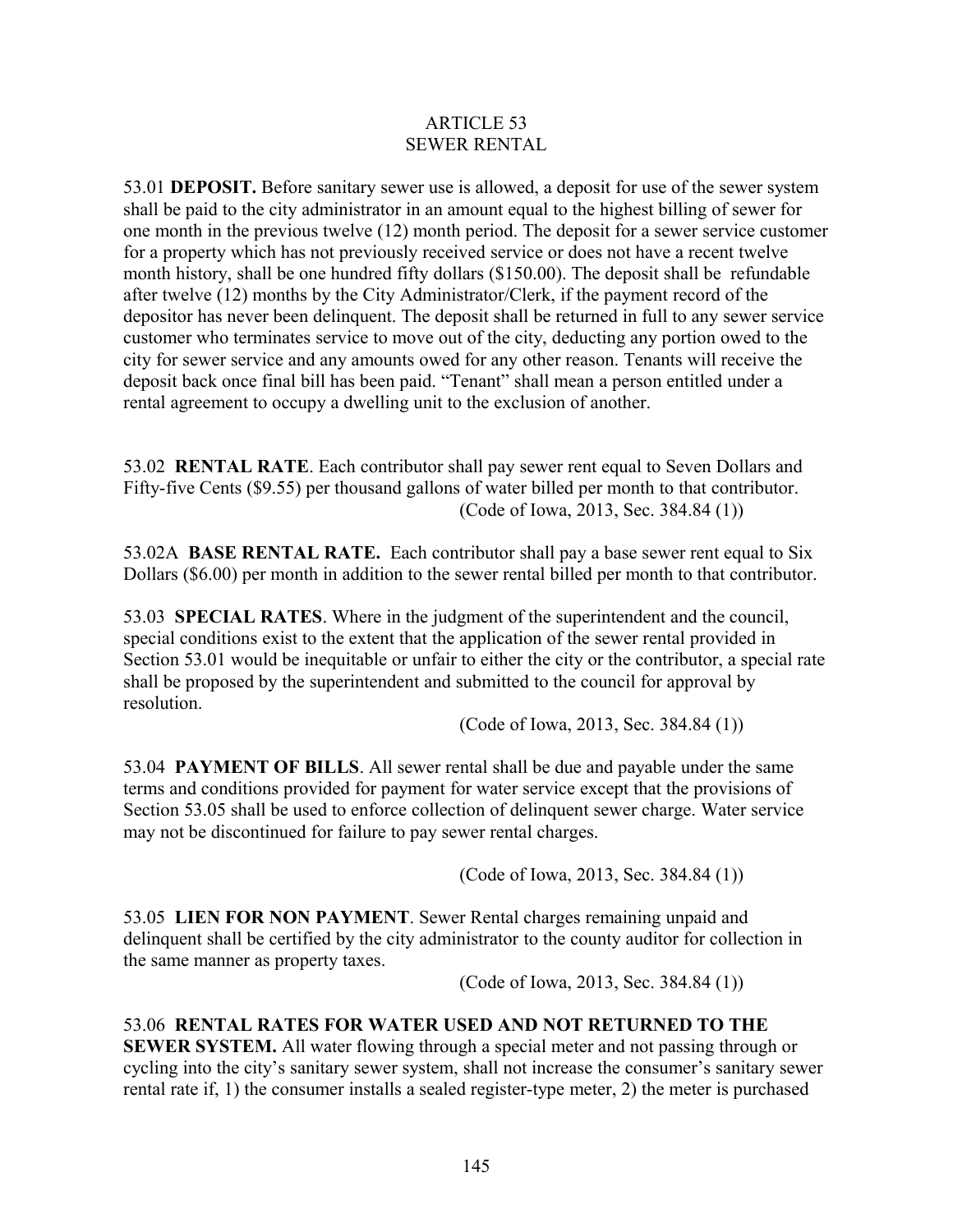from the city, 3) the meter will register only water used outside the home, such as tree, shrub, garden and lawn watering, 4) all piping and installation of the meter will be at consumer's expense, and 5) installation of piping and meter is subject to inspection by the city. Billing for water run through the special meter will be to the consumer on an annual basis, and the rate for this water will be the same rate as the current water rate with no additional sewer rental rate.

53.07 **FINANCIAL RESPONSIBILITY**. All owners or purchasers of real estate to which is supplied the city services of electricity, water, sewer, and/or garbage collection shall be equally financially responsible with any tenants of the real estate for the payment of all charges due by the tenant for any such services supplied. The city administrator may require as a condition for the supplying of such services a written agreement from the owner or purchaser of real estate acknowledging such financial responsibility.

 All property owners renting out real estate shall be sent the utility bill, including sewer charges. The property owner shall be responsible to pay the utility bill for the tenant and collect the bill from the tenant. If the property owner provides the City with a copy of a written and signed agreement stating the tenant is responsible for paying the utility bill including sewer, the City shall bill the tenant and not the property owner. Such copy of the written agreement and all new agreements must be received by the City within thirty (30) days of the original agreement and within thirty (30) days of change of tenant, or the utility bill remains in the property owner's name.

#### TITLE III - MENTAL AND PHYSICAL HEALTH CHAPTER 4 - SOLID WASTE CONTROL

## ARTICLE 54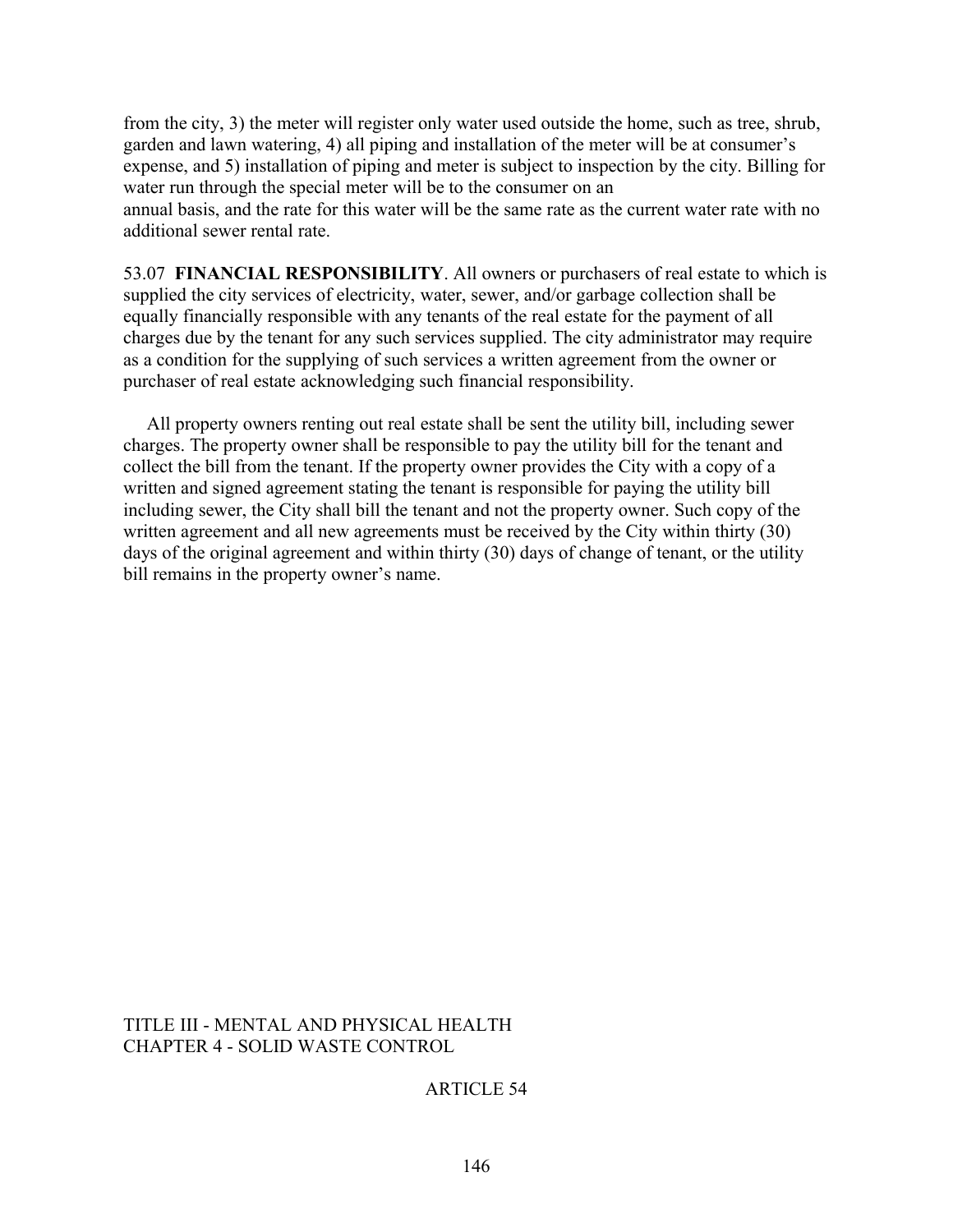### GENERAL PROVISIONS

54.01 **PURPOSE**. The purpose of this chapter is to provide for the sanitary storage, collection and disposal of solid wastes and, thereby, to protect the citizens of this city from such hazards to their health, safety and welfare as may result from the uncontrolled disposal of solid wastes.

54.02 **DEFINITIONS**. For use in this chapter the following terms are defined:

1. "Solid Waste": shall mean garbage, refuse, rubbish, and other similar discarded solid or semisolid material, including but not limited to such materials resulting from industrial, commercial, agriculture, and domestic activities. Solid waste may include vehicles, as defined by Section 321.1 of the Code of Iowa.

2. "Garbage": shall mean all solid and semisolid, putrescible animal and vegetable wastes resulting from the handling, preparing, cooking, storing serving and consuming of food or of material intended for use as food, and all offal, excluding useful industrial by-products, and shall include all such substances from all public and private establishments and from all residences.

3. "Refuse": shall mean putrescible and nonputrescible wastes, including but not limited to garbage, rubbish, ashes, incinerator residues, street cleanings, market and industrial solid wastes and sewage treatment wastes in dry and semisolid form.

4. "Rubbish": shall mean nonputrescible solid waste consisting of combustible and noncombustible wastes, such as ashes, paper, cardboard, tin cans, yard clippings, wood, glass, bedding, crockery or litter of any kind.

5. "Open burning": shall mean any burning of combustible materials where the products of combustion are emitted into the open air without passing through a chimney or stack.

6. "Landscape waste": shall mean any vegetable or plant wastes except garbage. The term includes trees, tree trimmings, branches, stumps, brush, weeds, leaves, grass, shrubbery and yard trimmings.

7. "Back yard burning": shall mean the disposal of residential waste by open burning on the premises of the property where such waste is generated.

8. "Residential waste": shall mean any refuse generated on the premises as a result of residential activities. The term includes landscape wastes grown on the premises or deposited thereon by the elements, but excludes garbage, tires and trade wastes.

9. "Discard": shall mean to place, cause to be placed, throw, deposit or drop.

10. "Litter": shall mean any garbage, rubbish trash, refuse, waste materials or debris.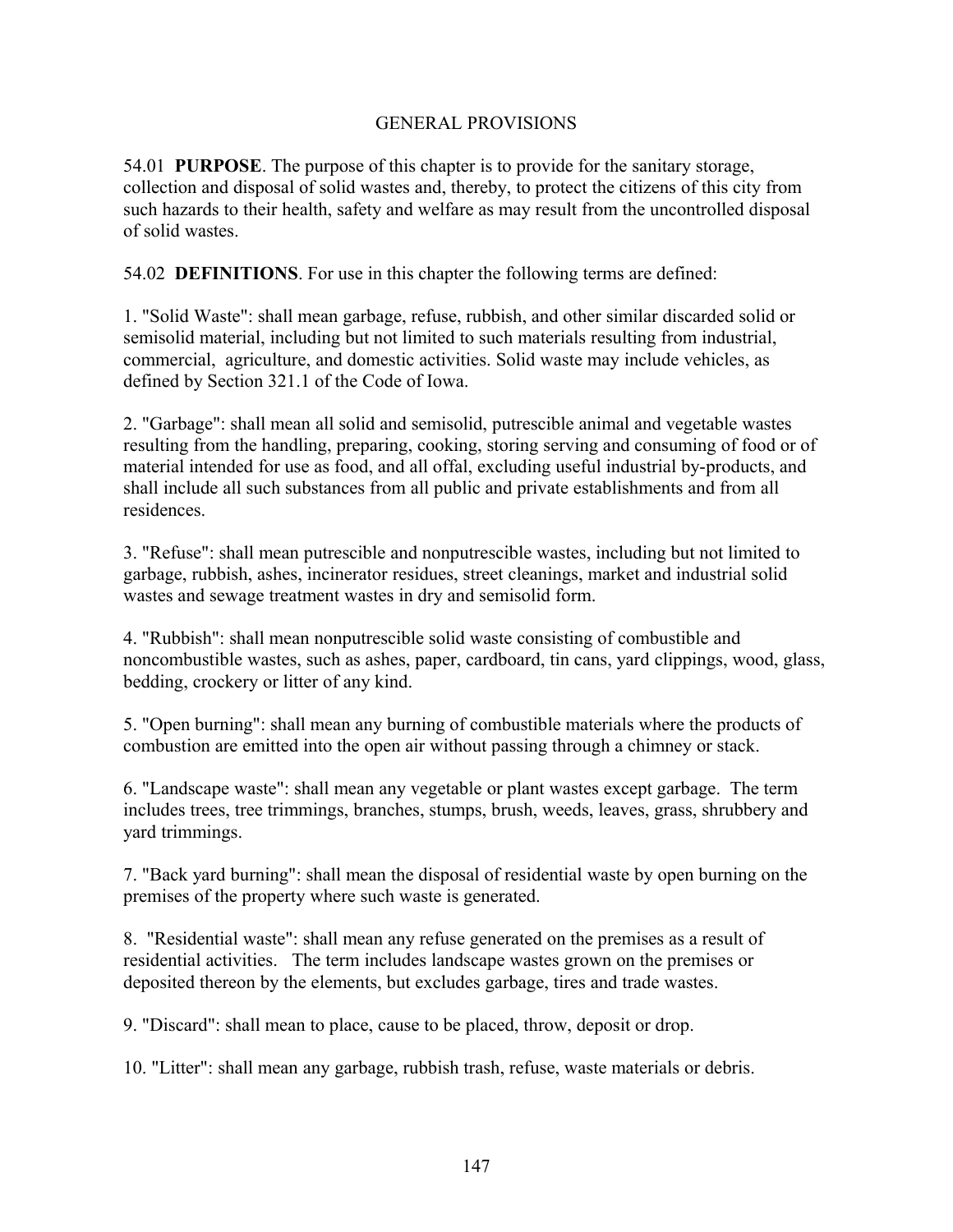11. "Open dumping": shall mean the depositing of solid wastes on the surface of the ground or into a body or stream of water.

12. "Rubble": shall mean stone, brick or similar inorganic material.

13. "Sanitary disposal project": shall mean all facilities and appurtenances including all real and personal property connected with such facilities, which are acquired, purchased, constructed, reconstructed, equipped, improved, extended, maintained, or operated to facilitate the final disposition of solid waste without creating a significant hazard to the public health or safety, and which are approved by the executive director.

14. "Toxic and hazardous wastes": shall mean waste materials, including but not limited to poisons, pesticides, herbicides, acids, caustics, pathological wastes, flammable or explosive materials and similar harmful wastes which require special handling and which must be disposed of in such a manner as to conserve the environment and protect the public health and safety.

15. "Owner": shall mean in addition to the record title-holder any person residing in, renting, leasing, occupying, operation or transacting business in any premises, and as between such parties the duties, responsibilities, liabilities and obligations hereinafter imposed shall be joint and several.

16. "Yard wastes": shall mean grass, clippings, leaves and tree or bush trimmings.

17. "Sanitary disposal": shall mean a method of treating solid waste so that it does not produce a hazard to the public health or safety or create a nuisance.

18. "Director": shall mean the director of the state Department of Natural Resources or his/her designee.

19. "Approved Incinerator": shall mean equipment or facilities for the enclosed burning of refuse having a stack adequate to maintain a draft sufficient for efficient combustion and equipped with a screen sufficiently fine to prevent ejection of particles of burning materials as approved by the Iowa Air Quality Commission.

20. "Salvage Operation": shall mean any business, industry or trade engaged wholly or in part in salvaging or reclaiming any product or material, including, but not limited to, chemicals, drums, metals, motor vehicles or shipping containers.

54.03 **HEALTH HAZARD**. It shall be unlawful for any person to accumulate on any premises, improved or vacant, or on any public place, such quantities of solid waste, either in containers or not, that shall constitute a health or sanitation hazard.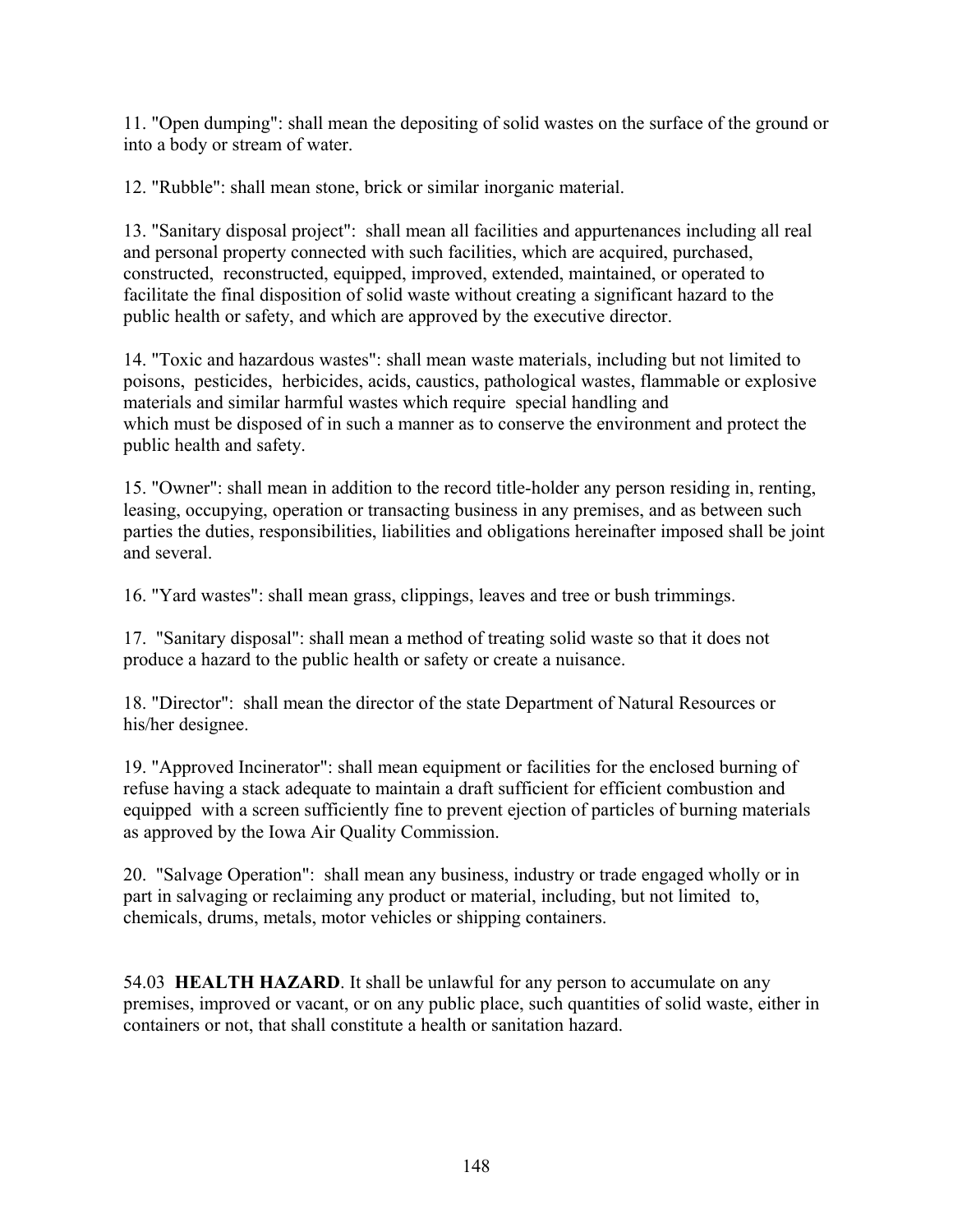54.04 **FIRE HAZARD**. It shall be unlawful for any person to accumulate quantities of solid waste within or close to any building, unless the same is stored in containers in such a manner as not to create a fire hazard.

54.05 **OPEN BURNING PROHIBITED**. No person shall allow, cause or permit unattended open burning of combustible material, except that the following shall be permitted, if such fires are attended by a least one competent person, however, when any fire causes a nuisance appropriate action may be taken to require cessation or relocation of the building operation:

1. Disaster Rubbish. The open burning of rubbish, including landscape waste, for the duration of the community disaster period in cases where an officially declared emergency condition exists.

2. Diseased Trees. The open burning of diseased trees on the real estate from which the diseased trees were removed. However, when the burning of diseased trees causes a nuisance appropriate action may be taken to require relocation of the burning operation. Rubber tires shall not be used to ignite diseased trees.

3. Flare Stack. The open burning or flaring of waste gases, provided such open burning or flaring is conducted in compliance with applicable rules of the state department of environmental quality and upon approval of the City Council.

4. Recreational Fires. Open fires for cooking, heating, recreation and ceremonies, provided they comply with the limits for emission of visible air contaminants established by the state department of environmental quality, and provided that such fires are contained within a grill, designated fire pit not to exceed nine (9) square feet, outdoor fireplace, outdoor chimney or similar device.

5. Yard Waste Burning. Burning of yard waste during a designated period as may be established by the City Council semi-annually.

6. Training Fires. Fires set for the purpose of bona fide training of public or industrial employees in firefighting method, provided that the executive director of the state department of environmental quality receives notice in writing at least one week before such action commences.

7. Variance. Any person wishing to conduct open burning of materials not exempted herein make application for a variance to the state department of environmental quality and the City Council. A permit for any variance allowed shall be issued by the fire chief with a copy sent to the Clayton County Sheriff Department.

54.06 **LITTERING PROHIBITED**. No person shall discard any litter onto or in any water or land, except that nothing in this section shall be construed to affect the authorized collection and discarding of such litter in or on areas or receptacles provided for such purpose. When litter is discarded from a motor vehicle, the driver of the motor vehicle shall be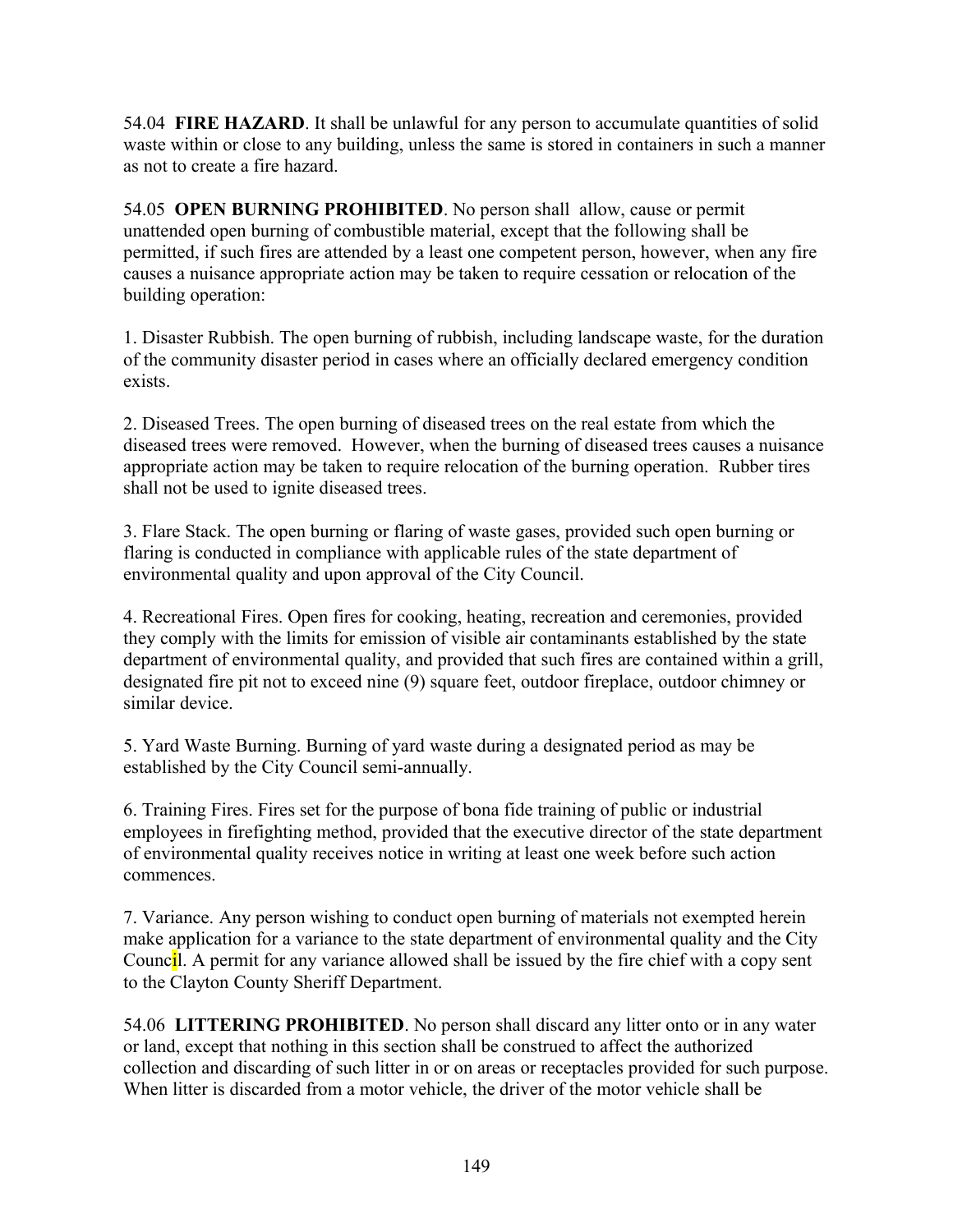responsible for the act in any case where doubt exists as to which occupant of the motor vehicle actually discarded the litter.

54.07 **OPEN DUMPING PROHIBITED**. No person shall dump, deposit or permit the open dumping or depositing of any solid waste except rubble at any place other than a sanitary disposal project approved by the director of the state Department of Natural Resources.

# 54.08 **TOXIC AND HAZARDOUS WASTES**.

1. Labeling. All containers used for the storage, collection, or transportation of toxic or hazardous wastes shall be plainly marked so as to provide adequate notice of the contents thereof.

2. Vehicles and Containers. All vehicles and containers used for the storage, collection and/or transportation of toxic and hazardous wastes shall be so constructed that they can be loaded, moved and unloaded in a manner that does not create a danger to public health or safety and in compliance with federal and state laws, rules and regulations.

3. Disposal. No person shall deposit in a solid waste container or otherwise offer for collection any toxic or hazardous wastes. Such materials shall be transported by the owner, reliable person or his agent, to a place of safe deposit or disposal as prescribed by the health officer or his authorized representative.

54.09 **WASTE STORAGE CONTAINERS**. Every person owning, managing, operating, leasing or renting any premises, dwelling unit or any place where refuse accumulates shall provide and at all times maintain in good working order and repair, portable containers for refuse in accordance with the following:

1. Container Specifications. Waste storage containers shall comply with the following specifications:

A. Residential. Residential waste containers shall be of not less than 20 gallons nor more than 33 gallons in nominal capacity; shall be leak proof, water proof and fitted with a fly tight lid which shall be kept in place except when depositing or removing the contents thereof. They shall have handles, bails or other suitable lifting devices or features and be of a type originally manufactured for the storage of residential wastes with tapered sides for easy emptying. They shall be of light weight and sturdy construction with the total weight of any individual containers and contents not exceeding 40 pounds. Galvanized metal containers, rubber, plastic, or fiberglass containers and plastic containers which do not become brittle in cold weather may be used. Disposable containers or other containers as approved by the city may also be used.

B. Commercial. Every person owning, managing, operating, leasing or renting any commercial premise where excessive amounts of refuse accumulates and where its storage in portable containers as required above is impractical, shall maintain metal bulk storage containers approved by the city.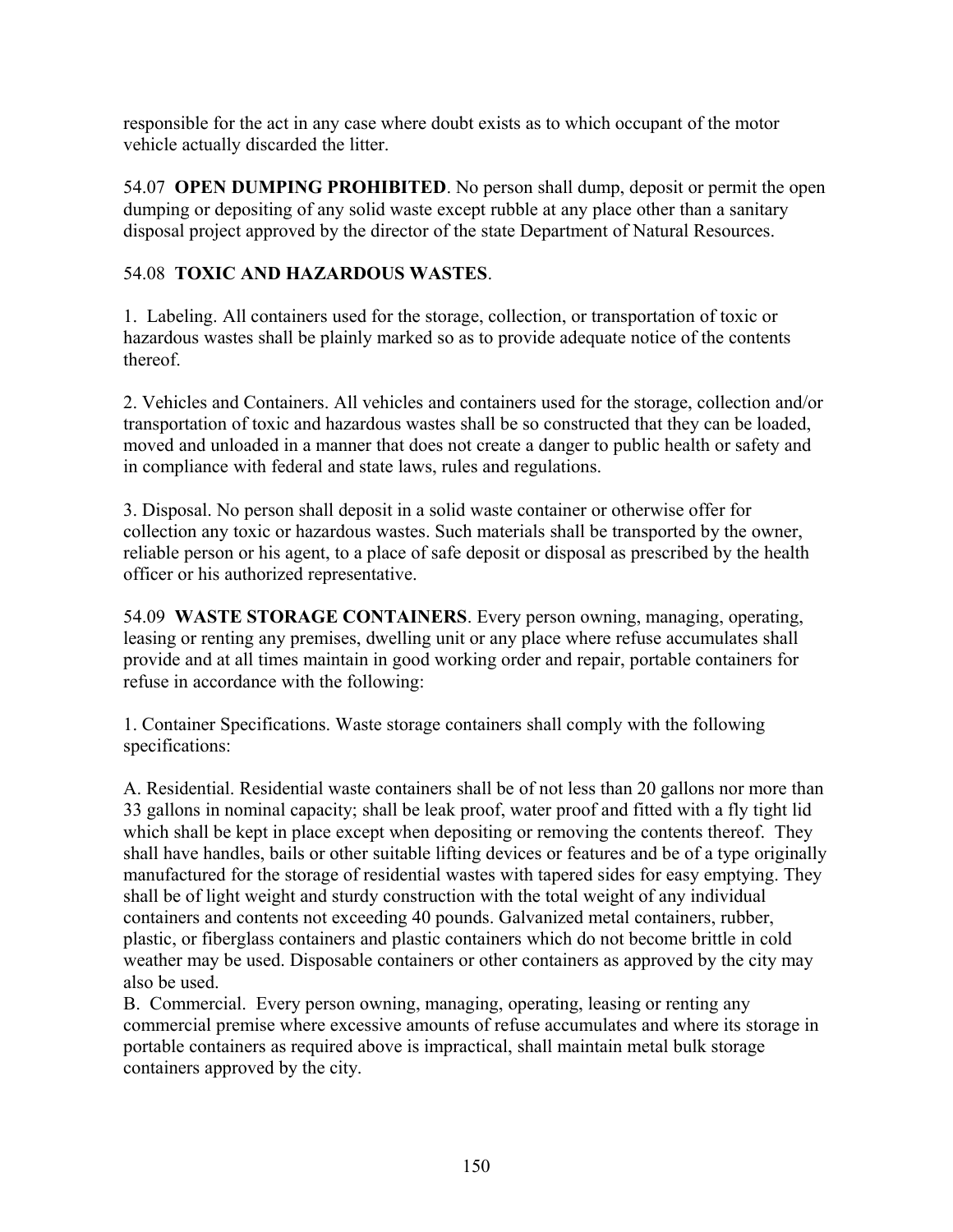2. Location of Containers. Residential solid waste containers shall be stored upon the residential premises. Commercial solid waste containers shall be stored upon private property, unless the owner shall have been granted written permission from the city to use public property for such purposes. The storage site shall be well drained; fully accessible to collection equipment, public health personnel and fire inspection personnel.

3. Non-conforming Containers. Solid wastes containers which are not adequate will be collected together with their contents and disposed of after due notice to the owner.

54.10 **STORAGE OF YARD WASTES**. All yard wastes, including leaves, grass clippings and small twigs, shall be bagged and shall not exceed fifty (50) pounds. Tree limbs less than 4" in diameter and brush shall be securely tied in bundles not larger than 48" long and 18" in diameter when not placed in storage containers. The weight of any individual bundle or container shall not exceed fifty (50) pounds.

54.11 **SANITARY DISPOSAL REQUIRED**. It shall be the duty of each owner to provide for the sanitary disposal of all refuse accumulating on the owner's premises before it becomes a nuisance. Any such accumulation remaining on any premises for a period of more than (30) days shall be deemed a nuisance and the city may proceed to

abate such nuisances in accordance with the provisions of Title 3, Chapter 1, Article 46, or by initiating proper action in district court.

(Code of Iowa, 2013, Ch 657)

54.12 **PROHIBITED PRACTICES**. It shall be unlawful for any person to:

1. Unlawful Use of Containers. Deposit refuse in any solid waste container other than his or her own.

2. Interfere with Collectors. Interfere in any manner with solid waste collection equipment or with solid waste collectors in the lawful performance of their duties as such, whether such equipment or collectors be those of the city, or those of any other authorized waste collection service.

3. Unlawful Disposal. Dispose of refuse at any facility or location which is not an approved sanitary disposal project.

4. Unlawful Collection. Engage in the business of collecting, transporting, processing or disposing of refuse within the city without a contract therefore with the city or a valid permit therefore.

5. Incinerators. Burn rubbish or garbage except in approved incinerators so maintained and operated as to prevent the emission of objectionable odors or particulate matter.

54.13 **PROHIBITED WASTES**. No person shall deposit in a solid waste container or otherwise offer for collection any of the following wastes: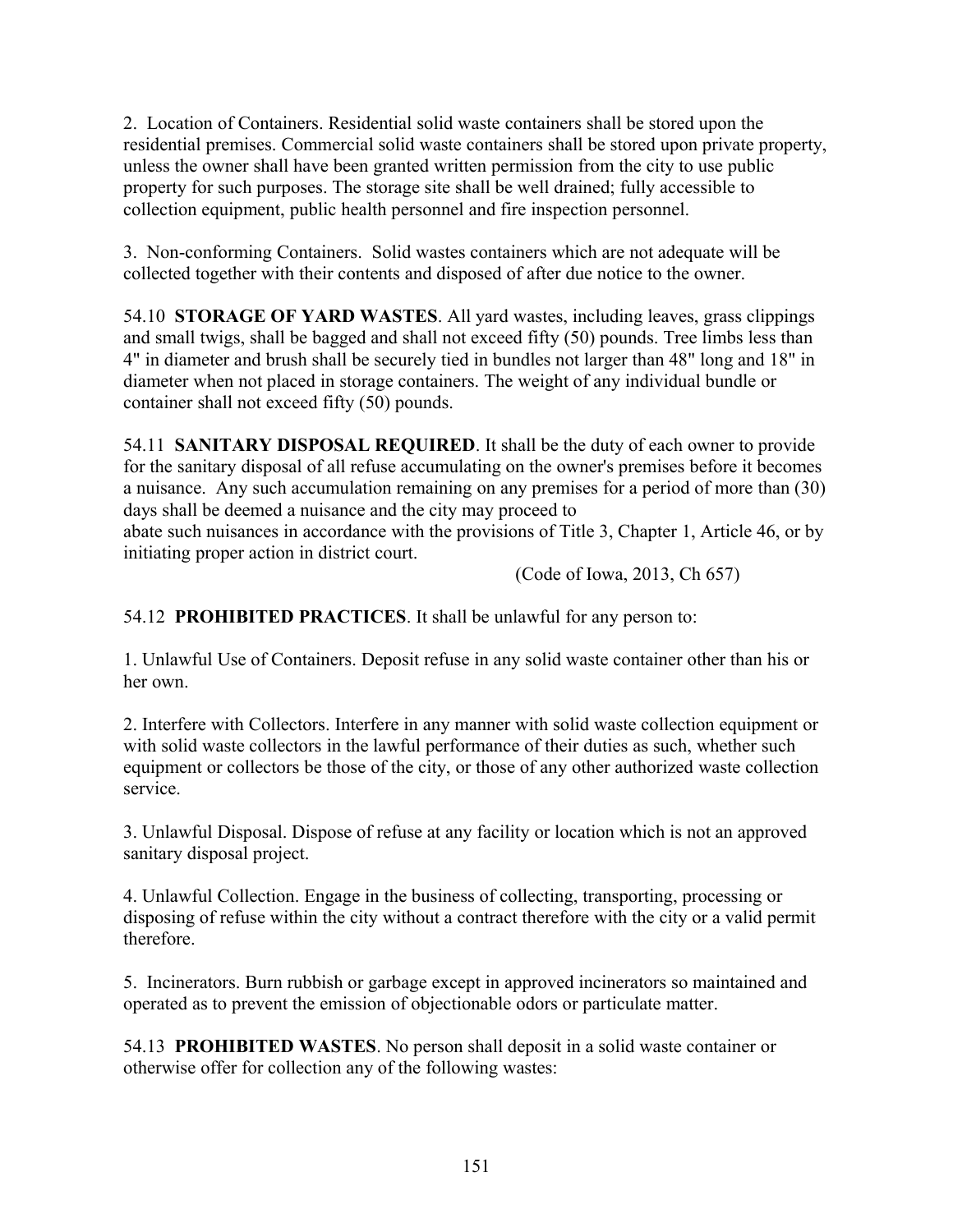- 1. Toxic or hazardous wastes.
- 2. Radioactive wastes.
- 3. Tires.
- 4. Motor vehicle batteries.
- 5. New or used motor oil or hydraulic oil.
- 6. "White goods", including but not limited to washers, dryers, refrigerators, stoves and water heaters.
- 7. Motor vehicles.
- 8. Tree limbs, brush or yard wastes except as may be collected by the city other than at regular refuse collection times for the purpose of composting or other authorized disposal by the city.

### TITLE III - MENTAL AND PHYSICAL HEALTH CHAPTER 4 - SOLID WASTE CONTROL

## ARTICLE 55 COLLECTION AND TRANSPORTATION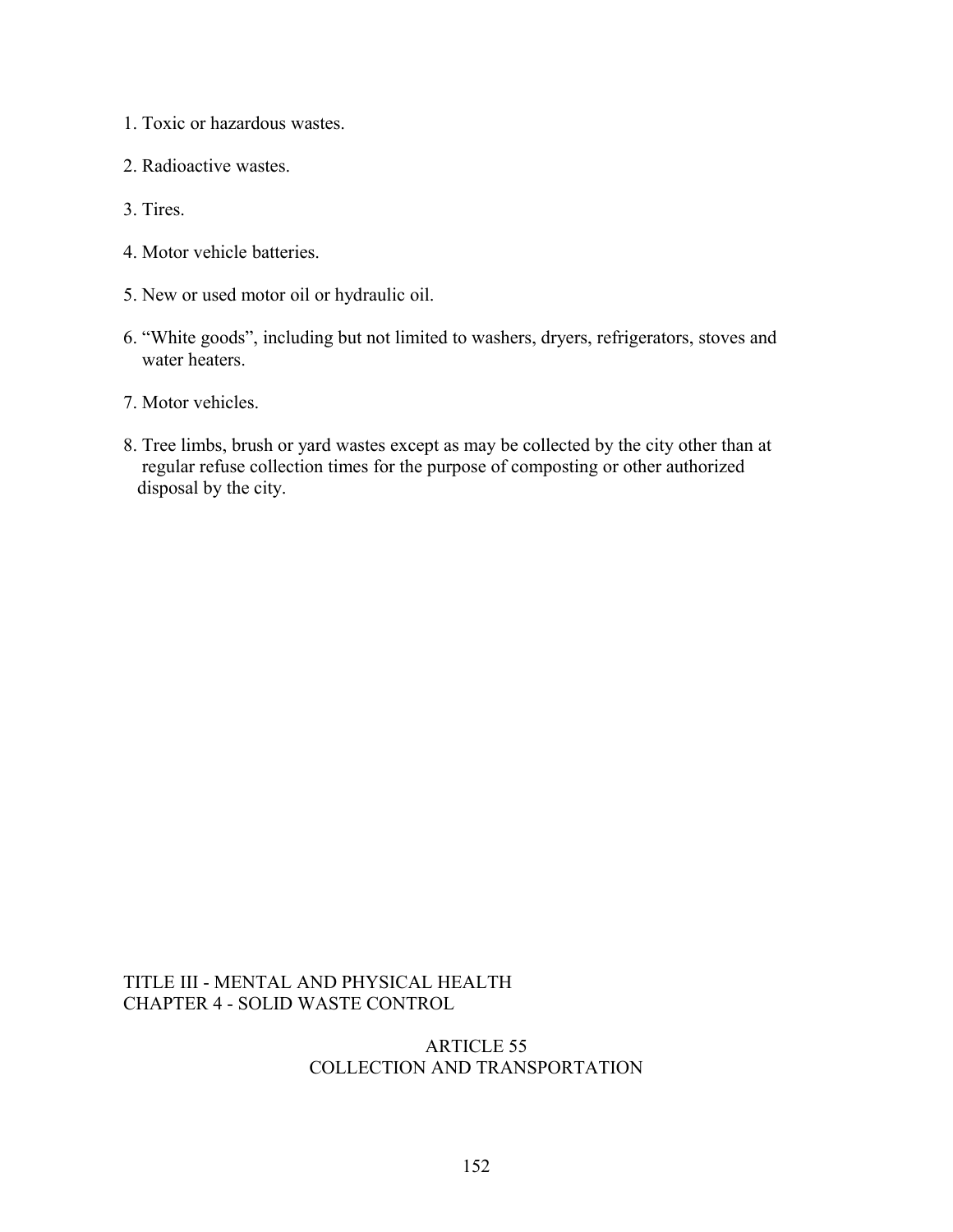55.01 **DEFINITIONS**. For use in this article the following terms are defined:

1. "Residential premises": means a single family dwelling and any multiple family dwelling up to and including four (4) separate quarters. Garden type apartments and row type housing units shall be considered residential premises regardless of the total number of such apartments or units which may be included in a given housing development.

2. "Collectors": shall mean any person authorized by this article to gather solid waste from public and private places.

3. "Dwelling unit": shall mean any room or group of rooms located within a structure and forming a single habitable unity with facilities which are used, or are intended to be used, for living, sleeping, cooking and eating.

4. "Single family dwelling": shall mean a structure containing one dwelling unit only.

5. "Multiple family dwelling": shall mean a structure containing more than one dwelling unit.

6. "Property served": shall mean any property which is being used or occupied and is eligible to receive refuse collection and disposal service as provided herein.

55.02 **COLLECTION SERVICE**. The city shall provide for the collection of all refuse within the city.

55.03 **COLLECTION VEHICLES**. Vehicles or containers used for the collection and transportation of garbage and similar putrescible waste or refuse containing such materials shall be leak proof, durable and of easily cleanable construction. They shall be cleaned to prevent nuisances, pollution or insect breeding and shall be maintained in good repair.

55.04 **LOADING**. Vehicles or containers used for the collection and transportation of any solid waste shall be loaded and moved in such manner that the contents will not fall, leak, or spill there from, and shall be covered to prevent blowing or loss of material. Where spillage does occur, the material shall be picked up immediately by the collector or transported and returned to the vehicle or container and are properly cleaned.

55.05 **FREQUENCY AND AMOUNT OF COLLECTION**. Refuse collection for residential property shall be at least once each week and from commercial, industrial and institutional premises as frequently as may be necessary, but not less then once each week. Each residential property served may dispose of one bag or can of solid waste each week not to exceed thirty-three (33) gallons in size nor forty (40) pounds in weight. Each additional bag or can, not to exceed thirty-three (33) gallons or forty (40) pounds in weight, left for collection must be affixed with a garbage tag available from the city administrator's office at the rate of One Dollar and fifty cents (\$1.50) per tag.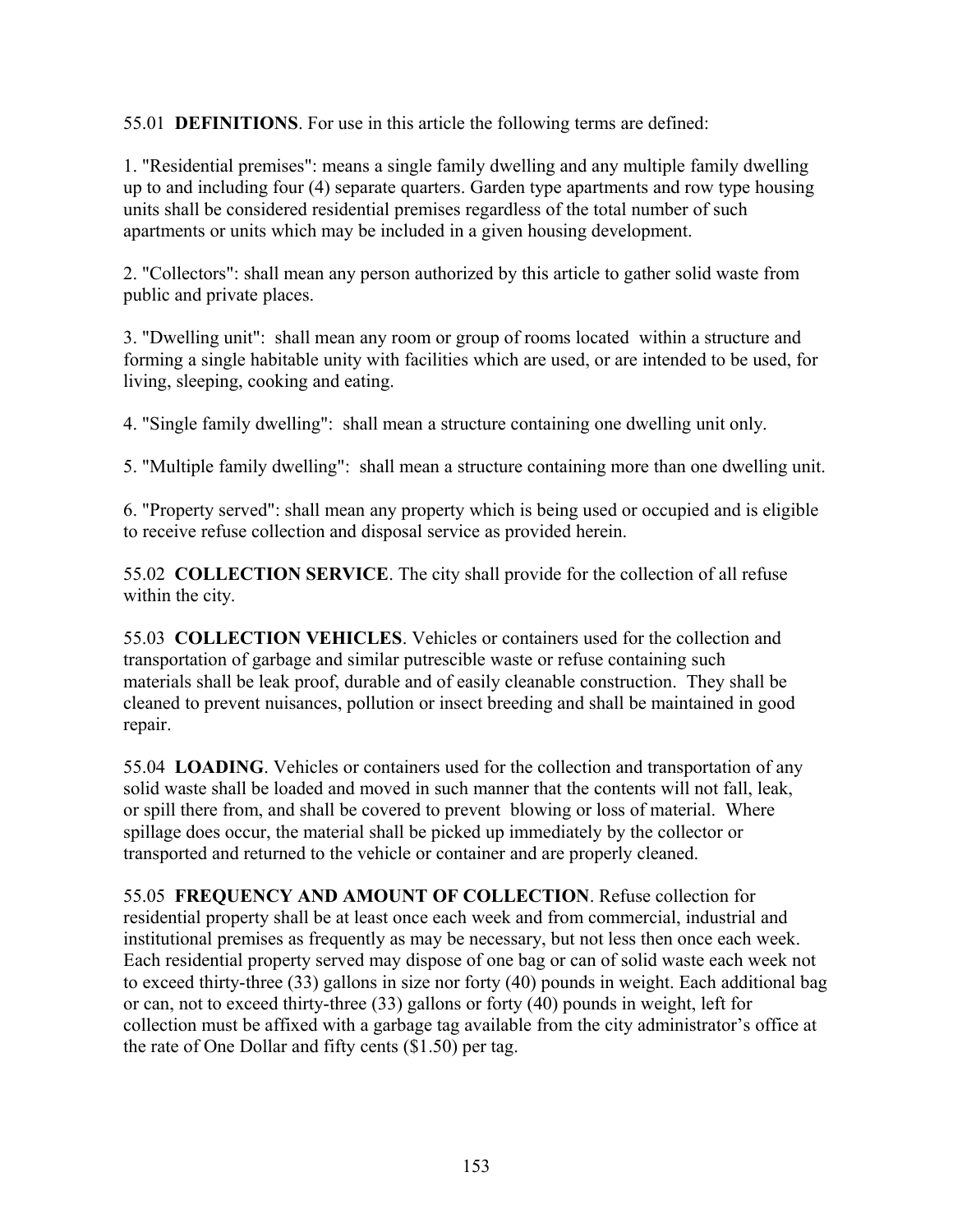55.06 **LOCATION OF CONTAINERS**. Containers for the storage of wastes awaiting collection shall be placed at the curb or alley line by the owner or occupant of the premises served. Containers or other wastes placed at the curb line shall not be placed more than 12 hours in advance of the regularly scheduled collection day and shall be promptly removed from the curb line following collection.

55.07 **BULKY RUBBISH**. Bulky rubbish that is too large or heavy to be collected in the normal manner of other refuse may be collected at the discretion of the collector upon request.

55.08 **TREE LIMBS AND BRUSH**. Tree limbs of less than four inches in diameter and brush will be collected provided they are placed at the curb or alley line, securely tied in bundles not more than 48 inches long or 18 inches in diameter when not in approved containers and weigh no more than 40 pounds, at times specified by the city, only.

55.09 **YARD WASTES**. Yard waste will be collected provided they are stored in container so as to prevent the dispersal of such wastes upon the premises served or upon adjacent property or public rights of way. The weight of any individual container shall not exceed 40 pounds, and shall be collected at times specified by the city, only.

55.10 **RIGHT OF ENTRY**. Solid waste collectors are hereby authorized to enter upon private property for the purpose of collecting refuse there from as required by this article, however solid waste collectors shall not enter dwelling units or other residential buildings.

55.11 **COLLECTORS LICENSE**. No person shall engage in the business of collecting, transporting, processing or disposing of solid waste other than his/her own within the city without first obtaining from the city an annual license for each vehicle or container to be used in accordance with the following:

1. Application for a waste collector's license shall be made to the clerk and provide the following:

A. Name and Address. The full name and address of the applicant, and if a corporation, the names and addresses of the officers thereof.

B. Equipment. A complete and accurate listing of the number and type of collections and transportation equipment to be used.

C. Collection Program. A complete description of the frequency, routes, and method of collection and transportation to be used.

D. Disposal. A statement as to the precise location and method of disposal of processing facilities to be used.

2. Insurance. No collector's license shall be issued until and unless the applicant therefore, in addition to all other requirements set forth, shall file and maintain with the city, evidence of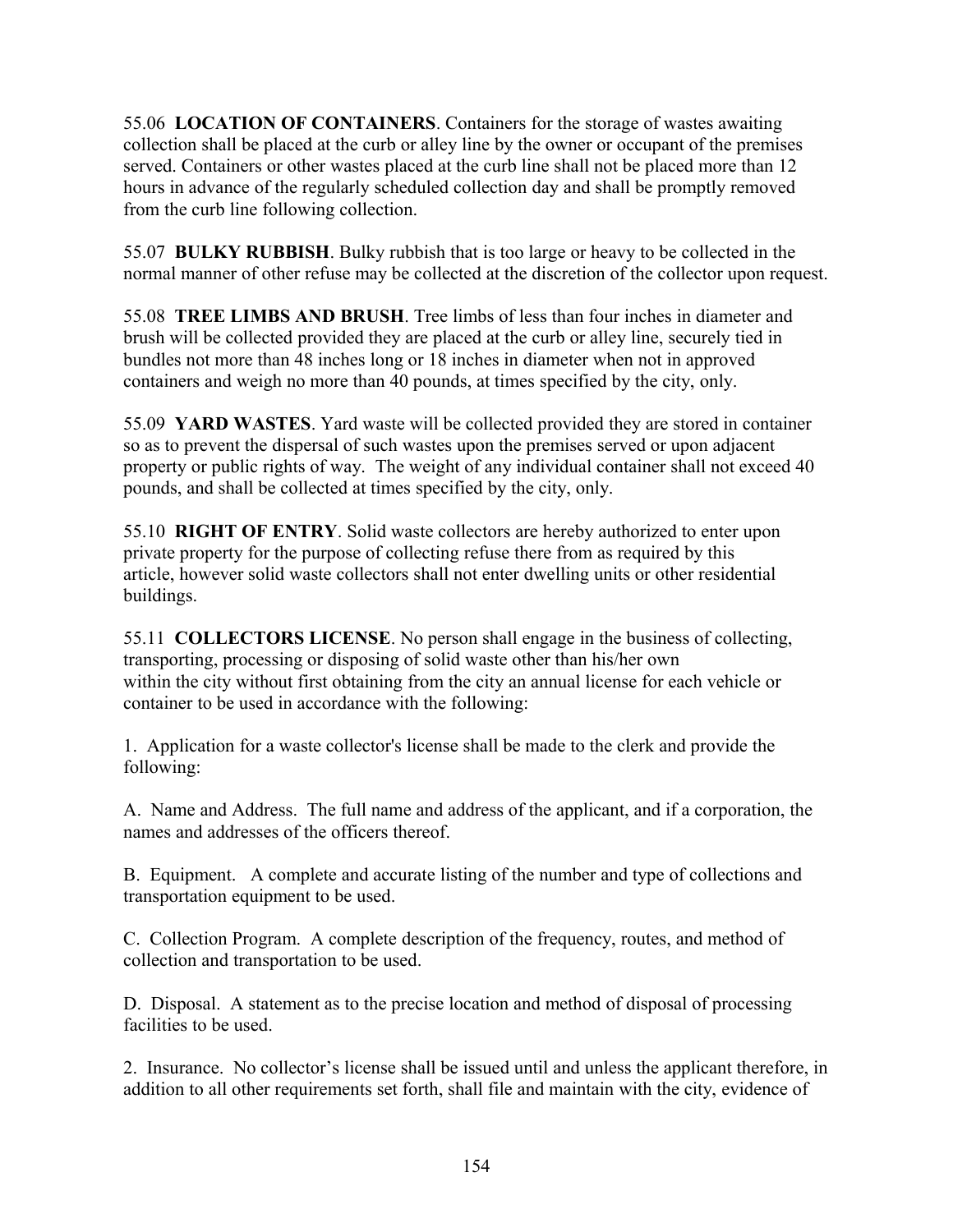satisfactory public liability insurance covering all operations of the applicant pertaining to such business and all equipment and vehicles to be operated in the conduct thereof in the following minimum amount:

Bodily injury - \$1,000,000 each person \$2,500,000 each occurrence

Property damage-\$1,000,000

Each insurance policy required hereunder shall include as part thereof provisions requiring the insurance carrier to notify the city of the expiration, cancellation or other termination of coverage not less than 30 days prior to the effective date of such action.

3. License Fee. A license fee in the amount of \$250.00 for each vehicle or transport container to be used in the city shall accompany the application. In the event the requested license is not granted, the fee paid shall be refunded by the city administrator to the applicant.

4. License Issued. If the city administrator upon investigation finds the application to be in order and determines that the applicant will collect, transport, process or dispose of refuse without hazard to the public health or damage to the environment and in conformity with law and ordinance the city administrator shall issue the requested license to be effective for a period of one year from the date approved.

5. License Denied - Appeal. If the city administrator refuses to issue a requested license the applicant shall be notified in writing of the reasons for such refusal and the applicant's right of appeal to the council. The council shall consider any appeals at

its next regular meeting and may affirm, reverse or modify the determination of the city administrator.

6. License Number Displayed. All vehicles, mobile equipment or facilities operated by virtue of a license granted hereunder shall have prominently displayed thereon in a clearly visible manner the license number under which operated.

7. License Renewal. An annual license may be renewed simply upon payment of the required fee if operated in substantially the same manner as provided in the original application and by providing the clerk with a current listing of vehicles, equipment and facilities in use.

8. License Not Transferable. No license authorized by this article may be transferred to another person, or entity.

9. Owner May Transport. Nothing herein is to be construed so as to prevent the owner from transporting refuse accumulating upon premises owned, occupied or used by him, provided such refuse is disposed of properly in an approved sanitary disposal project.

55.12 **COLLECTION FEES**. The collection and disposal of refuse as provided by this article is declared to be a benefit to the property served or eligible to be served and there shall be levied and collected fees therefore in accordance with the following: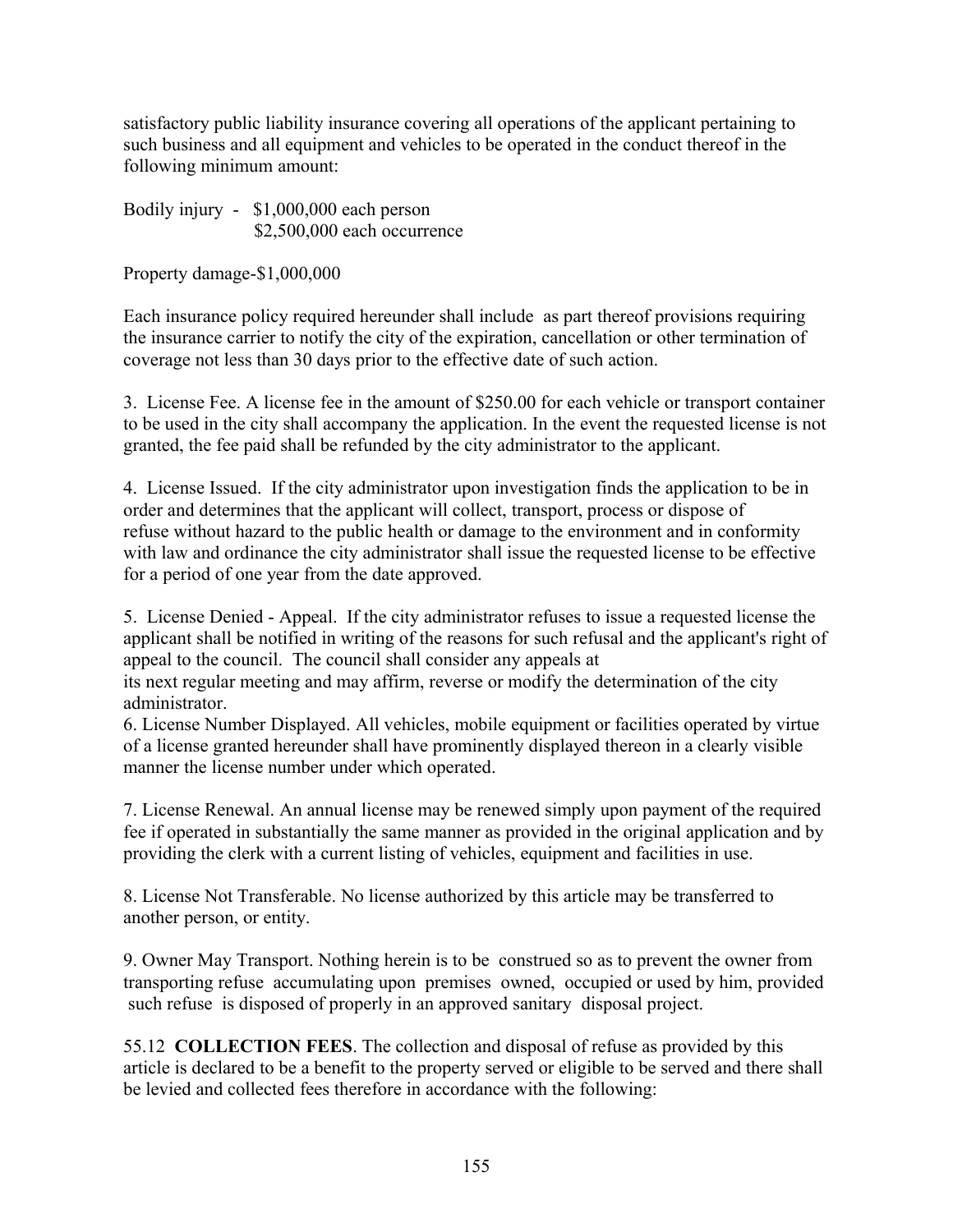1. Schedule of Fees. The fee for refuse collection and disposal service used, or available shall be:

| For each commercial property served (if collected by current City                    |  |
|--------------------------------------------------------------------------------------|--|
|                                                                                      |  |
| Recycling Only Charge (only available to properties with dumpster                    |  |
| for waste collection that does not utilize the current City hauler)\$ 3.20 per month |  |
|                                                                                      |  |
|                                                                                      |  |
|                                                                                      |  |

2. Payment of Bills. All fees shall be due and payable under the same terms and conditions provided for payment for water service except that the provisions of Subsection 3 hereof shall be used to enforce collection of delinquent fees.

(Code of Iowa, 2013, Sec. 384.84 (1))

3. Lien for Non-payment. Fees remaining unpaid and delinquent shall constitute a lien upon the premises served and shall be certified by the city administrator to the county auditor for collection in the same manner as property taxes.

(Code of Iowa, 2013, Sec. 384.84 (1))

55.13 **FINANCIAL RESPONSIBILITY**. All owners or purchasers of real estate to which is supplied the city services of electricity, water, sewer, and/or garbage collection shall be equally financially responsible with any tenants of the real estate for the payment of all charges due by the tenant for any such services supplied. The city administrator may require as a condition for the supplying of such services a written agreement from the owner or purchaser of real estate acknowledging such financial responsibility.

 All property owners renting out real estate shall be sent the utility bill, including garbage collection fees. The property owner shall be responsible to pay the utility bill for the tenant and collect the for bill from the tenant. If the property owner provides the City with a copy of a written and signed agreement stating the tenant is responsible for pay the utility bill including sewer, the City shall bill the tenant and not the property owner. Such copy of the written agreement and all new agreements must be received by the City within thirty (30) days of the original agreement and within thirty (30) days of change of tenant, or the utility bill remains in the property owner's name.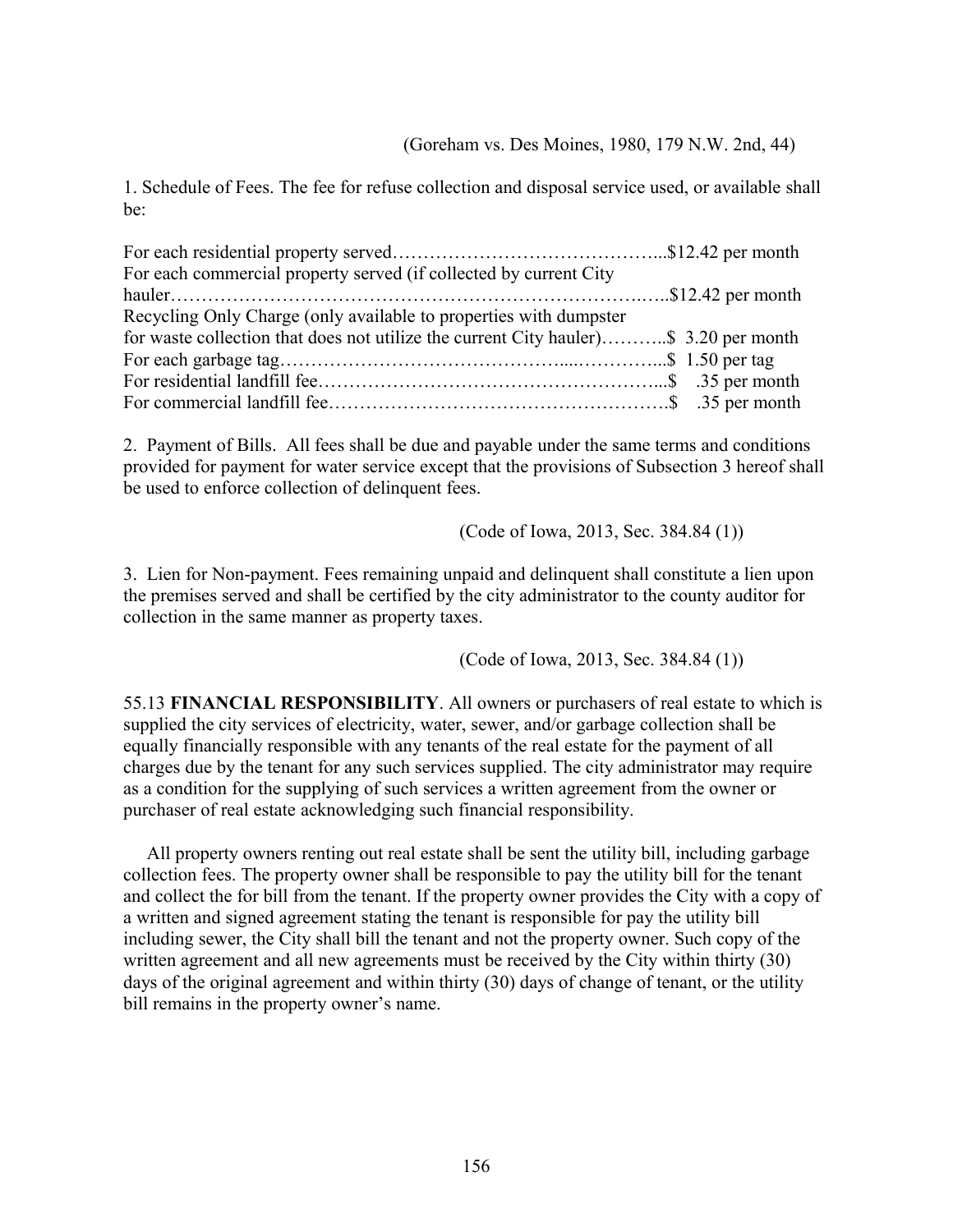### TITLE III - MENTAL AND PHYSICAL HEALTH CHAPTER 4 - SOLID WASTE CONTROL

#### ARTICLE 56 SOLID WASTE DISPOSAL

56.01 **DEFINITIONS**: For use in this article the following terms are defined: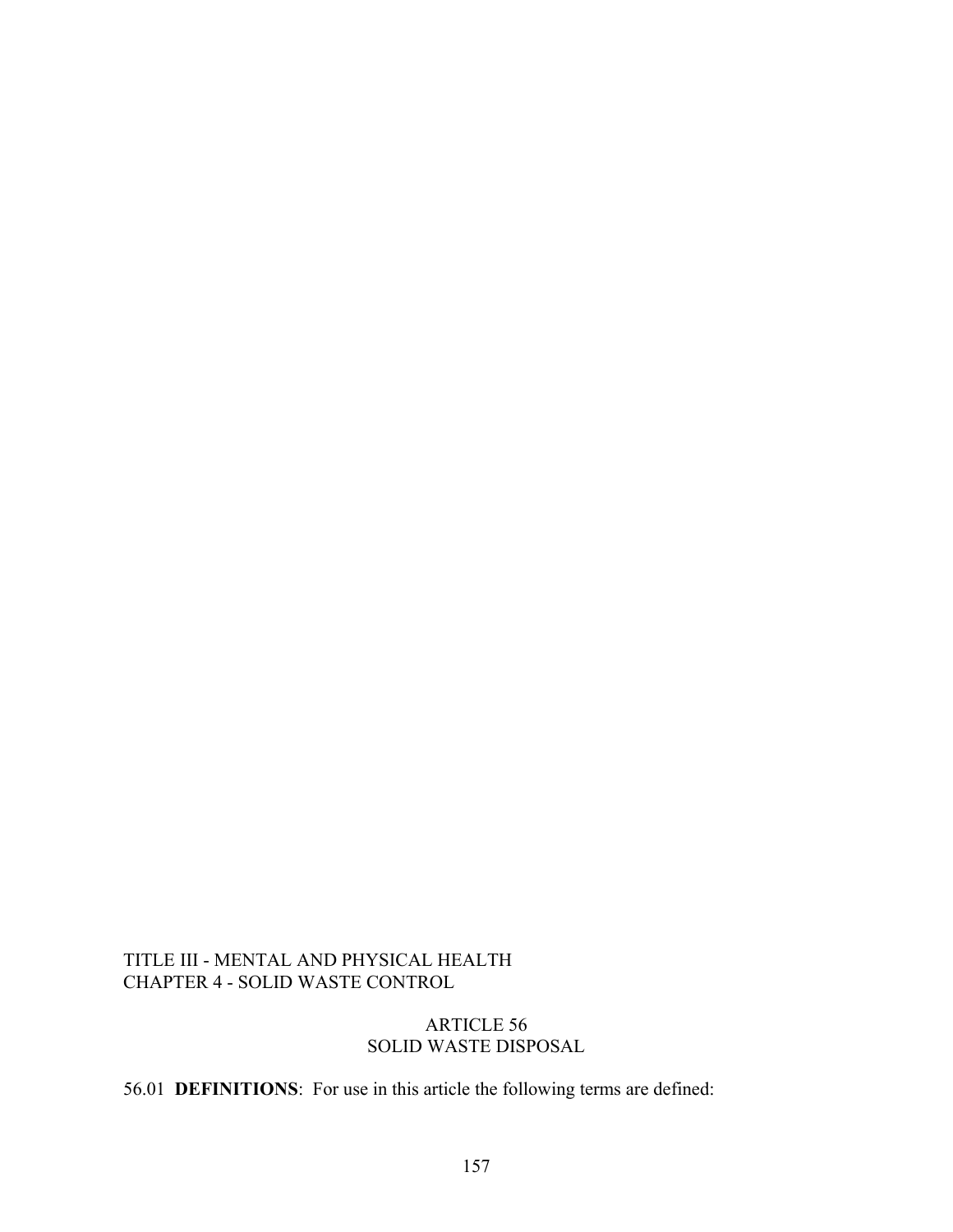1. "Processing Facility": shall mean any incinerator, baler, shredder or similar facility or process employed to reduce the volume of, or change the characteristics of, solid waste prior to final disposal.

2. "Site": shall mean any location, place or tract of land used for collection, storage, conversion, utilization, incineration or burial of solid wastes.

3. "Scavenging": shall mean the collecting, picking up or gathering of discarded material no longer of value for its original purpose but which has value if reclaimed.

4. "Operator": shall mean the person or agency authorized to conduct disposal operations at a public sanitary landfill or licensed private landfill.

5. "Resident": shall mean in addition to any person residing in the city, any person occupying or using any commercial, industrial or institutional premises within the city.

56.02 **SANITARY DISPOSAL REQUIRED**. Solid wastes generated or produced within the city shall be disposed of at a sanitary disposal or processing facility approved by the city and by the executive director of the Iowa state department of environmental quality.

56.03 **OPEN DUMPING PROHIBITED**. No person shall cause, allow or permit the disposal of solid wastes upon any place within the jurisdiction of the city owned or occupied by that person unless such place has been designed by the city as a licensed sanitary landfill, public sanitary landfill or an approved processing facility.

56.04 **EXCEPTIONS**. Nothing in this article shall prohibit the filling, leveling or grading of land with earth, sand, ashes, cinders, slag, gravel, rock, demolition or construction rubble or similar inert wastes provided the materials are not contaminated or mixed with combustible, putrescible or other waste materials, nor to the disposal of animal and agriculture wastes on land used or operated for farming.

56.05 **TOXIC AND HAZARDOUS WASTES**. Toxic or hazardous wastes shall be disposed of only upon receipt of and in accordance with explicit instructions obtained from the executive director of the Iowa State department of environmental quality.

56.06 **RADIOACTIVE MATERIALS**. Materials that are radioactive shall not be disposed of in a sanitary disposal project. Luminous timepieces are exempt.

56.07 **PUBLIC SANITARY LANDFILL DESIGNATED**. The sanitary landfill facilities provided by the Delaware County Solid Waste Disposal Commission are hereby designated as the official "Public Sanitary Landfill" for the disposal of solid waste produced or originating within the city.

56.08 **PRIVATE SANITARY LANDFILL**. No person may establish or operate a private sanitary landfill within the city for the disposal of any solid waste.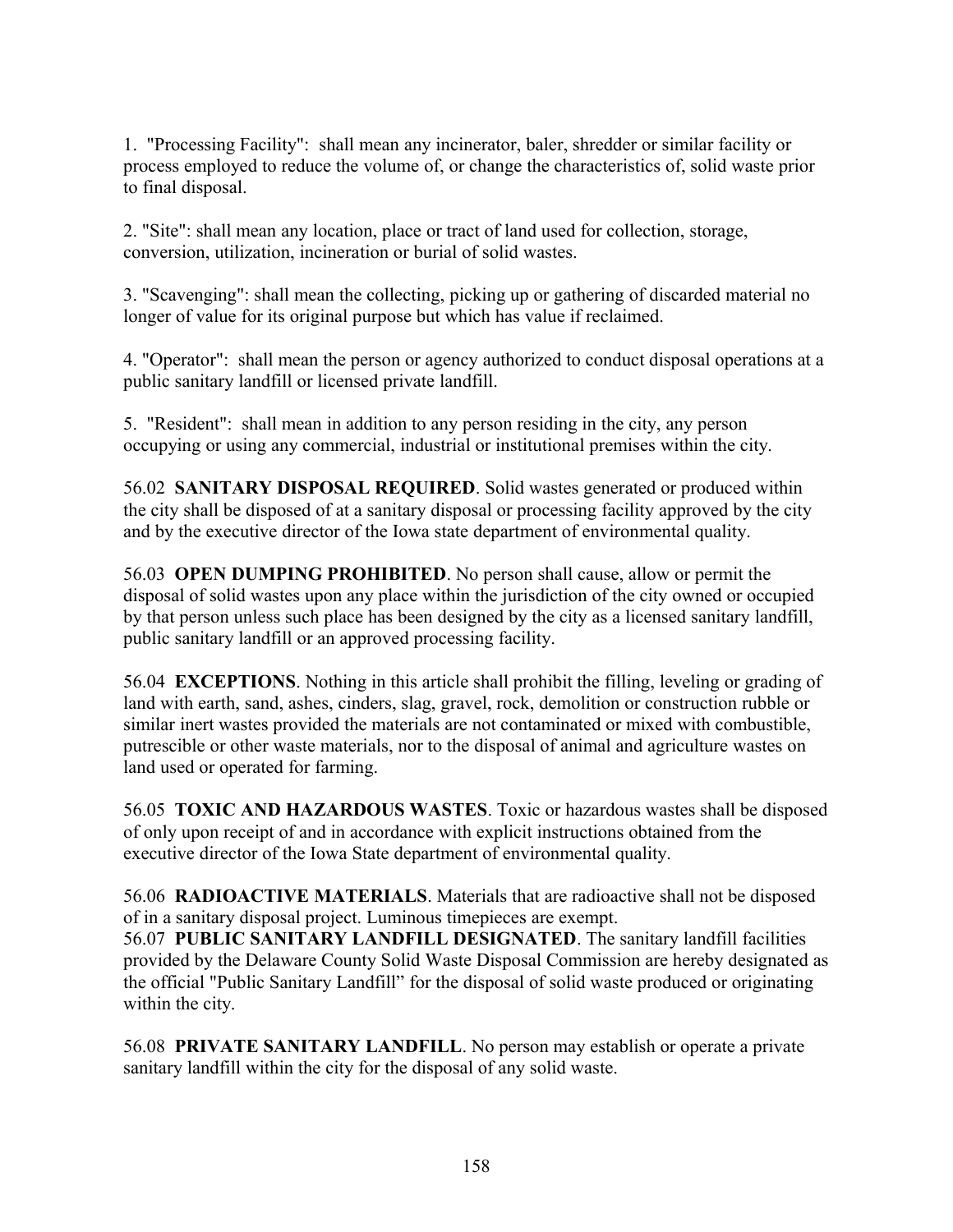# TITLE III - MENTAL AND PHYSICAL HEALTH CHAPTER 4 - SOLID WASTE CONTROL

ARTICLE 57 RECYCLING SOLID WASTE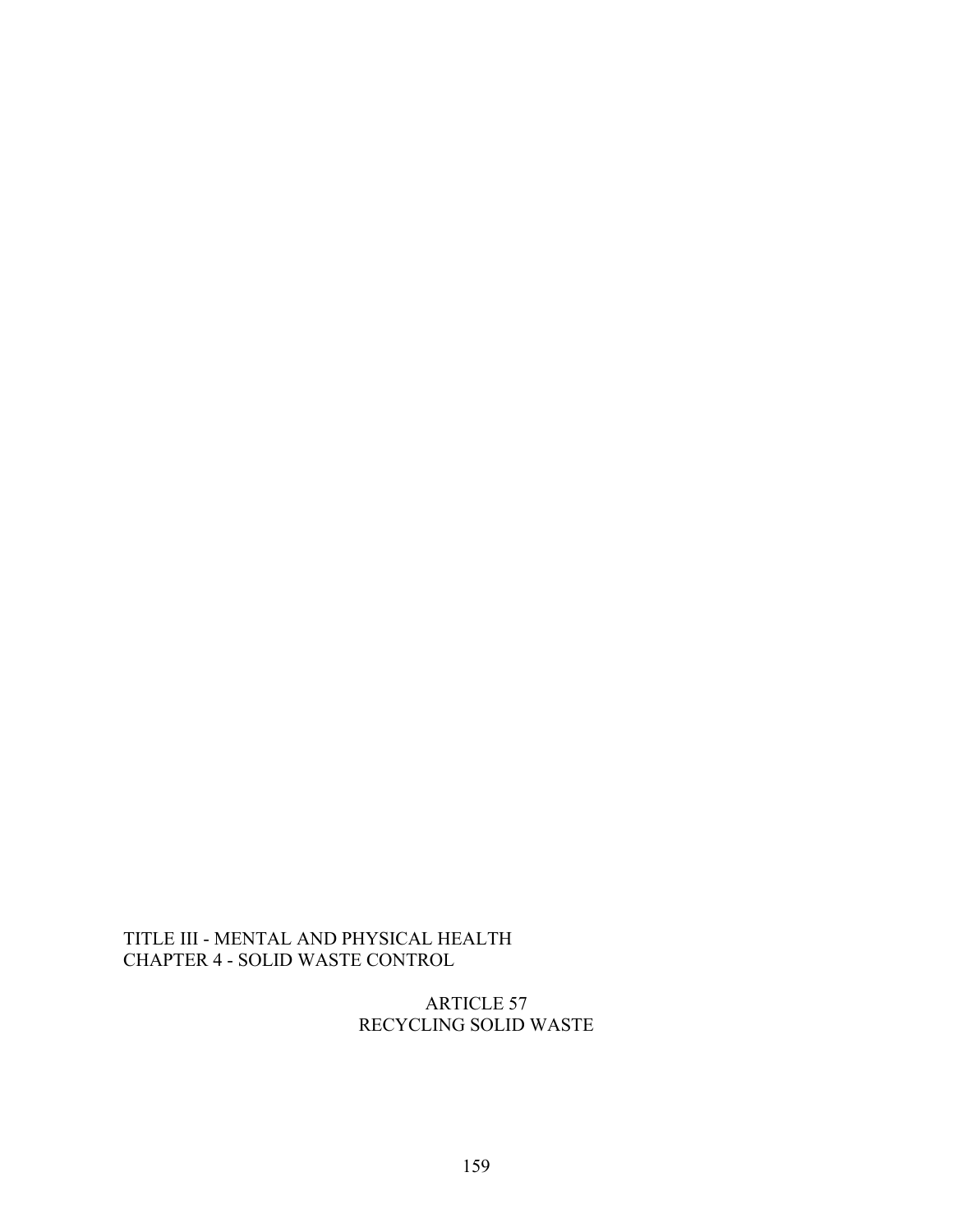57.01 **RECYCLING REQUIRED**. The occupants of each property served shall separate the following recyclable materials from other garbage and refuse, and shall dispose of the recyclable materials as hereinafter directed:

1. Plastic Bottles and Plastics. All lids and covers shall be removed and all contents emptied from all plastic bottles. All plastic bottles and plastics shall be tied together, bundled or placed in a container approved by the city. Soda containers that are refundable, and garbage bags shall not be included in this section.

2. Glass Bottles, Glass Jars and Other Glass. All lids and covers shall be removed and all contents emptied from all glass bottles and jars. All glass bottles, jars and other glass shall be placed in a container approved by the city. Window glass, glass cookware, light bulbs and mirrors shall not be included in this section.

3. Aluminum. All contents shall be emptied from aluminum containers. All aluminum shall be placed in a container approved by the city. Aluminum shall include cans (except containers that are refundable), foil, wrappers and containers of aluminum for prepared dinners or other foods.

4. Newsprint, cardboard and paper. All newsprint, cardboard and clean paper shall be flattened, bundled and securely tied or placed in a container approved by the city. Newsprint shall include daily or weekly publications and advertising circulars including glossy printed materials whether delivered separately or with a newspaper, normally delivered or mailed to a household or business for dissemination of public information, and including magazines, catalogs, telephone books and books with hard covers removed, or similar publications.

57.02 **CONTAINERS**. Each property served shall purchase sufficient containers approved by the city to be used for all recyclable materials as required under this section which are not otherwise bundled, if allowed.

57.03 **SEPARATION AND PLACEMENT.** All recyclable materials as required under this section shall be separated from other garbage and refuse and shall be placed at the curb, alley or approved location for collection of recyclable materials, at a time directed by the city.

57.04 **WHEN PICK UP NOT REQUIRED**. The city, any employee, agent or contractor performing solid waste collection service shall not be required to pick up or remove recyclable materials if such recyclable materials are not tied, secured or packaged and placed at the curb, alley or approved location for solid waste collection in accordance with this section.

57.05 **UNAUTHORIZED COLLECTION**. At the time recyclable materials are placed at the curb, alley or other approved location for pick up pursuant to this section, such materials become the property of the city or its duly licensed solid waste collector and it shall be a violation of this section for any person not authorized and licensed by the city to collect, pick up, take or remove any such recyclable materials.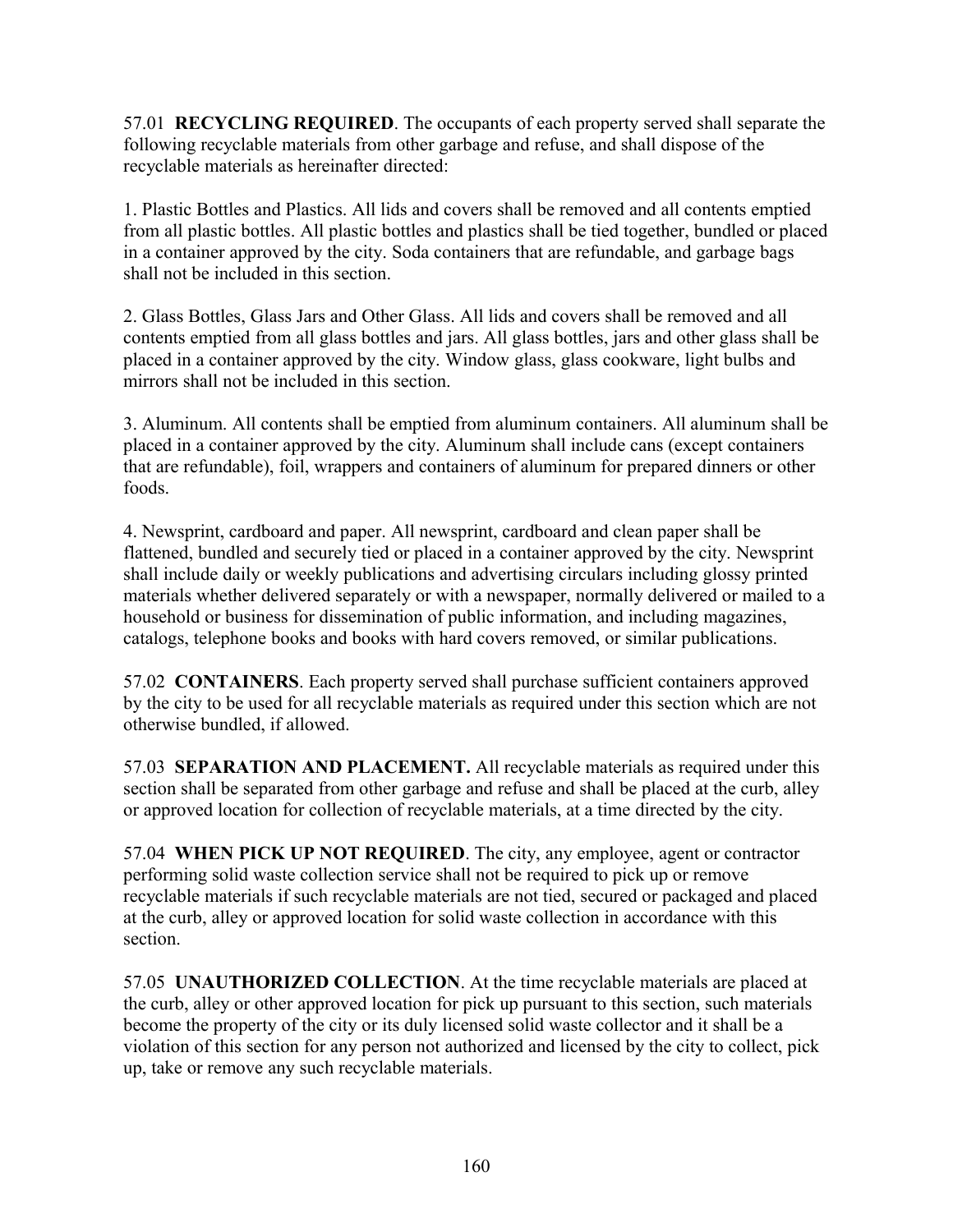## TITLE III - MENTAL AND PHYSICAL HEALTH CHAPTER 5 - AMBULANCE SERVICE

ARTICLE 58 AMBULANCE BOARD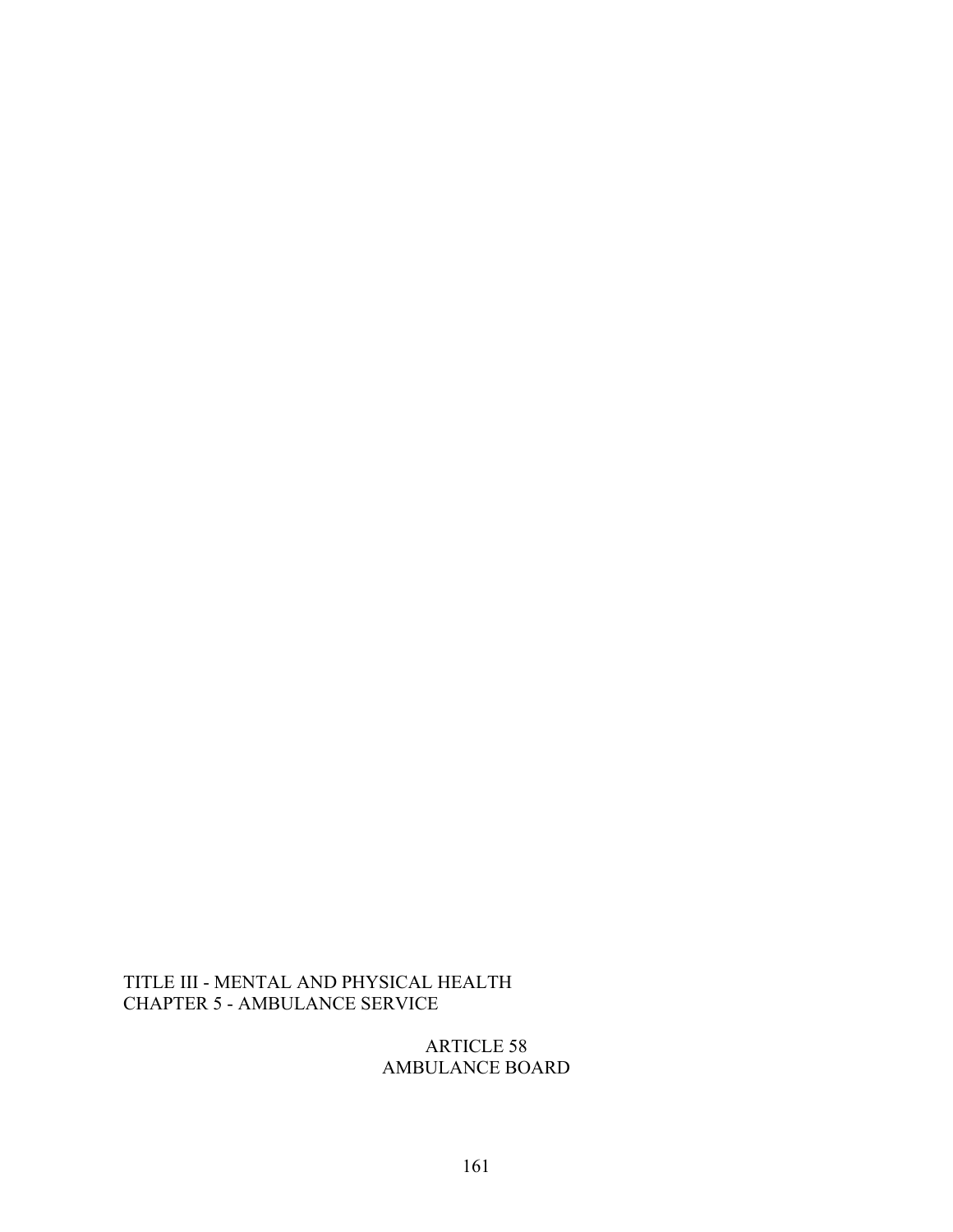58.01 **PURPOSE**. The purpose of this chapter is to provide for a city ambulance service to provide for a city ambulance board and to specify the powers and duties of that board. The ambulance service shall be administratively a part of the fire department, however, it shall be controlled by the ambulance board, and shall have a separate budget.

58.02 **AMBULANCE SERVICE**. There is hereby established a city ambulance service to be operated and maintained as required in this chapter.

(Code of Iowa, 2013, Sec. 372.13 (4))

58.03 **AMBULANCE BOARD**. The city ambulance board, hereinafter referred to as the board, shall consist of five members, all of whom shall be appointed by the council, four members shall be at large regardless of their profession, one shall be a member of the medical profession, preferably a physician.

58.04 **QUALIFICATIONS OF BOARD MEMBERS**. All of the members of the board shall be bona fide citizens and residents of the city, except one member may be appointed who is a bona fide citizen and resident of Cass Township and all members must be least eighteen (18) years of age and neither paid, nor volunteer members of the city ambulance service.

# 58.05 **ORGANIZATION OF BOARD.**

1. Term of Office. All appointments to the board shall be for three (3) years except to fill vacancies. Each term shall commence on September first. Appointments shall be made every year of one-third, or as near as possible to one-third, the total number to stagger the terms.

2. Vacancies. The position of any board member shall be vacant if he/she moves permanently from the city, resigns, or is removed for just cause. Vacancies in the board shall be filled by appointment by the council, and the new board member shall fill out the unexpired term for which the appointment is made.

3. Compensation. The board members shall receive no compensation for their services.

58.06 **POWERS AND DUTIES**. The board shall have and exercise the following duties:

1. Officers. To meet and elect from its members a president, a secretary and such other officers as it deems necessary. The City Treasurer shall serve as board treasurer, but shall not be a member of the board.

2. Physical Plant. To have charge, control and supervision of the ambulances, its equipment and medical and ambulance supplies belonging to the city.

3. Charge of Affairs. To direct and control all affairs of the ambulance service.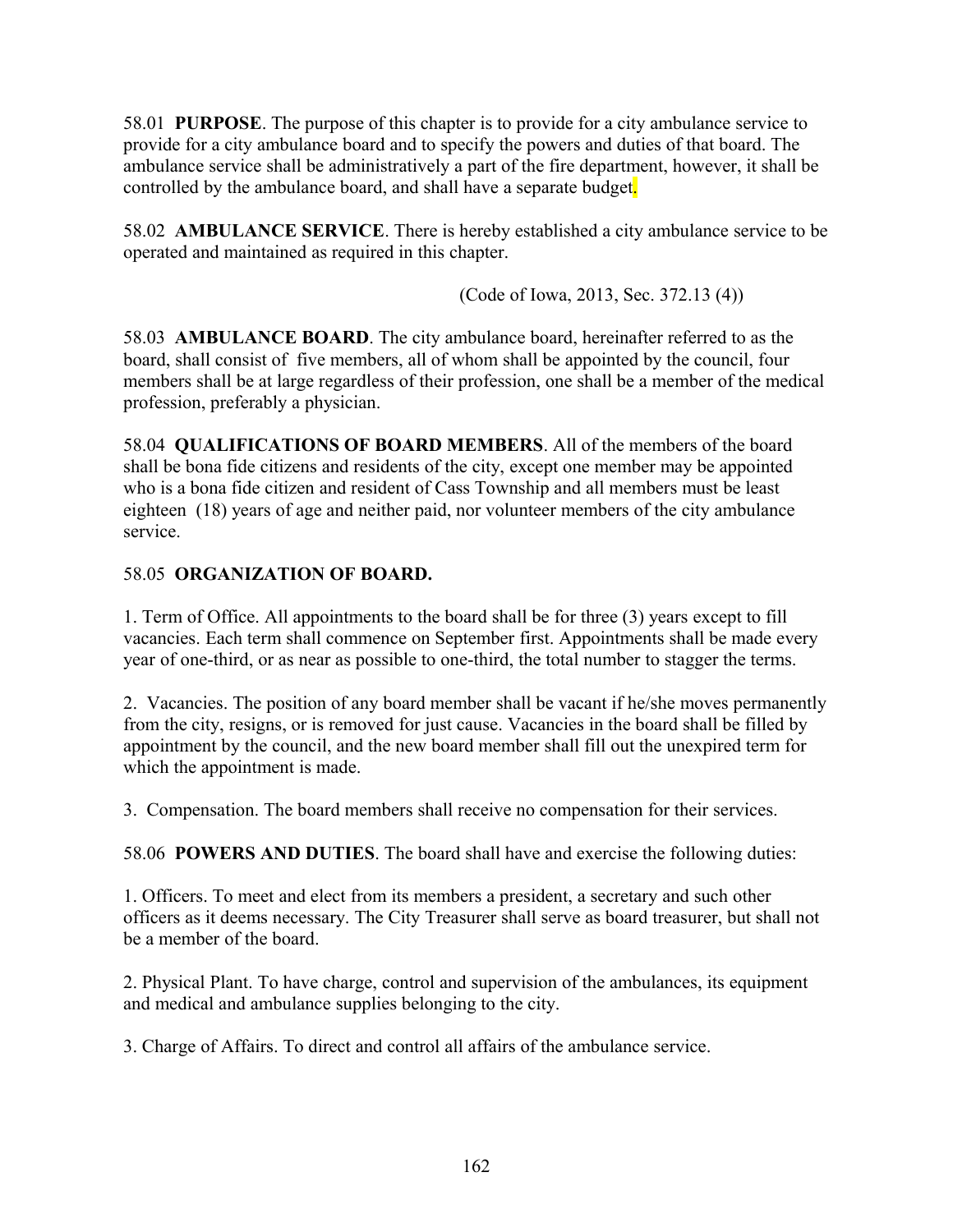4. Hiring of Personnel. To employ a director of the ambulance service, and authorize the director to employ such drivers and/or attendants as may be necessary for the proper operation of the ambulance service, and fix their compensation; provided, however, that prior to such employment, the compensation of the drivers and/or attendants shall have been fixed and approved by a majority of the members of the council voting in favor thereof.

5. Removal of Personnel. To provide procedures for the removal of driver and attendants for misdemeanor, incompetence or in attention to duty, subject however, to the provisions of Chapter 70, Code of Iowa.

6. Purchases. To select and make purchases of medical supplies, first aid supplies, small equipment and small repairs for the ambulance service within budgetary limits set by the council.

7. Use by Non-residents. To authorize the use of the ambulance service by non-residents of the city and to fix charges therefore.

8. Rules and Regulations. To make and adopt, amend, modify or repeal rules and regulations, not inconsistent with code and the law, for the care, use, government and management of the ambulance service and fixing and enforcing penalties for violations.

9. Expenditures. To have exclusive control of the expenditure of all funds allocated for ambulance service purposes by the council, and of all other monies belonging to the ambulance service including charges and rental collected under the rules of the board.

(Code of Iowa, 2013, Sec. 384.20)

10. Proceedings Record. The board shall keep a written record of its proceedings.

11. Record. To keep complete and accurate written records of all runs made and all charges made and collected.

58.07 **EXPENDITURES**. All money appropriated by the council for the operation and maintenance of the ambulance service shall be set aside in an account for the ambulance service. Expenditures shall be paid for only on signed orders of the board. The check writing officer is the city administrator.

(Code of Iowa, 2013, Sec. 384.20)

58.08 **ANNUAL REPORT**. The board shall make a report to the council immediately after the close of the fiscal year. This report shall contain statements as to the condition of the ambulances, the number of runs made, the amount of charges collected, and the amount of money expended in the maintenance of the ambulances during the year, together with such further information as may be required by the council.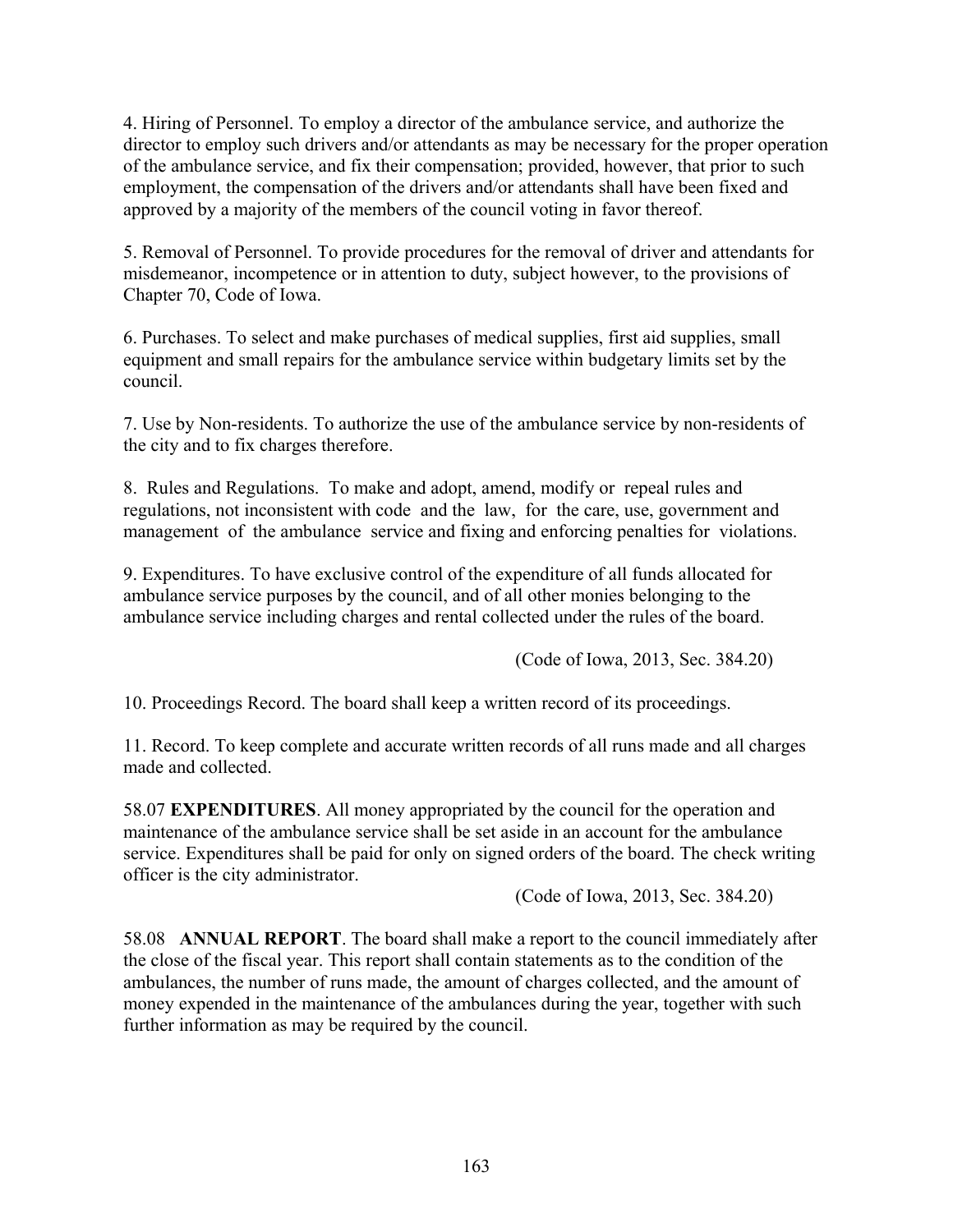58.09 **INJURY TO AMBULANCE OR PROPERTY**. It shall be unlawful for a person to maliciously, willfully or wantonly deface, mutilate, injure or destroy, in whole or in part, any equipment, supplies, property or an ambulance belonging to the city.

TITLE IV - EDUCATION AND CULTURE CHAPTER 1 - LIBRARY

ARTICLE 59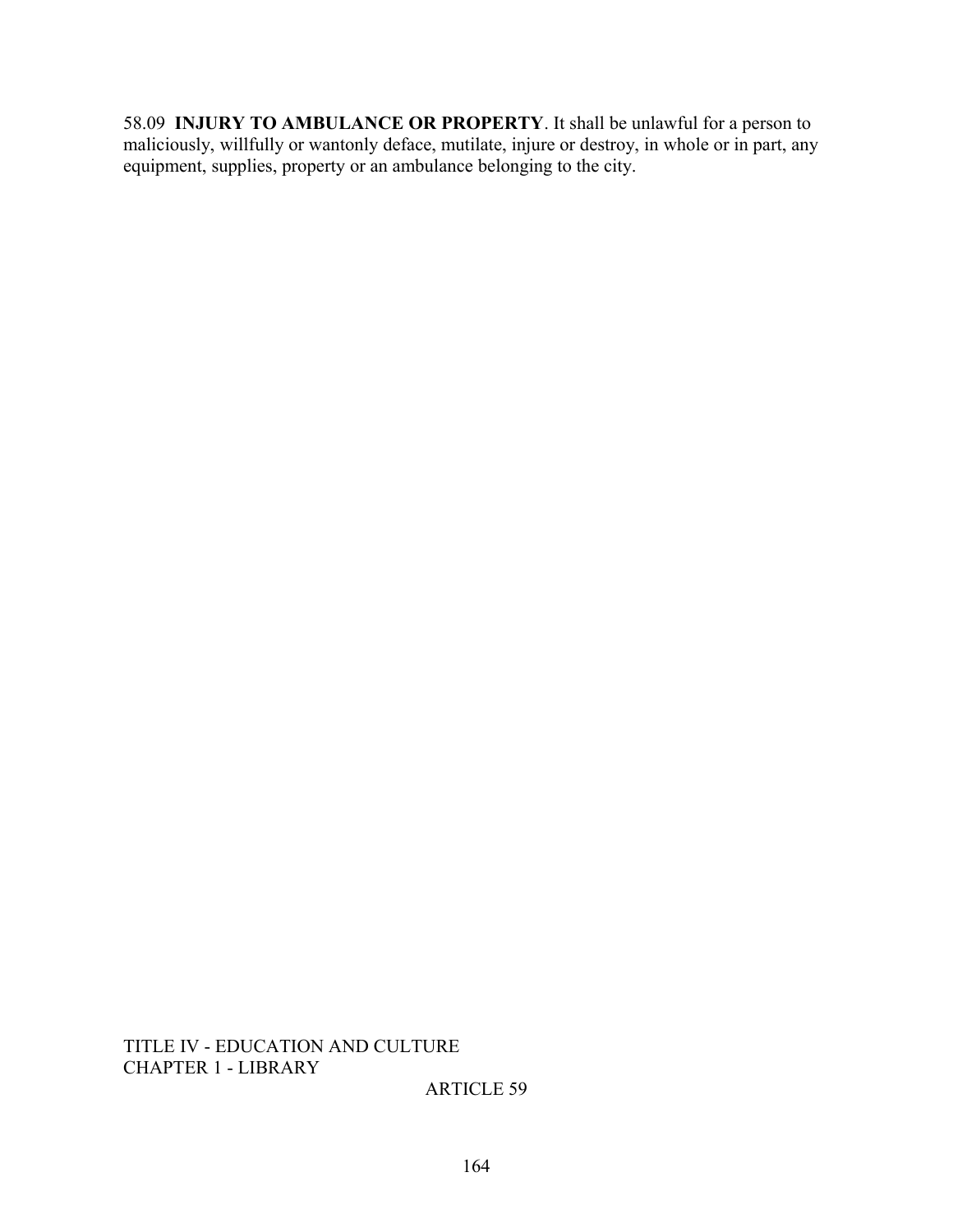### LIBRARY

59.01 **PURPOSE**. The purpose of this chapter is to provide for the appointment of a city library board of trustees and to specify that board's powers and duties.

59.02 **PUBLIC LIBRARY**. The library for the city shall be known as the Strawberry Point Library. It shall be referred to in this chapter as the library.

59.03 **LIBRARY TRUSTEES**. The board of trustees of the library, hereinafter referred to as the board, consists of seven members. All board members are to be appointed by the council.

(Code of Iowa, 2013, Sec. 364.1)

59.04 **QUALIFICATION OF TRUSTEES**. All of the members of the board shall be bona fide citizens and residents of the city, except one member may be appointed who is a bona fide citizen and resident of Cass Township, and all shall be over the age of eighteen (18) years.

(Code of Iowa, 2013, Sec. 364.1)

## 59.05 **ORGANIZATION OF THE BOARD.**

1. Term of Office. All appointments to the board shall be for six (6) years, except to fill vacancies. Each term shall commence on July first. Appointments shall be made every two (2) years of one-third the total number, or as near as possible, to stagger the terms.

(Code of Iowa, 2013, Sec. 364.1)

2. Vacancies. The position of any trustee shall be vacant if he or she permanently moves from the city, or if he/she is absent from six (6) consecutive regular meetings of the board, except in the case of sickness or temporary absence from the city. Vacancies in the board shall be filled by the appointment of the mayor, with the approval of the council, and the new trustee shall fill out the unexpired term for which appointed.

(Code of Iowa, 2013, Secs. 364.1 and 392.5)

3. Compensation. Trustees shall receive no compensation for their services.

(Code of Iowa, 2013, Secs. 364.1 and 392.5)

59.06 **POWERS AND DUTIES**. The board shall have and exercise the following powers and duties:

1. Officers. To meet and elect from its members a president, a secretary, and such other officers as it deems necessary. The city treasurer shall serve as board treasurer, but shall not be a member of the board. (Code of Iowa, 2013, Secs. 364.1 and 392).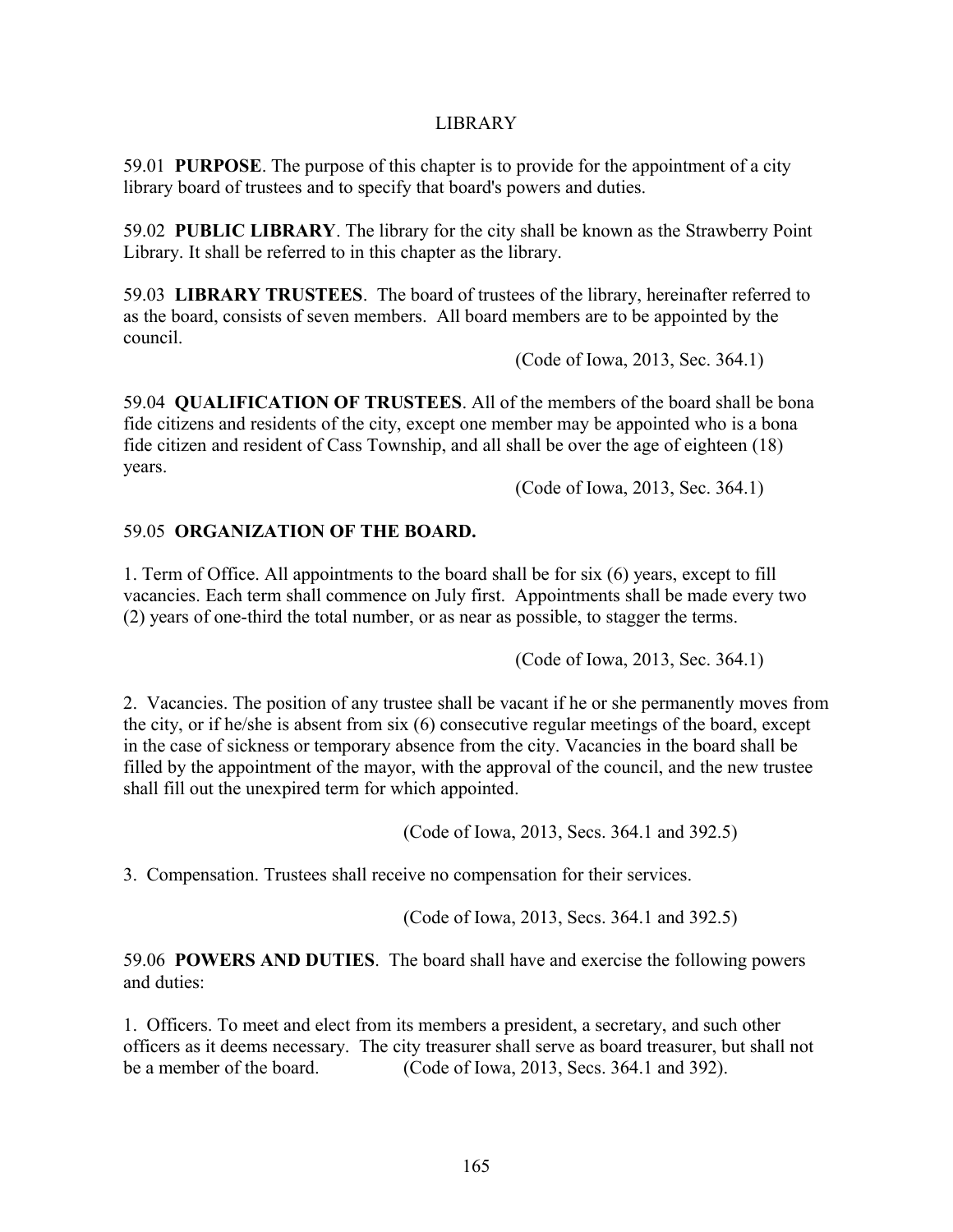2. Physical Plant. To have charge, control and supervision of the public library, its appurtenances, fixtures and rooms containing the same.

(Code of Iowa, 2013, Secs. 364.1 and 392.5)

3. Charge of Affairs. To direct and control all affairs of the library.

(Code of Iowa, 2013, Sec. 364.1 and 392.5)

4. Hiring of Personnel. To employ a librarian, and authorize the librarian to employ such assistants and employees as may be necessary for the proper management of the library, and fix their compensation; provided, however that prior to such employment, the compensation of the librarian, assistants and employees shall have been fixed and approved by a majority of the members of the board voting in favor thereof.

5. Removal of Personnel. To remove the librarian, by a two-thirds vote of the board, and provide procedures for the removal of the assistants or employees for misdemeanor, incompetency or inattention to duty, subject however, to the provisions of Chapter 70, Code of Iowa. (Code of Iowa, 2013, Secs. 364.1 and 392.5)

6. Purchases. To select or authorize the librarian to select, and make purchase of books, pamphlets, magazines, periodicals, papers, maps, journals, other library materials, furniture, fixtures, stationery and supplies for the library within budgetary limits set by the Council. (Code of Iowa, 2013, Secs. 364.1 and 392.5

7. Use by Non-residents. To authorize the use of the library by non-residents of the city and to fix charges therefore.

(Code of Iowa, 2013, Secs. 364.1 and 392.5)

8. Rules and Regulations. To make and adopt, amend modify or repeal rules and regulation, not inconsistent with this code and the law, for the care, use, government and management of the library and the business of the board, fixing and enforcing penalties for violations. (Code of Iowa, 2013, Secs. 364.1 392.5)

9. Expenditures. To have exclusive control of the expenditures and of all funds allocated for library purposes by the council, and of all moneys available by gift or otherwise for the erection of library buildings, and of all other moneys belonging to the library including fines and rentals collected under the rules of the board.

(Code of Iowa, 2013, Secs. 364.1 and 392.5)

10. Gifts. To accept gifts of real property, personal property, or mixed property, and devises and bequests, including trust funds; to take the title to said property in the name of the library; to execute deeds and bill of sale for the conveyance of said property; and to expend the funds received by them from such gifts, for the improvement of the library.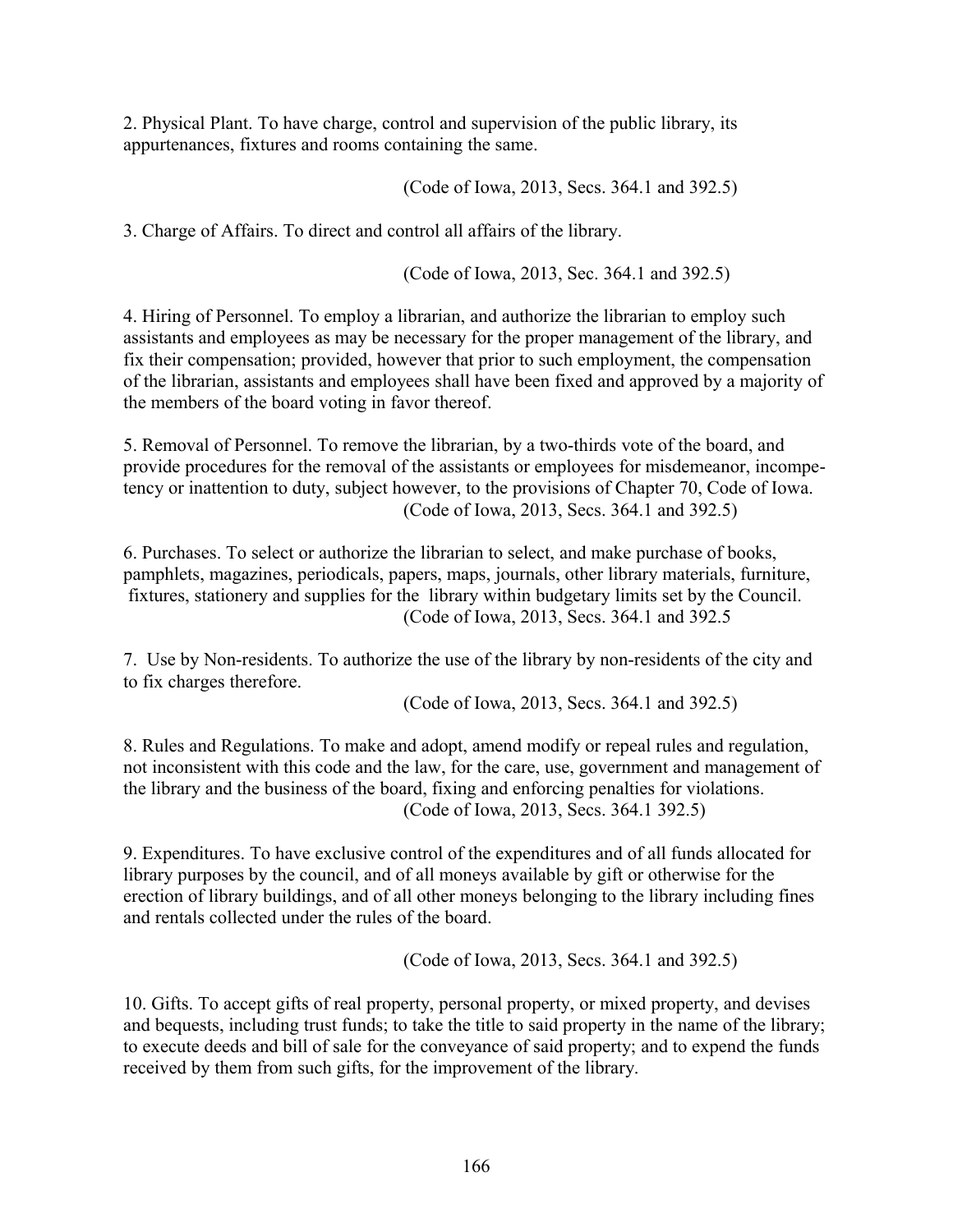(Code of Iowa, 2013, Secs. 364.1 and 392.5)

11. Enforce the Performance of Conditions on Gifts. To enforce the performance of conditions on gifts, donations, devises and bequests accepted by the city by action against the council.

(Code of Iowa, 2013, Ch. 661)

12. Proceedings: Record. To keep a record of its proceedings.

13. County Historical Association. To have the authority to make agreements with the local county historical association where such exists, and to set apart the necessary room and to care for such articles as may come into the possession of the association. The trustees are further authorized to purchase necessary receptacles and materials for the preservation and protection of such articles as are in their judgment of a historical and educational nature and pay for the same out of funds allocated for library purposes.

(Code of Iowa, 2013, Secs. 364.1 and 392.5)

59.07 **CONTRACTING WITH OTHER LIBRARIES**. The board shall have power to contract with other libraries in accordance with the following:

1. Contracting. The board may contract with any other boards or trustees of free public libraries, any other city, school corporation, private or semi-private organization, institution of higher learning, township, or county, or with the trustees of any county library district for the use of the library by their respective residents.

(Code of Iowa, 2013, Secs. 364.1, 392.5 and Ch 28E)

2. Termination. Such a contract may be terminated at any time by mutual consent of the contracting parties. It also may be terminated by a majority vote of the electors represented by either of the contracting parties. Such a termination proposition shall be submitted to the electors by the governing body of a contracting party on a written petition to the electors by the governing body of a contracting party on a written petition of not less than five (5) percent in number of the electors who voted for governor in the territory of the contracting party at the last general election. The petition must be presented to the governing body not less than forty (40) days before the election. The proposition may be submitted at any election provided that is held in the territory of the party who is seeking to terminate the contract.

(Code of Iowa, 2013, Secs. 364.1 and 392.5)

59.08 **NON RESIDENT USE**. The board may authorize the use of the library by nonresidents in any one or more of the following ways:

1. Lending. By lending the books or other materials of the library to non-residents on the same terms and conditions as to residents of the city, or upon payment of a special nonresident library fee.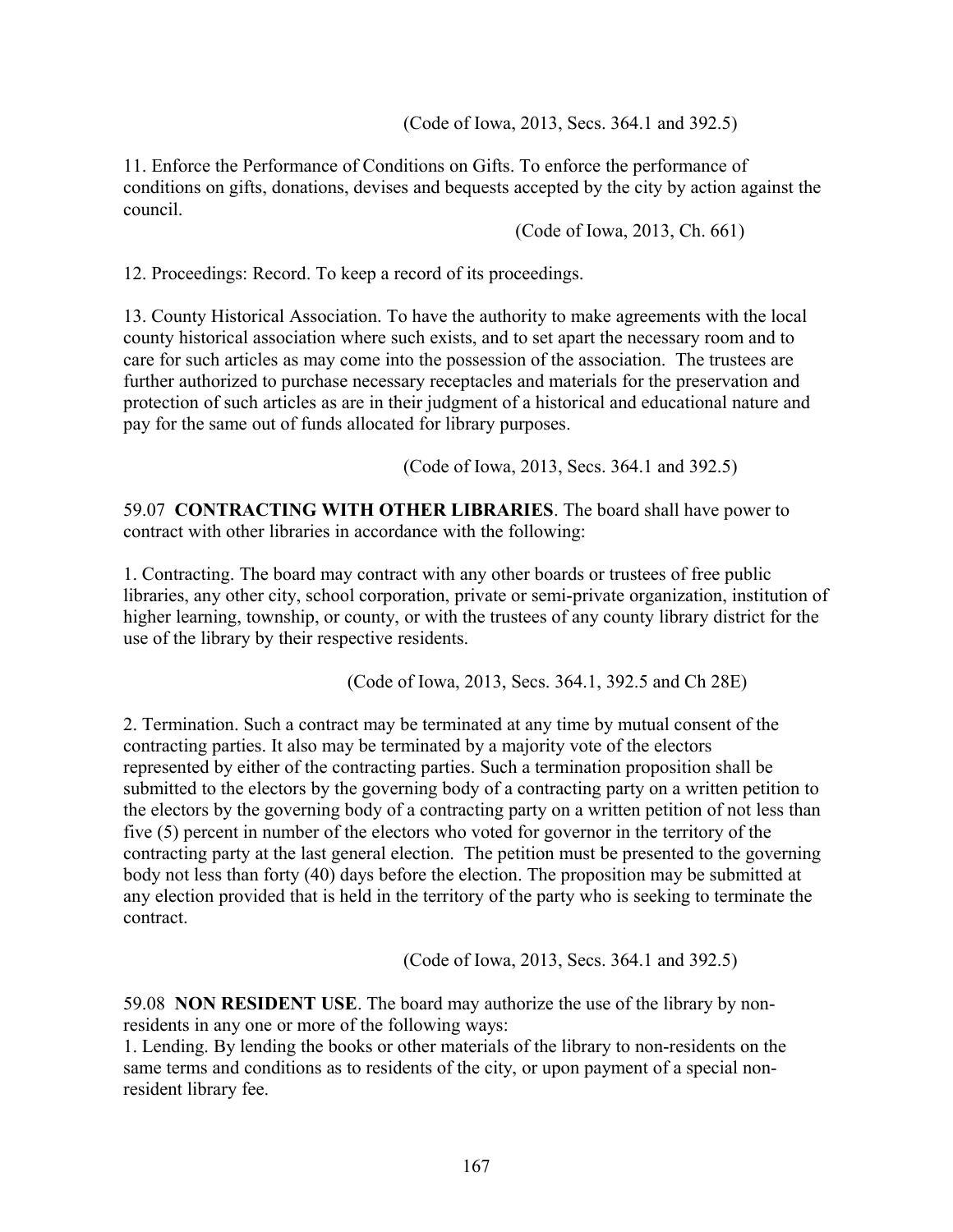(Code of Iowa, 2013, Secs. 364.1 and 392.5)

2. Depository. By establishing depositories of library books or other materials to be loaned to non-residents.

(Code of Iowa, 2013, Secs. 354.1 and 392.5)

3. Bookmobiles. By establishing bookmobiles or a traveling library so that books or other library materials may be loaned to non-residents.

(Code of Iowa, 2013, Secs. 364.1 and 392.5)

4. Branch Library. By establishing branch libraries for lending books or other library materials to non-residents.

(Code of Iowa, 2013, Secs. 364.1 and 392.5)

59.09 **EXPENDITURES**. All money appropriated by the council for the operation and maintenance of the library shall be set aside in the account for the library. Expenditures shall be paid for only on orders of the board, signed by its president and secretary. The check writing officer is the city administrator.

(Code of Iowa, 2013, Secs. 364.1 and 392.5)

59.10 **ANNUAL REPORT**. The board shall make a report to the council immediately after the close of the fiscal year. This report shall contain statements as to the condition of the library, the number of books added, the number circulated, the amount of the fines collected, and the amount of money expended in the amount of fines collected, and the amount of money expended in the maintenance of the library during the year, together with such further information as may be required by the council.

(Code of Iowa, 2013, Sec. 364.1 and 392.5)

59.11 **INJURY TO BOOKS OR PROPERTY**. It shall be unlawful for a person to willfully, maliciously or wantonly tear, deface, mutilate, injure or destroy, in whole or in part, any newspaper, periodical, book, map, pamphlet, chart, picture, records, or other property belonging to the library or reading room.

(Code of Iowa, 2013, Ch. 716)

TITLE V - LEISURE TIME OPPORTUNITIES CHAPTER 1

ARTICLE 60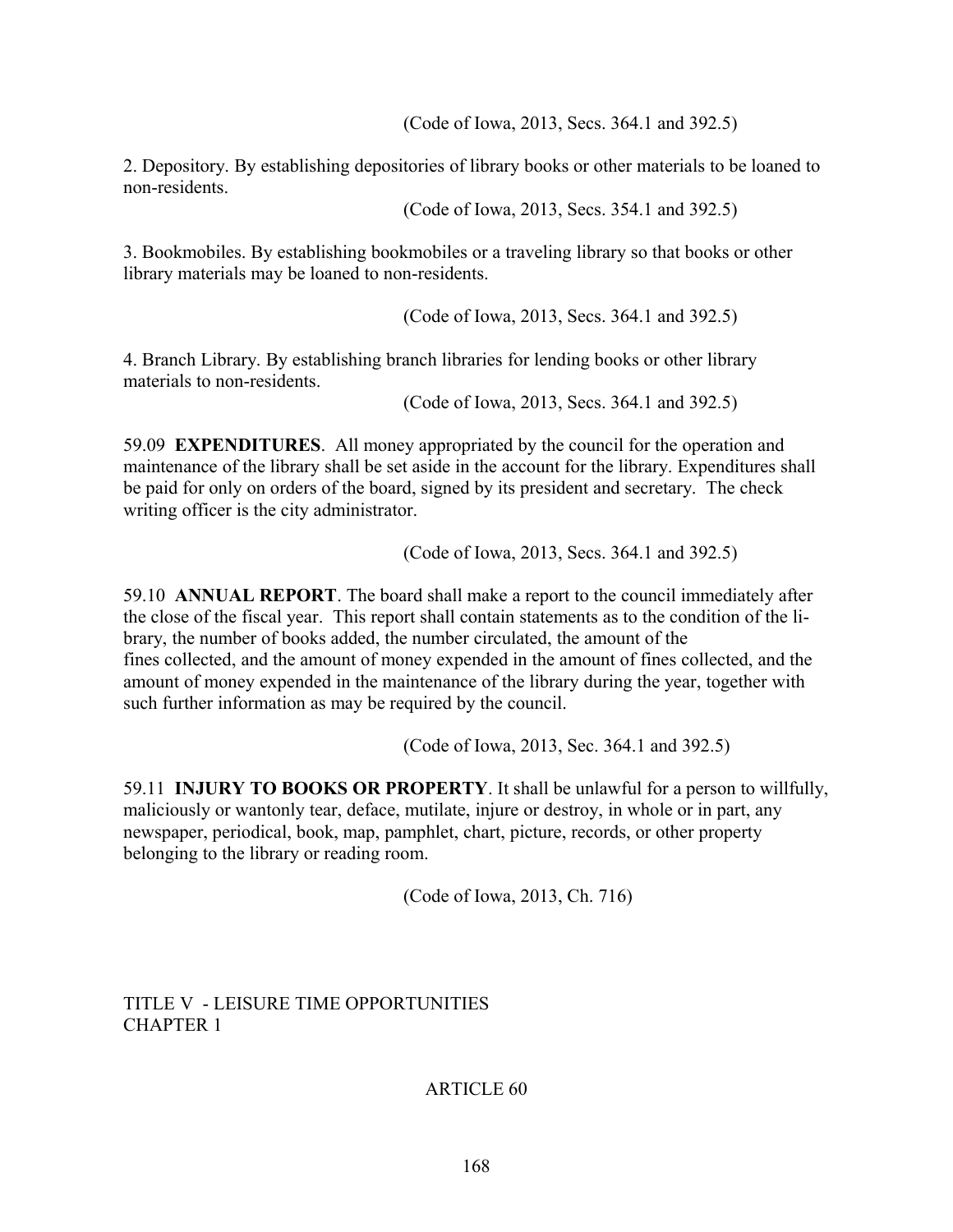# RESERVED FOR FUTURE USE

TITLE V - LEISURE TIME OPPORTUNITIES CHAPTER 2-SWIMMING POOL

ARTICLE 61 SWIMMING POOL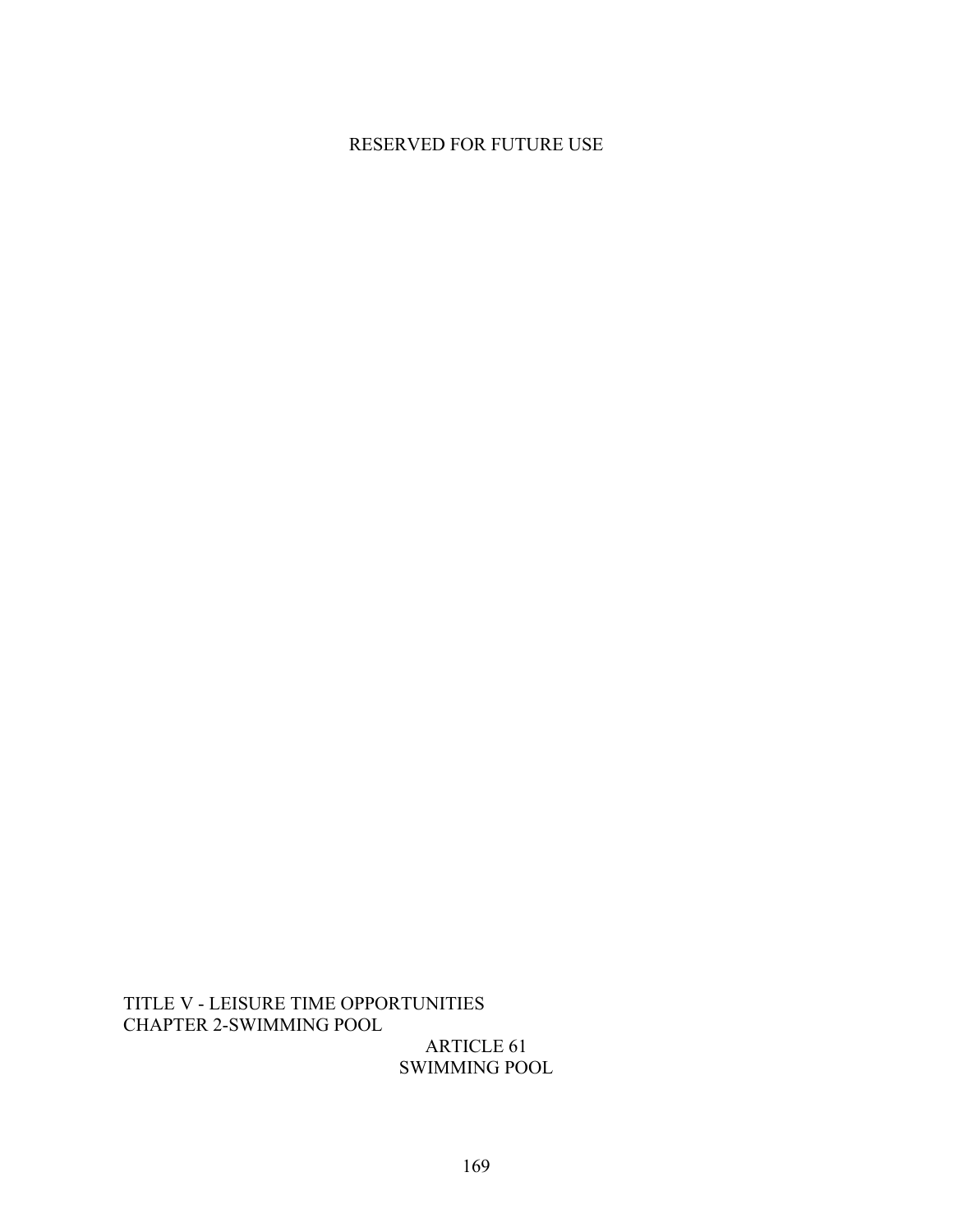61.01 **PURPOSE**. The purpose of this chapter is to provide for the operation and maintenance of the public swimming pool.

61.02 **SWIMMING POOL**. The public swimming pool for the City shall be known as the Strawberry Point Municipal Swimming Pool. It shall be referred to in this chapter as the swimming pool.

61.03 **MANAGER: APPOINTMENT, DUTIES**. Each year the council shall appoint a swimming pool manager who shall supervise the operation and maintenance of the swimming pool and enforce all regulations concerning the swimming pool in accordance with this chapter. The manager shall make such rules, not in conflict with the provisions of this code, as may be needed for the detailed operation of the swimming pool, subject to the approval of the council. In the event of an emergency, the manager may make temporary rules for the protection of the swimming pool or equipment until due consideration of the council may be had.

(Code of Iowa, 2013, Sec. 364.1)

61.04 **HIRING OF PERSONNEL**. Each year the City Council shall employ an assistant manager, life guards and such other employees as may be necessary for the proper operation and maintenance of the swimming pool, and the Council shall set the compensation of the assistant manager, life guards and employees.

(Code of Iowa, 2013, Sec. 364.1)

61.05 **MANAGER COMPENSATION**. The manager shall receive such compensation as the council, by resolution, shall set.

61.06 **FEES**. The council shall, by resolution, set any necessary fees for the use of the swimming pool.

61.07 **EXPENDITURES**. All money appropriated by the council for the operation and maintenance of the swimming pool, and moneys collected as admission fees or otherwise shall be set aside in an account for the swimming pool. Expenditures shall be paid upon orders of the council.

61.08 **REPORTS**. The city administrator and the manager shall, when requested by the council, make such financial reports or reports on the operation and maintenance of the swimming pool.

61.09 **INFECTIOUS DISEASES**. It shall be unlawful for a person who has contracted an infectious disease to swim in the swimming pool until such disease is no longer infectious. (Code of Iowa, 2013, Sec. 364.) TITLE V - LEISURE TIME OPPORTUNITIES CHAPTER 3-RECREATION PROGRAM

## ARTICLE 62 RECREATION PROGRAM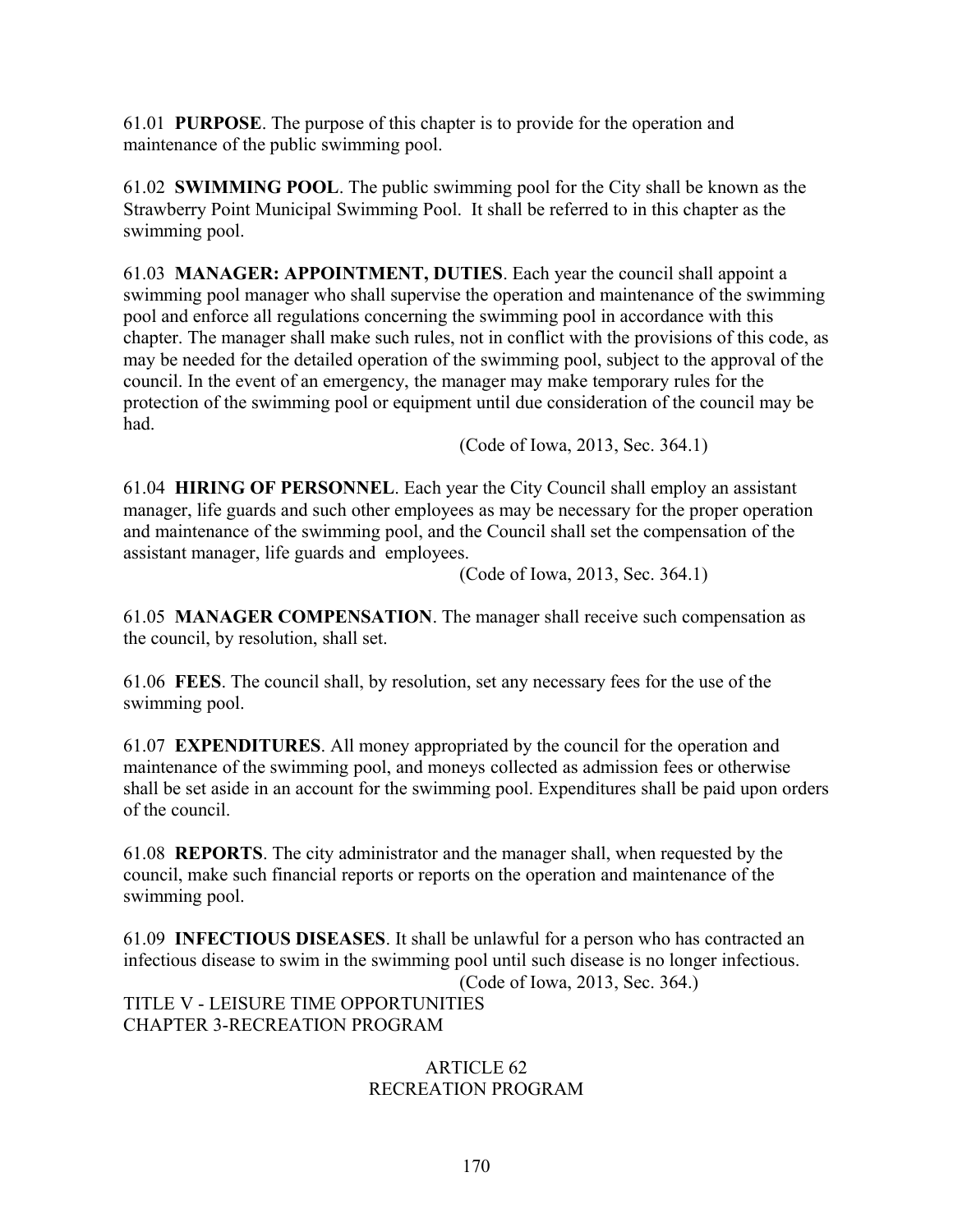62.01 **RECREATION PROGRAM**. The city council may establish a city recreation program for leisure time activities and opportunities.

62.02 **EMPLOYEES AND COMPENSATION**. Each year the city council shall appoint such coaches and supervisors as it shall deem necessary to supervise the recreational program of the city and to enforce all regulations concerning the recreational program as directed by the city council. The council may employ such other employees for the recreational program as it may deem necessary for the proper operation of the recreation program, and the council shall set compensation for all positions in the recreation program.

62.03 **FEES**. The council shall by resolution set any necessary fees for the participation in any part of the recreation program.

62.04 **EXPENDITURES**. All money appropriated by the council for the recreational program and moneys collected as directed by the council or otherwise, shall be set aside in an account for the recreation program. Expenditures shall be made only upon the orders of the council.

TITLE V - LEISURE TIME OPPORTUNITIES CHAPTER 4 - CABLE TELEVISION

> ARTICLE 63 REGULATION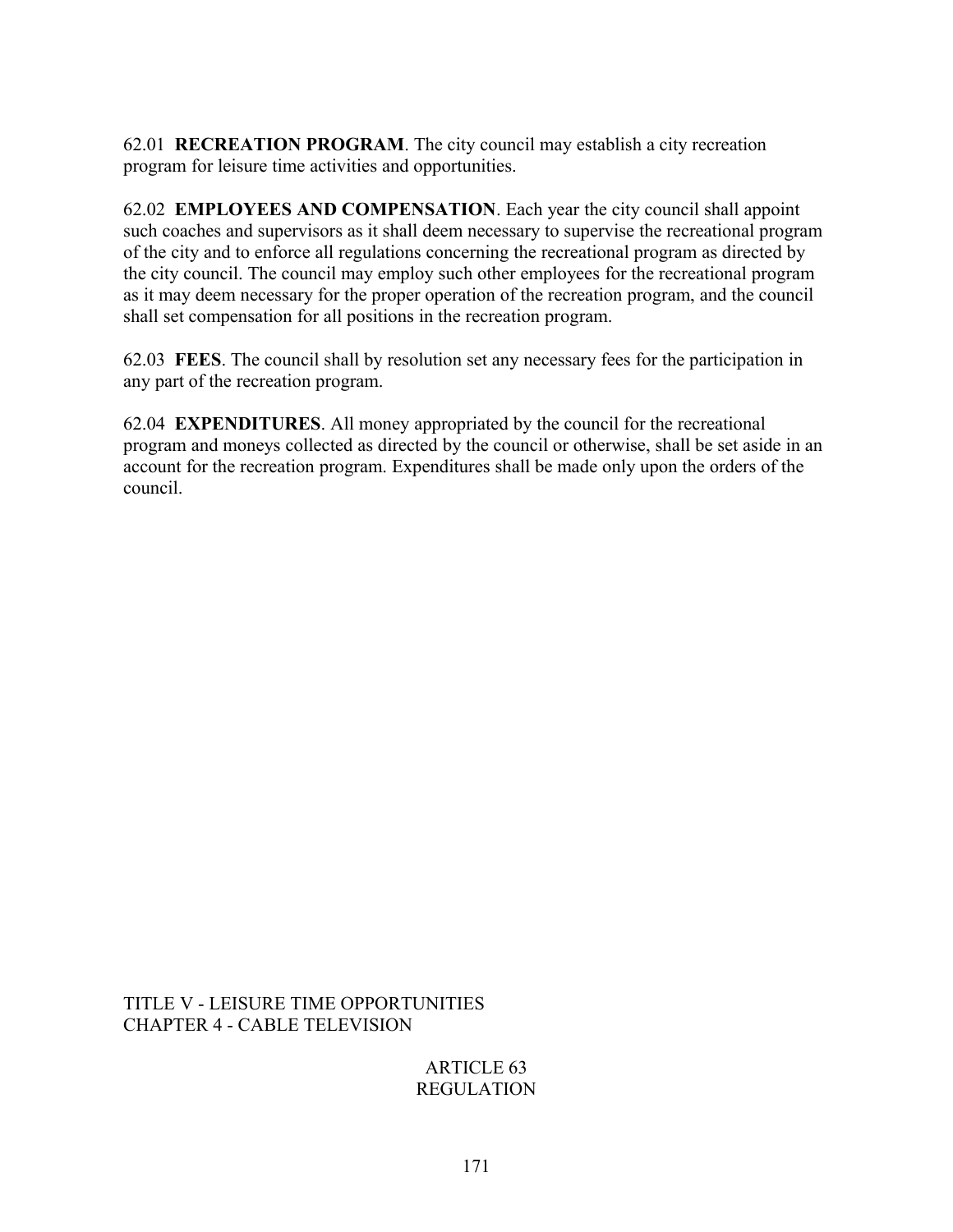63.01 **DEFINITIONS**. The following words and phrases, when used in this chapter, shall for the purposes of this chapter, have the following meanings ascribed to them:

1. "Cable Television System": shall mean any facility that, in whole or in part, receives directly or indirectly over the air, and amplifies or otherwise modifies the signals transmitting programs broadcast by one or more television or radio stations and distributes said signals, by wire and cable to subscribing members of the public who pay for such services.

2. "Channel": shall mean the segment of the electromagnetic spectrum to which a source of television transmission is assigned.

3. "City": shall mean the City of Strawberry Point, Iowa, its officers, agents, employees, servants and independent contractors when the context so requires.

4. "FCC": shall mean the Federal Communications Commission.

5. "Franchise": shall mean the rights, privileges and authority granted by the city to the grantee hereunder and shall include all of the terms and conditions of this chapter.

6. "Grantee": shall mean the person granted a franchise by an election, and shall include the grantee, its officers, agents, employees, servants and independent contractors when the context so requires.

7. "Person": shall mean any individual, or any corporation, business, firm or other entity, and shall be construed as singular or plural, masculine, feminine or neuter, as the context may require.

8. "Private Property": shall mean all property, real personal or mixed, owned by a private person, including property owned by a public utility not owned or operated by the city.

9. "Property of the Grantee": shall mean all property, real, personal or mixed owned by a private person, including property not owned or operated by the city.

10. "Public Property": shall mean all property, real personal or mixed, owned and used by the city, including property owned or used by a public utility owned or operated by the city.

63.02 **PUBLIC ACCESS**. Grantee shall provide installation, including all external wiring required for the building and all internal wiring for the connection of one outlet, and cable service without charge to all public and private primary and secondary schools and all municipally-owned buildings located within the city.

63.03 **CAPACITY AND PROGRAMMING**. Grantee shall provide as a part of its cable television service the signals of all television broadcast signals generally available off-the-air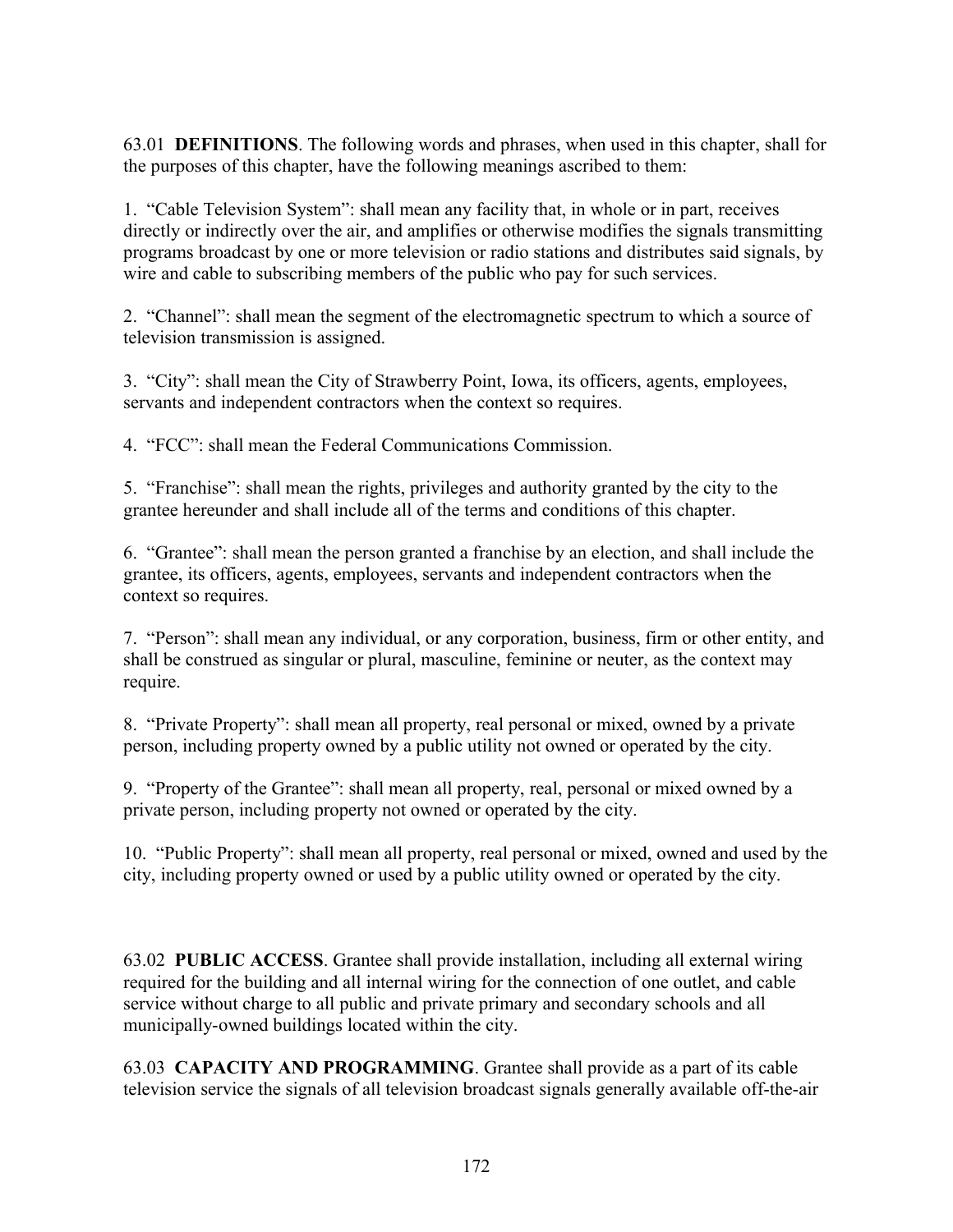to residents in the city and a number of additional television signals consistent with the rules and regulations of the FCC and all other applicable laws, rules and regulations. Grantee may provide such automated video services and such audio services as it wishes and are consistent with the terms of this chapter.

63.04 **PERMISSION FROM SCHOOLS**. Grantee shall not televise, tape or in any way reproduce or show to the general public any school activity, either as a public service or as a commercial activity, without the prior written approval of the school(s) involved.

63.05 **COMPLAINTS**. Grantee shall make every reasonable effort to resolve any and all complaints to the satisfaction of the subscriber. Upon receipt by it of any service complaint, the city will forward a copy to the Grantee. Within forty-eight (48) hours, grantee shall satisfy the complaint or notify the city of its refusal or inability to do so. Upon satisfaction of a complaint, Grantee shall send a notice of satisfaction to the city with the particulars of the action taken, and the city shall forward said notice to the complainant. If Grantee refuses or is unable to satisfy the complaint, it shall send a notice of non-satisfaction to the city which shall forward a copy to the complainant, with a statement of the procedure to follow to further prosecute the complaint.

When a complaint has not been satisfied, the complainant may file a formal complaint with the city council, in writing. The formal complaint must be filed with thirty (30) days from the date of the Grantee's notice of non-satisfaction. Upon receipt of the formal complaint, the city council, or its designated agent, shall investigate the matter, make a decision and shall have the power to enforce its decision, if against Grantee, by any action up to and including revocation of the franchise.

63.06 **RECORDS**. Grantee shall keep complete records of accounts showing dates and payments received and shall provide an annual accounting by a certified account to the city of the payment data. The city council shall have the right, power and authority to inspect the monthly service charge records of the grantee at the premises of the grantee during regular business hours upon seven (7) days notice.

63.07 **SERVICE RULES**. Grantee shall have the right to prescribe service rules and regulations for the conduct of its business with its subscribers and service users, not inconsistent with the provisions of its franchise or with the rules and regulations of the FCC, and other applicable laws, rules, and regulations. Grantee shall submit to the city the form of its service agreement, a full schedule of its charges, and all amendments thereto.

63.08 **QUALITY OF SIGNAL**. Grantee shall, during the period of its franchise, furnish reasonable, adequate and efficient cable television reception service for the use of its system and grantee shall maintain its system in reasonable repair and working order and provide adequate facilities for such maintenance. These requirements shall be temporarily suspended in the event of natural disaster, emergency conditions or other circumstances beyond the control of grantee.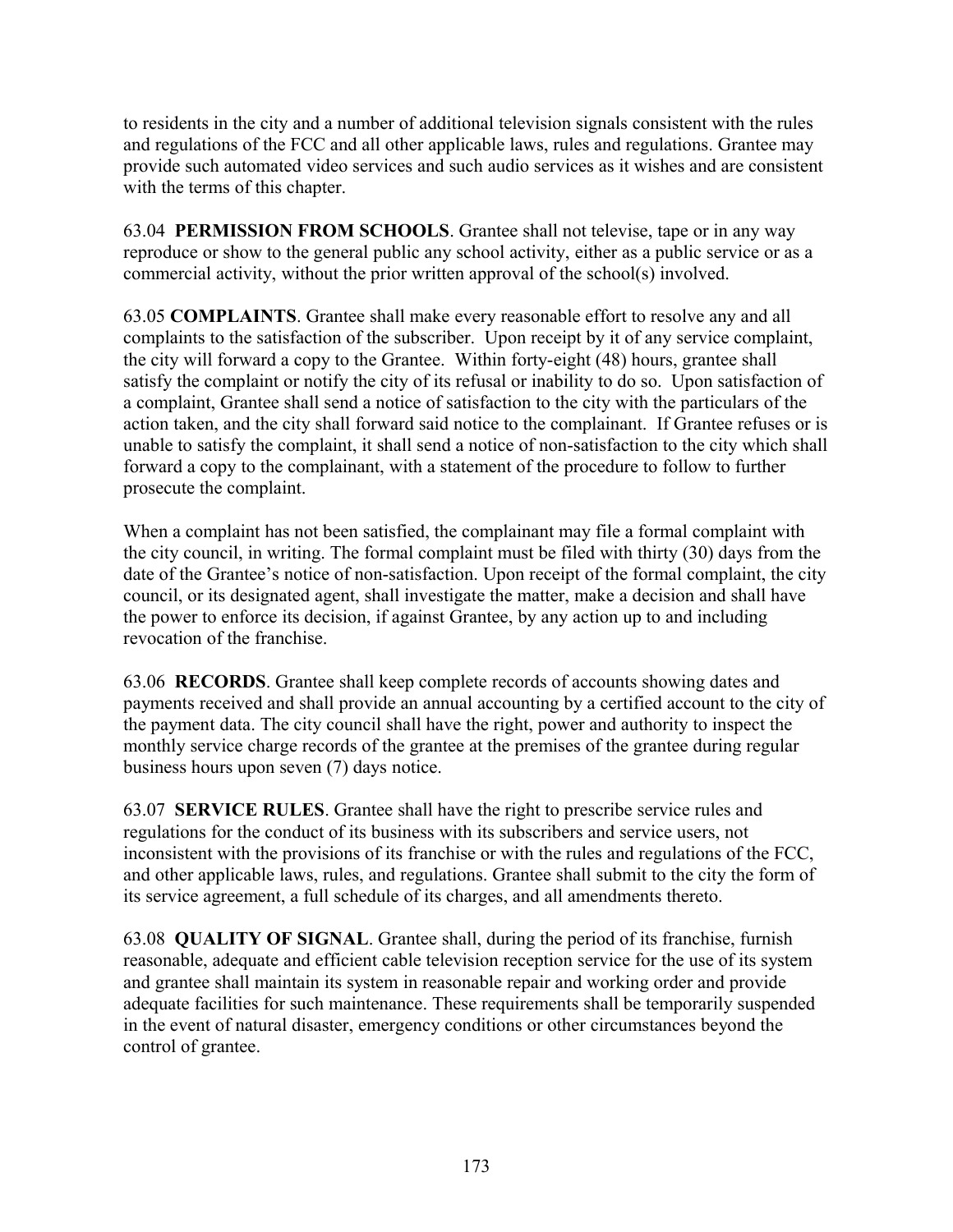63.09 **EQUIPMENT STANDARDS**. The plant and all equipment, including the antenna site, head-end, distribution system, towers, structures, poles, wire, underground cable and appurtenances shall be installed in accordance with good engineering practices, and shall be located, erected, constructed, reconstructed, replaced, removed, repaired, maintained and operated so as not to endanger or interfere with the lives of persons or to interfere with the improvements the city may deem proper to make, or to unnecessarily hinder or obstruct pedestrian or vehicular traffic to public ways, places and structures. Erection, installation, construction, replacement, removal, repair, maintenance and operation of the system shall be in accordance with the provisions of the National Electrical Code of the National Fire Protection Association and National Electric Safety Code (outside work) and such applicable laws of the state of Iowa and applicable ordinances of the city which may now be in effect or enacted in the future.

 All installations shall be of a permanent nature, durable and maintained in a safe, suitable and substantial condition, in good order and repair.

63.10 **MONITORING TESTS**. The cable television system shall meet technical standards of the rules and regulations of the FCC and grantee shall perform periodic tests and make the measurements specified in such rules. The system shall also be so designed, engineered and maintained so as not to interfere with the television and radio reception of residents of the city who are not subscribers to its services.

63.11 **JOINT USE; POLES; UNDERGROUND**. The city hereby grants the right, privilege and authority to grantee to lease, rent, or in any other legal manner obtain the use of poles with overhead lines, conduits, trenches, ducts, lines, cables, and other equipment and facilities from any and all holders of public licenses and franchises within the corporate limits of the city, and to use such poles, conduits, trenches, ducts, lines, and cables in the course of its business. Grantee shall install its cables on existing poles

owned by other holders of public licenses and franchises within the corporate limits of the city whenever possible for the installation of cable. When installation of cable on poles in not possible, or when the holders of another public license or franchise have installed underground cable, the cable used by grantees shall be installed underground unless otherwise allowed by the city council. Grantee may erect its own poles only upon the permission of the city council.

63.12 **CITY PREEMPTION RIGHTS**. The city retains the right to utilize existing poles for city use and to require removal of the cable by grantee where existing poles are not sufficient to adequately handle city use, or proposed use and grantee's cable.

63.13 **MAPS**. Grantee shall file with the city administrator a true and accurate copy of maps and/or plats of all existing and proposed installations upon city streets. These maps and plats shall conform to the requirements of the city administrator and shall be kept continuously up to date.

63.14 **CITY CODES AND ORDINANCES**. Grantee shall conform to all present city codes, including but not limited to plumbing and electrical codes, and any ordinances providing for the manner and method of cutting streets, excavations in the right of way, backfill, compacting and any other street requirements. Grantee shall restore all property of the city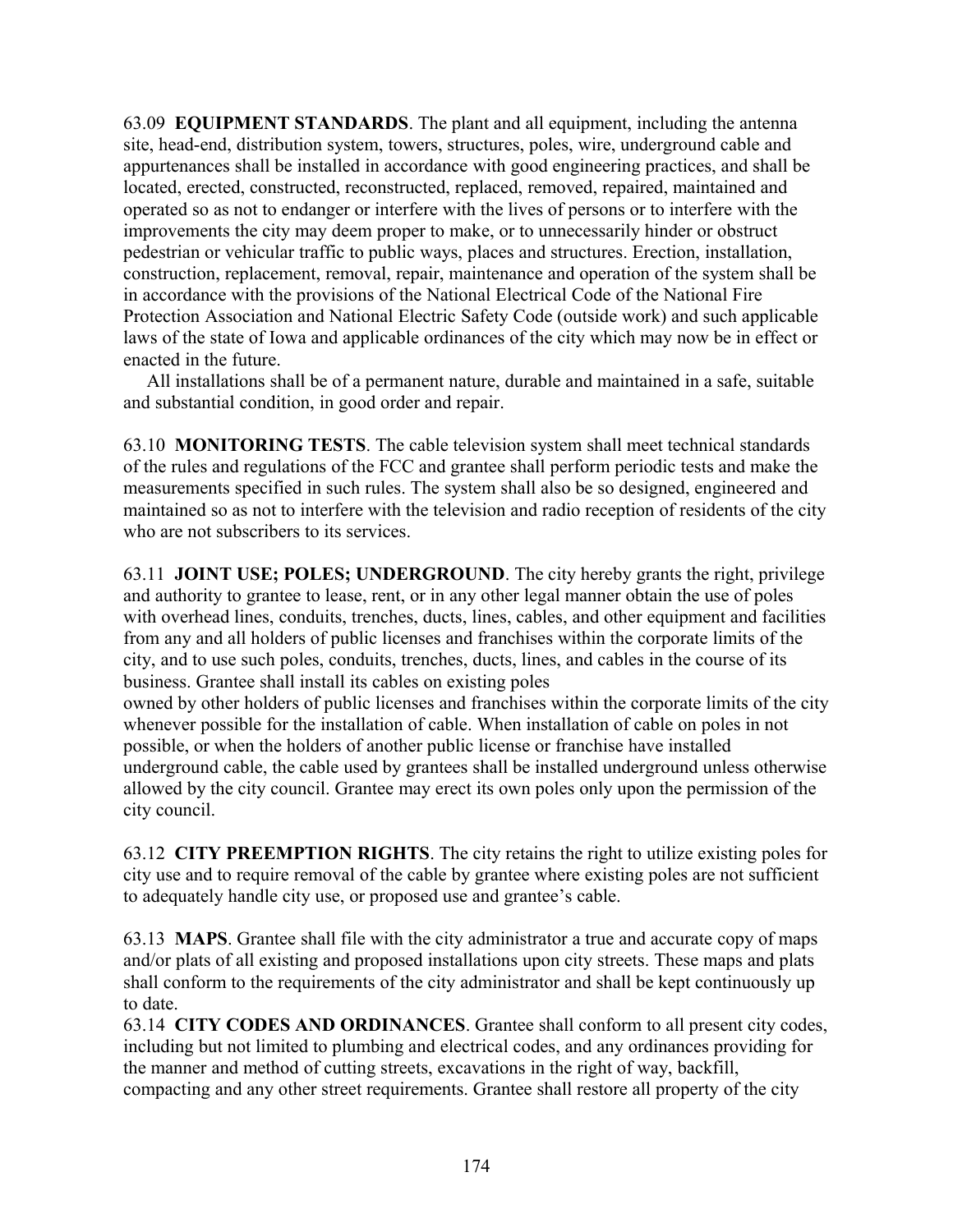and of its citizens to the same condition before the installation as after the installation of either overhead or underground cable.

63.15 **LIABILITY OF CITY EMPLOYEES**. Grantees shall hold the city harmless from any damage which grantee's cable, equipment or other integral part of its system may cause as a result of any action by any city employee when carrying out the employee's duties.

63.16 **NON-INTERFERENCE**. All transmission and distribution structures, lines, and equipment erected by grantee within the city shall be so located as to cause minimum interference with the proper use of streets, alleys, and other public ways and places and to cause minimum interference with the rights and/or reasonable convenience if the property owners who adjoin any of the said streets, alleys, or other public ways and places.

63.17 **RESTORATION OF STREETS**. In case of any disturbance of pavement, sidewalk, driveway or other surfacing, grantee, at its own cost and expense, shall, in a manner approved by the city administrator, replace and restore all paving, sidewalk, driveway or surface of any street, alley, parking lot or other surfaced area disturbed in as good a condition as before said work was commenced.

63.18 **RELOCATION, REMOVALS, PUBLIC WORK**. If at any time during the period of a franchise, the city shall elect to alter or change the grade of any street, alley or public way, grantee, upon reasonable notice by the city, shall remove, relay and relocate its poles, wires, cables, underground conduits, manholes and other fixtures at its own expense.

63.19 **LOCATION STANDARD**. Grantee shall not place poles or other fixtures when the same will interfere with any gas, electric or telephone fixtures, water main or hydrant, storm or sanitary sewer, and all such poles or other fixtures placed in any street shall be placed at the outer edge of the sidewalk and inside the curb line. Poles and other fixtures placed in alleys shall be placed close to the line of the lot abutting on said alley in such a manner as not to interfere with the usual travel on said street, alley or public way. All overhead lines must have a clearance of at least eighteen (18) feet.

63.20 **MOVING BUILDINGS**. Grantee shall on the request of any person holding a building moving permit issued by the city, temporarily raise or lower its wires to permit the moving of buildings. The expense of such temporary removal, raising or lowering of wires or cable shall be at the expense of the requesting person and grantee may require such payment in advance. Grantee shall be given not less than five (5) days notice to arrange for such temporary wire changes.

63.21 **TREE TRIMMING**. Grantee may trim trees upon and overhanging streets, alleys, sidewalks, and public places of the city so as to prevent the branches and foliage of such trees from coming into contact with wires and cables of the grantee. All trimming shall be done under the supervision and direction of the city and with permission of the city tree board, and at the expense of grantee.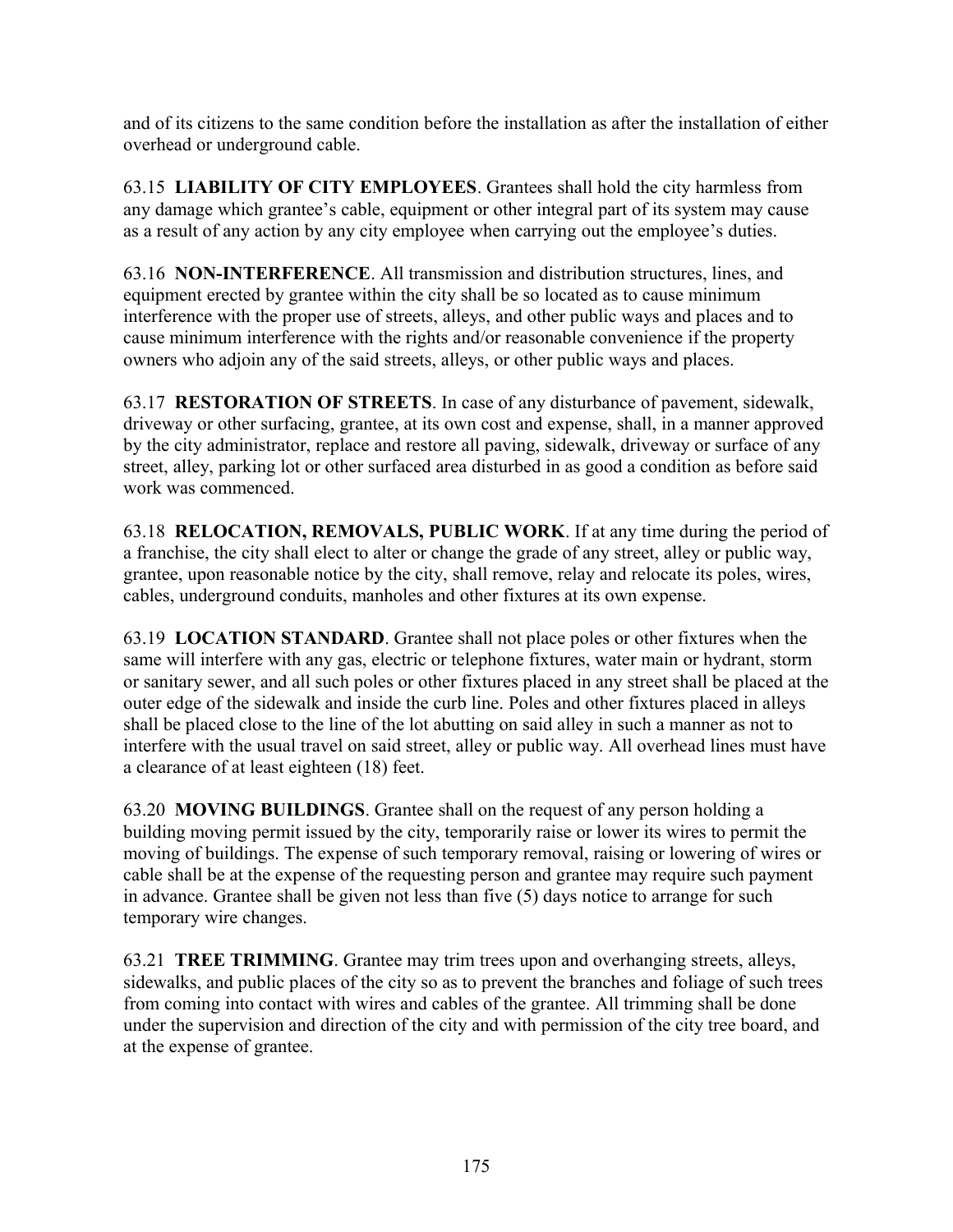63.22 **PROTECTION OF WORK**. Any opening or obstruction in the streets or other public ways made by the grantee in the course of the construction, operation or removal of cable installation shall be guarded and protected at all times by the placement of adequate barriers, fences or boarding, the bounds of which during periods of dusk and darkness shall be clearly designated by warning lights. Grantee shall, whenever it is deemed necessary by the city administrator, install such steel plates as may be necessary to allow a public roadway to remain open during the course of construction, operation or removal of cable television system.

63.23 **REMOVAL OF PROPERTY ON TERMINATION**. Upon termination of its franchise, grantee shall remove its poles, cable television transmission and distribution system, and other appurtenances from the streets and sidewalks of the city when ordered to do so by the city, and it shall restore such streets and sidewalks to their original condition.

63.24 **REVOCATION OF FRANCHISE**. If grantee shall fail to comply with any of the provisions of its franchise or default in any of its obligations hereunder, except for cause beyond the reasonable control of grantee, and shall fail within thirty (30) days after written notice by the city to commence and complete, within a reasonable time, the correction of such default or noncompliance, the city council may revoke the franchise and all rights of grantee there under. In the event grantee shall be adjudicated bankrupt or placed in receivership, the city may declare the franchise forfeited and terminated.

63.25 **FCC CERTIFICATION**. Grantee shall apply to the FCC for a certificate of compliance within a reasonable period, not to exceed ninety (90) days from the date of the granting of the franchise. Within one year of the grant of such certificate by the FCC, grantee shall complete significant construction of its basic trunk line, and within two years, grantee shall complete installation of its entire system. Grantee shall be entitled to a reasonable and sufficient extension of the schedule specified herein in the event of a legal challenge or threat of such challenge to the ability of the grantee to provide its cable television system broadcast signals not available off-the-air in the city, and in the event construction is delayed by acts of God, earthquake, lightening, flood, fire, explosion, vandalism, disturbance, late delivery of equipment, supplies or machinery by suppliers, late performance by suppliers or services, or other similar causes reasonably beyond grantee's control.

63.26 **LIABILITY OF GRANTEE**. Grantee shall at all times defend, indemnify, protect and save harmless the city and other political subdivisions in the area from and against any and all liability, losses and physical damage to property and bodily injury or death to the city or to person, including payments made under workmen's compensation laws, which may arise out of or be caused by the erection, construction, replacement, removal, maintenance, and operation of grantee's cable television system, and resulting from or by any negligence, fault or misconduct on the part of the grantee, its agents, officers, servants and employees. Grantee shall carry public liability insurance of not less than \$100,000.00/\$300,000.00 for the protection of itself and the city and the political subdivisions. Grantee shall hold the city and the political subdivisions harmless against damages resulting from legal action which may be brought against it in connection with the establishment and/or operation of grantee's cable television system in the city, and shall defend at its own expense any action brought against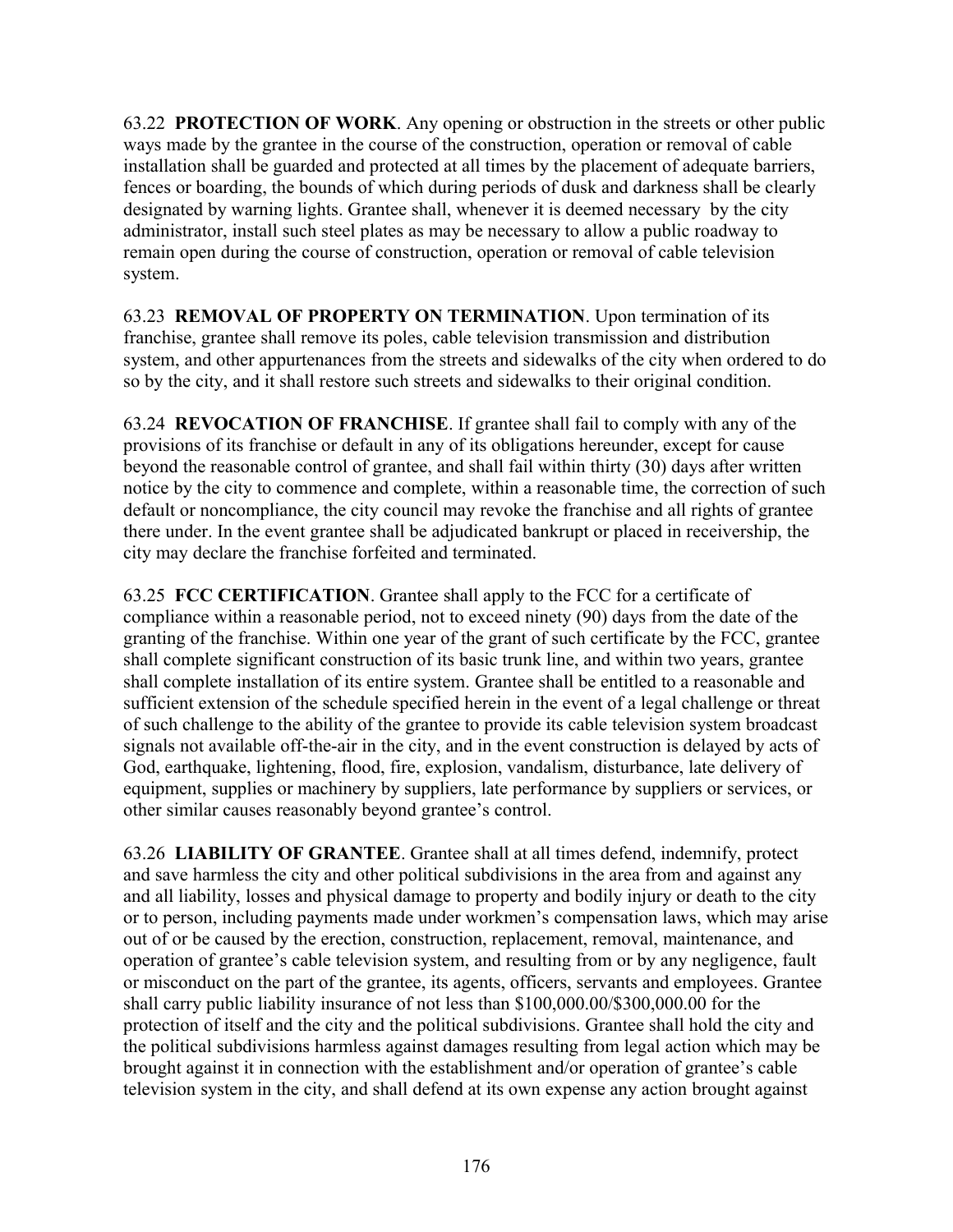the city and its political subdivisions by reason of the erection, construction, replacement, removal, maintenance, and operation of the grantee's cable television system. Grantee shall also maintain in force Workman's Compensation Insurance coverage on all its employees who are engaged in any manner in the erection, construction, replacement, removal, maintenance and operation of grantee's plant and equipment. Grantee shall be notified of any claim, demand or action brought against the city or its political subdivisions for which the city or its political subdivisions may seek reimbursement or defense as provided hereunder, and the city or its political subdivisions shall not settle, capitulate or admit any such claim, demand or action.

63.27 **ASSIGNING FRANCHISE**. Grantee shall not sell, transfer or encumber its system or its franchise without first securing the approval of the city council, however grantee is specifically authorized to assign or encumber its system and franchise for the purpose of financing the construction or operation of its system in the city. If grantee shall decide to sell its system and franchise, the city is given the right of first refusal to purchase the system and franchise for their fair market value as determined by the existing offers from other bona fide purchasers.

63.28 **COMPLIANCE WITH LAWS, FUTURE CONFORMANCE**. Grantee shall at all times comply with all rules and regulations of the FCC or any duly authorized agency of the United States of America, and all laws duly enacted now or hereafter by the United States Congress or Iowa General Assembly. This chapter shall be conformed, within one year of their date of adoption, to any and all rules and regulations relating to the permissible term of cable television franchises which may hereinafter be adopted by the FCC.

63.29 **DISCONTINUING CUSTOMER'S SERVICE**. Grantee may terminate service to any user not paying the established rates when payment shall be delinquent for ten (10) days after billing. In addition grantee may charge an installation charge to commence service terminated for non-payment.

TITLE V - LEISURE TIME OPPORTUNITIES CHAPTER 4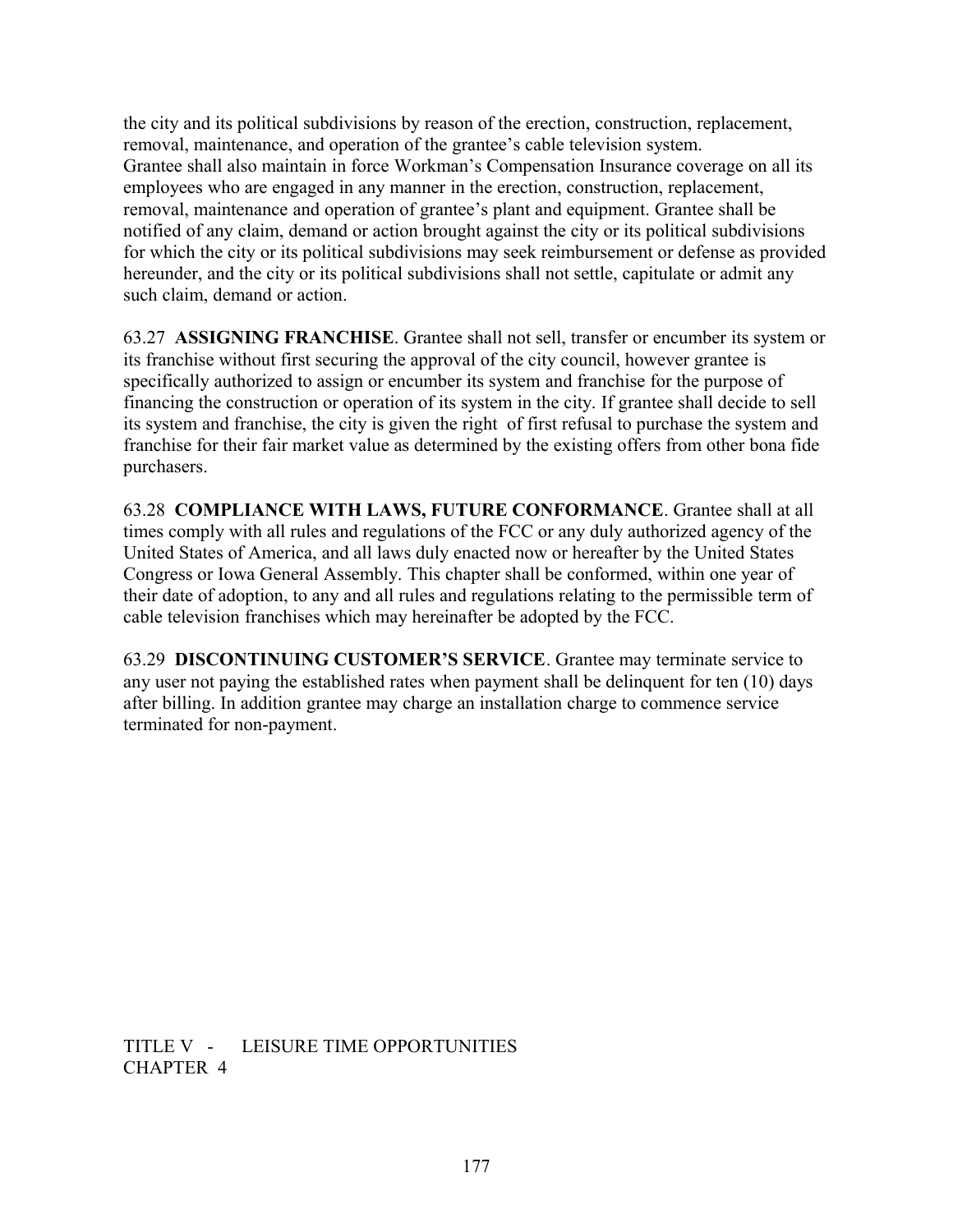## ARTICLE 64

# RESERVED FOR FUTURE USE

## TITLE V - LEISURE TIME OPPORTUNITIES CHAPTER 4

#### ARTICLE 65

## RESERVED FOR FUTURE USE

TITLE VI - COMMUNITY DEVELOPMENT AND ENVIRONMENT CHAPTER 1 - WATER SERVICE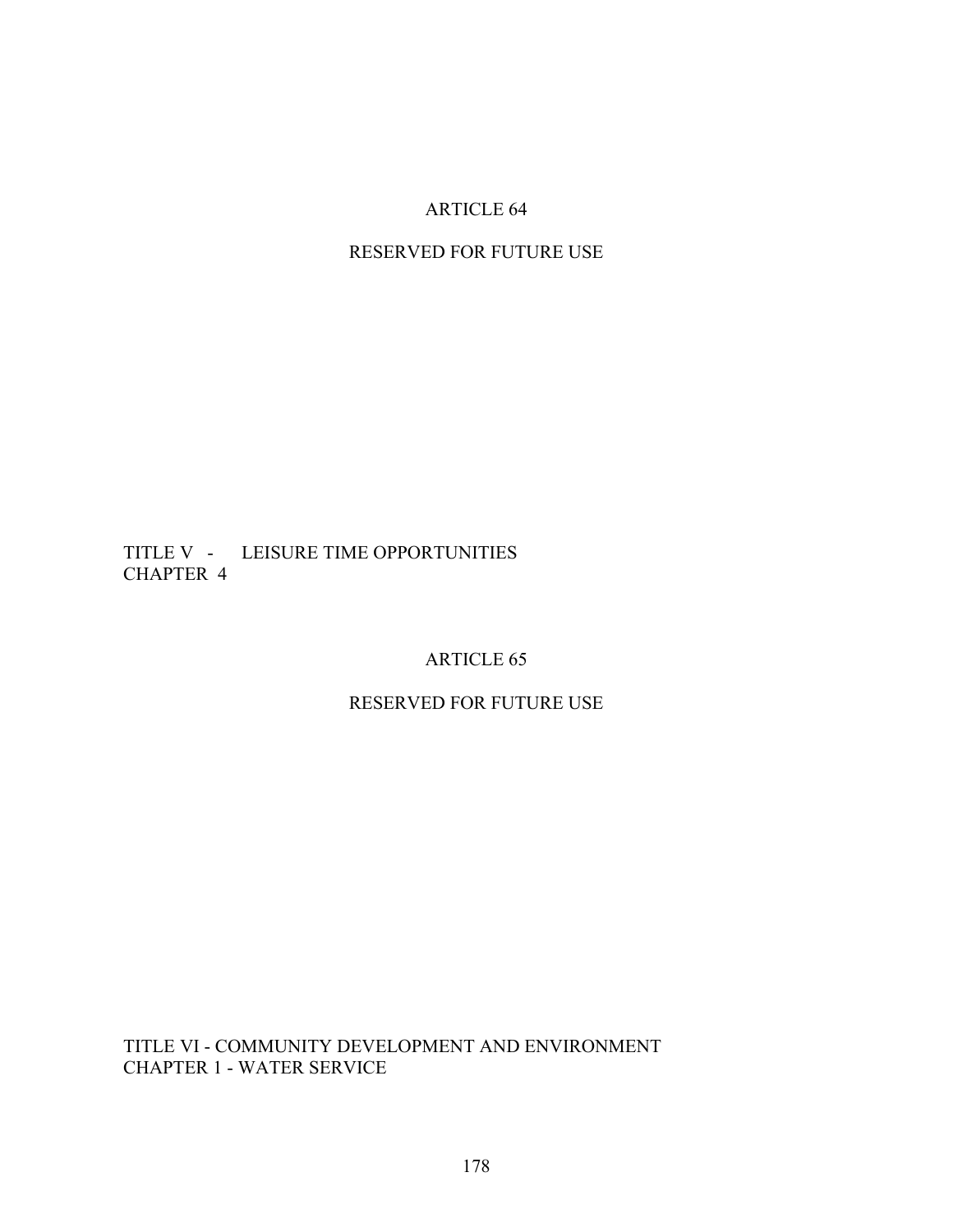#### ARTICLE 66 PUBLIC WATER SYSTEM

66.01 **DEFINITIONS**. For use in this chapter the following terms are defined:

1. "Water system" or "water works": shall mean all public facilities for securing, collecting, storing, pumping, treating and distributing water.

2. "Superintendent": shall mean the superintendent of the city water system or the duly authorized assistant, agent or representative.

3. "Water main": shall mean a water supply pipe provided for public or community use.

4. "Water service pipe": shall mean the pipe from the water main to the building served.

5. "Consumer": shall mean any person receiving water service from the city.

66.02 **SUPERINTENDENT: APPOINTMENT, DUTIES**. The council shall appoint a water superintendent who shall supervise the installation of water service pipes and their connection to the water main and enforce all regulation pertaining to water services in this city in accordance with this article. This article shall apply to all replacements of existing water service pipes as well as to new ones. The superintendent shall make such rules, not in conflict with the provisions of this article, as may be needed for the detailed operation of the water system, subject to the approval of the council. In the event of an emergency, the superintendent may make temporary rules for the protection of the system until due consideration by the council may be had.

(Code of Iowa, 2013, Sec. 372.13 (4))

66.03 **MANDATORY CONNECTIONS**. All residences and business establishments within the city limits intended or used for human habitation, employment, occupancy, recreation, or other purpose, shall be connected to the public water system within sixty (60) days of notice by the city to do so, provided that the property line of the property on which such building, house or structure is located is located within two hundred (200) feet of a city water main or service main..

66.04 **ABANDONED CONNECTIONS**. When an old water service is abandoned or a service is renewed with a new tap in the main, all abandoned connections with mains shall be turned off at the corporation cock and made absolutely water tight.

66.05 **PERMIT**. Before any person shall make a connection with the public water system, a written permit must be obtained from the city administrator. The application for the permit shall be filed with the city administrator on blanks furnished by him/her. The application shall include a legal description of the property, the name of the property owner, the name and address of the person who will do the work, and the general uses of the water. No different or additional uses will be allowed except by written permission of the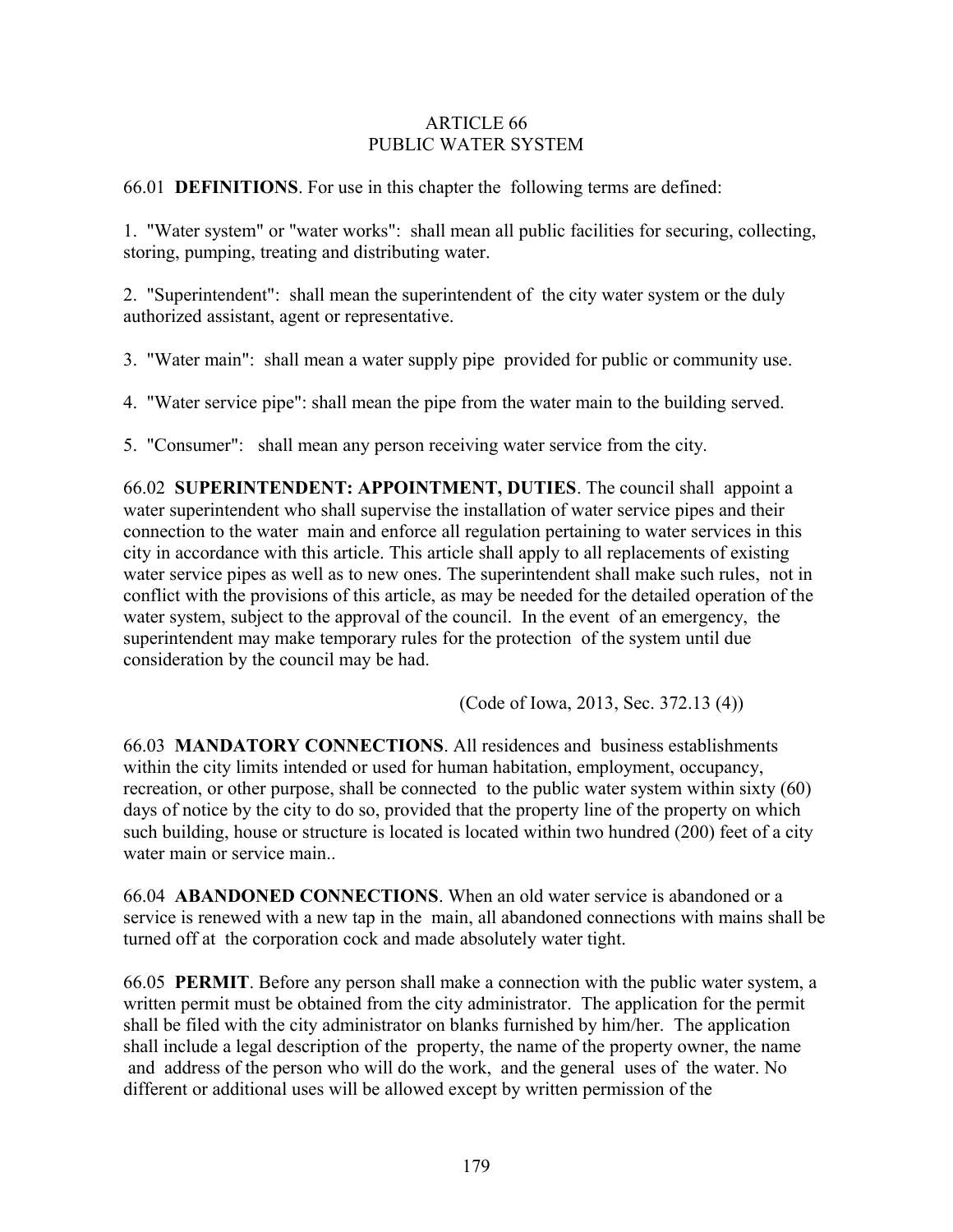superintendent. The superintendent shall issue the permit, bearing his/her signature and stating the time of issuance, if the proposed work meets all the requirements of this article and if all fees required under this article have been paid. Work under any permit must begin within six (6) months after if is issued. The superintendent may at any time revoke the permit for any violation of this article and require that work be stopped.

(Code of Iowa , 2013, Sec. 372.13 (4))

66.06 **FEE FOR PERMIT**. Before any permit is issued the person who makes the application shall pay \$25.00 to the city administrator to cover the cost of tapping the main, issuing the permit, and supervising, regulating, and inspection of the work.

(Code of Iowa, 2013, Sec. 384.84 (2a))

66.07 **COMPLIANCE WITH PLUMBING CODE**. The installation of any water service pipe and any connection with the water system shall comply with all pertinent and applicable provisions, whether regulatory, procedural or enforcement provisions, of the State Plumbing Code.

66.08 **PLUMBER REQUIRED**. All installations of water service pipes and connections to the water system shall be made by a competent plumber. No unauthorized person shall uncover, make any connections with or opening into, use, alter or disturb the waterworks or any appurtenances thereof without first obtaining a written permit application from the superintendent. Before a permit application may be issued, the person desiring to apply shall have executed and deposited with the city administrator a corporate surety bond in the sum of \$5,000.00 conditioned that the applicant will faithfully perform all work with due care and skill, and in accordance with the laws, rules and regulations of the city pertaining to plumbing, waterworks and appurtenances. The bond shall state that the applicant will indemnify and save harmless the city and the owner of the premises against all damages, costs expenses, outlays and claims of every nature and kind arising out of unskillfulness or negligence in connection with plumbing, waterworks or appurtenances as prescribed with this chapter. Contractors working on sewer service lines that include excavating in, on or under City streets or rights-of-way shall carry liability insurance with limits of no less than \$1,000,000.00.

66.09 **EXCAVATIONS**. All trench work, excavation and backfilling required in making a connection shall be performed in accordance with applicable excavation provisions as provided for installation of building sewers.

66.10 **TAPPING MAINS**. All taps into water mains shall be made by and/or under the direction and supervision of the superintendent and in accord with the following:

1. Independent Services. No more than one house, building or premises shall be supplied from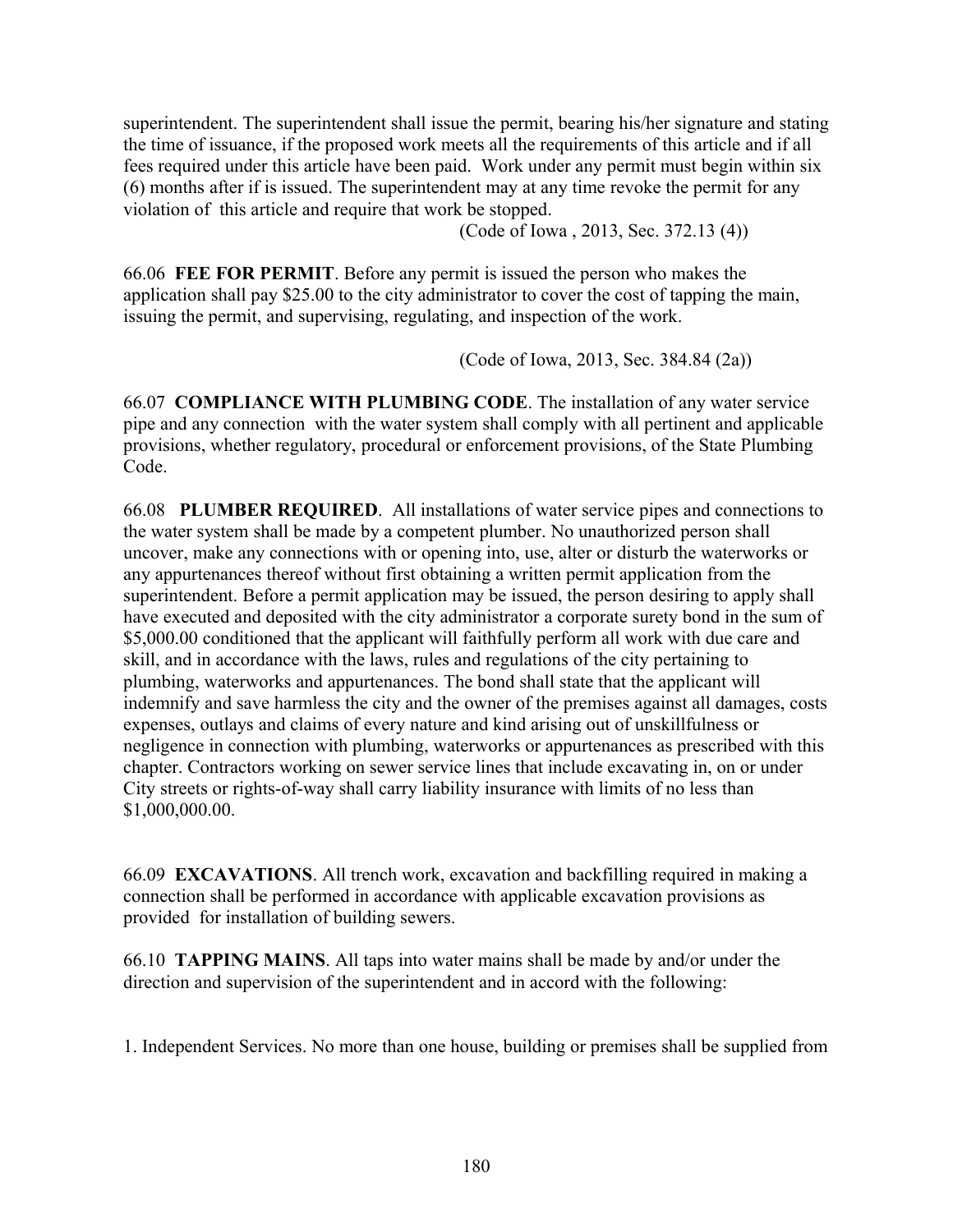one tap unless special written permission is obtained from the superintendent and unless provision is made so that each house, building or premise may be shut off independently of the other.

2. Sizes and Location of Taps. All mains six inches or less in diameter shall receive no larger than a three-fourths inch tap. All mains or over six inches in diameter shall receive no larger than one inch tap. Where a larger connection than a one inch tap is desired, two or more small taps or saddles shall be used, as the superintendent shall order. All taps in the mains shall be made at or near the top of the pipe, at least eighteen inches apart. No main shall be tapped nearer than two feet of the joint in the main.

3. Corporation Cock. A brass corporation cock, of the pattern and weight approved by the superintendent, shall be inserted in every tap in the main. The corporation cock in the main shall in no case be smaller than one size smaller than the service pipe.

4. Location Record. An accurate and dimensional sketch showing the exact location of the tap shall be filed with the superintendent in such form as he/she require.

(Code of Iowa, 2013, Sec. 372.13 (4))

66.11 **INSTALLATION OF WATER SERVICE PIPE**. Water service pipes from the main to the meter setting shall be constructed in accordance with this chapter and/or the State Plumbing Code of the following materials:

- 1. Steel-AWWA standard specification 7A.3(1) and 7A.4(2), ASMT A 120-62T.
- 2. Flexible Polyethylene Plastic-commercial standards CS 255-63 National Sanitation Foundation approved and stamped as published by United States Department of Commerce minimum rating 125 psi, minimum size ¾ inch I.D.
- 3. Polyvinyl-Chloride (PVC)-commercial standards 256-63, National Sanitation Foundation approved and stamped as published by United States Department of Commerce, High Impact (type 2) for service lines.
- 4. Acrylonitrile-Buctaciene-Styrene-commercial standards 254-63 National Sanitation Foundation approved and stamped.
- 5. Copper-ASTM specifications B-88 for type K seamless.

All pipe must be laid sufficiently waving, and to such depth, as to prevent rupture from settlement or freezing.

66.12 **CURB STOP**. There shall be installed a main shut off valve of the inverted key type on the water-service pipe at the outer sidewalk line with a suitable lock of a pattern approved by the superintendent. The shut-off valve shall be covered with a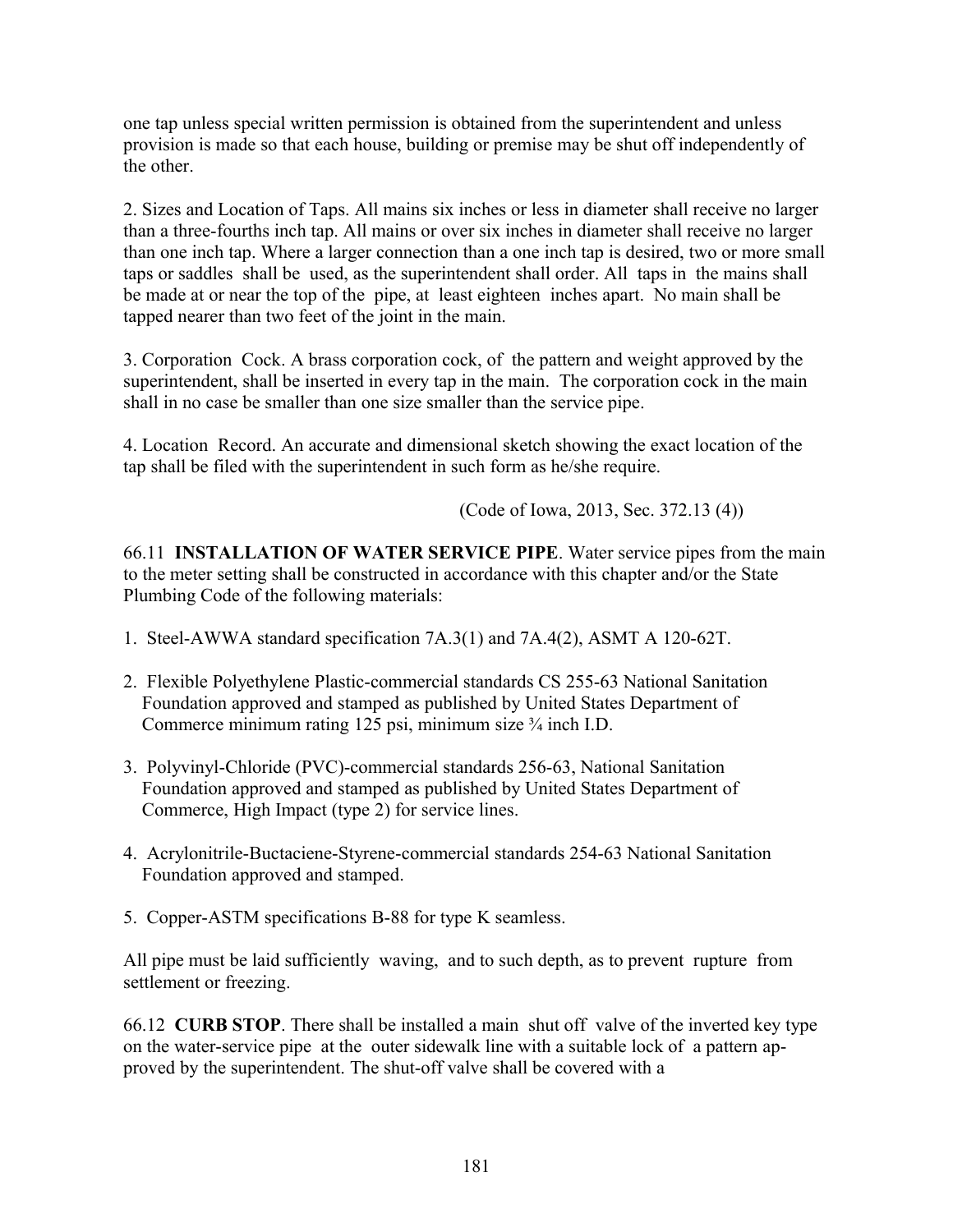heavy metal cover having the letter "W" marked thereon, visible and even with the pavement or ground. The curb stop and any water service connected to City main is the responsibility of the property owner to maintain at the property owner's cost.

66.13 **INTERIOR STOP AND WASTE COCK**. There shall be installed a shut-off valve and waste cock on every service pipe inside the building as close to the entrance of the pipe within the building as possible as so located that the water can be shut off conveniently and pipes drained. Where one service pipe supplies more than one customer within the building, there shall be separate valve for each such customer so that service may be shut off for one without interfering with service to the other.

66.14 **INSPECTION AND APPROVAL**. All water-service pipes and their connections to the water system must be inspected and approved in writing by the superintendent before they are covered, and the superintendent shall keep a record of such approvals. If the superintendent refuses to approve the work, the plumber or property owner must proceed immediately to correct the work so that it will meet with the superintendent's approval. Every person who uses or intends to use the municipal water system shall permit the superintendent to enter the premises to inspect or make necessary alterations or repairs at all reasonable hours and on proof of authority.

66.15 **SHUTTING OFF WATER SUPPLY**. After giving reasonable notice, the superintendent may shut off the supply of water to any customer because of any substantial violation of this chapter that is not being contested in good faith. The supply shall not be turned on again until all violations have been corrected, a fee of Seventy-five Dollars (\$75.00) paid to the City Clerk, and the superintendent has ordered the water to be turned on. Specifically, but not exclusively, an application may be canceled and/or water service discontinued for any of the following reasons:

- 1. Misrepresentation in the application as to the property or fixtures to be supplied or use to be made of water.
- 2. Failure to report to the city addition to the property or fixtures or additional use to be made of the water.
- 3. Resale or giving away substantial amounts of water.
- 4. Waste or misuse of water due to improper or imperfect pipes and/or fixtures, or failure to keep the same in a suitable state of repair.
- 5. Tampering with meter, meter seal, service, valves, or read-out, or permitting such tampering by others.
- 6. Connection, cross-connection, or permitting same, or any separate water supply to premises which receive water from the city.
- 7. Non-payment of bills.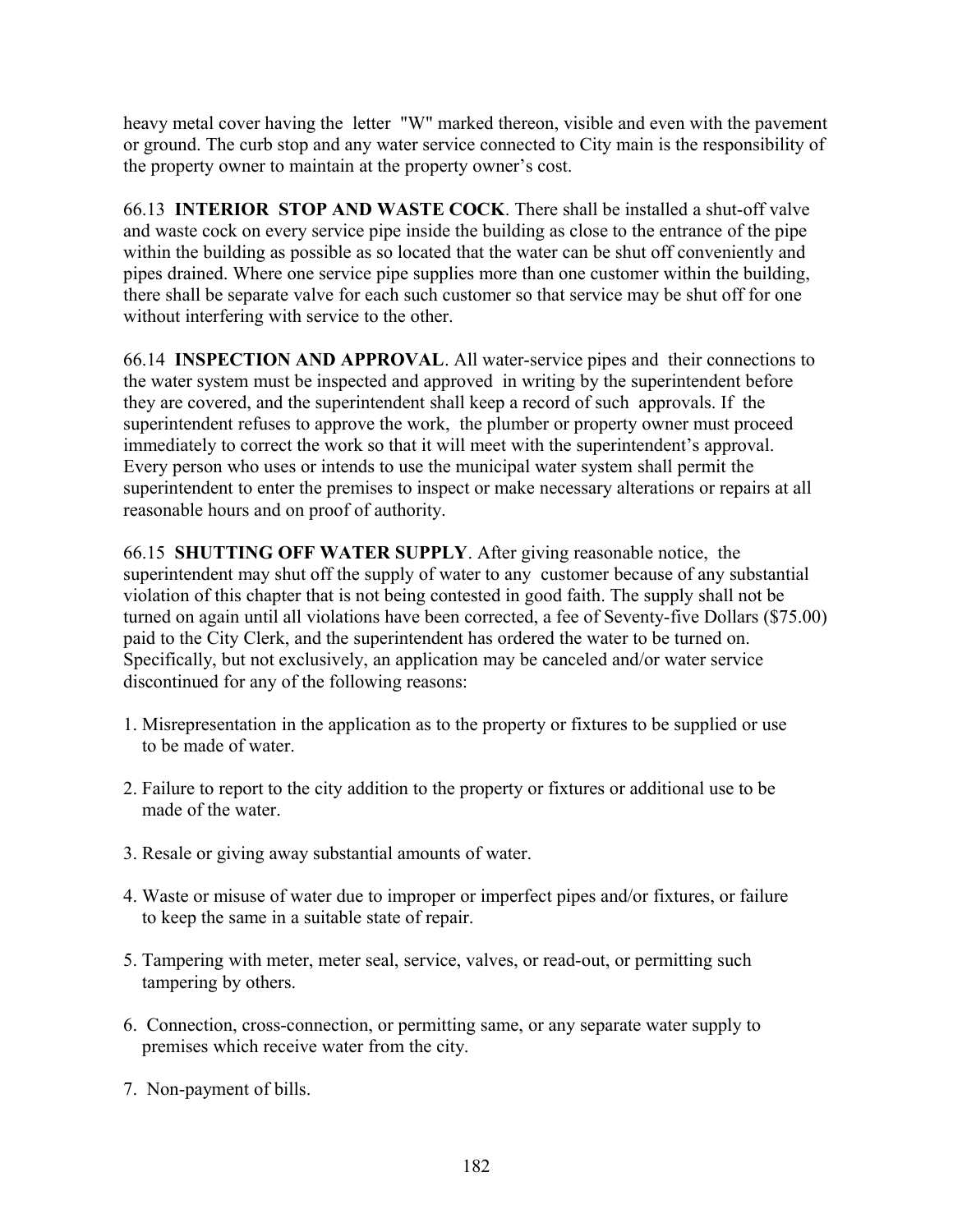66.16 **MAINTENANCE OWNER'S RESPONSIBILITY**. It shall be the responsibility of the owner of the property connected to any water main to keep in good repair and free of any leaks the corporation cock, water service pipe and curb stop whether in the public right of way or not.

66.17 **FAILURE TO MAINTAIN**. When any corporation cock, water service pipe, or curb stop becomes defective or creates a nuisance the city may fix the defect or nuisance and assess the cost thereof to the property.

66.18 **OPERATION OF CURB STOP**. It shall be unlawful for any person except the water superintendent or City employee to turn water on or off at the curb stop.

66.19 **FIRE HYDRANTS**. All hydrants erected for the purpose of extinguishing fires are public hydrants, and no person or persons, except members of the fire department, employees of the waterworks department, or persons especially authorized by the council, in the exercise of authority, delegated by said council, shall open any of said hydrants or attempt to draw water from them, or at any time attempt to uncover or remove any protection from, or in any manner interfere with any of the hydrants.

66.20 **NO WATER GUARANTEE**. The city does not guarantee a constant supply of water to any consumer and shall not be liable for damages for any failure, to supply the same, nor shall it be liable for any claim or damage by reason of breaking of any service pipe, stop cock or other equipment, or if for any reason the supply of water shall be shut off to make repairs, connections or extensions or for any other purpose that may be found necessary. The right is reserved to cut off the supply of water at any time.

66.21 **DAMAGE TO PUBLIC WATER SYSTEM.** It shall be unlawful to break, injure, mar or deface, interfere with, or disturb any building, machinery, apparatus, fixtures, attachments, or appurtenances of the waterworks or any hydrant, stop-cock box, meter, water supply or service pipe or any part thereof, or deposit anything in any stop-cock box, or commit any act obstruct or impairing the intended use of any of the above mentioned property, without permission of the council.

(Code of Iowa, 2013, Sec. 716.1)

66.22 **CHECK VALVE REQUIRED**. All new meters and replacement of currently installed meter shall not be installed until an approved check-valve has been installed in the line to prevent any water which has been metered from returning through the meter to the city water line.

Customers having boilers and/or pressure vessels receiving a supply of water from the city water system must have a check valve on the water supply line and a vacuum valve on the steam line to prevent collapse in case of discontinued or interrupted water supply, with or without notice.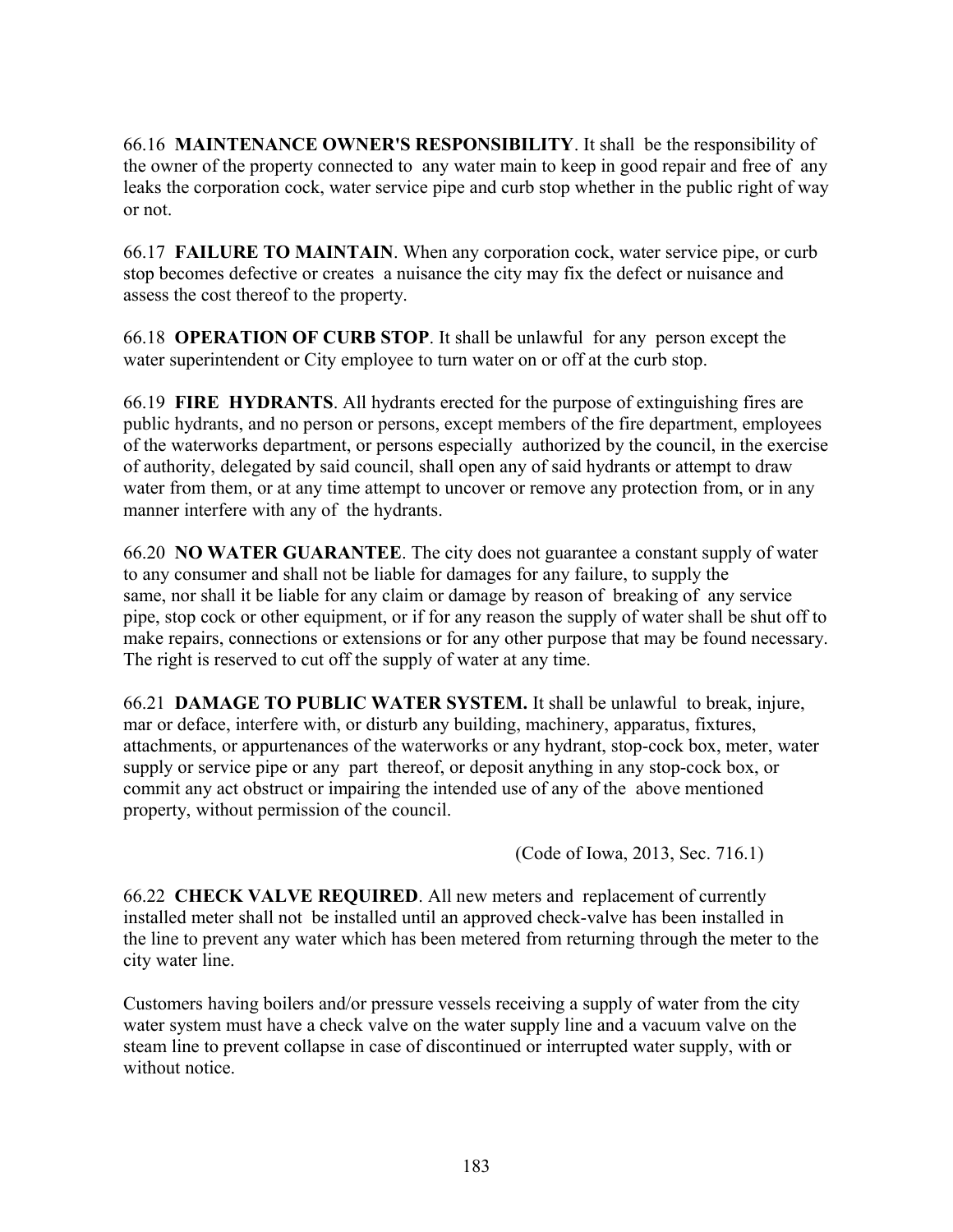## TITLE VI - COMMUNITY DEVELOPMENT AND ENVIRONMENT CHAPTER 1 - WATER SERVICE

## ARTICLE 67 WATER METERS

67.01 **WATER USE METERED**. All water furnished to consumers shall be measured through a meter furnished by the city, of a type and size to be determined by the city.

(Code of Iowa, 2013, Sec. 384.84 (1))

67.02 **FIRE SPRINKLER SYSTEMS - EXCEPTION**. Fire sprinkler systems may be connected to water mains by direct connection without meters under the direct supervision of the superintendent. No open connection can be incorporated in the system, and there shall be no valves except a main control valve at the entrance to the building which must be sealed open.

67.03 **LOCATION OF METERS**. All meters shall be so located that they are easily accessible to meter readers and repairmen and protected from freezing.

67.04 **METER SETTING.** The property owner shall have provided all necessary piping and fittings for proper setting of the meter by the city including a globe type valve on the discharge side of the meter. Meter pits may be used only upon approval of the superintendent and of a design and construction approved by him/her.

67.05 **METER REPAIRS; COST**. Whenever a water meter owned by the city is found to be out of order, the superintendent shall have it repaired. If it is found that damage to the meter has occurred due to the carelessness or negligence of the consumer or property owner, then the property owner shall be liable for the cost of repairs.

67.06 **RIGHT OF ENTRY**. The superintendent or City employee shall be permitted to enter the premises of any consumer at any reasonable time to remove or change a meter.

67.07 **METER TESTING**. Upon the written request of any water customer, the meter serving such customer shall be tested by the city. Such test will be made without charge if the meter has not been tested within the twelve (12) months preceding the request, otherwise a charge of Fifteen Dollars (\$15.00) for the test may be made and then only if the test indicates meter accuracy within the limits of two percent (2%).

67.08 **NO METER READING; BILL**. Where a meter has ceased to register or a meter reading could not be obtained, the quantity of water consumed for billing purposes will be based on an average of the prior six months consumption, and the conditions of the water service during the time the meter did not register.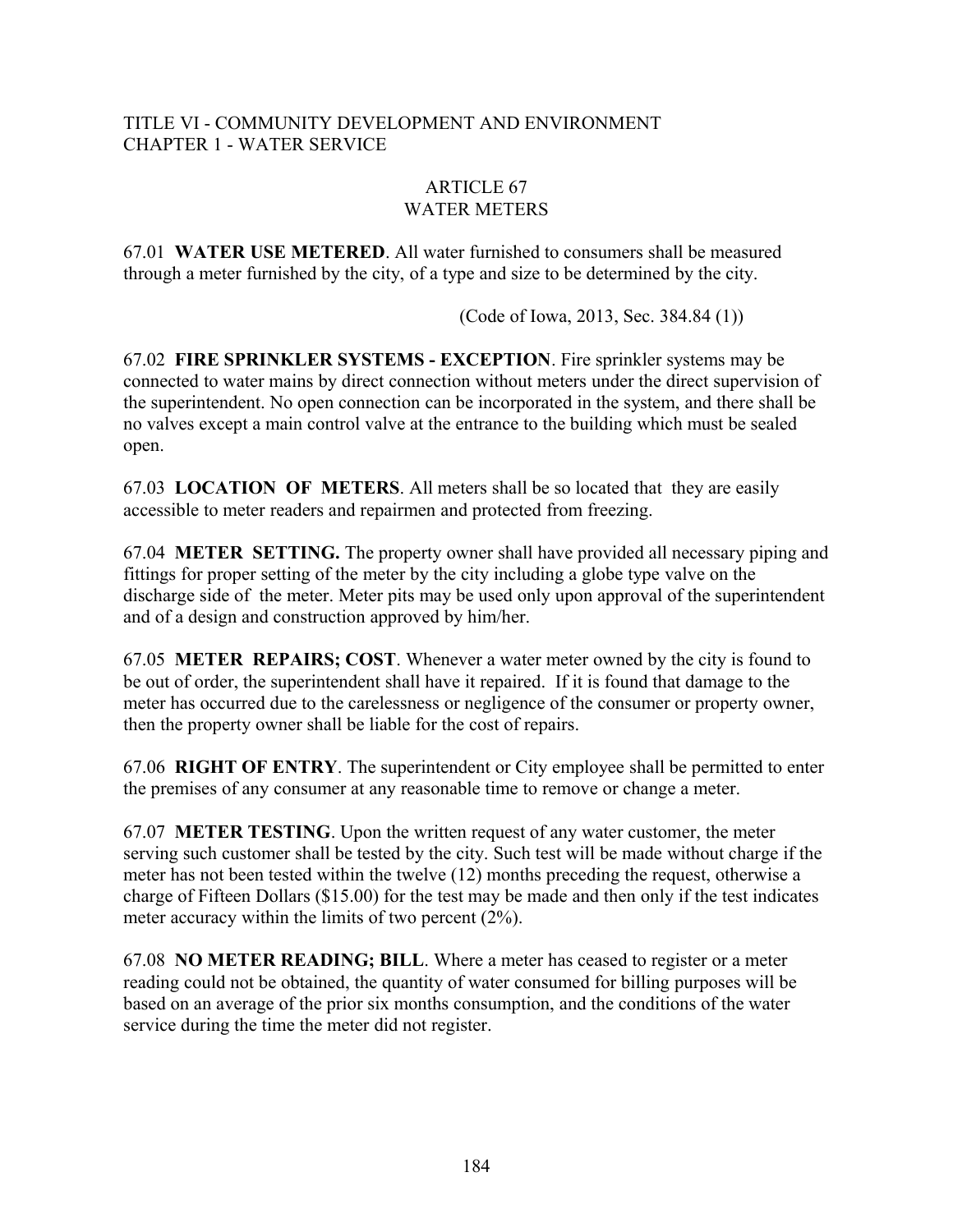67.09 **METER RENTAL; CONSTRUCTION**. Water for building or construction purposes will be furnished only by meter measurement and a meter will be furnished only after suitable deposit has been made, the minimum deposit being ten dollars (\$10.00), and the amount is to be determined by the city depending on the size of the construction project. All water for building or construction purposes at the site must pass through the same meter.

Water supplied under this section shall be discharged through a hose or pipe directly upon material to be wet, or into a barrel or other container and in no case upon the ground, into or through a ditch or trench and all use of water by other than the applicant, or use of water for any purpose or upon any premises not so stated or described in the application must be prevented by the applicant or water service may be discontinued without notice.

67.10 **METER DEPOSIT**. Before any meter is installed or water connected to or turned on, a meter deposit shall be paid to the city administrator in an amount equal to ninety (90) days of service in the previous twelve (12) month period. The deposit for a water service customer for a property which has not previously received service or does not have a recent twelve month history, shall be fifty dollars (50.00). The deposit shall be refundable after twelve (12) months by the City Administrator/Clerk, it the payment record of the depositor has never been delinquent. The deposit shall be returned in full to any water service customer who terminates service to move out of the city, deducting any portion owed to the city for water service any amounts owed for any other reason. Tenants will receive the deposit back once final bill has been paid. "Tenant" shall mean a person entitled under a rental agreement to occupy a dwelling unit to the exclusion of another.

67.11 **METER TAMPERING**. The property owner shall be responsible for any connection or disconnection of any meter, by-passing of the meter, adjustment of the meter to make it show less use of water than actually is used, disabling, or partially disabling the meter, or any other tampering in any way with the meter without the express written permission of the water superintendent, or his designee. Any owner of property where a meter has been tampered with shall be charged One Hundred Dollars (\$100.00) as an administrative penalty for such tampering, and may further be issued a citation for violation of this section. Any administrative penalty levied under this section may be appealed to the City Council upon written request of the property owner and a hearing on the request shall be held within thirty (30) days.

67.12 **SEPARATE METERING**. Water consumers may request, in writing, from the City, on an application form provided by the City Clerk, permission to install a separate water meter for water uses that do not discharge any water through the City sanitary sewer system. All costs of the meter and the installation of such meter, after permission by the City, shall be paid by the consumer, and shall comply in all respect to the requirements of the City Code for water connections and installation of meters. Water running through the separate meter shall not be used in any manner that would result in the discharge of such water into the City sewer system. All water separately metered shall be billed at the current water rate, but no sewer usage shall be added to such water usage. All separate water meters shall be read twice per year, in April and November, and billed accordingly.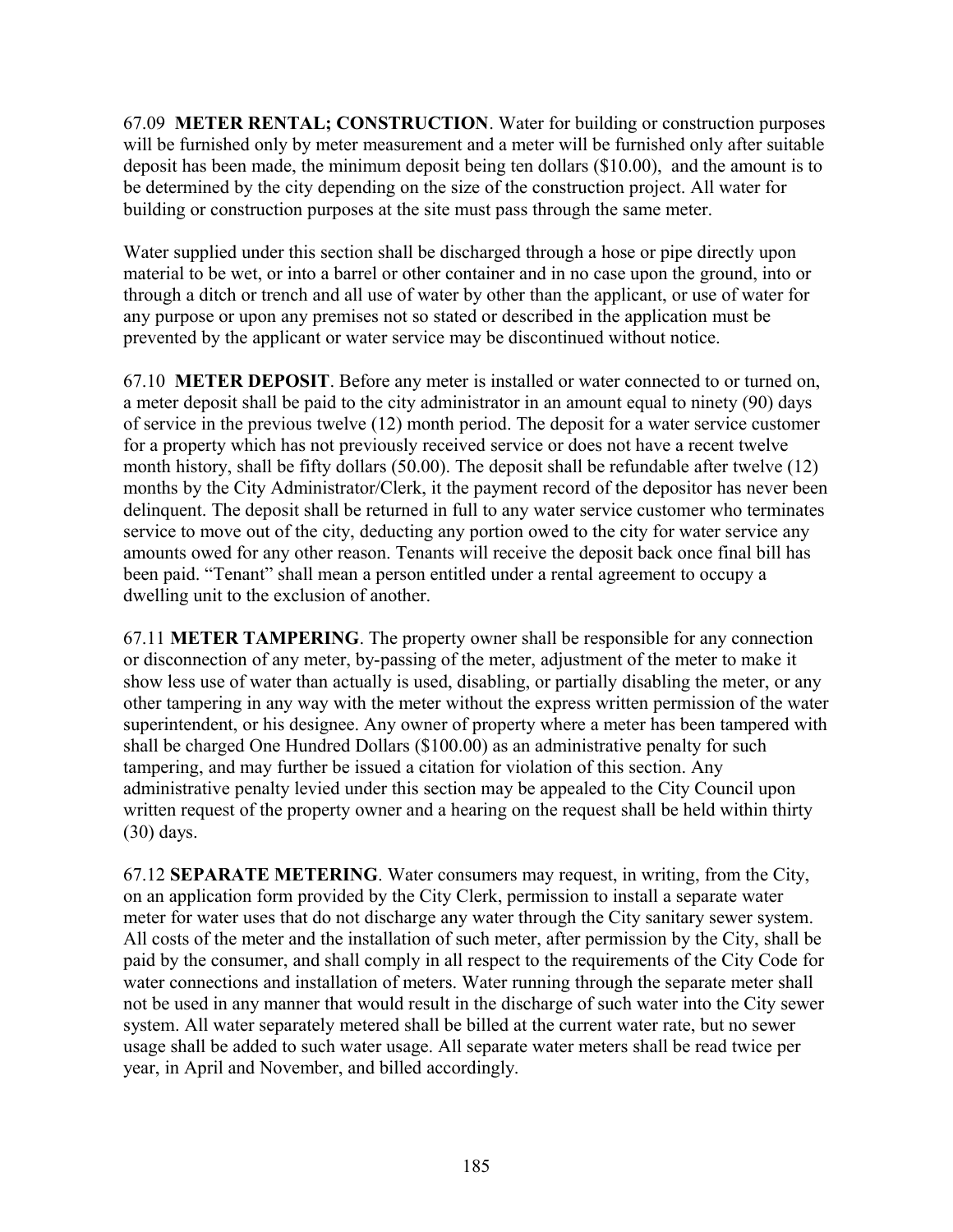All plumbing work on such meters shall be done by a certified plumber whose certificate of liability insurance shall be made available to the City along with the plumber's certification. Upon installation, no meter shall be placed in service until its inspection by the City.

 All separate water meters installed subsequent to August 1, 2013, shall be upgraded to enable radio reading and all such upgrading shall be at the expense of the consumer. Any separate water meters installed before August 1, 2013, that require replacement shall be replaced with an upgraded meter to enable radio reading, and all such upgrading shall be at the expense of the consumer.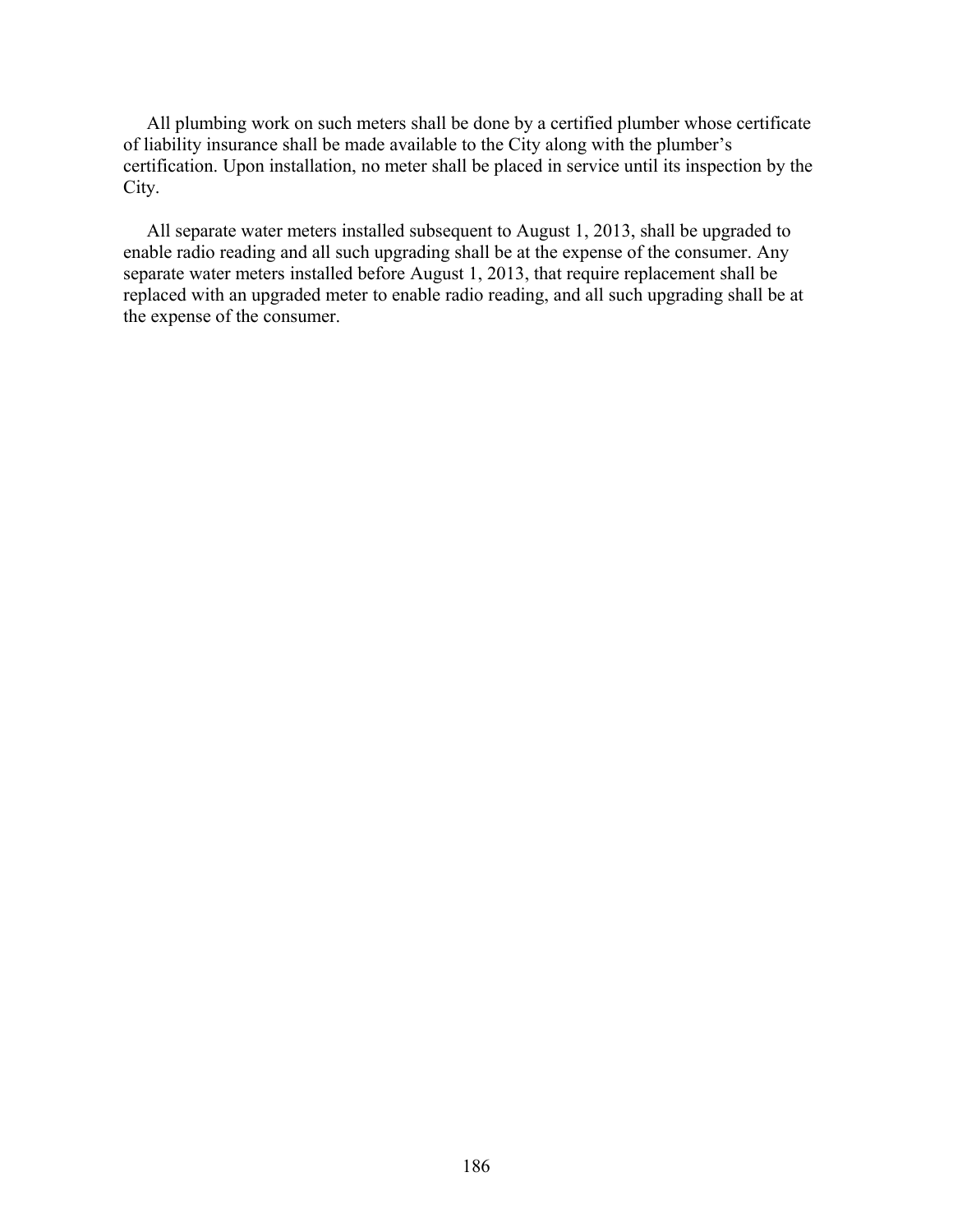#### TITLE VI - COMMUNITY DEVELOPMENT AND ENVIRONMENT CHAPTER 1 - WATER SERVICE

#### ARTICLE 68 WATER RATES

68.01 **SERVICE CHARGES**. Each customer shall pay for water service provided by the city based upon the use of water, as determined by meters provided for in Article 67 of this chapter. Each location, building, premises or connection shall be considered a separate and distinct consumer whether owned or controlled by the same person or not.

(Code of Iowa, 2013, Sec. 384.84 (1))

68.02 **RATES AND SERVICE**. Water service shall be furnished at the following rates within the city:

(Code of Iowa, 2013, Sec. 384.84 (1))

|                                                                   | (minimum monthly bill)      |
|-------------------------------------------------------------------|-----------------------------|
| All amounts over 1,000 gallons per month\$ 2.45 per 1,000 gallons |                             |
|                                                                   | or part thereof, per month. |

68.02A **BASE RATE FOR ALL WATER CUSTOMERS.** All water customers shall be charged a base rate of Three Dollars (\$3.00) per month for water in addition to the monthly charge for water service.

68.03 **RATES OUTSIDE THE CITY**. Water service shall be provided any consumer located outside the corporate limits of the city which the city has agreed to serve at the rates provided in Section 68.02. No such consumer, however, will be served unless he or she shall have signed a service contract agreeing to be bound by the ordinances, rules and regulations applying to water service established by the council.

(Code of Iowa, 2013, Sec. 364.4 (2) and 384.84 (2c))

68.04 **BILLING FOR WATER SERVICE**. Billing and payment for water service shall be in accordance with following Code of Iowa, 2013, Sec. 384.84.

1. Meters Read. Water meters shall be read once each month, except for seasonal meters.

2. Bills Issued. The City Administrator/Clerk's office shall prepare and issue bills for water service on or before the first day of each month, and shall date all bills as the first of the month.

3. Bills Payable. Bills for water service shall be due and payable at the office of the city administrator on the date of issue. The past due date shall be the  $20<sup>th</sup>$  day after the date of issue. All bills not paid on or before the past due date shall be termed delinquent and the city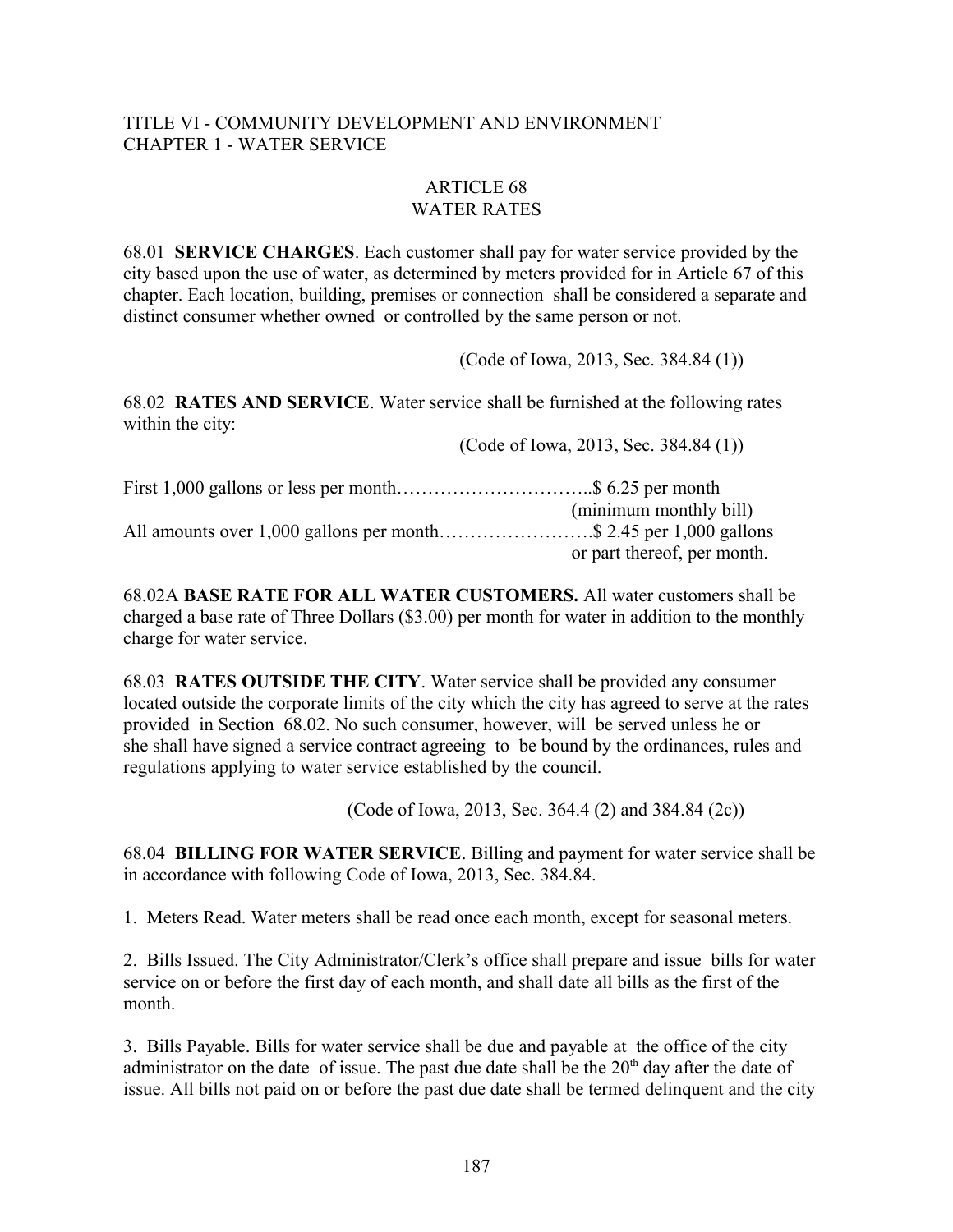administrator shall mail each delinquent customer a written final notice of delinquency. Ifa delinquent bill is not paid within twelve (12) days after date of such final notice, the water supply of the customer may be discontinued without further notice.

4. Late Payment Penalty. Bills not paid when due shall be considered delinquent. A onetime late payment penalty of five (5) percent of the amount due shall be added to each delinquent bill.

5. The city reserves the right to request a monetary deposit for the purpose of establishing or maintaining any water service customer's credit.

68.05 **SERVICE DISCONTINUED**. Water service to delinquent consumers shall be discontinued in accordance with the following:

(Code of Iowa, 2013, Sec. 384.84)

1. Notice. The city clerk shall notify each delinquent consumer that water service will be discontinued if payment, including late payment charges, is not received within thirty (30) days of the date when due. Such notice shall be sent by first class mail within five (5) days of bill becoming delinquent.

2. Service Discontinued. The superintendent or City employee shall cut off the supply of water to any customer who, not having contested the amount billed in good faith, has failed to make payment by the date specified in the notice of delinquency.

3. Fees. If payment in full is tendered to the superintendent at the time of the shut-off trip there shall be added a service fee of \$25.00 to meet the cost of the trip and the superintendent shall give the consumer a receipt for said payment.

A turn-on fee of \$25.00 shall be charged if separate turn-off and turn-on trips are necessary before payment is rendered and service is restored to a delinquent consumer.

No turn-one fee or service fee shall be charged for the usual or customary trip due to regular changes in occupancies of property.

A turn-on fee of \$25.00 shall be charged to restore water service during business hours for service terminated for delinquency. A turn-on fee of \$35.00 shall be charged to restore water service during business hours for service terminated for delinquency.

68.06 **LIABILITY FOR PAYMENT AND DEPOSITS**. The owner of any premises, the occupant thereof and the user of any water service provided by the city shall be jointly and severely liable for any and all water service charges, service charges, and any deposits required by this chapter.

68.07 **FINANCIAL RESPONSIBILITY**. All owners or purchasers of real estate to which is supplied the city services of electricity, water, sewer, and/or garbage collection shall be equally financially responsible with any tenants of the real estate for the payment of all charges due by the tenant for any such services supplied. The city administrator may require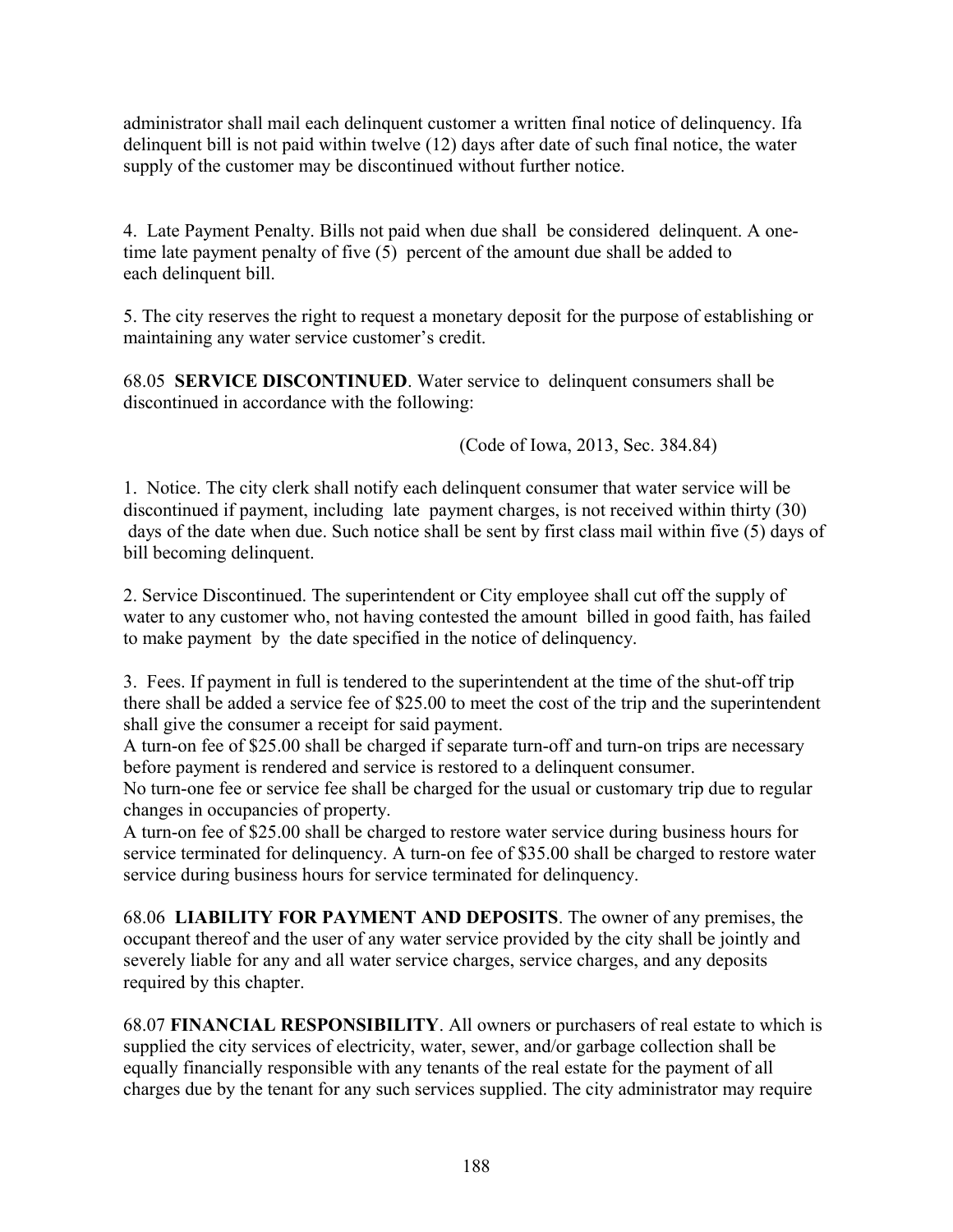as a condition for the supplying of such services a written agreement from the owner or purchaser of real estate acknowledging such financial responsibility.

 All property owners renting out real estate shall be sent the utility bill, including sewer charges. The property owner shall be responsible to pay the utility bill for the tenant and collect the bill from the tenant. If the property owner provides the City with a copy of a written and signed agreement stating the tenant is responsible for paying the utility bill including sewer, the City shall bill the tenant and not the property owner. Such copy of the written agreement and all new agreements must be received by the City within thirty (30) days of the original agreement and within thirty (30) days of change of tenant, or the utility bill remains in the property owner's name.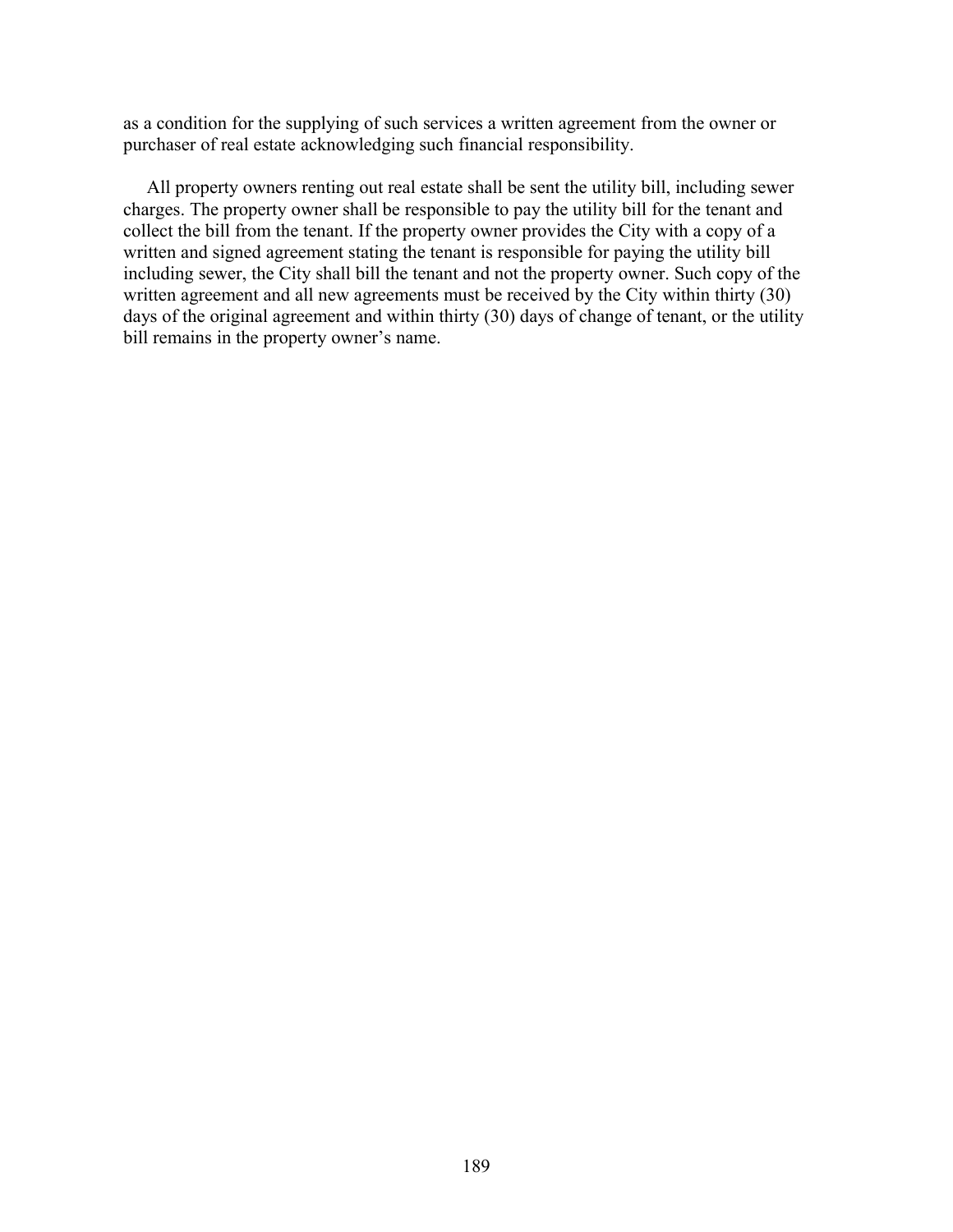## TITLE VI - COMMUNITY DEVELOPMENT AND ENVIRONMENT CHAPTER 2 - TREES

## ARTICLE 69 TREE BOARD

69.01 **PURPOSE**. The purpose of this chapter is to form a board to administer and control planting, removal, and trimming of trees in Strawberry Point, Iowa, and:

1. To act as liaison between the citizens of the community and the City Council.

2. To promote tree planting and care of trees within the city.

3. To explore grants and investigate other opportunities for funding.

4. To submit to the City Council an annual report on the condition of trees on city property.

5. To issue permits, upon proper application and qualification for tree planting and/or removal on city property.

6. To consider items referred to the Board by the City Council and to report back in a timely fashion.

60.01A **DEFINITIONS.** For use in this chapter the following terms are defined:

1. "City Arboricultural Specifications and Standards of Practice" shall mean the document containing the detailed performance standards and specifications to be used in carrying out the provisions of this chapter as developed by the Tree Board.

2. "City Property" or "Public Property" shall mean real property owned by, leased to, or upon which the City has a right of way.

3. "Contractor" shall mean any person who or business that received compensation for the performance of the work done.

4. "Maintain" or "Maintenance" shall mean, when used in reference to trees: pruning, spraying, mulching fertilizing, cultivating, supporting, treating for disease, or injury or any similar act which promotes the life, growth, health or beauty of trees.

5. "Public Tree" shall mean trees growing on city property, including street right of ways, city parks, and easements.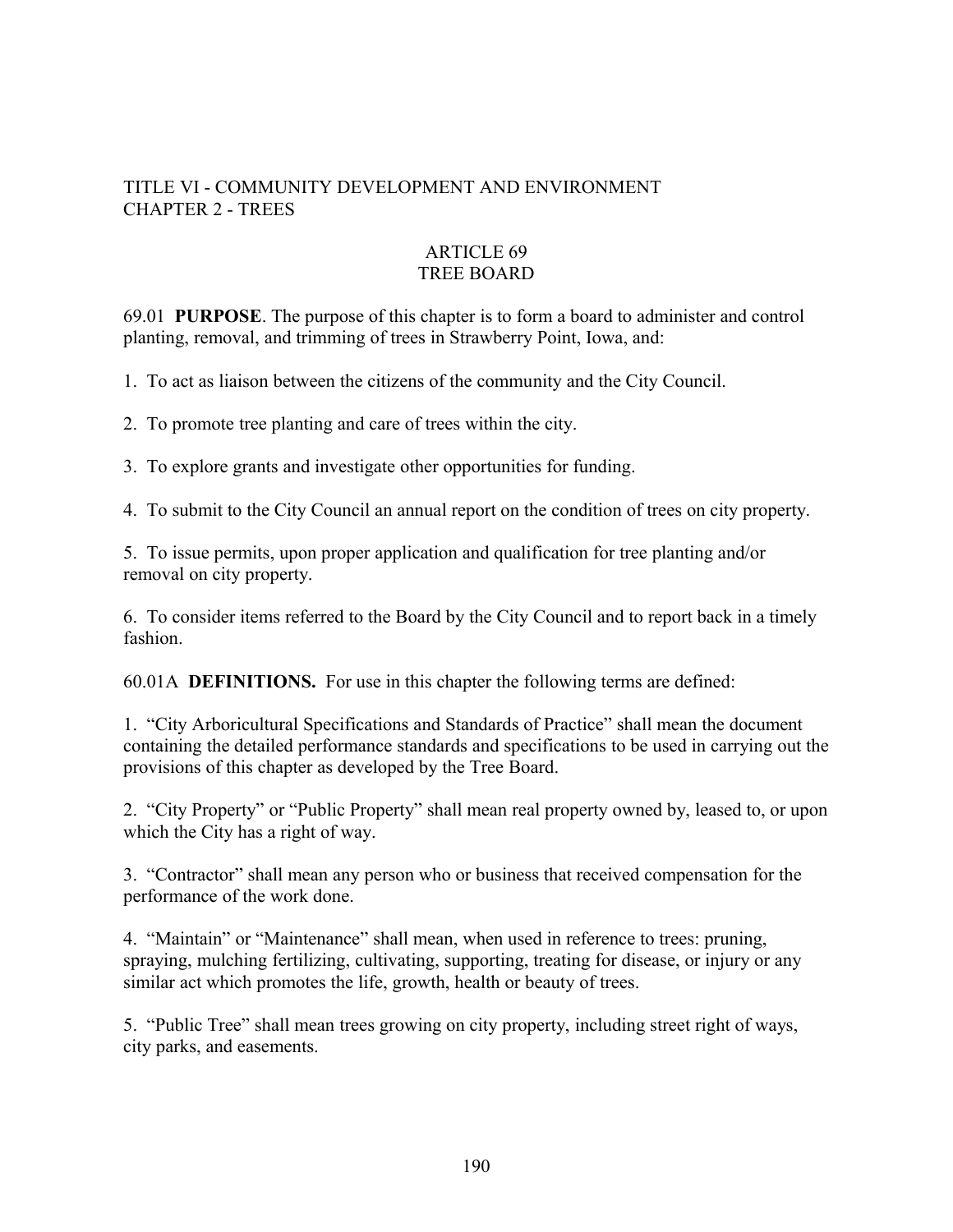6. "Right of Way" shall mean land intended to be occupied for streets, sidewalks, utilities and other public purposes.

7. "Shrubs" shall mean woody vegetation usually growing with multiple stems and a height of less than ten (10) feet.

8. "Toppings" shall mean heading, stubbing, rounding, tipping, or "dehorning", which shall mean the drastic removal of large branches, severely cutting back limbs to stubs larger than three (3) inches in diameter within the tree's crown to such a degree so as to remove the normal canopy and disfigure the tree.

9. "Tree" shall mean woody vegetation usually growing with a single stem and a height over ten (10) feet.

69.02 **TREE BOARD**. The Tree Board of the City, hereinafter referred to as the board, shall consist of five (5) members, all of whom shall be appointed by the mayor with the approval of the council.

69.03 **QUALIFICATIONS OF BOARD MEMBERS**. All of the members of the board shall be bona fide citizens and residents of the city, and shall be at least eighteen years of age.

# 69.04 **ORGANIZATION OF BOARD**.

1. Term of Office. All appointments to the board shall be for three (3) years, except to fill vacancies. Each term shall commence on September first. Appointments to the first board shall be made for such a length as to stagger the terms of the members so that one-third are appointed every year.

2. Vacancies. The position of any board member shall be vacant if he or she permanently moves from the city, or if he or she is absent from three consecutive regular board meetings, except due to illness or death of family members. Vacancies in the board shall be filled by appointment by the mayor with approval by the council, and the new board member shall fill out the unexpired term for which the appointment is made.

3. Compensation. Board members shall receive no compensation.

69.05 **POWERS AND DUTIES**. The board shall have and exercise the following powers and duties:

1. Officers. To meet and elect from its members a Chairperson, Secretary and such other officers as the board shall deem necessary.

2. Hiring and removal of Personnel. The board shall not employ or remove anyone.

3. Purchases and Expenditures. All funds acquired by the board shall be deposited in a city "trust account", which shall be administered by the city administrator, who shall track said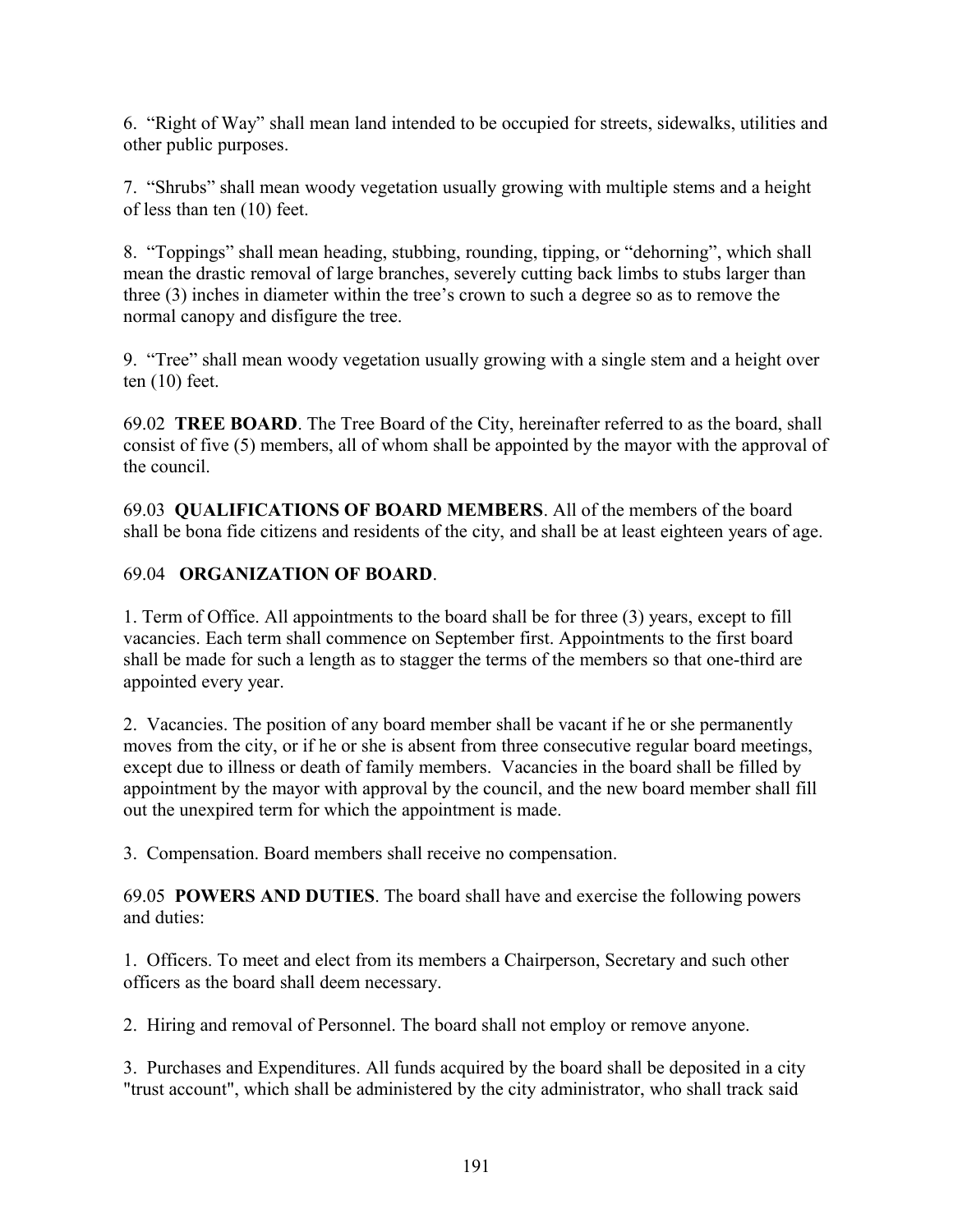account, making all deposits and withdrawals, as approved by the council. The board shall make no purchases or expenditures without prior written approval of the council, nor shall the board have direct control of any funds, nor shall it write checks.

4. Rules and Regulations. The board shall make, adopt, amend, modify or repeal rules and regulations not inconsistent with the Code and the law, for its operation.

5. Proceedings. The board shall keep a record of all of its proceedings, which record shall belong to the City.

6. Standards and Specifications. The board may develop arboricultural specifications and standards, and prepare a manual containing such specifications and standards not inconsistent with the City Code and the law.

69.06 **ANNUAL REPORT**. The board shall make a report to the council at the first regular council meeting of each July describing the functions for the board of the last year, planned functions for the next year, and additional information as may be requested by the council.

69.07 **PROCEDURES**. Any tree located on city property which is to be trimmed, pruned or removed shall require board approval, except in the case of a bona fide emergency to prevent harm to person or property, under the following procedure:

1. Anyone seeking board approval to trim, prune, plant or remove a tree on city property shall obtain a form for such purpose from the city administrator, complete such form and return it to the city administrator who shall refer it to the board for consideration.

 2. The form shall include the applicant's name and address, the location or proposed location of the tree for which the applicant seeks approval, the species of tree, its age, current size, estimated mature size, health, the reason the applicant seeks to take action on the tree, and any other information the board shall have included on the form.

3. The board shall review and consider the application, returning it to the city administrator within thirty (30) days marked as approved, denied or requesting further information. The city administrator shall notify the applicant of the action of the board, and if denied the applicant, or any other citizen of the city, may request of the city administrator that the City Council review the action of the board within fifteen (15) days, and no trimming, pruning, planting or removal of such tree shall take place until such final review by the city council, if requested.

4. Any applicant receiving approval from the board or city council to plant or remove a tree or trees from city property shall contact Iowa Utilities, at the current telephone number of 1-800- 292-8989 for location of all utilities near the planting or removal, and care shall be used to not disturb the utilities.

5. The board shall not approve for planting any tree which is inappropriate because of size, species, fruit, flower, nut, leaves, girth, insect attraction, or for any other reason for the place it is proposed to be located.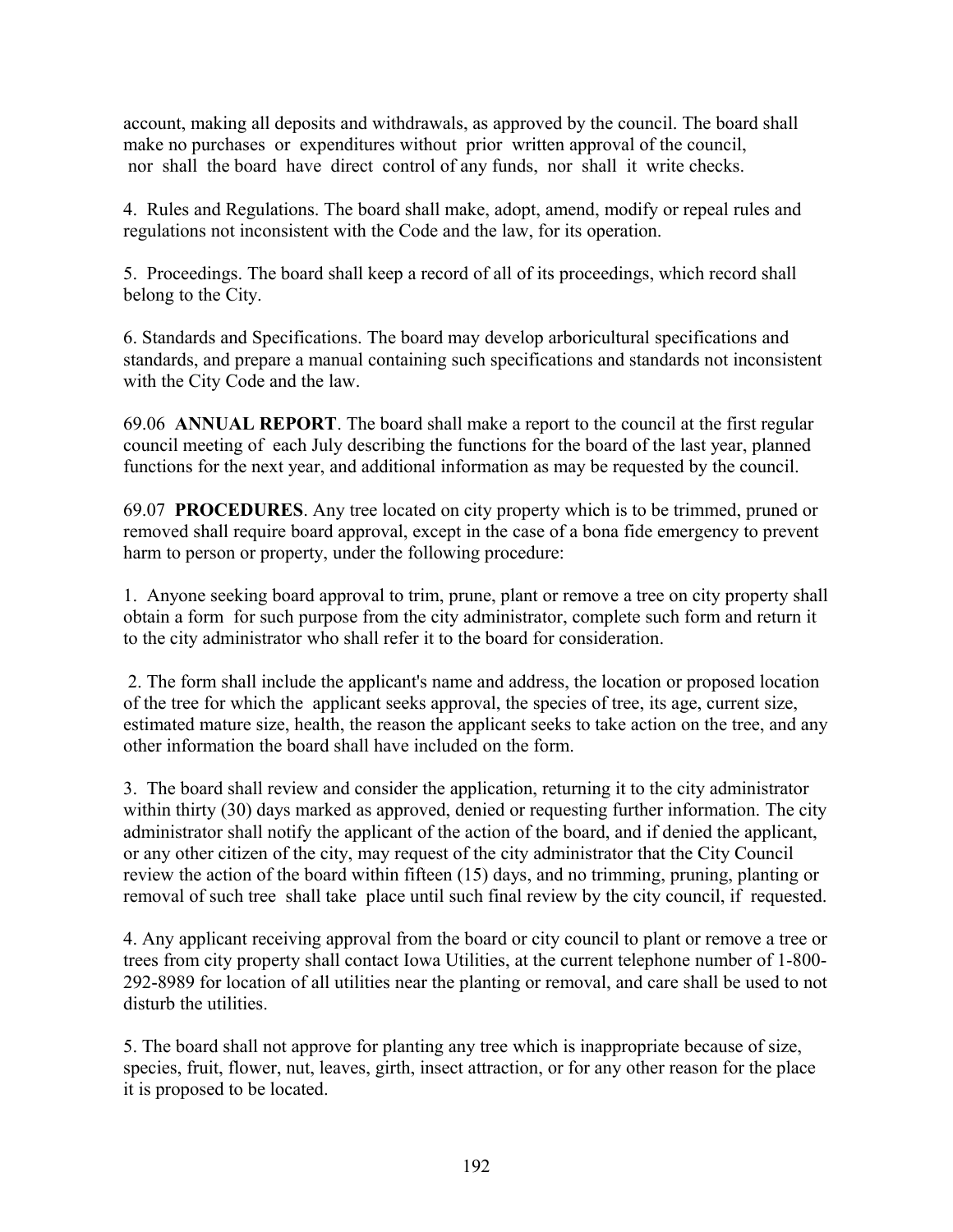6. No trees shall be planted on city property or right of way without prior approval of the City Superintendent.

## 69.08 **SELECTION, SPACING AND CARE OF TREES**.

**Size**. The board shall rate all trees as small, medium or large. Small trees shall be up to twenty-five (25') feet of mature height, medium trees shall be from twenty-six to forty (25'- 40') feet of mature height, and large trees shall be over forty (40') feet of mature height.

**Species.** Each tree chosen for planting shall be a high-quality, healthy tree with evidence of vigorous growth during the previous year. All trees shall have a comparatively straight, single trunk, well developed leaders and crowns, and the roots shall not only be characteristic of the species, cultivar or variety, but also exhibit evidence of proper nursery pruning practices. Ornamental trees may be multiple-stemmed if they can be pruned for adequate clearance. At the time of planting, all trees must have a full, healthy crown, be free of mechanical injuries and display no other objectionable features that will affect the future form, health or beauty of the tree.

**Location.** To allow for maintenance, minimize infrastructure damage and promote safety, trees shall be planted using the following guidelines. Exceptions to these guidelines may be made by the Tree Board and City Superintendent when circumstances warrant and public safety is not threatened.

1. Small trees shall be planted no closer together than fifteen (15') feet; medium trees, twentyfive (25') feet; large trees, thirty-five (35') feet.

2. Street trees shall be planted midway between the curb and sidewalk (or where the sidewalk would be if there is no sidewalk), unless in the opinion of the Tree Board there is sufficient reason to plant the trees off-center. Location of street trees that are also on state highway rights of way, shall be dictated by the Iowa Department of Transportation rules, unless waivers are granted.

3. Trees shall not be planted closer than thirty-five (35') feet from any street corner, nor closer than ten (10') feet from any driveway or fire hydrant.

 4. Trees, other than small trees, shall not be planted under or within ten (10') lateral feet of any overhead power line or overhead utility wire, and no tree shall be planted within five (5') lateral feet of any underground water, sewer, transmission or other utility line. Species. Each tree chosen for planting shall be a high-quality, healthy tree with evidence of vigorous growth during the previous year. All trees shall have a comparatively straight, single trunk, well developed leaders and crowns

69.09 **PROTECTION OF TREES**. Any tree on city property, and its roots out to the drip line shall be protected during construction to prevent damage to the tree and its roots by use of snow fence, barricade or other device.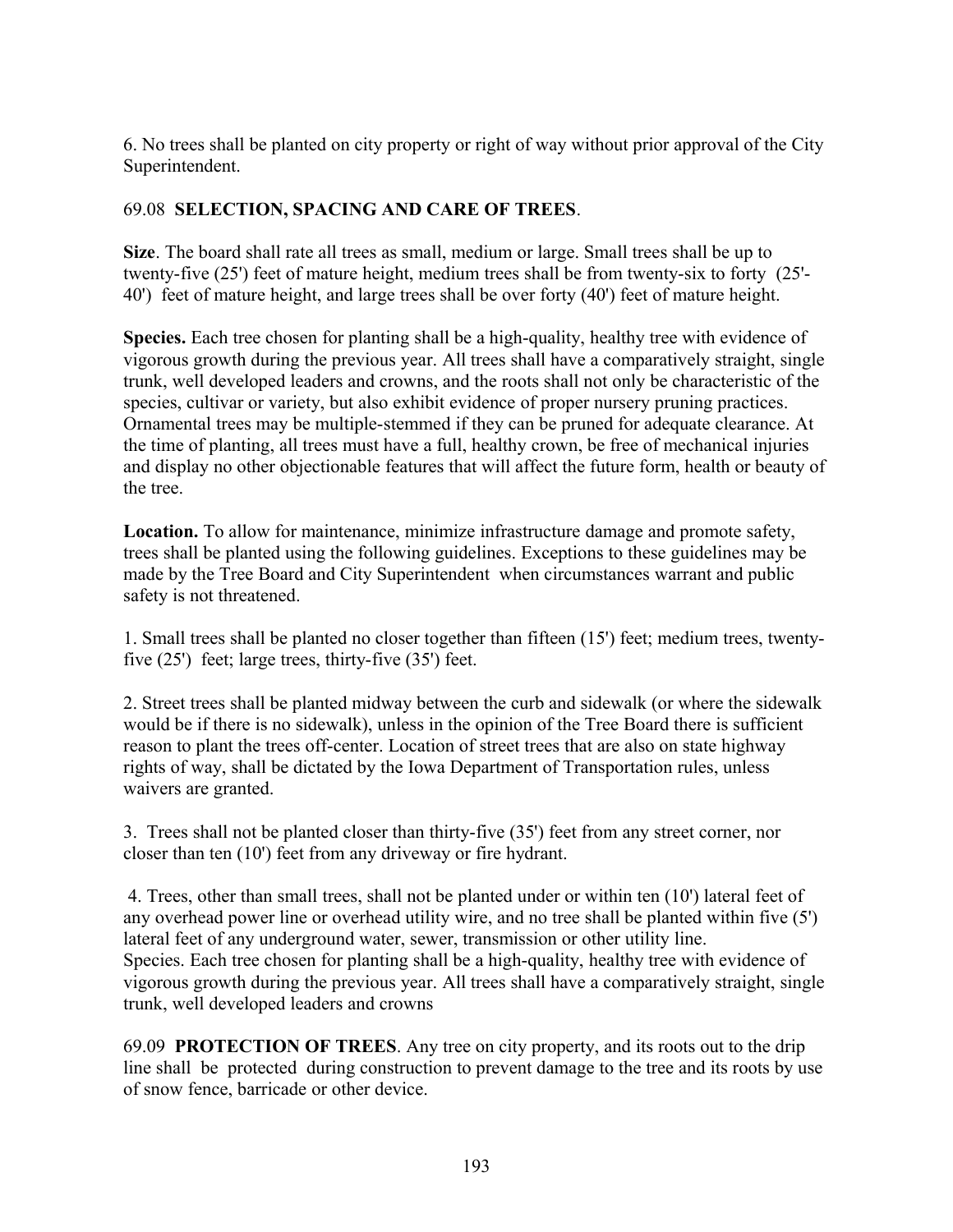69.10 **DUTY TO TRIM TREES**. The owner of abutting property shall trim trees not located on city property so all branches shall be fifteen (15') feet above any street and eight (8') feet above any sidewalk. After failure to so trim trees upon notice by the city, by mailing such notice to the owner's last known address by regular U.S. Mail, within a reasonable time, the city may trim the trees and certify the cost for collection in the same manner as property taxes.

69.11 **RECOMMENDED REQUIREMENTS FOR NURTURING TREES**. The city recommends the following care of newly planted or transplanted trees:

 Locate carefully and lawfully. Align when appropriate. Space as required by law. Plant correctly. Select appropriate tree species. Fertilize properly. Provide lateral support. Wrap for winter and sun scald. Mow carefully and control weeds. Water as required. Responsibly for the care of trees on City property, right of way, etc.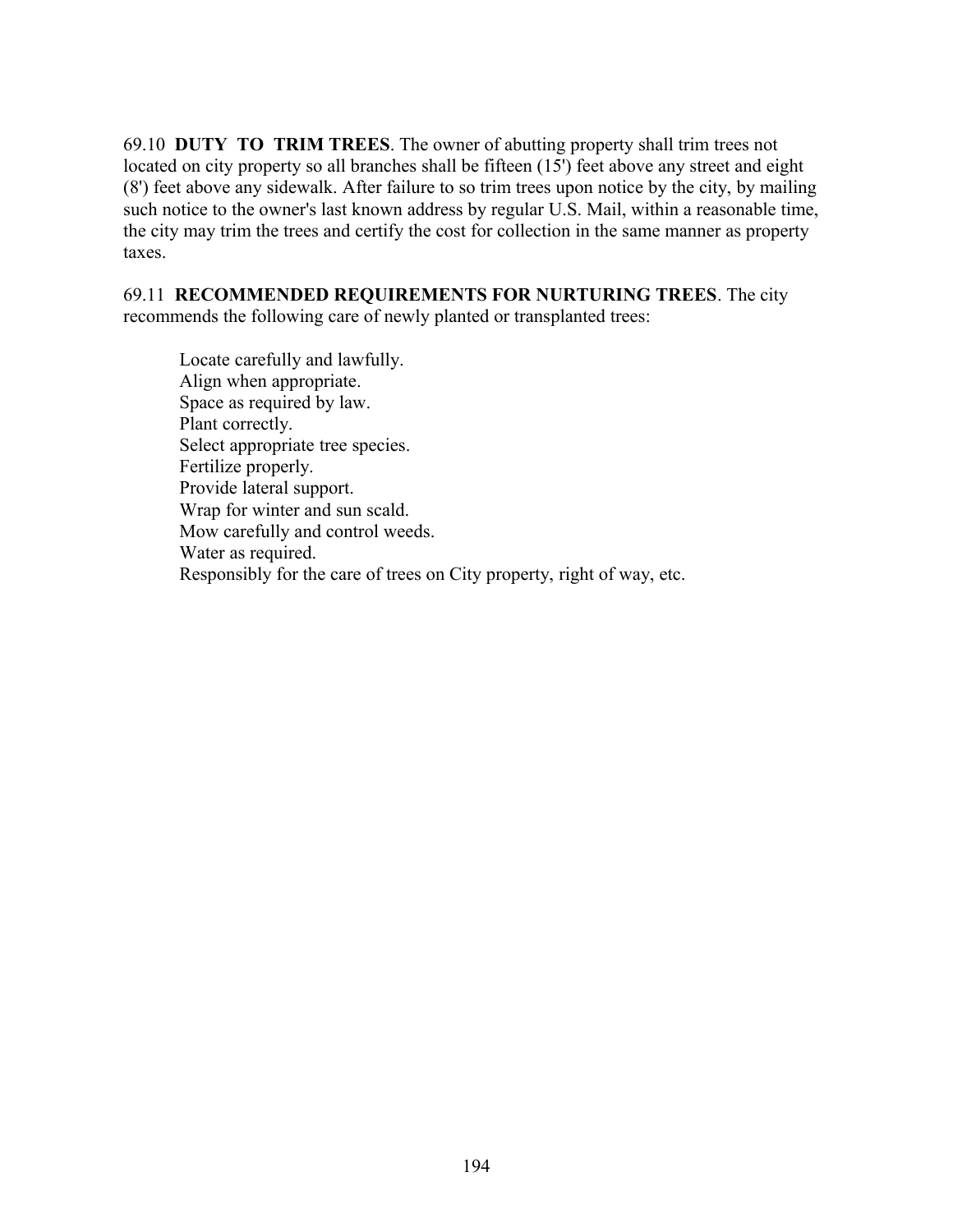## TITLE VI - COMMUNITY DEVELOPMENT AND ENVIRONMENT CHAPTER 2 - TREES

#### ARTICLE 70 DUTCH ELM DISEASE CONTROL

70.01 **TREES SUBJECT TO REMOVAL**. The council having determined that the health of the elm trees within the city is threatened by a fatal disease known as Dutch elm disease hereby declares the following shall be removed:

(Code of Iowa, 2013, Sec. 364.12 (3b))

1. Living or standing tress. Any living or standing elm tree or part thereof infected with the Dutch elm disease fungus or which harbors any of the elm bark beetles, that is colytus multistriatus (eichb.) or hylurgopinus rufipes (marsh).

2. Dead Trees. Any dead elm tree or part thereof, including logs, branches, stumps, firewood or other material from which the bark has not been removed and burned or sprayed with an effective bark beetle destroying insecticide.

70.02 **DUTY TO REMOVE**. No person, firm or corporation shall permit any tree or material as defined in Section 1 of this article to remain on the premises owned, controlled or occupied by him or her within the city.

(Code of Iowa, 2013, Sec. 364.12 (3b))

70.03 **INSPECTION**. The superintendent shall inspect or cause to be inspected all premises and places within the city to determine whether any condition as defined in Section 1 of this article exists thereon, and shall also inspect or cause to be inspected any elm trees reported or suspected to be infected with Dutch elm disease or any elm bark bearing material reported or suspected to be infected with the elm bark beetles.

70.04 **REMOVAL FROM CITY PROPERTY**. If the superintendent upon inspection or examination, in person or by some qualified person acting for him, shall determine that any condition as herein defined exists in or upon any public street, alley, park or any public place, including the strip between the curb and the lot line of private property, within the city and that the danger of other elm trees within the city is imminent, the superintendent shall immediately cause it to be destroyed or prevent as fully as possible the spread of Dutch elm disease or the insect pests or vectors know to carry such disease fungus.

70.05 **REMOVAL FROM PRIVATE PROPERTY**. If the superintendent upon inspection or examination, in person or by some qualified person acting for the superintendent shall determine with reasonable certainty that any condition as herein defined exists in or upon private premises and that the danger to other elm trees within the city is imminent, the superintendent shall immediately notify by certified mail the owner, occupant or person in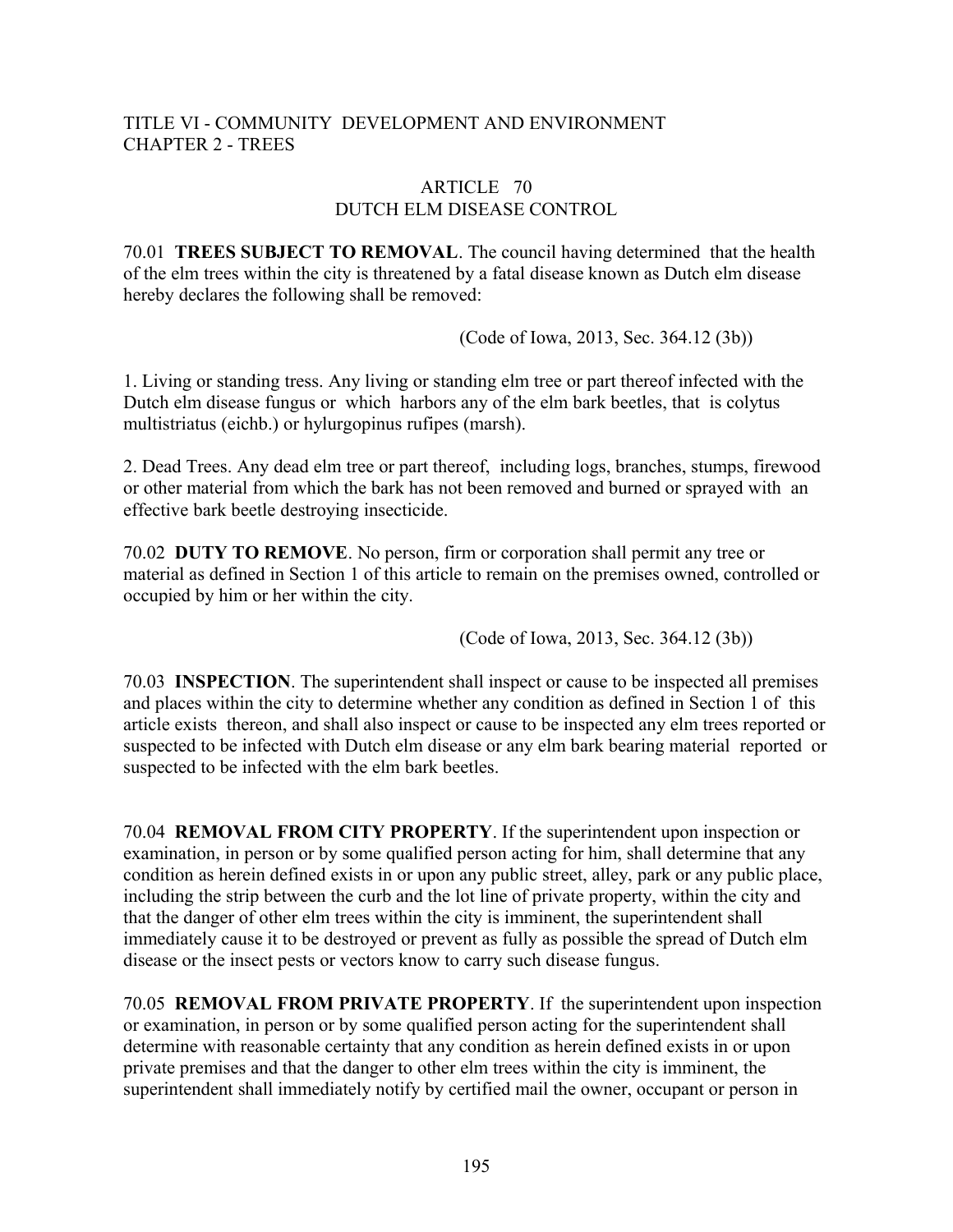charge of such property, to correct such condition within 14 days of said notification. If such owner, occupant or person in charge of said property fails to comply within 14 days of receipt thereof, the council may cause the nuisance to be removed and the cost assessed against the property as provided in Chapter 46.

(Code of Iowa, 2013, Sec. 364.12 3 (b and h)

If the superintendent is unable to determine with reasonable certainty whether or not a tree in or upon private premises is infected with Dutch elm disease, he is authorized to remove or cut specimens from said tree, and obtain a diagnosis of such specimens.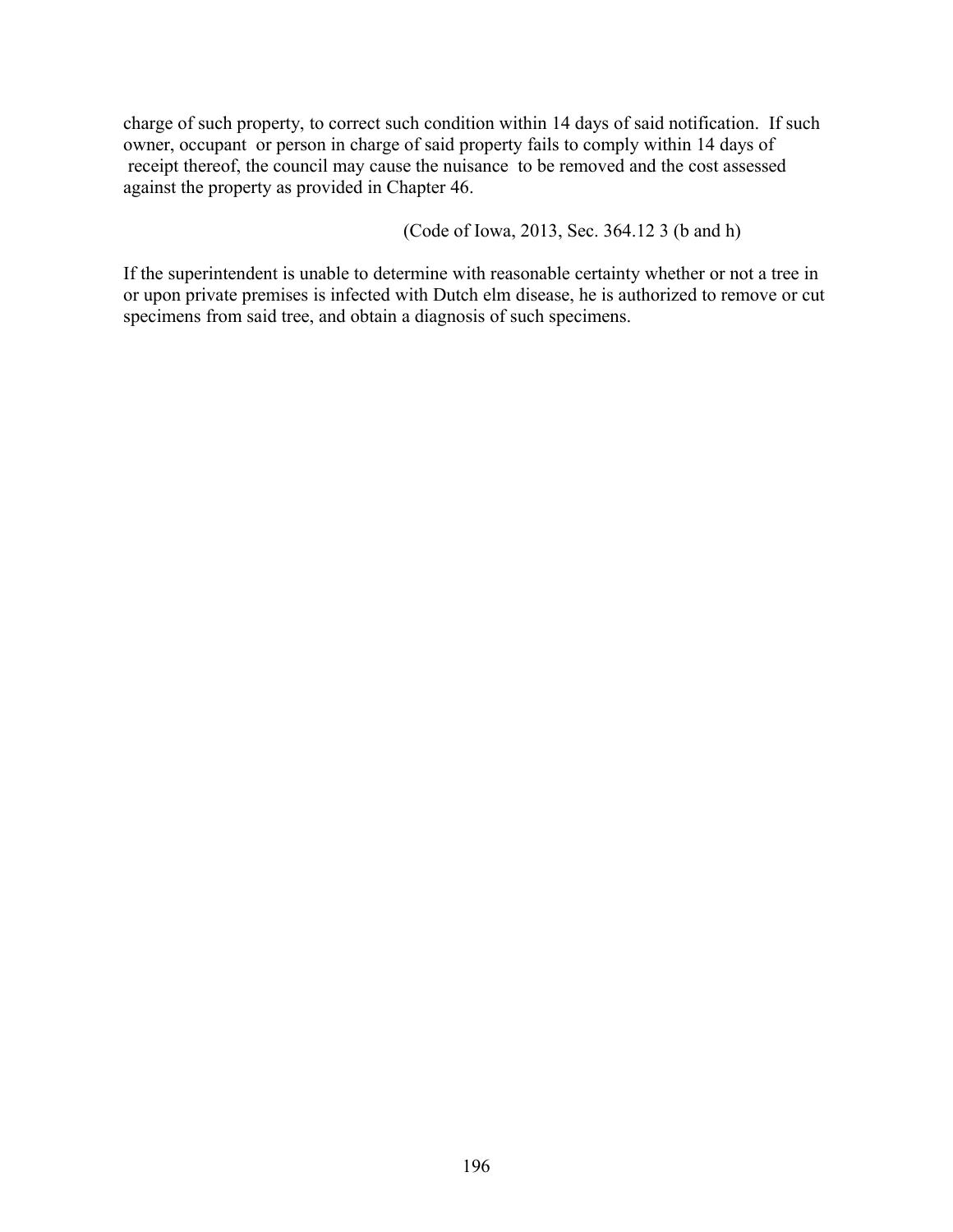#### TITLE VI - COMMUNITY DEVELOPMENT AND ENVIRONMENT CHAPTER 3 - ABANDONED AND JUNKED VEHICLES AND MACHINERY

## ARTICLE 71 ABANDONED VEHICLES

71.01 **DEFINITIONS**. For use in this article the following terms are defined:

1. "Abandoned Vehicle": shall mean any of the following:

(Code of Iowa, 2013, Sec. 321.89 (1a))

A. A motor vehicle that has been left unattended on public property for more than forty-eight (48) hours and lacks current registration plates, or is inoperable; or

B. A motor vehicle that has remained illegally on public property for more than fifteen (15) days; or

C. A motor vehicle that has been unlawfully parked on private property or has been placed on private property without the consent of the owner or person in control of the property for more than twenty-four (24) hours, or

D. A motor vehicle that has been legally impounded by order of the chief of police and has not been reclaimed for a period of thirty (30) days.

2. "Inoperable Vehicle": shall mean any motor vehicle which lacks an engine or two or more wheels or other structural part which renders the vehicle totally inoperable.

71.02 **REMOVAL OF ABANDONED MOTOR VEHICLES**. The police chief may remove and impound any abandoned motor vehicle in operable or totally inoperable condition. Impoundment shall be in any city-owned garage or area, or in any privatelyowned public garage or area designated by the council.

(Code of Iowa, 2013, Sec. 321.89 (2)

71.03 **NOTICE BY MAIL**. The police chief shall notify by certified mail within ten (10) days of having taken possession of any abandoned operable motor vehicle, the last known registered owner of the motor vehicle and all lien holders of record, addressed to their last known address of record that the abandoned motor vehicle has been taken into custody. Notice shall be deemed given when mailed. Notice shall describe the year, make, model and serial number of the motor vehicle, set forth the location of the facility where it is being held, inform the owner and any lien holders of their right to reclaim the motor vehicle within fourteen (14) days after the effective date of the notice upon payment of all towing, preservation and storage charges resulting from placing the motor vehicle in custody. The notice shall also state that the failure of the owner or lien holders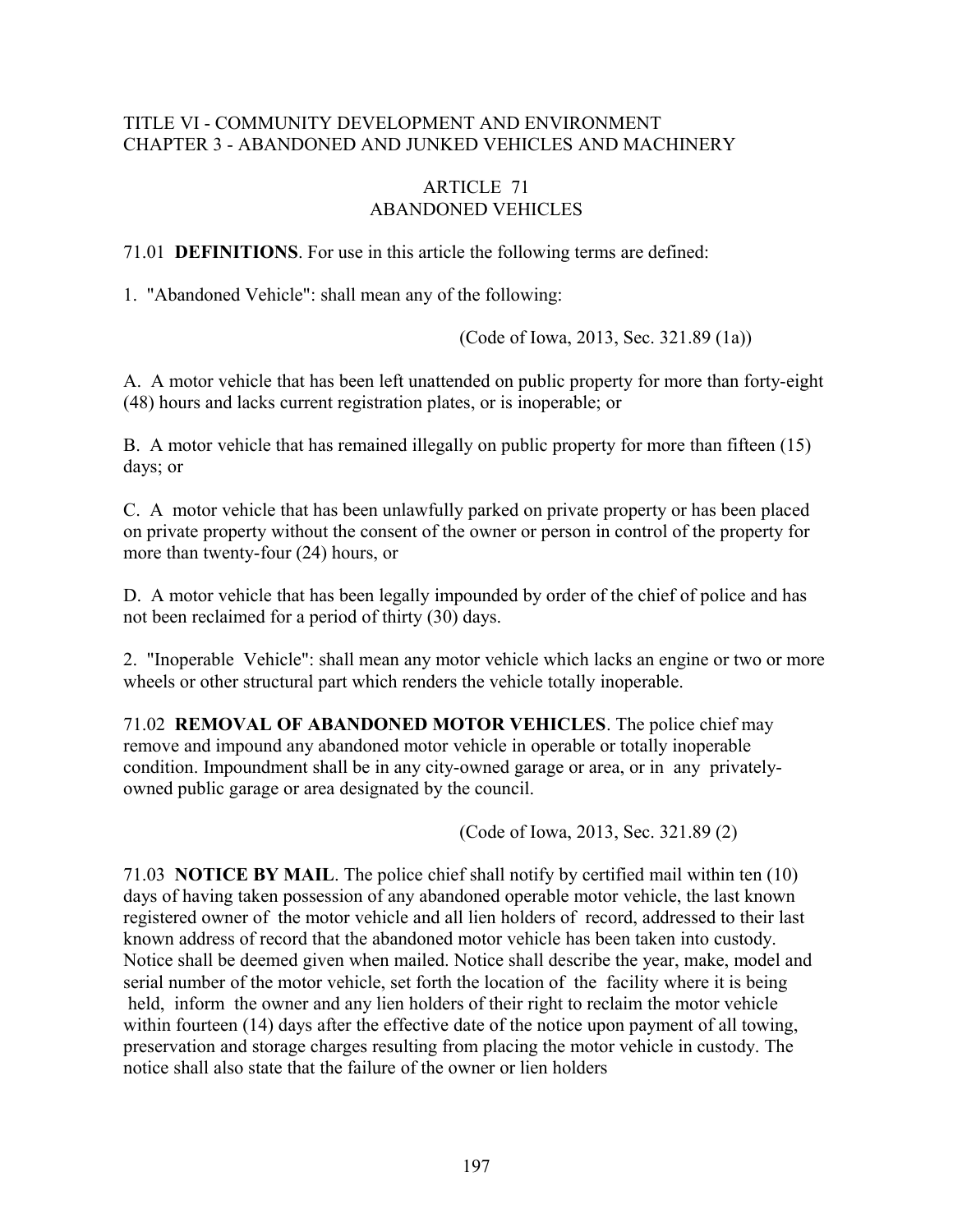to exercise their right to reclaim the motor vehicle within the time provided shall be deemed a waiver by the owner and all lien holders of all the right, title, claim and interest in the motor vehicle and that such failure to reclaim is deemed consent to the sale of the motor vehicle at a public auction or disposal of the motor vehicle to a demolisher. If the owner and lien holders do not exercise their right, they shall have no further right, title, claim or interest in or to such motor vehicle, as provided by law.

(Code of Iowa, 2013, Sec. 32189 (3))

71.04 **NOTIFICATION IN NEWSPAPER**. If the identity of the last registered owner of an abandoned but operable vehicle cannot be determined, or if the registration contains no address for the owner, or if it is impossible to determine with reasonable certainty the identity and addresses of all lien holders, notice by one publication in one newspaper of general circulation in this city shall be made by the police chief and multiple listings may be included in said notice if they are subject to the same time limits, and the same information as prescribed for mailed notice shall be included.

(Code of Iowa, 2013, Sec. 321.89 (3))

71.05 **EXTENSION OF TIME**. The owner or lien holder may, by written request delivered to the police chief prior to the expiration of the fourteen (14) day reclaiming period, obtain an additional fourteen (14) days within which the motor vehicle may be reclaimed. (Code of Iowa, 2013, Sec. 321.89 (3))

71.06 **FEES FOR IMPOUNDMENT**. The owner or lien holder shall pay twenty-five (\$25.00) dollars if claimed within five (5) days of impounding, plus three (3) dollars for each additional day within the reclaiming period plus towing and storage fees, if stored in a public garage, whereupon said vehicle shall be released. The amount of towing charges, and the rate of storage charges by privately owned garages shall be paid by the owner or lien holder.

(Code of Iowa, 2013, Sec. 321.89 (3))

71.07 **DISPOSAL OF OPERABLE VEHICLES**. If an abandoned motor vehicle which is operable has not been reclaimed as provided in this section, the police chief shall make a determination as to whether or not the motor vehicle should be sold for use upon the highways. If it is to be sold for such use, it shall first be inspected as required by law, have a valid certificate of inspection affixed, and shall then be sold, and title given in accordance with law. The purchasers shall take title as provided for by law, or if sold to a demolisher no further titling of the motor vehicle shall be permitted.

(Code of Iowa, 2013, sec. 321.89 (4))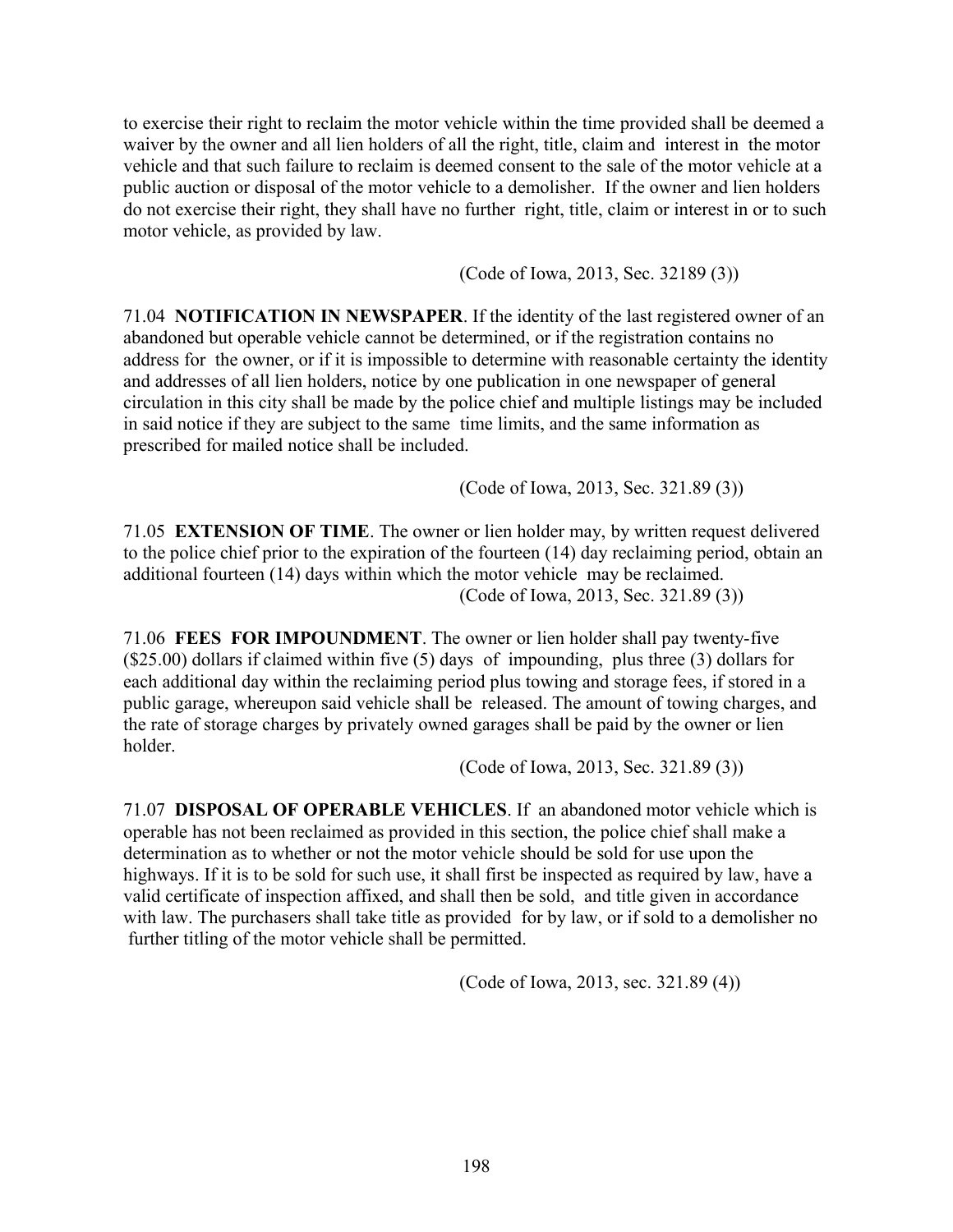#### 71.08 **DISPOSAL OF INOPERABLE ABANDONED VEHICLES.**

1. Disposal by City. Any totally inoperable abandoned vehicle or any such inoperable vehicle left on private property by other than the owner or person in charge of the private property shall be disposed of by the police chief to a demolisher unless he deems it practicable to sell it as provided in Section 71.07. A sale to a demolisher shall not require the notification procedures or public auction but the police chief shall endeavor to obtain as much compensation as possible to defray any costs to the city.

(Code of Iowa, 2013, Sec. 321.89 (4))

2. Disposal by Other Persons. A person or this city or other unit of government upon whose property or in whose possession is found any abandoned motor vehicle, or any person being the owner of a motor vehicle whose title certificate is faulty, lost or destroyed, may, without notification procedures dispose of such motor vehicle if it lacks an engine, or two (2) or more wheels, or other structural part which renders the vehicle inoperable, to a demolisher for junk without the title.

(Code of Iowa, 2013, Sec. 321.90 (2e))

71.09 **PROCEEDS FROM SALES**. Proceeds from the sale of any abandoned vehicle shall apply to the cost of towing, preserving, storing and notifications required, in accordance with state law. Any balance shall be held for the owner of the motor vehicle or entitled lien holder for ninety-days (90), and then shall be deposited in the reimbursement fund of the Iowa Department of Public Safety. Where the sale of any vehicle fails to realize the amount necessary to meet costs, the police chief shall apply for reimbursement from the department of Public Safety.

(Code of Iowa, 2013, Sec. 321.89 (4))

71.10 **DUTIES OF DEMOLISHER**. Any demolisher who purchases or otherwise acquires an abandoned motor vehicle for junk, shall junk, scrap, wreck, dismantle or otherwise demolish such motor vehicle. When a demolisher acquires a motor vehicle under Section 71.08, the demolisher shall apply to the police chief for a certificate to demolish the vehicle. The application shall include the name and address of the applicant, the year, make, model and serial number of the motor vehicle. After the motor vehicle has been demolished, processed or changed so that it physically is no longer a motor vehicle, the demolisher shall surrender the auction sales receipt for certificate of authority to dispose of or demolish a motor vehicle to the state Department of Public Safety for cancellation.

(Code of Iowa, 2013, Sec. 321.90 (3a)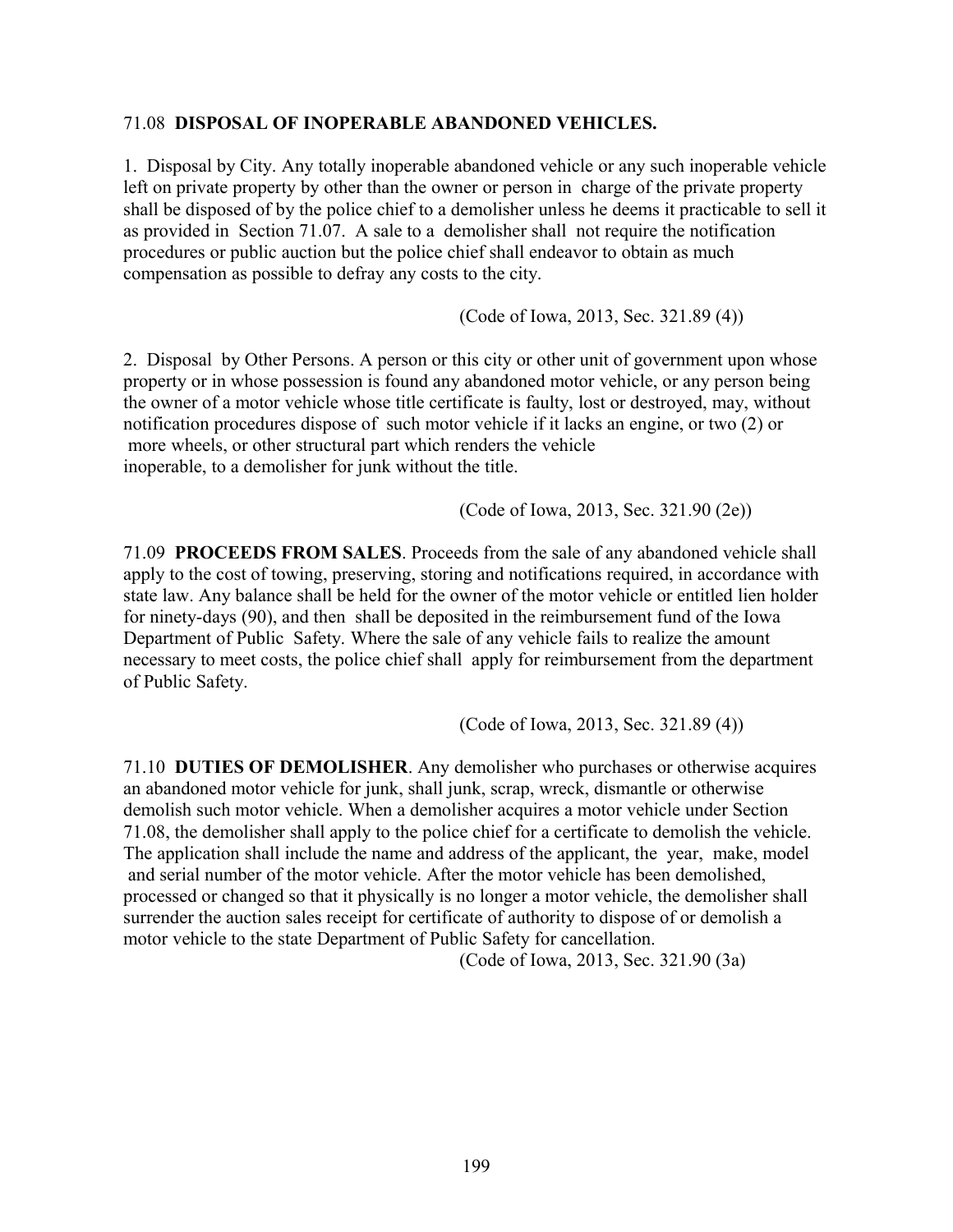### TITLE VI - COMMUNITY DEVELOPMENT AND ENVIRONMENT CHAPTER 3 - ABANDONED AND JUNKED VEHICLES AND MACHINERY

#### ARTICLE 72 JUNKED VEHICLES AND MACHINERY

72.01 **DEFINITIONS**. For use in this article, the term "Junk Motor Vehicle" or "Junk Machinery" shall mean any motor vehicle or piece of machinery stored within the corporate limits of the city, not licensed for the current year as required by any law, and which because of any one of the following characteristics, constitutes a threat to the public health and safety:

1. Broken Glass. Any vehicle with a broken or cracked windshield, window, headlight or tail light or any other cracked or broken glass.

2. Broken or Loose Part. Any vehicle with a broken or cracked or loose fender, door, bumper, hood, hood ornament, door handle, window handle, running board, steering wheel, trunk top, truck handle, radio aerial, tail pipe or decorative piece.

3. Habitat for Nuisance Animals or Insects. Any vehicle or piece of machinery which has become the habitat for rats, mice or snakes, or any other vermin or insects.

4. Flammable fuel. Any vehicle or machinery which contains gasoline or any other flammable fuel.

5. Defective or Obsolete Condition. Any other vehicle or piece of machinery which, because of its defective or obsolete condition, in any other way constitutes a threat to the public health and safety.

72.02 **JUNKED VEHICLES AND MACHINERY A NUISANCE**. Storage within the corporate limits of a junk motor vehicle or junk machinery upon private property owned or controlled by the owner of the vehicle or machinery, unless excepted by Section 72.03 constitutes a threat to the health and safety of the citizens and is a nuisance within the meaning of the Code of Iowa, 2013, Section 657.1. If any junk motor vehicle or machinery is stored upon private property in violation hereof, the owner or person in control of the property upon which it is stored shall be prima facie liable for said violation. (Code of Iowa, 2013, 364.12 (3))

72.03 **EXCEPTIONS**. The provisions of this chapter shall not apply to a junk motor vehicle or junk machinery stored within:

- 1. A garage or other enclosed structure; or
- 2. An auto salvage yard or junk yard lawfully operated.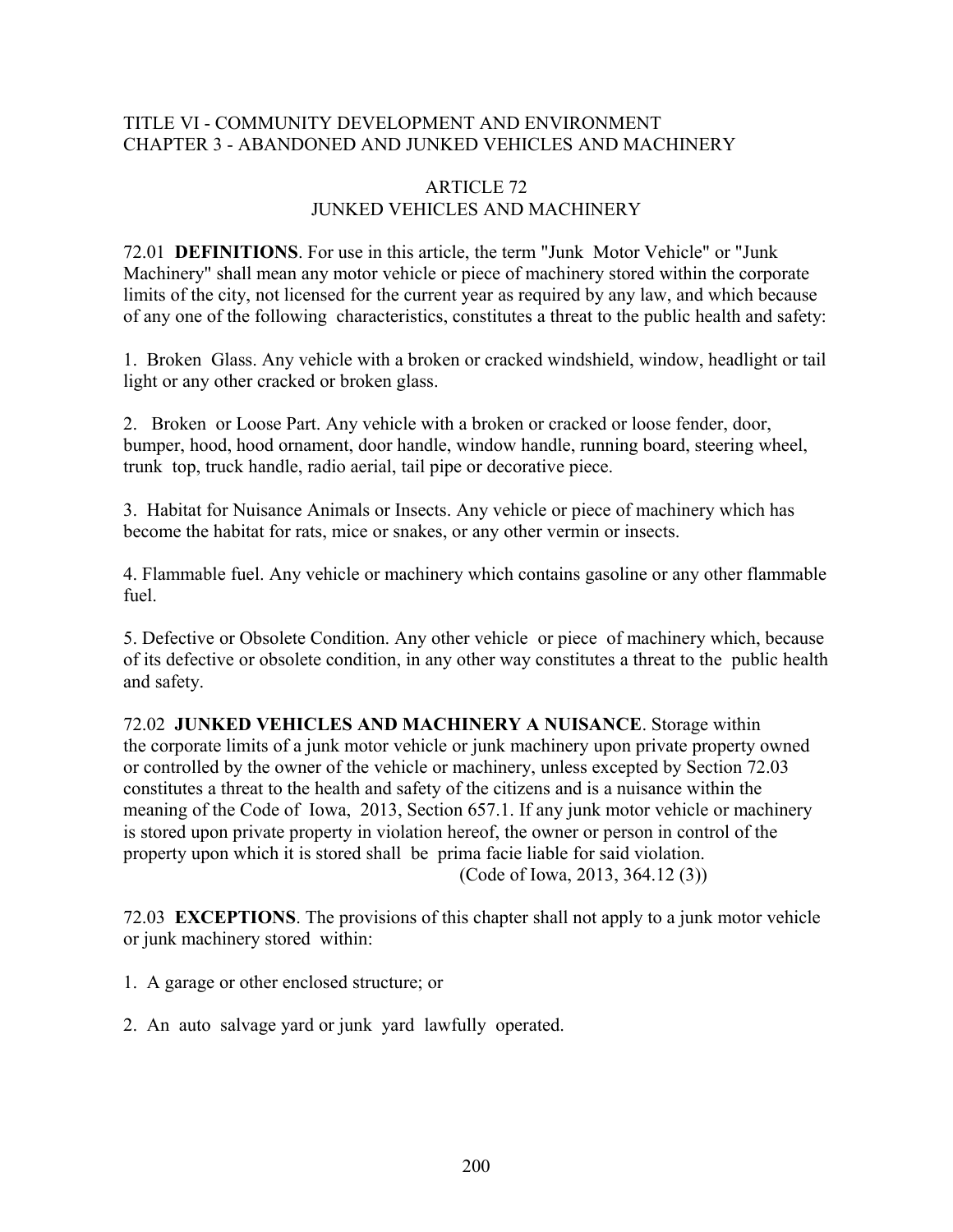72.04 **NOTICE TO ABATE**. Upon discovery of any junk vehicle or junk machinery stored upon private property in violation of Section 72.02 the police chief shall within five  $(5)$  days initiate abatement procedures as outlined in Article 46.

(Code of Iowa, 2013, Sec. 364.12 (3))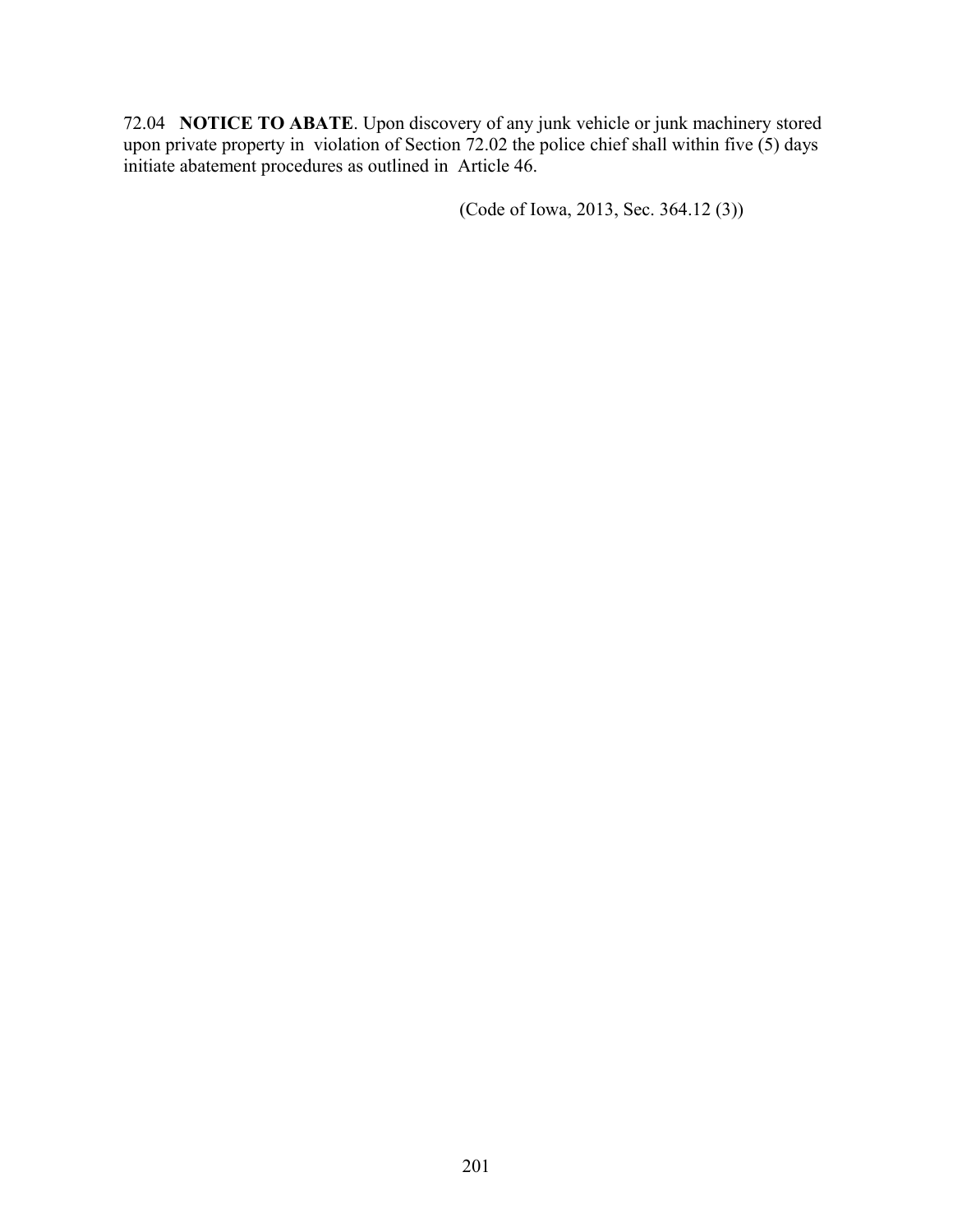# TITLE VI - COMMUNITY DEVELOPMENT AND ENVIRONMENT CHAPTER 4 - SUBDIVISION

#### ARTICLE 73 SUBDIVISION CONTROL

73.01 **PURPOSE.** The purpose of this ordinance is to establish minimum standards of the design, development and improvement of all new subdivisions and re-subdivisions so that existing developments will be protected and so that adequate provisions are made for public services and to promote the health, safety and general welfare in the city.

73.02 **DEFINITIONS**. For the use in this chapter, the following terms are defined:

1. The term "alley" shall mean a public right-of-way, other than a street, 20 feet or less in width affording secondary means of access to abutting property.

2. The term "block" shall mean an area of land within a subdivision that is entirely bounded by streets or highways, and/or the exterior boundaries of the subdivision.

3. The term "building lines" shall mean a line on a plat between which line and public rightof-way no buildings or structures may be erected.

4. The term "clerk" shall mean the city administrator of the City of Strawberry Point, Iowa.

5. The term "commission" shall mean the city planning and zoning commission of the City of Strawberry Point, Iowa.

6. The term "council" shall mean the city council of the City of Strawberry Point, Iowa.

7. The term "cul-de-sac" shall mean a minor street having one end open to traffic and terminated by a vehicular turn-around.

8. The term "easement" shall mean a grant of the right to use a strip of land specific purposes by the general public, a corporation or certain persons.

9. The term "lot" shall mean a tract of land represented and identified by number or letter designation on an official plat.

10. The term "major street" shall mean a street of considerable continuity connecting various sections of the city designated as a major street on the official major street plan of the city.

11. The term "metes and bounds description" shall mean a description of land that uses distances and angles, uses distances and bearings, or describes the boundaries of the parcel by reference to Physical features.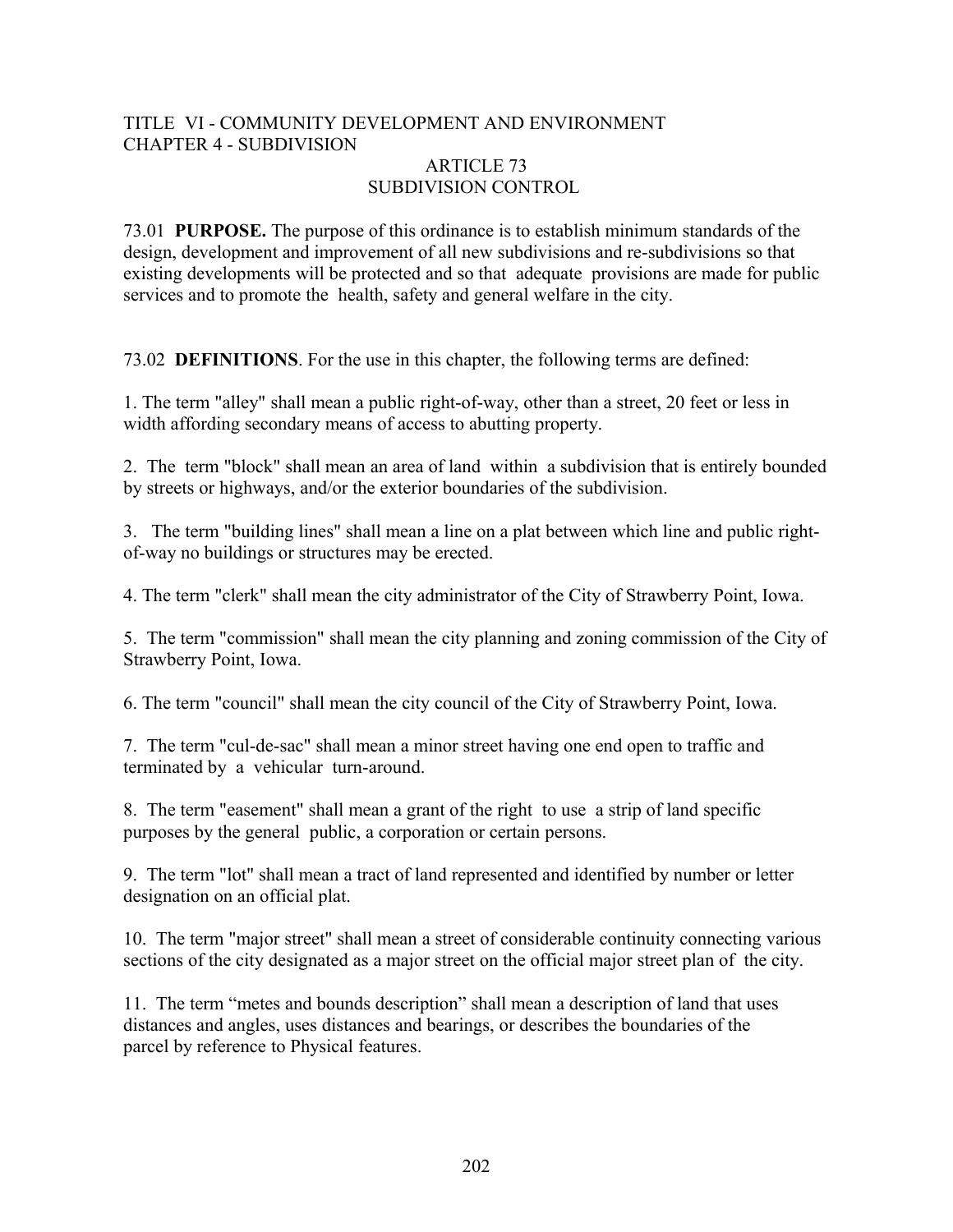12. The term "minor street" shall mean a street which is used primarily for access to the abutting properties.

13. The term "official plat" means either an auditor's plat or a subdivision plat that meets the requirements of this chapter and has been filed for record in the office of the county recorder, auditor or assessor.

14. The term "performance bond" shall mean a surety bond or cash deposit made out to the City of Strawberry Point, Iowa, in an amount equal to the full cost of the improvements which are required by this chapter, said cost estimated by the City and said surety bond or cash bond being legally sufficient to secure to the city that said improvements will be constructed in accordance with this ordinance.

15. The term "plat" shall mean a map, drawing or chart on which the sub-divider's plan of the subdivision of land is presented in which he or she submits for approval and intends, in final form, to record.

16. The term "sub-divider" shall mean a person, firm or corporation undertaking the subdivision or re-subdivision of a tract or parcel of land.

17. The term "subdivision" shall mean the division of land into three (3) or more lots or other division of land for the purpose, whether immediate or future, of transfer of ownership or building development. The term when appropriate to the context, shall relate to the process of subdividing or to the land subdivided, or the re-subdivision of land heretofore divided or platted into lots or other divisions of land, or, if a new street is involved, and division of land.

73.03 **PLATTING REQUIRED**. Every owner of any tract or parcel of land who has subdivided or shall hereafter subdivide or plat the same for the purpose of laying out an addition, subdivision, building lot, or lots, acreage or suburban lots within the city or within two (2) miles from the corporate limits, shall cause plats of such area to be made in the form, and containing the information as hereinafter set forth before selling any lots therein contained or placing the plat on record. The authority for this section is specifically derived from the Code of Iowa, Section 354.9.

(Code of Iowa, 2013, Sec. 354.4 and 354.9)

73.04 **PROCEDURE**. In obtaining final approval of a proposed subdivision by the city planning commission and the city council, the sub-divider shall submit a preliminary plat in accordance with the requirements hereafter set forth and install improvements or provide a performance bond.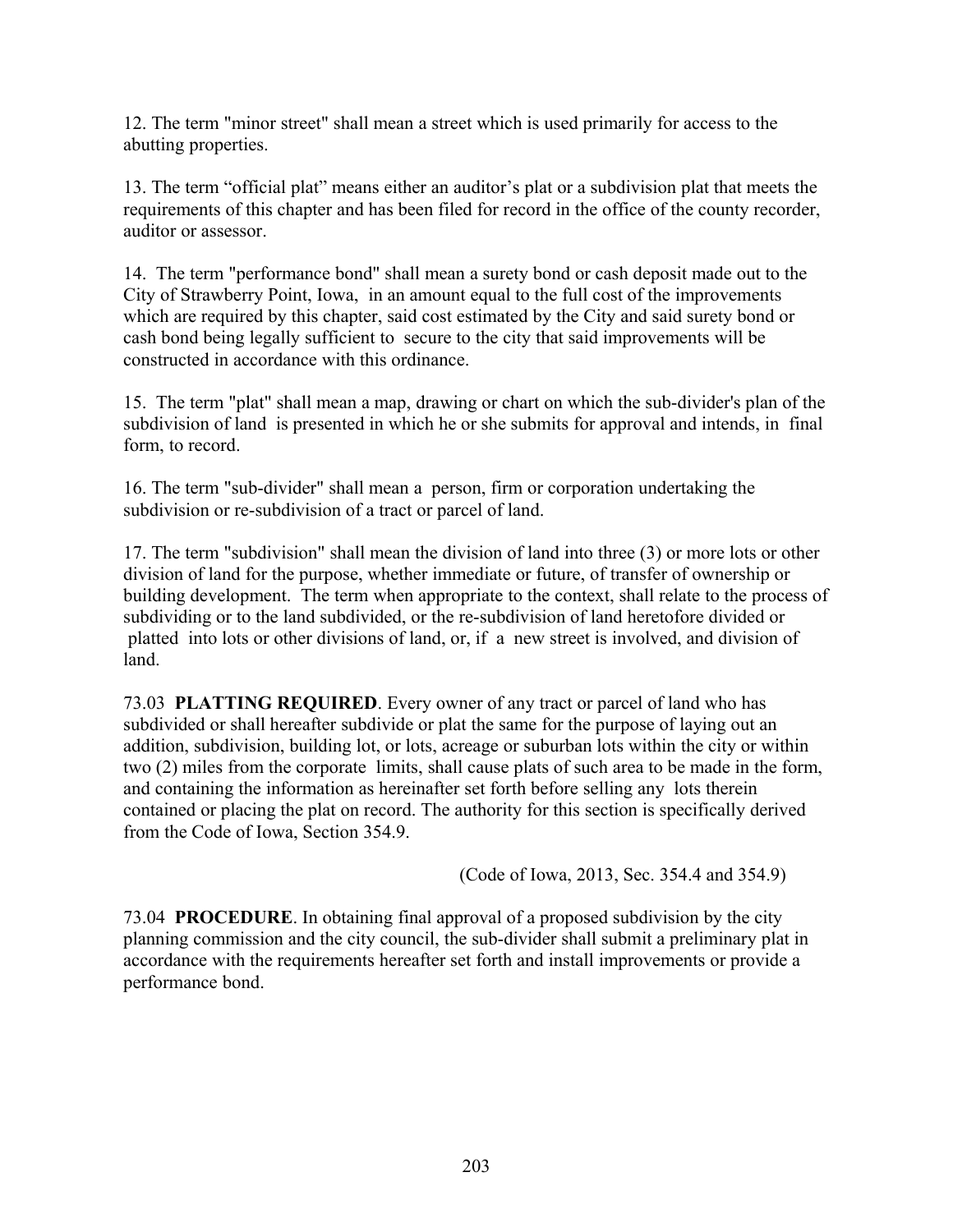73.05 **PRELIMINARY PLAT**. The sub-divider shall first prepare and file with the city administrator seven (7) copies of a preliminary plat of adequate scale and size showing the following:

1. Title, scale, north point and date.

2. Subdivision boundary lines, showing dimensions, bearings, angles, and references to section, townships and range lines or corners.

3. Present and proposed streets, alleys and sidewalks with right-of-way, in or adjoining the subdivision, including dedicated widths, approximate gradients, types and widths of surfaces, curbs, and planting strips and location of street lights.

4. Proposed layout of lots, showing numbers, dimensions, radii, chords and the square foot areas of lots that are not rectangular.

5. Building setback or front yard lines.

6. Parcels of land proposed to be dedicated or reserved for schools, parks, playgrounds, or other public, semi-public or community purposes.

7. Present and proposed easements, showing locations, widths, purposes and limitations.

8. Present and proposed utility systems, including sanitary and storm sewers, other drainage facilities, water lines, gas mains, electric utilities, and other facilities, with the size, capacity, invert elevation and location of each.

9. Proposed name of the subdivision shall not duplicate or resemble existing subdivision names in the county.

10. Names and addresses of the owner, subdivider, builder, and engineer, surveyor or architect who prepared the preliminary plat, and the engineer, surveyor or architect who will prepare the final plat.

11. Existing and proposed zoning of the proposed subdivision and adjoining property.

12. A general summary description of any protective covenants or private restrictions to be incorporated in the final plat.

13. Contours at vertical intervals of not more than two (2) feet if the general slope of the site is less than ten  $(10)$  per cent and at vertical intervals of not more than five  $(5)$  feet if the general slope is ten (10) per cent or greater, unless the commission waives this requirement.

(Code of Iowa, 2013, Sec. 354.6)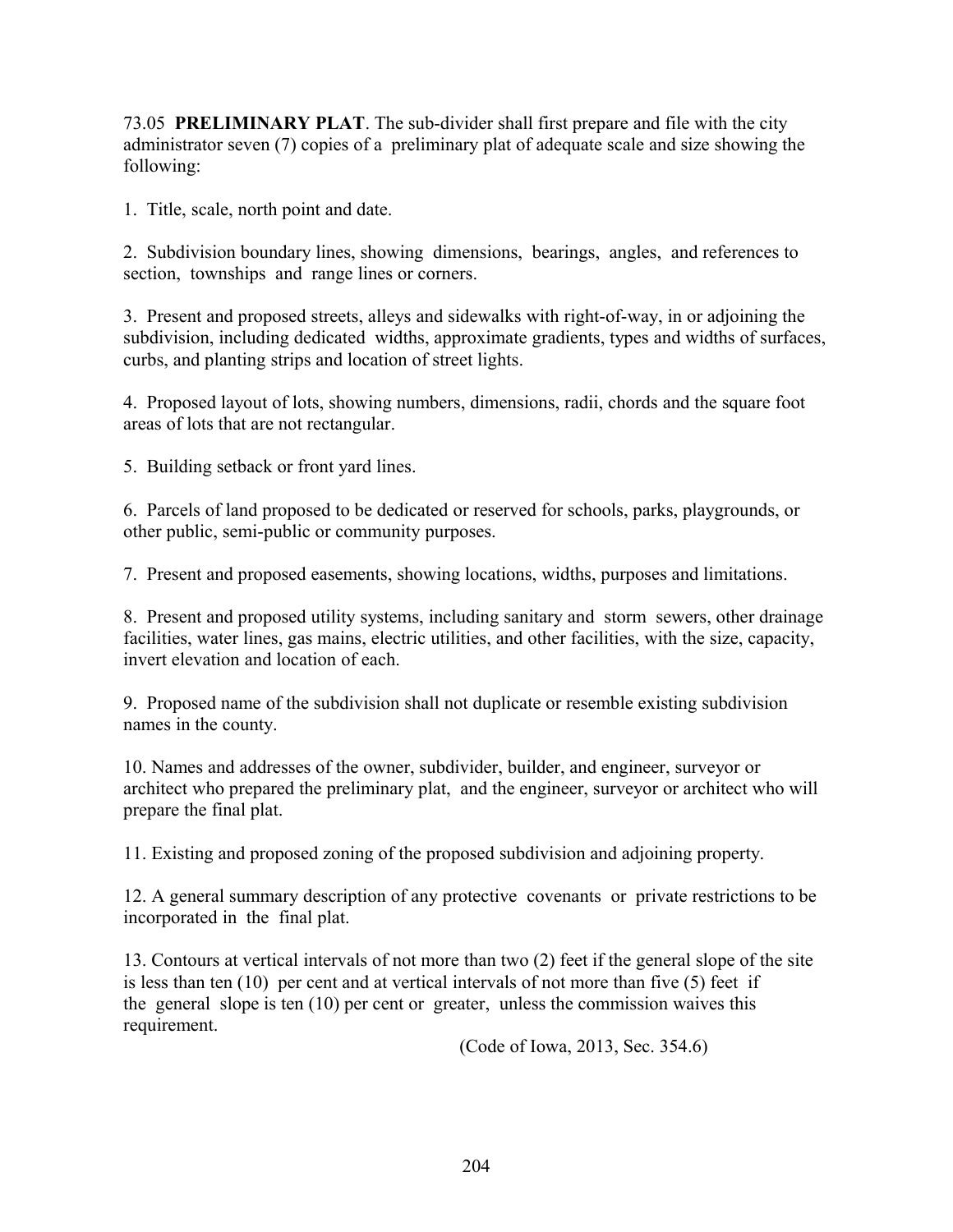73.06 **REFERRAL OF PRELIMINARY PLAT**. The city administrator shall forthwith refer two (2) copies of the preliminary plat to the city superintendent of streets, and three (3) copies to the council and two (2) copies to the city planning commission.

(Code of Iowa, 2013, Sec. 354.8)

73.07 **ACTION BY SUPERINTENDENT**. The superintendent of streets shall carefully examine said preliminary plat as to its compliance with the laws and regulation of the City of Strawberry Point, Iowa, the existing streets system, and good engineering practices, and shall as soon as possible, submit the superintendent's findings in duplicate to the city planning commission together with one (1) copy of the plat received.

(Code of Iowa, 2013, Section 354.8)

73.08 **ACTION BY PLANNING COMMISSION**. The city planning commission shall, upon receiving the report of the city superintendent of streets as soon as possible, but not more than thirty (30) days thereafter, consider said report, negotiate with the sub-divider on changes deemed advisable and the kind and extent of improvement to be made by him or her, and pass upon the preliminary plat as originally submitted or modified. If the city planning commission does not act within thirty (30) days, the preliminary plat shall be deemed to be approved; provided, however, that the sub-divider may agree to an extension of the time for a period not to exceed an additional sixty (60) days. It shall then set forth its recommendations in writing, whether of approval, modification or disapproval.

1. In the event that substantial changes or modifications are made by the city planning commission or disapproval of the plat, it shall give its reasons therefore and it may request and cause the revised preliminary plat to be resubmitted in the same manner as the original plat.

2. If approved, the city planning commission shall express its approval as "Conditional Approval" and state the conditions of such approval, if any.

3. The action of the city planning commission shall be noted on five (5) copies of the preliminary plat, referenced and attached to any conditions determined. One (1) copy shall be returned to the sub-divider and the other copies retained by the commission.

4. The "Conditional Approval" by the city planning commission shall not constitute final acceptance of the addition or subdivision by the city and authorization to proceed with preparation of the final plat.

(Code of Iowa, 2013, Sec. 354.8)

73.09 **FINAL PLAT**. The final plat shall conform substantially to the preliminary plat as approved, and if desired by the sub-divider, it may constitute only that portion of the approved preliminary plat which proposes to record and develop at the time, provided, however, that such portion conforms to all requirements of these regulations.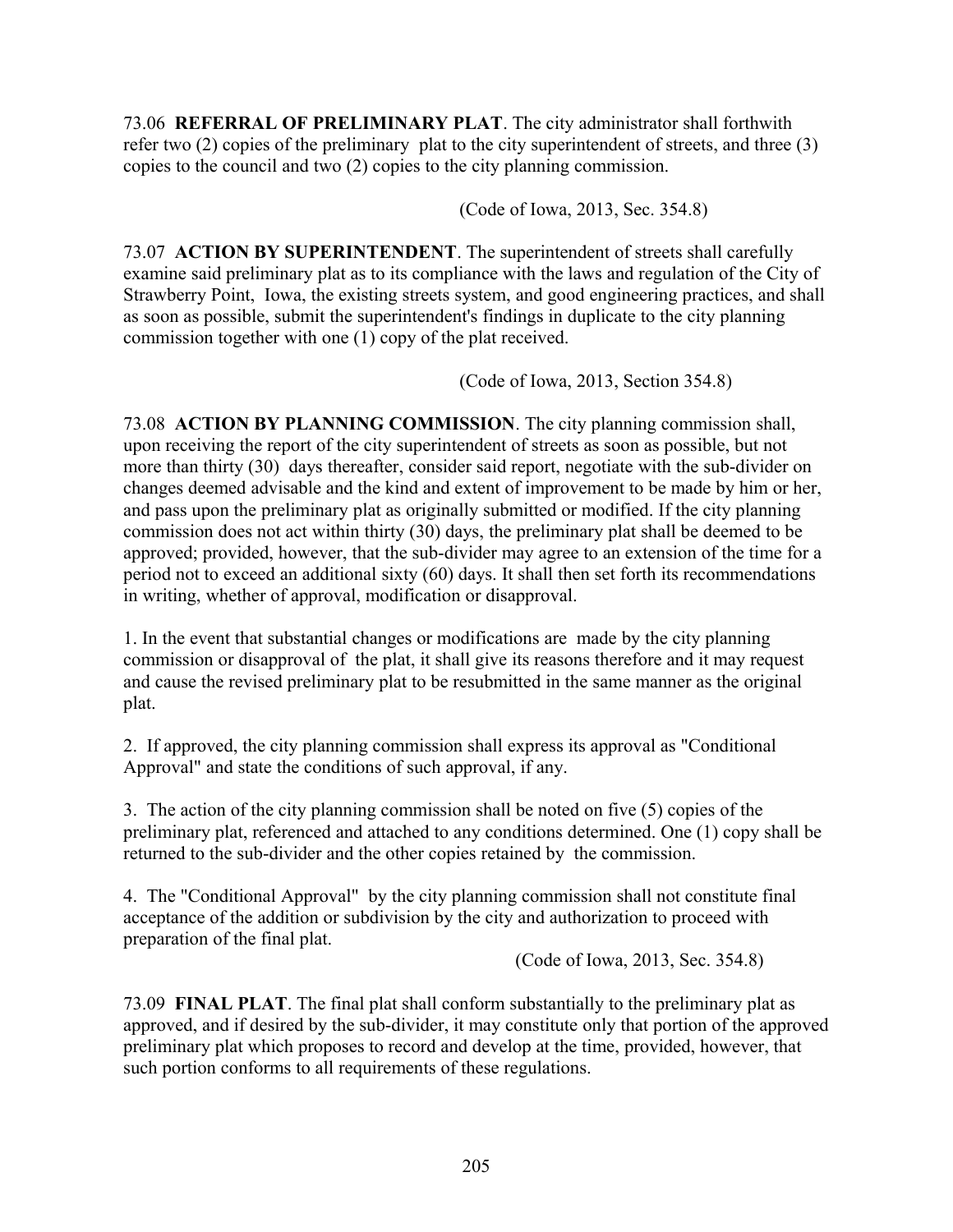73.10 **REFERRAL OF FINAL PLAT**. The sub-divider shall, within twelve (12) months of the "Conditional Approval" of the preliminary plat by the city planning commission, prepare and file seven (7) copies of the final plat and other required documents with the city administrator as hereafter set forth, and upon failure to so within the time specified, the "Conditional Approval" of the preliminary plat shall be null and void unless an extension of time is applied for and granted by the city planning commission. Upon receipt of the final plat and other required documents, the city administrator shall transmit five (5) copies of the final plat to the city planning commission for it recommendations and approval, and two (2) copies to the council.

73.11 **REQUIREMENTS OF FINAL PLAT**. The final plat shall be clearly and legibly drawn to a scale of not more than one hundred (100) feet to one (1) inch with India ink on a reproducible tracing medium. It shall show:

1. The title under which the subdivision is to be recorded.

2. The linear dimensions in feet and decimals of a foot of the subdivision boundary, lot lines, street and alleys. These should be exact and complete to include all distances, radii, arc, cords, points of tangency and central angles.

3. Street names and clear designations of public alleys. Streets that are continuations of present streets should bear the same name. If new names are needed, they should be distinctive. Street names may be required to conform to the city plan.

4. Location, type, materials, and size of all monuments and markers, including all United States, county or other official bench marks.

5. The plat should be signed and acknowledged by the subdivision land owner and his or her spouse.

6. A sealed certification of the accuracy of the plat by the professional engineer or land surveyor who drew the final plat.

73.12 **ATTACHMENT TO FINAL PLAT**. The final plat shall have the following attached to it:

1. A correct description of the subdivision land.

2. A certificate by the owner and his or her spouse, if any, that the subdivision is with the free consent, and is in accordance with the desire of the owner and spouse. This certificate must be signed and acknowledged by the owner and spouse before some officer authorized to take the acknowledgment of deeds, and shall include a dedication to the public of all lands within the plat that are designated for streets, alleys, parks, open area, school property or other public use, if the dedication is approved by the city.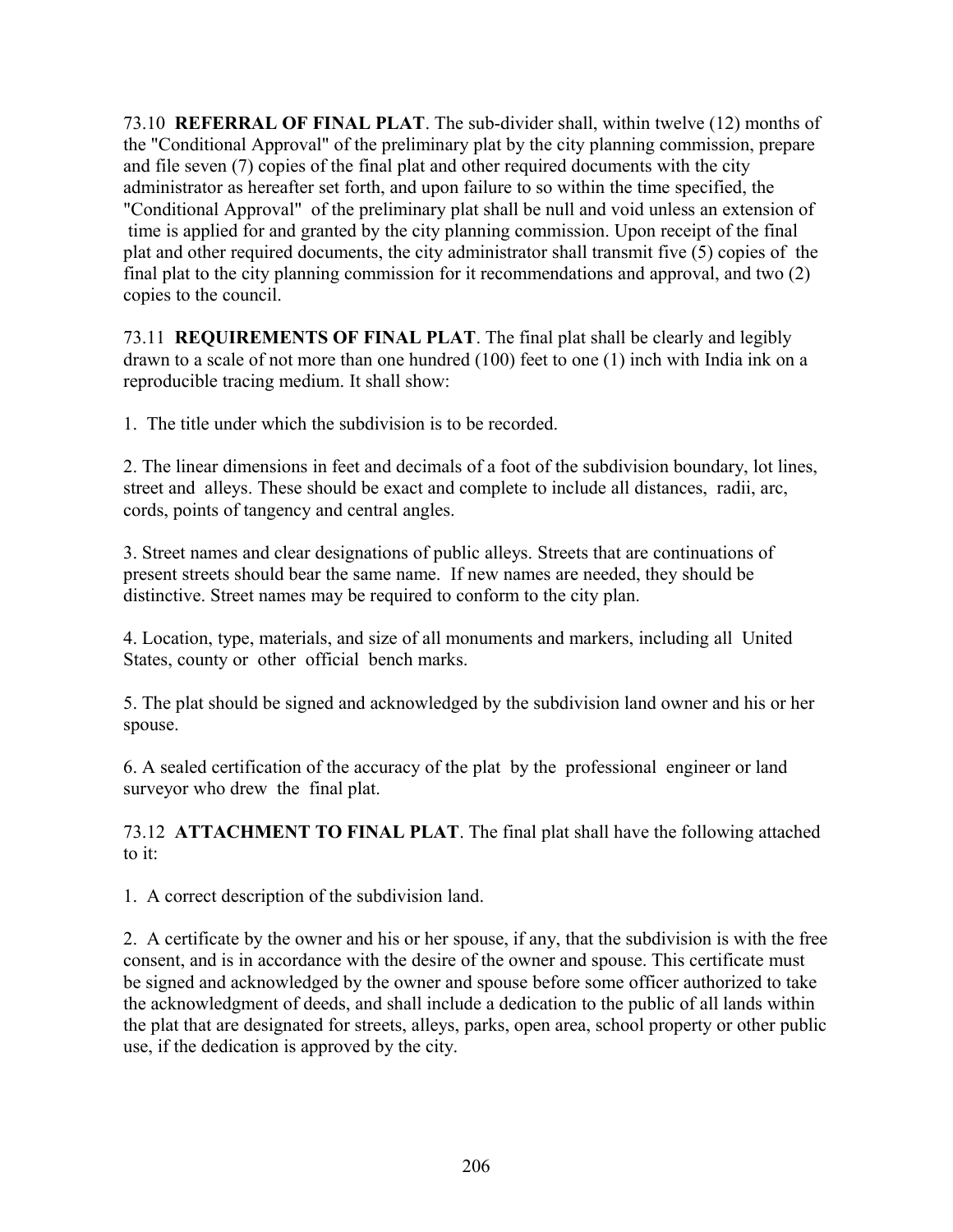3. A statement from any mortgage holder or lien holders that the plat is prepared with their free consent and in accordance with their desires, signed and acknowledged before an officer authorized to take the acknowledgment of deeds. An affidavit and bond as provided in the Code of Iowa, Section 354.12, may be added in lieu of the consent.

4. A release of mortgage or lien shall be attached for any areas conveyed to the city or dedicated for public use.

5. An opinion by an attorney-at-law who has examined the abstract of title to the land being platted, stating the names of the proprietors and holders of any mortgages, liens or other encumbrances, along with any bond securing the encumbrances. Utility easements shall not be construed to be encumbrances for the purpose of this section.

6. A proposed resolution to be considered by the city either approving the subdivision or waiving the right to review.

7. A certificate from the county treasurer that the subdivision land is free from certified taxes and certified special assessments or that the land is free from certified taxes and that the certified special assessments are secured by a bond.

8. Profiles, typical cross section, and specifications of street improvements and utility systems, to show the location, size and grade. These should be shown on a fifty (50) foot horizontal scale and a five (5) foot vertical scale with west or south at the left.

9. A certificate by the city superintendent of street and sewers, or similar official, that all required improvements and installations have been completed, or that a performance bond guaranteeing completion has been approved by the city attorney and filed with the city administrator, or that the city council has agreed that the city will provide the necessary improvements and installations and assess the cost against the sub-divider of future property owner in the subdivision.

(Code of Iowa, 2013, Sec. 354.11)

73.13 **ACTION BY PLANNING COMMISSION**. The city planning commission shall, upon receiving the final plat, as soon as possible, but not more than thirty (30) days thereafter, consider the final plat, and if the same is approved, shall submit its recommendation and approval to the city council together with a certified copy of its resolution showing the action of the city planning commission.

73.14 **ACTION BY THE CITY COUNCIL**. Upon receipt of the certification by the city planning commission, the city council shall, within a reasonable time, either approve or disapprove the final plat.

1. In the event that said plat is disapproved by the city council, such disapproval shall be expresses in writing and shall point out wherein said proposed plat is objectionable.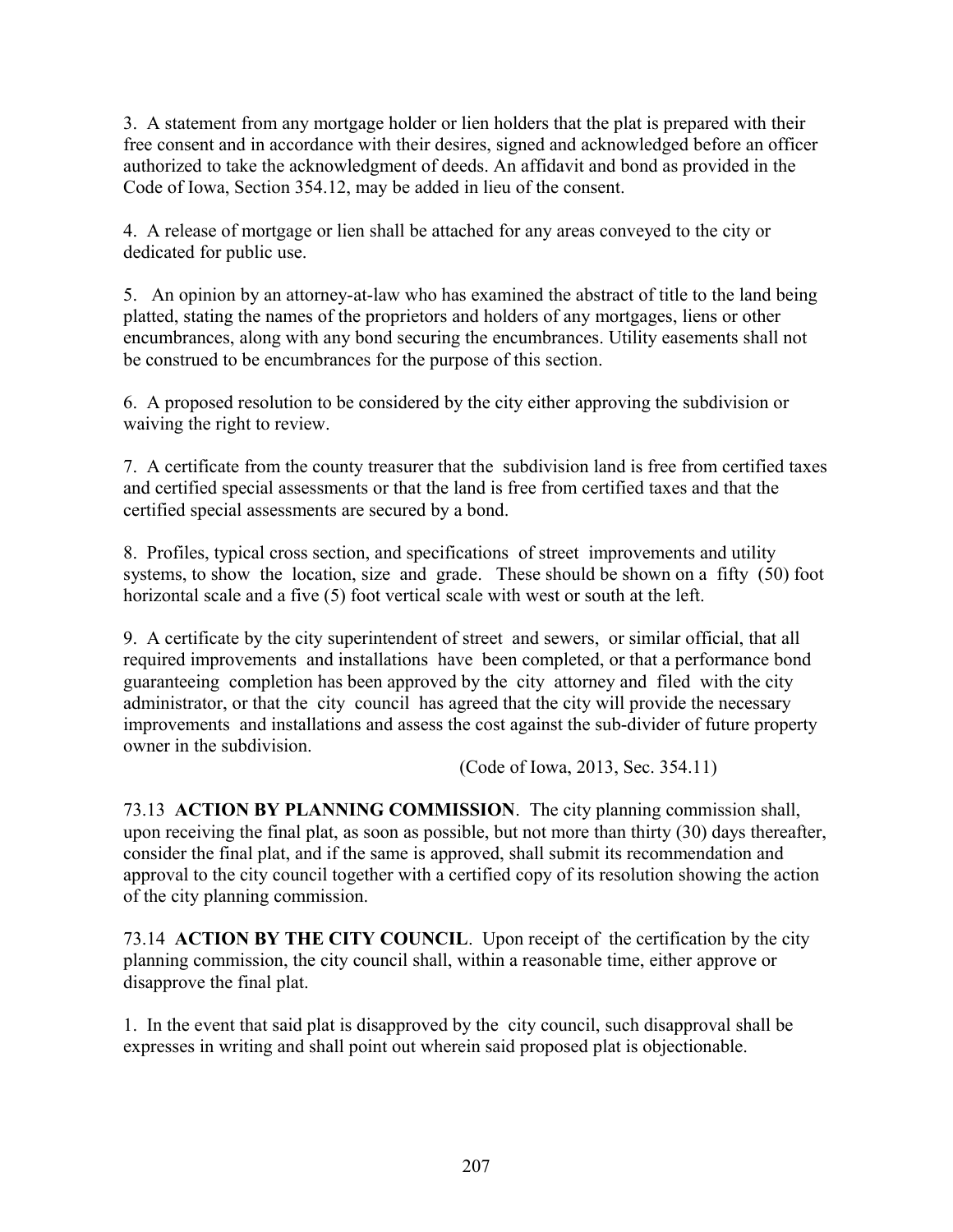2. In the event that said plat is found to be acceptable and in accordance with this ordinance, the city council shall accept the same.

3. The passage of a resolution by the city council accepting the plat shall constitute final approval of the platting of the area shown on the final plat, but the subdivider or owner shall cause such plat to be recorded in the office of the County Recorder of Clayton County, Iowa, and shall file satisfactory evidence of such recording in the office of the city administrator before the city shall recognize the plat as being in full force and effect.

(Code of Iowa, 2013, Sec. 354.8)

73.15 **GENERAL PROVISIONS**. The following general requirements shall be followed by all sub-dividers:

1. Relation to existing streets.

a) The arrangement, character, extent, width, grade and location of all streets shall be considered in their relation to existing and planned streets, to topographic conditions, to public convenience and safety, and in their appropriate relation to the proposed uses of the land to be served by such street.

b) The arrangement of streets in a subdivision shall either provide for the continuation of appropriate projection of existing principal streets in surrounding areas or conform to a plat for the neighborhood approved by the city planning commission to meet a particular situation where topographical or other conditions made continuance or conformance to existing streets impracticable.

2. Acreage subdivision.

a) Where the plat submitted covers only a part of the sub-divider plat, a sketch of the protective future system of the un-submitted part shall be furnished and the street system of the part submitted shall be considered in the light of adjustments in connection with the street of the part not submitted.

b) Where the parcel is subdivided into larger tracts than for building lots, such parcels shall be divided so as to allow for the opening of major streets and the ultimate extension of adjacent minor streets.

## 3. Minor Streets.

a) Minor streets shall be so planned as to discourage through traffic.

b) Cul-de-sac streets are permitted where topography and other conditions justify their use. Such streets shall not be longer then five hundred (500) feet and shall terminate with a turnaround, having an outside roadway diameter of at least eighty (80) feet and a street property line diameter of at least one hundred feet (100'). The right of way width of the straight portion of such streets shall be a minimum of fifty (50) feet. The property line at the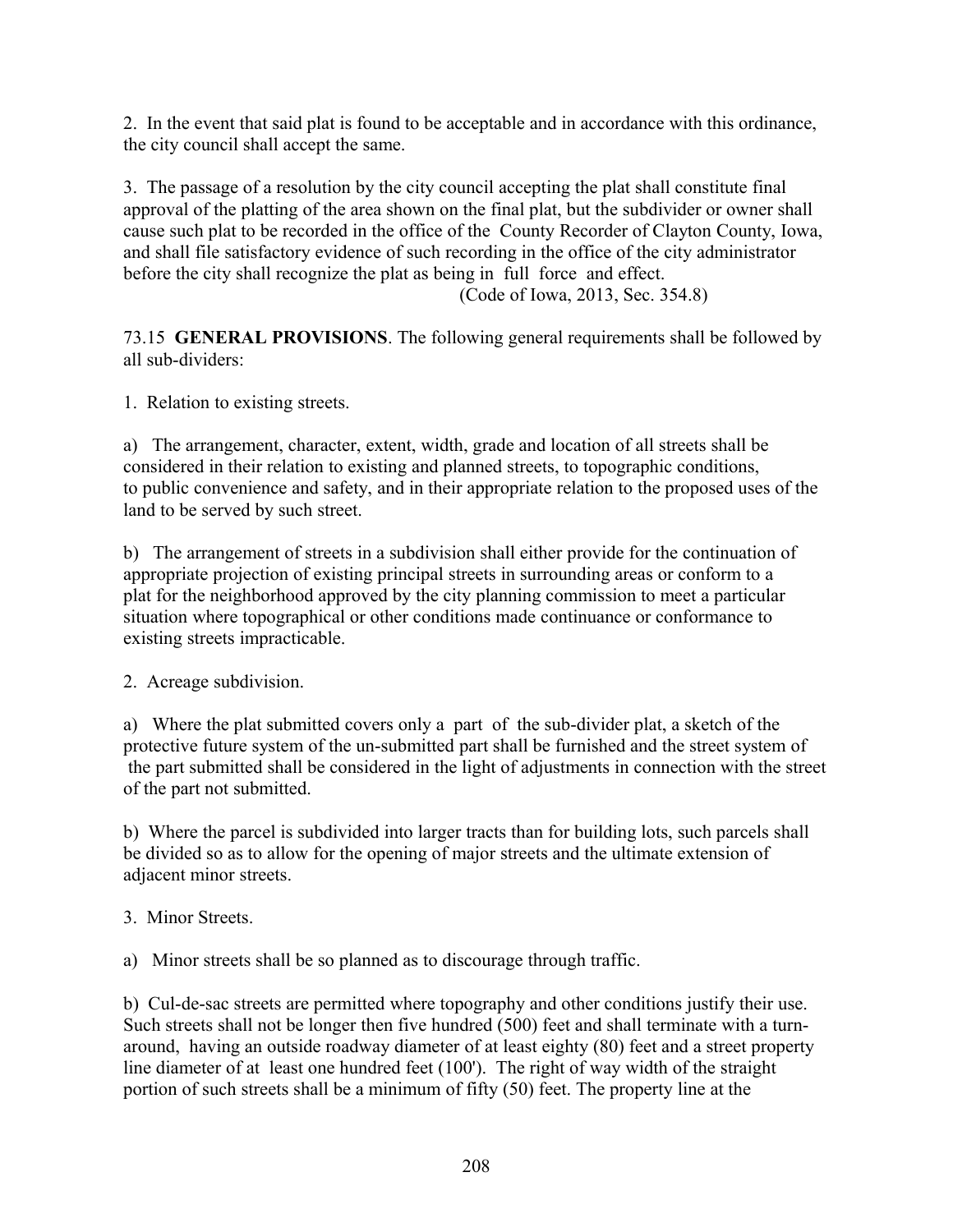intersection of the turn-around and the straight portion of the street shall be rounded at a radius of not less then twenty (20) feet.

4. Frontage streets.

a) Where a subdivision abuts or contains an existing or proposed arterial street, the commission may require marginal access streets, reverse frontage with screen planting contained in a non-access reservation along the rear property line, deep lots with rear service alleys, or such other treatment as may be necessary for adequate protection of residential properties and to afford separation of through and local traffic.

b) Where a subdivision borders on or contains a railroad right-of-way, the city planning commission may require a street approximately parallel to and on each side of such right-ofway, at a distance suitable for the appropriate use of the intervening land, as for park purposes in residential districts, or for commercial or industrial purposes in appropriate districts. Such distances shall also be determined with due regard for the requirements of approach grades and future grade separations.

5. Half-streets. Half-streets shall be prohibited except where essential to the reasonable development of the subdivision in conformity with the other requirements of these regulations, and where the city planning commission finds it will be practicable to require the dedication of the other half when the adjoining property is subdivided. Wherever a half-street is adjacent to a tract to be subdivided, the other half of the street shall be plated within such tract.

# 6. Street geometrics.

a) Street jogs with centerline offsets of less than one hundred twenty-five (125) feet shall be avoided.

b) A tangent at least one hundred (100) feet long shall be introduced between reverse curves on arterial and collector streets.

c) When connecting street lines deflect from each other at any one point by more than ten (10) degrees, they shall be connected by a curve with a radius adequate to insure a sight distance of not less than two hundred (200) feet for minor and collector streets, and of such greater radii as the city planning commission shall determine for special cases.

d) Street right-of-way widths shall be as shown in the city's Master Plan.

## 7. Intersections

a) Insofar as is practical, acute angles between streets at their intersection are to be avoided.

b) Streets shall be laid out so as to intersect as nearly as possible at right angles and no street shall intersect any other street at less than sixty (60) degrees.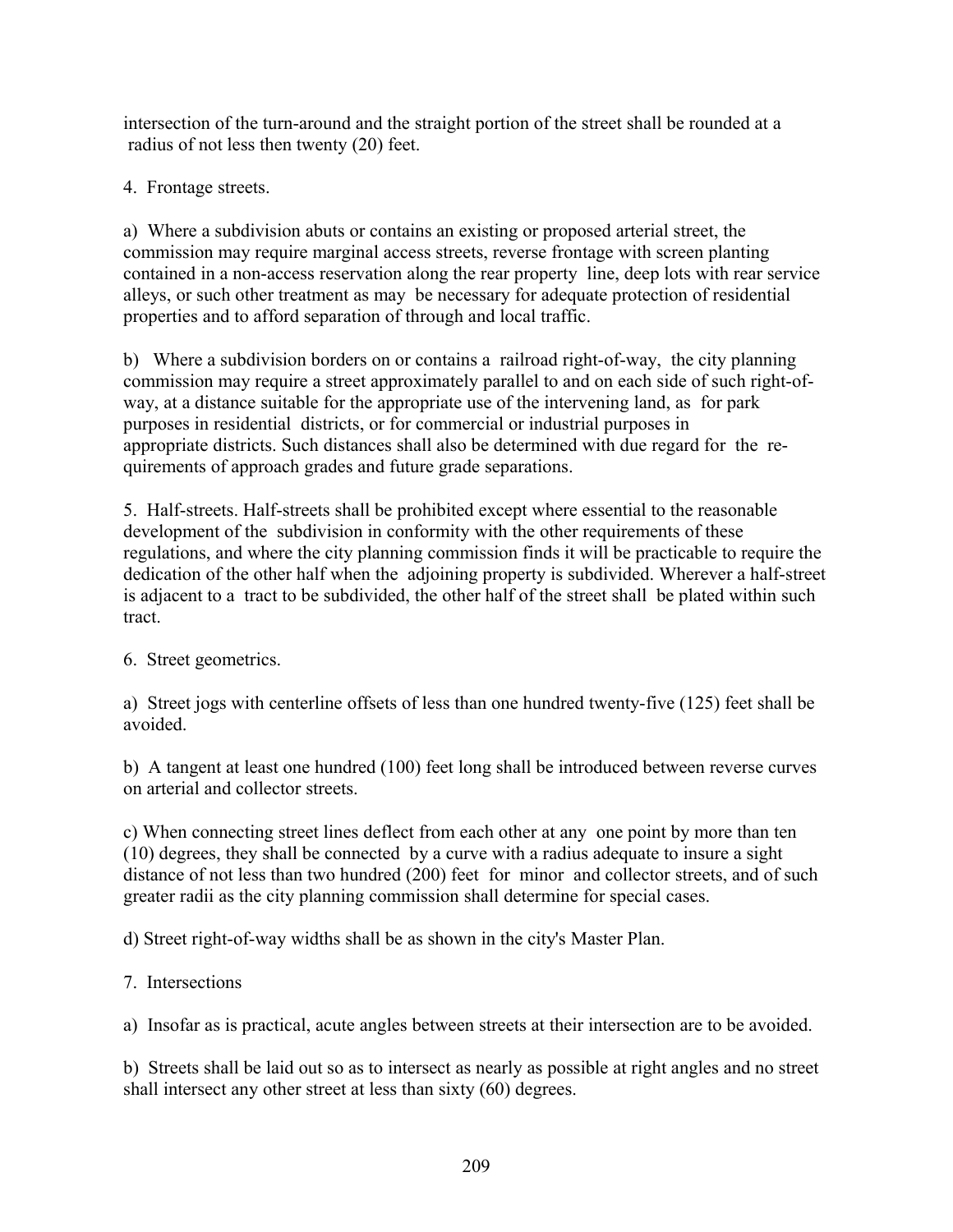c) Property lines at street intersections shall be rounded with a radius of ten (10) feet, or of a greater radius where the city planning commission may deem it necessary. The city planning commission may permit comparable cutoffs or chords in place of rounded corners.

8. Street names. Streets that are in alignment with others already existing and names shall bear the name of the existing streets. The proposed names of new streets shall not duplicate or sound similar to existing street names. Street names shall be subject to the approval of the city planning commission.

9. Street grades.

a) Street grades, wherever feasible, shall not exceed five (5) percent, with due allowance for reasonable vertical curves.

b) No street grade will be less than one-half (1/2) of one percent.

10. Alleys.

a) Alleys shall be provided in commercial and industrial districts, except that the city planning commission may waive this requirement where other definite and assured provision is made for service access, such as off-street loading, unloading and parking consistent with and adequate for the uses proposed.

b) The width of an alley shall be twenty (20) feet.

c) Alley intersections and sharp changes in alignment shall be avoided, but where necessary, corners shall be cut off sufficiently to permit safe vehicular movement.

d) Dead-end alleys shall be avoided where possible, but if unavoidable, shall be provided with adequate turn-around facilities at the dead end, as determined by the city planning commission.

11. Blocks.

a) No block may be more than one thousand three hundred twenty (1320) feet or less than five hundred (500) feet in length between the center lines of intersecting streets, except where, in the opinion of the city planning commission, extraordinary conditions unquestionably justify a departure from these limits.

b) In blocks over seven hundred (700) feet in length, the city planning commission may require at or near the middle of the block a public way or easement of not less than ten (10) feet in width for use by pedestrians and/or as an easement for public utilities.

12. Lots.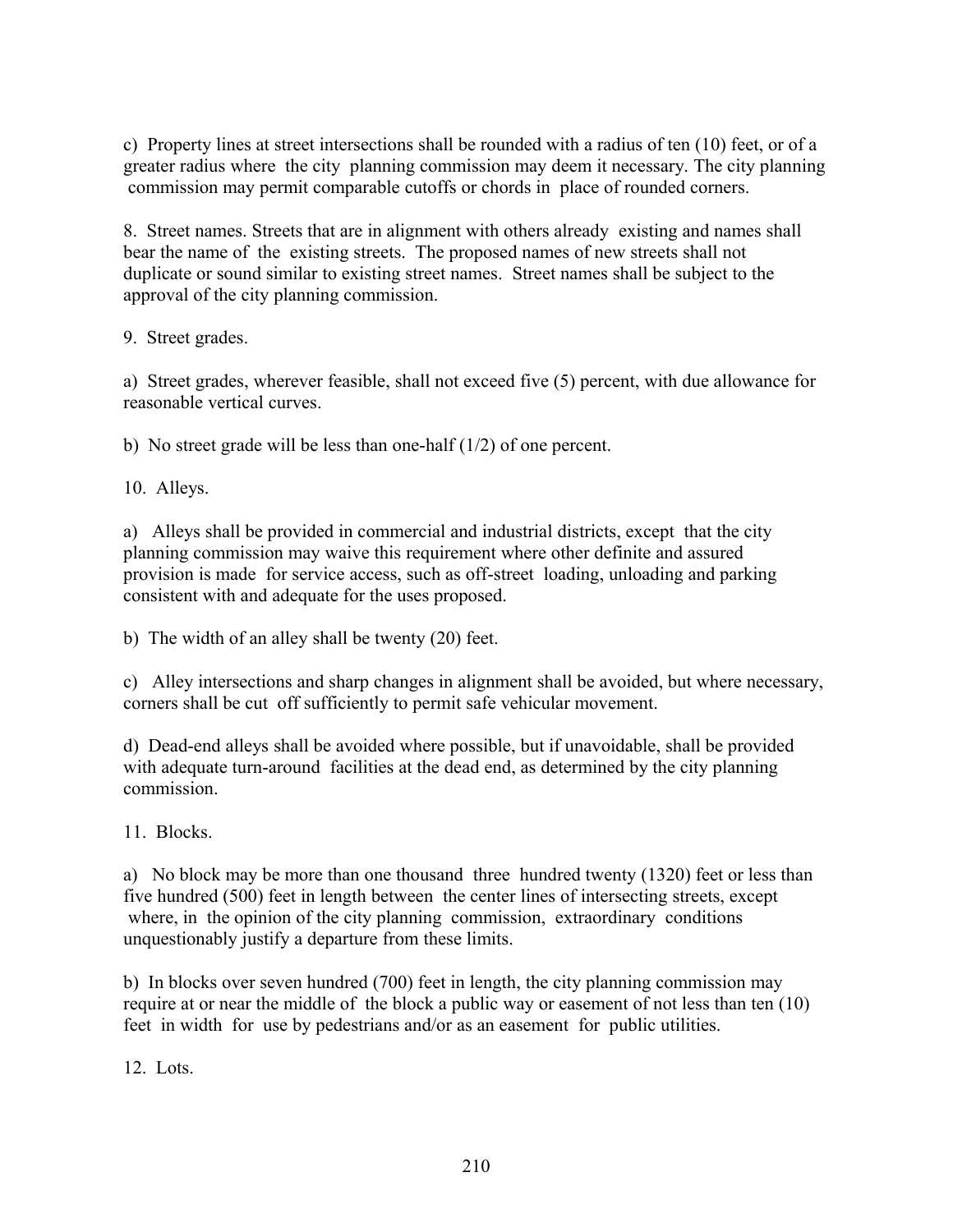a) The lot size, width, depth, shape and orientation shall be appropriate for the location of the subdivision and for the type of development and use contemplated.

b) Minimum lot dimensions and sizes shall conform to the requirements of the zoning ordinance. Provided:

1) Residential lots where not served by public sewer shall not be less than ten thousand (10,000) square feet in area.

2) Depth and width of properties reserved or laid out for commercial and industrial purposes shall be adequate to provide for the off-street service and parking facilities required by the type of use and development contemplated.

3) Corner lots for residential use shall have an extra twenty feet of width to permit appropriate building setback from and orientation to both streets.

c) The subdividing of the land shall be such as to provide, by means of a public street, each lot with satisfactory access to an existing public street.

d) Double frontage and reverse frontage lots shall be avoided except where essential to provide separation of residential development from traffic arteries or to overcome specific disadvantages of topography and orientation. A planting screen easement of at least ten (10) feet and across which there shall be no right of access, shall be provided along the line of lots abutting such a traffic artery or other disadvantageous use.

e) Side lot lines shall be substantially at right angles to straight street lines or radial to curved street lines.

13. Building lines. Building lines conforming with zoning standards shall be shown on all lots within the platted area. Where the subdivided area is not under zoning control, the city planning commission may require building lines in accordance with the needs of each subdivision.

14. Easements.

a) Easements across lots or centered on rear or side lot lines shall be provided for utilities where necessary and shall be at least ten (10) feet wide.

b) Where a subdivision is traversed by a water course, drainage way, channel or stream, there shall be provided a storm water easement or drainage right-of-way conforming substantially with the lines of such water course, and further width for construction, or both, as will be adequate for the purpose.

15. Plat markers. Markers shall be placed at all block corners, angle points, points of curves in streets, and all such intermediate points as shall be required by the city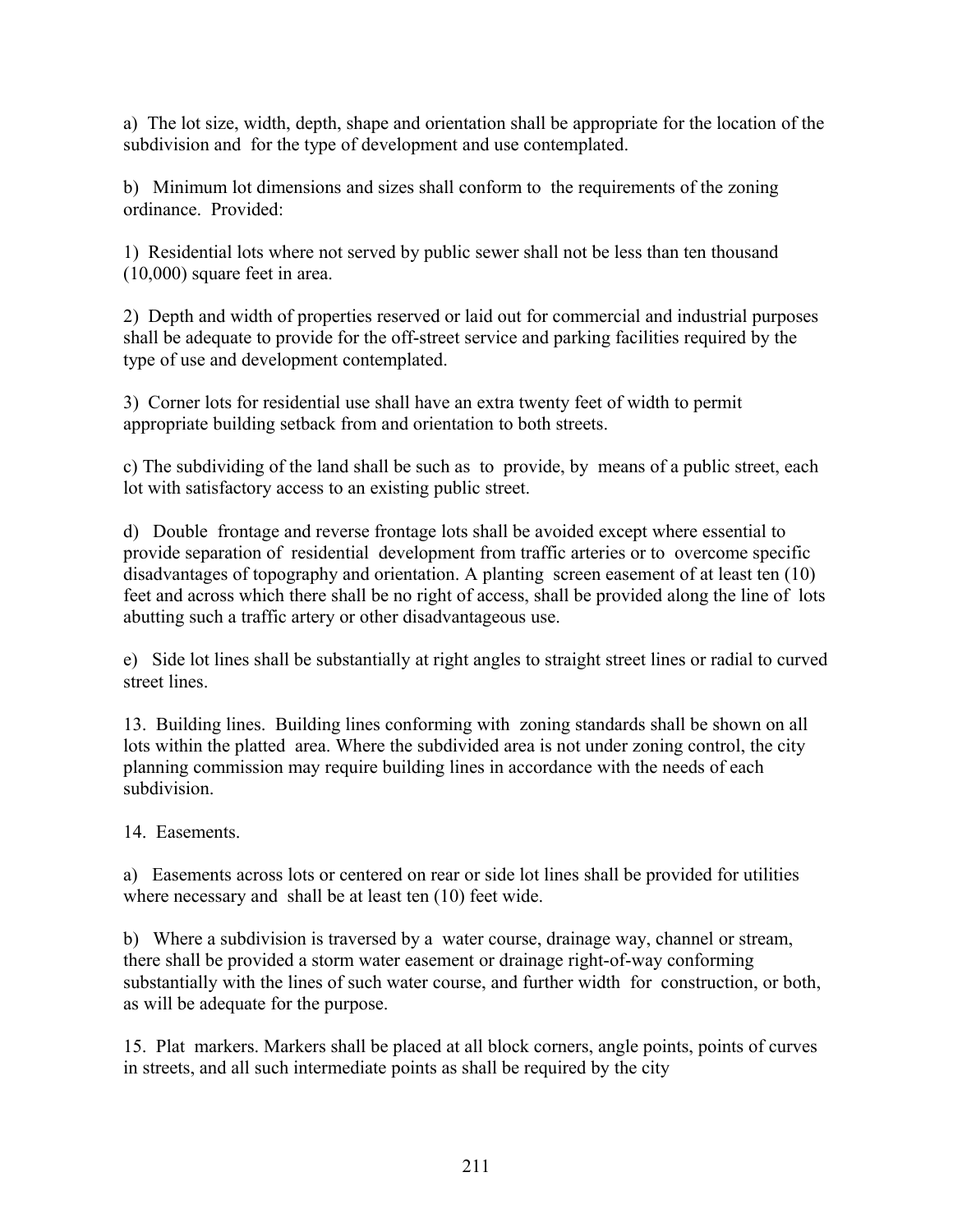superintendent. The markers shall be of such material, size and length as may be approved by the city superintendent.

73.16 **IMPROVEMENTS REQUIRED**. The sub-divider shall install and construct all improvements required by this ordinance. All required improvements shall be installed and constructed in accordance with the specifications and under the supervision of the city council and to its satisfaction.

1. Streets and alleys. All streets and alleys within the platted area which are dedicated for public use shall be brought to the grade approved by the city council after receiving the report and recommendations of the city superintendent of the streets.

2. Roadways. All roadways shall be surfaced with portland cement concrete or with aspartic concrete over a crushed stone base as the city planning commission and the city council may require.

3. Curb and gutter. Curb and gutter shall be required on all streets. All curb and gutter shall be constructed to the grade approved by the city council after receiving the report and recommendations of the city superintendent of streets.

4. Sidewalks. Sidewalks may be required by the city council if they are considered necessary for the general welfare and safety of the community. Sidewalks shall be constructed to the grade approved by the city council after receiving the report and recommendations of the city superintendent of streets.

5. Water lines. Where a public water main is reasonably accessible, the subdivider shall connect with such water main and provide a water connection for each lot with service pipe installed to the property line in accordance with the city water department standards, procedure and supervision.

6. Sewers.

a) Where a public sanitary sewer is reasonably accessible, the subdivider shall connect or provide for the connection with such sanitary sewer and shall provide within the subdivision the sanitary sewer system and shall be required to make sewer accessible to each lot in the subdivision. Sanitary sewers shall be stubbed into each lot. Sewer systems shall be approved by the city council and the State Department of Health and the construction subject to the supervision of the city superintendent of sewers.

b) Where sanitary sewers are not available, other facilities, as approved by the city council and the State Department of Health must be provided for adequate disposal of the sanitary wastes.

c) Adequate provisions shall be made for the disposal of storm waters, subject to the approval of the city council and to the supervision of the city superintendent.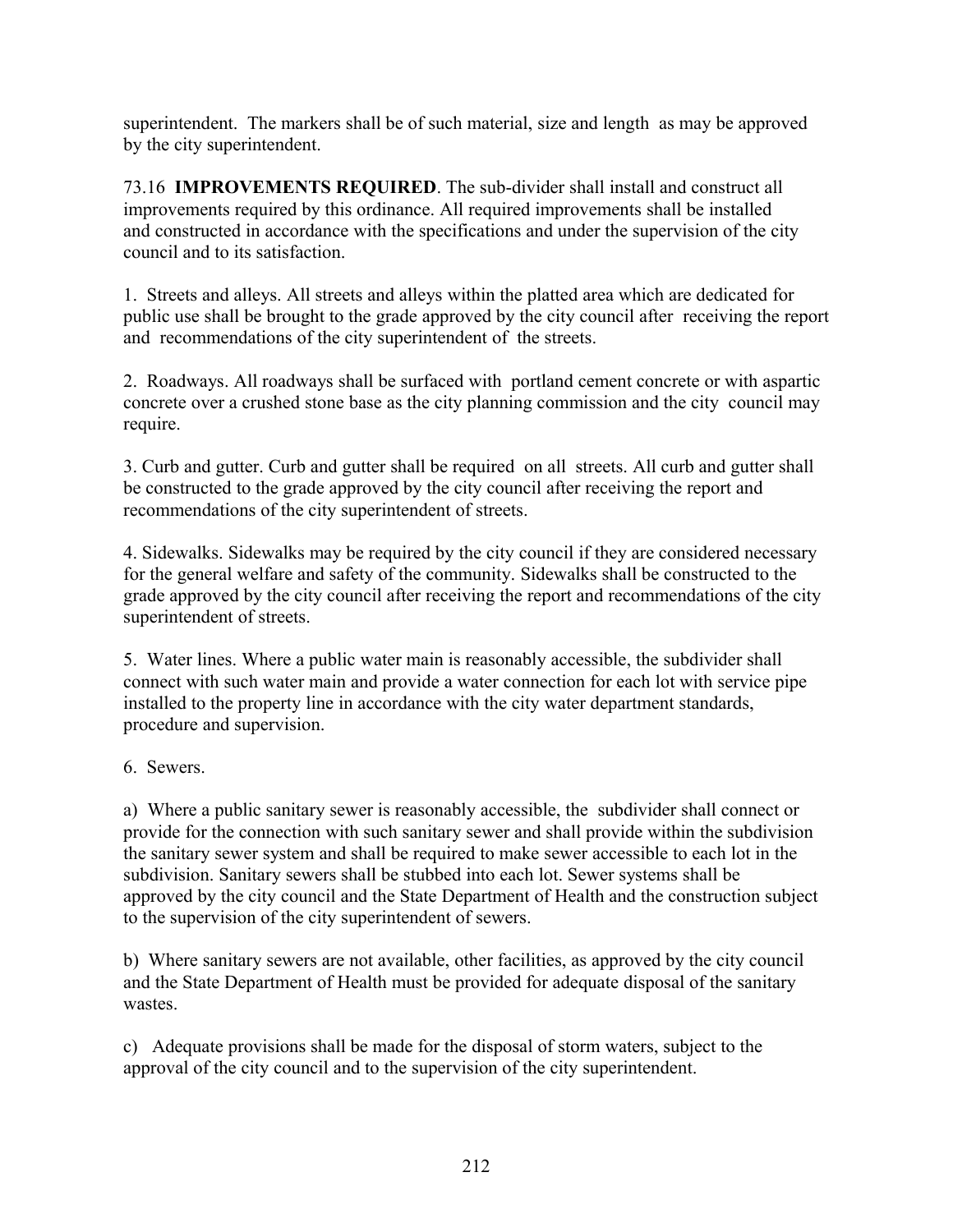73.17 **COMPLETION OF IMPROVEMENTS**. Before the city council will approve the final plat all of the foregoing improvements shall be constructed and accepted by formal resolution of the city council. Before passage of said resolution of acceptance the city superintendent shall report that said improvements meet all city specifications and ordinances or other city requirements, and the agreements between sub-divider and the city.

73.18 **PERFORMANCE BOND**. The completion requirement may be waived in whole or in part if the sub-divider posts a performance bond with the city council guaranteeing that improvements not completed will be constructed within a period of one (1) year from final acceptance of the plat; but final acceptance of the plat will not constitute final acceptance by the city of any improvements to be constructed. Improvements will be accepted only after their construction has been completed, and no public funds will be expended in the subdivision until such improvements have been completed and accepted by the city.

73.19 **VARIANCES**. Where in the case of a particular proposed subdivision, it can be shown that strict compliance with the requirement of this ordinance would result in extraordinary hardship to the sub-divider, because of unusual topography or other conditions, the city council may vary, modify or waive the requirements so that substantial justice may be done and the public interest secured. Provided, however, that such variance, modification or waiver will not have the effect of nullifying the intent and purpose of this ordinance. In no case shall any variance or modification be more than minimum easing of the requirements, and in no instance shall it be in conflict with any zoning ordinance and such variances and waivers may be granted only by the affirmative vote of three-fourths (3/4) of the members of the city council.

73.20 **CHANGES AND AMENDMENTS**. Any regulations or provisions of this regulation may be changed and amended from time to time by the city council, provided, however that such changes or amendments shall not become effective until after a public hearing has been held, public notice of which shall have been published at least once, not less than ten (10) nor more than twenty (20) days before the date of the hearing.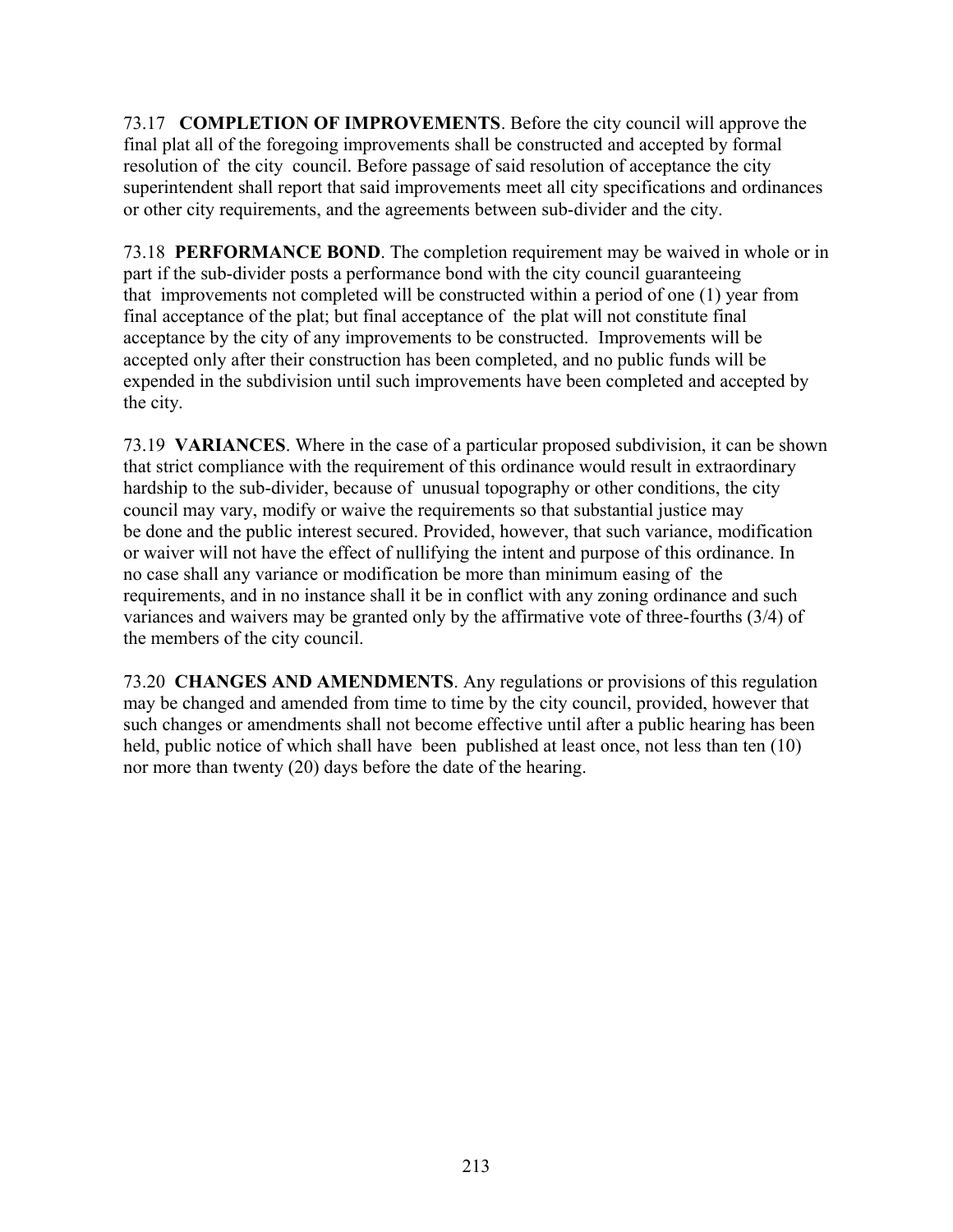## TITLE VI - COMMUNITY DEVELOPMENT AND ENVIRONMENT CHAPTER 5 – HAZARDOUS SUBSTANCES

### ARTICLE 74 HAZARDOUS SUBSTANCES

74.01 **PURPOSE**. The purpose of this chapter is to reduce the danger to public health, safety and welfare from spills of hazardous substances and to establish responsibility for the removal and clean up of spills.

74.02 **DEFINITIONS**. For use in this chapter, the following terms are defined:

1. "Hazardous waste" means a waste or combination of wastes that, because of its quantity, concentration, biological degradation, leaching from precipitation, or physical, chemical, or infectious characteristics, has either of the following effects:

A. Causes, or significantly contributes to an increase in mortality or an increase in serious irreversible or incapacitating reversible illness.

B. Possesses a substantial danger to human health or to the environment.

"Hazardous waste" may include, but is not limited, to wastes that are toxic, corrosive or flammable, or strong irritants, strong sensitizers or explosives. "Hazardous waste" does not include:

a. Agricultural wastes, including crop residue that are returned to the soil as fertilizers or soil conditioners.

b. Source, special nuclear, or by-product material as defined by the Atomic Energy Act of 1954, as amended to January 1, 2013.

2. "Hazardous substances" means any substance or mixture of substances that presents a danger to the public health or safety and includes, but is not limited to, a substance that is toxic, corrosive, or flammable, or that is an irritant or that generates pressure through decomposition, heat or other means.

"Hazardous substance" may include any hazardous waste identified or listed by the administrator of the United States Environmental Protection Agency under the Solid Waste Disposal Act as amended by the Resource Conservation and Recovery Act of 1976, or any toxic pollutant listed under section 307 of the Federal Water Pollution Control Act as amended to January 1, 1977, or any hazardous substance designated under section 311 of the Federal Water Pollution Control Act as amended to January 1, 2013, or any hazardous materials designated by the secretary of transportation under the Hazardous Materials Transportation Act.

3. "Hazardous condition" means any situation involving the actual, imminent or probable spillage, leakage, or release of a hazardous substance or hazardous waste onto the land, into a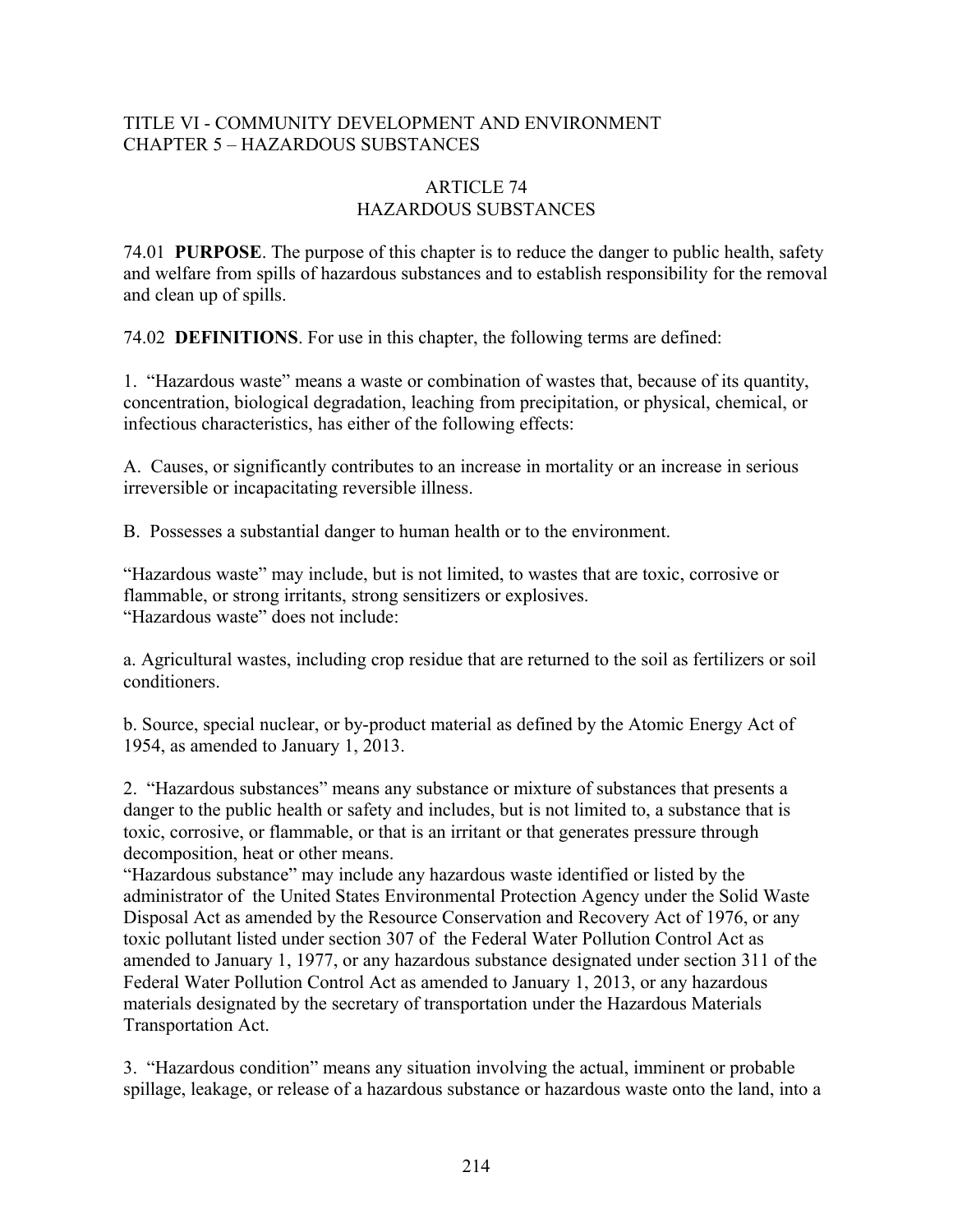water of the state or into the atmosphere which creates an immediate or potential danger to the public health or safety.

4. "Person having control over a hazardous substance" means a person who at any time produces, handles, stores, uses, transports, refines, or disposes of a hazardous substance the release of which causes a hazardous condition, including bailees, carriers, and any person in control of a hazardous substance when a hazardous condition occurs, whether the person owns the hazardous substance or is operating under a lease, contract, or other agreement with the legal owner of the hazardous substance.

5. "Clean up" means actions necessary to contain, collect, control, identify, analyze, clean up, treat, disperse, remove, or dispose of a hazardous substance.

6. "Person" means any individual, corporation, firm, government, governmental subdivision or agency, business trust, estate, trust partnership or association, or any other legal entity.

74.03 **CLEAN UP REQUIRED**. Whenever a hazardous condition is created so that a hazardous substance or waste or constituent of the hazardous substance or waste may enter the environment or may be emitted into the air or discharged into any waters, including ground waters, the person having control over the hazardous material shall cause the condition to be remedied by a clean up, as defined by Section 74.02(5), above, as rapidly feasible to an acceptable safe condition, and restore the affected area to its state prior to the hazardous condition as far a practical. The cost of the clean up shall be borne by the person having control over the hazardous substance.

1. If the person having control over the hazardous substance does not cause the clean up to begin in a reasonable time in relation to the hazard and circumstances of the incident, the city may, by the mayor, city administrator, chief of police, police officer, fire chief, volunteer fire fighter, or city superintendent, give reasonable notice based on the character of the hazardous condition, setting a deadline for the commencing and accomplishing the clean up or the city may proceed to procure clean up services. If the anticipated cost of the clean up is beyond the capacity of the city to finance, the mayor, city administrator, chief of police, police officer, fire chief, volunteer fire fighter, or city superintendent shall report to the council and immediately seek any state or federal funds available for such clean up.

## 74.04 **NOTIFICATION.**

1. A person manufacturing, storing, handling, transporting, or disposing of a hazardous substance or waste shall notify the Clayton County Sheriff's Department and the city of the occurrence of a hazardous condition as soon as possible but no later than six (6) hours after the onset of the hazardous condition or discovery of the hazardous condition. The Sheriff's Department/Office of Emergency Management shall notify the proper state office in the manner established by the state.

2. Any city employee, any member of a law enforcement agency, or any member of the city fire department who discovers a hazardous condition shall notify the Clayton County Sheriff's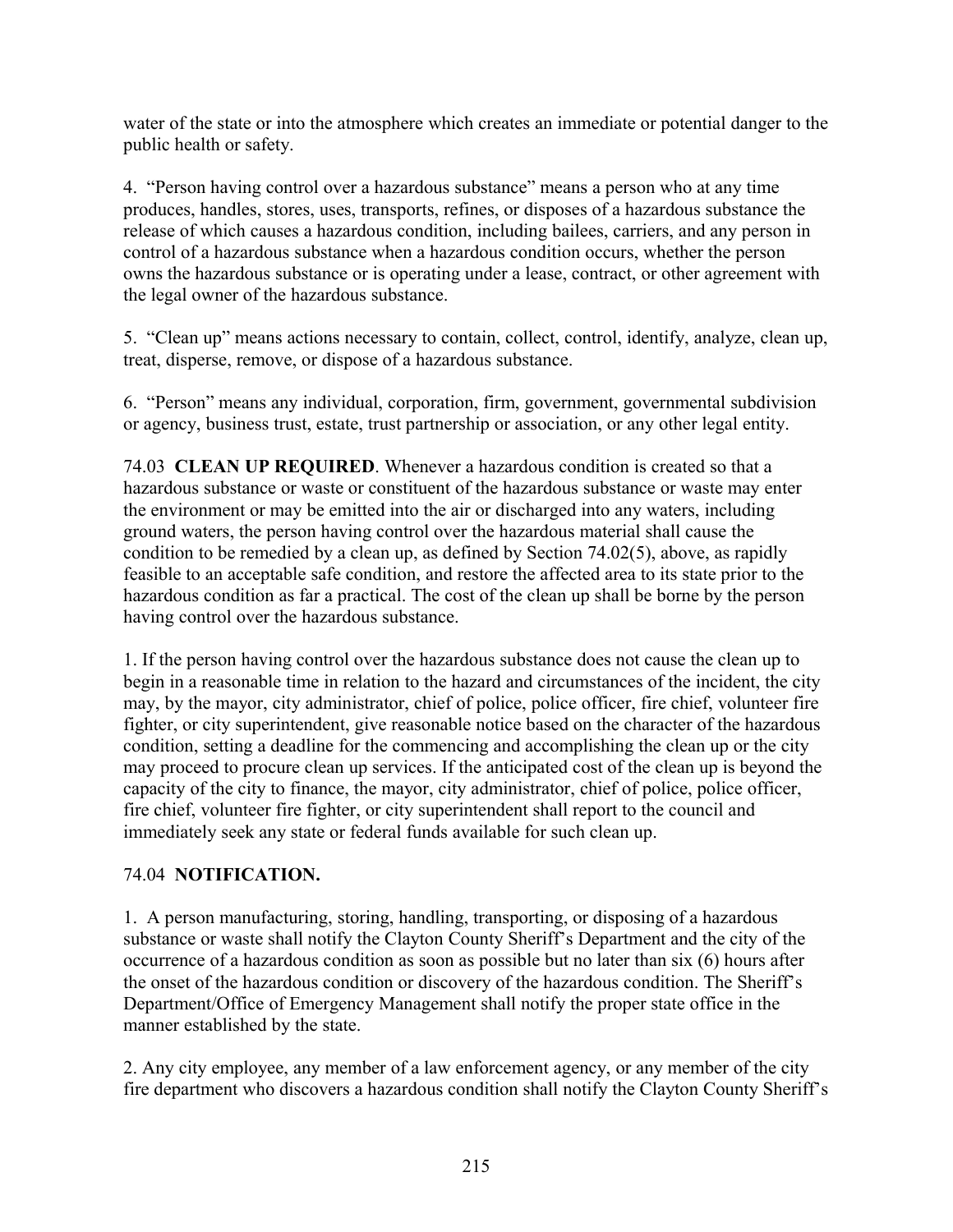Department and the city immediately. The Sheriff's Department/County Office of Emergency Management shall notify the proper state office in the manner established by the state.

74.05 **POLICE AUTHORITY**. If the circumstances reasonably so require, the Clayton County Sheriff's Department, County Office of Emergency Management, the city or their representative may:

1. Evacuate persons, even from their homes, to area away from the hazardous condition.

2. May establish parameters or other boundaries at or near a hazardous condition and limit access to the site of the hazardous condition for a reasonable period of time. No person shall disobey an order of any state, county or city law enforcement officer issued under this section.

74.06 **CITY LIABILITY**. The city shall not be liable to any person for claims of damage, injuries or loses resulting from any hazardous conditions unless the city is the person in control over the hazardous substance as defined in Section 74.02(4).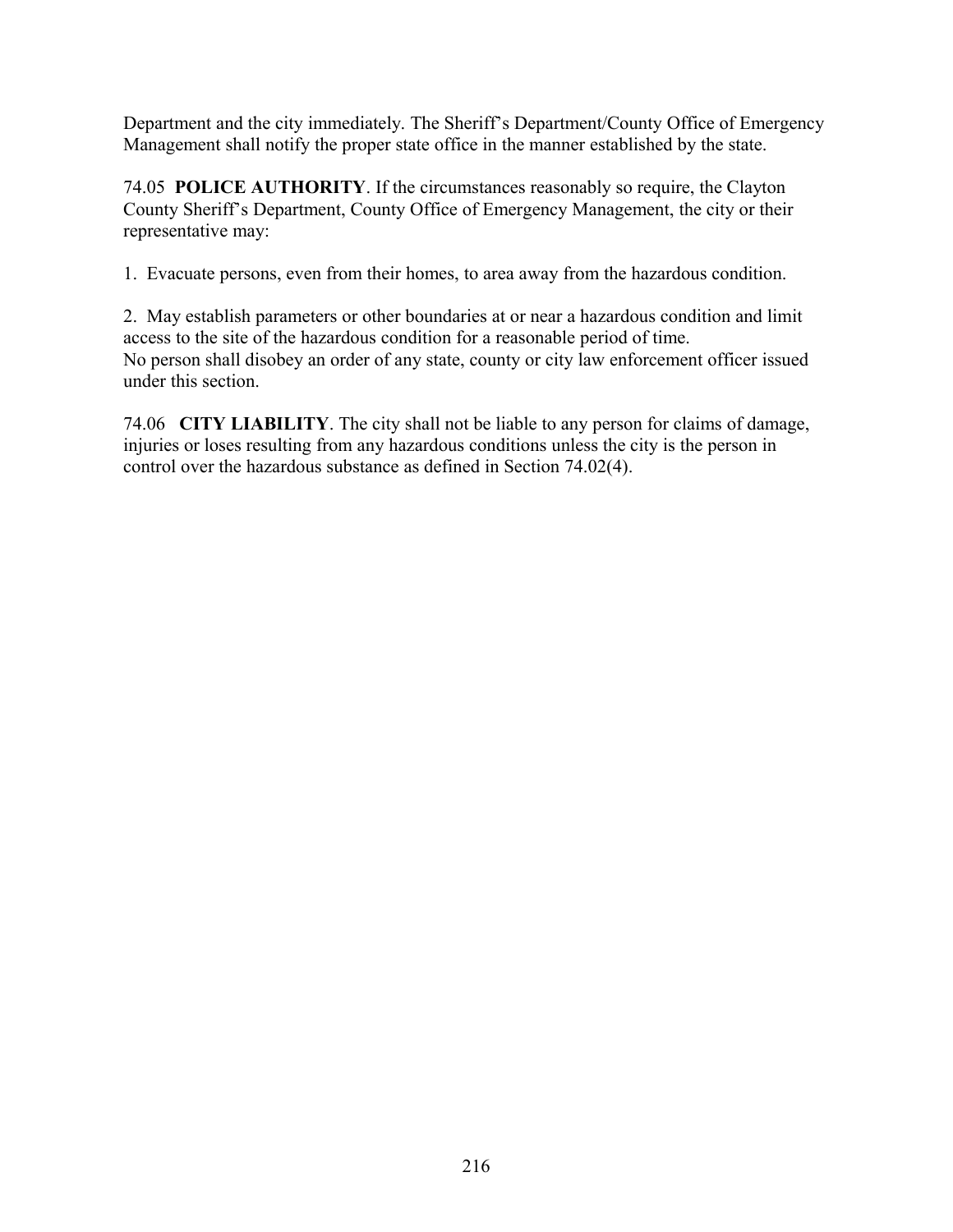## TITLE VI - COMMUNITY DEVELOPMENT AND ENVIRONMENT CHAPTER 6 – TAX EXEMPTIONS

### ARTICLE 75 INDUSTRIAL PROPERTY IMPROVEMENT TAX EXEMPTIONS

75.01 **PURPOSE**. The purpose of this chapter is to provide for a partial exemption from property taxation for the actual value added to industrial real estate by new construction of industrial real estate and the acquisition of or new improvement to machinery and equipment assessed as real estate pursuant to Section 427B.1, of the Code of Iowa, as amended.

### 75.02 **DEFINITIONS:**

a. "Actual value added" means the actual value added as of the first year for which the exemption is received, except the actual value added by improvements to machinery and equipment means the actual value as determined by the assessor as of January first of each year for which the exemption is received.

b. "New construction" means new buildings and structures and includes new buildings and structures which are constructed as additions to existing buildings and structures. New construction does not include reconstruction of an existing building or structure which does not constitute complete replacement of an existing building or structure or refitting of an existing building or structure, unless the reconstruction of an existing building or structure is required due to economic obsolescence and the reconstruction is necessary to implement recognized industry standards for the manufacturing and processing of specific products and the reconstruction is required for the owner of the building or the structure to continue to competitively manufacture or process those products which determination shall receive prior approval from the city council upon recommendation of the Iowa Development Commission. New construction does not include the rezoning of or the acquisition of undeveloped real property.

c. " New machinery and equipment." The exemption shall also apply to new machinery and equipment assessed as real estate pursuant to Section 427B.1 of the Iowa Code, unless the machinery or equipment is part of the normal replacement or operating process to maintain or expand existing operational status.

## 75.03 **AMOUNT OF EXEMPTION.**

a. The actual value added to industrial real estate for the reasons specified in Section 75.02 is eligible to receive a partial exemption of taxation for a period of five (5) years. The amount of actual value added which is eligible to be exempt for taxation shall be as follows:

1. For the first tax year, seventy-five per cent (75%).

2. For the second tax year, sixty percent (60%).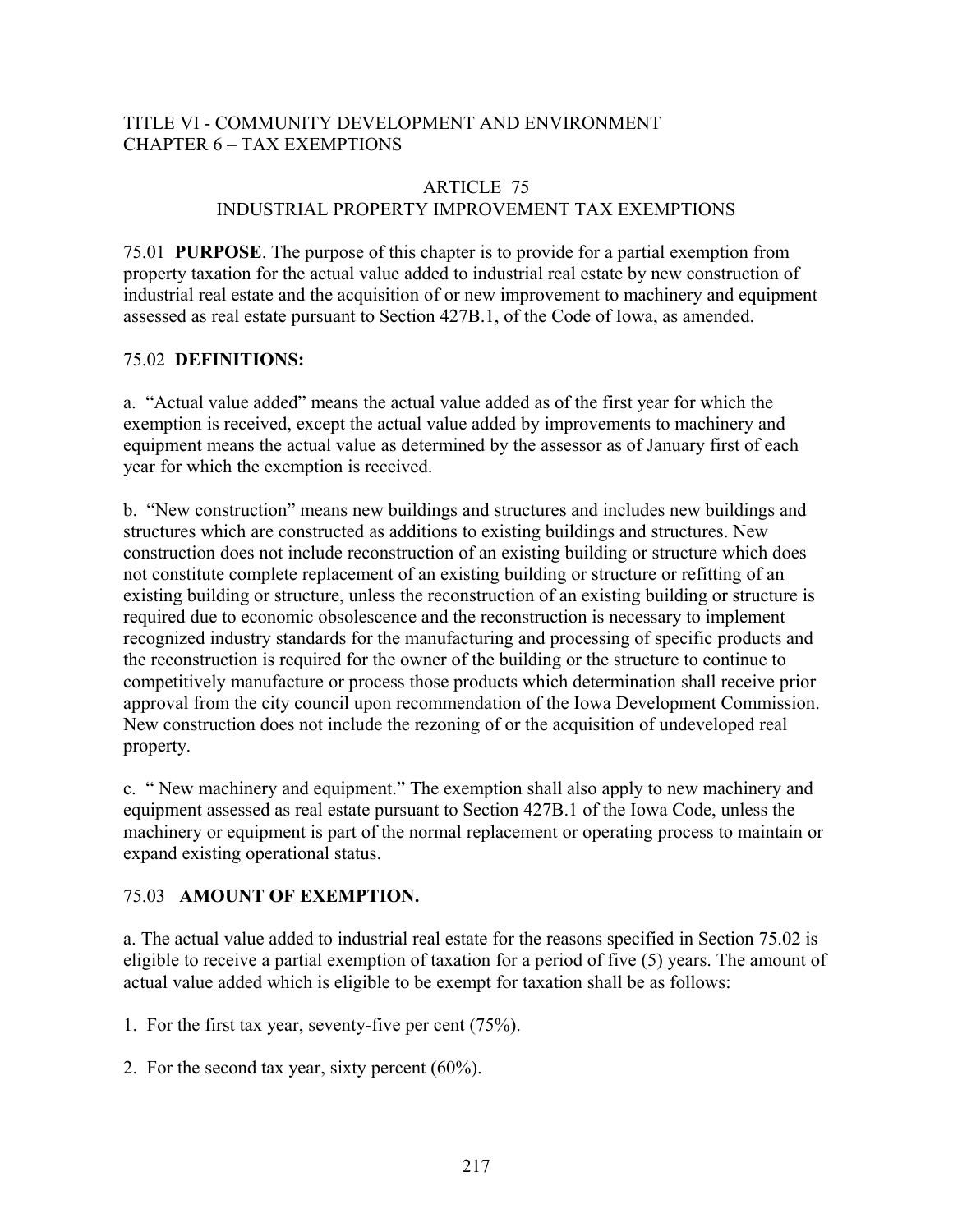- 3. For the third tax year, forty-five percent (45%).
- 4. For the fourth tax year, thirty percent (30%).
- 5. For the fifth tax year, fifteen percent (15%).

b. However, the granting of the exemption under this section for new construction constituting complete replacement of an existing building or structure shall not result in the assessed value of the industrial real estate being reduced below the assessed value of the industrial real estate before the start of the new construction added.

75.04 **APPLICATION FOR EXEMPTION**. An application for exemption shall be filed for each project resulting in actual value added for which an exemption is claimed. The application for exemption shall be filed by the owner of the property with the local assessor by February 1 of the assessment year in which the value added is first assessed for taxation. Applications for exemption shall be made on forms prescribed by the director of revenue and shall contain information pertaining to the nature of the improvement, its cost, and other information deemed necessary by the director of revenue.

75.05 **PRIOR APPROVAL**. A person may submit a proposal to the city council to receive prior approval for eligibility for a tax exemption for new construction. The city council, by ordinance, may give its prior approval of tax exemption for new construction if the new construction is in conformance with the zoning plans for the city. The prior approval shall also be subject to the hearing requirements of Section 363.3 of the Code of Iowa, 2013. Such prior approval shall not entitle the owner to exemption from taxation until the new construction has been completed and found to be qualified real estate. However, if the tax exemption for new construction is not approved, the person may submit an amended proposal to the city council to approve or reject.

75.06 **REPEAL OF EXEMPTION**. When, in the opinion of the city council, continuation of the exemption granted by this chapter ceases to be of benefit to the city, the city council may repeal this chapter, but all existing exemptions shall continue until their expiration.

75.07 **INELIGIBILITY FOR EXEMPTION**. A property tax exemption under this chapter shall not be granted if the property for which the exemption is claimed has received any other property tax exemption authorized by law.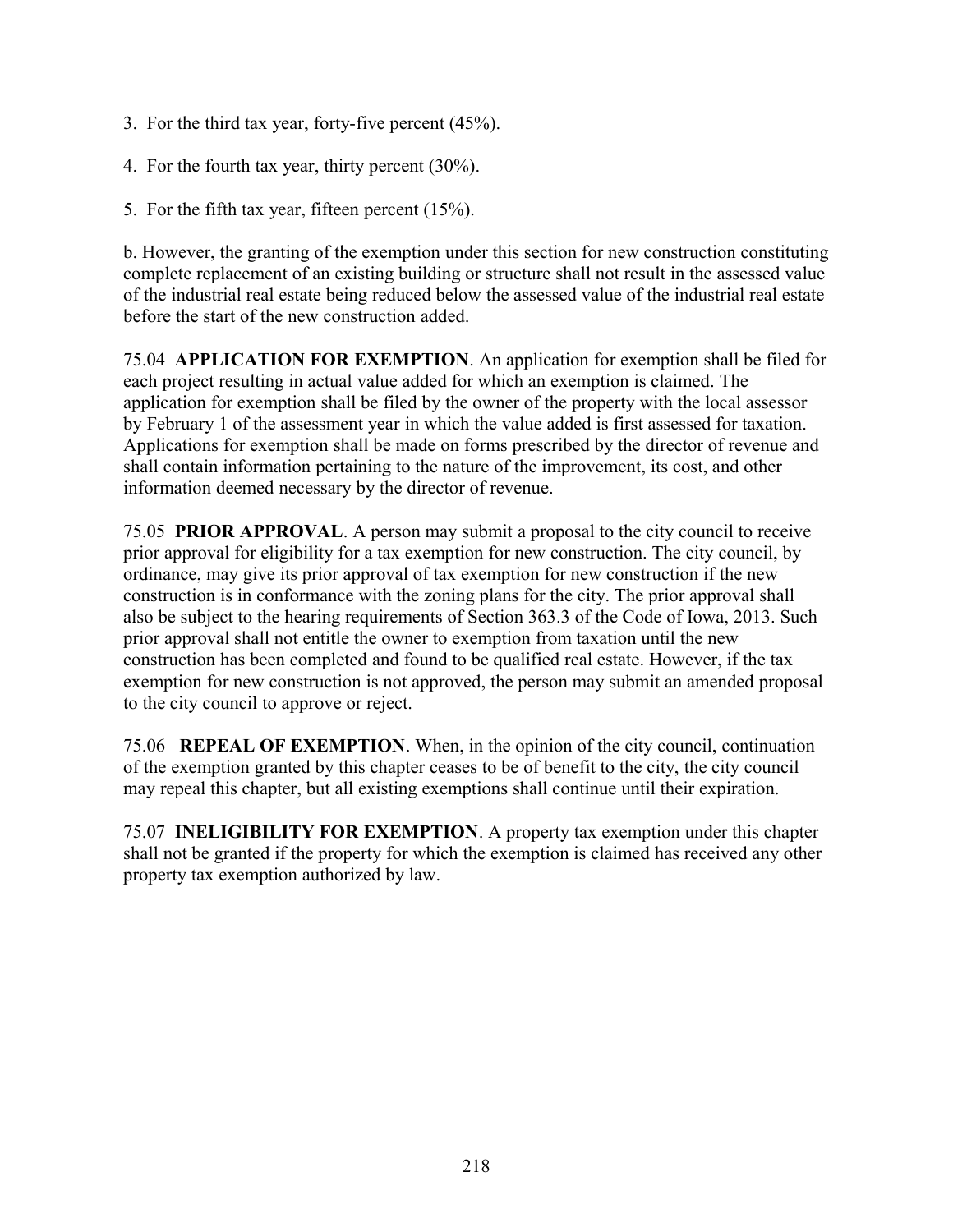### TITLE VII - SOCIAL AND ECONOMIC WELL BEING CHAPTER 1 - REGULATION OF BUSINESS AND VOCATIONS

### ARTICLE 76 PEDDLERS, SOLICITORS AND TRANSIENT MERCHANTS

76.01 **PURPOSE**. The purpose of this chapter is to protect residents of the city against fraud, unfair competition, and intrusion into the privacy of their homes by licensing and regulating peddlers, solicitors and transient merchants.

(Easterly v. Incorporated Town of Irwin, 99 Iowa 694, 68 N.W. 919 (1896))

76.02 **DEFINITION**S. For use in this chapter the following terms are defined:

 (Town of Scranton v. Henson, 151 Iowa 221, 130 N.W. 1079 (1911); Davenport. Rice, 75 Iowa 74, 39 N.W. 191 (1888); 68 Iowa 678 (1886))

1. "Peddler": shall mean any person carrying goods or merchandise who sells or offers for sale for immediate delivery such goods or merchandise from house to house or upon public street.

2. "Solicitor": shall mean any person who solicits or attempts to solicit from house-to-house or upon the public street an order for goods, subscriptions or merchandise to be delivered at a future date.

3. "Transient merchant": shall mean any person, firm or corporation who engages in temporary or itinerant merchandising business and in the course of such business hires, leases or occupies any building or structure what-so-ever. Temporary association with a local merchant, dealer, trader or auctioneer, or conduct of such transient business in connection with, as a part of, or in the name of any local merchant, dealer, trader or auctioneer shall not exempt any person, firm or corporation from being considered a transient merchant.

76.03 **LICENSE REQUIRED**. Any person engaging in peddling, soliciting or in the business of a transient merchant in this city without first obtaining a license as herein provided shall be in violation of this chapter.

(Easterly v. Incorporated Town of Irwin, 99 Iowa 694, 68 N.W. 919 (1896))

76.04 **LICENSE EXEMPTIONS**. The following are excluded from the application of this chapter:

(State of Iowa v. Garbroski,111 Iowa, 496, 82 N.W. 959 (1900)

1. Newspaper deliverers.

2. Members of local Boy Scout, Girl Scout, Campfire Girls, 4-H Clubs, Future Farmers of America, and similar organizations.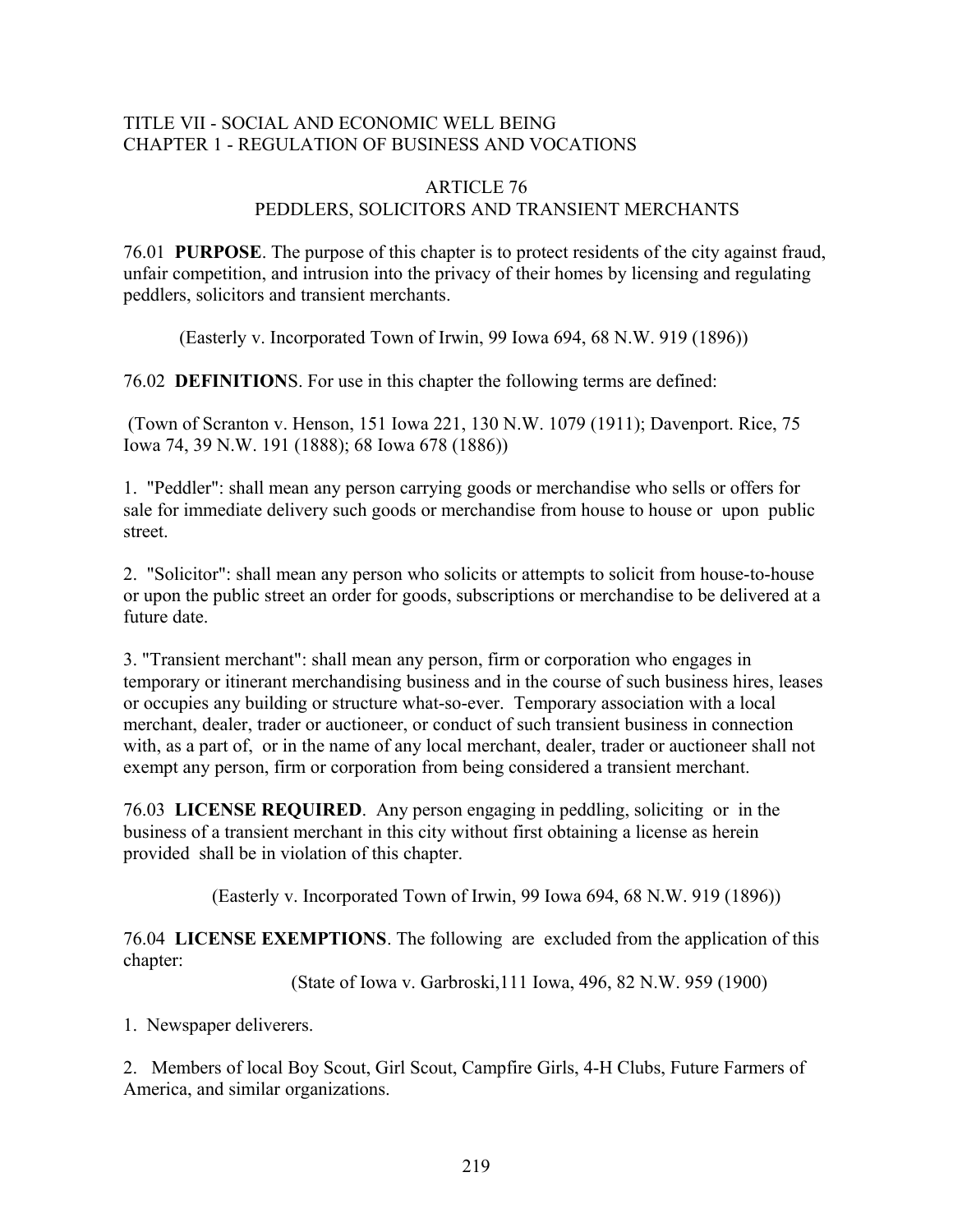3. Farmers who offer for sale products of their own raising.

4. Students representing the Starmont Community School District conducting projects sponsored by organizations recognized by the school.

5. Milk delivery men who only incidentally solicit additional business or make special sales.

6. Persons customarily calling on businesses or institutions for the purpose of selling products for resale or institutional use.

# 76.05 **RELIGIOUS AND CHARITABLE ORGANIZATIONS**. Authorized

representatives of religious and charitable organizations desiring to solicit money or to distribute literature shall be exempt from the operation of Section 6 through Section 10 of this chapter. All such organizations shall be required to submit in writing to the city administrator the name and purpose of the cause for which such activities are sought, names and addresses of the officers and directors of the organization, the period during which such activities are to be carried on, and whether any commissions, fees or wages are to be charged by the solicitor for his/her efforts and the amount thereof. If the city administrator shall find that the organization is a bona fide charity or religious organization he or she shall issue, free of charge, a license containing the above information to the applicant. Local religious and charitable organizations are exempt from all requirements under this Article. "Local" means any religious or charitable organization having a congregation, parish, or chapter located in Strawberry Point.

76.06 **APPLICATION FOR LICENSE**. An application in writing shall be filed with the city administrator for a license under this ordinance. Such application shall set forth the applicant's name, permanent and local address, business address if any, physical description, recent photograph, right thumb print and if a peddler, a certificate signed by the health officer or other local physician that the applicant is in good health and free from any contagious diseases. The application shall also set forth the applicant's employer if any, and the employer's address, the nature of the applicant's business, the last three places of such business and the length of time sought to be covered by the license. An application fee of \$20.00 shall be paid at the time of filing such application to cover the cost of investigating the facts stated therein.

76.07 **BOND REQUIRED**. Before a license under this chapter shall be issued, each principal shall post a bond, by a surety company authorized to engage in the business of insuring the fidelity of others in Iowa, in the amount of \$1,000.00 with the city administrator to the effect that the registrant and the surety shall contest to the forfeiture of the principal sum of the bond or such part thereof as may be necessary:

1) to indemnify the town for any penalties or costs occasioned by the enforcement of this chapter and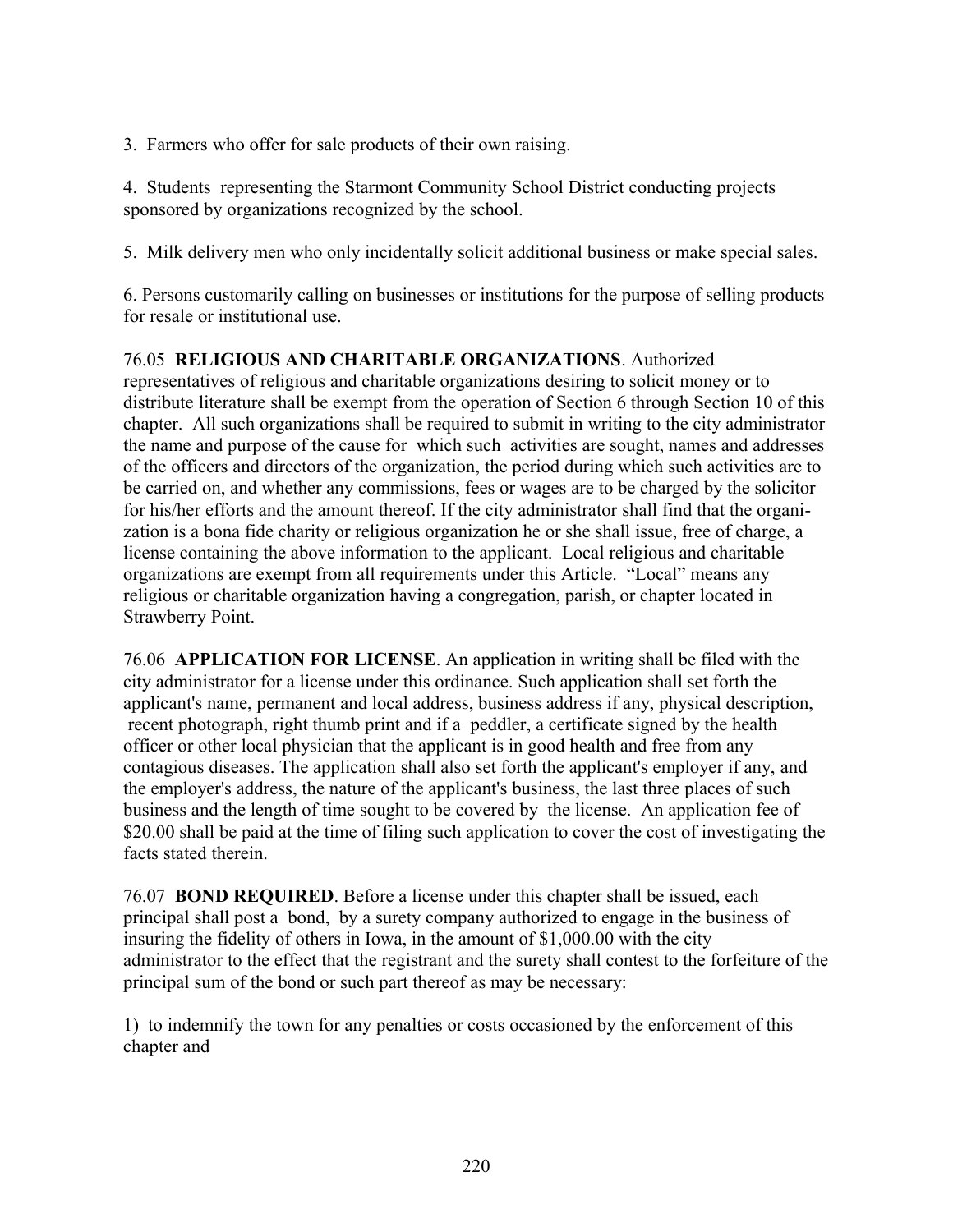2) to make payment of any judgment rendered against the registrant as a result of a claim or litigation arising out of or in connection with such registrant's peddling or solicitation.

Said bond shall not be retired until after a lapse of one year from the expiration of the license which it covers.

76.08 **AGENT FOR SERVICE OF PROCESS**. Before the license is issued the applicant shall first sign an appointment naming the city administrator as agent of the licensee for service of process in the event of claim or litigation against such registrant arising out of or in connection with any peddling or solicitation.

76.09 **LICENSE FEES**. The following fees shall be paid to the clerk prior to the issuance of any license.

1. "Solicitors". In addition to the application fee for each person actually soliciting (principal or agent), a fee for the principal of \$35.00 per year.

| 2. "Peddlers or Transient Merchants": |          |
|---------------------------------------|----------|
| For one day                           | \$75.00  |
| For one week (or part thereof)        | \$175.00 |
| For up to six month                   | \$300.00 |
| For one year or major part thereof    | \$500.00 |

76.10 **LICENSE ISSUED**. If the city administrator finds the application is completed in conformance with section 6 of this chapter and the facts stated therein are found to be correct, the required bond is posted and the license fee paid, a license shall be issued immediately.

76.11 **DISPLAY OF LICENSE**. Each solicitor or peddler shall at all times while doing business in this city keep in his/her possession the license provided for in Section 76.10, and shall, upon the request of prospective customers, or law enforcement officers, exhibit the license as evidence that the person has complied with all requirements of this chapter. Each transient merchant shall display publicly his/her license in his/her place of business.

76.12 **LICENSE NOT TRANSFERABLE**. Licenses issued under the provisions of this chapter are not transferable in any situation and are to be applicable only to the person filing the application.

76.13 **TIME RESTRICTION**. All peddler's and solicitor's licenses shall be in force and effect only between the hours of 8:00 o'clock a.m. to 6:00 o'clock p.m.

76.14 **REVOCATION OF LICENSE**. After notice and hearing, the city administrator may revoke any license issued under this chapter for the following reasons:

1. Fraudulent Statements. The licensee has made fraudulent statements in his application for the license or in the conduct of his business.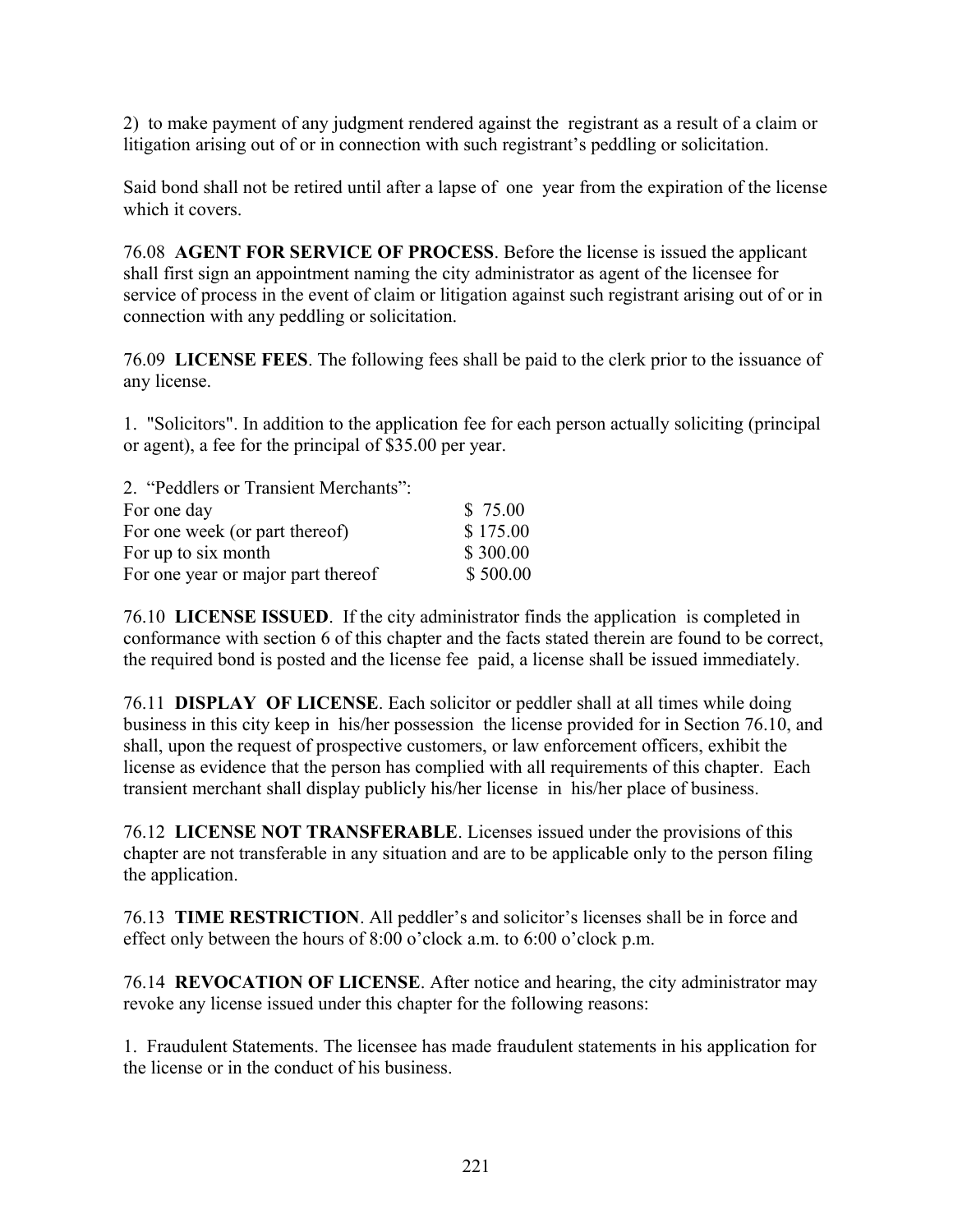2. Violation of Law. The licensee had violated this chapter or had otherwise conducted his/her business in an unlawful manner.

3. Endangered Public Welfare, Health or Safety. The licensee has conducted his/her business in such manner as to endanger the public health, welfare, safety, order or morals.

76.15 **NOTICE**. The license holder and the surety on the bond shall be served with written notice containing particulars of the complaints against the licensee, the city code sections or state statutes allegedly violated , and the date, time and place for hearing on the matter.

76.16 **HEARING.** The city administrator shall conduct a hearing at which both the licensee and any complainants shall be present to determine the truth of the facts alleged in the complaint and notice. Should the licensee, or an authorized representative fail to appear without good cause, the city administrator may proceed to a determination on the complaint.

76.17 **RECORD AND DETERMINATION**. The city administrator shall make and record findings of fact and conclusions of law and shall revoke a license only when upon review of the entire record, clear and convincing evidence of substantial violation of this chapter or state law is found.

76.18 **APPEAL**. If the city administrator revokes, or refuses to issue a license, the city administrator shall make a part of the record the reasons therefore. The licensee or the applicant shall have a right to a hearing before the council at its next regular meeting. The council may reverse, modify or affirm the decision of the city administrator by a majority vote of the council members present and the city administrator shall carry out the decision of the council.

(Constitution of Iowa, Article I, Sec. 9)

76.19 **EFFECT OF REVOCATION**. Revocation of any license shall bar the licensee from being eligible for any license under this chapter for a period of one (1) year from the date of the revocation.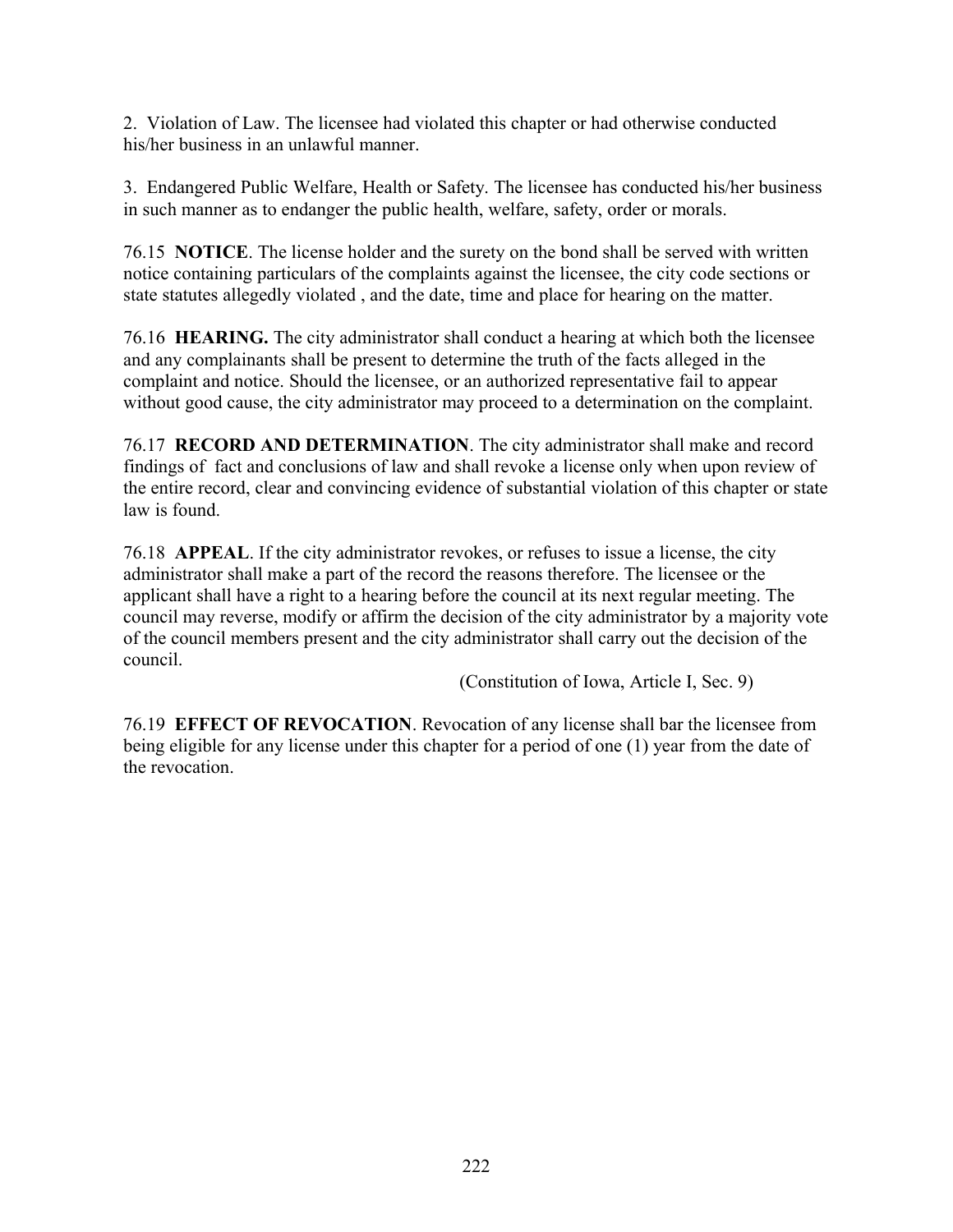## TITLE VII - SOCIAL AND ECONOMIC WELL BEING CHAPTER 1 - REGULATION OF BUSINESS AND VOCATIONS

### ARTICLE 77 HOUSE MOVERS

77.01 **PURPOSE**. The purpose of this chapter is to protect and preserve the public safety and well-being by licensing and regulating house and building movers.

77.02. **HOUSE MOVER DEFINED**. A "house mover" shall mean any person who undertakes to move a building or similar structure upon, or across the public streets, alleys, walks or property, using skids, jacks, dollies or any method other than a properly licensed motor vehicle.

77.03 **LICENSE REQUIRED**. It shall be unlawful for any person to engage in the activity of house mover as herein defined without a valid license from the city for each house, building or similar structure to be moved.

77.04 **APPLICATION**. Application for a house mover's license shall be made in writing to the city administrator on forms furnished by the city administrator. The application shall include:

1. Name and Address. The applicant's full name and address and, if a corporation, the names and addresses of it's principal officers.

2. Building Location. An accurate description of the present location and future site of the building or similar structure to be moved.

3. Routing Plan. A routing plan approved by the police chief, city superintendent and public utility officials. The route approved shall be the shortest route compatible with the greatest public convenience and safety.

77.05 **BOND REQUIRED**. The applicant shall post a penal bond with the city clerk in the sum of Two Hundred Fifty Thousand Dollars (\$250,000.00) issued by a surety company authorized to issue bonds in the State of Iowa. The bond shall guarantee the licensee's payment for any damage done to the city or public property, and payment of all costs incurred by the city in the course of the moving of the building or structure.

77.06 **INSURANCE REQUIRED**. Each applicant shall also have filed a certificate of insurance indicating that there is being carried public liability insurance in effect for the duration of the license covering the applicant, his/her agents and employees for the following amounts:

Bodily Injury \$500,000.00 per person; \$1,000,000.00 per accident.<br>Property Damage \$1,000,000.00 per accident.  $$1,000,000.00$  per accident.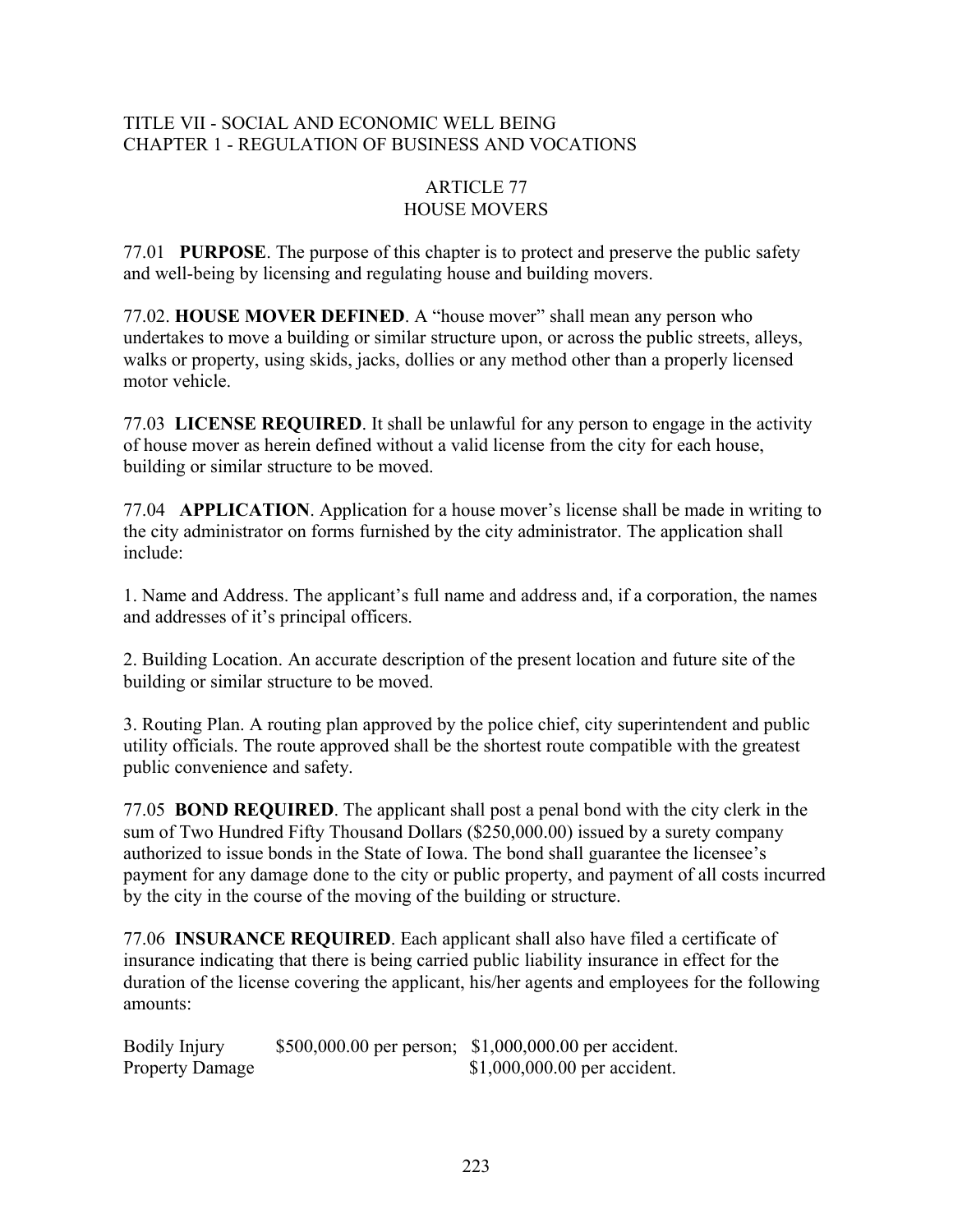77.07 **LICENSE FEE**. A license fee of Two Hundred Dollars (\$200.00) shall be payable at the time of filing the application with the city clerk. A separate license shall be required for each house, building or similar structure to be moved. The applicant shall be responsible to pay to all public utilities, including the city, for lowering or raising wire or cables.

77.08 **LICENSE ISSUED.** Upon completion of the application, filing of bond and insurance certificate, and payment of the required fee, the city administrator shall issue a license.

77.09 **PUBLIC SAFETY**. At all times when a building or similar structure is in motion on any city street, alley, sidewalk or public property, the licensee shall maintain flag people at the closest intersection or other possible channels of traffic to the sides, behind and ahead of the building or structure. At all times when the building or structure is at rest upon any street, alley, sidewalk or public property, the licensee shall maintain adequate warning signs or flares at the intersections or channels of traffic to the sides, ahead and behind the building or structure.

77.10 **TIME LIMIT**. No house mover shall permit or allow a building or similar structure to remain upon any street or other public way for a period of more than twelve (12) hours without having first secured the written approval of the city.

77.11 **REMOVAL BY CITY**. In the event any building or similar structure is found to be in violation of Section 10 of this chapter the city is authorized to remove such building or structure and assess the costs thereof against the license holder and the bond surety.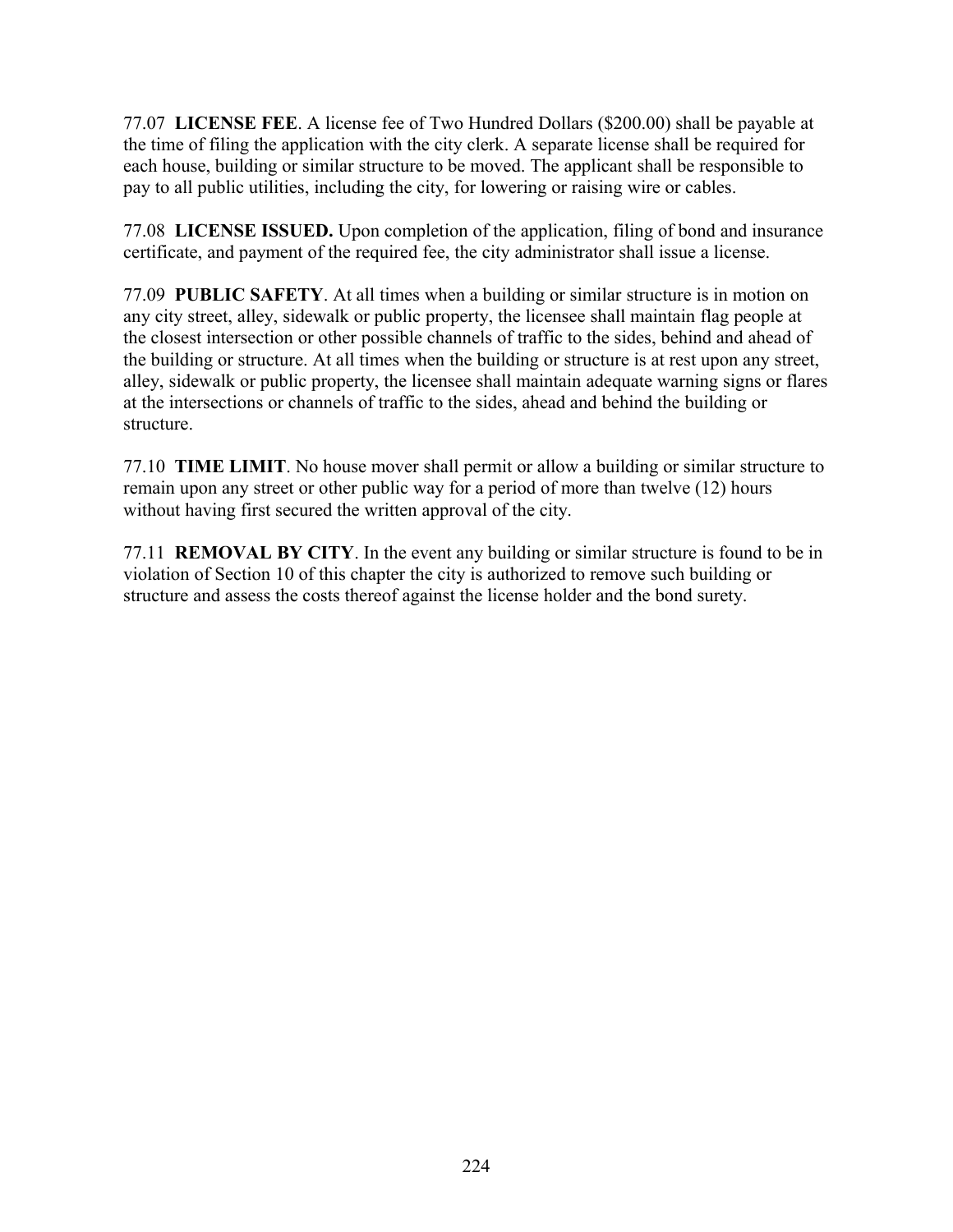## TITLE VII - SOCIAL AND ECONOMIC WELL BEING CHAPTER 2 - TOBACCO

### ARTICLE 78 CIGARETTE PERMITS

78.01 **DEFINITIONS**. For use in this chapter the following terms are defined:

1. "Cigarette": shall mean any roll for smoking made wholly or in part of tobacco, irrespective of size or shape and irrespective of being flavored, adulterated or mixed with other ingredients, where such roll has a wrapper or cover made of paper or any other material. It shall mean cigarette papers, wrappers and tubes. However, this definition shall not be construed to include cigars.

(Code of Iowa, 2013, Sec. 453A.1)

78.02 **PERMIT REQUIRED**. No retailer shall sell, distribute, or solicit the sale of any cigarettes within the city without a valid permit for each place of business. The permit shall be displayed publicly in the place of business so that it can be seen easily by the public. No permit shall be issued to a minor.

78.03 **APPLICATION**. A completed application on forms provided by the State Department of Revenue and accompanied by the fee provided in Section 78.04 shall be filed with the clerk. Original applications must be filed at least five (5) days prior to the regular monthly meeting of the council at which the applicant wishes the application to be considered. Renewal applications shall be filed at least five (5) days prior to the last regular meeting of the council in June. If an application is not timely filed, and a special council meeting is called to act on the application, the costs of such a special meeting shall be paid by the applicant.

(O.A.G., 1922, P. 460, Code of Iowa, 2013, Sec. 453A.13)

78.04 **FEES**. The fee for issuing or renewing a cigarette permit shall be as follows:

(Code of Iowa, 2013, Sec. 453A.13))

| For Permits Issued or Renewed During: | Fee <sup>-</sup> |
|---------------------------------------|------------------|
| July, August, or September            | \$75.00          |
| October, November or December         | \$56.25          |
| January, February or March            | \$37.50          |
| April, May or June                    | \$18.75          |

78.05 **ISSUANCE**. The council shall issue or renew a permit upon a determination that such issuance or renewal will not be detrimental to the public health, safety or morals, and shall certify its action in issuing a permit to the State Department of Revenue.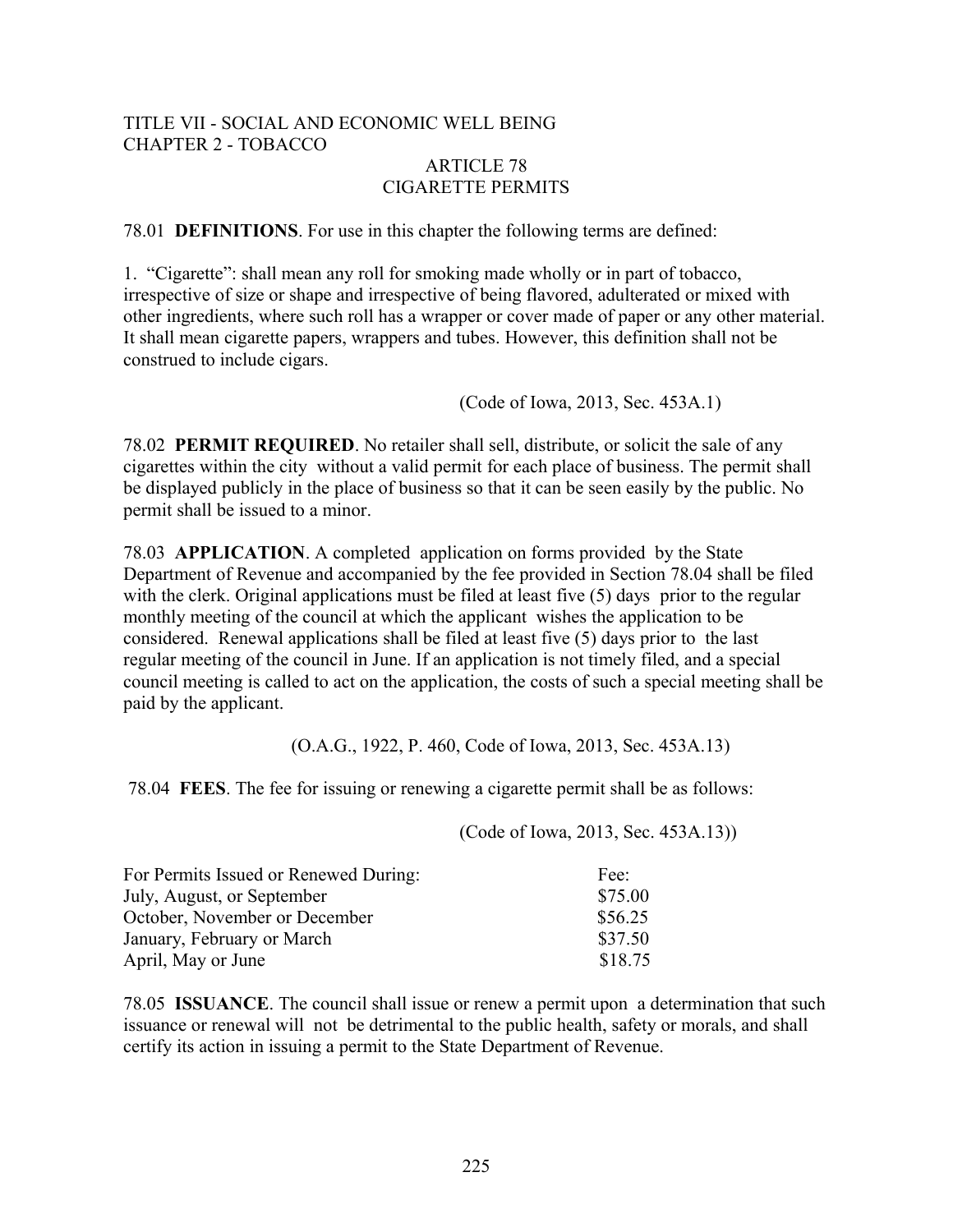78.06 **PERMITS NOT TRANSFERABLE**. A permit shall not be transferable to another place of business or retailer. However, if a retailer who holds a valid permit, changes place of business, the council, if it decides to issue a new permit, shall not charge any additional fee for surrender of the original permit.

78.07 **EXPIRATION**. Permits expire on June 30 of each year.

78.08 **REFUNDS.** A retailer may surrender an unrevoked permit and receive a refund from the city, except during April, May or June, as follows:

(Code of Iowa, 2013, Sec. 453A.13)

| Permits Surrendered During:    | Amount of Refund: |
|--------------------------------|-------------------|
| July, August, or September     | \$56.25           |
| October, November, or December | \$37.50           |
| January, February, or March    | \$18.75           |

78.09 **REVOCATION**. The council, after notice and hearing, shall revoke a permit if it finds the retailer has substantially violated the provisions of this chapter or Chapter 453A, Code of Iowa, 2013, or if grounds exist, that would be sufficient for refusal to issue such a permit. The city administrator shall give five (5) days sufficient written notice to the retailer by mailing a copy of the notice by certified mail to the place of business as it appears on the application for a permit. The notice shall state the contemplated revocation and the time and place at which the licensee may appear and be heard. The hearing shall be held at the regular meeting place of the council.

(Code of Iowa, 2013, Sec. 453A.22; O.A.G., 1932 P.64)

78.10 **RENEWAL AFTER REVOCATION**. Upon revocation, no new permit shall be issued to the retailer, or for the place of business, for one year from the date of revocation unless good cause to the contrary is shown to the council.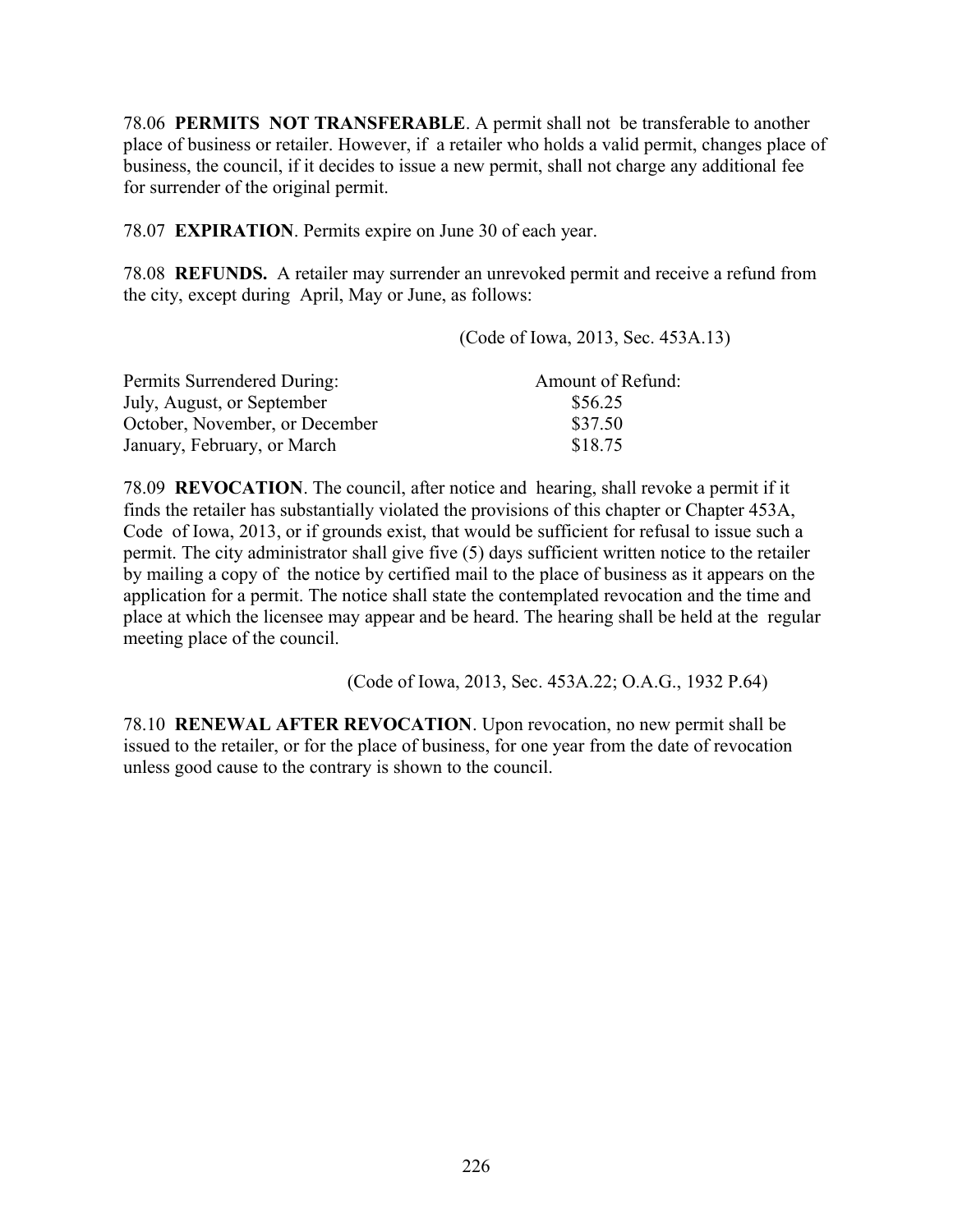### TITLE VII - SOCIAL AND ECONOMIC WELL BEING CHAPTER 3 - FRANCHISES

### ARTICLE 79 NATURAL GAS FRANCHISE

79.01 **FRANCHISE GRANTED**. The City of Strawberry Point, Iowa, (hereinafter referred to as "Grantor") hereby grants a non-exclusive franchise to Aquila Networks , a Delaware corporation, (hereinafter called "Grantee"), its lessees, successors and assigns. Grantee is hereby granted the right, privilege, franchise, permission and authority to lay, construct, install, maintain, operate and extend in, along, over or across the present and future streets, alleys, avenues, bridges, public rights-of-way and public places as are now within the present or future limits of said Grantor, a natural gas distribution system and all facilities necessary for the purpose of supplying natural gas or processed gas for all purposes to the inhabitants of said Grantor and consumers in the vicinity thereof, and for the distribution of natural gas from or through said Grantor to points beyond the limits thereof. Such facilities shall include, but not be limited to, all mains, services, pipes, conduits and appliances necessary or convenient for transmitting, transporting, distributing and supplying natural gas for all purposes for which it may be used, and to do all other things necessary and proper in providing natural gas service to the inhabitants of Grantor and in carrying on such business.

79.02 **TERM**. The rights and privileges granted by this Ordinance shall remain in effect for a period of twenty-five (25) years from the effective date of this Ordinance hereof subject to cancellation at the end of the tenth  $(10<sup>th</sup>)$  year. Grantor, through its Clerk, shall notify Grantee in writing at least one hundred and eighty (180) days before the expiration of the initial term that Grantor, desires not to renew the franchise.

79.03 **GOVERNING RULES AND REGULATIONS.** This Ordinance is granted subject to all conditions, limitations and immunities now provided for, or as hereafter amended, and applicable to the operations of a public utility by State or Federal law. The rates to be charged by Grantee for service within the present or future corporate limits of Grantor and the rules and regulations regarding the character, quality and standards of service to be furnished by Grantee shall be under the jurisdiction and control of such regulatory body or bodies as may, from time to time, be vested by law with authority and jurisdiction over the rates, regulations and quality and standards of service to be supplied by Grantee. Provided however, should any judicial, regulatory or legislative body, having proper jurisdiction, take any action that precludes Grantee from recovering from its customers any cost associated with services provided hereunder, then Grantee and Grantor shall renegotiate the terms of this Ordinance in accordance with the action taken, so as to allow Grantee to be made whole economically. In determining the rights and duties of the Grantee, the terms of this franchise Ordinance shall take precedence over any conflicting terms or requirements contained in any other Ordinance enacted by the Grantor.

If an energy supplier is unable to furnish an adequate supply of energy due to an emergency, an order or decision of the public regulatory body, or other acts beyond the control of the Grantee, then the Grantee shall have the right and authority to adopt reasonable rules and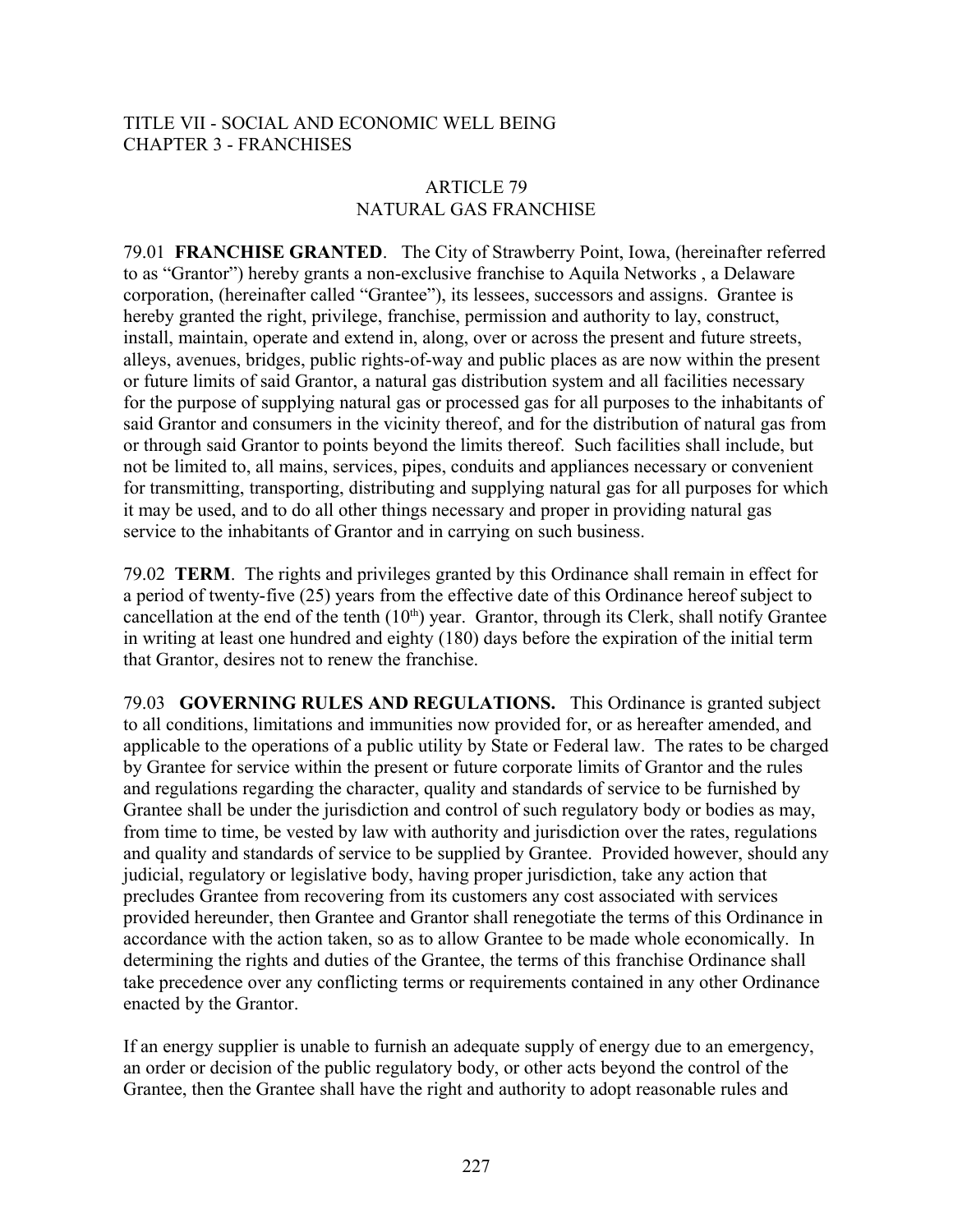regulations limiting, curtailing or allocating extensions of service or supply of energy to any customers or prospective customers, and withholding the supply of energy to new customers, provided that such rules and regulations shall be uniform as applied to each class of customers or prospective customers, and shall be non-discriminatory as between communities receiving service from the Grantee.

79.4 **FRANCHISE FEE**. In exchange for the franchise granted herein, the Company shall collect from its gas customers located within the corporate limits of the City (but not from the City) and pay to the City an amount equal to two percent (2.0%) of gross receipts the Company derives from the sale, distribution or transportation of gas delivered within the present or future limits of the City. Gross receipts as used herein are revenues received from the sale, distribution or transportation of gas, after adjustment for the net write-off of uncollectible accounts and corrections of bills theretofore rendered. The amount paid by the Company shall be in lieu of, and the Company shall be exempt from, all other fees, charges, taxes or assessments which the City may impose for the privilege of doing business within the City, including without limitation excise taxes, occupation taxes, licensing fees, or right-ofway permit fees, and in the event the City imposes any such fee, charge, tax or assessment, the payment to be made by the Company in accordance with this section shall be reduced in an amount equal to any such fee, charge, tax or assessment imposed upon the Company. Ad valoren property taxes imposed generally upon all real and personal property within the City shall not be deemed to affect Company's obligations under this section.

The Company shall report and pay any amount payable under this section on a monthly basis. Such payment shall be made no more than thirty (30) days following the close of the period for which payment is due. Initial and final payments shall be prorated for the portions of the periods at the beginning and end of the term of this ordinance.

The Company shall list the franchise fee collected from customers as a separate item on bills for utility service issued to its customers. If at any time the Iowa Utility Board or other authority having proper jurisdiction prohibits such recovery, the Company will no longer be obligated to collect and pay the franchise fee. In addition, the Company may reduce the franchise payable for gas delivered to a specific customer when such reduction is required to attract or retain the business of that customer.

If at any time the Iowa Utility Board or other authority having proper jurisdiction allows the Company to choose whether to collect the franchise fee from its customers, the Company will nevertheless continue to collect the franchise fee and may pay same to the City, as provided for herein.

The City shall provide copies of annexation ordinances to the Company on a timely basis to ensure appropriate franchise fee collection from customers within the City's corporate limits. The Company's obligation to collect and pay the franchise fee from customers within an annexed area shall not commence until the later of: (a) sixty (60) days after the Company's receipt of the annexation ordinance pertaining to such area; or (b) such time as is reasonably necessary for the Company to identify the customers in the annexed area obligated to pay the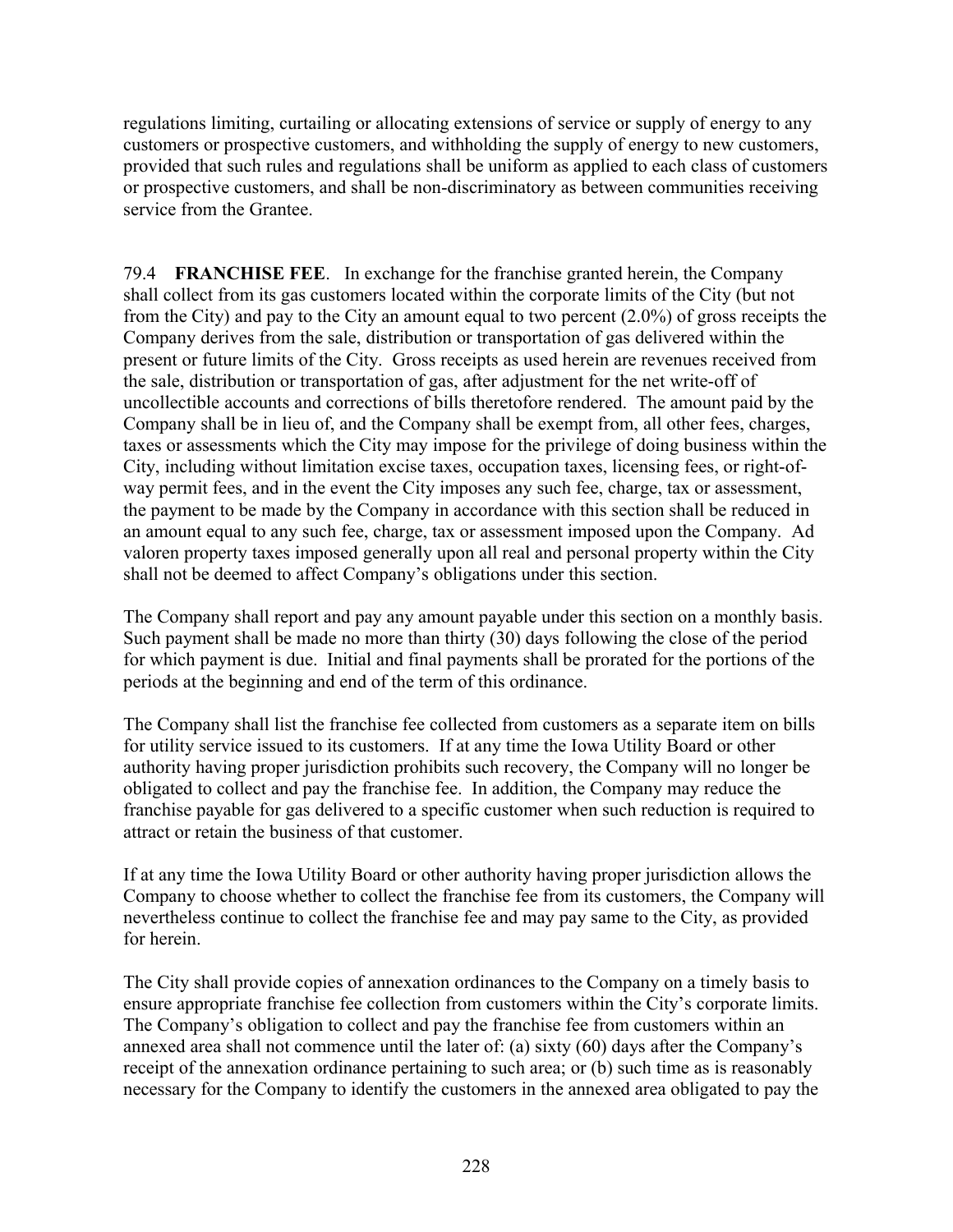franchise fee. The City shall have access to and the right to examine, during normal business hours, such of the Company's book, receipts, files, records and documents as is necessary to verify the accuracy of payments due hereunder. If it is determined that a mistake was made in the payment of any franchise fee required hereunder, such mistake shall be corrected promptly upon discovery, such that any under-payment by the Company shall be paid within thirty (30) days of recalculation of the amount due, and any over-payment by the Company shall be deducted from the next payment of such franchise fee due by the Company to the City. Upon giving sixty (60) days notice to the Company, the City may change the amount of the franchise fee to be collected from the Company's customers; provided, however, that: (a) the City shall not increase the franchise fee more than four (4) times during the initial and any renewal term of the franchise; and (b) the City shall not increase the franchise fee to more than five percent (5%) of gross receipts the Company derives from the sale, distribution or transportation of gas delivered within the present or future limits of the City.

79.05 **CONSTRUCTION AND MAINTENANCE OF COMPANY FACILITIES**. Any pavements, sidewalks or curbing taken up and any and all excavations made shall be done in such a manner as to cause only such inconvenience to the inhabitants of Grantor to the general public as is reasonably necessary; and repairs and replacements shall be made promptly by Grantee, leaving such properties in as good as condition as existed immediately prior to excavation.

Grantee agrees that for the term of this grant, it will maintain facilities and equipment sufficient to meet the current and future energy requirements of Grantor, its inhabitants and industries. While maintaining its facilities and equipment , Grantee shall obtain permits as required by ordinance, except that in emergency situations, Grantee shall take immediate unilateral actions as it determines are necessary to protect the public health, safety, and welfare; in which case, Grantee shall notify Grantor as soon as reasonably possible.

Grantor will give Grantee reasonable notice of plans for street improvements where paving or resurfacing of a permanent nature is involved that affect Grantee's facilities. The notice shall contain the nature and character of the improvements, the rights-of-way upon which the improvements are to be made, the extent of the improvements and the time when the Grantor will start the work, and, if more than one right-of-way is involved, the order in which this work is to proceed. The notice shall be given to the Grantee a sufficient length of time, considering seasonable working conditions, in advance of the actual commencement of the work to permit the Grantee to make any additions, alterations, or repairs to its facilities.

79.06 **EXTENSION OF COMPANY FACILITIES**. Upon receipt and acceptance of a valid application for service, Grantee shall, subject to its own economic feasibility criteria, make reasonable extensions of its distribution facilities to serve customers located within the current or future corporate limits of Grantor.

79.07 **RELOCATION OF COMPANY FACILITIES.** If Grantor elects to change the grade of or otherwise alter any street, alley, avenue, bridge, public right-of-way or public place for a public purpose, Grantee, upon reasonable notice from Grantor, shall remove and relocate its facilities or equipment situated in the public rights-of-way, if such removal is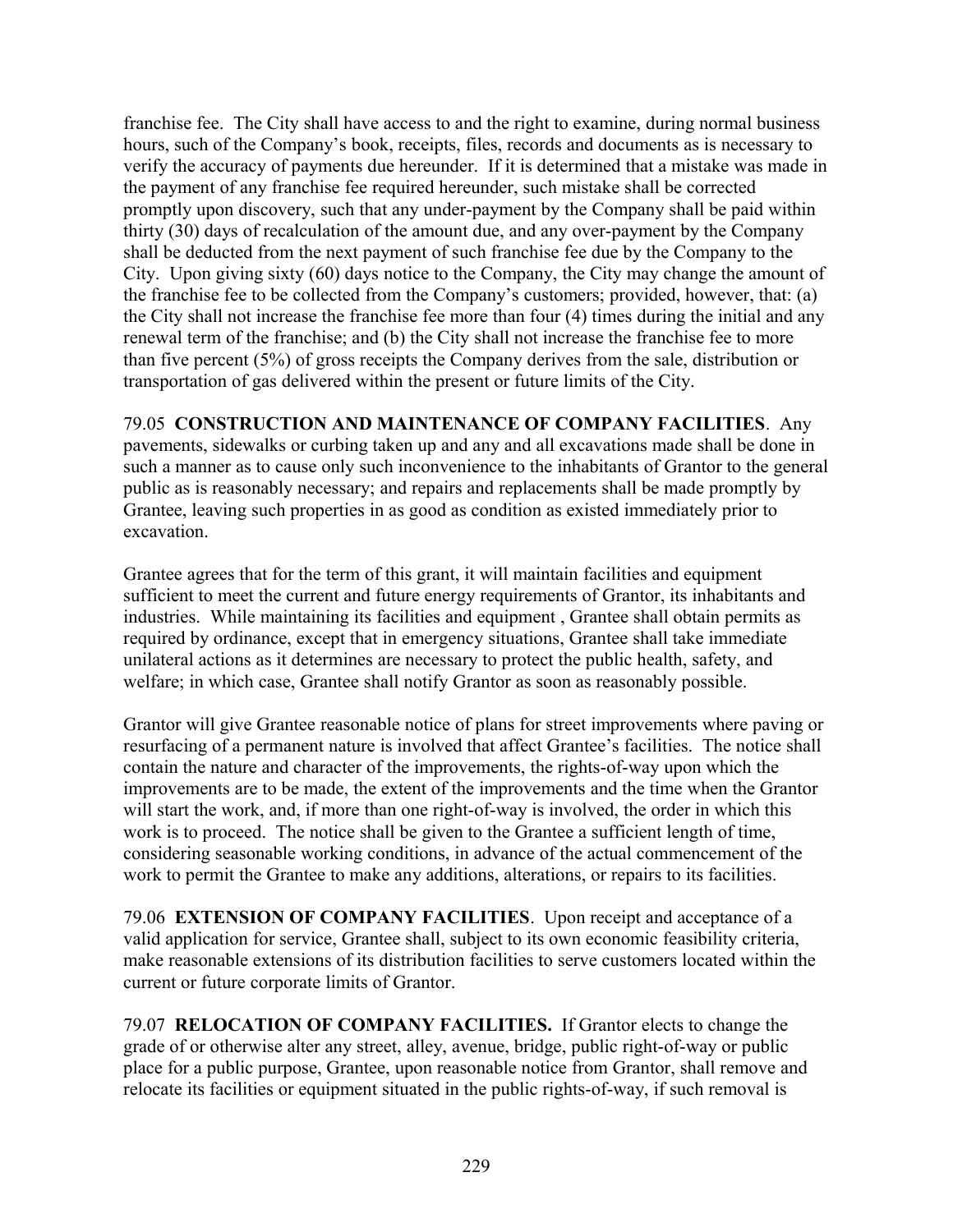necessary to prevent interference and not merely for the convenience of the Grantor, at the cost and expense of Grantee. If Grantor orders or requests Grantee to relocate its facilities or equipment for the primary benefit of a commercial or private project, or as a result of the initial request of a commercial or private developer or other non-public entity, and such removal is necessary to prevent interference and not merely for the convenience of the Grantor or other right-of-way user, Grantee shall receive payment for the cost of such relocation as a precondition to relocating its facilities or equipment. Grantor shall consider reasonable alternatives in designing its public works projects so as not arbitrarily to cause Grantee unreasonable additional expense in exercising its authority under this section. Grantor shall also provide a reasonable alternative location for Grantee's facilities. Grantor shall give Grantee written notice of vacating of a public right-of-way. Vacating of a public right-of-way shall not deprive the Grantee of its right to operate and maintain existing facilities, until the reasonable cost of relocating the same are first paid to the Grantee.

Any person or corporation desiring to move a building or other structure along, or to make any unusual use of any street, alley, avenue, bridge, public right-of-way or public place which shall interfere with the facilities or equipment of the Grantee, shall first give notice to the Grantor and the Grantee and pay a sum sufficient to cover the expense and damage incident to the moving of Grantee's facilities and equipment.

79.08 **CONFIDENTIAL INFORMATION**. Grantor acknowledges that certain information it might request pursuant to this franchise may be of a proprietary and confidential nature. If Grantee requests that any information provided by Grantee to Grantor be kept confidential due to such propriety or commercial value, Grantor and it employees, agents, and representatives shall maintain the confidentiality of that information, to the extent allowed by law. If Grantor is requested or required by legal or administrative process to disclose any such confidential information, Grantor shall promptly notify Grantee of such request or requirement so that Grantee may seek an appropriate protective order or other relief. Grantor shall use all reasonable efforts to ensure that the confidentiality of Grantee's confidentiality is maintained.

79.09 **FORCE MAJEURE**. It shall not be a breach or default under this franchise if either party fails to perform its obligations hereunder due to Force Majeure. Force Majeure shall include, but not be limited to, the following: 1) physical events such as acts of God, landslides, lightning, earthquakes, fires, freezing, storms, floods, washouts, explosions, breakage or accident or necessity of repairs to machinery, equipment or distribution or transmission lines; 2) acts of others such as strikes, work-force stoppages, riots, sabotage, insurrections or wars; 3) governmental actions such as necessity for compliance with any court order, law, statute, ordinance, executive order, or regulation promulgated by a governmental authority having jurisdiction; and any other causes, whether of the kind herein enumerated or otherwise not reasonably within the control of the affected party to prevent or overcome. Each party shall make reasonable efforts to avoid Force Majeure and to resolve such event as promptly as reasonably possible once it occurs in order to resume performance; provided, however, that this provision shall not obligate a part to settle any labor strike.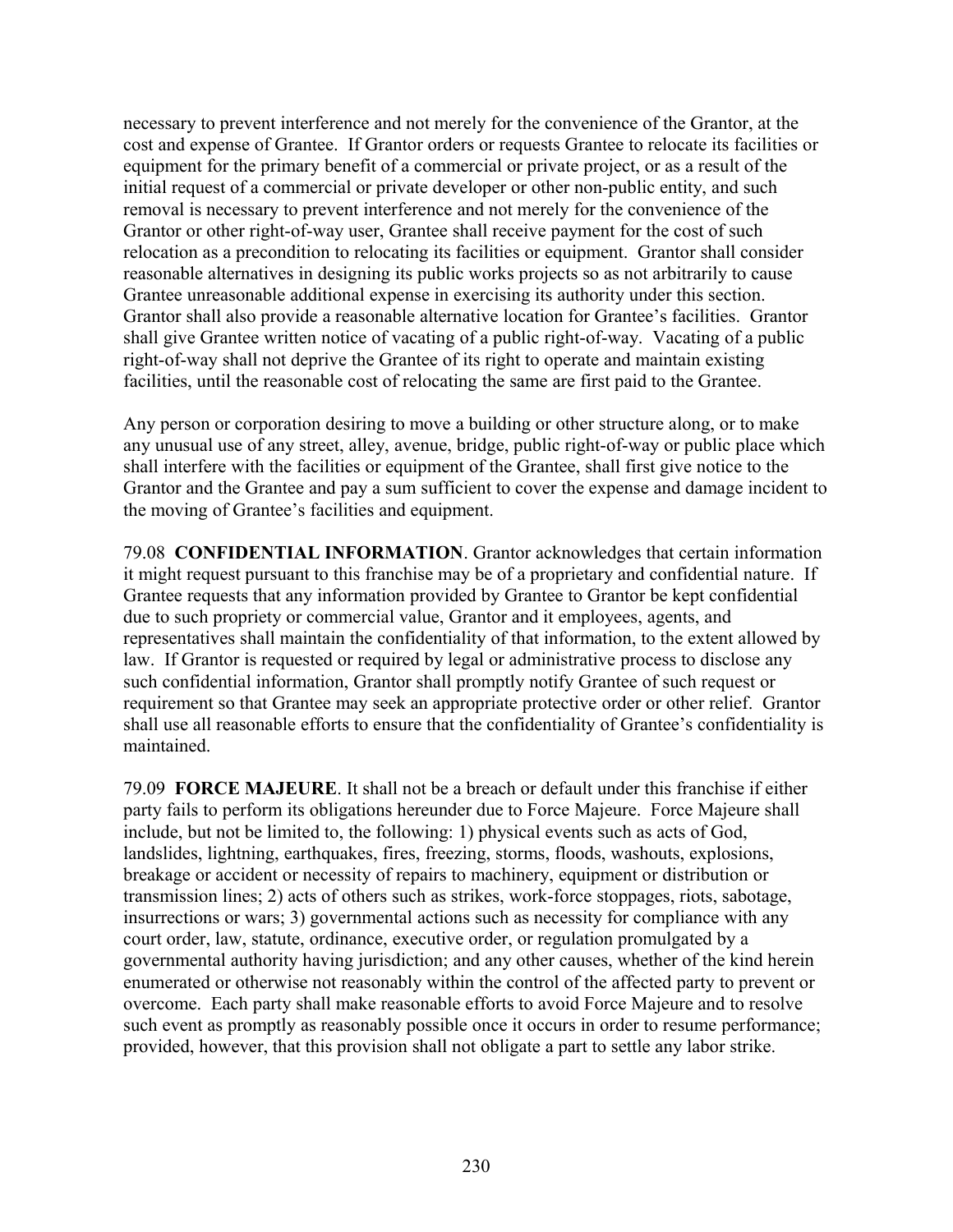79.10 **HOLD HARMLESS**. Grantee, during the term of this Ordinance, agrees to save harmless Grantor from and against all claims, demands, losses and expenses arising directly out of the negligence of Grantee, its employees or agents, in the constructing, operating, and maintaining of distribution and transmission facilities or appliances of Grantee; provided, however, that Grantee need not save harmless Grantor from claims, demands, losses and expenses arising out of the negligence of Grantor, its employees or agents.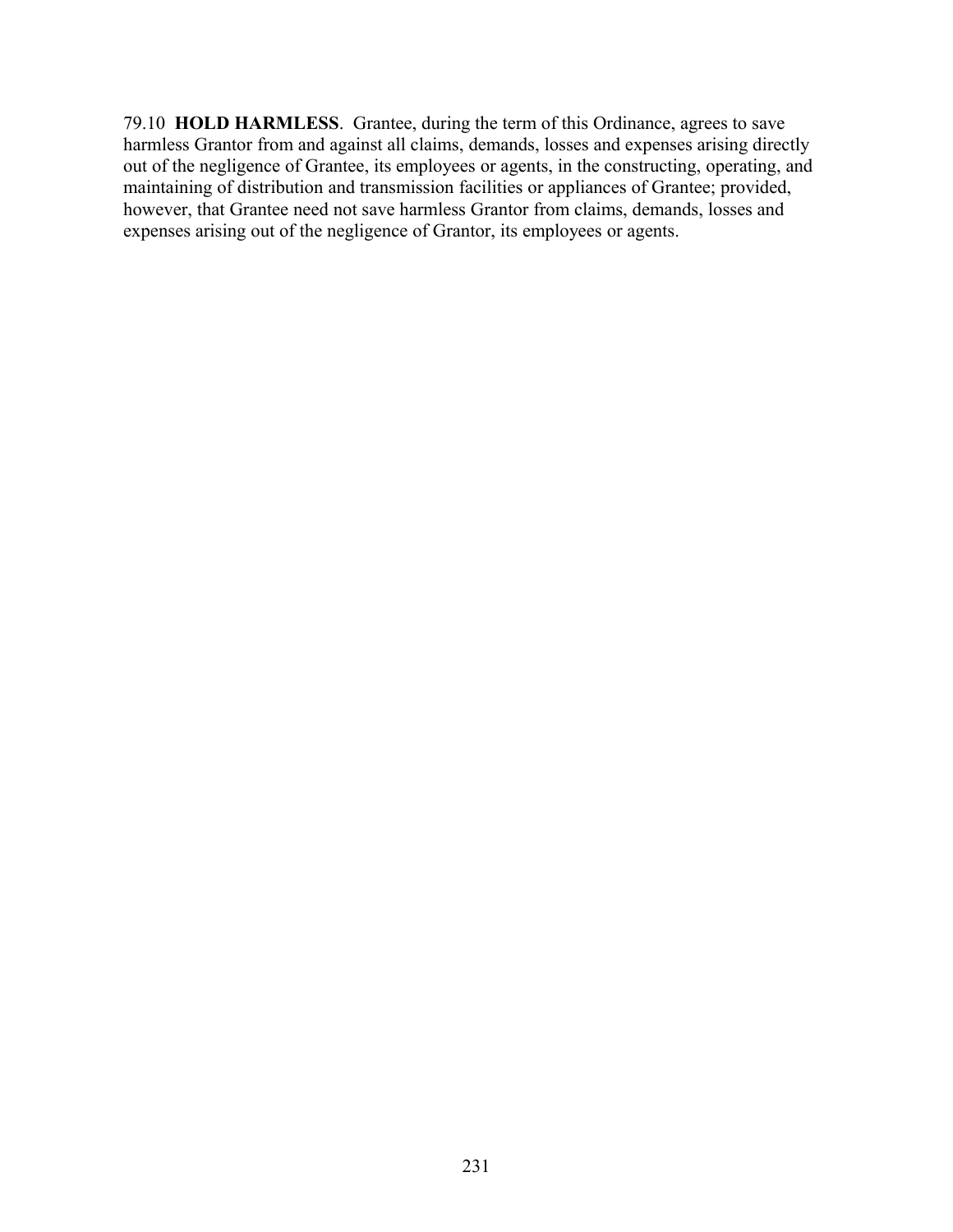### TITLE VII - SOCIAL AND ECONOMIC WELL BEING CHAPTER 3 - FRANCHISES

### ARTICLE 80 TELEPHONE FRANCHISE

80.01 **FRANCHISE GRANTED**. General Telephone Company of the Midwest, a corporation, its successors, and assigns (hereinafter referred to as "grantee"), is hereby granted a franchise for a period of twenty-five (25) years from the effective date of this ordinance to acquire, construct, reconstruct, maintain, extend, and operate such telephone plant or system and such facilities thereof, including lines, poles, wires, stubs, anchors, cables, vaults, laterals, conduits, and other fixtures and equipment in, upon, through, over, under, along and across the public streets, alleys, highways, and other passageways or public grounds of or in the corporate limits of the city, as now or hereinafter established, as may be necessary and/or convenient for supplying to the citizens of the city, to adjacent rural areas and to the public at large telephone and telecommunication by telephone or other electric communication business therein.

80.02 **RIGHTS AND PRIVILEGES**. Grantee's rights and privileges in the public ways and grounds of the city shall be exercised as follows:

a. Locations of its existing system are hereby approved; changes of locations, additions or extensions thereto affecting public grounds or ways shall be under the supervision of the city's street committee or such other officer or officers as may be designated by the mayor and council for that reason.

b. The installations of grantee shall be so placed and the servicing and occupation thereof so performed as to not unreasonably interfere with ordinary travel on the public ways or with ingress to or egress from public or private property.

c. Grantee may make excavations in public grounds or ways, and may take up such portions of pavements or sidewalk as it deems necessary for the installation, maintenance, replacement or removal of its facilities. Excavations so made shall be refilled and surfacing thus disturbed shall be restored to as reasonably good condition as before.

d. Grantee shall permit the city to attach to its poles its fire and/or police wires and apparatus incident thereto. Such attachments are to be made under the direction and supervision of grantee and so made and maintained so as not to interfere with grantee's use of said poles.

80.03 **ACCOMMODATION**. Grantee shall accommodate public or private necessity to move along or across public ways or grounds of the city, vehicles or structures, other than parade components, of such height or size as to interfere with its poles and/or wires erected hereunder and shall temporarily remove or adjust the same to permit such passage provided:

a. Written notice thereof shall be served on grantee's agent or manager at Manchester, Iowa, not less than forty-eight (48) hours in advance of the time set for the proposed passage;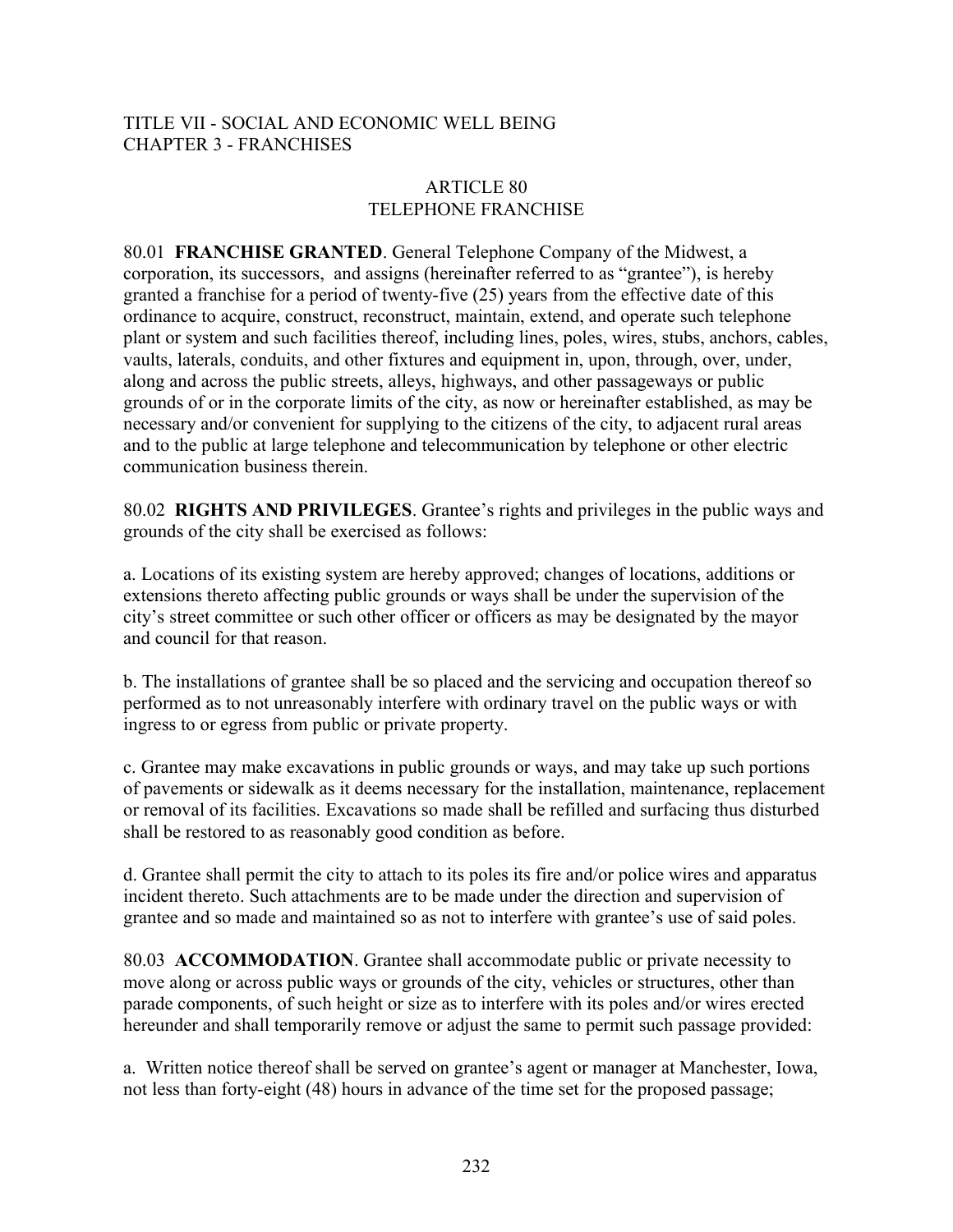b. Grantee be paid in advance for the actual cost of the accommodation.

80.04 **INDEMNIFICATION**. Grantee shall indemnify the city against loss from claims or causes of action arising out of its construction, reconstruction, maintenance or operation of the installations herein authorized.

80.05 **INJURY TO PROPERTY UNLAWFUL**. It shall be unlawful for any person to injure, destroy or deface any property of grantee lawfully installed and maintained hereunder or to post bills or signs thereon. A violation of this section shall constitute a misdemeanor punishable as provided by law.

80.06 **EFFECTIVE**. This chapter shall be effective:

- a. Upon its approval by a majority of the legal electors of the city voting thereon;
- b. The publication thereof as required by law;
- c. Grantee's written acceptance of same filed with the city administrator;
- d. Grantee's payment of the costs of the election including costs of notice.

### EDITOR'S NOTE

Ordinance No. 96 granting franchise to General Telephone of Iowa was adopted by the council August 15, 1957; approved by voters at an election held September 19, 1957, and accepted by the grantee by letter filed October 15, 1957.

Ordinance No. 25 granting franchise to General Telephone Company of the Midwest was adopted by the council August 18, 1982; approved by voters at an election held **September**, 1982, and accepted by grantee by letter filed October , 1982.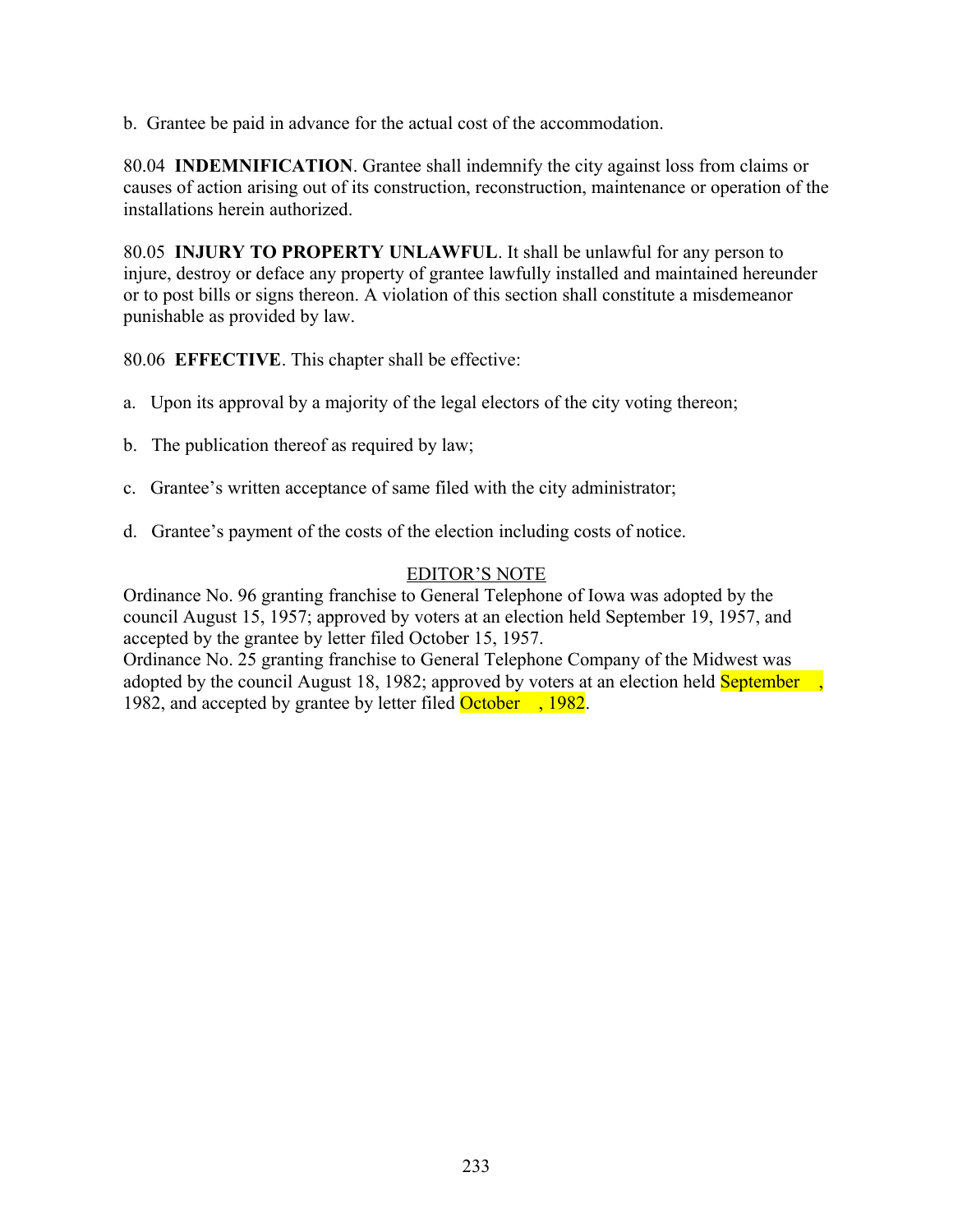## TITLE VII - SOCIAL AND ECONOMIC WELL BEING CHAPTER 3 - FRANCHISES

#### ARTICLE 81 CABLE TELEVISION FRANCHISE

81.01 **FRANCHISE AGREEMENT**. This Franchise Agreement ("Franchise") is between the City of Strawberry Point, hereinafter referred to as "the Franchising Authority" and Mediacom Iowa LLC, a limited liability company duly organized and validly existing under the laws of the State of Delaware, hereinafter referred to as "the Grantee".

The Franchising Authority hereby acknowledges that the Grantee has substantially complied with the material terms of the current Franchise under applicable law, and that the financial, legal, and technical ability of the Grantee is reasonably sufficient to provide services, facilities, and equipment necessary to meet the future cable-related needs of the community, and having afforded the public adequate notice and opportunity for comment, desires to enter into this Franchise with the Grantee for the construction and operation of a cable system on the terms set forth herein.

81.02 **TERMS.** Definition of Terms**.** For the purpose of this Franchise, the following terms, phrases, words, and abbreviations shall have the meanings ascribed to them below. When not inconsistent with the context, words used in the present tense include the future tense, words in the plural include the singular number, and words in the singular number include the plural number.

- A. "Basic Cable Service" is the lowest priced tier of Cable Service that includes the retransmission of local broadcast television signals.
- B. "Cable Act" means Title VI of the Cable Act of 1934, as amended.
- C. "Cable Services" shall mean (1) the one-way transmission to Subscribers of (a) video programming, or (b) other programming service, and (2) Subscriber interaction, if any, which is required for the selection or use of such video programming or other programming service.
- D. "Cable System" shall mean the Grantee's facility, consisting of a set of closed transmission paths and associated signal generation, reception, and control equipment that is designed to provide Cable Service which includes video programming and which is provided to multiple Subscribers within the Service Area.
- E. "FCC" mean Federal Communications Commission, or successor governmental entity thereto.
- F. "Franchising Authority" means the City of Strawberry Point.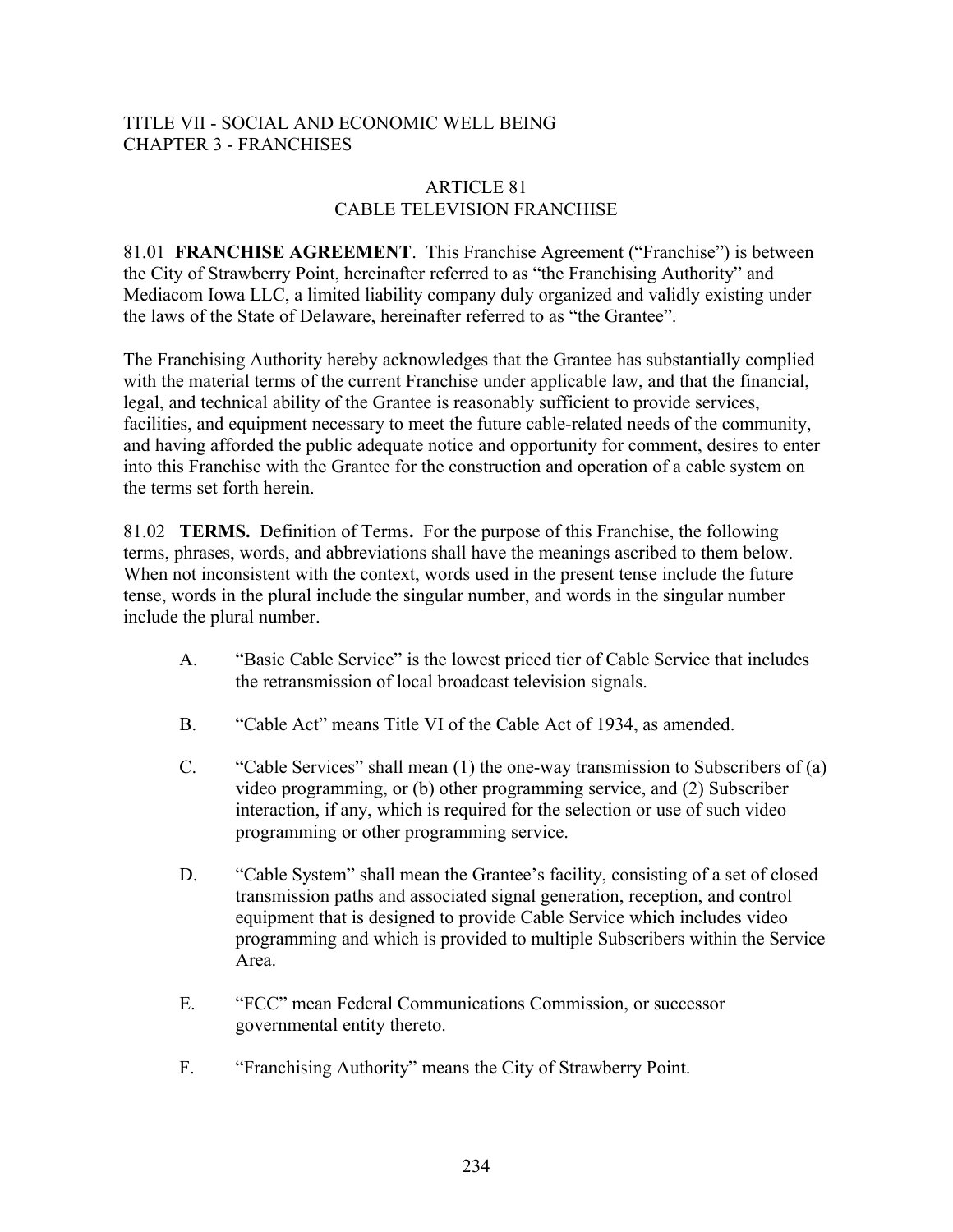- G. "Grantee" means Mediacom Iowa LLC, or the lawful successor, transferee, or assignee thereof.
- H. "Gross Revenues" means revenues derived from the operation of the Cable System received by Grantee from Subscribers for Cable Services in the Service Area; provided, however, that Gross Revenues shall not include franchise fees, the FCC User Fee or any tax, fee or assessment of general applicability collected by the Grantee from Subscribers for pass-through to a government agency.
- I. "Person" means an individual, partnership, association, joint stock company, trust corporation, or governmental entity.
- J. "Public Way" shall mean the surface of, and the space above and below, any public street, highway, freeway, bridge, land path, alley, court, boulevard, sidewalk, parkway, way, lane, public way, drive, circle, or other public rightof-way, including, but not limited to, public utility easements, dedicated utility strips, or rights-of-way dedicated for compatible uses now or hereafter held by the Franchising Authority in the Service Area which stall entitle the Grantee to the use thereof for the purpose of installing, operating, repairing, and maintaining the Cable system.
- K. "Service Area" means the present boundaries of the Franchising Authority, and shall include any additions thereto by annexation or other legal means, subject to the exceptions in subsection 81.14.
- L. "Standard Installation" is defined as 125 feet from the nearest tap to the Subscriber's terminal.
- M. "Subscriber" means a Person who lawfully receives Cable Service of the Cable System with the Grantee's express permission.

81.03 **GRANT OF FRANCHISE** The Franchising Authority hereby grants to the Grantee a nonexclusive Franchise which authorizes the Grantee to construct and operate a Cable System in, along, among, upon, across, above, over, under, or in any manner connected with Public Ways within the Service Area, and for that purpose to erect, install, construct, repair, replace, reconstruct, maintain, or retain in, on, over, under, upon, across, or along any Public Way such facilities and equipment as may be necessary or appurtenant to the Cable System for the transmission and distribution of Cable Services, data services, information and other communications services or for any other lawful purposes.

81.04 **OTHER ORDINANCES**. The Grantee agrees to comply with the terms of any lawfully adopted generally applicable local ordinance, to the extent that the provisions of the ordinance do not have the effect of limiting the benefits or expanding the obligations of the Grantee that are granted by this Franchise. Neither party may unilaterally alter the material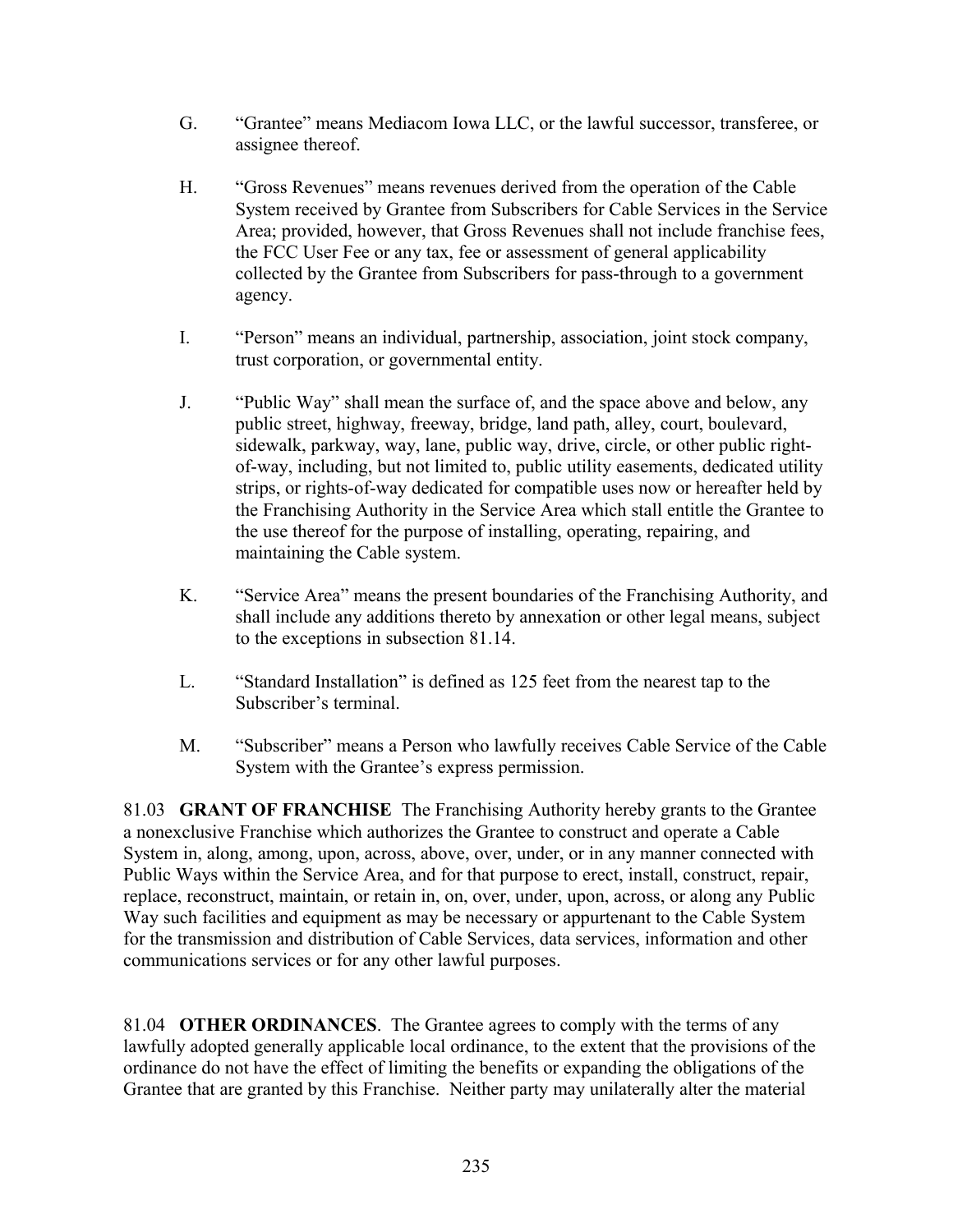rights and obligations set forth in this Franchise. In the event of a conflict between any ordinance and this Franchise, the Franchise shall control.

81.05 **OTHER AUTHORIZATIONS**. The Franchising Authority shall not permit any person to provide services similar to those provided by the Grantee in the Service Area without first having secured a non-exclusive franchise from the Franchising Authority. The Franchising Authority agrees that any grant of additional franchises or other authorizations including OVS authorizations by the Franchising Authority to provide services similar to those provided by the Grantee pursuant to this Agreement to any other entity shall cover the entire Service Area and shall not be on terms and conditions more favorable or less burdensome to the grantee of any such additional franchise or other authorization than those which are set forth herein. In any renewal of this Franchise, the Franchising Authority, should it seek to impose increased obligations upon the Grantee, must take into account any additional franchise(s) or authorizations previously granted and find that the proposed increased obligations in the renewal, are not more burdensome and/or less favorable than those contained in any such additional franchise(s) or authorizations.

81.06 **CONDITIONS OF OCCUPANCY**. The Cable System installed by the Grantee pursuant to the terms hereof shall be located so as to cause a minimum of interference with the proper use of Public Ways and with the rights and reasonable convenience of property owners who own property that adjoins any of such Public Ways.

81.07 **RESTORATION OF PUBLIC WAYS**. If during the course of the Grantee's construction, operation, or maintenance of the Cable System there occurs a disturbance of any Public Way by the Grantee, Grantee shall replace and restore such Public Way to a condition reasonably comparable to the condition of the Public Way existing immediately prior to such disturbance.

81.08 **RELOCATION FOR THE FRANCHISING AUTHORITY**. Upon its receipt of reasonable advance written notice, to be not less than ten (10) business days, the Grantee shall protect, support, raise, lower, temporarily disconnect, relocate in or remove from the Public Way, any property of the Grantee when lawfully required by the Franchising Authority by reason of traffic conditions, public safety, street abandonment, freeway and street construction, change or establishment of street grade, installation of sewers, drains, gas or water pipes, or any other type of public structures or improvements which are not used to compete with the Grantee's services. The Grantee shall in all cases have the right of abandonment of its property.

81.09 **RELOCATION FOR A THIRD PARTY**. The Grantee shall, on the request of any Person holding a lawful permit issued by the Franchising Authority, protect, support, raise, lower, temporarily disconnect, relocate in or remove from the Public Way as necessary any property of the Grantee, provided: (A) the expense of such is paid by said Person benefiting from the relocation, including, if required by the Grantee, making such payment in advance; and (B) the Grantee is given reasonable advance written notice to prepare for such changes.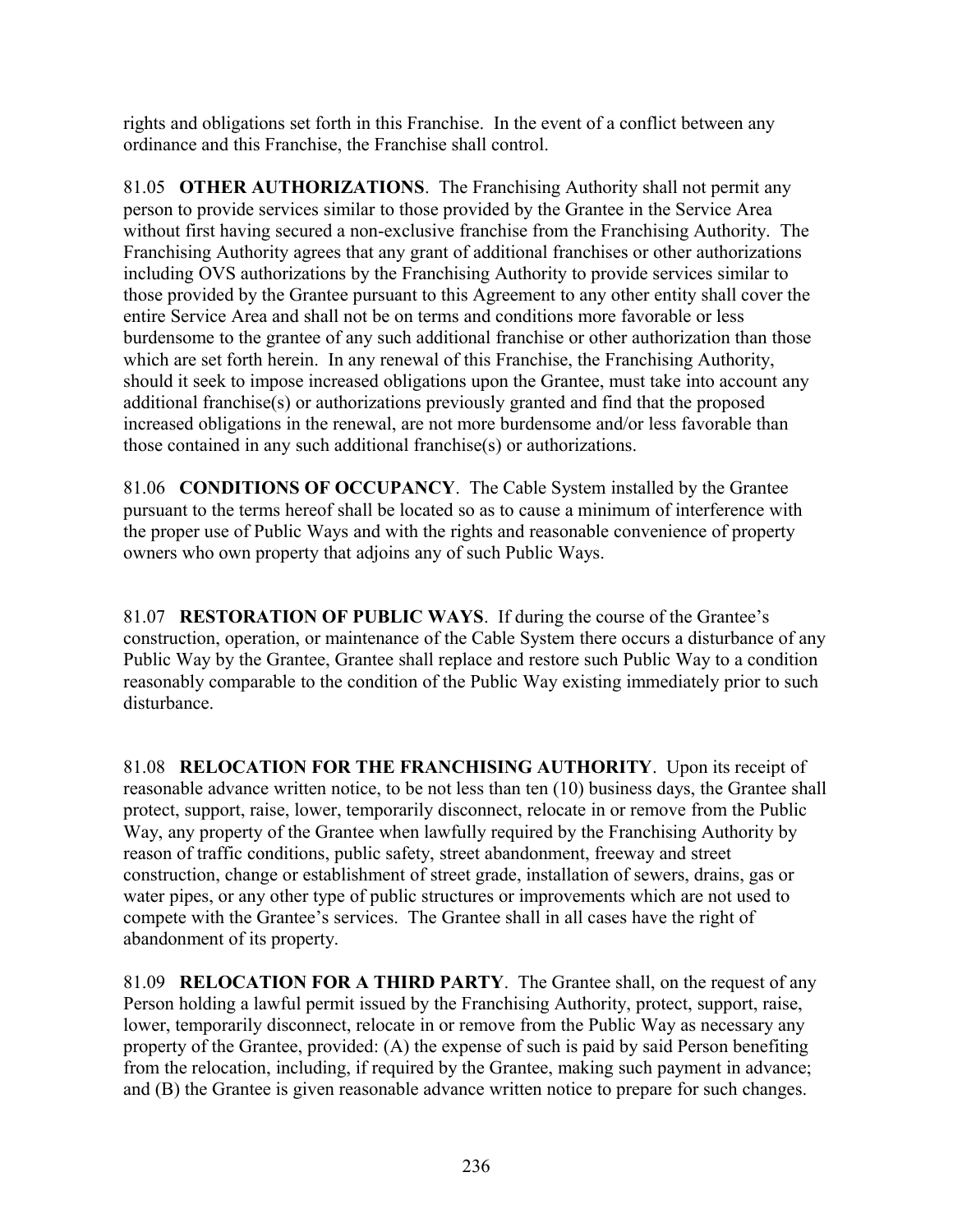For purposes of this subsection, "reasonable advance written notice" shall be no less than thirty (30) business days in the event of a temporary relocation, and no less than one hundred twenty (120) days for a permanent relocation.

81.10 **TRIMMING OF TREES AND SHRUBBERY**. The Grantee shall have the authority to trim trees or other natural growth in order to access and maintain the Cable System.

81.11 **SAFETY REQUIREMENTS**. Construction, operation, and maintenance of the Cable System shall be performed in an orderly and workmanlike manner. All such work shall be performed in substantial accordance with generally applicable federal, state and local regulations and the National Electric Safety Code.

81.12 **UNDERGROUND CONSTRUCTION**. In those areas of the Service Area where all of the transmission or distribution facilities of the respective public utilities providing telephone communications and electric services are underground, the Grantee likewise shall construct, operate, and maintain its Cable System underground. Nothing contained in this subsection shall require the Grantee to construct, operate, and maintain underground any ground-mounted appurtenances.

81.13 **ACCESS TO OPEN TRENCHES**. The Franchising Authority agrees to include the Grantee in the platting process for any new subdivision. At a minimum, the Franchising Authority agrees to require as a condition of issuing a permit for open trenching to any utility or developer that (A) the utility or developer give the Grantee at least ten (10) days advance written notice of the availability of the open trench, and (B) that the utility or developer provide the Grantee with reasonable access to the open trench. Notwithstanding the foregoing, the Grantee shall not be required to utilize any open trench.

81.14 **REQUIRED EXTENSIONS OF THE CABLE SYSTEM**. Grantee agrees to provide Cable Service to all residences in the Service Area subject to the density requirements specified in this subsection. Whenever the Grantee receives a request for Cable Service from a potential Subscriber in a unserved area contiguous to Grantee's existing distribution facilities where there are at least 10 residences within 1320 cable bearing strand feet (onequarter cable mile) from the portion of the Grantee's trunk or distribution cable which is to be extended, it shall extend its Cable System to such Subscribers at no cost to said Subscribers for the Cable System extension, other than the published Standard/non-Standard Installation fees charged to all Subscribers. Notwithstanding the foregoing, the Grantee shall have the right, but not the obligation, to extend the Cable System into any portion of the Service Area where another operator is providing Cable Service, into any annexed area which is not contiguous to the present Service Area of the Grantee, or into any area which is financially or technically infeasible due to extraordinary circumstances, such as a runway or freeway crossing.

81.15 **SUBSCRIBER CHARGES FOR EXTENSION OF THE CABLE SYSTEM.** No Subscriber shall be refused service arbitrarily. However, if an area does not meet the density requirements of Subsection 81.14 above, the Grantee shall only be required to extend the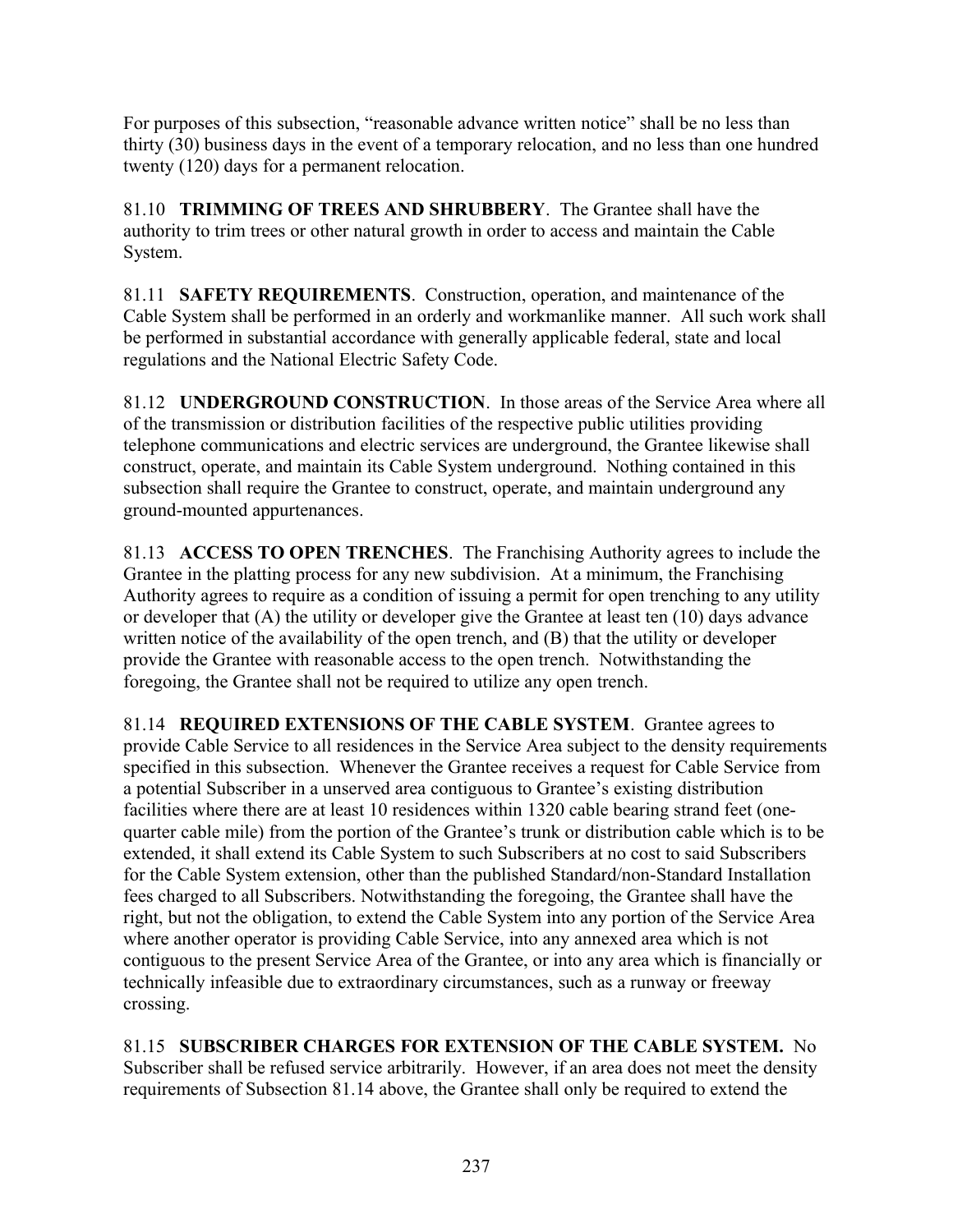Cable System to Subscriber(s) in that area if the Subscriber(s) are willing to share the capital costs of extending the Cable System. Specifically, the Grantee shall contribute a capital amount equal to the construction cost per mile, multiplied by a fraction whose numerator equals the actual number of residences per 1320 cable-bearing strand feet from the Grantee's trunk or distribution cable, and whose denominator equals 10. Subscribers who request service hereunder shall bear the remaining cost to extend the Cable System on a *pro rata* basis. The Grantee may require that payment of the capital contribution in aid of construction borne by such potential Subscribers be paid in advance. Subscribers shall also be responsible for any Standard/non-Standard Installation charges to extend the Cable System from the tap to the residence.

81.16 **CABLE SERVICE TO PUBLIC BUILDING**. The Grantee, upon request, shall provide without charge, a Standard Installation and one outlet of Basic Cable Service to those administrative buildings owned and occupied by the Franchising Authority, fire station(s), police station(s), and K-12 public school(s) that are passed by its Cable System. The Cable Service provided shall not be distributed beyond the originally installed outlet without authorization from the Grantee. The Cable Service provided shall not be used for commercial purposes, and such outlets shall not be located in areas open to the public. The Franchising Authority shall take reasonable precautions to prevent any inappropriate use of the Grantee's Cable system or any loss or damage to Grantee's Cable System. The Franchising Authority shall hold the Grantee harmless from any and all liability or claims arising out of the provision and use of Cable Service required by this subsection. The Grantee shall not be required to provide an outlet to such buildings where a non-Standard Installation is required, unless the Franchising Authority or building owner/occupant agrees to pay the incremental cost of any necessary Cable System extension and/or non-Standard Installation. If additional outlets of Basic Cable Service are provided to such buildings, the building owner/occupant shall pay the usual installation and service fees associated therewith.

81.17 **REIMBURSEMENT OF COSTS**. If funds are available to any Person using the Public Way for the purpose of defraying the costs of any of the foregoing, the Franchising Authority shall reimburse the Grantee in the same manner in which other Persons affected by the requirement are reimbursed. If the funds are controlled by another governmental entity, the Franchising Authority shall make application for such fund on behalf of the Grantee.

81.18 **EDUCATIONAL AND GOVERNMENT ACCESS PROGRAMMING**. One (1) Access channel shall be made available to the Franchising Authority by Grantee for the purpose of cable-casting non-commercial programming by Franchising Authority administration and educational institutions no later than twelve months following written request from the Franchising Authority. The channel shall be originated from City Hall. The Franchising Authority agrees not to use the access channel to provide commercial or revenuegenerating services or services that may compete, directly or indirectly, with services provided by the Grantee, provided, however, that the Franchising Authority may cablecast acknowledgments of funding sources and the underwriting of programming costs. Such acknowledgements will be deemed noncommercial if they are within the standard for underwriting applicable to the Public Broadcasting Service (PBS) for the standards necessary to maintain tax exempt status within the applicable regulations of the Internal Revenue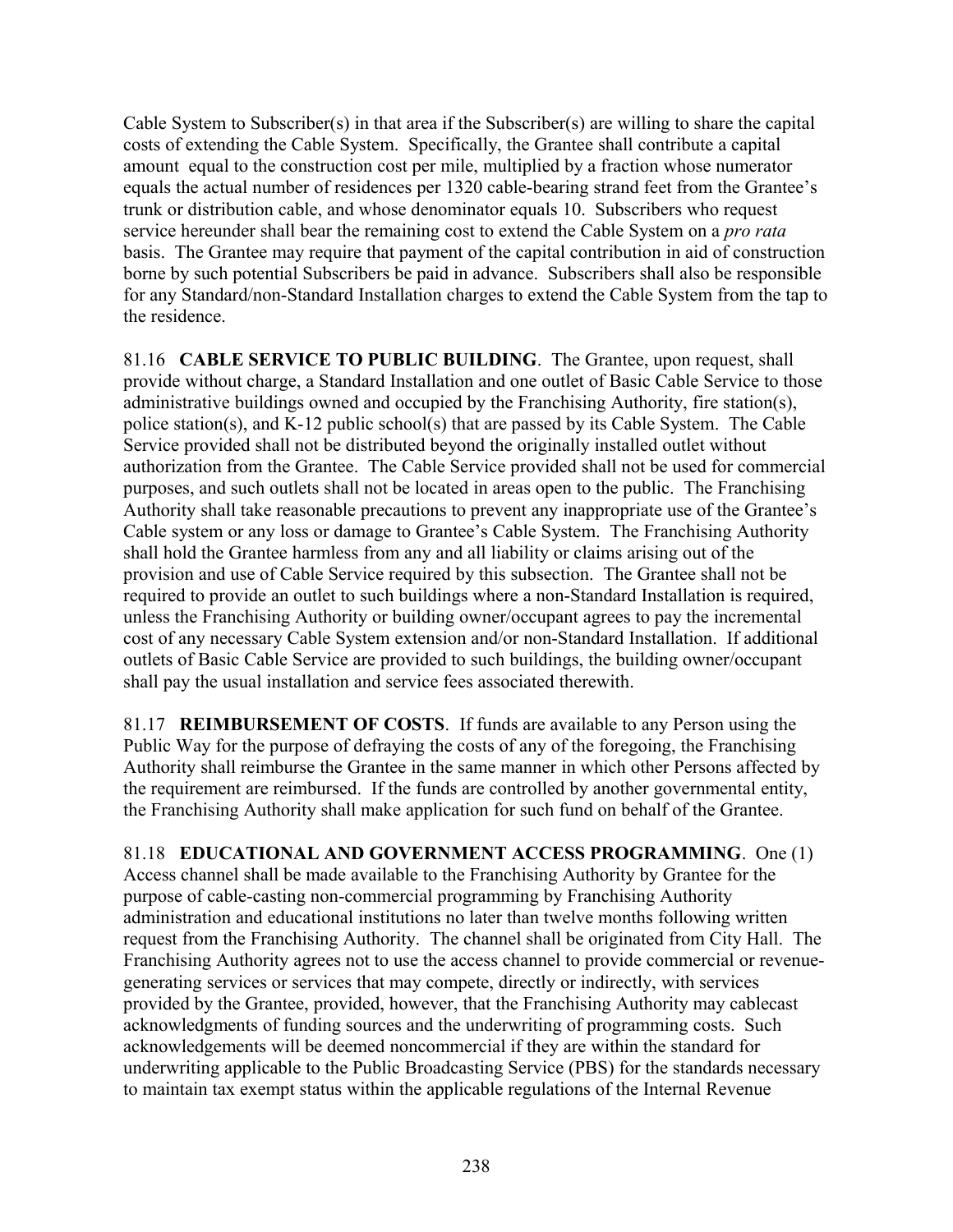Service. Programming shall not lose its non-commercial character by reason of including public or charitable fund-raising events or activities, or donor and underwriting announcements reflecting funding provided by for-profit or non-profit entities for PEG programming in accordance with the provisions of 47 C.F.R. 73.621 of the FCC's Rules.

81.19 **LIMITED BASIC SERVICE TIER**. The Franchising Authority agrees that if Grantee provides a limited tier of service not to exceed twenty-five (25) channels of video programming that Franchising Authority shall not provide any services directly competing with the Grantee as a municipal communications utility as such term is defined by state law.

## 81.20 **FRANCHISE FEES.**

A. The Grantee shall pay to the Franchising Authority a franchise fee of five percent (5%) of annual Gross Revenues (as defined in subsection 81.02(H) of this Franchise). In accordance with the Cable Act, the twelve (12) month period applicable under the Franchise for the computation of the franchise fee shall be a calendar year. The franchise fee payment shall be due annually and payable within 90 days after the close of the preceding calendar year. Each payment shall be accompanied by a brief report prepared by a representative of the Grantee showing the basis for the computation.

B. Limitation on Franchise Fee Actions. The period of limitation for recovery by the Franchising Authority of any franchise fee payable hereunder shall be three (3) years from the date on which payment by the Grantee is due to the Franchising Authority.

81.21 **RATE AND CHARGES**. The Franchising Authority may regulate rates for the provision of Basic Cable Service and equipment as expressly permitted by federal law.

## 81.22 **RENEWAL OF FRANCHISE.**

A. The Franchising Authority and the Grantee agree that any proceedings undertaken by the Franchising Authority that relate to the renewal of the Grantee's Franchise shall be governed by and comply with the renewal provisions of federal law.

B. In addition to the procedures set forth in the Cable Act, the Franchising Authority agrees to notify the Grantee of all of its assessments regarding the identity of future cablerelated community needs and interests, as well as the past performance of the Grantee under the then current Franchise term. The Franchising Authority further agrees that such assessments shall be provided to the Grantee promptly so that the Grantee has adequate time to submit a proposal pursuant to the Cable Act and complete renewal of the Franchise prior to expiration of its term.

C. Notwithstanding anything to the contrary set forth in this subsection, the Grantee and the franchising Authority agree that at any time during the term of the then current Franchise, while affording the public appropriate notice and opportunity to comment in accordance with the provisions of federal law and Franchising Authority and the Grantee may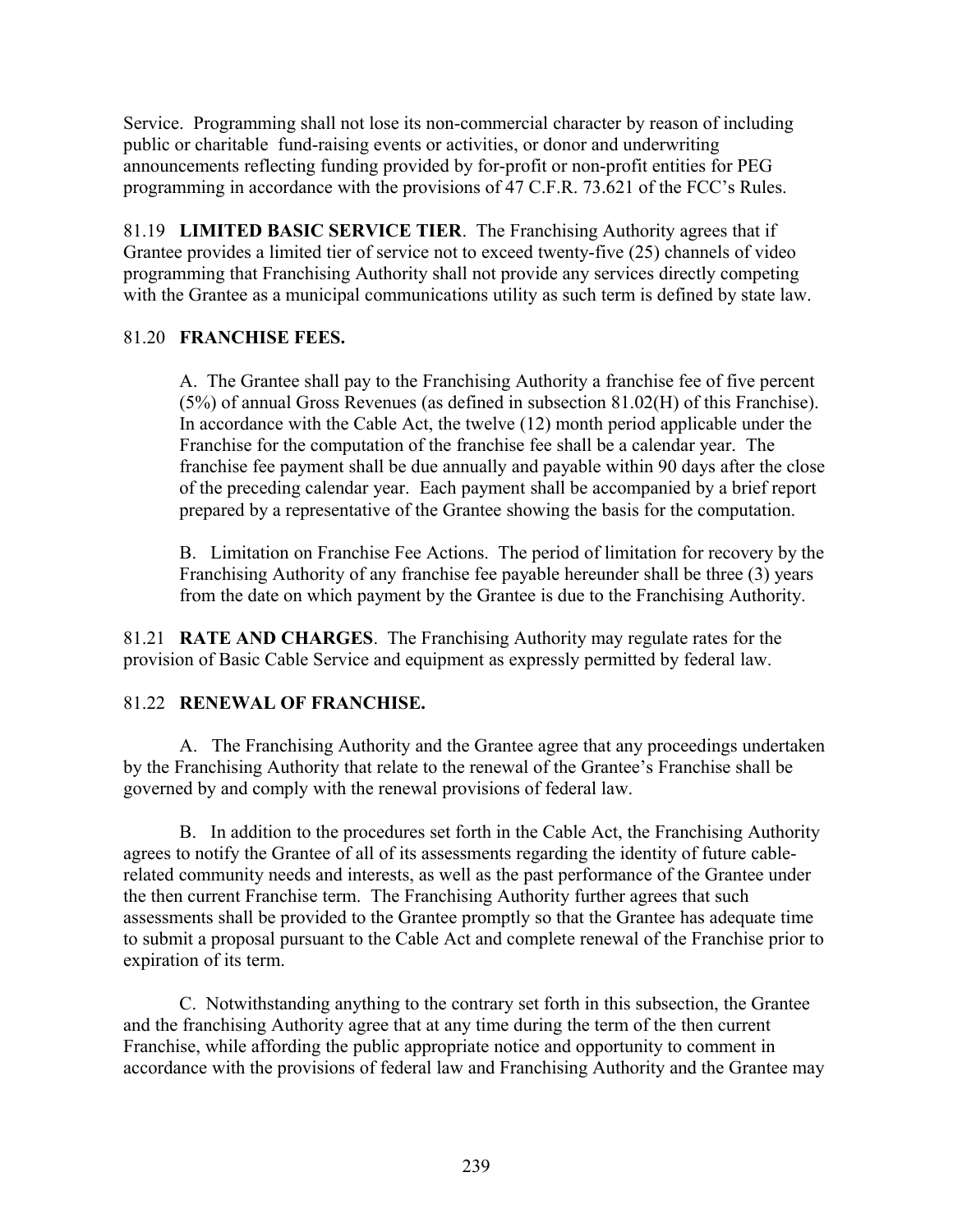agree to undertake and finalize informal negotiations regarding renewal of the then current Franchise and the Franchising Authority may grant a renewal thereof.

D. The Grantee and the Franchising Authority consider the terms set forth in this subsection to be consistent with the express renewal provisions of the Cable Act.

81.23 **CONDITION OF SALE**. If a renewal or extension of the Grantee's Franchise is denied or the Franchise is lawfully terminated, and the Franchising Authority either lawfully acquires ownership of the Cable System or by its actions lawfully effects a transfer of ownership of the Cable System to another party, any such acquisition or transfer shall be at the price determined pursuant to the provisions set forth in Section 627 of the Cable Act.

The Grantee and the Franchising Authority agree that in the case of a final determination of a lawful revocation of the Franchise, the Grantee shall be given at least twelve (12) months to effectuate a transfer of its Cable system to a qualified third party. Furthermore, the Grantee shall be authorized to continue to operate pursuant to the terms of its prior Franchise during this period. If, at the end of that time, the Grantee is unsuccessful in procuring a qualified transferee or assignee of its Cable System which is reasonably acceptable to the Franchising Authority, the Grantee and the Franchising Authority may avail themselves of any rights they may have pursuant to federal or state law. It is further agreed that the Grantee's continued operation of the Cable System during the twelve (12) month period shall not be deemed to be a waiver, nor an extinguishment of, any rights or either the Franchising Authority or the Grantee.

81.24 **TRANSFER OF FRANCHISE**. The Grantee's right, title, or interest in the Franchise shall not be sold, transferred, assigned, or otherwise encumbered, other than to an entity controlling, controlled by, or under common control with the Grantee, without prior written notice to the Franchising Authority. No such notice shall be required, however, for a transfer in trust, by mortgage, by other hypothecation, or by assignment of any rights, title, or interest of the Grantee in the Franchise or Cable System in order to secure indebtedness.

81.25 **BOOKS AND RECORDS**. The Grantee agrees that the Franchising Authority, upon thirty (30) days written notice to the Grantee and no more than once annually may review such of its books and records at the Grantee's business office, during normal business hours and on a nondisruptive basis, as its reasonably necessary to ensure compliance with the terms of this Franchise. Such notice shall specifically reference the subsection of the Franchise that is under review so that the Grantee may organize the necessary books and records for easy access by the Franchising Authority. Alternatively, if the books and records are not easily accessible at the local office of the Grantee, the Grantee may, at its sole option, choose to pay the reasonable travel costs of the Franchising Authority's representative to view the books and records at the appropriate location. The Grantee shall not be required to maintain any books and records for Franchise compliance purposes longer than three (3) years. Notwithstanding anything to the contrary set forth herein, the Grantee shall not be required to disclose information that it reasonably deems to be proprietary or confidential in nature, nor disclose books and records of any affiliate which is not providing Cable Service in the Service Area. The Franchising Authority agrees to treat any information disclosed by the Grantee as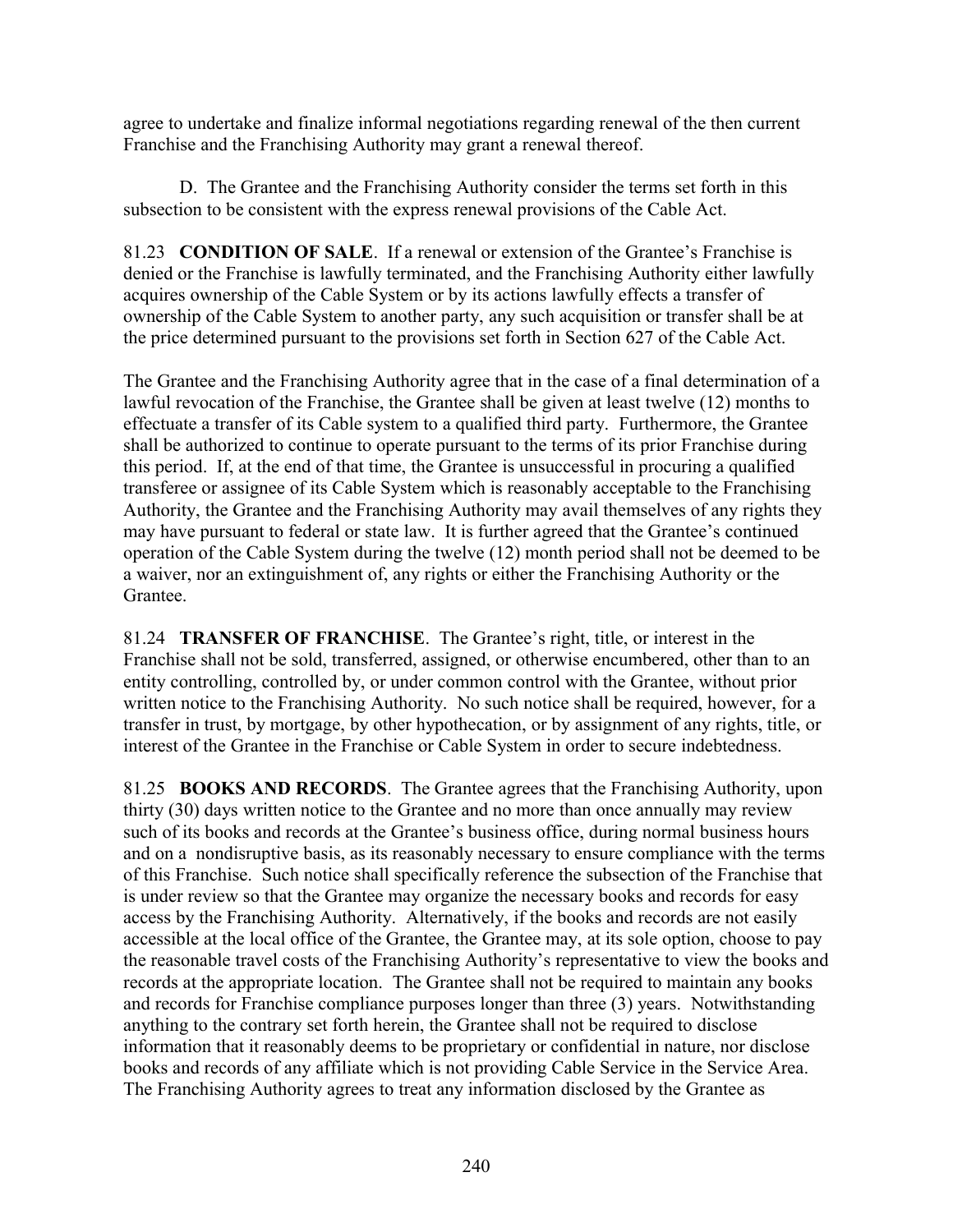confidential and only to disclose it to employees, representatives, and agents thereof that have a need to know, or in order to enforce the provisions hereof. The Grantee shall not be required to provide Subscriber information in violation of Section 631 of the Cable Act.

81.26 **INSURANCE REQUIREMENTS**. The Grantee shall maintain insurance in full force and effect, at its own cost and expense, during the term of the Franchise. The Franchising Authority shall be designated as an additional insured and such insurance shall be noncancellable except upon thirty (30) days prior written notice to the Franchising Authority. Upon written request, the Grantee shall provide a Certificate of Insurance showing evidence of the coverage required by this subsection.

81.27 **INDEMNIFICATION**. The Grantee agrees to indemnify, save and hold harmless, and defend the Franchising Authority, its officers, boards and employees, from and against any liability for damages and for any liability or claims resulting from property damage or bodily injury (including accidental death), which arise out of the Grantee's construction, operation, or maintenance of its Cable System in the Service Area provided that the Franchising Authority shall give the Grantee written notice of its obligation to indemnify the Franchising Authority within ten (10) days of receipt of a claim or action pursuant to this subsection. Notwithstanding the foregoing, the Grantee shall not indemnify the Franchising Authority for any damages, liability or claims resulting from the willful misconduct or negligence of the Franchising Authority.

81.28 **NOTICE OF VIOLATION**. In the event that the Franchising Authority believes that the Grantee has not complied with the any material term of the Franchise, the Franchising Authority shall informally discuss the matter with Grantee. If these discussions do not lead to resolution of the problem, the Franchising Authority shall notify the Grantee in writing of the exact nature of such alleged noncompliance.

81.29 **THE GRANTEE'S RIGHT TO CURE OR RESPOND.** The Grantee shall have thirty (30) days from receipt of the notice described in subsection 81.28 to respond to the Franchising Authority, contesting the assertion of such noncompliance, or (B) to cure such default, or (C) in the event that, by the nature of such default, it cannot be cured within the thirty (30) day period, initiate reasonable steps to remedy such default and notify the Franchising Authority of the steps being taken and the projected date that they will be completed.

81.30 **PUBLIC HEARING**. In the event that the Grantee fails to respond to the notice described in subsection 81.28 pursuant to the procedures set forth in subsection 81.29, or in the event that the alleged default is not remedied within thirty (30) days or the date projected pursuant to81.29(C) above, if it intends to continue its investigation into the default, then the Franchising Authority shall schedule a public hearing. The Franchising Authority shall provide the Grantee at least ten (10) days prior written notice of such hearing, which specifies the time, place and purpose of such hearing, and provide the Grantee the opportunity to be heard.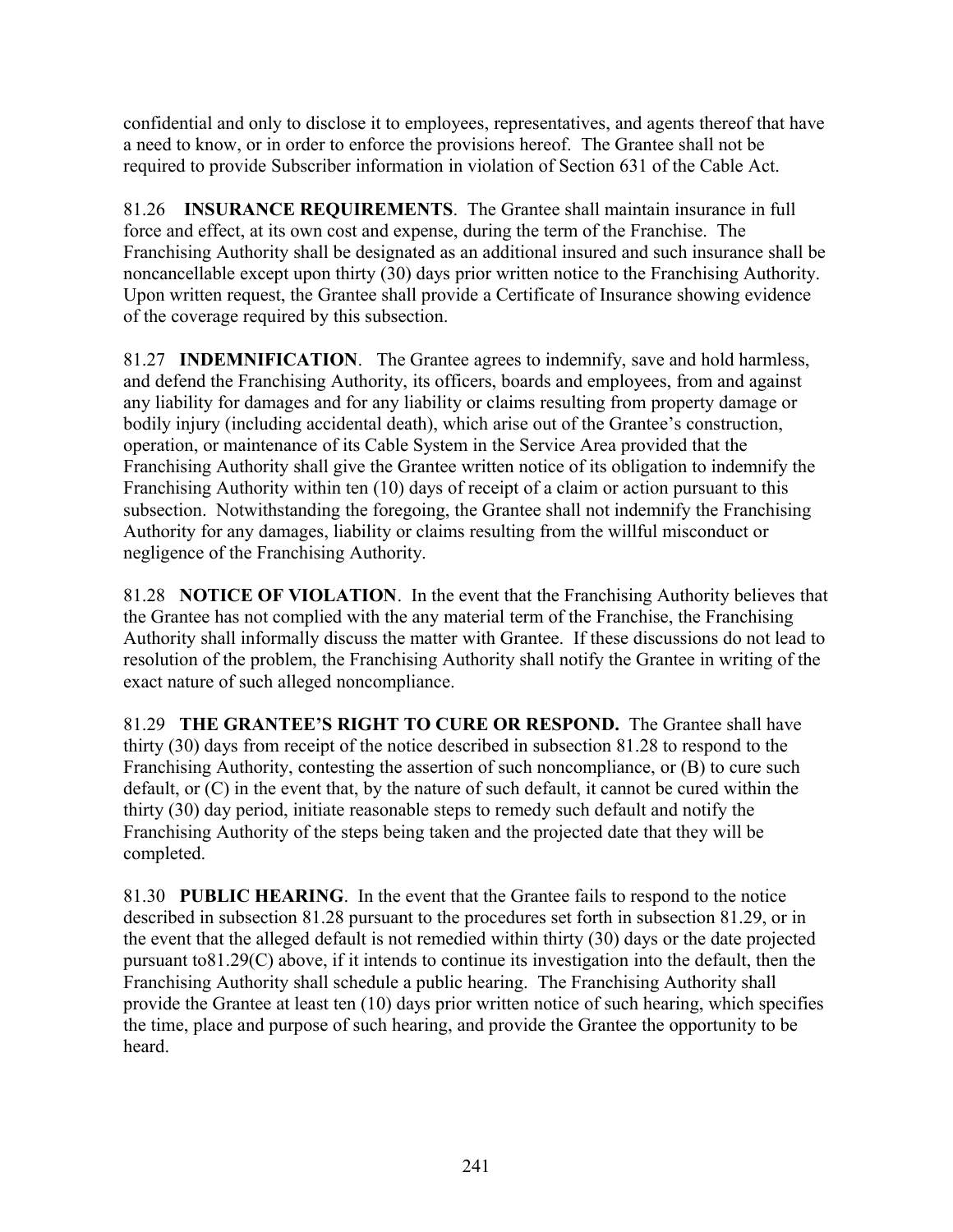81.31 **ENFORCEMENT**. Subject to applicable federal and state law, in the event the Franchising Authority, after the hearing set forth in subsection 81.30, determines that the Grantee is in material default of any provision of the Franchise, the Franchising Authority may:

A. Commence an action at law for monetary damages or seek other equitable relief;

or

B. In the case of repeated or ongoing substantial non-compliance with a material term or terms of the Franchise, seek to revoke the Franchise in accordance with subsection 81.32.

81.32 **REVOCATION**. Should the Franchising Authority seek to revoke the Franchise after following the procedures set forth in subsections 81.28-81.30 above, the Franchising Authority shall give written notice to the Grantee of its intent. The notice shall set forth the exact nature of the repeated or ongoing substantial noncompliance with a material term or terms of the franchise. The Grantee shall have ninety (90) days from such notice to object in writing and to state its reasons for such objection. In the event the Franchising Authority has not received a satisfactory response from the Grantee, it may then seek termination of the Franchise at a public hearing. The Franchising Authority shall cause to be served upon the Grantee, at least thirty (30) days prior to such public hearing, a written notice specifying the time and place of such hearing and stating its intent to revoke the Franchise.

At the designated hearing, Grantee shall be provided a fair opportunity for full participation, including the right to be represented by legal counsel, to introduce relevant evidence, to require the production of evidence, to compel the relevant testimony of the officials, agents, employees or consultants of the Franchising Authority, to compel the testimony of other persons as permitted by law, and to question witnesses. A complete verbatim record and transcript shall be made of such hearing.

Following the hearing, the Franchising Authority shall determine whether or not the Franchise shall be revoked. If the Franchising Authority determines that the Franchise shall be revoked, the Franchising Authority shall promptly provide Grantee with its decision in writing. The Grantee may appeal such determination of the Franchising Authority to an appropriate court which shall have the power to review the decision of the Franchising Authority *de novo*. Grantee shall be entitled to such relief as the court finds appropriate. Such appeal must be taken within sixty (60) days of Grantee's receipt of the determination of the Franchising Authority.

The Franchising Authority may, at its sole discretion, take any lawful action which it deems appropriate to enforce the Franchising Authority's rights under the Franchise in lieu of revocation of the Franchise.

81.33 **FORCE MAJEURE**. The Grantee shall not be held in default under, or in noncompliance with, the provisions of the Franchise, nor suffer any enforcement or penalty relating to noncompliance or default, where such noncompliance or alleged defaults occurred or were caused by circumstances reasonably beyond the ability of the Grantee to anticipate and control. This provision includes work delays caused by waiting for utility providers to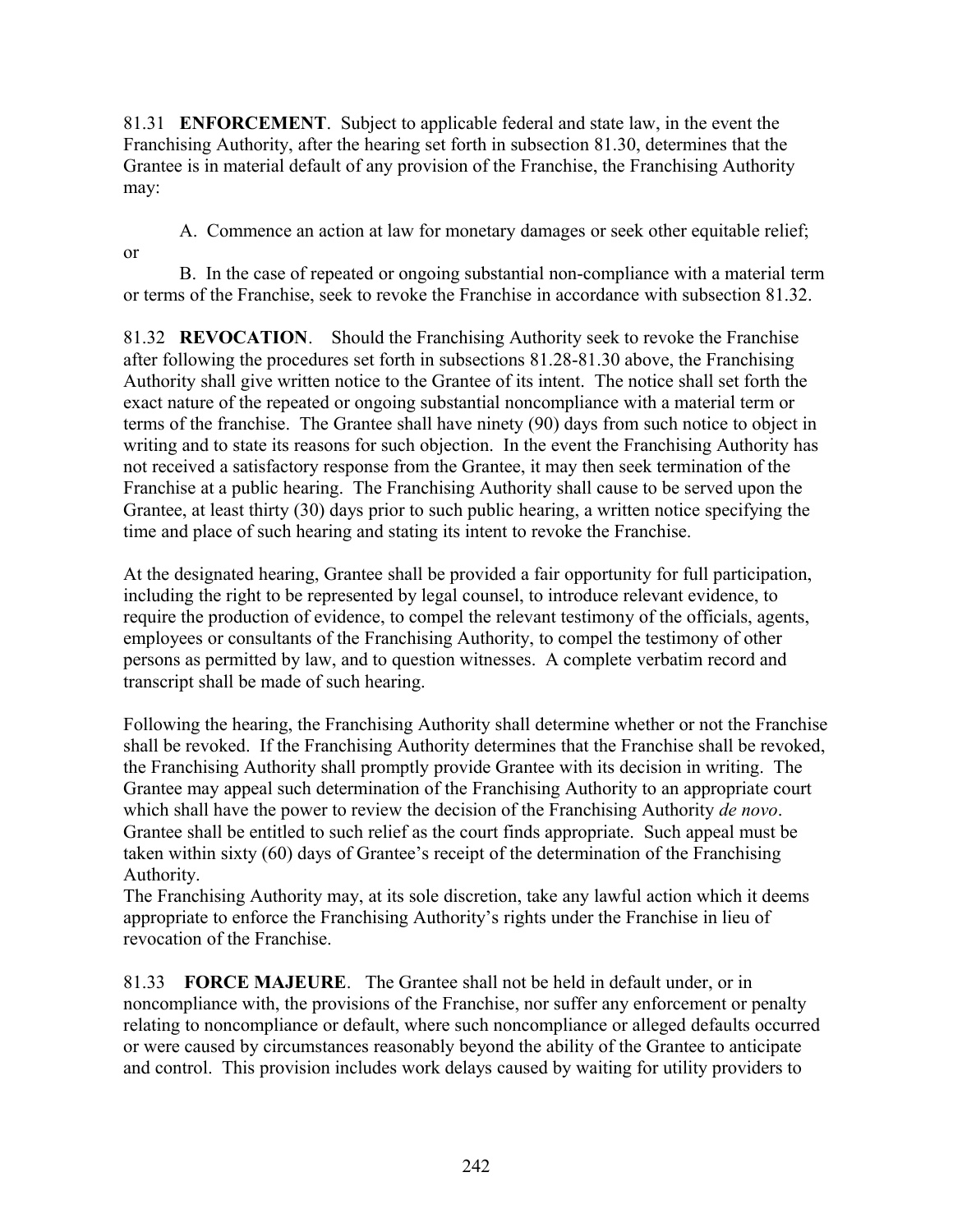service or monitor their utility poles to which the Grantee's Cable System is attached, as well as unavailability of materials and/or qualified labor to perform the work necessary.

Furthermore, the parties hereby agree that it is not the Franchising Authority's intention to subject the Grantee to penalties, fines, forfeitures or revocation of the Franchise for violations of the Franchise where the violation was a good faith error that resulted in no or minimal negative impact on the Subscribers within the Service Area, or where strict performance would result in practical difficulties and hardship to the Grantee which outweigh the benefit to be derived by the Franchising Authority and/or Subscribers.

81.34 **ACTIONS OF PARTIES.** In any action by the Franchising Authority or the Grantee that is mandated or permitted under the terms hereof, such party shall act in a reasonable, expeditious, and timely manner. Furthermore, in any instance where approval or consent is required under the terms hereof, such approval or consent shall not be unreasonably withheld.

81.35 **ENTIRE AGREEMENT**. This Franchise constitutes the entire agreement between the Grantee and the Franchising Authority and supersedes all other prior understandings and agreements oral or written. Any amendments to this Franchise shall be mutually agreed to in writing by the parties.

81.36 **RESERVATION OF RIGHTS**. Acceptance of the terms and conditions of this franchise will not constitute, or be deemed to constitute, a waiver, either expressly or implied, by Grantee of any constitutional or legal right which it may have or may be determined to have, either by subsequent legislation or court decisions. The Franchising Authority acknowledges that Grantee reserves all of its rights under applicable Federal and State Constitutions and laws.

81.37 **NOTICE**. Unless expressly otherwise agreed between the parties, every notice or response required by this Franchise to be served upon the Franchising Authority or the Grantee shall be in writing, and shall be deemed to have been duly given to the required party when placed in a properly sealed and correctly addressed envelope: a) upon receipt when hand delivered with receipt/acknowledgment, b) upon receipt when sent certified, registered mail, c) within five (5) business days after having been posted in the regular mail or d) or the next business day if sent by express mail or overnight air courier.

The notices or responses to the Franchising Authority shall be addressed as follows:

City of Strawberry Point 111 Commercial St., PO Box 279 Strawberry Point, IA 52076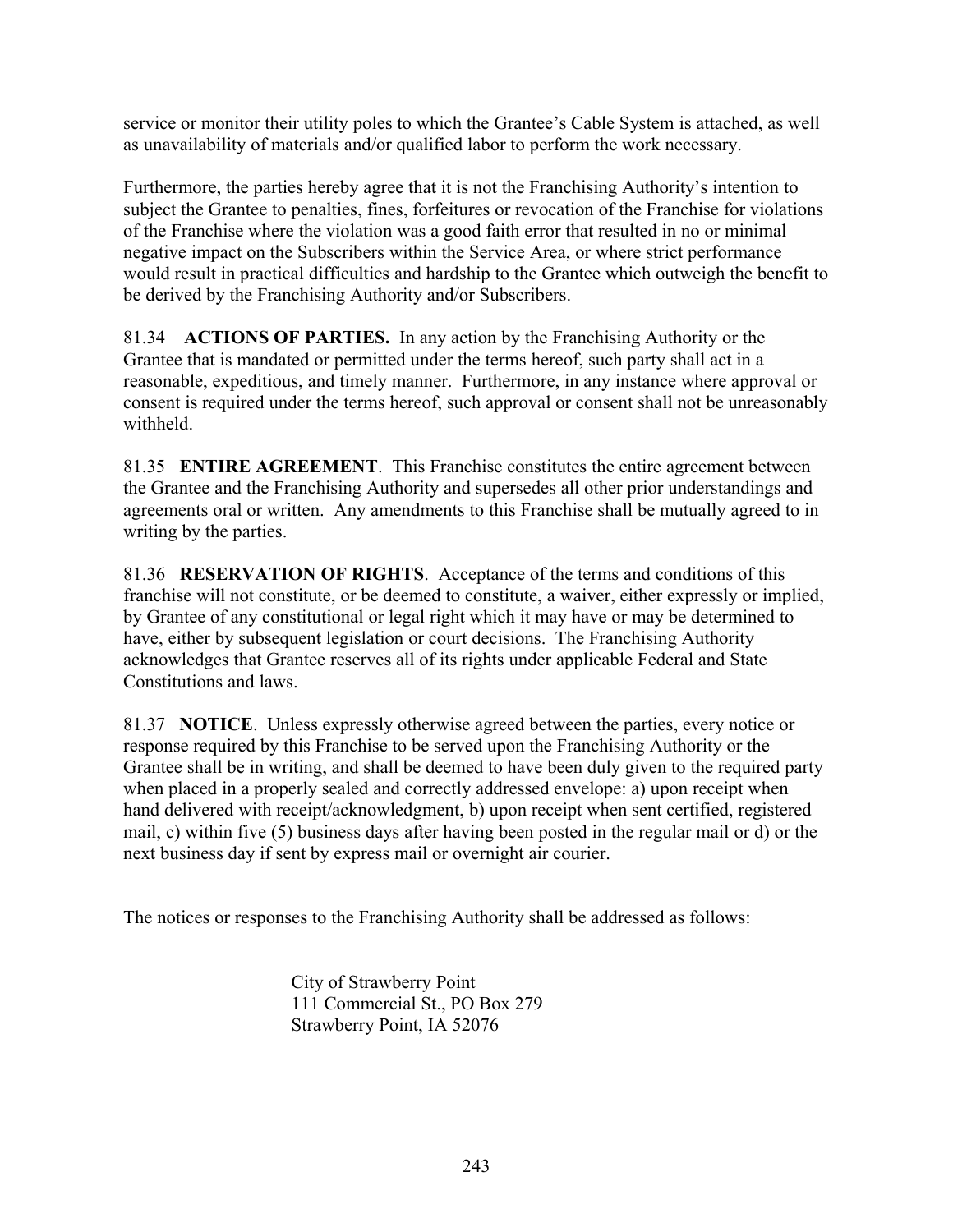The notices or responses to the Grantee shall be addressed as follows:

Government Relations Manager Mediacom Iowa LLC 6300 Council St. NE Cedar Rapids, IA 52402

With a copy to: Mediacom Attn: Legal Department 100 Crystal Run Road Middletown, NY 10941

The Franchising Authority and the Grantee may designate such other address or addresses from time to time by giving notice to the other in the manner provided for in this subsection.

## TITLE VII - SOCIAL AND ECONOMIC WELL BEING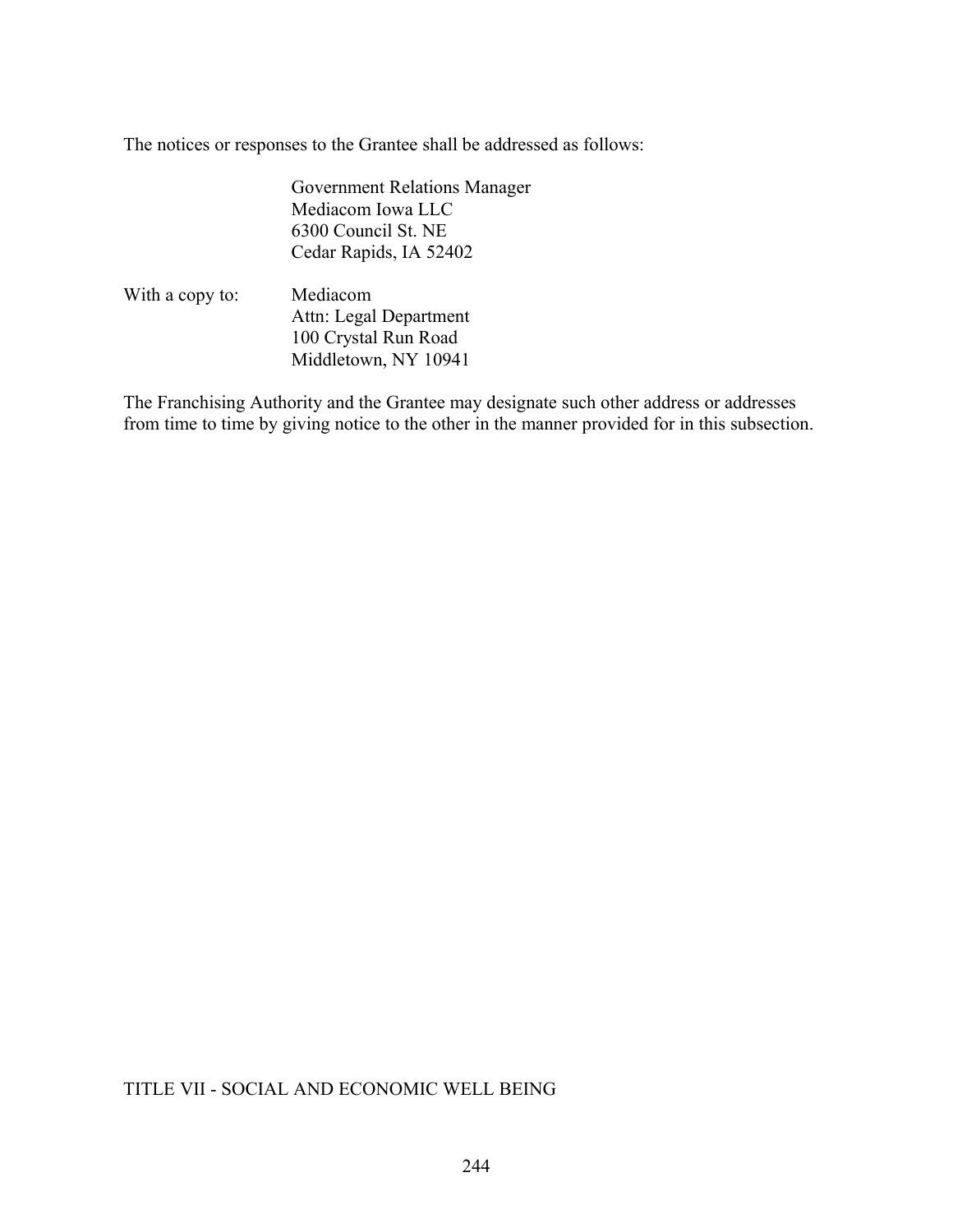#### CHAPTER 4 - CITY OWNED UTILITIES

#### ARTICLE 82 ELECTRICAL SYSTEM

82.01 **PURPOSE**. The purpose of this chapter is to provide for the operation and maintenance of the municipally owned electrical generation plant and to provide rules and regulations for connection to and operation of the electrical system. It is not the purpose of this chapter to create any duty on the part of the City, its officers, agents, or employees, owing to any individual member of the public or to protect any particular or circumscribed class of persons. Specifically, it is not the intent of this chapter to create any duty or liability by the City, its officers, agents, or employees, to premises occupants, owners, tenants, or any other person.

**WARNING.** NO PERSON SHALL PLACE RELIANCE UPON THIS CHAPTER, AS INDICATING THE SAFETY OF OR QUALITY OF CONSTRUCTION OF ANY PARTICULAR PREMISES. THIS CHAPTER IS NOT INTENDED TO ASSUME THE DUTY OF ANY PERSON TO ADEQUATELY CONSTRUCT AND MAINTAIN PREMISES OR PROVIDE SAFE PREMISES OR TO, IN ANY WAY, INDICATE A DECREASE IN THE RISK ASSOCIATED WITH THE USE OR OCCUPANCY OF ANY PREMISES. THIS CHAPTER SHALL NOT IN ANY WAY CONSTITUTE A WARRANTY OR GUARANTEE OF THE SAFETY OR QUALITY OF ANY REMISES.

82.02 **GENERTION PLANT**. The electrical generation plant for the city shall be known as the Strawberry Point Municipal Generation Plant.

82.03 **ELECTRICAL SYSTEM.** The electrical system for the purpose of this chapter shall include all wires, poles, meters, distribution lines, and connections for the transmission of electrical current, the generation plant, generators, transformers, storage yards, switch gear, and all other electric equipment, related equipment and appurtenances related to electric generation and/or distribution in the City.

82.04 **SUPERINTENDENT**. The council shall appoint some qualified individual to serve as the electrical superintendent. The superintendent shall supervise the installation of electrical service wires and their connection to the electrical system and enforce all regulations pertaining to electrical service in this city in accordance with this chapter. The superintendent shall make such rules, not in conflict with the provisions of this chapter, as needed for the detailed operation of the generation plant and electrical system, subject to the approval of the council. In the event of an emergency the superintendent, or his designee, may make temporary rules for the protection of the generation plant and electrical system until due consideration by the council may be held. "Designee" shall mean, for the purpose of this Chapter, an employee of the City, an elected City official, or an independent contractor of the City, specifically named by the Superintendent.

(Code of Iowa, 2013, Sec. 372.13 (4))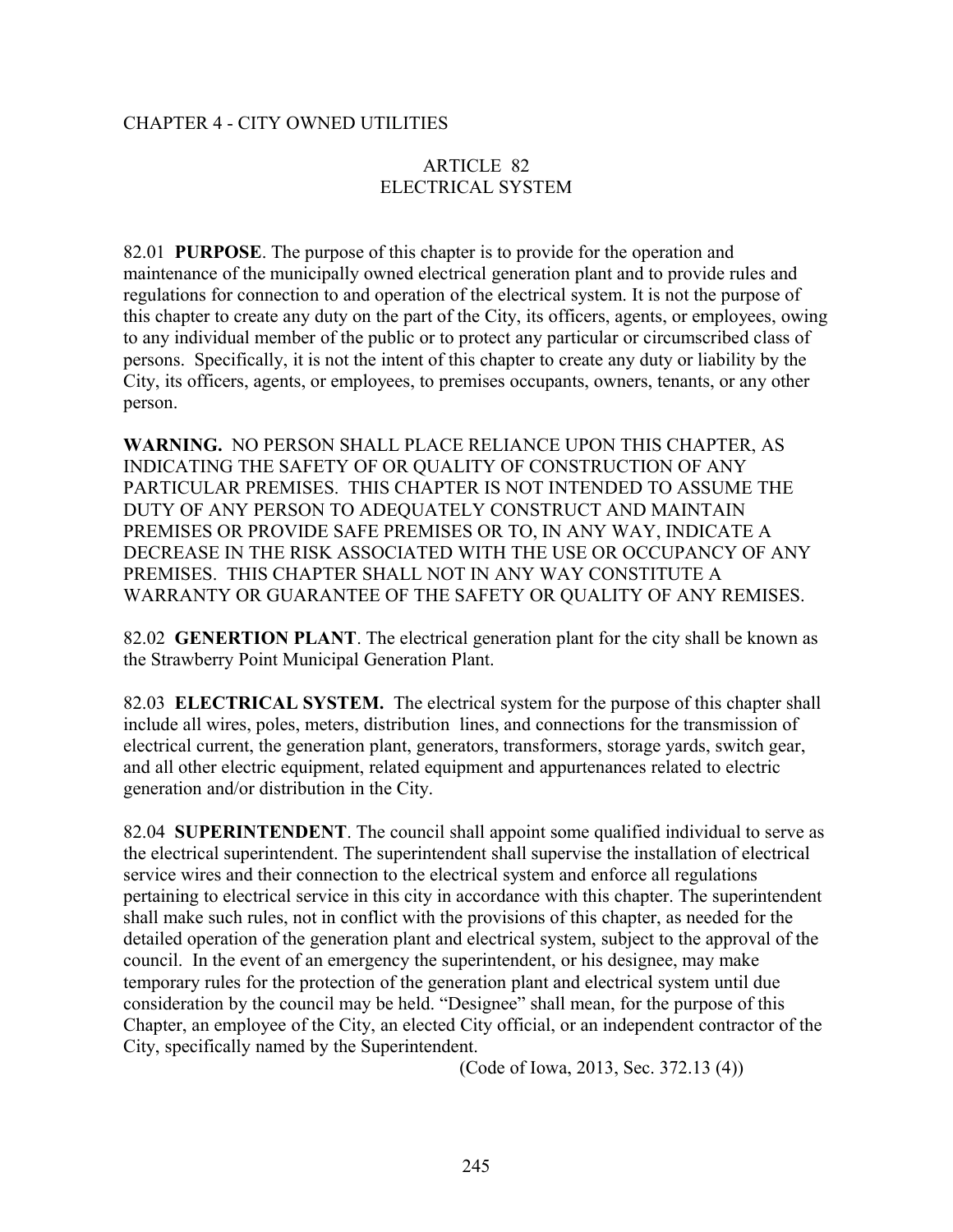82.05 **ELECTRICAL INSTALLATIONS**. All electrical installations shall be in accordance with the *National Electric Code* and the State Code of Iowa as now or hereafter adopted and no installations of electrical equipment shall be made except in conformity thereto.

82.06 **INSPECTIONS**. No electrical installation subject to inspection by the State shall be newly connected or reconnected by the electrical superintendent, or his designee, until a certificate stating the electrical inspector has approved such energization has been filed with the City.

82.07 **TEMPORARY INSTALLATIONS**. The electrical superintendent may permit temporary installations while electrical work or construction is being performed where proper precautions are taken to prevent fire or accidents. All temporary installations and connections shall be removed before the certificate of satisfactory inspection is issued.

(Code of Iowa, 2013, Section 372.13(4))

82.08 **CERTIFICATE REQUIRED**. It shall be unlawful to supply electric current to any new, renewed or extended installation required to be inspected by the State until a certificate stating the electric inspector has approved such energization has been filed with the City.

82.09 **APPLICATION FOR CONNECTION**. Any person, firm or corporation desiring to be supplied with electric current shall make application to the city administrator upon forms supplied for that purpose.

82.10 **ASSENT TO BE BOUND**. The rules, regulations and the rates for electricity herein or hereafter adopted shall be a part of the contract with every person, firm, or corporation connected to the electrical system and such persons, firms or corporations, whether signing an application or not, shall by taking or using electricity supplied by the city, express their assent to be bound thereby.

82.11 **NO GUARANTEE OF SUPPLY**. The city does not guarantee to any consumer a constant supply of electricity nor a supply of electricity at any specified level, and the city shall not be liable for any claim or damages arising out of the failure to supply such electricity.

82.12 **EMPLOYEES**. No employee of the city, assigned to the generation plant or electrical system, shall do or perform any electrical or other work for private individuals during the time he or she is on duty for the city. No employee of the city, so assigned, shall sell or otherwise dispose of any old electric poles, wire, meters, or other material except by direction or authority of the council.

82.13 **TAPPING ELECTRICAL WIRES**. Service or distribution wires shall be tapped only at poles supporting them or as near thereto as possible, and the electric superintendent or his designee shall be the only persons authorized to do such tapping.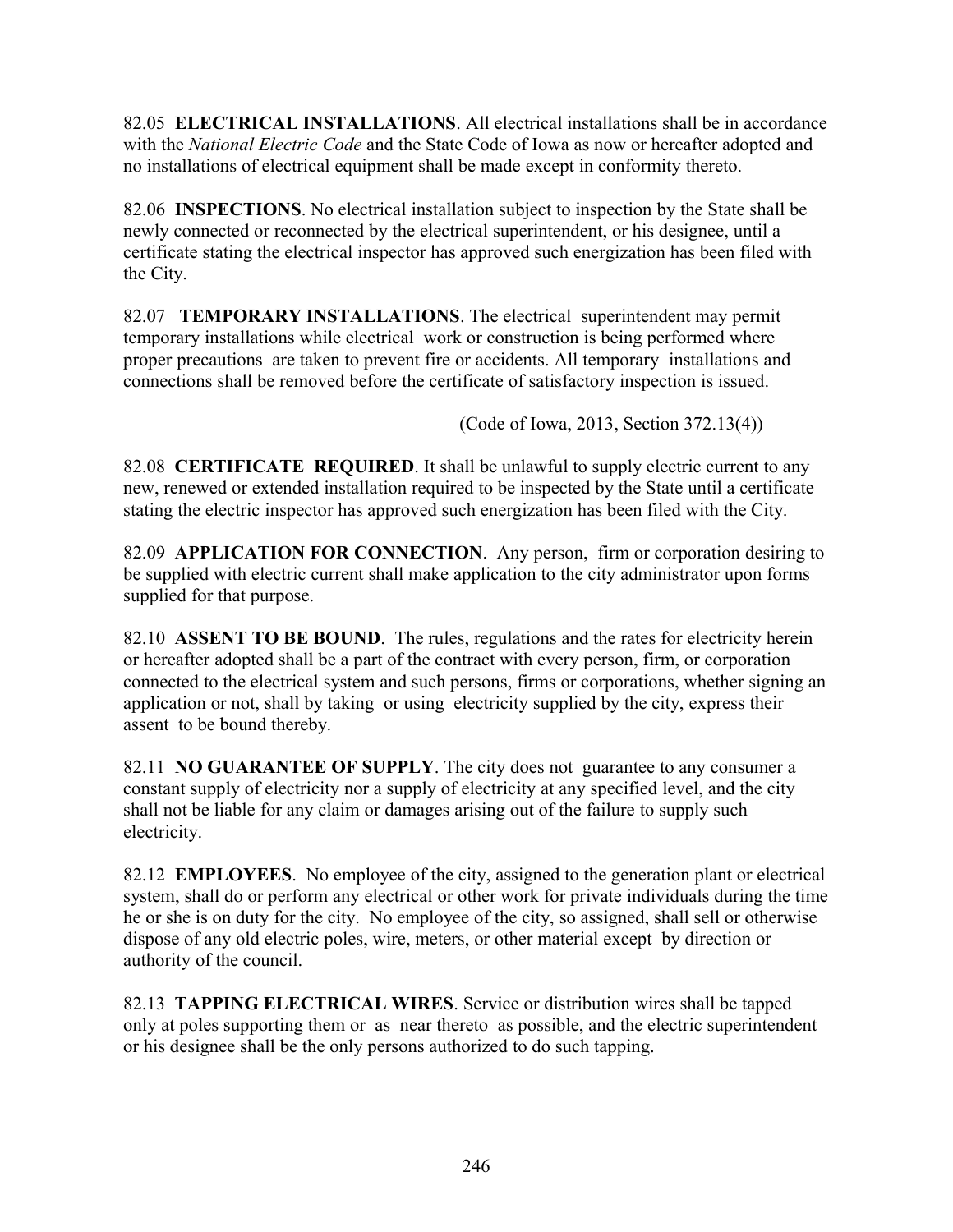82.14 **INJURY TO ELECTRIC SYSTEM AND GENERATION PLANT.** It shall be unlawful to break, injure, deface or destroy any electrical apparatus, any part of the electrical system or generation plant.

82.15 **UNDERGROUND WIRING**. In the event a property owner desires to have the electrical wires servicing the property to be buried underground, the owner shall pay to the City for installation, as follows:

| 100-200 amp service (three phase)\$10.50 per lineal foot    |  |
|-------------------------------------------------------------|--|
| Minimum charge not to be less than\$200.00 per installation |  |

The cost for installation of higher amperage service by the City shall be set by the City Council upon recommendation of the City Superintendent.

All installation of underground electric wires shall be performed by the City, and shall be contained in conduits of appropriate material, as determined by the City Superintendent.

82.16 **GROUND RODS**. All service conduits and neutral wire on single-phase circuits shall be shall be grounded to two copper-clad or galvanized ground rods not less than five-eights (5/8) of an inch in diameter, eight (8) feet in length, and driven its full length into the ground to a minimum of six (6) inches below grade, a minimum of eighteen (18) inches from the building roof or projecting eave overhang in an area subjected to moisture, maintaining a minimum of ten (10) feet between ground rods, and in accordance with the *National Electrical Code*. Gas lines and water pipe shall not be used for the purpose of electrical service grounding. Grounding shall be done in accordance with the *National Electrical Code*.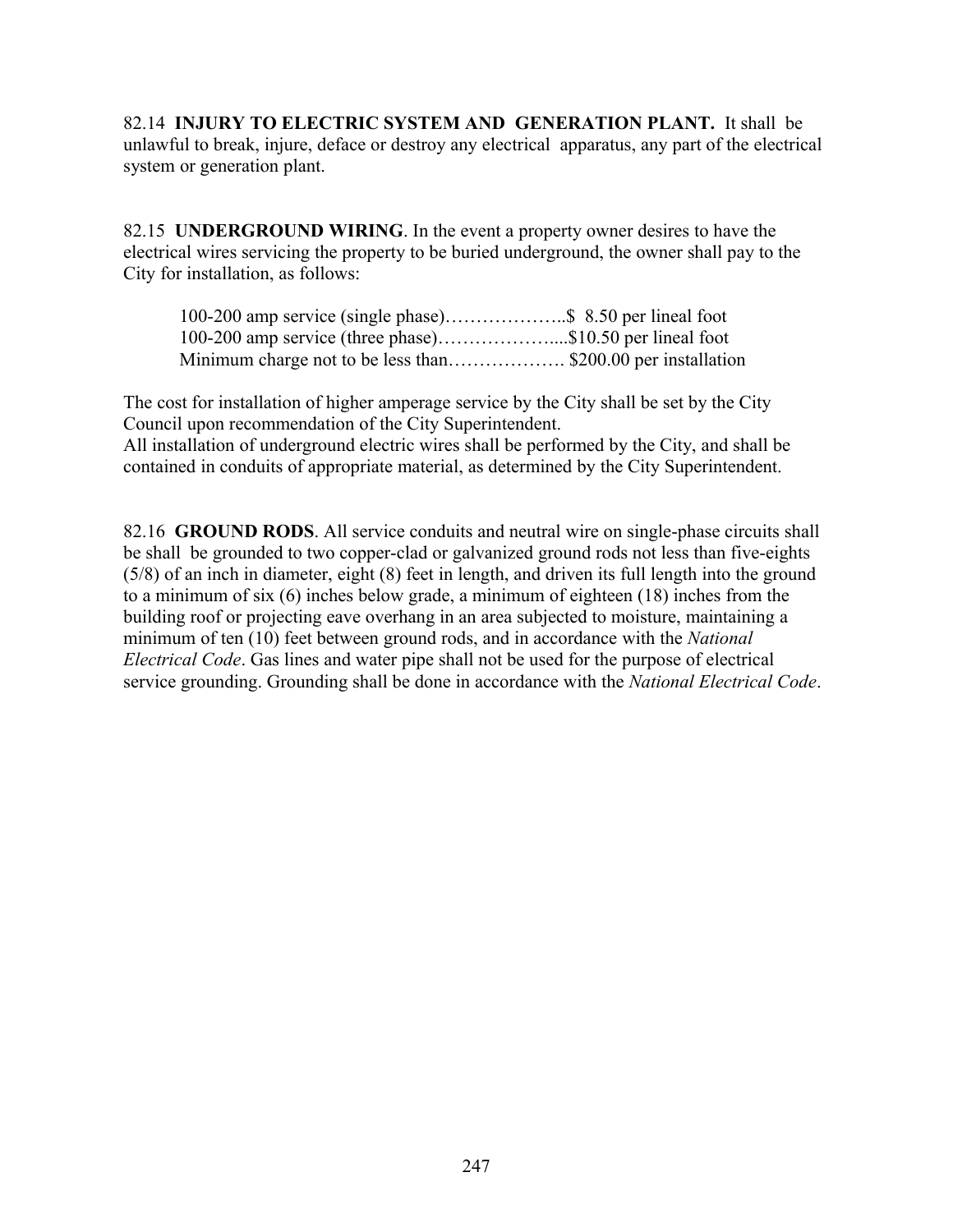## TITLE VII - SOCIAL AND ECONOMIC WELL BEING CHAPTER 4 - CITY OWNED UTILITIES

#### ARTICLE 83 ELECTRIC METERS

83.01 **ELECTRIC USE METERED**. All electric current furnished to consumers shall be measured through meters furnished by the city.

(Code of Iowa, 2013, Section 384.84 (1))

83.02 **LOCATION OF METERS**. All electric meters shall be located on the outside of the building and placed so they are easily accessible to meter readers and repairers.

83.03 **METER SETTING.** The property owner shall provide all necessary wiring, boxes and meter sockets for proper setting of the meter by the City. Meter sockets may be purchased from the City for a fee set by the City. Any existing meter sockets in operation on the property owner's property are now hereby the property of the property owner.

83.04 **METER REPAIRS, COSTS**. Whenever an electric meter owned by the city is found to be out of order, the electric superintendent shall have it repaired. If it is found that damage to the meter has occurred due to the carelessness, negligence or willful acts of the consumer or property owner, then the property owner shall be liable for the cost of repairs.

83.05 **RIGHT OF ENTRY**. The electric superintendent or a designee shall be permitted to enter the premises of any consumer at any reasonable time to remove, change, repair or read any electric meter.

83.06 **METER DEPOSIT**. Before any meter is installed or electricity connected to or turned on, a meter deposit shall be paid to the city administrator in an amount equal to the highest billing of electricity for one month in the previous twelve (12) month period. The deposit for an electric service customer for a property which has not previously received service or does not have a recent twelve month history, shall be one hundred fifty dollars (\$150.00). The deposit shall be refundable after twelve (12) months by the City Administrator/Clerk, if the payment record of the depositor has never been delinquent. The deposit shall be returned in full to any electric service customer who terminates service to move out of the city, deducting any portion owed to the city for electric service any amounts owed for any other reason. Tenants will receive the deposit back once final bill has been paid. "Tenant" shall mean a person entitled under a rental agreement to occupy a dwelling unit to the exclusion of another.

83.07 **METER TESTING AND ERRORS**. Any electric customer can request a meter test and the charge shall be one hundred dollars (\$100.00) per test. Whenever a meter is found to have an average error exceeding the allowable tolerance by more than one and a half percent (1.5%), the City shall adjust a current customer's bill or issue a refund or back bill to a past customer. The amount of the adjustment shall be calculated on the basis of metering accuracy of one hundred percent (100%). The adjustment period shall extend from the date the error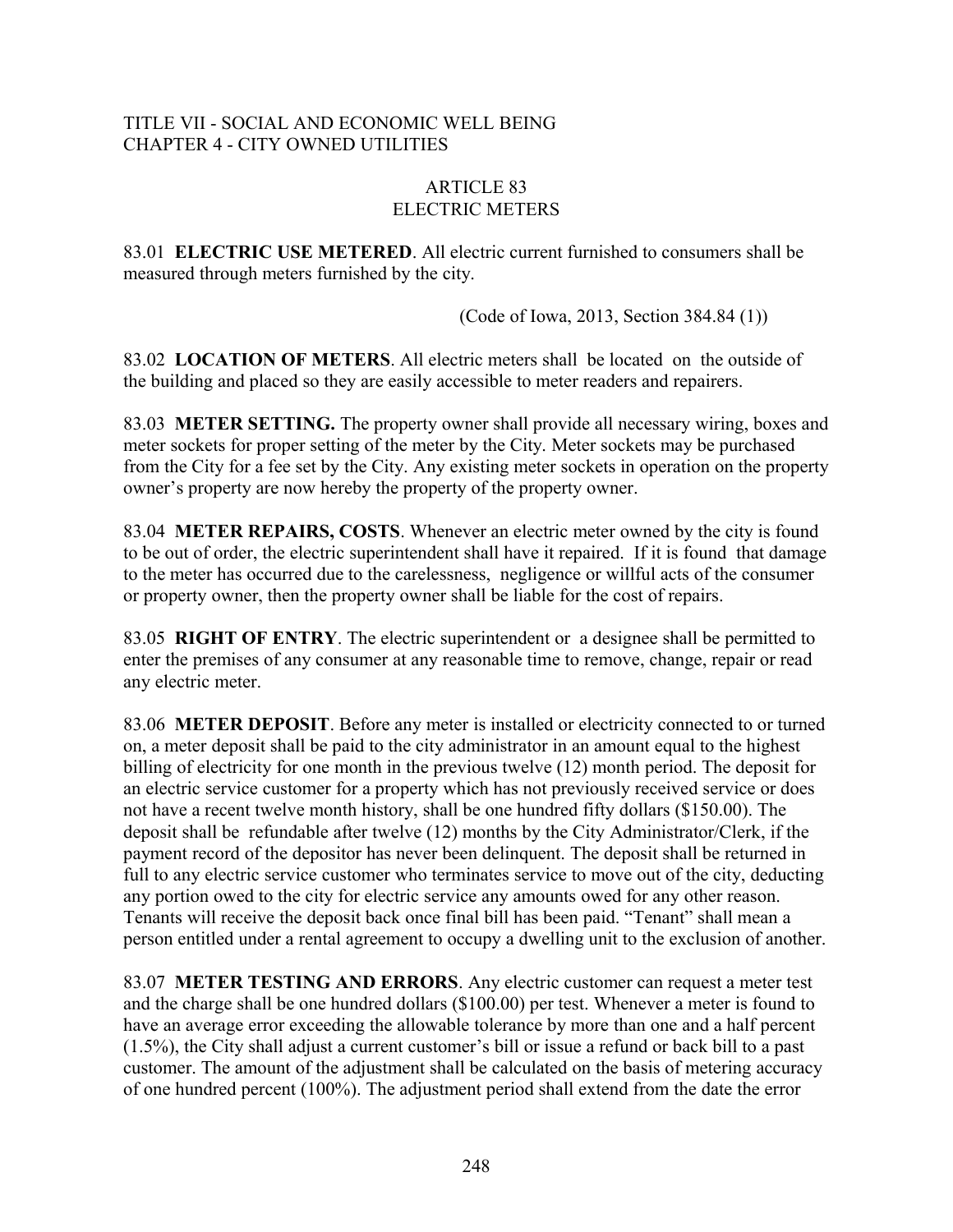began. If that date cannot be determined, it shall be assumed the error existed for the shortest time calculated as five years from the date the error was discovered, one-half  $(\frac{1}{2})$  the time since the meter was installed, or one-half  $(\frac{1}{2})$  the time since the last previous meter test. When the adjustment is due to meter "creep" it shall be assumed that creeping affected meter registration twenty-five percent (25%) of the adjustment period. The adjustment period for slow meters shall not exceed six (6) months without the approval of the City Council. When a meter is found not to register, the City Clerk shall issue an estimated bill. An adjustment, refund or back bill shall be made for any overcharge or undercharge resulting from incorrect reading of the meter, incorrect application of the rate schedule, incorrect meter connection, or other similar reason.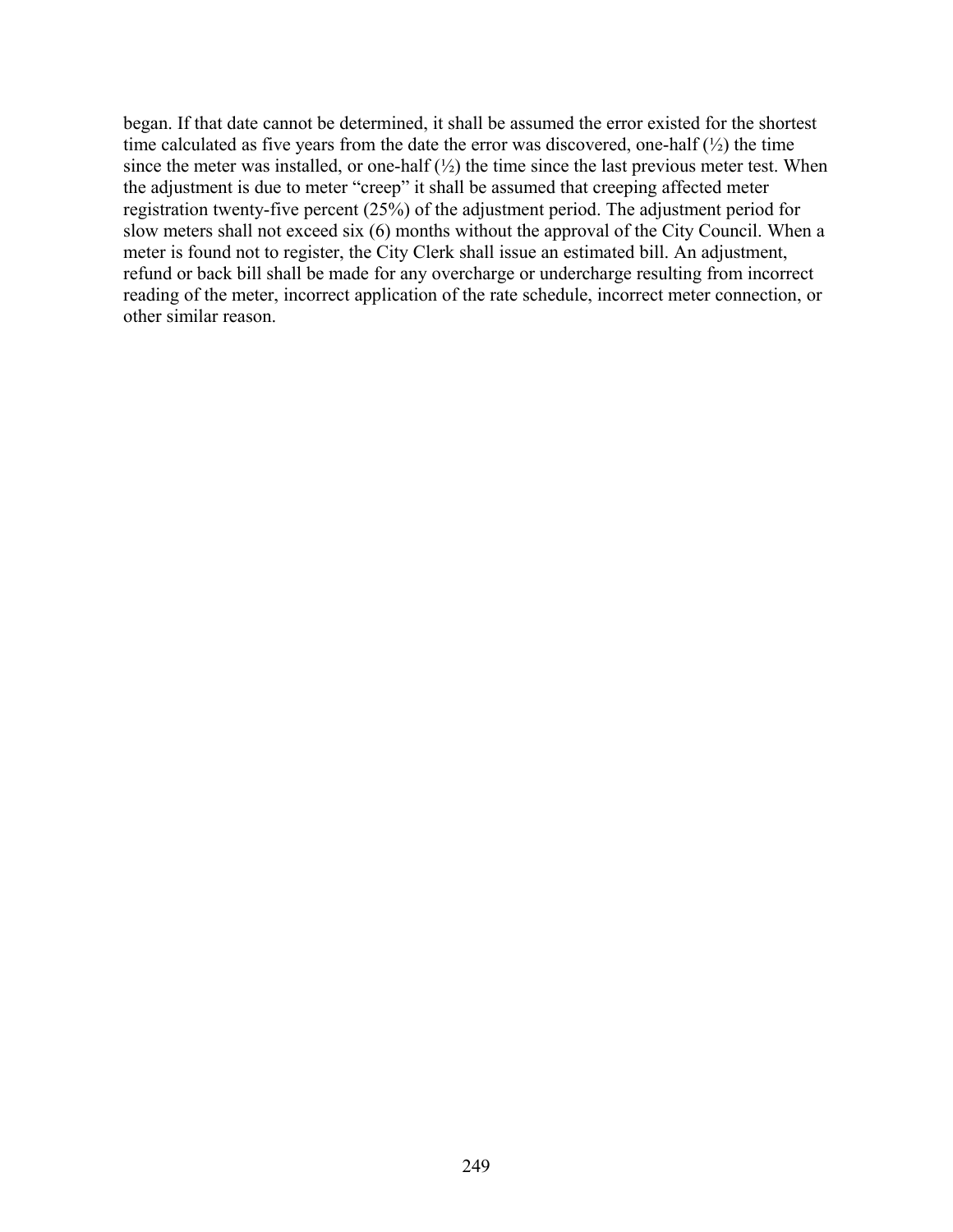#### TITLE VII - SOCIAL AND ECONOMIC WELL BEING CHAPTER 4 - CITY OWNED UTILITIES

## ARTICLE 84 ELECTRIC RATES

84.01 **SERVICE CHARGES**. Each customer shall pay for electric service provided to him or her by the city based upon his or her use of electricity, as determined by meters provided for in Article 83 of this chapter. Each location, building, premises or connection shall be considered to be a separate and distinct consumer either owned or controlled by the same person or not.

(Code of Iowa, 2013, Section 384.84 (1))

84.02 **RATES**. Electric service shall be furnished at the following rates:

A. Consumption Charge: General Service

| First 100 KW hours per month              | \$.146 per kilowatt hour |
|-------------------------------------------|--------------------------|
| All KW hours over 100 per month           | \$.126 per kilowatt hour |
| Base charge (even if no electricity used) | $$6.00$ per month        |

B. Electric Heating where all electric service on one meter:

December 1 billing through May 1 billing:

| All hours per month  | \$ .108 per kilowatt hour |
|----------------------|---------------------------|
| Minimum monthly bill | $$6.00$ per month         |

June 1 billing through November 1 billing:

| First 100 KW hours per month              | \$.146 per kilowatt hour |
|-------------------------------------------|--------------------------|
| All KW hours over 100 per month           | \$.126 per kilowatt hour |
| Base charge (even if no electricity used) | $$6.00$ per month        |

Electric Heating on separate meter:

| All KW hours per month                    | \$.108 per kilowatt hour                    |
|-------------------------------------------|---------------------------------------------|
| Base charge (even if no electricity used) | $$6.00$ per month                           |
|                                           | (Code of Iowa, 2007, Section 384.84 $(1)$ ) |

#### C. Commercial/Industrial Power

| First 1000 KW hours per month             | \$.146 per kilowatt hour |
|-------------------------------------------|--------------------------|
| KW hours of 1001 to 4999 per month        | \$.126 per kilowatt hour |
| All KW hours over 5000 per month          | \$.096 per kilowatt hour |
| Base charge (even if no electricity used) | $$6.00$ per month        |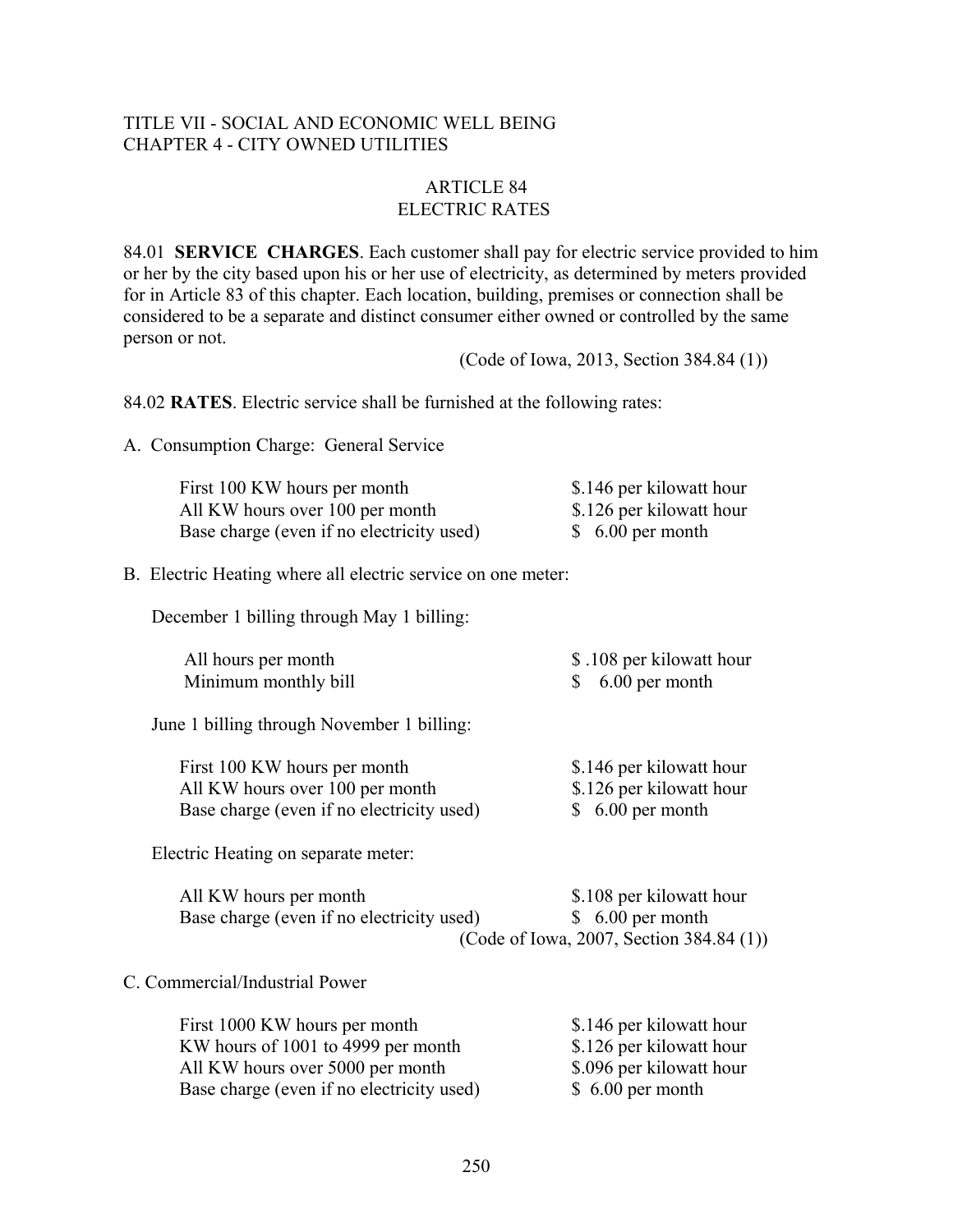87.03 **RATES, RURAL**. Electric service shall be furnished at the following rates on all electric services metered outside the corporate limits of the city:

(Code of Iowa, 2013, Sec. 364.4(2) and 384.84 2c))

1. Consumption Charge: Rural Service

| .1459 per kilowatt hour |
|-------------------------|
| .1195 per kilowatt hour |
| .0832 per kilowatt hour |
| $$3.85$ per month.      |
|                         |

84.04 **SECURITY LIGHTS**. Outdoor security lights provided by the City to any of its' electric customers shall be billed at a flat rate which shall include proving the light, installation, maintenance and electricity to operate the light. Fees for security lights shall be:

| 100 Watt security light | \$7.35 per month   |
|-------------------------|--------------------|
| 250 Watt security light | $$10.50$ per month |
| 400 Watt security light | $$12.60$ per month |

84.05 **SERVICE OUTLET**. In the event any consumer has more than one service outlet, an additional charge of \$l.00 shall be made for each such outlet.

84.06 **FUEL ADJUSTMENT**. At the time of each July billing, the fuel adjustment, if any, passed on to the city by its fuel supplier, shall be automatically incorporated into the base rate for all electricity sold by the city. The fuel adjustment shall be lowered to zero and the base rate shall be automatically raised the same amount that the fuel adjustment was lowered.

84.07 **BILLING FOR ELECTRIC SERVICE**. Billing and payment for electric service shall be in accordance with the following:

(Code of Iowa, 2013, Section 384.84.(l))

1. Meters Read. Electric meters shall be read once each month.

2. Bills Issued. The City Administrator/Clerk's office shall prepare and issue bills for electric service on or before the first day of each month.

3. Bills Payable. Bills for electric service shall be due and payable at the office of the city administrator by the 20th day of each month.

4. Late Payment Penalty. Bills not paid when due shall be considered delinquent. A late payment of one and one half per cent  $(1 \frac{1}{2} \%)$  per month on the unpaid balance shall be added to each delinquent bill.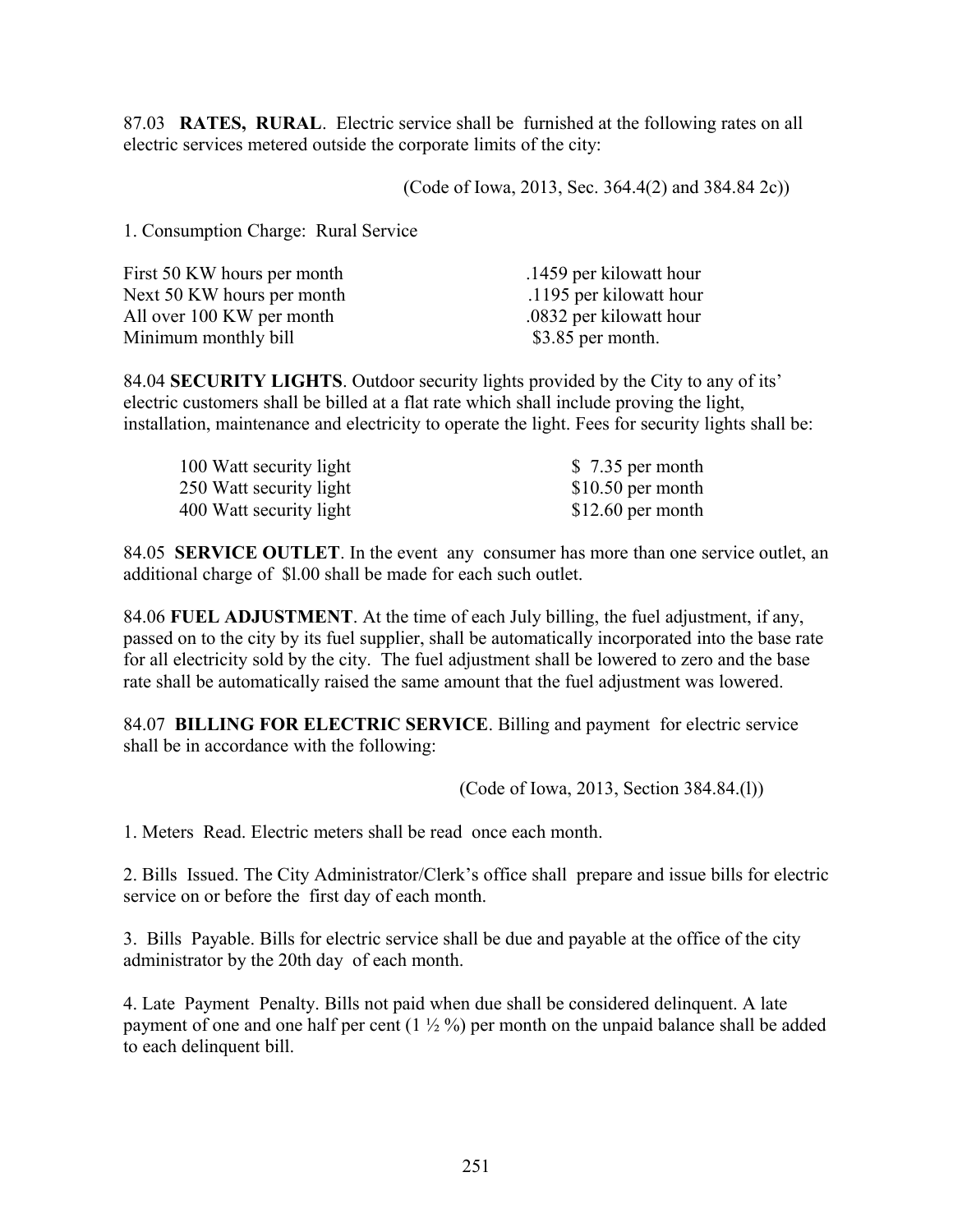5. Dishonored Checks. The charge for any check-like financial instrument dishonored by a financial institution for any reason shall be \$25.00 for each act of dishonorment. If two or more of a customer's financial instruments are dishonored within a three (3) month period, future payments by the customer shall be by cash, cashier's check or postal money order, for a period of not less than six (6) months.

6. Accidental Wastage. The recomputation period for accidental wastage of electricity by a customer shall not extend back farther than three months.

7. For work on customer's equipment, relocation of the city utility's facilities requested by customer and for relocation of the customer's facilities, all of which are the responsibility of the customer, the charge shall be Thirty Dollars (\$30.00) per hour regular time and Forty-five Dollars (\$45.00) per hour overtime. Parts are an additional charge and if work estimate exceeds One Hundred Dollars (\$100.00), an advance deposit shall be required.

84.08 **SERVICE DISCONTINUED**. Electric service to delinquent consumers shall be discontinued in accordance with the following:

(Code of Iowa, 2013, Sec. 384.84 (l))

1. Notice. The city administrator shall notify each delinquent consumer that electric service will be discontinued if payment, including late payment charges, is not received within twelve (12) days of the date when due. Such notice shall be sent by first class mail within three (3) days of a bill becoming delinquent.

2. Service Discontinued. The electric superintendent shall shut off the current to any consumer who, not having contested the amount billed in good faith, has failed to make payment by the date specified in the notice of delinquency. A shut off notice shall be placed on the premises ("door posting") on or before 2:00 p.m. of the thirteenth  $(13<sup>th</sup>)$  day after written notice. Alternatively verbal notification may be given on the morning of the thirteenth  $(13<sup>th</sup>)$ day in unusual circumstances. Service discontinuation shall occur on or after 2:00 P.M. the  $14<sup>th</sup>$  day after written notice of shut off.

3. Fees. If payment is not tendered in person at City Hall or in the drop box by the opening of business of the thirteenth day after written notice of delinquency, there shall be added to the bill an administrative fee of twenty-five dollars (\$25.00).

A turn-on fee of seventy-five dollars (\$75.00) shall be added to the bill for reconnection during regular business hours.

No turn-on fee shall be charged for the usual or customary trip in the regular changes in occupancy of property.

An after-hours turn-on fee of One Hundred Dollars (\$100.00) shall be added to the bill for electric reconnection after 4:00 p.m.

A service charge of twenty-five dollars (\$25.00) shall be added to the bill for any check which is dishonored by the financial institution upon which it is drawn.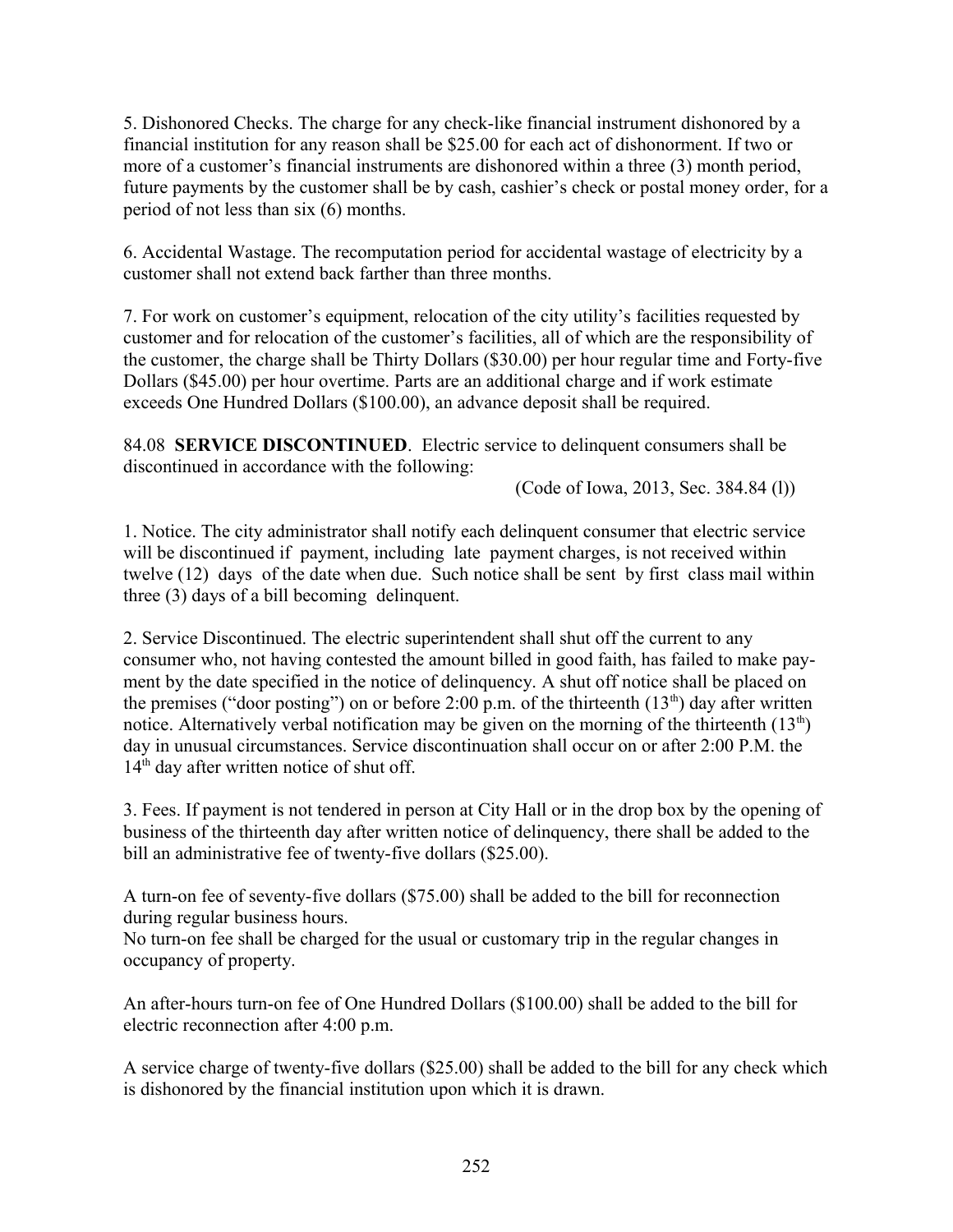84.09 **LIABILITY FOR PAYMENT AND DEPOSITS**. The owner of any premises and the occupant thereof and the consumer of any electric service provided by the city shall be jointly and severely liable for any and all electric service, service charges, and any deposits required by this chapter.

84.10 **FINANCIAL RESPONSIBILITY**. All owners or purchasers of real estate to which is supplied the city services of electricity, water, sewer, and/or garbage collection shall be equally financially responsible with any tenants of the real estate for the payment of all charges due by the tenant for any such services supplied. The city administrator may require as a condition for the supplying of such services a written agreement from the owner or purchaser of real estate acknowledging such financial responsibility.

 All property owners renting out real estate shall be sent the utility bill, including sewer charges. The property owner shall be responsible to pay the utility bill for the tenant and collect the bill from the tenant. If the property owner provides the City with a copy of a written and signed agreement stating the tenant is responsible for pay the utility bill including sewer, the City shall bill the tenant and not the property owner. Such copy of the written agreement and all new agreements must be received by the City within thirty (30) days of the original agreement and within thirty (30) days of change of tenant, or the utility bill remains in the property owner's name.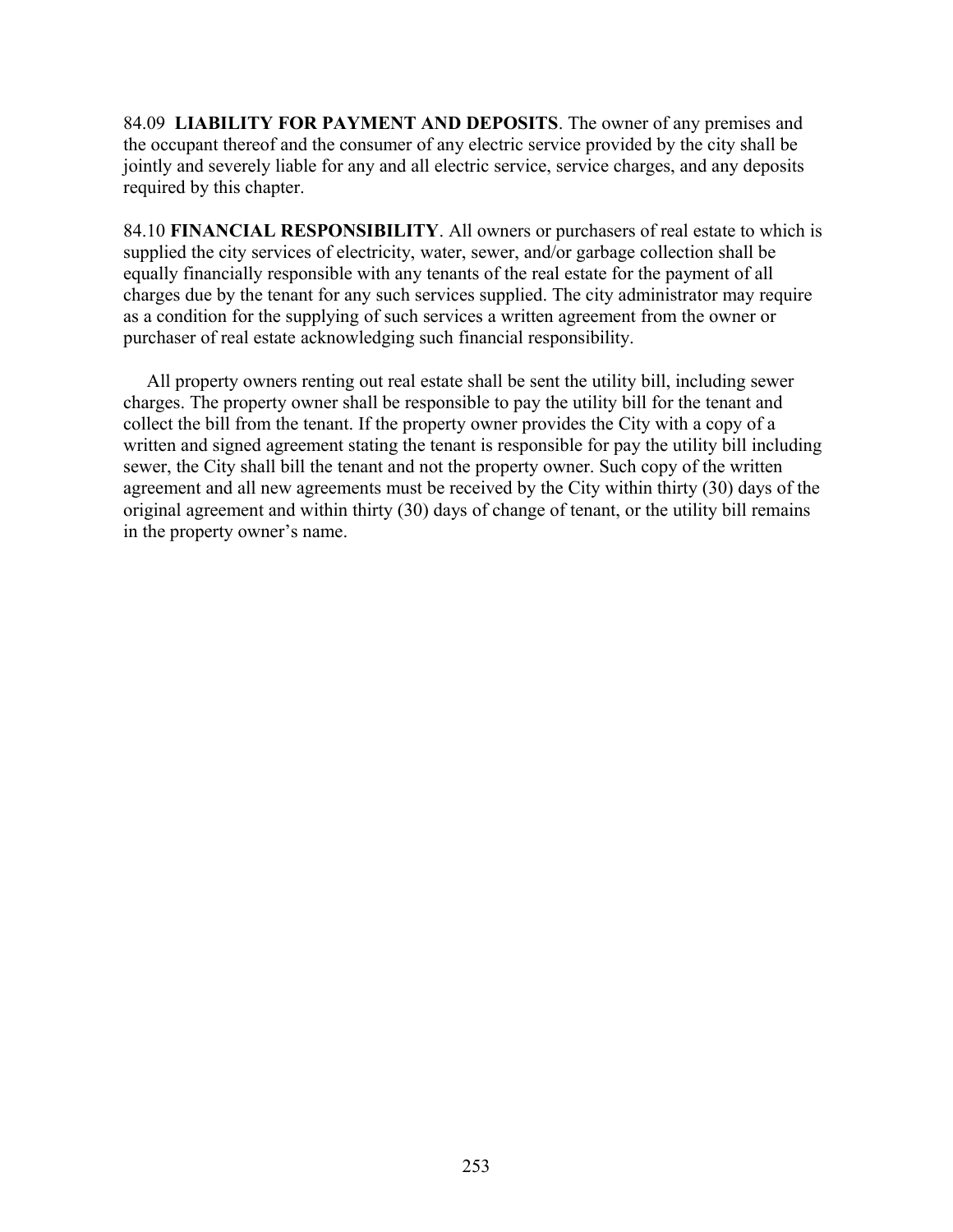# TITLE VII – SOCIAL AND ECONOMIC WELL BEING CHAPTER 5 – ECONOMIC DEVELOPMENT

# ARTICLE 85

# RESERVED FOR FUTURE USE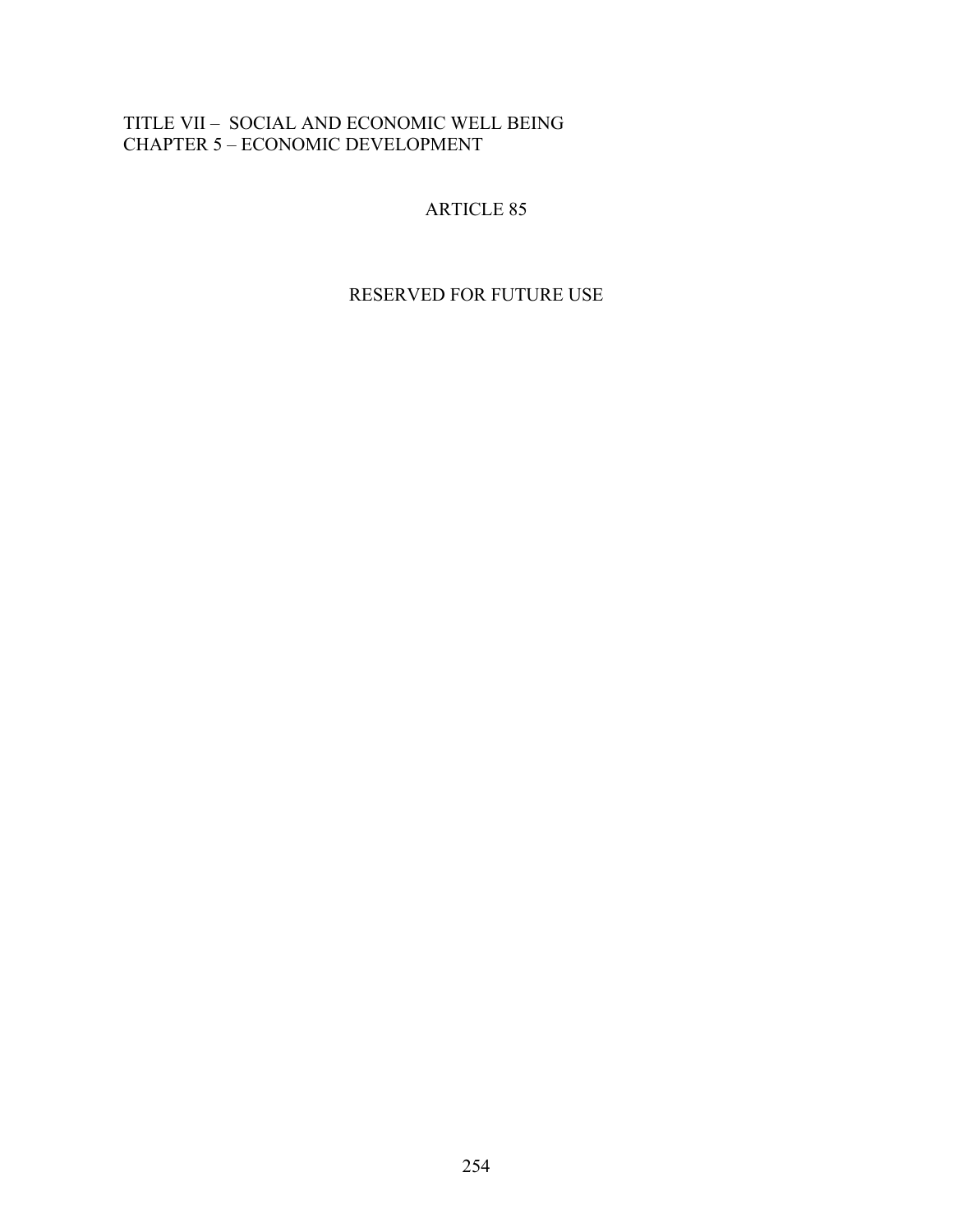## TITLE VIII - TRANSPORTATION CHAPTER 1 - STREETS AND ALLEYS

## ARTICLE 86 STREET REGULATIONS

86.01 **REMOVAL OF WARNING DEVICES**. It shall be unlawful for a person to willingly remove, throw down, destroy or carry away from any highway, street, alley, avenue or bridge, any lamp, obstruction, guard, or other article or things, or extinguish any lamp or other light, erected or placed thereupon for the purpose of guarding or enclosing unsafe or dangerous places in said highway, street, alley, avenue or bridge without the consent of the person in control thereof.

(Code of Iowa, 2013, Sec. 7l6.6)

86.02 **OBSTRUCTING OR DEFACING STREETS.** It shall be unlawful for any person to obstruct, deface, or injure any public road in any manner.

86.03 **PLACING DEBRIS ON STREETS**. It shall be unlawful for any person to throw or deposit on any street any glass bottle, glass, nails, tacks, wire, cans, trash, garbage, rubbish, litter, offal, or any other debris, or any other substance likely to injure any person, animal or vehicle.

(Code of Iowa, 2013, Sec. 32l.369)

86.04 **INJURING NEW PAVEMENT**. It shall be unlawful for any person to willfully injure new pavement in any street, alley or sidewalk by willfully driving, walking or making marks on such pavement before it is ready for use.

(Code of Iowa, 2013, Sec. 365.12 (2))

## 86.05 **EXCAVATIONS**.

1. Permit. No person shall dig, excavate or in any manner, disturb any street in the city, unless such person shall first obtain a permit therefore as hereinafter provided or as provided in other sections of the city code.

2. Requirements. Before such permit shall be granted, the person shall file with the City Administrator a written application, and pay a thirty dollar (\$30.00) application fee. The application shall give an exact description of the property, by lot and street number, in front of or along which it is desired to excavate, state the purpose and for who and by whom the excavation is to be made, and who will be responsible for the refilling of said ditch and restoration of the street surface.

3. Signatures. Upon proper application and paying of fee, the superintendent shall issue said permit only if three council members sign the permit.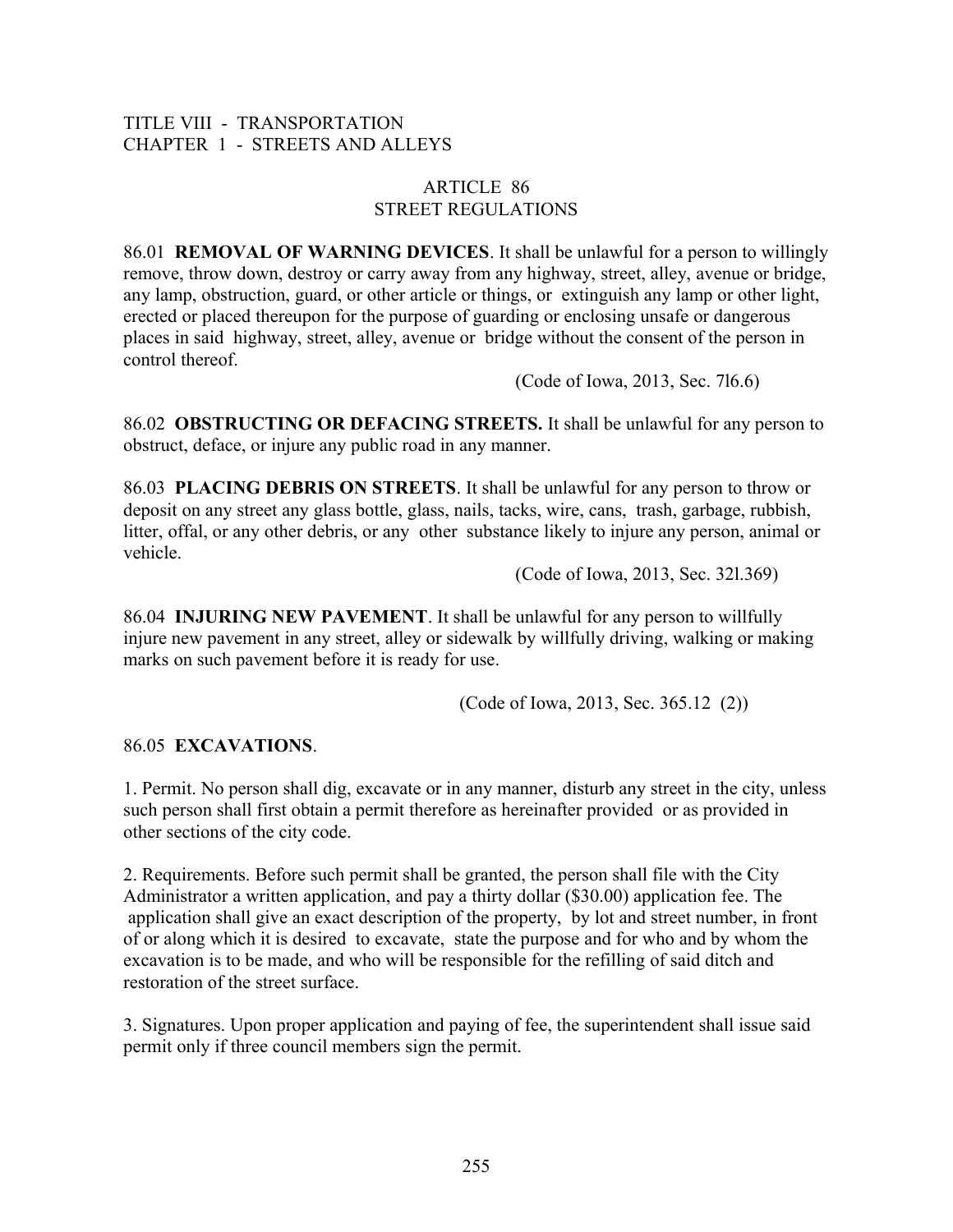86.06 **DUMPING OF SNOW**. It shall be unlawful for any person to throw, push, or place or cause to be thrown, pushed or placed, any ice or snow from private property, sidewalks, or driveways onto the traveled way of streets so as to obstruct gutters, or impede the passage of vehicles upon the street or to create a hazardous condition therein; except where, in the cleaning of large commercial drives in the business district it is absolutely necessary to move the snow onto the streets temporarily, such accumulation shall be removed promptly by the property owner or his agent, and only after first making arrangements for such prompt removal at the owner's cost of the accumulation within a reasonably short time. (Code of Iowa, 2013, Sec. 364.12 (2))

86.07 **PLAYING IN STREETS**. It shall be unlawful for any person to coast sleds or play games on streets or highways except in the areas blocked off by the council for such purpose. (Code of Iowa, 2013, Sec. 364.12 (2))

86.08 **TRAVELING ON BARRICADED STREET PROHIBITED.** It shall be unlawful for any person to travel or operated any vehicle on any street or public way temporarily closed by barricades, lights, signs, or flares placed thereon by the authority or permission of any city official, police officer or member of the fire department.

86.09 **USE OF PARKING**. It shall be unlawful to temporarily or permanently park, store, or place any car, truck, vehicle, junk or any other goods, wares and merchandise of any kind, or to place any temporary or permanent signs, planters or decorations upon any street parking (between the curb line and the outside line of the sidewalk) or street right-of way.

86.10 **USE OF STREETS FOR BUSINESS PURPOSES**. It shall be unlawful to park, store or place any new or used car or cars, machinery, or any other goods, wares, and merchandise of any kind upon any street for the purpose of storage, exhibition, sale or offering same for sale, without permission of the council.

86.11 **WASHING VEHICLE ON STREETS PROHIBITED**. It shall be unlawful for any person to use any public sidewalk or street for the purpose of washing or cleaning any automobile, truck equipment, or any vehicle of any kind when such work is done for hire or as a business. This shall not be construed to prevent any person from washing or cleaning his or her own vehicle or equipment when it is lawfully parked in the street.

86.12 **MAINTENANCE OF PARKING.** It shall be the responsibility of the abutting property owner to maintain all property outside the lot and property lines and inside the curb lines upon the public streets, except the abutting property owner shall not be required to remove diseased trees or dead wood on the publicly owned property or right-of-way. Maintenance includes timely mowing and litter removal. If the abutting property owner does not perform such actions within a reasonable time, the City may perform the required action and assess the cost against the abutting property of collection in the same manner as property tax.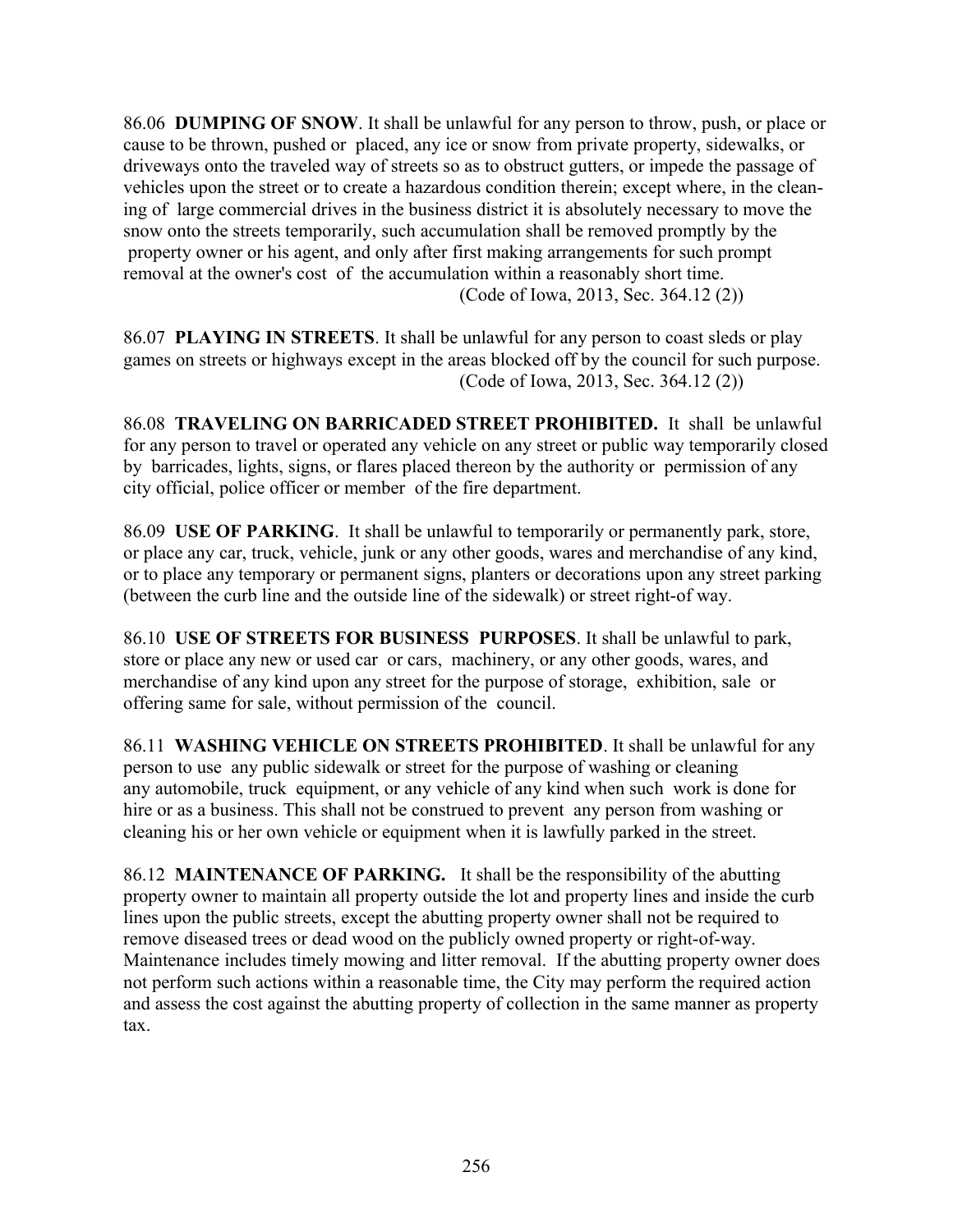86.13. **DEPOSITING GRASS OR LEAVES ON STREETS**. It shall be unlawful for any person to deposit or cause to be deposited any grass, leaves or other plant material upon any street, sidewalk, alley, or public parking lot in the City of Strawberry Point.

86.14 **PERMIT REQUIRED.** No curb, street or sidewalk in the City of Strawberry Point shall be cut, broken, removed or otherwise disturbed, without a valid permit to do so. The application for this permit shall be made on a form to be provided by the City Clerk. Any cut, broken, removed or otherwise disturbed curb, street, or sidewalk shall be appropriately barricaded and signed to prevent danger to the public and shall be returned to its original condition or improved as stated in the application of the permit, within the time limits set in the permit. A fee of Thirty Dollars (\$30.00) for each permit shall be charged, unless the reason for the permit is utility repair, in which case the fee may be waived by the City Council.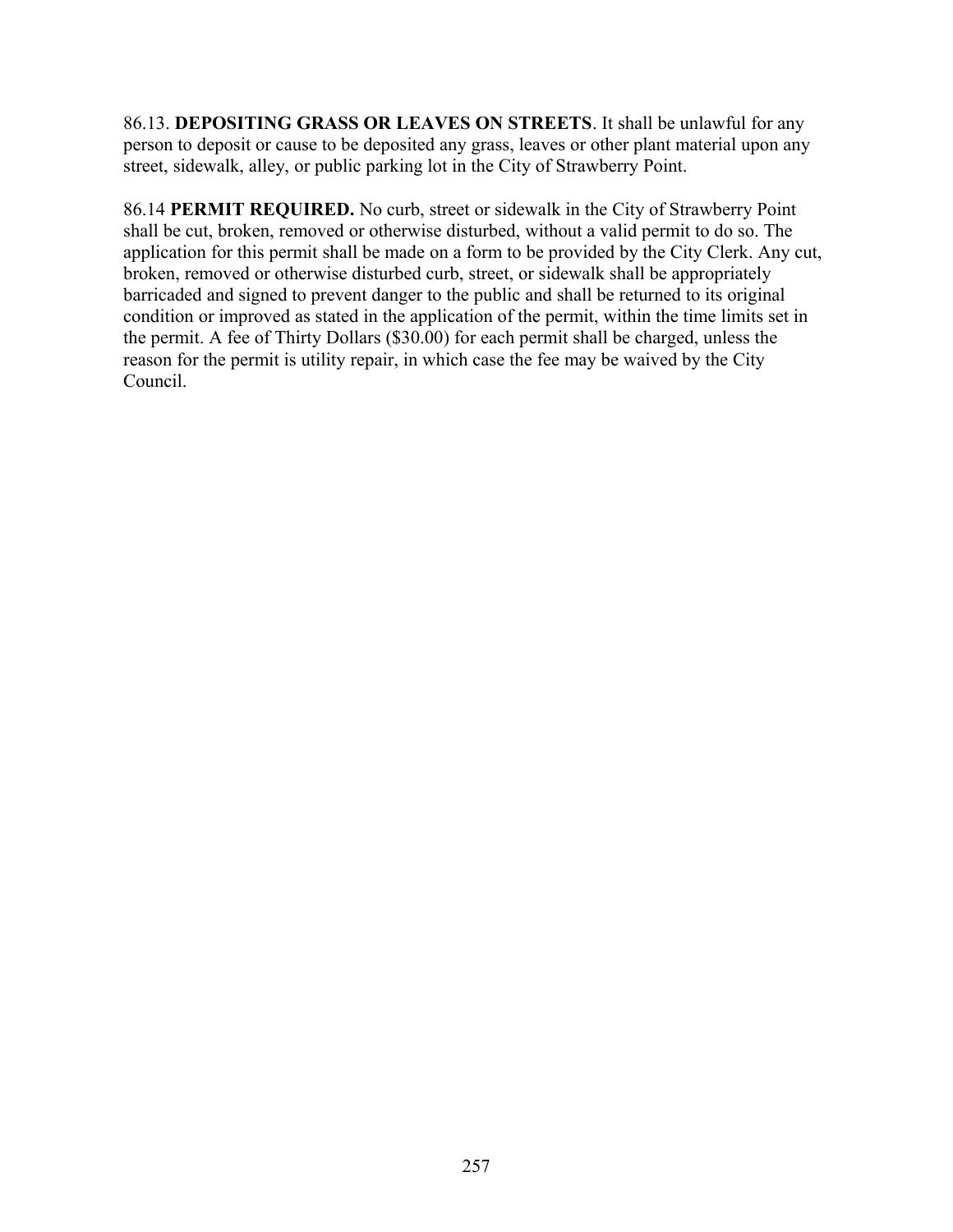## TITLE VIII - TRANSPORTATION CHAPTER 1 - STREETS AND ALLEYS

#### ARTICLE 87 BUILDING NUMBERING

87.01 **DEFINITIONS.** For use in this article, the following terms are defined:

1. "Street": shall mean every way or public place of any nature when any part thereof is open to the use of the public as a matter of right.

2. "Principal Building": shall mean the main building on any lot or subdivision thereof.

87.02 **BUILDINGS TO BE NUMBERED**. The owner of any property on any street shall cause the principal building or buildings thereon to be numbered as set out in this article. Any new principal building erected shall be numbered by the owner within ten (l0) days after the building is ready for occupancy.

(Code of Iowa, 2013, Section 364.l2 (3d))

87.03 **BASELINES**. Commercial Street and Elkader Street shall be the baseline for the numbering system as applied to streets running east and west. East Mission and West Mission Street shall be the baseline for the numbering system as applied to streets running north and south.

(Code of Iowa, 2013, Section 364.12 (3d))

87.04 **EVEN-ODD NUMBERS.** Even numbers shall be assigned to principal buildings fronting on the east side of north-south streets and on the south side of east-west streets. Odd numbers shall be assigned to principal buildings fronting on the west side of north-south streets and on the north side of east-west streets.

(Code of Iowa, 2013, Section 365.12 (3d))

87.05 **NUMBERING SYSTEM**. Where streets follow regular patterns, the principal buildings fronting on the first block from the baselines shall be assigned numbers between l00 and l99; those fronting on the second block 200 to 299, and so on as needed, increasing the group of numbers by l00 for each block. Where the streets do not follow regular patterns, the numbering system shall be adapted to the system as closely as possible.

(Code of Iowa, 2013, Sec. 364.12 (3d))

87.06 **PLACING NUMBERS**. Numbers required by this article shall be placed in a conspicuous place near the main entrance of the principal building. Each number shall be at least 2½ inches high, plain, legible and of a contrasting color with the background. The numbers shall be maintained in such condition at all times.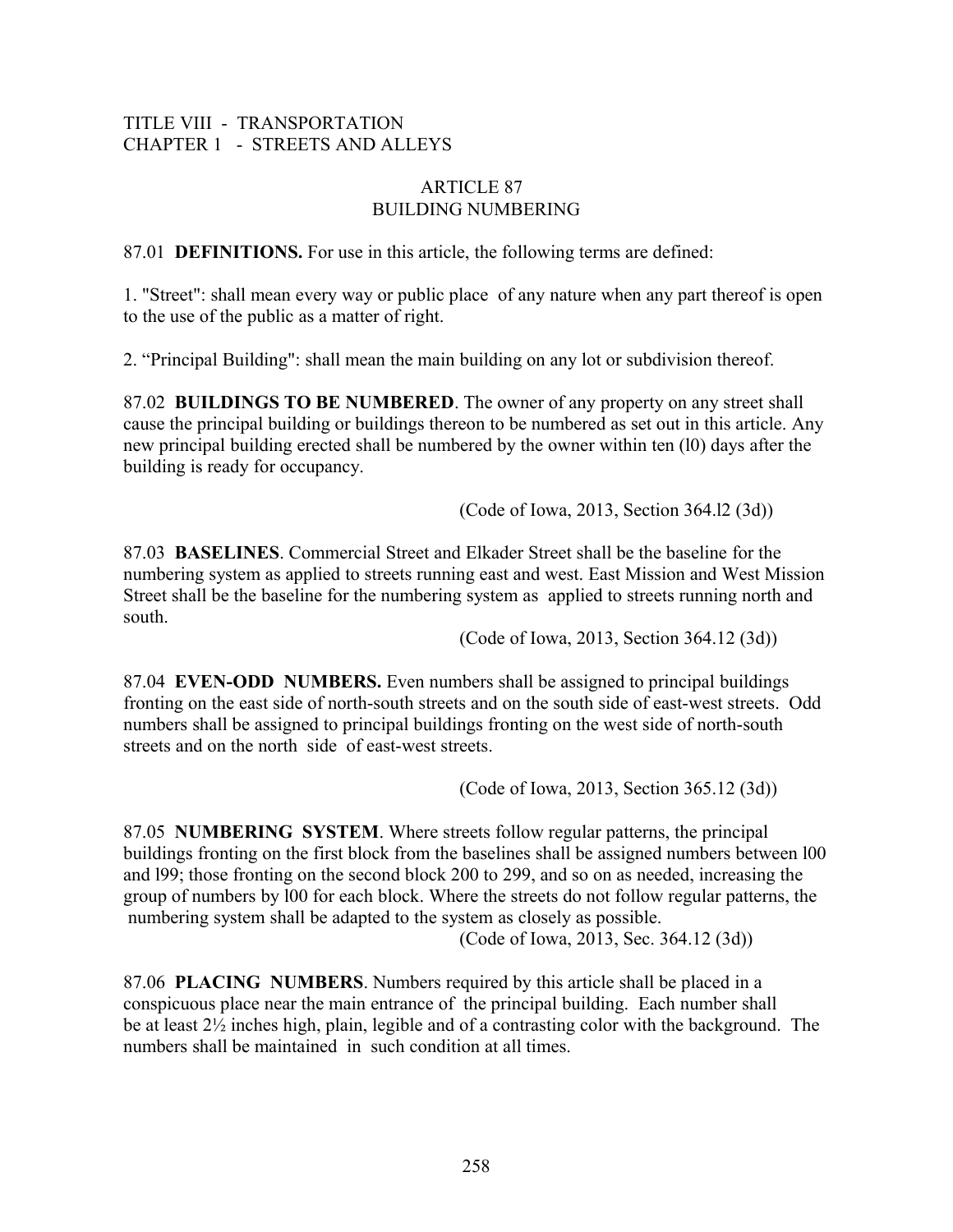87.07 **NUMBERING PLAN**. The mayor shall prepare a plan for the number of principal buildings according to this article. The plan shall be filed with the city administrator so any owner of a principal building may, by applying therefore, and furnishing a description of the premises and a description of the location of the building, receive the correct number to be placed on the building.

(Code of Iowa, 2013, Sec. 364.12 (3d))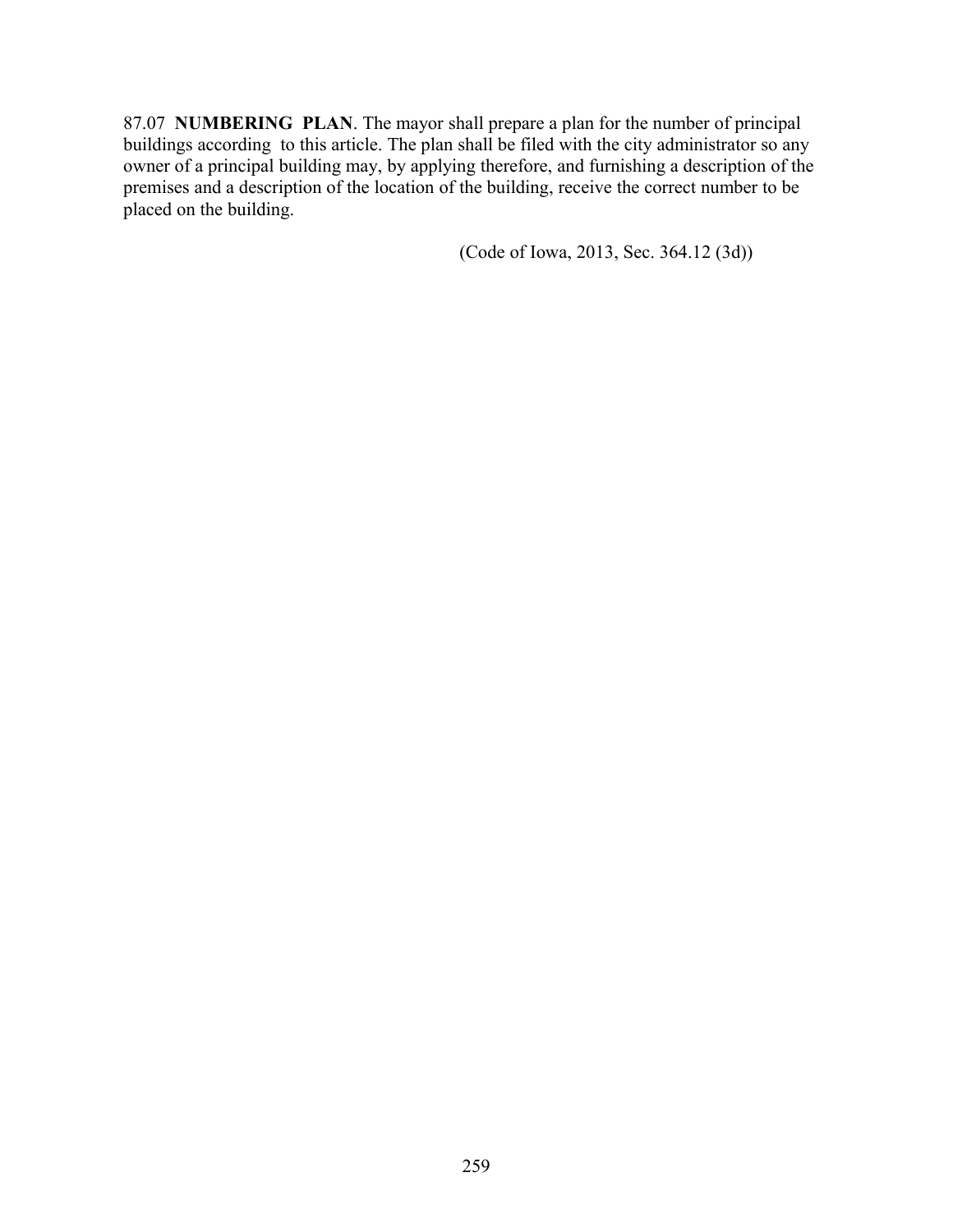## TITLE VIII - TRANSPORTATION CHAPTER 1 - STREETS AND ALLEYS

#### ARTICLE 88 NAMING OF STREETS

88.01 **NAMING NEW STREETS**. New Streets shall be assigned names in accordance with the following:

1. Extension of Existing Street. Streets added to the city that are natural extensions of existing streets shall be assigned the name of the existing street.

2. Ordinance. All street names, except streets named as a part of a subdivision or platting procedure, shall be named by ordinance.

88.02 **CHANGING NAME OF STREET**. The council may by ordinance change the name of a street.

88.03 **RECORDING STREET NAMES**. Following adoption of an ordinance naming or changing the name of a street, the mayor and city administrator shall certify and file a copy thereof with the county recorder and county auditor.

88.04 **OFFICIAL STREET NAME MAP**. Streets within the city are named as shown on the Official Street Name Map which is hereby adopted by reference and declared to be a part of this Article. The Official Street Name Map shall be identified by the signature of the mayor, the bearing the seal of the city under the following words:

 This is to certify that this is the Official Street Name Map referred to in Section 88.04 of the City Code of Strawberry Point, Iowa, 2014."

88.05 **REVISION OF STREET NAME MAP**. If in accordance with the provisions of the Article, changes are made in street names, such changes shall be entered on the Official Street Name Map promptly after the amendment has been approved by the governing body with an entry on the Official Street Name Map as follows:

> On (date) by official action of the city council, the following change(s) were made in the Official Street Name Map: (brief description),

which entry shall be signed by the mayor and attested by the city administrator. No amendment to this Article which involves naming or changing the name of a street shall become effective until after such change and entry has been made on said map.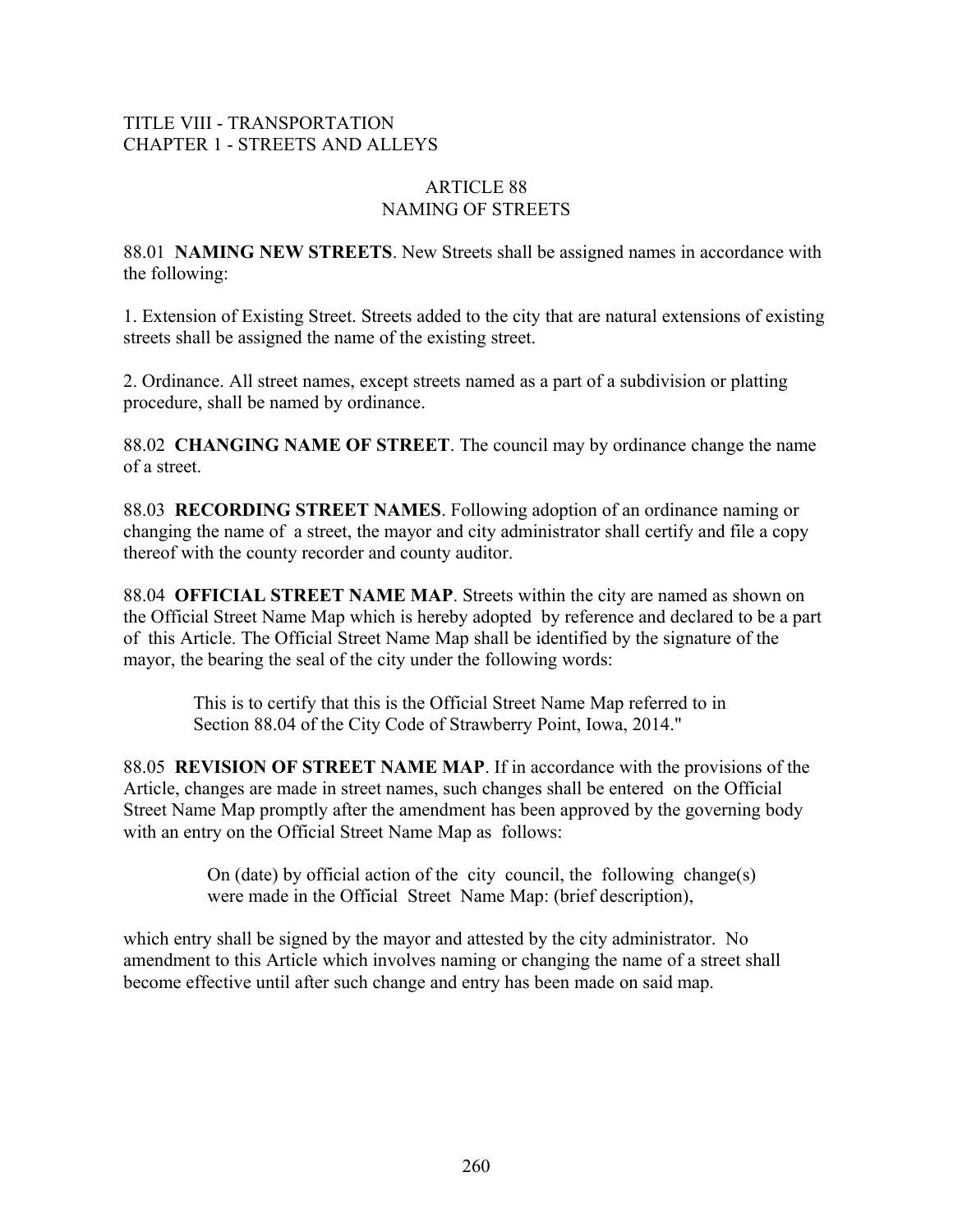## TITLE VIII - TRANSPORTATION CHAPTER 1 - STREETS AND ALLEYS

#### ARTICLE 89 VACATION AND DISPOSAL

89.01 **POWER TO VACATE.** When in the judgment of the council it would be in the best interest of the city to vacate a street or alley, or portion thereof, they may do so in accordance with the provisions of this article.

(Code of Iowa, 2013, Sec. 364.12 (2a))

89.02 **NOTICE OF VACATION HEARING**. The council shall cause to be published a notice of public hearing at which time the proposal to vacate shall be considered. In addition to published notice, notice shall be posted at least twice on each block along the street or alley proposed to be vacated not more than 25 days nor less than l0 days prior to the date set for the hearing.

89.03 **FINDING REQUIRED**. No street or alley, or portion thereof, shall be vacated unless the council finds that:

Public Use. The street or alley proposed to be vacated is not needed for the use of the public, and, therefore, maintenance of the street or alley at public expense is not longer justified.

Abutting Property. The proposed vacation will not deny owners of property abutting on the street or alley reasonable access to their property.

(Code of Iowa, 2013, Sec. 364.15)

89.04 **DISPOSAL OF STREETS OR ALLEYS**. When in the judgment of the council it would be in the best interest of the city to dispose of a vacated street or alley, or portion thereof, they may do so by resolution following notice and hearing.

(Code of Iowa, 2013, Sec. 364.7)

89.05 **DISPOSAL BY GIFT LIMITED**. The city may not dispose of a vacated street or alley, or portion thereof, by gift except to a governmental body for a public purpose.

(Code of Iowa, 2013, Sec. 364.7 (3))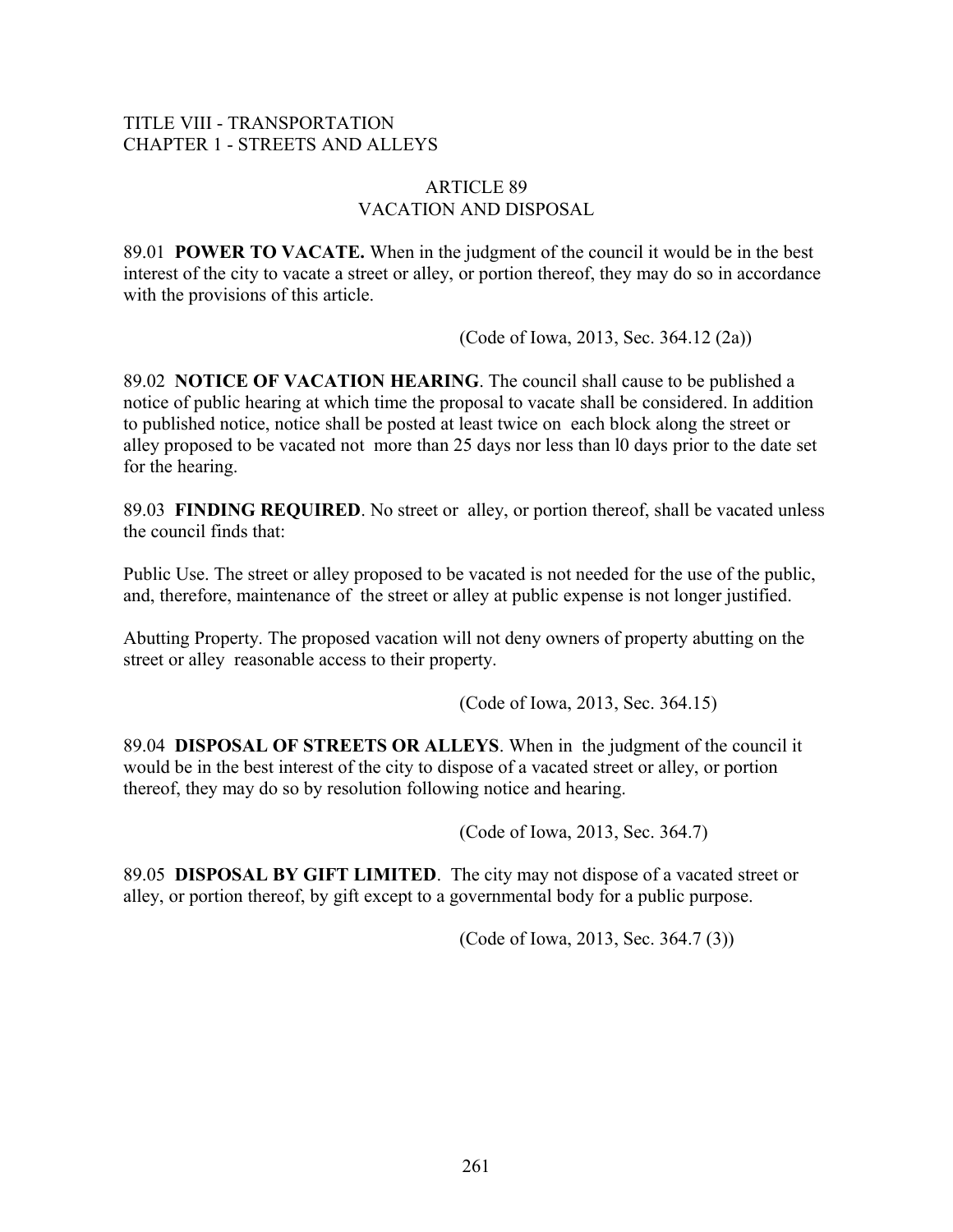## TITLE VIII - TRANSPORTATION CHAPTER 1 - STEETS AND ALLEYS

#### ARTICLE 90 STREET AND SIDEWALK GRADES

#### EDITOR'S NOTE

The following ordinances not codified herein, and specifically saved from repeal, have been adopted establishing street and or sidewalk grades and remain in full force and effect.

| <b>ORDNANCE NUMBER:</b><br>33 | ADOPTED:<br>July 19, 1928 |
|-------------------------------|---------------------------|
| 48                            | July 7, 1933              |
| 51                            | September 4, 1936         |
| 81                            | September 1, 1950         |
| 85                            | May 19, 1953              |
| 112                           | April 9, 1963             |
| 136                           | April 19, 1972            |
| 164                           | April 5, 1978             |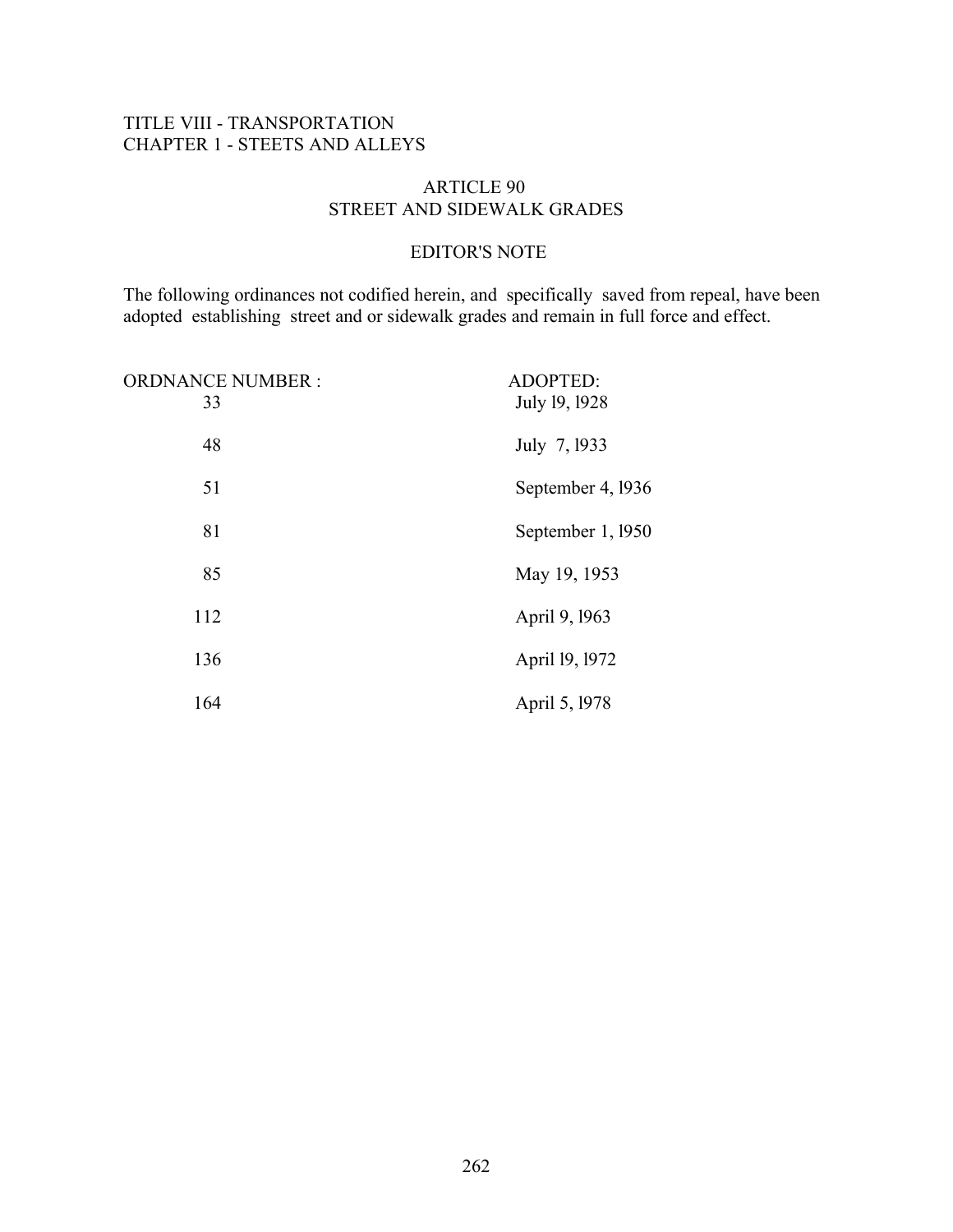#### TITLE VIII – TRANSPORTATION CHAPTER 2-SIDEWALKS

#### ARTICLE 91 SIDEWALK REGULATIONS

91.01 **DEFINITIONS**. For use in this chapter the following terms are defined:

1. " Sidewalk": shall mean all permanent public walks in business, residential or suburban areas.

2. "Broom Finish": shall mean a sidewalk finish that is made by sweeping the sidewalk when it is hardening.

3. "Wood Float Finish": shall mean a sidewalk finish that is made by smoothing the surface of the sidewalk with a wooden float.

4. "Portland Cement": shall mean any type of cement except bituminous cement.

5. " One-course Construction": shall mean that the full thickness of the concrete is placed at one time, using the same mixture throughout.

6. "Established Grade": shall mean that grade established by the city for this particular area in which a sidewalk is to be constructed.

7. "Business District": shall have the same meaning as defined in Section 23.02 (5).

91.02 **REPAIR, REPLACEMENT OR RECONSTRUCTION**. The council may serve notice on the abutting property owner, by certified mail, requiring him/her to repair, replace or reconstruct sidewalks within a reasonable time.

(Code of Iowa, 2013, Sec. 364.12 (2d))

91.03 **CITY ACTION WHEN OWNER FAILS TO PERFORM**. If the abutting property owner does not perform an action required under Section 91.02 within the time stated in the notice, the council may require the work to be done and assess the costs against the abutting property for collection in the same manner as a property tax.

(Code of Iowa, 2013, Sec. 364.12 (2)&(3))

91.04 **SIDEWALK STANDARDS**. Sidewalks repaired, replaced or constructed under the provisions of this chapter shall be of the following construction and meet the following standards:

l. Cement. Portland cement shall be the only cement used in the construction and repair of sidewalks.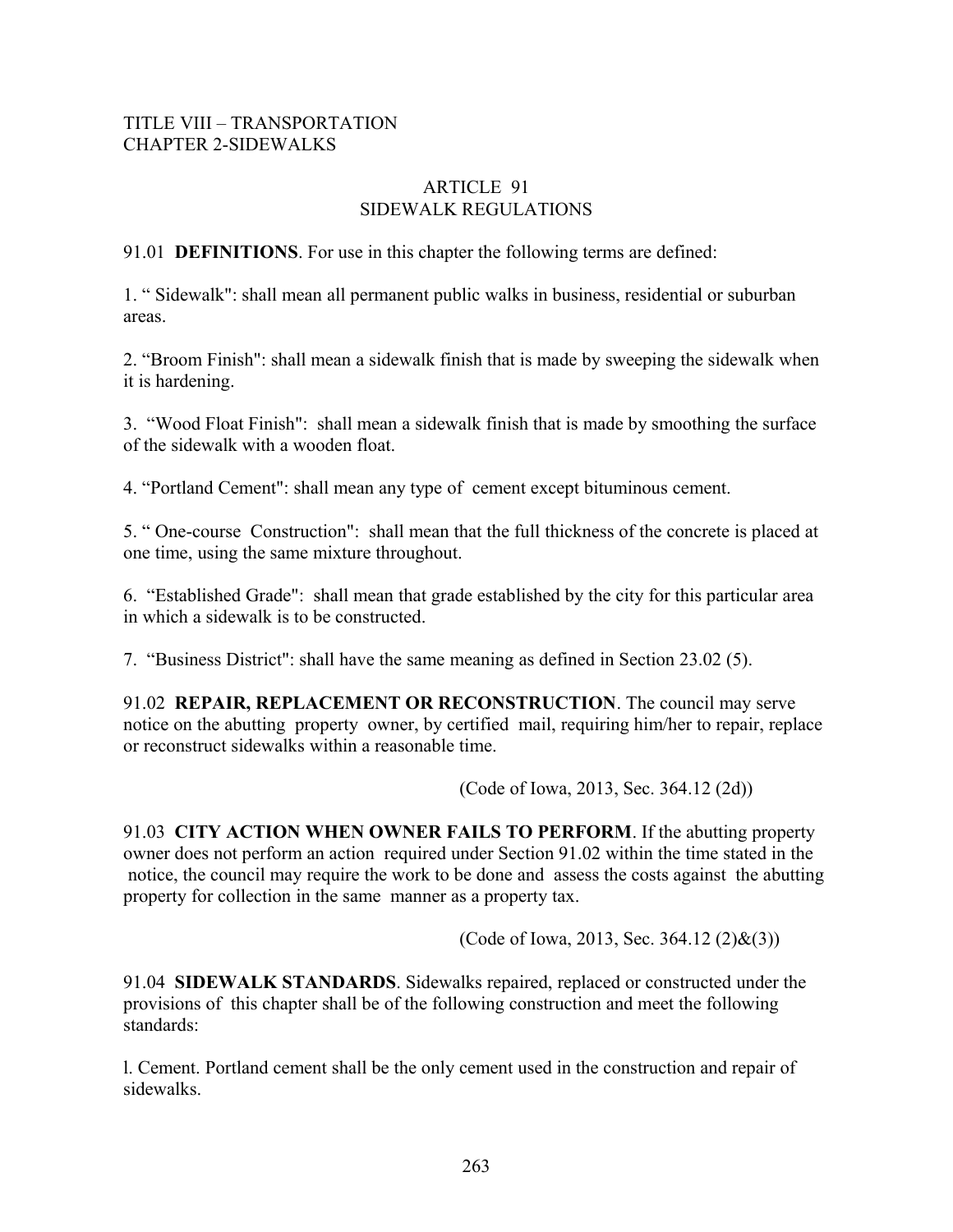2. Construction. Sidewalks shall be in one-course construction.

3. Sidewalk Base. Concrete may be placed directly on compact and well-drained soil. Where soil is not well drained, a three (3) inch sub-base of compact, clean, coarse gravel, sand, or cinders shall be laid. The adequacy of the soil drainage is to be determined by the city.

4. Sidewalk Bed. The sidewalk bed shall be graded to the established grade.

5. Length, Width and Depth.

A. Residential sidewalks shall be a least three (3) feet wide and four (4) inches thick, and each section shall be no more than six (6) feet in length. B. Business district sidewalks shall extend from the property line to the curb. Each section shall be four (4) inches thick and no more than six (6) feet in length and width.

6. Location. Residential sidewalks shall be located with the inner edge (edge nearest the abutting private property) on the property line, unless the council shall establish a different distance due to circumstances.

7. Grade. Curb tops shall be on level with the center-line of the street which shall be the established grade.

8. Elevations. The street edge of a sidewalk shall be at an elevation even with the curb at the curb or not less than one-half (1/2) inch above the curb for each foot between the curb and the sidewalk.

9. Slope. All sidewalks shall slope .25 inch per foot toward the curb.

10.Finish. All sidewalks shall be finished with a "broom" or "wood float" finish.

11. Ramps for Handicapped. There shall be not less than two (2) curb cuts or ramps per lineal block which shall be located on or near the crosswalks at intersections. Each curb cut or ramp shall be at least thirty inches wide, shall be sloped at not greater than one (l) inch of rise per twelve inches lineal distance, except that a slope no greater than one (l) inch of rise per eight inches lineal distance may be used where necessary, shall have a nonskid surface, and shall otherwise be so constructed as to allow reasonable access to the crosswalk for physically handicapped persons using the sidewalk.

91.05 **REMOVAL OF SNOW, ICE AND ACCUMULATIONS**. It shall be the responsibility of the abutting property owners to remove snow, ice and accumulations promptly from sidewalks. If a property owner does not remove snow, ice or accumulations within a reasonable time, the city may do so and assess the costs against the property owner for collection in the same manner as a property tax.

(Code of Iowa, 2013, Sec. 364.12 (2b and e))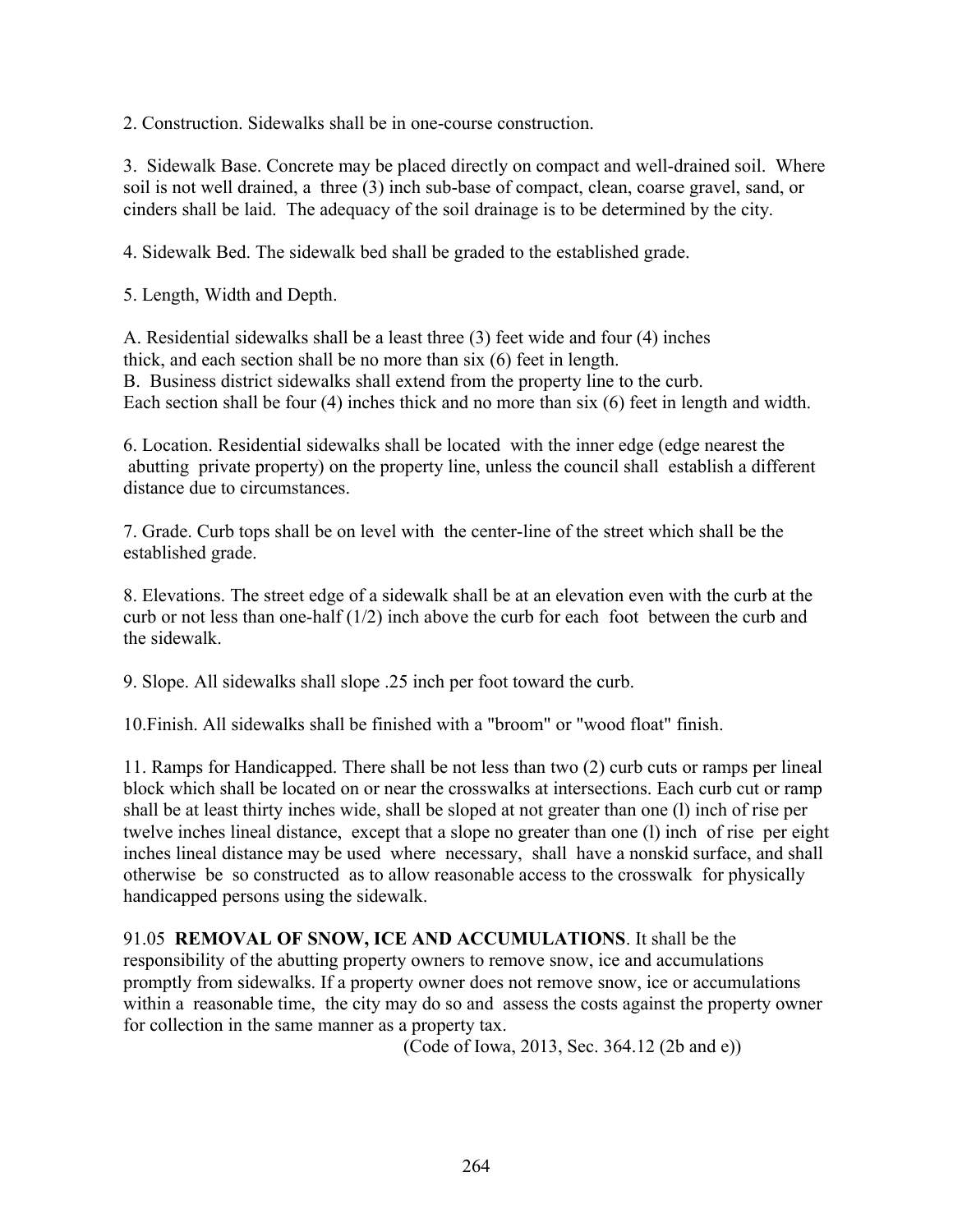91.06 **AWNINGS: STANDARDS**. It shall be unlawful for a person to erect or maintain any awning over any sidewalk unless all parts of the awning are elevated at least seven (7) feet above the surface of the street or sidewalk and the roof or covering is made of duck, canvas or other suitable material supported by iron frames or brackets securely fasted to the building, without any posts or other device that will obstruct the sidewalk or hinder or interfere with the free passage of pedestrians.

91.07 **ENCROACHING STEPS**. It shall be unlawful for a person to erect or maintain any stairs or steps to any building upon any part of any sidewalk without permission by resolution of the council.

91.08 **OPENINGS AND ENCLOSURES**. It shall be unlawful for a person to:

1. Stairs and Railings. Construct or build a stairway or passageway to any cellar or basement by occupying any part of the sidewalk, or to enclose any portion of a sidewalk with a railing without permission by resolution of the council.

2. Openings. Keep open any clear door, grating or cover to any vault on any sidewalk except while in actual use with adequate guards to protect the public.

3. Protect Openings. Neglect to properly protect or barricade all openings on or within six (6) feet of any sidewalk.

91.09 **FIRES ON SIDEWALK**. It shall be unlawful for a person to make a fire of any kind on any sidewalk.

91.10 **FUEL ON SIDEWALK**. It shall be unlawful for a person to place or allow any fuel to remain upon any sidewalk.

91.11 **DEFACING**. It shall be unlawful for a person to scatter or place any paste, paint or writing on any sidewalk, other than a city employee for official city purposes.

91.12 **DEBRIS ON SIDEWALKS**. It shall be unlawful for a person to throw or deposit on any sidewalk any glass bottle, glass, nails, tacks, wire, cans, trash, garbage, rubbish, litter, offal, or any other debris, or any other substance likely to injure any person, animal or vehicle.

(Code of Iowa, 2013, Sec. 364.12 (2))

91.13 **MERCHANDISE DISPLAY**. It shall be unlawful for a person to place upon or above any sidewalk, any goods or merchandise for sale or for display in such a manner as to interfere with the free and uninterrupted passage of pedestrians on the sidewalk; in no case shall more than two (2) feet of the sidewalk next to the building be occupied for such purposes.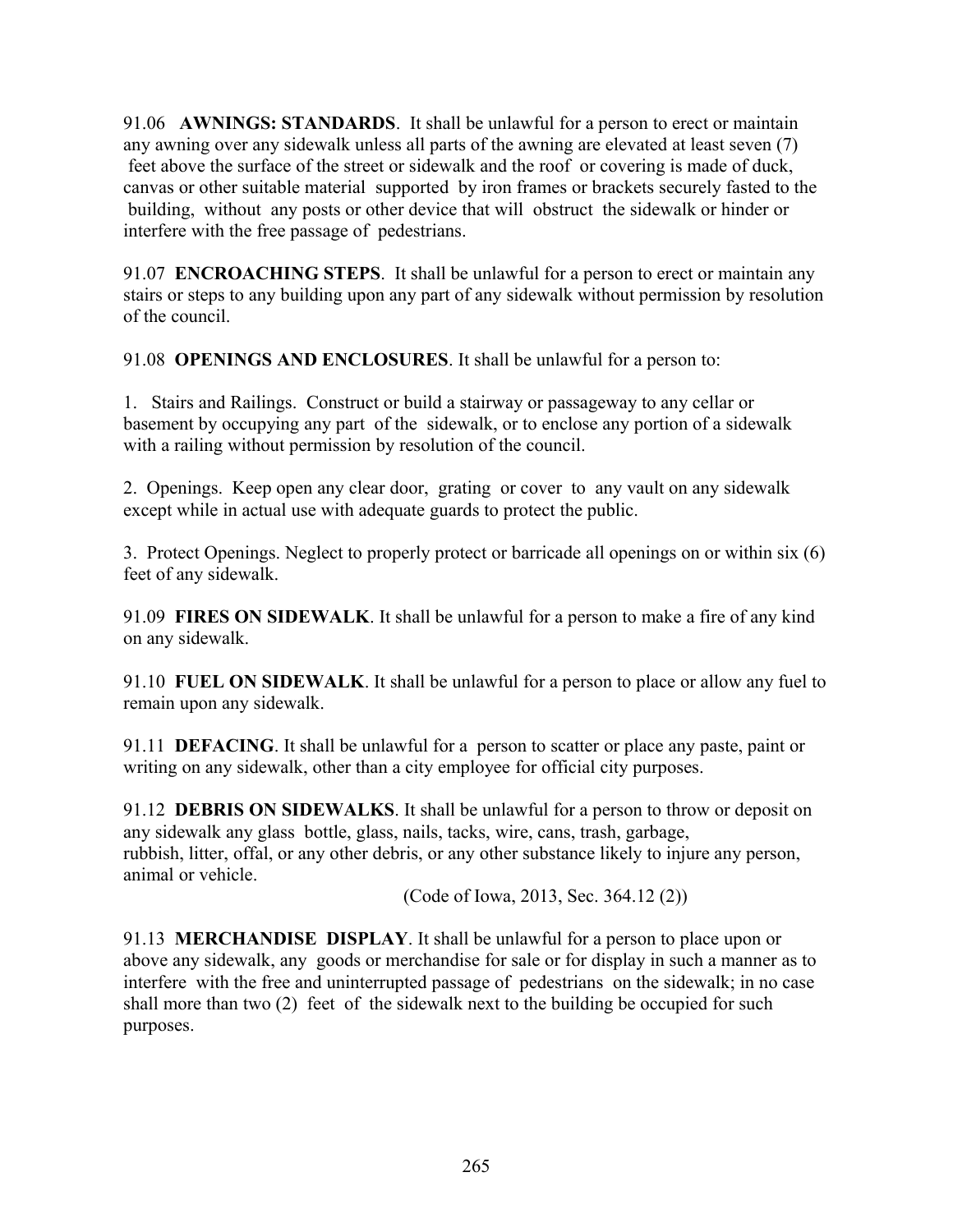#### EDITOR'S NOTE

The following ordinances, not codified herein and specifically saved from repeal, have been adopted vacating certain streets and/or alleys and remain in full force and effect.

ORDINANCE NO ADOPTED

- 57 May 5, l939
- 90 December 7, l953
- 16 November 30, 1981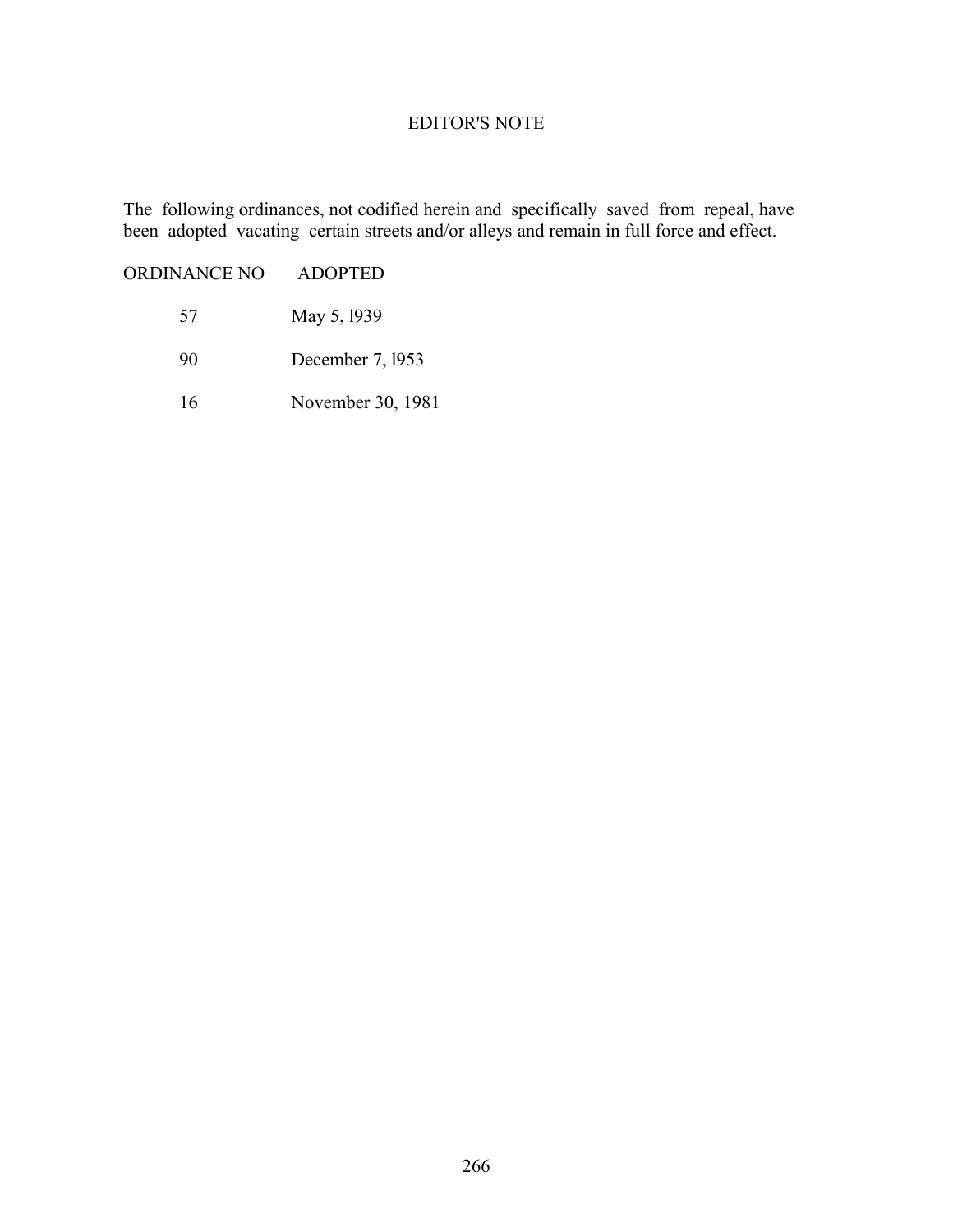#### EDITOR'S NOTE

The following ordinances, being the zoning ordinance of Strawberry Point, Iowa, and not codified herein pursuant to the Code of Iowa, 2013, Sec. l80.8 is specifically saved from repeal, with all amendments thereto, and remains in full force and effect.

| ORDINANCE                                                                                             | <b>ADOPTED</b>                                                                                                                                                                                                                                                          |
|-------------------------------------------------------------------------------------------------------|-------------------------------------------------------------------------------------------------------------------------------------------------------------------------------------------------------------------------------------------------------------------------|
| 134<br>Amendment<br>Amendment<br>4<br>11<br>21<br>24<br>28<br>33<br>33A<br>36<br>37<br>48<br>49<br>70 | April 5, 1972<br>January 24, 1979<br>September 19, 2003<br>July 19, 1980<br>May 6, 1981<br>May 5, 1982<br>July 7, 1982<br>October 6, 1982<br>May 18, 1983<br>June 15, 1983<br>February 22, 1984<br>May 16, 1984<br>August 21, 1985<br>September 4, 1985<br>June 1, 1988 |
|                                                                                                       |                                                                                                                                                                                                                                                                         |
| 73<br>74                                                                                              | September 21, 1988<br>September 21, 1988                                                                                                                                                                                                                                |
| 85                                                                                                    | April 18, 1990                                                                                                                                                                                                                                                          |
| 119                                                                                                   | June , 1996<br>June , 1996<br>August 5, 1996<br>July , 2001                                                                                                                                                                                                             |

Amendment May 19, 2005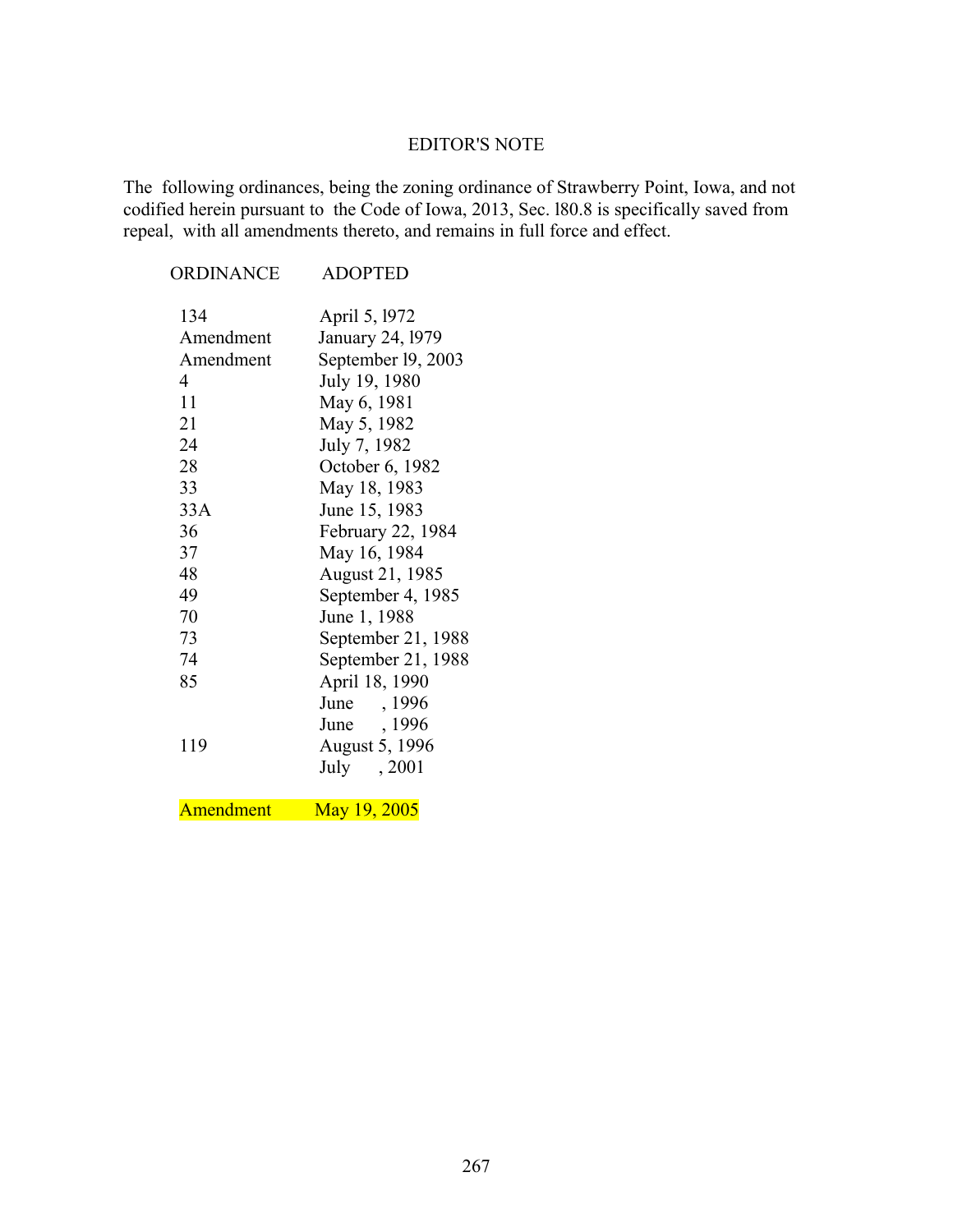# **CODE OF ORDINANCES**

# **CITY OF STRAWBERRY POINT, IOWA**

# 2014

## INDEX

| <b>AMBULANCE BOARD</b>                                                                                                                                 | 58.01-58.09                               |
|--------------------------------------------------------------------------------------------------------------------------------------------------------|-------------------------------------------|
| <b>ANIMAL PROTECTION</b>                                                                                                                               | 47.01-47.20                               |
| <b>ANTENNA AND RADIO WIRES</b>                                                                                                                         | 20.07                                     |
| <b>ASSAULT</b>                                                                                                                                         | 17.01                                     |
| <b>BARBED WIRE</b>                                                                                                                                     | 20.01                                     |
| BEER, WINE AND LIQUOR CONTROL<br>Persons Under Legal Age<br><b>Public Consumption</b><br>Public Intoxication<br>Open Container                         | 34.01<br>34.02<br>34.02<br>34.03          |
| BEER, WINE AND LIQUOR PERMITS<br><b>Council Action</b><br><b>General Prohibition</b><br>Investigation<br>License or Permit<br>Prohibited Sales or Acts | 35.04<br>35.02<br>35.03<br>35.01<br>35.05 |
| <b>BICYCLE REGULATIONS</b><br><b>Equipment Required</b><br>Parking<br><b>Riding Regulations</b>                                                        | 38.04<br>38.03<br>38.02                   |
| <b>BILLIARD ROOMS</b><br><b>Minors</b>                                                                                                                 | 19.02                                     |
| <b>BONDS, OFFICIAL</b><br>Required<br>Surety                                                                                                           | 2.02(1)<br>2.02(2)                        |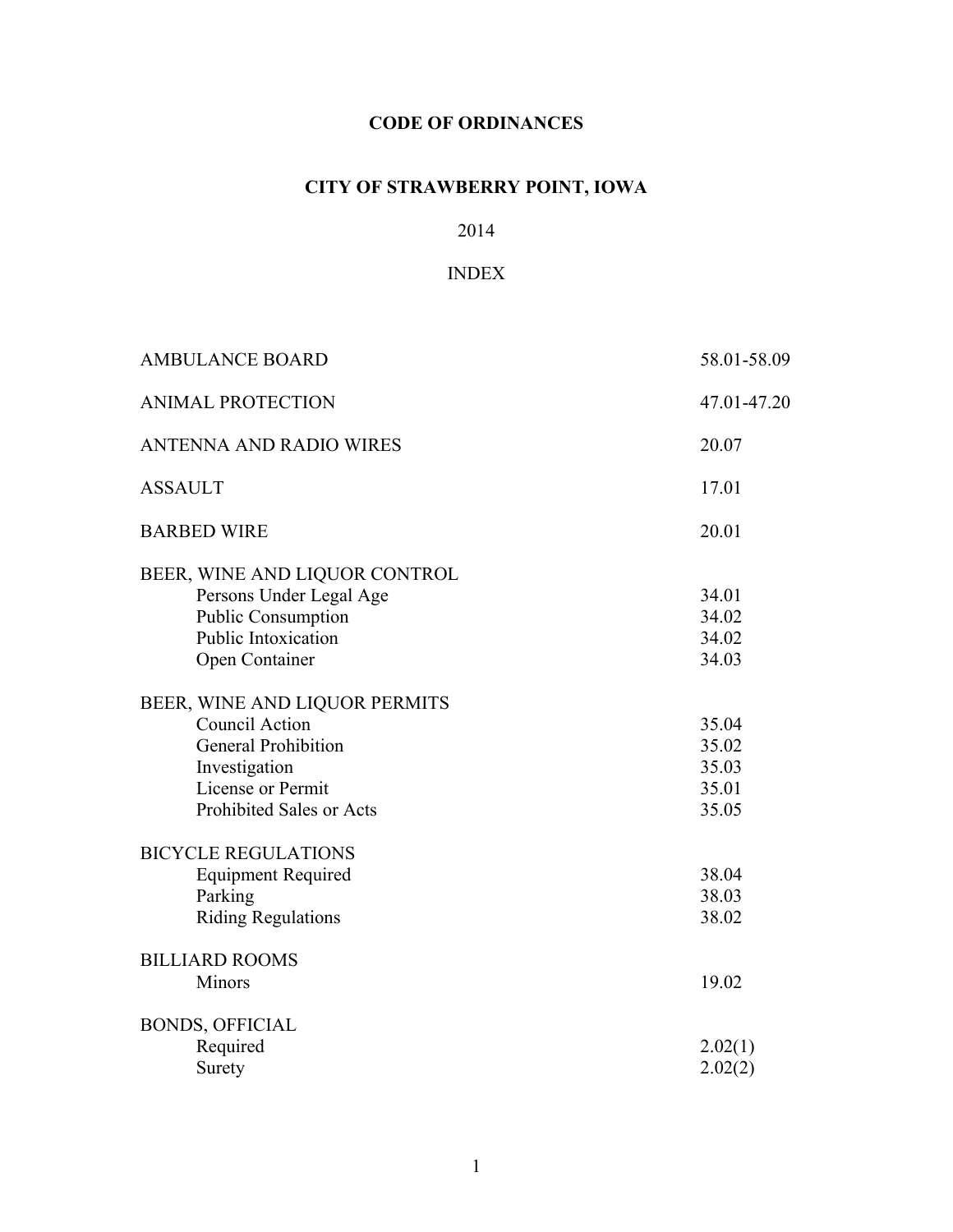| <b>BOOKS, OPEN TO PUBLIC</b>                                                                                                                                                    | 2.04                                                                          |
|---------------------------------------------------------------------------------------------------------------------------------------------------------------------------------|-------------------------------------------------------------------------------|
| <b>BUDGET</b><br>Accounts<br>Amendments<br><b>Boards and Commissions</b><br>Preparations, annual<br>Preparations, capital                                                       | 3.09(4)<br>3.07<br>3.05(2)<br>3.05<br>3.06                                    |
| <b>BUILDINGS</b><br>Dangerous Buildings<br>Moving, License Required<br>Moving, Fire Limits                                                                                      | 44.01-44.08<br>77.03<br>43.09                                                 |
| <b>BUILDING NUMBERING</b>                                                                                                                                                       | 87.01-87.07                                                                   |
| <b>BURNING RESTRICTED</b>                                                                                                                                                       | 54.05                                                                         |
| <b>CABLE TELEVISION</b>                                                                                                                                                         | 63.01-63.28                                                                   |
| <b>CABLE TELEVISION FRANCHISE</b>                                                                                                                                               | 81.01-81.04                                                                   |
| <b>CEMETERY PROPERTY</b>                                                                                                                                                        | 21.07                                                                         |
| <b>CHILD RESTRAINT DEVICES</b>                                                                                                                                                  | 25.22                                                                         |
| <b>CIGARETTE PERMITS</b><br>Application<br>Expiration<br>Fees<br>Issuance<br>Permits Required<br>Permits Not Transferable<br>Refunds<br>Revocation<br>Revocation, Renewal After | 78.03<br>78.07<br>78.04<br>78.05<br>78.02<br>78.06<br>78.08<br>78.09<br>78.10 |
| CITY ADMINISTRATOR (see also CITY CLERK)                                                                                                                                        | 14.01-14.07                                                                   |
| <b>CITY ATTORNEY</b><br>Appointment<br><b>Attorney For City</b><br>Compensation<br>Duties                                                                                       | 13.01<br>13.02<br>13.01<br>13.03-13.10                                        |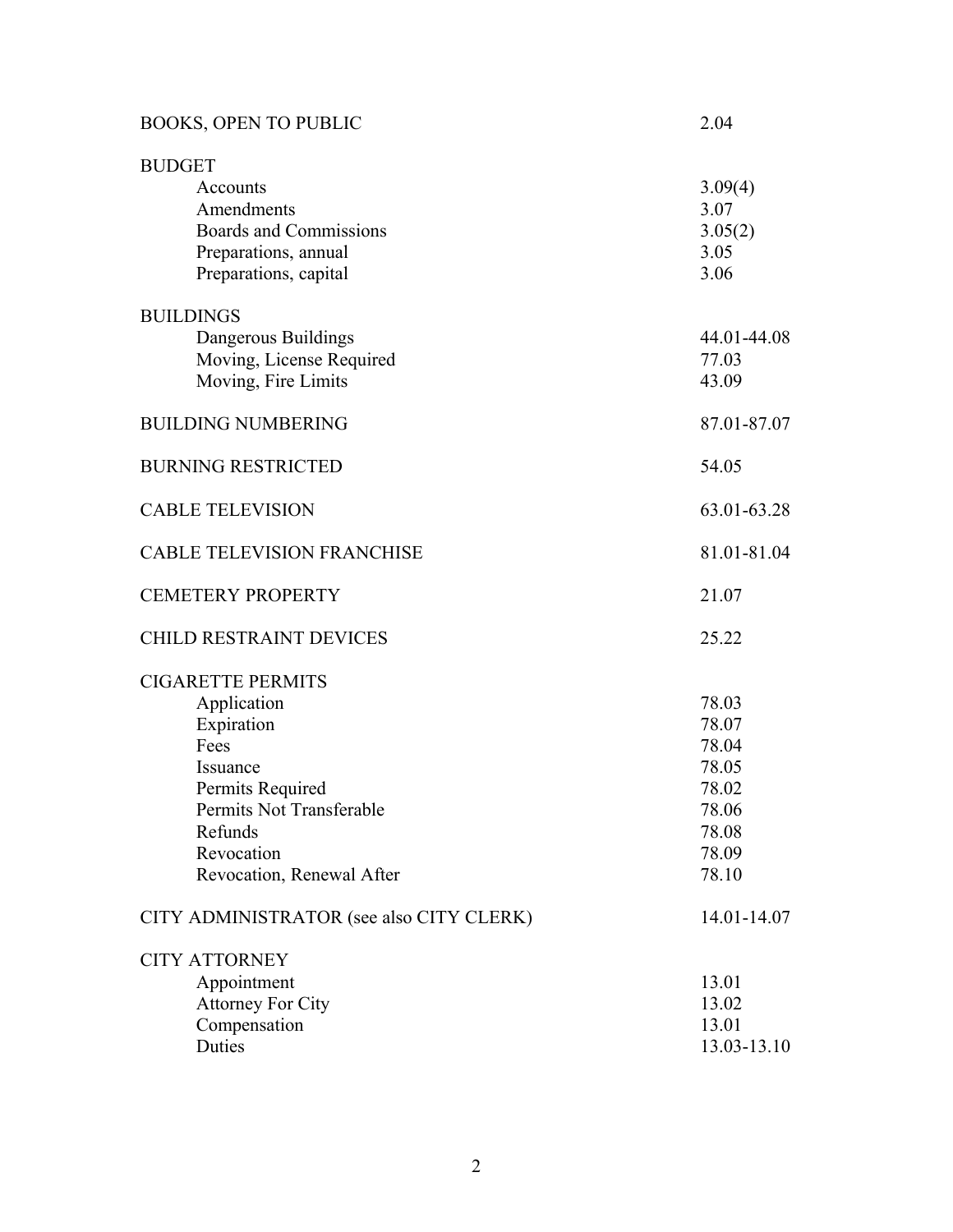| <b>CITY CHARTER</b>                                  |             |
|------------------------------------------------------|-------------|
| Copies on File                                       | 6.06        |
| Council, Term And Number                             | 6.04        |
| Form of Government                                   | 6.02        |
| Mayor, Term                                          | 6.05        |
| Powers and Duties                                    | 6.03        |
| <b>CITY CLERK</b>                                    |             |
| Accounting Officer                                   | 3.02        |
| Appointment                                          | 11.01       |
| <b>Attendance at Meetings</b>                        | 11.09       |
| Authenticating                                       | 11.06       |
| Certifying                                           | 11.07       |
| Election                                             | 11.12       |
| Oath                                                 | 2.01        |
| Powers and Duties                                    | 11.02       |
|                                                      | 11.09-11.17 |
| Publications                                         | 11.05       |
| Records                                              | 11.08       |
| Recording and Publication of Meeting Minute          | 11.03       |
| <b>CITY CODE</b>                                     |             |
| Altering Code                                        | 1.06        |
| Amendments                                           | 1.04        |
| <b>Catch-lines and Notes</b>                         | 1.05        |
| Definitions                                          | 1.02        |
| <b>Rules of Construction</b>                         | 1.03        |
|                                                      | 1.08        |
| Severability                                         | 1.07        |
| <b>Standard Penalty</b>                              |             |
| Municipal Infraction                                 | 5.01        |
| <b>CITY COUNCIL</b>                                  |             |
| Appointments                                         | 10.05       |
| Compensation                                         | 10.06       |
| Compensation, Setting Elected Officials<br>Contracts | 10.02(8)    |
| 10.02(5)                                             |             |
| Employees                                            | 10.02(6)    |
| <b>Exercise of Power</b>                             | 10.03       |
| <b>Fiscal Authority</b>                              | 10.02(3)    |
| Powers and Duties                                    | 10.02       |
| Meetings                                             | 10.04       |
| <b>Public Improvements</b>                           | 10.02(4)    |
| Term                                                 | 10.01       |
| Veto, May Override                                   | 10.03(2)    |
| Vote Recorded                                        | 10.03(1)    |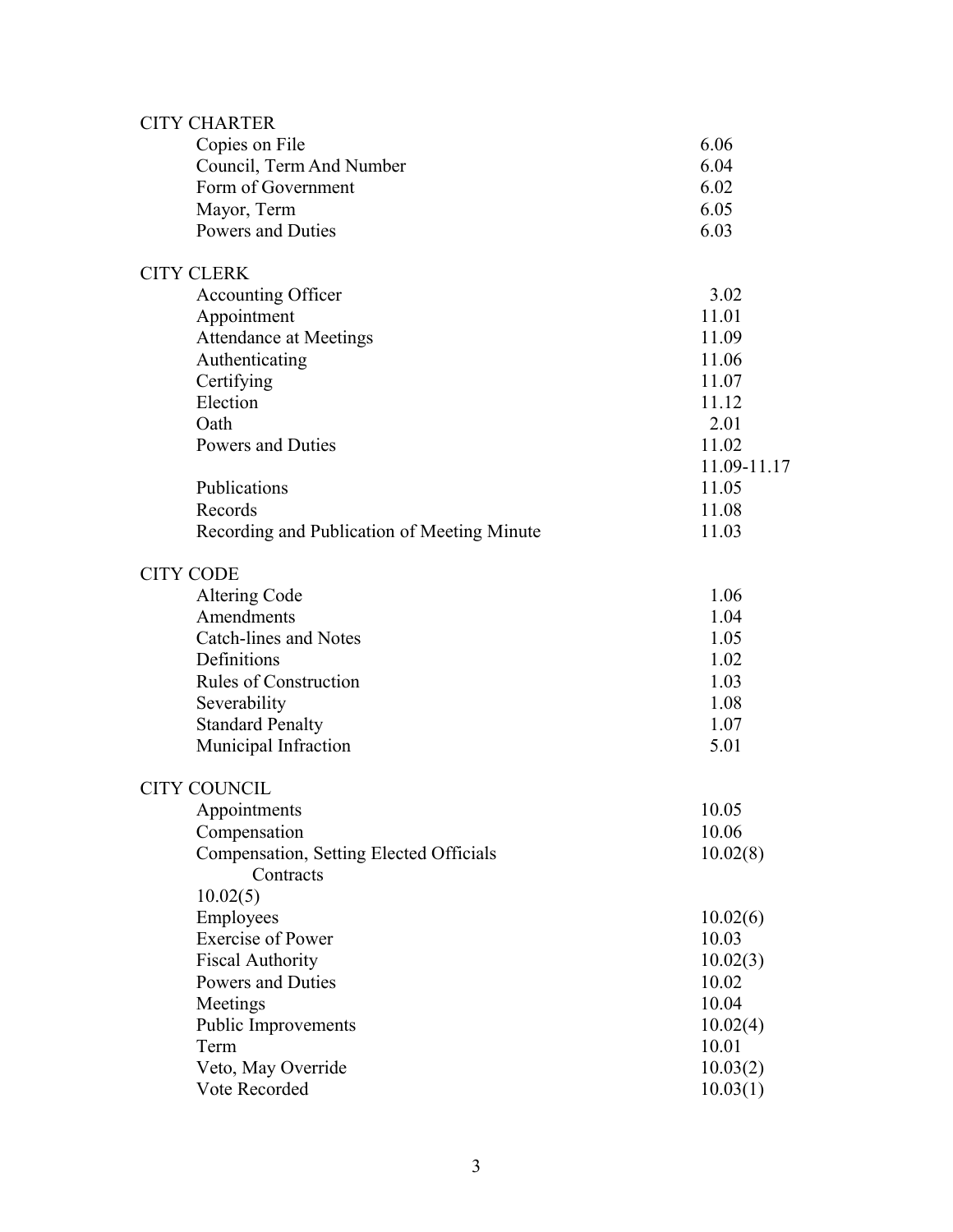| <b>CITY ELECTIONS</b><br><b>CITY SEAL</b> | 4.01-4.07<br>11.13 |
|-------------------------------------------|--------------------|
|                                           |                    |
| <b>COMPENSATION</b>                       |                    |
| City Administrator                        | 14.04              |
| Council                                   | 10.06              |
| <b>Elected Officials Changed</b>          | 10.02(8)           |
| Employees                                 | 10.02(6)           |
| Mayor                                     | 8.04               |
| Mayor Pro Temp                            | 9.04               |
| Treasurer                                 | 12.02              |
| <b>CONCEALED WEAPONS</b>                  | 20.12              |
| <b>CONFLICT OF INTEREST</b>               | 2.07               |
| <b>CONTRACTS</b>                          |                    |
| Council                                   | 10.02(5)           |
| Mayor                                     | 8.02(7)            |
| <b>CURFEW, MINORS</b>                     | 19.01              |
| <b>DANGEROUS BUILDINGS</b>                |                    |
| Costs                                     | 44.08              |
| Defined                                   | 44.02              |
| <b>Enforcement Officer</b>                | 44.01              |
| Hearing                                   | 44.05              |
| Notice to Repair, Demolition              | 44.04              |
| Right to Demolish                         | 44.07              |
| <b>Signs Posted</b>                       | 44.06              |
| <b>Unsafe Building</b>                    | 44.03              |
| DEFACING PUBLIC GROUND                    | 21.01              |
| <b>DISCHARGING WEAPONS</b>                | 20.08              |
| DISORDERLY CONDUCT                        | 17.03              |
| <b>DISTURBING THE PEACE</b>               |                    |
| Assemblies                                | 17.05              |
| Noise                                     | 17.04              |
| DOGS (see ANIMALS)                        |                    |
| At large                                  | 48.04              |
| Definition                                | 48.01              |
| Impoundment                               | 48.07              |
| Immunization                              | 48.03              |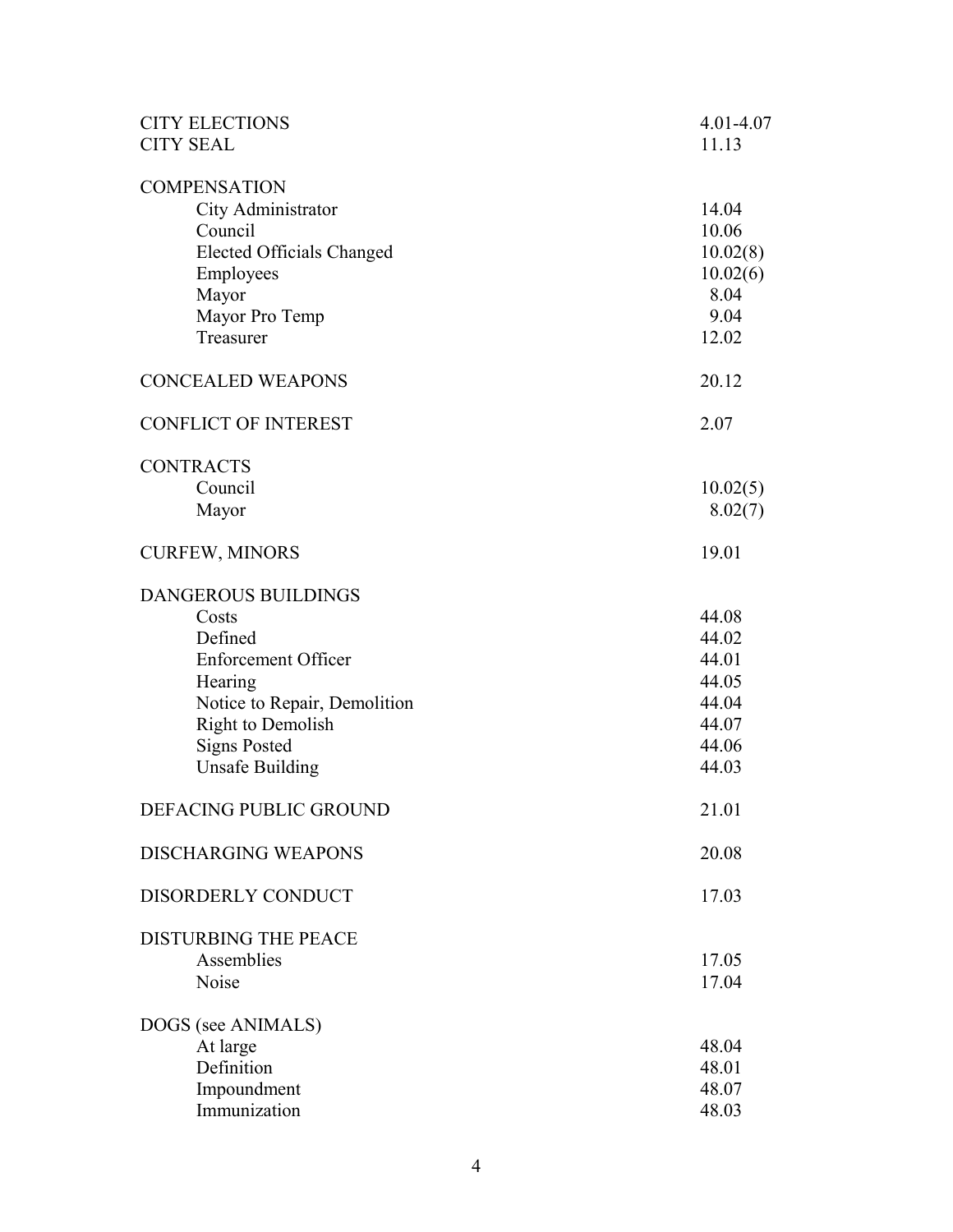| Nuisance<br><b>DUMPING PROHIBITED</b>                                                                   | 48.06<br>54.08, 56.03            |
|---------------------------------------------------------------------------------------------------------|----------------------------------|
| DUTCH ELM DISEASE CONTROL                                                                               | 70.1-70.05                       |
| <b>ELECTIONS</b><br><b>Administrator's Duties</b><br><b>Nomination Petitions Files</b>                  | 11.12<br>11.12                   |
| <b>ELECTRIC METERS</b>                                                                                  | 83.01-83.07                      |
| <b>ELECTRIC RATES</b>                                                                                   | 84.01-84.09                      |
| <b>ELECTRIC SYSTEM</b>                                                                                  | 82.01-82.17                      |
| <b>EMPLOYEES</b><br>Compensation<br>Removal of Appointed Officers                                       | 10.02(6)<br>2.09                 |
| <b>EXCAVATIONS</b><br><b>Streets</b><br>Warning Devices, removal prohibited<br>Water                    | 85.05<br>85.01<br>66.09          |
| <b>FALSE ALARMS</b>                                                                                     | 17.02(4)                         |
| <b>FINANCE OFFICER</b>                                                                                  | 3.02                             |
| <b>FIREARMS DISCHARGE</b>                                                                               | 20.08                            |
| <b>FIREWORKS</b><br>Defined<br><b>Insurance Required</b><br>Regulated                                   | 20.02(1)<br>20.02(2)<br>20.02(2) |
| FIRE APPARATUS, INJURY                                                                                  | 21.05                            |
| <b>FIRE CHIEF</b><br>Absence<br>Appointed<br>Duties                                                     | 42.15<br>42.07<br>42.08          |
| <b>FIRE DEPARTMENT</b><br>Approved By Council<br>Assistance<br>Compensation<br>Constitution and By Laws | 42.04<br>42.16<br>42.06<br>42.09 |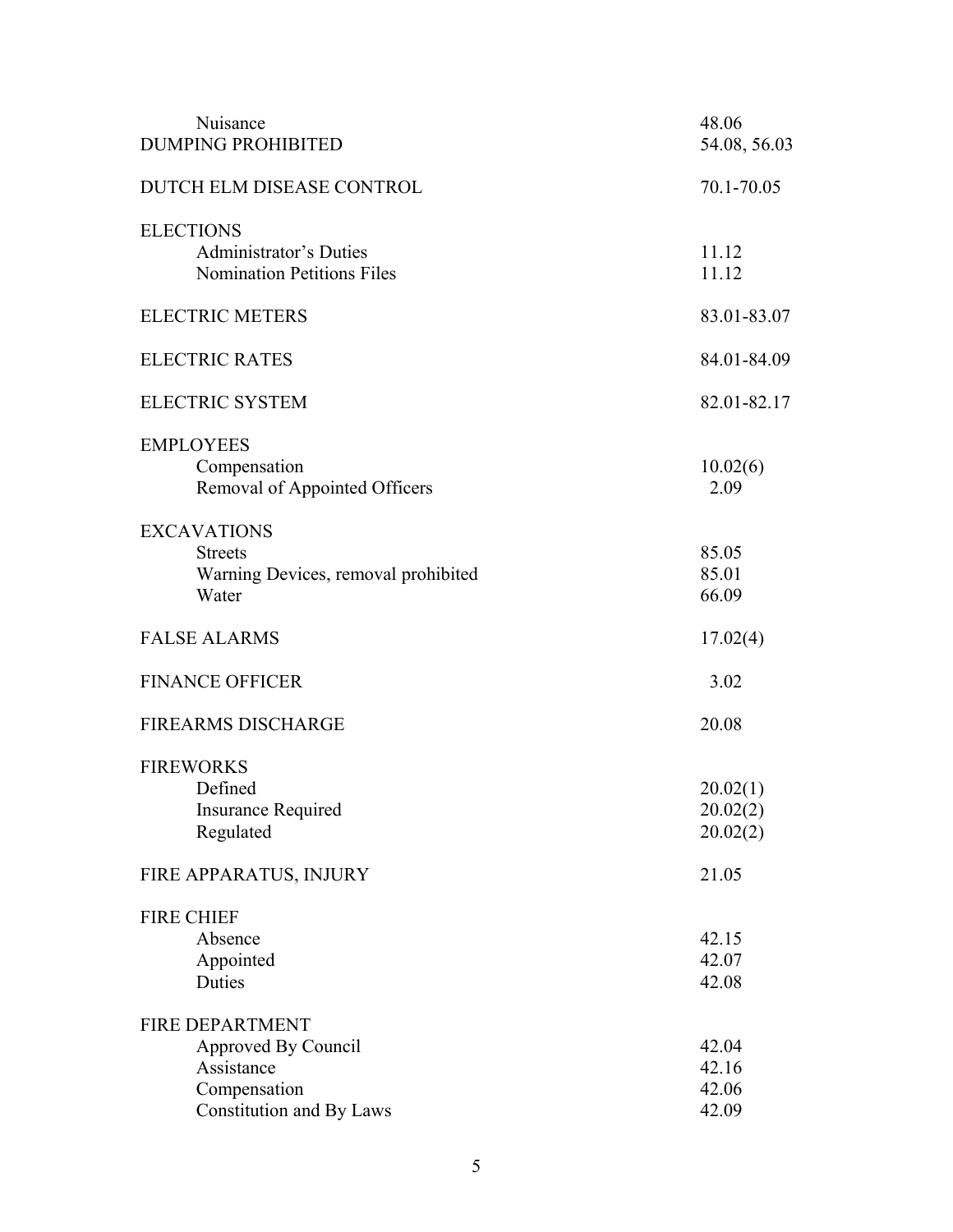| Damaging Equipment               | 21.05        |
|----------------------------------|--------------|
| Expulsion                        | 42.14        |
| Fees and Charges                 | 42.18        |
| Fires Outside City               | 42.12        |
| Insurance                        | 42.10, 42.11 |
| Mutual Aid                       | 42.13        |
| Organization                     | 42.02        |
| Prohibited Acts                  | 42.17        |
| Qualifications                   | 42.03        |
| Training                         | 42.05        |
| <b>FIRE LIMITS</b>               |              |
| <b>Accessory Buildings</b>       | 43.07        |
| Beams                            | 43.06        |
| <b>Buildings Prohibited</b>      | 43.03        |
| Board of Appraisement            | 43.11        |
| Established                      | 43.01        |
| <b>Moving Buildings</b>          | 43.09        |
| Plans Submitted                  | 43.02        |
| <b>Reconstruction Prohibited</b> | 43.10        |
| Removal                          | 43.12        |
| <b>Special Permits</b>           | 43.08        |
| Walls and Roof                   | 43.04, 43.05 |
| <b>FISCAL MANAGEMENT</b>         |              |
| Accounting                       | 3.09         |
| <b>Budget Amendments</b>         | 3.07         |
| <b>Budget Preparation</b>        | 3.05         |
| Capital Budget                   | 3.06         |
| Cash Control                     | 3.03         |
| Contingency Account              | 3.11         |
| Finance Officer                  | 3.02         |
| <b>Financial Reports</b>         | 3.10         |
| <b>Fund Control</b>              | 3.04         |
| <b>Investment Of Funds</b>       | 3.08         |
| <b>FRANCHISES</b>                |              |
| Cable Television                 | 81.01-81.04  |
| Gas                              | 79.01-79.10  |
| Telephone                        | 80.01-80.06  |
| <b>FUNERAL PROCESSIONS</b>       | 25.08        |
| <b>GOLF CARS</b>                 | 25.12-25.19  |
| <b>HARASSMENT</b>                | 17.02        |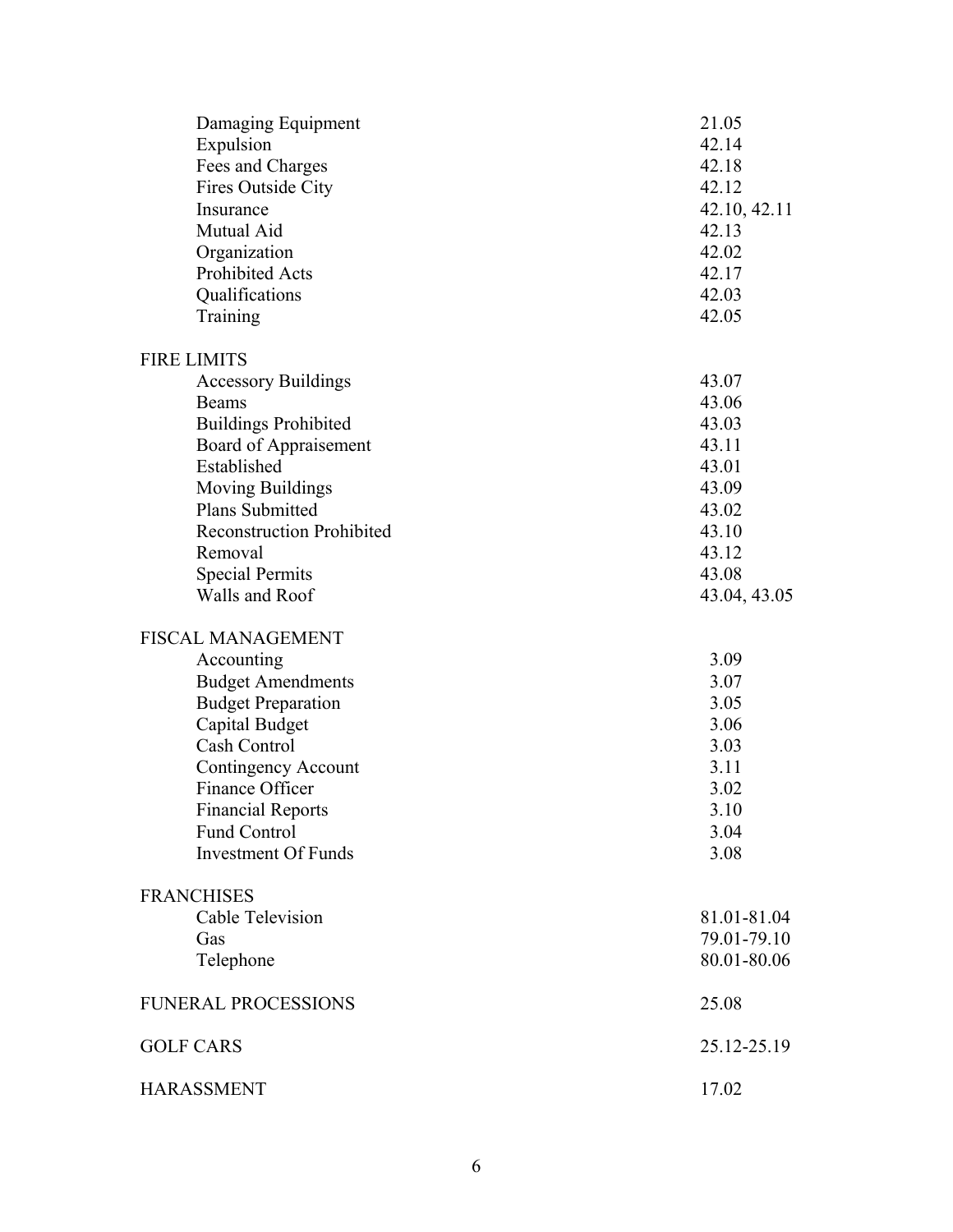| <b>HAZARDOUS SUBSTANCES</b>                                                                                                                                              | 74.01-74.06                                                                   |
|--------------------------------------------------------------------------------------------------------------------------------------------------------------------------|-------------------------------------------------------------------------------|
| <b>HEALTH HAZARDS</b><br><b>Accumulation of Wastes</b>                                                                                                                   | 54.03                                                                         |
| <b>HITCH HIKING</b>                                                                                                                                                      | 30.03                                                                         |
| <b>HOLIDAYS</b>                                                                                                                                                          | 2.11                                                                          |
| HORSES (see ANIMAL PROTECTION)                                                                                                                                           | 47.05                                                                         |
| <b>HOUSE MOVERS</b><br>Bond<br>Defined<br>Insurance<br>License, Application<br>License, Fee<br>License Issued<br>License, Required<br><b>Public Safety</b><br>Time Limit | 77.05<br>77.02<br>77.06<br>77.04<br>77.07<br>77.08<br>77.03<br>77.09<br>77.10 |
| <b>IMPERSONATING AN OFFICER</b>                                                                                                                                          | 20.03                                                                         |
| <b>INDECENT EXPOSURE</b>                                                                                                                                                 | 17.06                                                                         |
| <b>INTERFERENCE WITH OFFICIAL ACTS</b>                                                                                                                                   | 20.04                                                                         |
| <b>INTERFERENCE WITH CITY OFFICERS</b>                                                                                                                                   | 20.10                                                                         |
| INTOXICANTS, KEEPING ILLEGALLY                                                                                                                                           | 34.02                                                                         |
| JUNK VEHICLES AND MACHINERY<br>Defined<br>Exceptions<br>Notice to Abate<br>Nuisance                                                                                      | 72.01<br>72.03<br>72.04<br>72.02                                              |
| <b>LIBRARY</b><br><b>Annual Report</b><br><b>Budget</b><br>Contracting, Other Libraries<br>Expenditures<br>Injury to Property<br>Non Resident Uses                       | 59.10<br>3.05(2)<br>59.07<br>59.09<br>59.11<br>59.08                          |
| Trustees, appointed                                                                                                                                                      | 59.03                                                                         |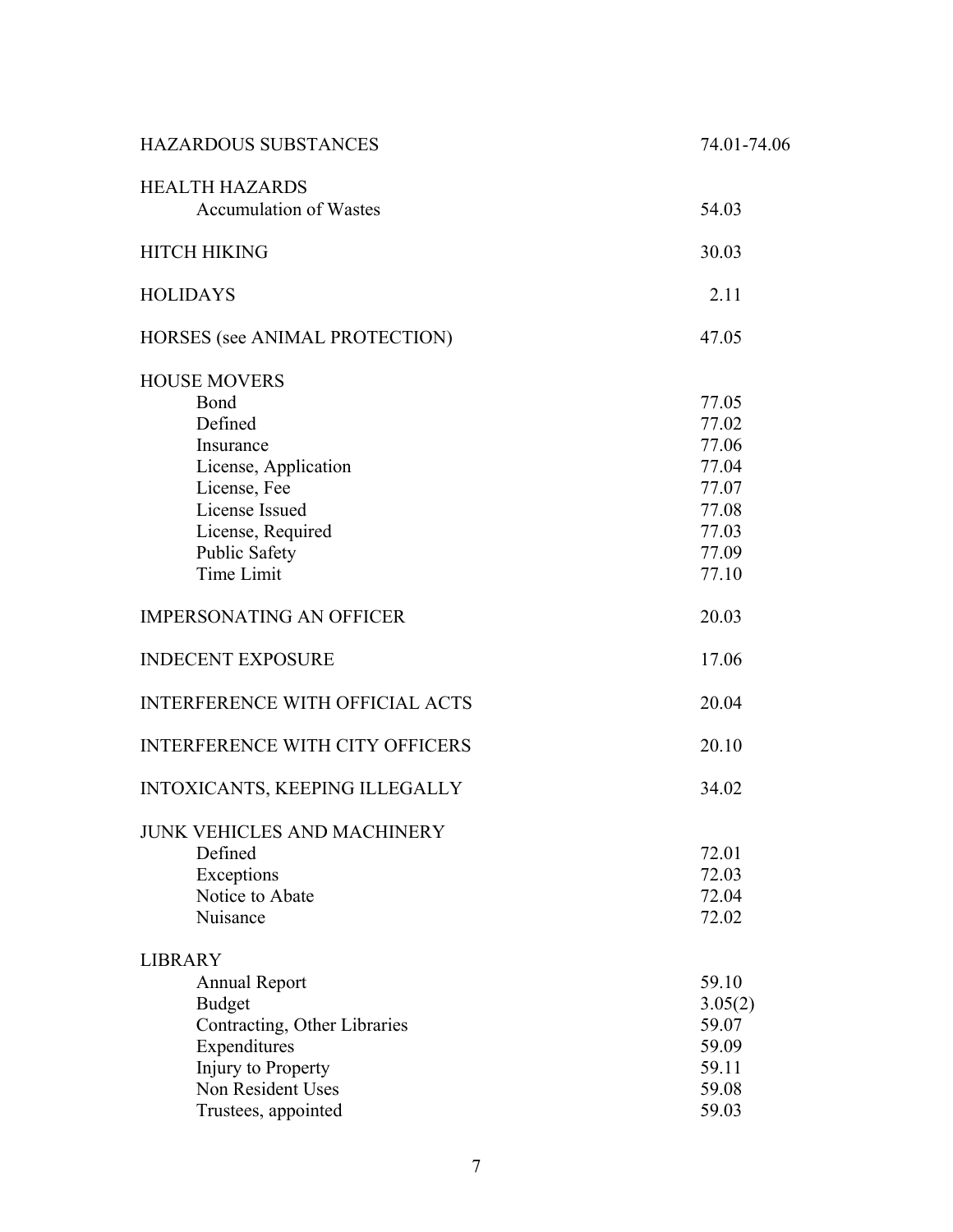| Trustees, compensation<br>Trustees, Powers and Duties | 59.05(3)<br>59.06 |
|-------------------------------------------------------|-------------------|
| Trustees, Term                                        | 59.05(1)          |
| Trustees, qualifications                              | 59.04             |
| Trustees, vacancies                                   | 59.05(2)          |
|                                                       |                   |
| <b>LITTERING</b>                                      | 54.07             |
| <b>LIQUID WASTES</b>                                  | 49.01-49.10       |
| LIQUOR (see BEER, WINE AND LIQUOR)                    |                   |
| <b>LOAD AND WEIGHT RESTRICTIONS</b>                   |                   |
| Permits                                               | 29.02             |
| Temporary Embargo                                     | 29.01             |
| <b>MAYOR</b>                                          |                   |
| Appointments                                          | 8.03              |
| Bond                                                  | 2.02              |
| Compensation                                          | 8.04              |
| <b>Powers and Duties</b>                              | 8.02              |
| Term of Office                                        | 8.01              |
| <b>MAYOR PRO TEMPORE</b>                              |                   |
| Appointment                                           | 8.03              |
| Compensation                                          | 9.04              |
| Powers and Duties                                     | 9.02              |
| Vice President of Council                             | 9.01              |
| <b>Voting Rights</b>                                  | 9.03              |
| <b>MEETINGS</b>                                       |                   |
| Council, Time and Place                               | 10.04             |
| Notice                                                | 2.06(2)           |
| Open to Public                                        |                   |
| 2.06(1)                                               |                   |
| <b>MINORS</b>                                         |                   |
| Curfew                                                | 19.01             |
| <b>Billiard Rooms</b>                                 | 19.02             |
| Intoxications, Sale to                                | 34.02             |
| <b>MUFFLERS</b>                                       | 25.05             |
| MUNICIPAL INFRACTIONS                                 | 5.01-5.06         |
| NATURAL GAS FRANCHISE                                 | 79.01-79.10       |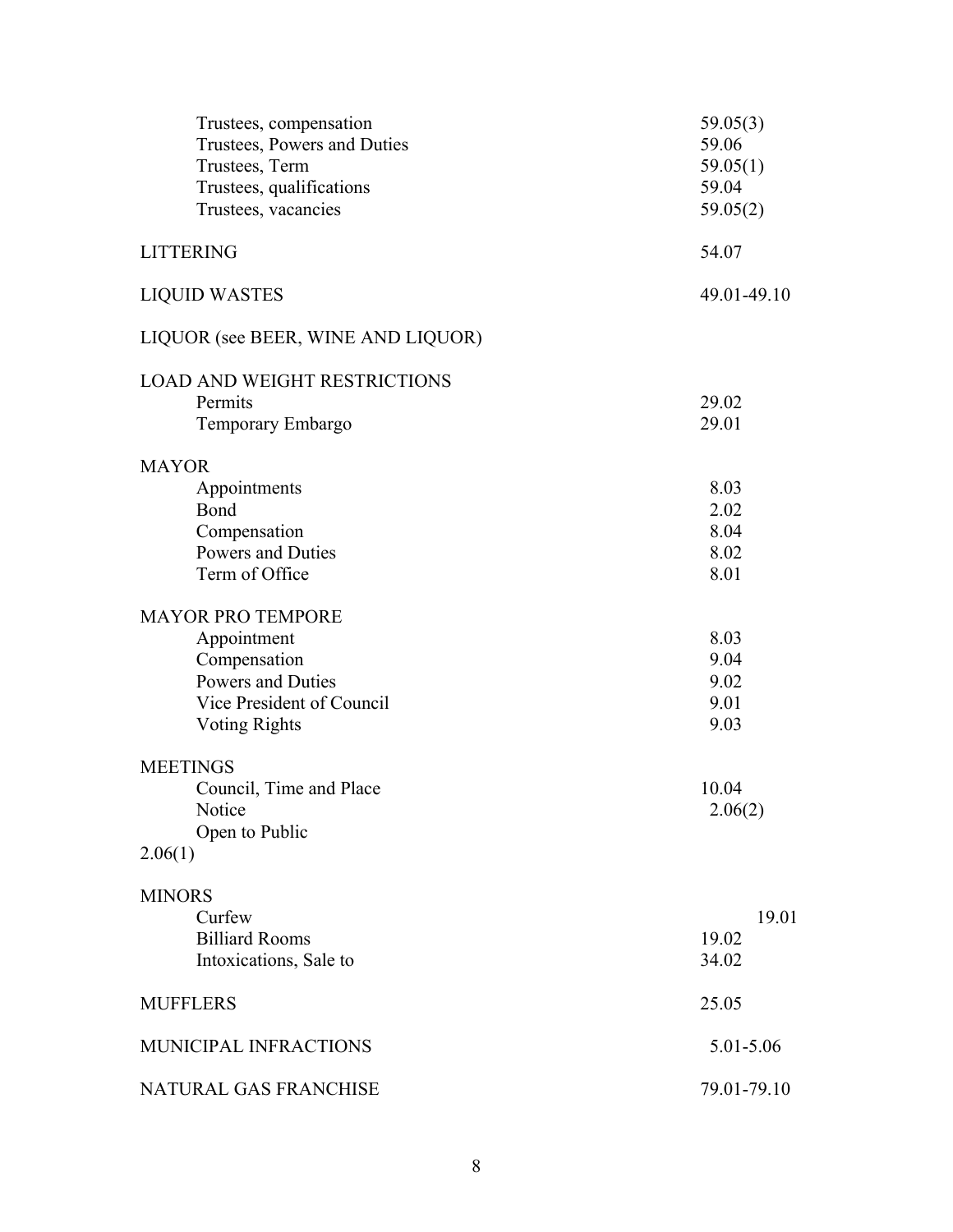| <b>NOISE</b>                           |               |
|----------------------------------------|---------------|
| <b>Compression Brakes</b>              | 25.11         |
| Disturbing the Peace                   | 17.04         |
| <b>Engine Running</b>                  | 25.10         |
| Mufflers                               | 25.05         |
| Quiet Zones                            | 25.06         |
| <b>Excessive Noise</b>                 | 25.09         |
| NUDITY, PUBLIC                         | 17.06         |
| <b>NUISANCES</b>                       |               |
| Abatement by City                      | 46.06         |
| <b>Collection of Costs</b>             | 46.06         |
| Defined                                | 45.01         |
| <b>Emergency Abatement</b>             | 46.05         |
| <b>Failure to Abate</b>                | 46.08         |
| Hearing                                | 46.04         |
| Junk Vehicles and Machinery            | 72.02         |
| Method of Service                      | 46.03         |
| Notice to Abate                        | 46.02         |
| <b>OATH OF OFFICE</b>                  |               |
| Administered                           | 2.01(3)       |
| Form                                   | 2.01(2)       |
| Required                               | 2.01(1)       |
| OFFICERS AND EMPLOYEES                 | $2.01 - 2.11$ |
| OFFICERS, REMOVAL OF                   | 2.09          |
| <b>ONE-WAY STREETS</b>                 | 31.01         |
| OPEN BURNING PROHIBITED                | 54.05         |
| <b>ORDINANCES</b>                      |               |
| Authentication                         | 11.06         |
| Mayor's Veto, Authority                | 8.02(4)       |
| Mayor's Veto, Overridden               | 10.03(2)      |
| Penalty                                | 1.07          |
| Publication                            | 11.05         |
| <b>Record Maintained</b>               | 11.08(1)      |
| Vote Recorded                          | 10.03(1)      |
| PARKING REGULATIONS (see TRAFFIC CODE) | 32.01-32.13   |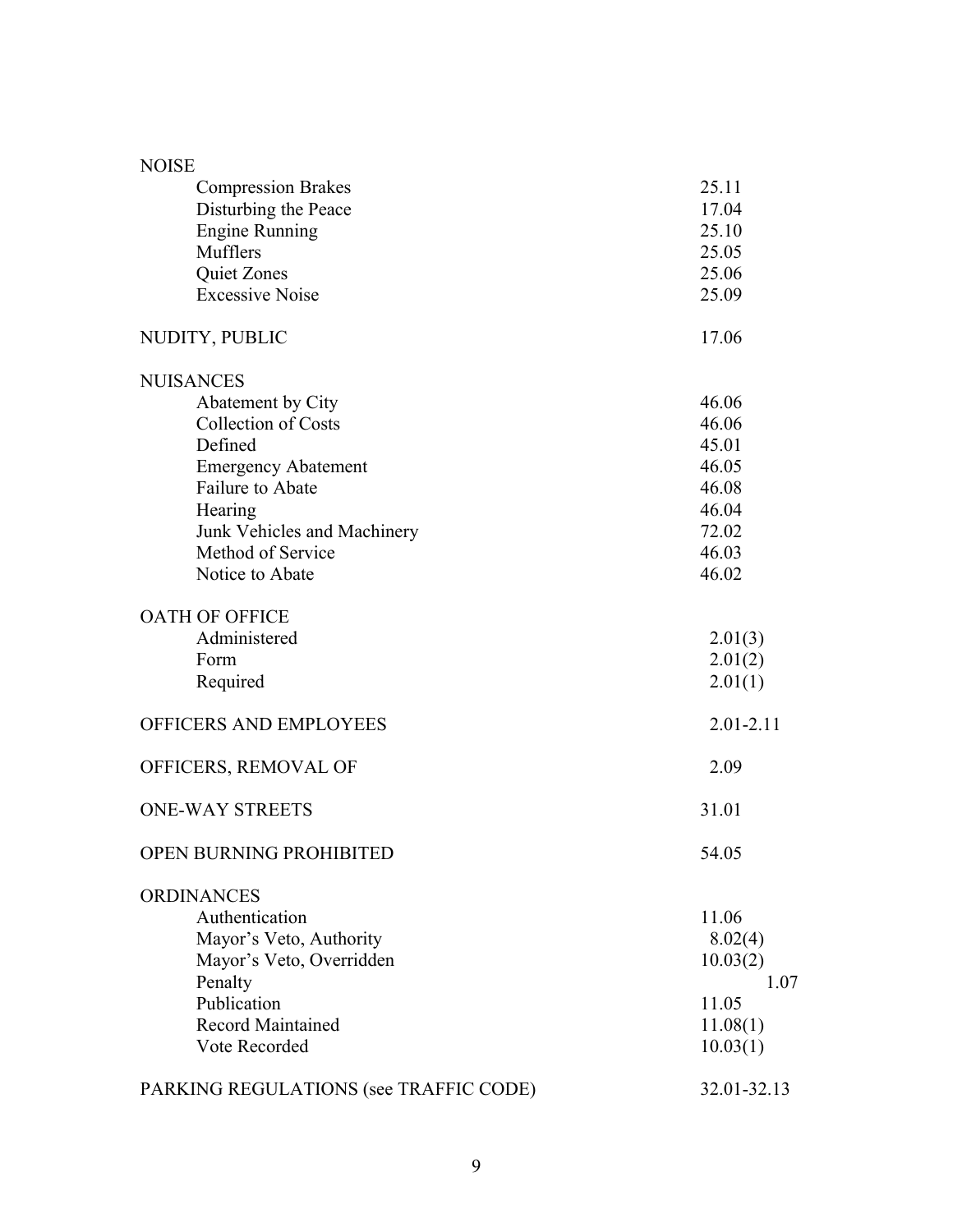| PAVEMENT, INJURY TO                | 21.02       |
|------------------------------------|-------------|
| <b>PEACE OFFICER</b>               |             |
| Qualification                      | 36.03       |
| Training                           | 36.04       |
| <b>PEDDLERS</b>                    |             |
| Defined                            | 76.02       |
| License Required                   | 76.03       |
| <b>License Revocation</b>          | 76.19       |
| <b>Time Restrictions</b>           | 76.13       |
| POLICE DEPARTMENT                  |             |
| Appointment                        | 36.07       |
| Chief, appointed                   | 36.07       |
| Chief, duties                      | 36.08       |
| Compensation                       | 36.06       |
| <b>Department Rules</b>            | 36.09       |
| Failure to Obey an Officer         | 36.11       |
| Oath                               | 36.05       |
| Organization                       | 36.02       |
| Qualifications                     | 36.03       |
| Training                           | 36.04       |
| <b>Uniform Allowances</b>          | 36.10       |
| PRIVATE PROPERTY                   |             |
| <b>Trespassing Prohibited</b>      | 22.01       |
| Trespassing or Telephone Wire Taps | 22.02       |
|                                    |             |
| PROCESS, RESISTING EXECUTION       | 22.04       |
| PROCLAMATIONS, DESTROYING          | 21.04       |
| PUBLIC IMPROVEMENTS                | 10.02(4)    |
| <b>PUBLIC GROUNDS</b>              |             |
| Damage                             | 21.06       |
| Defacing                           | 21.04       |
| PUBLIC HEALTH AND SAFETY           | 20.01-20.13 |
| <b>PUBLIC PEACE</b>                | 17.01-17.06 |
| PUBLIC PROPERTY                    | 21.01-21.07 |
| <b>PUBLIC MORALS</b>               |             |
| Prostitution                       | 18.01       |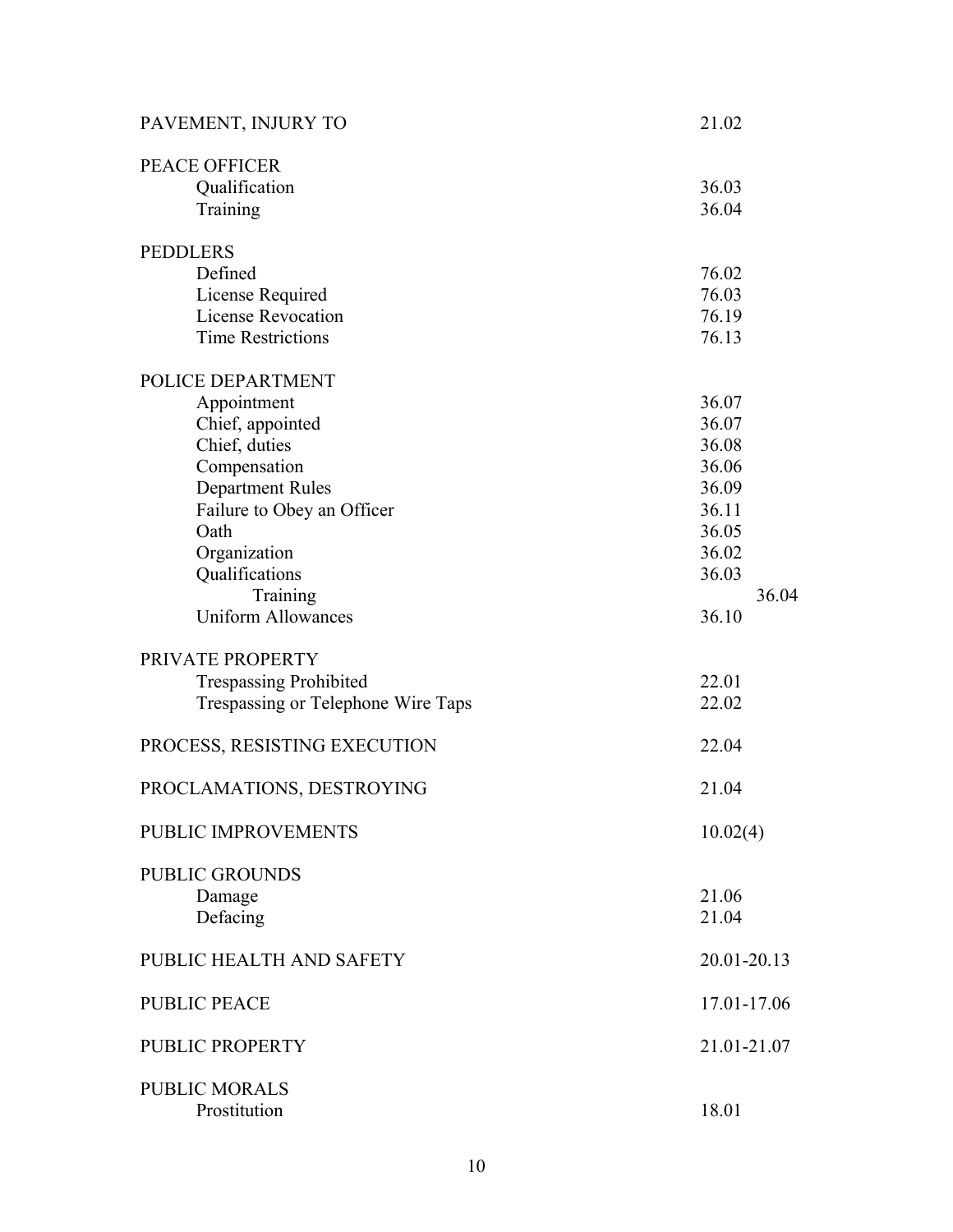| PUBLICATIONS AND NOTICES<br><b>Administrator's Duties</b><br>Defacing and Destroying                                                                                                                                                              | 11.05<br>21.04                                                                     |
|---------------------------------------------------------------------------------------------------------------------------------------------------------------------------------------------------------------------------------------------------|------------------------------------------------------------------------------------|
| <b>QUIET ZONES</b>                                                                                                                                                                                                                                | 25.06                                                                              |
| <b>RECORDS</b><br>Copies Available<br>Open to Public<br><b>Transfer to Successor</b>                                                                                                                                                              | 11.08(4)<br>2.04<br>2.05                                                           |
| RECREATION PROGRAM                                                                                                                                                                                                                                | 62.01-62.04                                                                        |
| <b>REFUSING TO ASSIST OFFICER</b>                                                                                                                                                                                                                 | 20.05                                                                              |
| REMOVAL OF APPOINTED OFFICER                                                                                                                                                                                                                      | 2.09                                                                               |
| <b>RESERVE POLICE FORCE</b>                                                                                                                                                                                                                       | 37.01-37.09                                                                        |
| <b>RESIGNATIONS</b>                                                                                                                                                                                                                               | 2.08                                                                               |
| <b>RESISTING ARREST</b>                                                                                                                                                                                                                           | 20.06                                                                              |
| <b>REVITALIZATION AREA</b>                                                                                                                                                                                                                        | 15.01-15.02                                                                        |
| <b>REVITALIZATION URBAN</b>                                                                                                                                                                                                                       | 15.01                                                                              |
| <b>RIOTS</b>                                                                                                                                                                                                                                      | 17.05                                                                              |
| <b>ROAD WORK VIOLATION</b>                                                                                                                                                                                                                        | 25.20                                                                              |
| <b>SALE OF TAINTED FOOD</b>                                                                                                                                                                                                                       | 20.01                                                                              |
| <b>SANITARY LAND FILL</b><br>Private Landfill<br><b>Public Landfills</b>                                                                                                                                                                          | 56.09<br>56.08                                                                     |
| <b>SANITARY SEWER SYSTEM</b><br>Building Sewers, alignment and grade<br>Building Sewers, bearing walls<br>Building Sewers, defined<br>Building Sewers, depth<br>Building Sewers, jointing<br>Building Sewers, lifts<br>Building Sewers, old lines | 50.04(6)<br>50.04(10)<br>49.02(3)<br>50.04(7)<br>50.04(11)<br>50.04(8)<br>50.04(1) |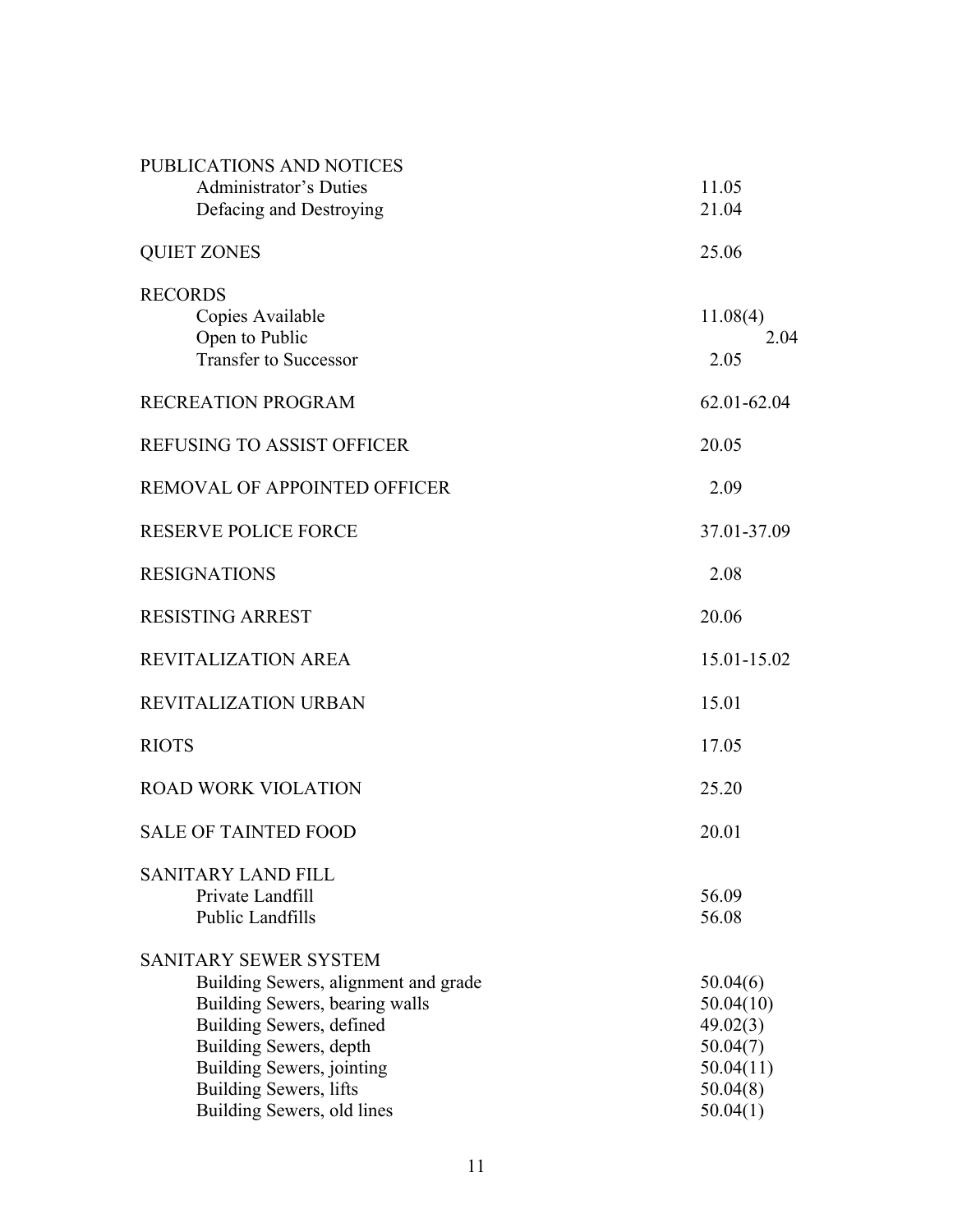| Building Sewers, pipe specifications        | 50.04(9) |
|---------------------------------------------|----------|
| Building Sewers, separate lines             | 50.04(2) |
| Building Sewers, size                       | 50.04(5) |
| Building Sewers, water lines                | 50.04(4) |
| Connections, deadline                       | 50.07    |
| Connections, inspection                     | 50.08    |
| Connections, permits required               | 50.01    |
| Connections, plumber to make                | 50.02    |
| Connections, required                       | 49.05    |
| Definitions                                 | 49.02    |
| Excavations, backfill                       | 50.03(3) |
| Excavations, barricades                     | 50.03(1) |
| Excavations, completion by city             | 50.03(5) |
| Excavations, lights                         | 50.03(1) |
| Excavations, methods                        | 50.03(3) |
| Excavations, public convenience             | 50.03(2) |
| Excavations, restoration of property        | 50.03(4) |
| Interceptors                                | 50.05    |
| Manholes, entering unlawful                 | 49.04(3) |
| Owner's Liability, for costs                | 50.09    |
| Owner's Liability, for violations           | 49.10(3) |
| Owner's Liability, Limited                  | 49.08    |
| Penalties, continuing violation             | 49.10(2) |
| Penalties, notice to owner                  | 49.10(1) |
| Penalties, owner liable                     | 49.10(3) |
| Permits, application                        | 50.01(1) |
| Permits, classes of                         | 50.01(3) |
| Permits, fee                                | 50.01(4) |
| Permits, plans and specifications           | 50.01(2) |
| Permits, required                           | 50.01    |
| Permits, revocation                         | 50.01(5) |
| Plumber Required                            | 50.02    |
| Prohibited Actions, damaging system         | 49.04(1) |
| Prohibited Actions, downspout connections   | 49.04(2) |
| Prohibited Actions, entering manholes       | 49.04(3) |
| Prohibited Actions, objectionable wastes    | 49.04(4) |
| Prohibited Actions, septic tanks prohibited | 49.04(5) |
| Prohibited Actions, untreated discharge     | 49.04(6) |
| Prohibited Discharge, corrosive wastes      | 51.03(3) |
| Prohibited Discharge, explosives            | 51.03(1) |
| Prohibited Discharge, flammables            | 51.03(1) |
| Prohibited Discharge, poisonous wastes      | 51.03(2) |
| Prohibited Discharge, solids                |          |
| 51.03(4)                                    |          |
| Prohibited Discharge, toxic wastes          | 51.03(2) |
| Restricted Discharge, authority of city     | 51.05    |
| Restricted Discharge, listed                | 51.04(6) |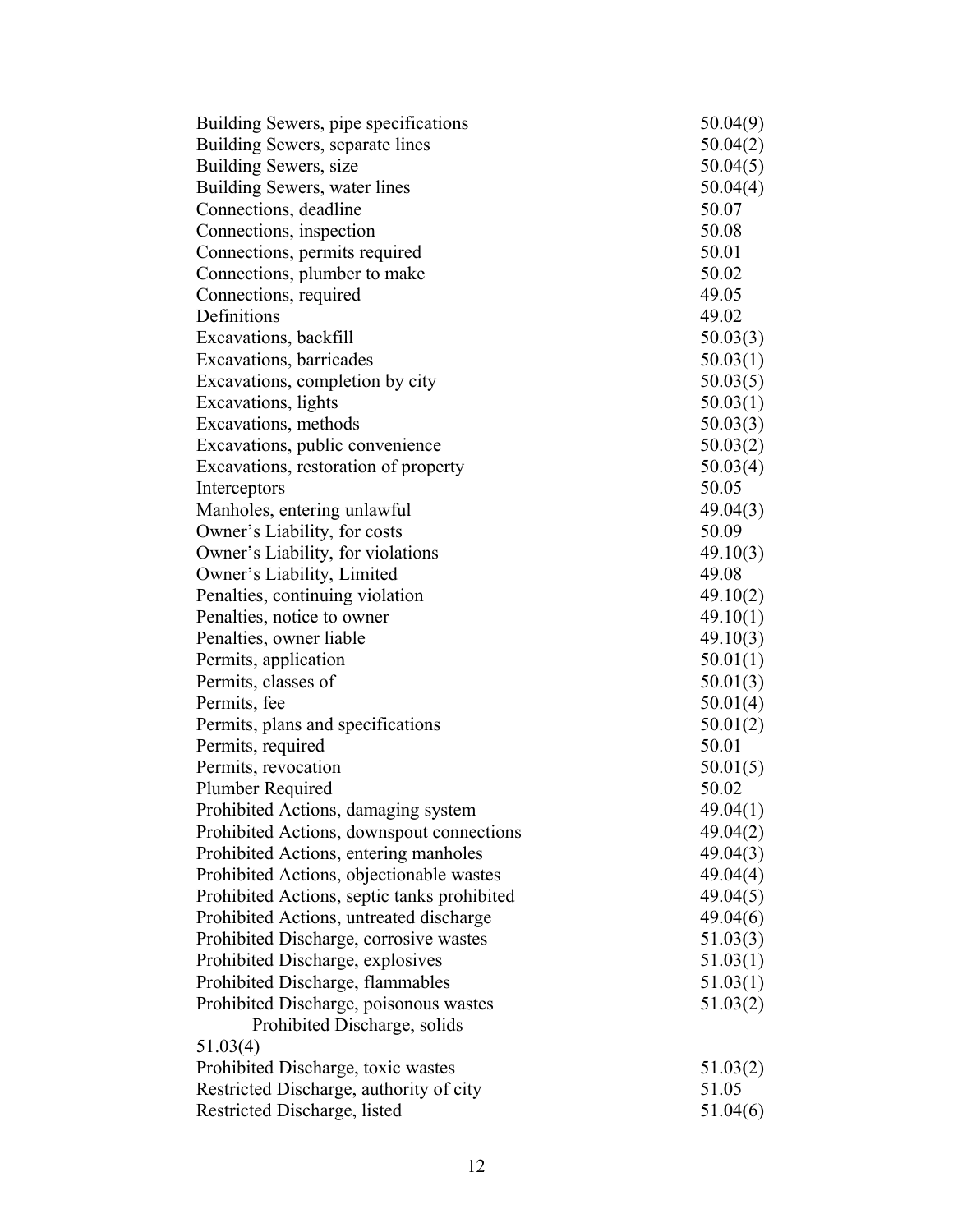| Restricted Discharge, special arrangements | 51.06       |
|--------------------------------------------|-------------|
| Restricted Discharge, special facilities   | 51.06       |
| Restricted Discharge, testing              | 51.08       |
| Right of Entry                             | 51.07       |
| Septic Tanks (see Sewer Systems - Private) |             |
| <b>Storm Water Prohibited</b>              | 51.01       |
| Superintendent, appointed                  | 49.03       |
| Superintendent, inspection                 | 49.03(2)    |
| Superintendent, records                    | 49.03(3)    |
| Superintendent, tests                      | 49.03(2)    |
| <b>Tapping Sewers</b>                      | 50.06       |
| Violations, abatement                      | 50.10       |
| Violations, penalties                      | 49.10       |
|                                            |             |
| <b>SCHOOL BUS SAFETY REGULATIONS</b>       | 25.07       |
| <b>SEAT BELTS</b>                          | 25.21       |
| SEPTIC TANKS (see SEWER SYSTEMS - PRIVATE) | 52.01       |
| <b>SEPTIC RENTAL</b>                       |             |
| Lien for Non-payment                       | 53.05       |
| Payments                                   | 53.04       |
| Rate, general                              | 53.02       |
| Rates, specific                            | 53.03       |
| Required                                   | 55.01       |
|                                            |             |
| <b>SEWERS, BUILDING</b>                    | 50.01-50.10 |
| <b>SEWER RENTAL</b>                        | 53.01-53.07 |
| SEWER SYSTEMS, PUBLIC                      | 51.01-51.09 |
| SEWER SYSTEMS, PRIVATE                     |             |
| Abandoned                                  | 52.09       |
| Discharge Restricted                       | 52.06       |
| Disposal of Wastes                         | 52.10       |
| Inspection                                 | 52.04       |
| Maintained                                 | 52.07       |
| Permit                                     | 52.03       |
| Prohibited                                 | 52.06       |
| Required                                   | 52.02       |
| <b>SIDEWALKS</b>                           |             |
| Awnings                                    | 91.06       |
| <b>Bicycles</b>                            | 38.02(8)    |
| <b>City Actions</b>                        | 91.03       |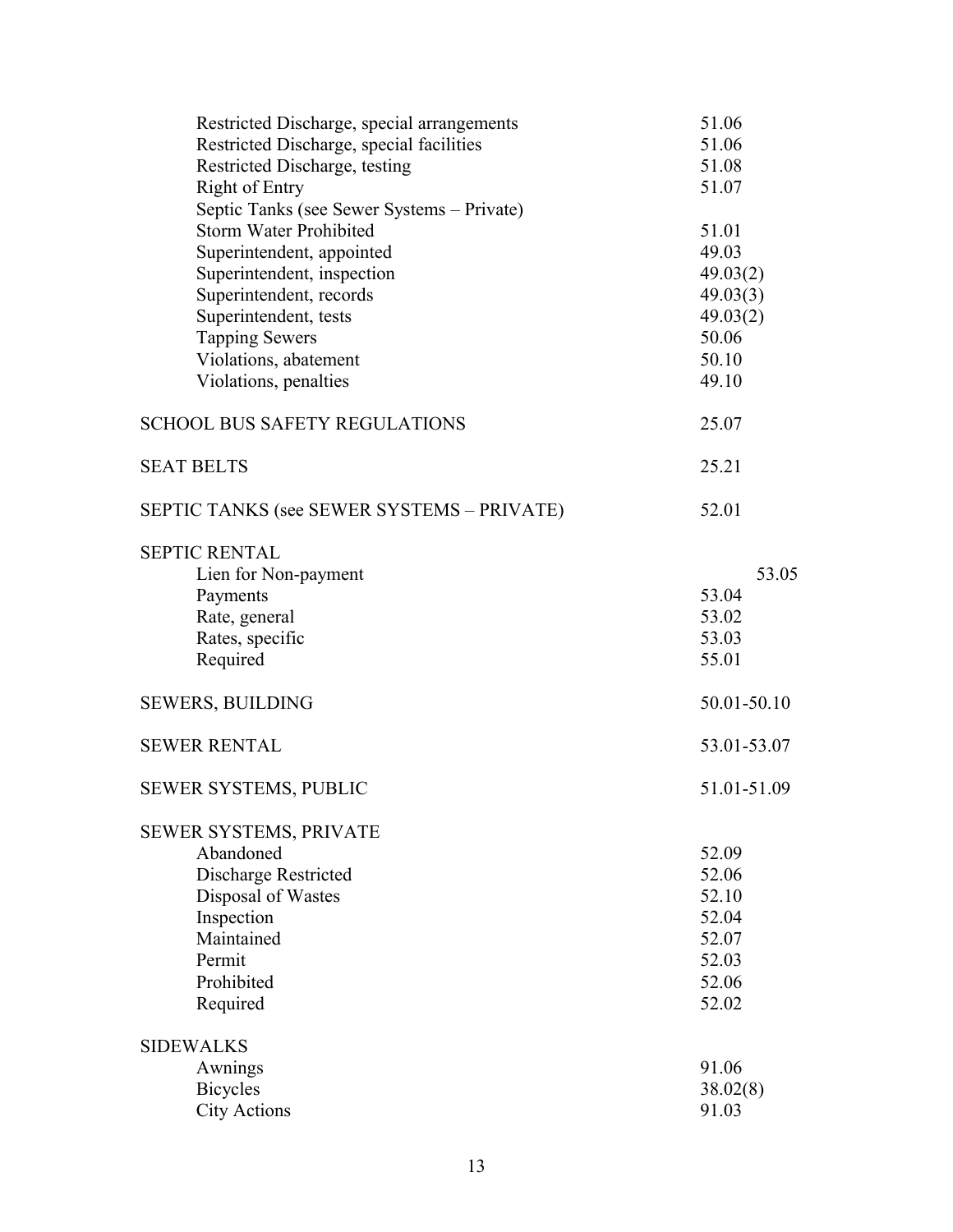| <b>Construction Standards</b>     | 91.07     |
|-----------------------------------|-----------|
| Debris                            | 91.12     |
| Defacing                          | 91.11     |
| Encroachment                      | 91.07     |
| Fuel                              | 91.10     |
| Fires                             | 91.09     |
| Merchandise Displays              | 91.13     |
| Openings                          | 91.08     |
| Repair                            | 91.02     |
| Snow and Ice                      | 91.05     |
| <b>Standards</b>                  | 91.04     |
| <b>SLINGSHOTS</b>                 | 20.09     |
| <b>SNOWMOBILES</b>                |           |
| <b>Careless Operations</b>        | 40.03(5)  |
| Hours of Operations               | 40.03(12) |
| Minors                            |           |
| 40.03(11)                         |           |
| Place of Operations               | 40.02     |
| Speed                             | 40.03(4)  |
| <b>Traffic Code</b>               | 40.03(3)  |
| <b>SOLICITORS</b>                 |           |
| Defined                           | 76.02     |
| License                           | 76.03     |
| Time Limits                       | 76.13     |
| SOLID WASTE CONTROL, GENERAL      |           |
| Definitions                       | 54.02     |
| Fire Hazards                      | 54.04     |
| <b>Health Hazards</b>             | 54.03     |
| Littering                         | 54.06     |
| <b>Open Burning</b>               | 54.05     |
| <b>Open Dumping</b>               | 54.07     |
| <b>Prohibited Wastes</b>          | 54.12     |
| <b>Prohibited Practices</b>       | 54.13     |
| Collection, unlawful              | 54.12(4)  |
| Collectors, interference          | 54.12(2)  |
| Containers, unlawful use          | 54.12(1)  |
| Disposal, unlawful                | 54.12(3)  |
| <b>Sanitary Disposal Required</b> | 54.11     |
| <b>Toxic and Hazardous Wastes</b> | 54.08     |
| <b>Waste Storage Containers</b>   | 54.09     |
| Yard Wastes, Storage              | 54.10     |
|                                   |           |

# SOLID WASTE COLLECTION AND TRANSPORATION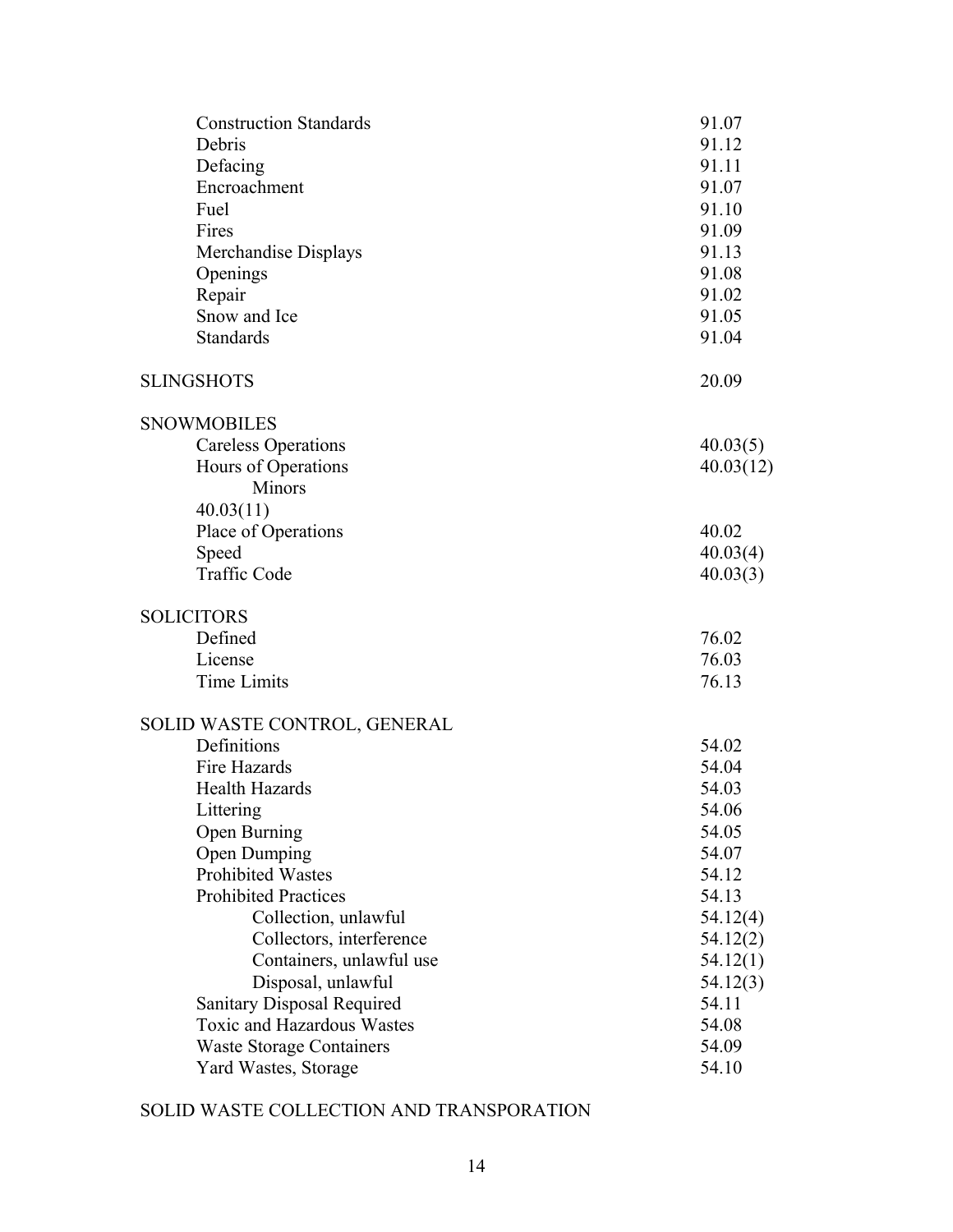| <b>Bulky Rubbish</b>                 | 55.07       |
|--------------------------------------|-------------|
| Collection, fees                     | 55.13       |
| Collection, frequently               | 55.05       |
| Collection, service                  | 55.02       |
| Collection, vehicles                 | 55.03       |
| Collector's License                  | 55.11       |
| <b>Container Location</b>            | 55.06       |
| Fees                                 | 55.12       |
| <b>Financial Responsibility</b>      | 55.13       |
| Loading                              | 55.04       |
| <b>Right Of Entry</b>                | 55.10       |
| Tree Limbs and Brush                 | 55.08       |
| <b>Yard Wastes</b>                   | 55.09       |
| <b>SOLD WASTE DISPOSAL</b>           |             |
| Definition                           | 56.01       |
| Landfill, operation                  | 56.08       |
| Open Dumping, prohibited             | 56.03       |
| Open Dumping, exceptions             | 56.04       |
| Private Sanitary Landfills           | 56.08       |
| Public Sanitary Landfill Designated  | 56.07       |
| <b>Radioactive Materials</b>         | 56.06       |
| <b>Sanitary Disposal Required</b>    | 56.02       |
| <b>Toxic and Hazardous Wastes</b>    | 56.05       |
| <b>SOLID WASTE RECYCLING</b>         | 57.01-57.05 |
| <b>SPEED LIMITS</b>                  |             |
| <b>Bicycles</b>                      | 38.02(5)    |
| <b>Business District</b>             | 26.02       |
| Cemetery                             | 26.05       |
| <b>Emergency Vehicles</b>            | 26.07       |
| General                              | 26.01       |
| Minimum                              | 26.06       |
| Parking Lot                          | 26.05       |
| Parks                                | 26.05       |
| <b>Residential District</b>          | 26.03       |
| Snowmobiles                          | 40.03(4)    |
| <b>Special Zones</b>                 | 26.08       |
| Suburban District                    | 26.04       |
| <b>SPEED DESIGNATIONS</b>            | 26.01-26.09 |
| <b>STREETS</b>                       |             |
| Barricaded, Use Prohibited           | 86.08       |
| Business Purposes, Use of Street Fee | 86.10       |
| <b>Changing Name</b>                 | 88.02       |
|                                      |             |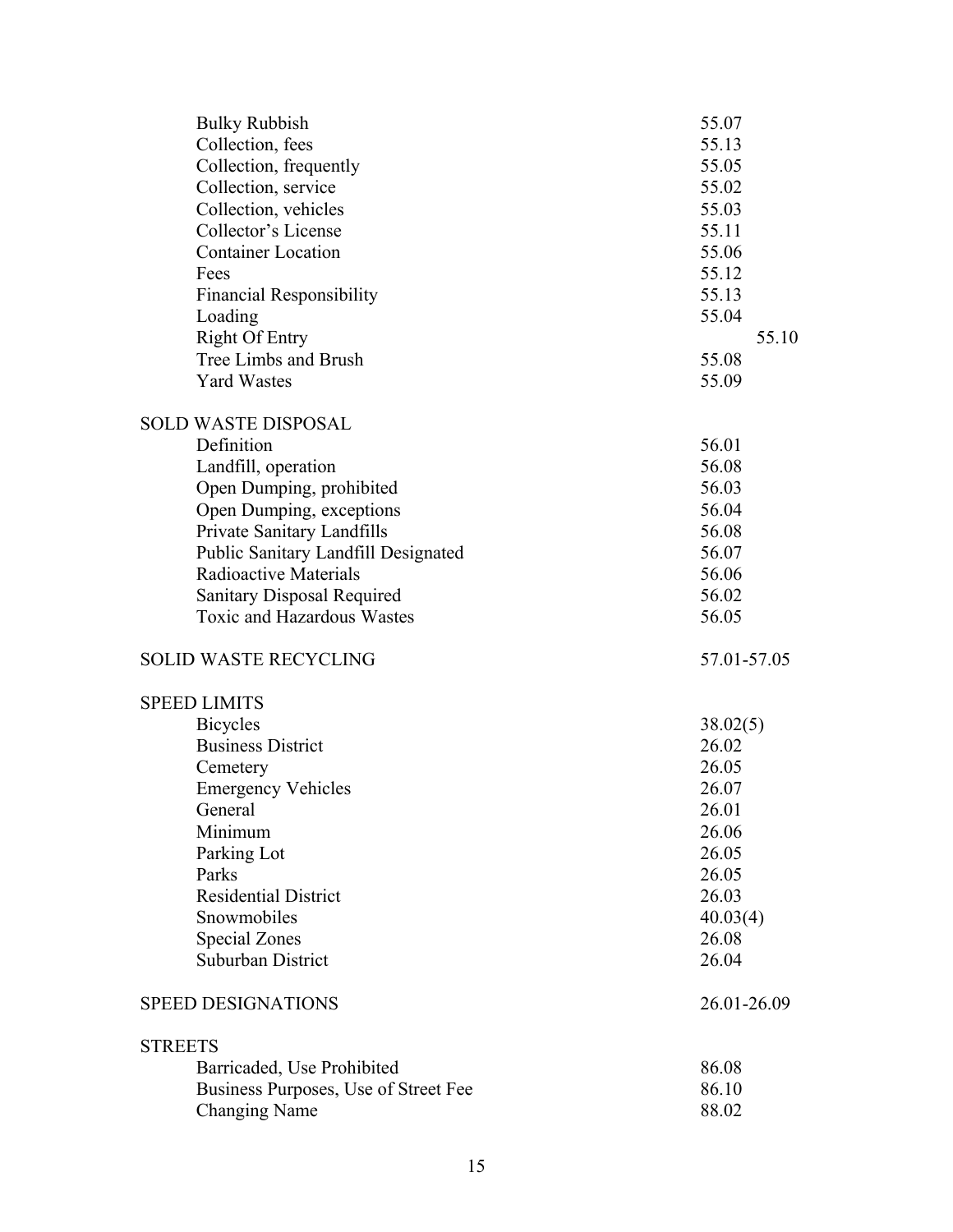| Debris On                              | 86.03, 86.13 |
|----------------------------------------|--------------|
| Defacing or Obstructing                | 86.02        |
| Embargo, Temporary                     | 29.01        |
| Excavations                            | 86.05        |
| Grades                                 | 90.00        |
| <b>Injuring New Pavement</b>           | 86.04        |
| Maintenance of Parking                 | 86.12        |
| Names of Streets                       | 88.01        |
| Naming                                 | 88.01        |
| <b>Official Street</b>                 | 88.04        |
| Parking, Use of                        | 86.09        |
| Playing                                | 86.07        |
| Snow                                   | 86.06        |
|                                        |              |
| Vacation                               | 89.01-89.05  |
| Warning Devices, removal prohibited    | 86.01        |
| <b>Washing Vehicle on Street</b>       | 86.11        |
|                                        |              |
| STREET AND ALLEY VACATION AND DISPOSAL |              |
| Disposal Procedure                     | 89.04        |
| Disposal by Gift Limited               | 89.05        |
| <b>Findings Required to Vacate</b>     | 89.03        |
|                                        |              |
| SUBDIVISION CONTROL                    | 73.01-73.20  |
|                                        |              |
| <b>SWIMMING POOL</b>                   | 61.01-61.09  |
|                                        |              |
| <b>TAX EXEMPTIONS</b>                  | 75.01-75.07  |
|                                        |              |
| <b>TAX LEVIES</b>                      | 16.01-16.02  |
|                                        |              |
| <b>TELEPHONE</b>                       |              |
| Franchise                              | 80.01        |
| Tapping                                | 22.02        |
|                                        |              |
| <b>TOXIC AND HAZARDOUS WASTES</b>      |              |
| <b>Container Requirements</b>          | 54.09(2)     |
| Deposit Prohibited                     | 54.09(3)     |
| Disposal Regulated                     | 56.06        |
| Labels Required                        | 54.09(1)     |
| <b>Vehicle Requirements</b>            | 54.09(2)     |
|                                        |              |
| <b>TRAFFIC CODE</b>                    |              |
| <b>Accident Investigations</b>         | 23.06        |
| <b>Accident Reports</b>                | 23.05        |
| Administration and Enforcement         | 23.03        |
| <b>Annual Safety Reports</b>           | 23.10        |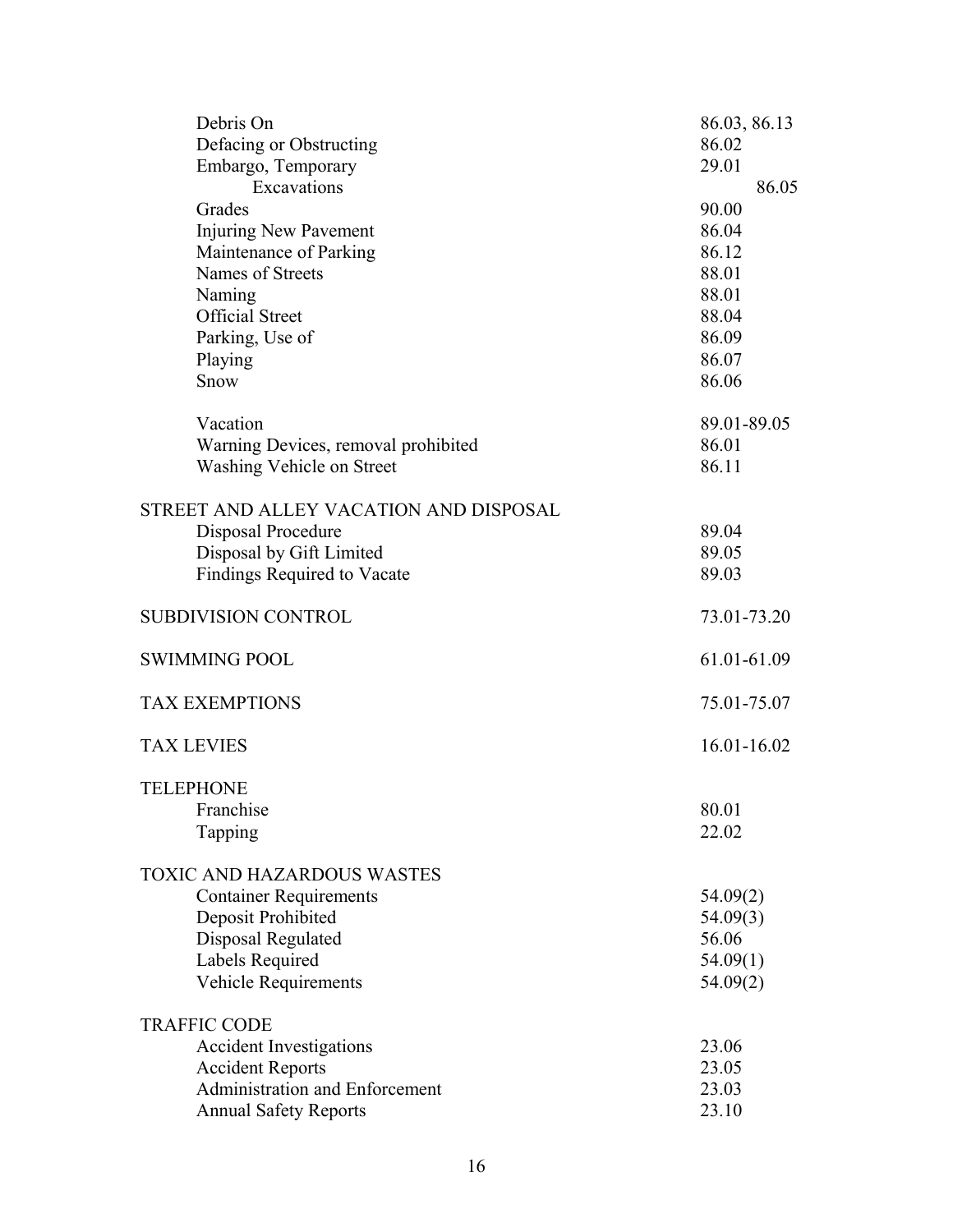| Clinging to Vehicles               | 25.04       |
|------------------------------------|-------------|
| Compression Brakes, Use Prohibited | 25.11       |
| Definitions                        | 23.02       |
| <b>Drivers Files Maintained</b>    | 23.08       |
| Enforcement                        | 33.01-33.14 |
| <b>Admitted Parking Violation</b>  | 33.02       |
| Arrest                             | 33.01       |
| Citations                          | 33.01       |
| <b>Engine Running</b>              | 25.10       |
| <b>Impounding Vehicles</b>         | 33.05       |
| <b>Fifteen Minute</b>              | 32.11       |
| <b>Funeral Processions</b>         | 25.08       |
| Driving in                         | 25.02       |
| Identified                         | 25.08(1)    |
| Interrupting                       | 25.08(3)    |
| <b>Habitual Violators</b>          | 23.09       |
| Handicapped                        | 32.13       |
| <b>Illegal Parking</b>             | 33.04       |
| Intersections                      | 28.02       |
| Load and Weight Restrictions       | 29.00       |
| <b>Special Permits</b>             | 29.02       |
| Temporary Embargo                  | 29.01       |
| Mufflers                           | 25.05       |
| No Parking                         | 32.12       |
| One-Way Streets                    | 31.01       |
| <b>Parking Regulations</b>         | 32.01-32.13 |
| Adjacent to Curb                   | 32.01       |
| Angle Parking, Permitted           | 32.03       |
| Angle Parking, Manner of           | 32.04       |
| One-Way Streets                    | 32.02       |
| Prohibited Anytime                 | 32.06       |
| <b>Prohibited Purposes</b>         | 32.05       |
| <b>Signs Required</b>              | 32.10       |
| <b>Snow Removal</b>                | 32.09       |
| Trucks                             | 32.07       |
| Pedestrians                        | 30.01-30.04 |
| Crossing                           | 30.04       |
| <b>Hitch Hiking</b>                | 30.03       |
| Sidewalk to be Used                | 30.01       |
| Walking in Street                  | 30.02       |
| <b>Play Streets</b>                | 25.02       |
| Power to Direct Traffic            | 23.04       |
| Quiet Zones                        | 25.06       |
| <b>School Buses</b>                | 25.07       |
| Discharging Riders                 | 25.07(3)    |
| Lights on                          | 25.07(2)    |
| Passing                            | 25.07(4)    |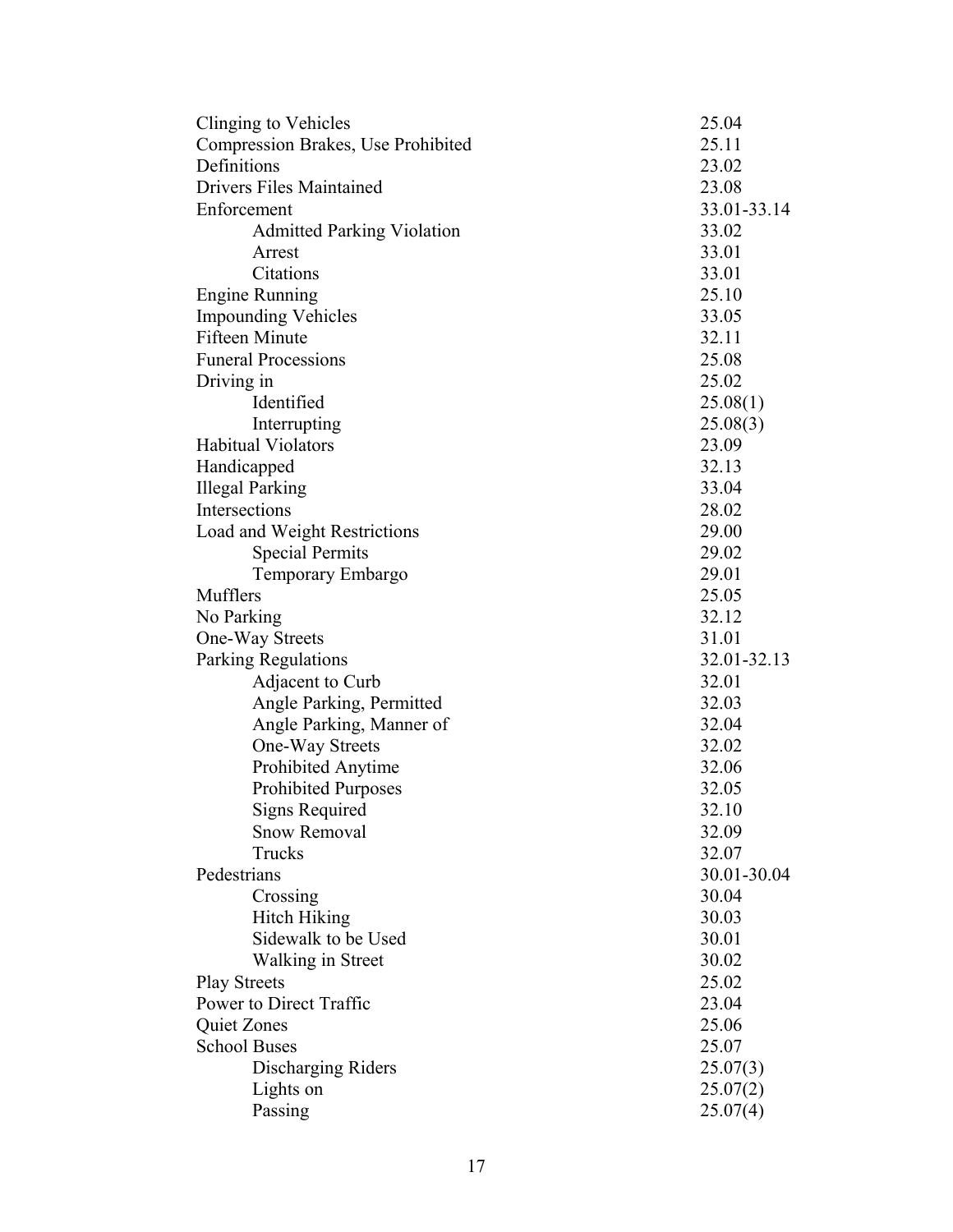| Signals and Flashers                    | 25.07(1)    |
|-----------------------------------------|-------------|
| Stop When Meeting                       | 25.05(1)    |
| Sidewalks                               |             |
| <b>Vehicles Prohibited</b>              | 25.03       |
| Stop at Crosswalk                       | 28.05       |
| <b>State Code Violation</b>             | 25.01       |
| <b>Speed Regulations</b>                | 26.01-26.09 |
| <b>Business District</b>                | 26.02       |
| Cemetery                                | 26.05       |
| <b>Emergency Vehicles</b>               | 26.07       |
| General                                 | 26.01       |
| Minimum Speed                           | 26.06       |
| Parks                                   | 26.05       |
| Parking Lots                            | 26.05       |
| <b>Residential District</b>             | 26.03       |
| <b>Special Speed Zones</b>              | 26.08       |
| Suburban District                       | 26.04       |
| Stop or Yield Required                  | 28.01-28.07 |
| Sidewalks                               | 28.05       |
| Special Stops                           | 28.03       |
| <b>Through Streets</b>                  | 28.01       |
| <b>Traffic Obstructions</b>             | 28.06       |
| <b>Traffic Records</b>                  | 23.08       |
| <b>Yield Required</b>                   | 28.03       |
| <b>Traffic Control Device</b>           | 24.01-24.05 |
| <b>Crosswalk Markings</b>               | 24.02       |
| Installtion by                          | 24.01       |
| Obendience to                           | 24.05       |
| Standards                               | 24.04       |
| <b>Traffic Lanes</b>                    | 24.03       |
| <b>Turning Regulations</b>              | 27.01-27.02 |
| Authority to Mark                       | 27.01       |
| "U" Turns                               | 27.02       |
| <b>Unattended Vehicle</b>               | 33.03       |
| VIOLATION OF REGULATIONS (TRAFFIC CODE) | 25.01       |
| <b>TRANSIENT MERCHANTS</b>              |             |
| Defined                                 | 76.02       |
| License Required                        | 76.03       |
| <b>Time Restriction</b>                 | 76.13       |
| <b>TREASURER</b>                        |             |
| Compensation                            | 12.02       |
| Duties                                  | 12.03       |
| Elected                                 | 12.01       |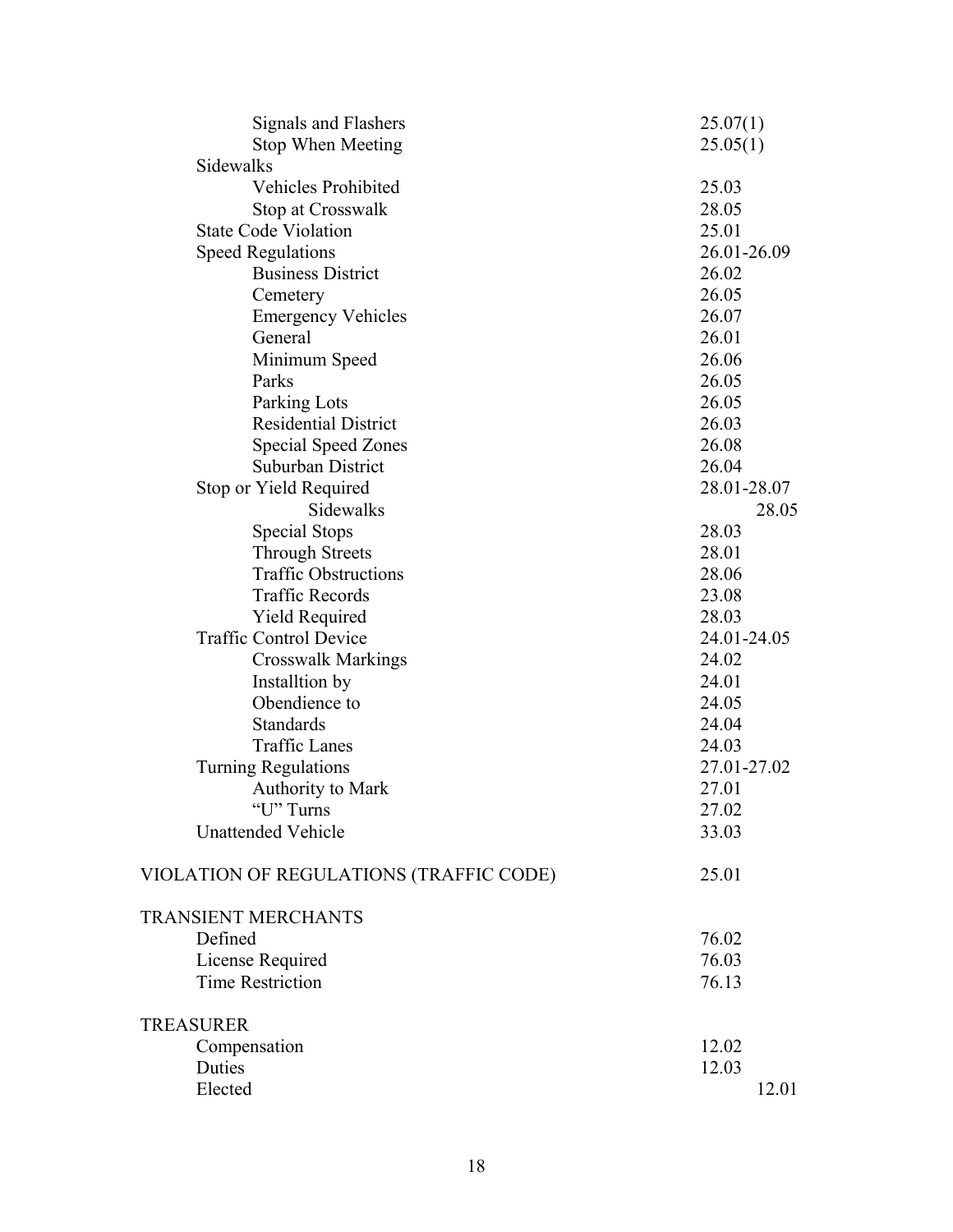| <b>TREES</b><br><b>Tree Board</b><br>Dutch Elm Disease Control                                                                                                                                                       | 69.01-69.11<br>70.01-70.05                                                             |
|----------------------------------------------------------------------------------------------------------------------------------------------------------------------------------------------------------------------|----------------------------------------------------------------------------------------|
| <b>TRESPASSING</b>                                                                                                                                                                                                   | 22.01                                                                                  |
| <b>TRUCKS</b><br>Parking                                                                                                                                                                                             | 32.07                                                                                  |
| UNLAWFUL ASSEMBLY AND RIOT                                                                                                                                                                                           | 17.05                                                                                  |
| <b>UTILITIES</b><br>Injury to<br><b>Tapping Wires</b>                                                                                                                                                                | 21.06<br>22.02                                                                         |
| <b>VACANCIES IN OFFICE</b>                                                                                                                                                                                           | 2.10                                                                                   |
| VACATING STREETS OR ALLEYS (see STREET VACATION)                                                                                                                                                                     | 89.01-89.05                                                                            |
| <b>VEHICLES ABANDONED</b>                                                                                                                                                                                            | 71.01-71.10                                                                            |
| <b>VEHICLES ON SIDEWALKS</b>                                                                                                                                                                                         | 25.03                                                                                  |
| <b>VETO</b><br>Mayor's Authority<br>Council May Override<br><b>VICIOUS DOGS</b>                                                                                                                                      | 8.02(4)<br>10.03(2)<br>47.08                                                           |
|                                                                                                                                                                                                                      |                                                                                        |
| VIOLATIONS, PENALTY<br><b>WARNING DEVICES</b><br>Excavations<br><b>House Movers</b>                                                                                                                                  | 1.07<br>50.03(1)<br>77.09                                                              |
| <b>WATER CONNECTIONS</b><br>Abandoned<br>Failure to Maintain<br>Fire Hydrants<br>Inspection<br>Interior Stop and Waste Cock<br>Mandatory<br>Owner to Maintain<br>Permit, Fee<br>Permit Required<br>Pipe Installation | 66.04<br>66.17<br>66.19<br>66.14<br>66.13<br>66.03<br>66.16<br>66.06<br>66.05<br>66.11 |